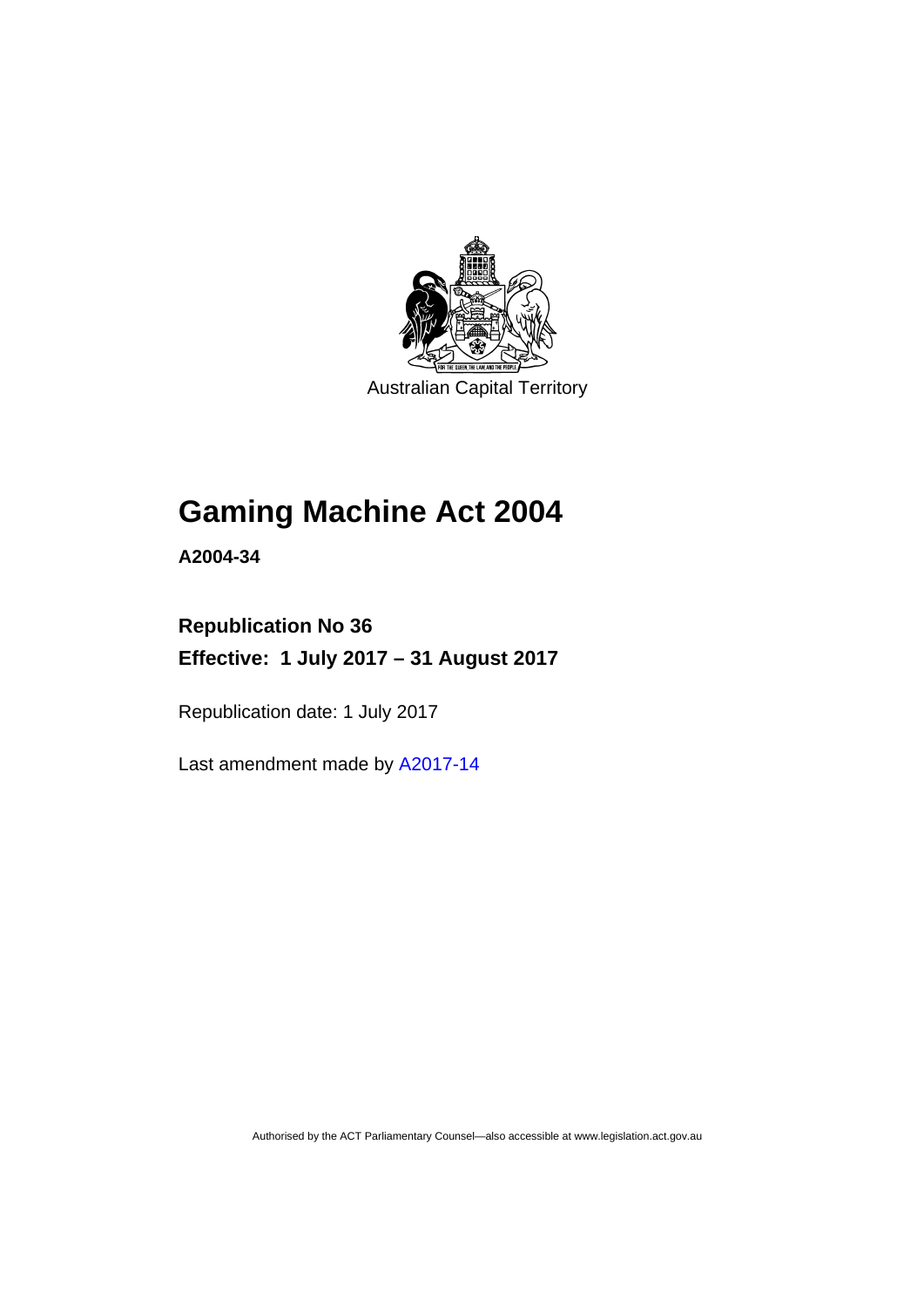### **About this republication**

### **The republished law**

This is a republication of the *Gaming Machine Act 2004* (including any amendment made under the *[Legislation Act 2001](http://www.legislation.act.gov.au/a/2001-14)*, part 11.3 (Editorial changes)) as in force on 1 July 2017*.* It also includes any commencement, amendment, repeal or expiry affecting this republished law to 1 July 2017.

The legislation history and amendment history of the republished law are set out in endnotes 3 and 4.

### **Kinds of republications**

The Parliamentary Counsel's Office prepares 2 kinds of republications of ACT laws (see the ACT legislation register at [www.legislation.act.gov.au](http://www.legislation.act.gov.au/)):

- authorised republications to which the *[Legislation Act 2001](http://www.legislation.act.gov.au/a/2001-14)* applies
- unauthorised republications.

The status of this republication appears on the bottom of each page.

#### **Editorial changes**

The *[Legislation Act 2001](http://www.legislation.act.gov.au/a/2001-14)*, part 11.3 authorises the Parliamentary Counsel to make editorial amendments and other changes of a formal nature when preparing a law for republication. Editorial changes do not change the effect of the law, but have effect as if they had been made by an Act commencing on the republication date (see *[Legislation Act 2001](http://www.legislation.act.gov.au/a/2001-14)*, s 115 and s 117). The changes are made if the Parliamentary Counsel considers they are desirable to bring the law into line, or more closely into line, with current legislative drafting practice.

This republication does not include amendments made under part 11.3 (see endnote 1).

#### **Uncommenced provisions and amendments**

If a provision of the republished law has not commenced, the symbol  $\mathbf{U}$  appears immediately before the provision heading. Any uncommenced amendments that affect this republished law are accessible on the ACT legislation register [\(www.legislation.act.gov.au\)](http://www.legislation.act.gov.au/). For more information, see the home page for this law on the register.

#### **Modifications**

If a provision of the republished law is affected by a current modification, the symbol  $\mathbf{M}$ appears immediately before the provision heading. The text of the modifying provision appears in the endnotes. For the legal status of modifications, see the *[Legislation Act 2001](http://www.legislation.act.gov.au/a/2001-14)*, section 95.

#### **Penalties**

At the republication date, the value of a penalty unit for an offence against this law is \$150 for an individual and \$750 for a corporation (see *[Legislation Act 2001](http://www.legislation.act.gov.au/a/2001-14)*, s 133).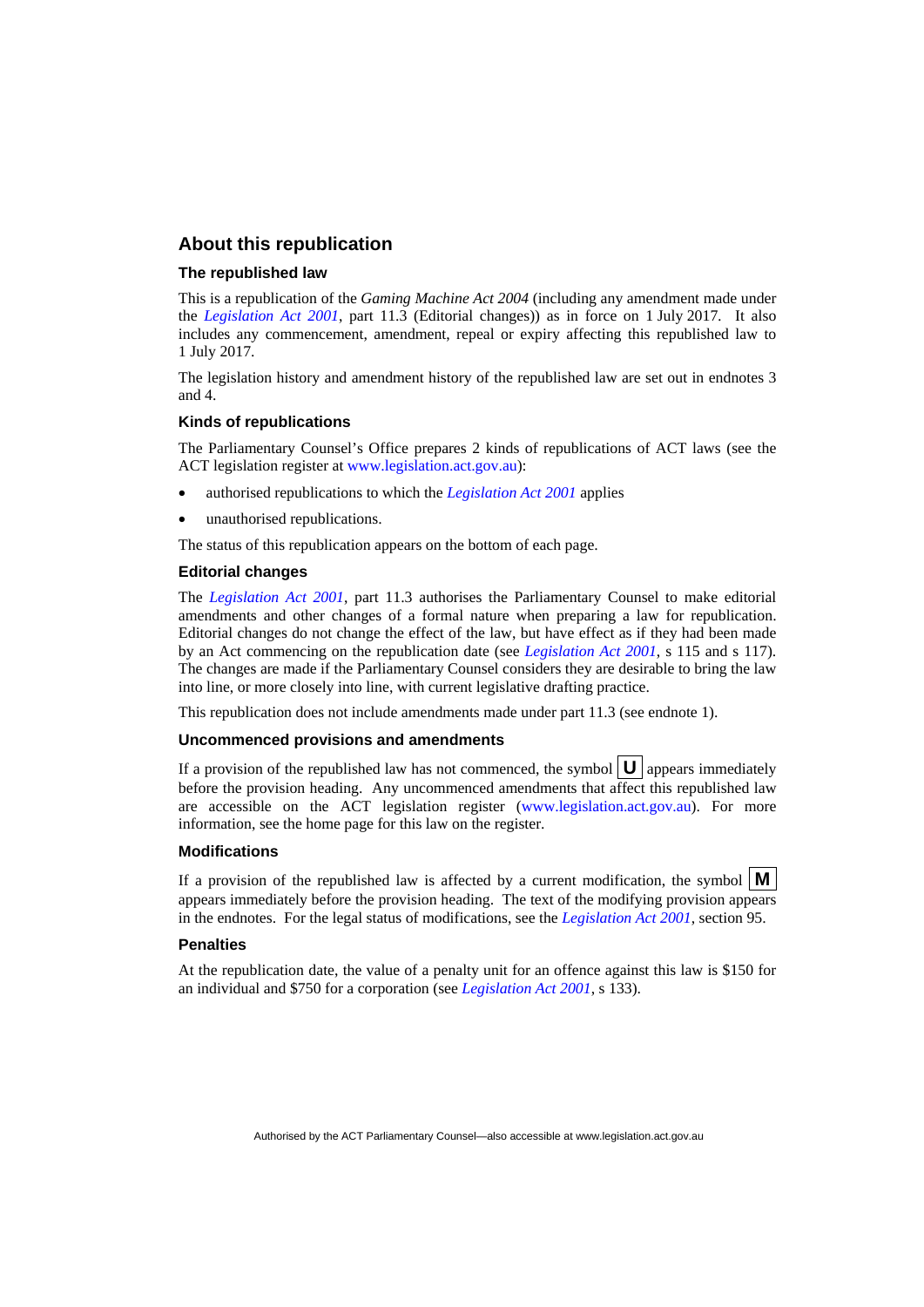

# **Gaming Machine Act 2004**

# **Contents**

|                 |                                                                               | Page       |
|-----------------|-------------------------------------------------------------------------------|------------|
| Part 1          | <b>Preliminary</b>                                                            |            |
| 1               | Name of Act                                                                   | 2          |
| 3               | Dictionary                                                                    | 2          |
| 4               | <b>Notes</b>                                                                  | 2          |
| 5               | Offences against Act—application of Criminal Code etc                         | 3          |
| Part 2          | <b>Important concepts</b>                                                     |            |
| 6               | Eligibility of individuals                                                    | 4          |
| $\overline{7}$  | Eligibility of corporations                                                   | 6          |
| 8               | Meaning of <i>influential</i> person                                          |            |
| 9               | Proper completion-applications under Act                                      | 8          |
| Part 2A         | <b>Gaming machine authorisation numbers</b>                                   |            |
| 10              | Maximum number of authorisations for gaming machines allowed in<br><b>ACT</b> | 10         |
| R <sub>36</sub> | Gaming Machine Act 2004                                                       | contents 1 |
| 01/07/17        | Effective: 01/07/17-31/08/17                                                  |            |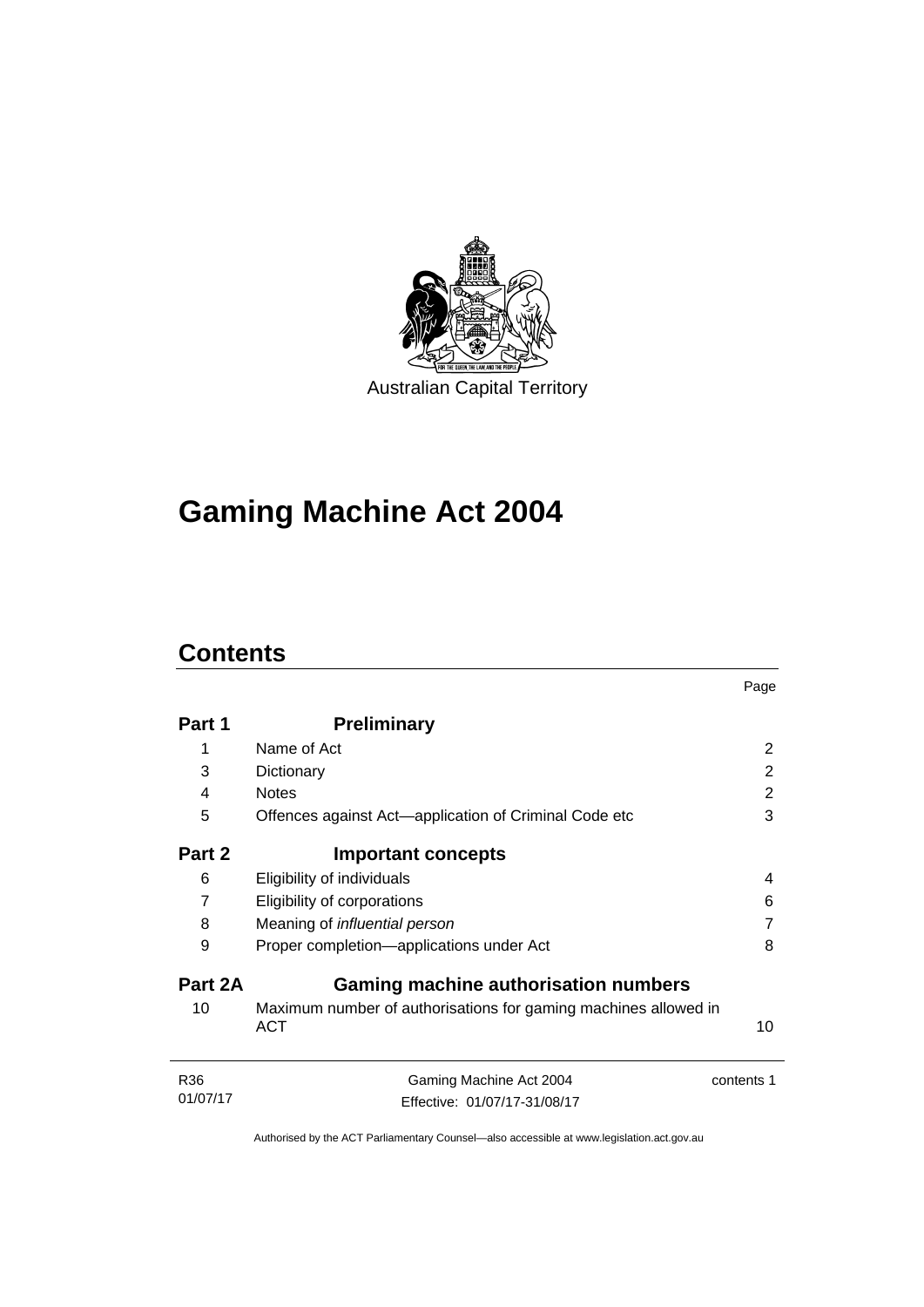### **Contents**

|                      |                                                                                                             | Page     |
|----------------------|-------------------------------------------------------------------------------------------------------------|----------|
| Part 2B              | <b>Licences and authorisations</b>                                                                          |          |
| <b>Division 2B.1</b> | Definitions and important concepts                                                                          |          |
| 11                   | Definitions-pt 2B                                                                                           | 13       |
| 12                   | Meaning of social impact assessment                                                                         | 13       |
| 13                   | Social impact assessment-publication                                                                        | 14       |
| 14                   | Applications to be dealt with in order of receipt etc                                                       | 16       |
| <b>Division 2B.2</b> | <b>Class C licences-application and issue</b>                                                               |          |
| 15                   | Licence for class C gaming machines—application                                                             | 17       |
| 16                   | Class C licence application-contents                                                                        | 17       |
| 17                   | Class C licence-decision on application                                                                     | 19       |
| 18                   | Class C licence application-grounds for refusal                                                             | 20       |
| 19                   | Class C licence-conditions                                                                                  | 21       |
| 20                   | Class C licence-form                                                                                        | 21       |
| Division 2B.3        | Authorisation certificates for class C gaming<br>machines-application and issue                             |          |
| 21                   | Authorisation certificate for class C gaming machines—application                                           | 23       |
| 22                   | Authorisation certificate for class C gaming machines—contents of<br>application                            | 23       |
| 23                   | Authorisation certificate for class C gaming machines—decision on<br>application                            | 25       |
| 24                   | Authorisation certificate application for class C gaming machines-<br>grounds for refusal                   | 27       |
| 25                   | Issue of authorisation certificate for class C gaming machines-<br>number of gaming machines to be operated | 28       |
| 26                   | Authorisation certificate for class C gaming machines—conditions                                            | 28       |
| 27                   | Authorisation certificate for class C gaming machines-form                                                  | 28       |
| Division 2B.4        | Licences and authorisation certificates-class B<br>gaming machines                                          |          |
| 28                   | Licence and authorisation certificate for class B gaming machines-<br>restricted application                | 30       |
| 29                   | Class B licence and authorisation certificate-decision on application                                       | 32       |
| 30                   | Class B licence and authorisation certificate—conditions and form                                           | 33       |
| <b>Division 2B.5</b> | Licences and authorisation certificates-amendments                                                          |          |
| 31                   | Licence amendment-application                                                                               | 35       |
| 32                   | Licence amendment decision-minor amendment                                                                  | 36       |
| contents 2           | Gaming Machine Act 2004                                                                                     | R36      |
|                      | Effective: 01/07/17-31/08/17                                                                                | 01/07/17 |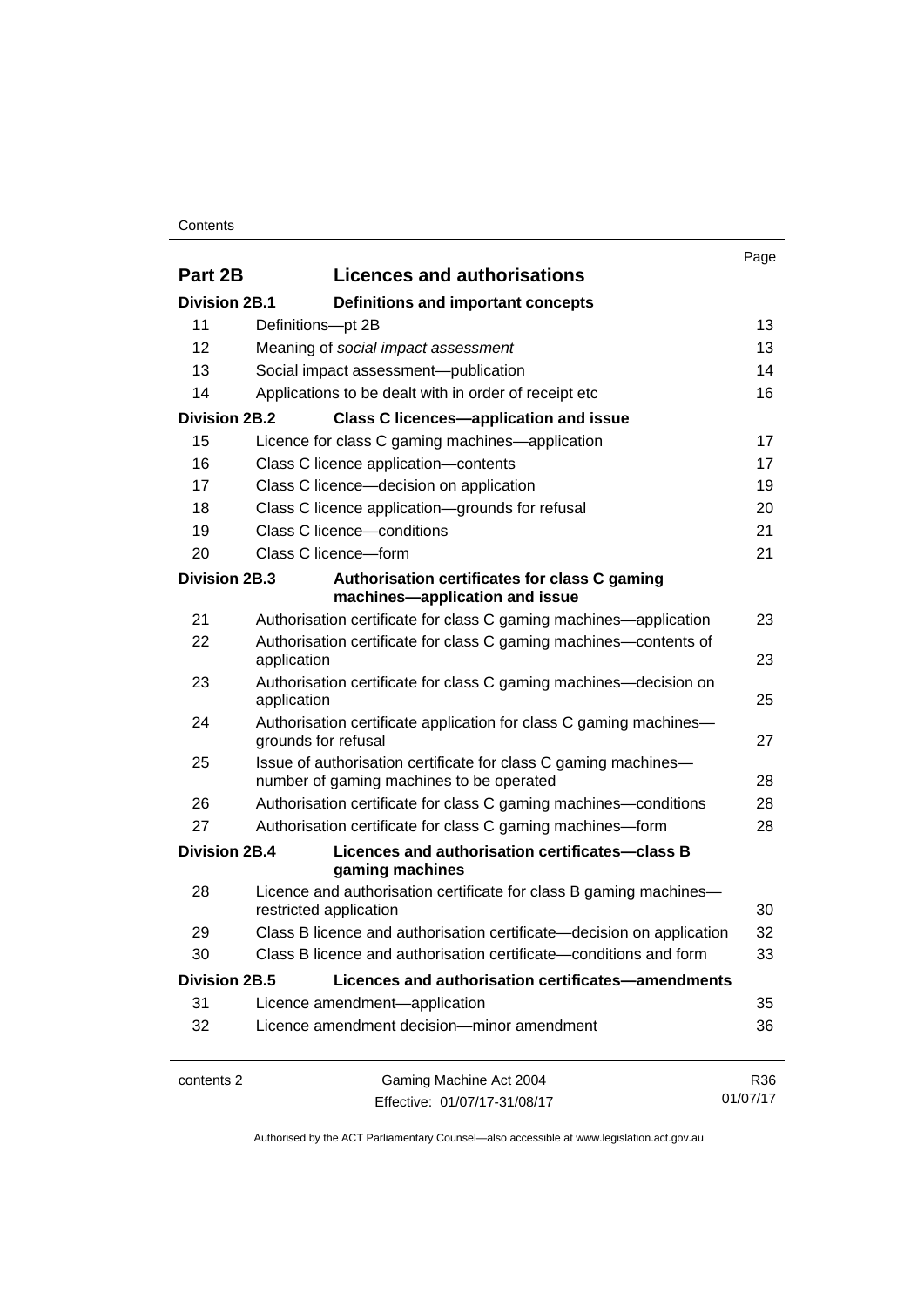|                      |                                                                                            | Contents   |
|----------------------|--------------------------------------------------------------------------------------------|------------|
|                      |                                                                                            | Page       |
| 33                   | Authorisation certificate amendment-application                                            | 37         |
| 34                   | Authorisation certificate amendment-contents of application                                |            |
| 35                   | Authorisation certificate amendment decision—gaming area<br>amendment                      | 39         |
| 36                   | Authorisation certificate amendment decision-premises relocation<br>amendment              | 40         |
| 37                   | Authorisation certificate amendment decision—increase maximum<br>amendment                 | 42         |
| 37A                  | Authorisation certificate amendment—increase maximum to not more<br>than relevant number   | 44         |
| 37B                  | Authorisation certificate amendment—technical amendment                                    | 45         |
| 37C                  | Amendment of licence, authorisation certificate etc—commission's<br>own initiative         | 46         |
| 37D                  | Re-issue of amended licence, authorisation certificate etc                                 | 47         |
| <b>Division 2B.6</b> | Transfer and surrender of licences and authorisation<br>certificates                       |            |
| 37E                  | Transferring an authorisation certificate                                                  | 48         |
| 37F                  | Surrender of licences, authorisation certificates and authorisations                       | 49         |
| 37G                  | Offence-failure to dispose of gaming machines                                              | 51         |
| Division 2B.7        | Licences, authorisation certificates and<br>authorisations-register and replacement copies |            |
| 37H                  | Licences and authorisation certificates—register                                           | 52         |
| 371                  | Licences, authorisation certificates and authorisation schedules-<br>replacement copies    | 54         |
| Part 2C              | In-principle authorisation certificates                                                    |            |
| <b>Division 2C.1</b> | Preliminary                                                                                |            |
| 38                   | Object-pt 2C                                                                               | 55         |
| 38A                  | Definitions for Act                                                                        | 55         |
| Division 2C.2        | In-principle authorisation certificate-application                                         |            |
| 38B                  | In-principle authorisation certificate-application                                         | 56         |
| 38C                  | In-principle authorisation certificate application-contents                                | 56         |
| <b>Division 2C.3</b> | In-principle authorisation certificate-issue                                               |            |
| 38D                  | In-principle authorisation certificate-decision on application                             | 57         |
| 38E                  | In-principle authorisation certificate-form                                                | 58         |
| 38F                  | In-principle authorisation certificate-conditions                                          | 59         |
| R36                  | Gaming Machine Act 2004                                                                    | contents 3 |
| 01/07/17             | Effective: 01/07/17-31/08/17                                                               |            |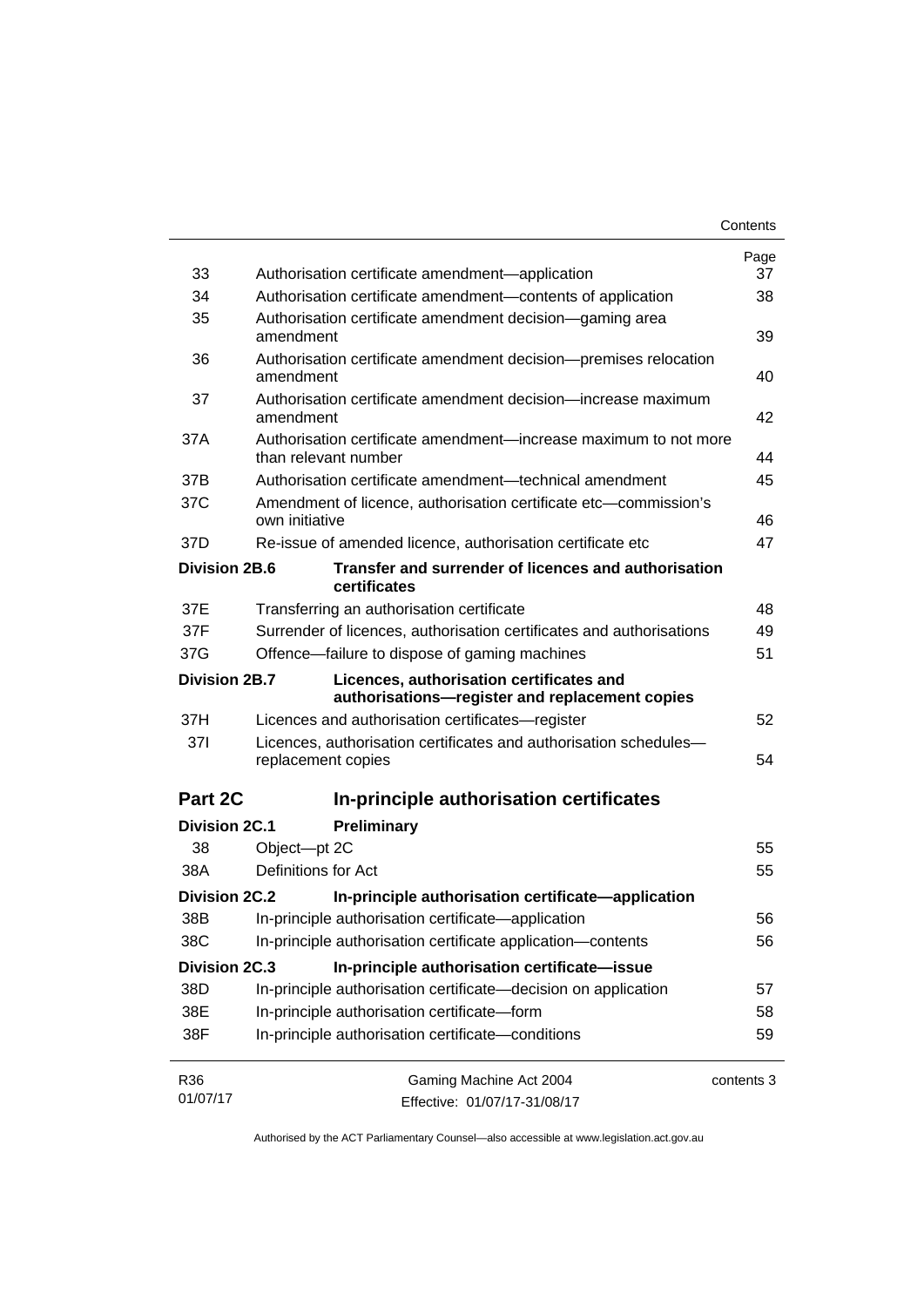## **Contents**

| 38G                  | In-principle authorisation certificate-term                                                                 | Page<br>59 |
|----------------------|-------------------------------------------------------------------------------------------------------------|------------|
| <b>Division 2C.4</b> | In-principle authorisation certificate-transfer                                                             |            |
| 38H                  | In-principle authorisation certificate-application to transfer                                              | 59         |
| 381                  | In-principle authorisation certificate—transfer decision                                                    | 60         |
| 38J                  | In-principle authorisation certificate—application for extension                                            | 61         |
| 38K                  | In-principle authorisation certificate-extension decision                                                   | 61         |
| 38L                  | In-principle authorisation certificate-surrender                                                            | 62         |
| Division 2C.5        | In-principle authorisation certificates-conversion                                                          |            |
| 38M                  | Conversion of in-principle authorisation certificate to authorisation<br>certificate-application            | 63         |
| 38N                  | Conversion of in-principle authorisation certificate to authorisation<br>certificate-decision               | 65         |
| 38O                  | Consequences of conversion-other in-principle authorisation<br>certificates for the land or premises expire | 67         |
| Part 3               | Licences and authorisation certificates-<br>conditions                                                      |            |
| <b>Division 3.1</b>  | <b>Compliance with licence conditions</b>                                                                   |            |
| 39                   | Offence-failure to comply with condition                                                                    | 68         |
| <b>Division 3.2</b>  | <b>General licence and authorisation certificate</b><br>conditions                                          |            |
| 39A                  | Compliance with requirements for issue of licence and authorisation<br>certificate                          | 69         |
| 40                   | Compliance with directions                                                                                  | 69         |
| 41                   | Licence and authorisation certificate to be kept at premises                                                | 70         |
| 42                   | Licence and authorisation certificate to be available on request                                            | 70         |
| 42A                  | Assistance with reviews                                                                                     | 71         |
| 43                   | Rules and control procedures for operation of gaming machines and<br>peripheral equipment                   | 71         |
| 44                   | Installation in accordance with Act                                                                         | 71         |
| 45                   | Installation certificate                                                                                    | 71         |
| 46                   | Operation after installation                                                                                | 72         |
| 47                   | Operation subject to correct percentage payout                                                              | 72         |
| 48                   | Approved statement to be displayed                                                                          | 73         |
| 49                   | Maximum stake amount                                                                                        | 73         |
|                      |                                                                                                             |            |

| contents 4 |  |
|------------|--|
|------------|--|

s 4 Gaming Machine Act 2004 Effective: 01/07/17-31/08/17

R36 01/07/17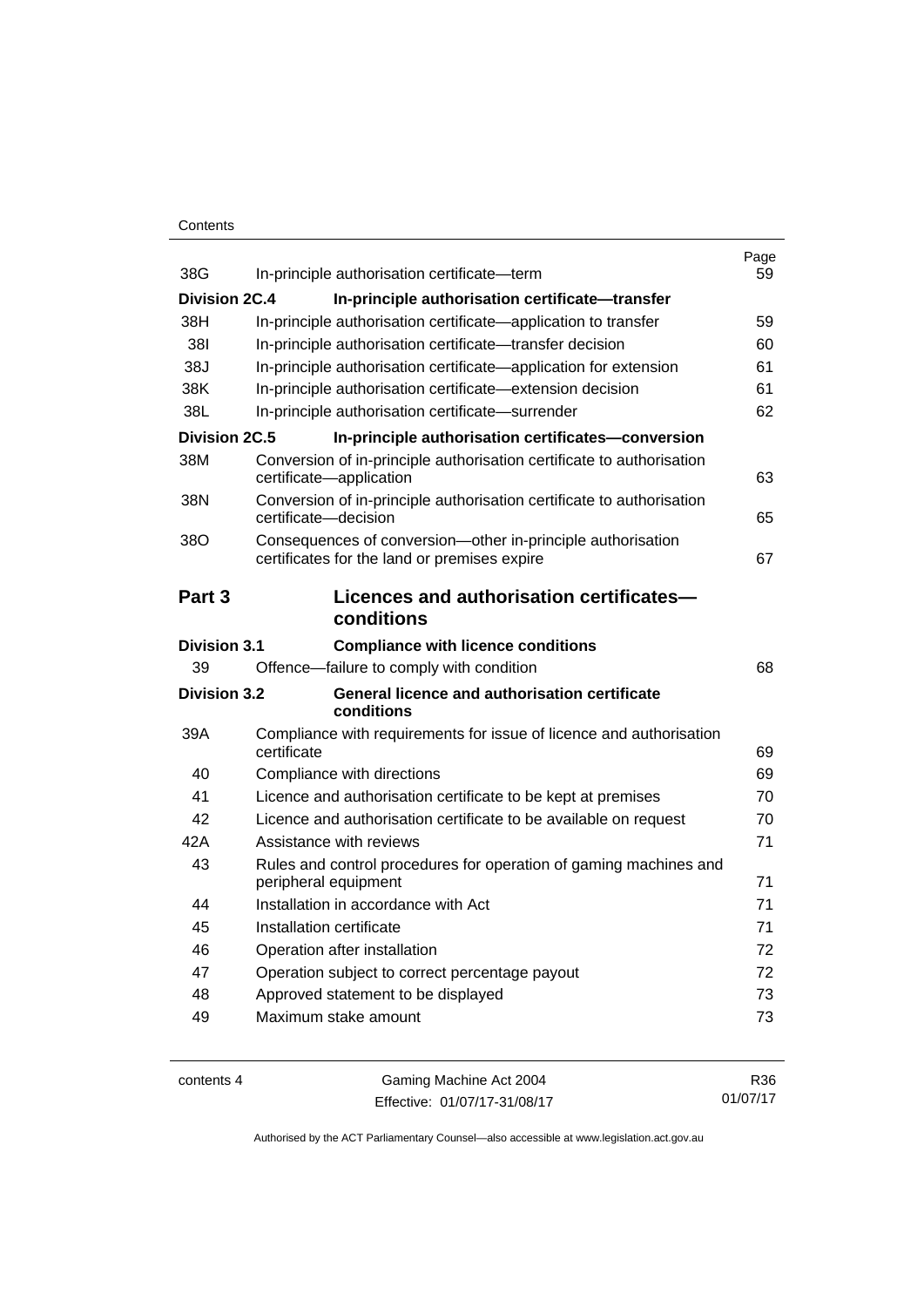|              |                                                                                                         | Contents |
|--------------|---------------------------------------------------------------------------------------------------------|----------|
|              |                                                                                                         | Page     |
| 50           | Licensee to comply with relevant codes of practice                                                      | 73       |
| 52           | Accounts relating to gaming machines                                                                    | 73       |
| Division 3.3 | <b>Club licence conditions</b>                                                                          |          |
| 53           | Conditions about inequitable benefits                                                                   | 73       |
| 53A          | Condition about club's constitution—consistency with gaming laws                                        | 75       |
| 53B          | Condition about club's constitution—amendment if inconsistent with<br>gaming laws                       | 75       |
| 54           | Annual report of clubs                                                                                  | 76       |
| 54A          | Conditions about guests and temporary membership                                                        | 77       |
| 55           | Other conditions of club licences                                                                       | 78       |
| Part 4       | <b>Disciplinary action</b>                                                                              |          |
| 56           | Definitions-pt 4                                                                                        | 79       |
| 57           | Grounds for disciplinary action                                                                         | 80       |
| 58           | Disciplinary action                                                                                     | 81       |
| 59           | Criteria for disciplinary action                                                                        | 83       |
| 60           | When disciplinary notice may be given                                                                   | 83       |
| 61           | Disciplinary notices                                                                                    | 83       |
| 62           | Commission may take disciplinary action against licensee                                                | 84       |
| 62A          | Disciplinary action in relation to trading authorisations and gaming<br>machines-directions             | 84       |
| 63           | Suspension of licence and authorisation certificate because of<br>suspension of general and on licences | 85       |
| 64           | Cancellation of authorisation certificate because of cancellation etc of<br>general and on licences     | 86       |
| 65           | Return of licence and authorisation certificate on cancellation                                         | 86       |
| 65A          | Cancellation of licences and authorisation certificates-disposal of<br>gaming machines                  | 87       |
| Part 5       | <b>Centralised monitoring system</b>                                                                    |          |
| 66           | Meaning of centralised monitoring system                                                                | 88       |
| 67           | <b>Regulations about CMS</b>                                                                            | 88       |

contents 5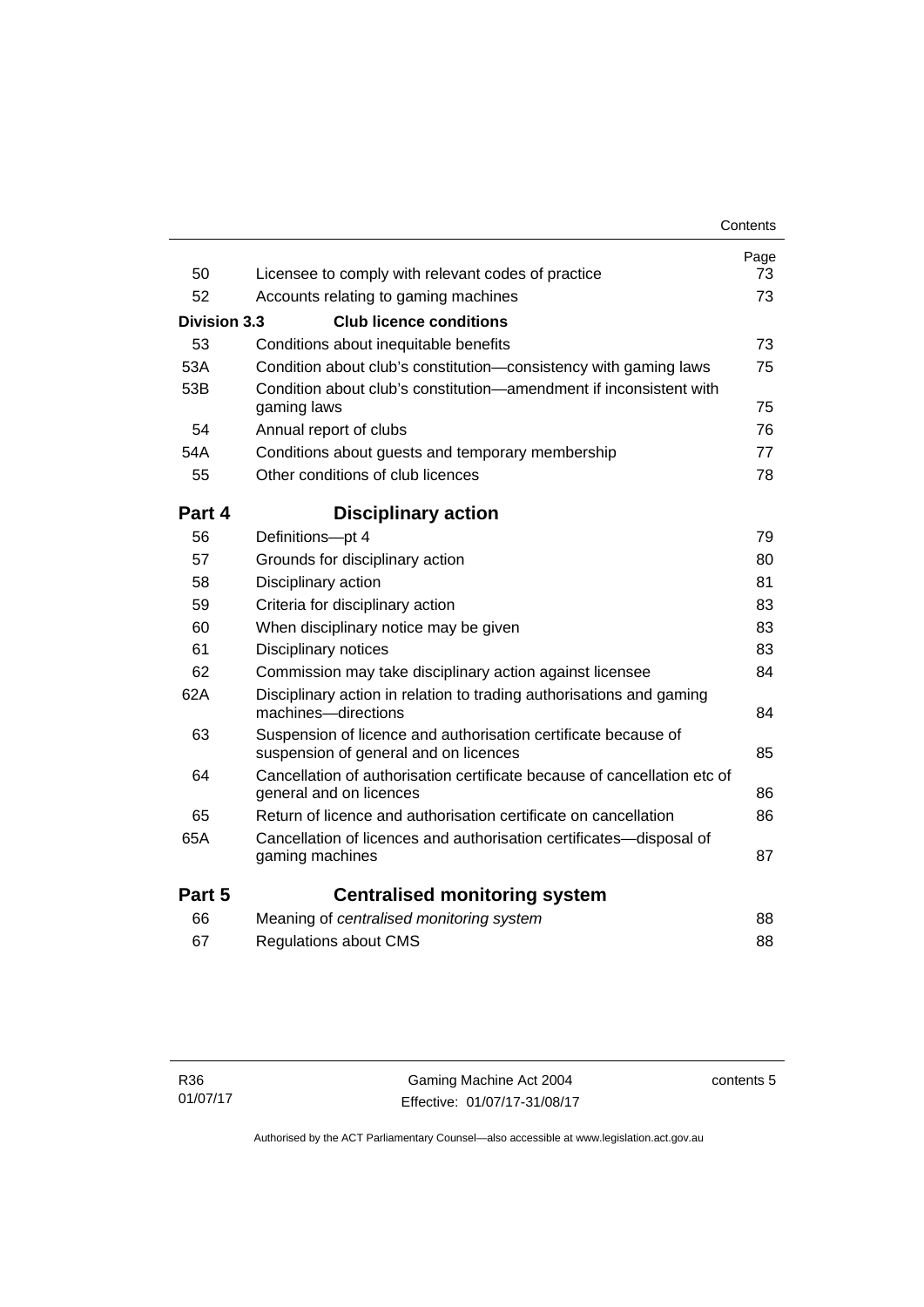| Part 6               | Approval of gaming machines, peripherals,<br>suppliers and technicians            | Page     |
|----------------------|-----------------------------------------------------------------------------------|----------|
| Division 6.1         | Approval of gaming machines and peripheral<br>equipment                           |          |
| 68                   | Meaning of peripheral equipment                                                   | 89       |
| 69                   | Approval of gaming machines and peripheral equipment                              | 89       |
| 70                   | Cancellation or suspension of gaming machine and peripheral<br>equipment approval | 90       |
| 71                   | Computer cabinet access register                                                  | 91       |
| Division 6.2         | <b>Approved suppliers</b>                                                         |          |
| 72                   | Application and approval as supplier                                              | 92       |
| 73                   | Giving copy of certificate about approved supplier                                | 93       |
| 73A                  | Cancellation etc of supplier's approval                                           | 93       |
| <b>Division 6.3</b>  | <b>Approved technicians</b>                                                       |          |
| 74                   | Application for approval as technician                                            | 94       |
| 75                   | Approval of technicians                                                           | 95       |
| 76                   | Short-term approval of technicians                                                | 96       |
| 77                   | Ending short-term approvals                                                       |          |
| 78                   | Transfer etc of technician's approval                                             |          |
| 79                   | Cancellation etc of technician's approval                                         | 98       |
| 80                   | Certificates and identity cards for approved technicians                          | 99       |
| 81                   | Giving copy of certificate about approved technician or identity card             | 100      |
| 82                   | Notice by supplier if technician no longer employed                               | 100      |
| 83                   | Return of approval certificates and identity cards for approved<br>technicians    | 100      |
| 84                   | Renewal of technician's approval                                                  | 101      |
| Part 6A              | <b>Gaming machine dealings</b>                                                    |          |
| <b>Division 6A.1</b> | <b>Gaming machine dealings</b>                                                    |          |
| 97                   | Control procedures                                                                | 103      |
| 98                   | Acquisition of gaming machines and peripheral equipment-general                   | 104      |
| 99                   | Acquisition of authorisations and gaming machines—notification                    | 105      |
| 100                  | Acquisition of gaming machines—amendment of authorisation<br>schedule etc         | 106      |
| 103                  | Possession and operation of gaming machines                                       | 107      |
| contents 6           | Gaming Machine Act 2004                                                           | R36      |
|                      | Effective: 01/07/17-31/08/17                                                      | 01/07/17 |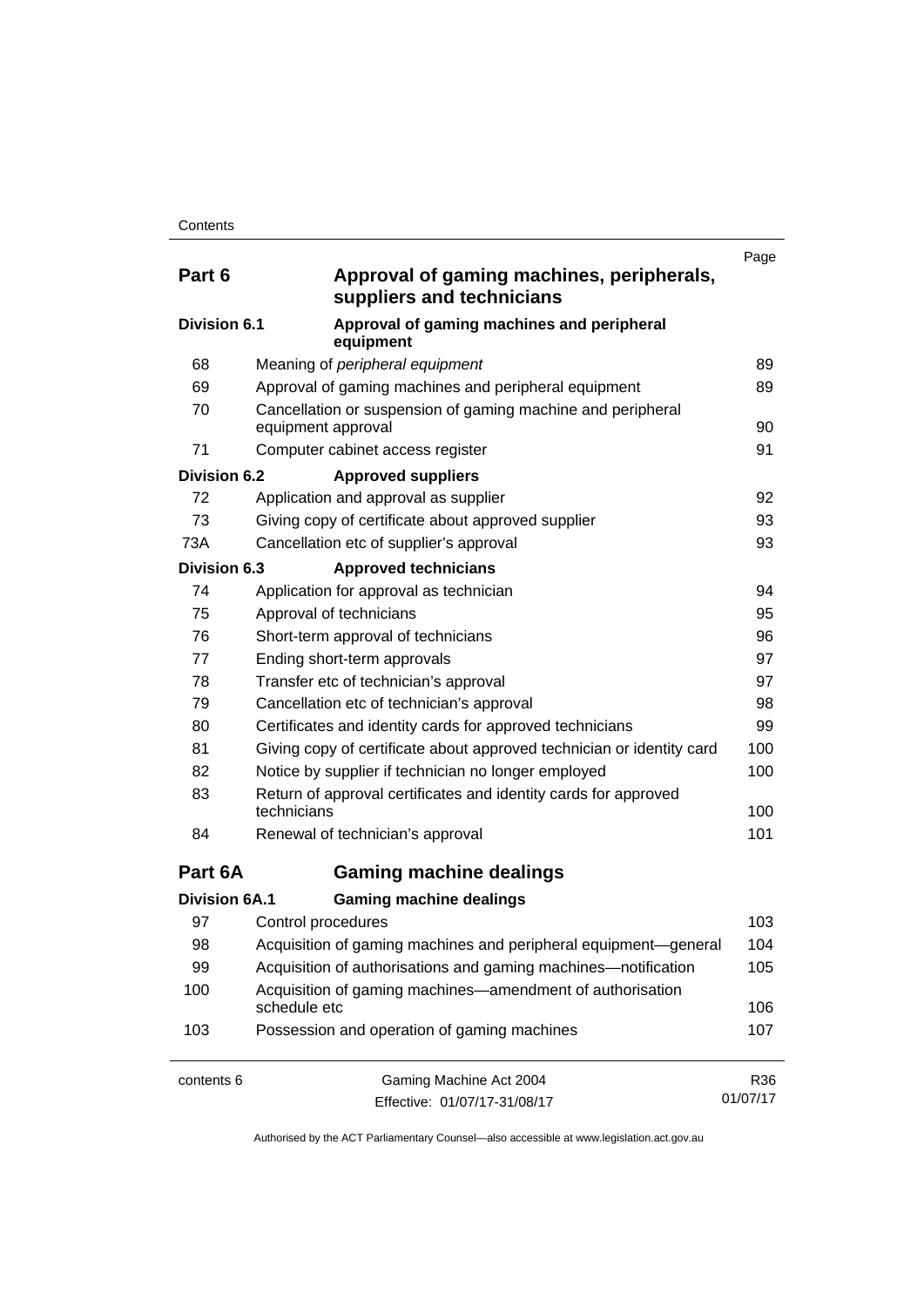| Contents |
|----------|
|----------|

|                      |                                                                              | Page |
|----------------------|------------------------------------------------------------------------------|------|
| 104                  | Offence-operating unauthorised, stored or quarantined gaming<br>machines     | 108  |
| 105                  | Operation of gaming machines other than in accordance with<br>authorisations | 108  |
| <b>Division 6A.2</b> | <b>Repossession of gaming machines</b>                                       |      |
| 105A                 | Definitions-div 6A.2                                                         | 109  |
| 106                  | Offences by people repossessing gaming machines                              | 110  |
| 107                  | Approval for repossession-application                                        | 110  |
| 108                  | Approval of repossession of gaming machines                                  | 111  |
| 109                  | Conditions on approval to repossess gaming machine                           | 111  |
| 109A                 | Repossessed gaming machines—amendment of authorisation<br>schedule           | 112  |
| 110                  | Contravention of repossession approval conditions                            | 112  |
| 110A                 | Appointment of external administrator                                        | 113  |
| <b>Division 6A.3</b> | <b>Disposal of gaming machines</b>                                           |      |
| 111                  | Unapproved disposal of gaming machines                                       | 113  |
| 112                  | Application for approval for disposal of gaming machines                     | 113  |
| 113                  | Approval of disposal of gaming machines                                      | 114  |
| 113A                 | Disposal of gaming machines-notifiable action                                | 115  |
| 113B                 | Destruction of gaming machines-commission's attendance                       | 116  |
| 113C                 | Disposal of gaming machines—direction about manner of disposal               | 117  |
| 113D                 | Offence—failure to dispose of gaming machine within required time            | 117  |
| <b>Division 6A.4</b> | Seizure of gaming machines                                                   |      |
| 114                  | Seizure of unlawful gaming machines                                          | 118  |
| 115                  | Receipt for gaming machines seized                                           | 118  |
| 116                  | Application for order disallowing seizure                                    | 118  |
| 117                  | Order for return of seized gaming machine                                    | 119  |
| 118                  | Adjournment pending hearing of other proceedings                             | 120  |
| 119                  | Forfeiture of seized gaming machines                                         | 120  |
| <b>Division 6A.5</b> | Installation and operation of gaming machines                                |      |
| 120                  | Installation to be in accordance with approval of commission                 | 120  |
| 121                  | Offence to install gaming machines                                           | 121  |
| 122                  | Certificate about meter readings                                             | 121  |
| 123                  | Sealing computer cabinet                                                     | 121  |
|                      |                                                                              |      |
|                      |                                                                              |      |

| R36      | Gaming Machine Act 2004      | contents 7 |
|----------|------------------------------|------------|
| 01/07/17 | Effective: 01/07/17-31/08/17 |            |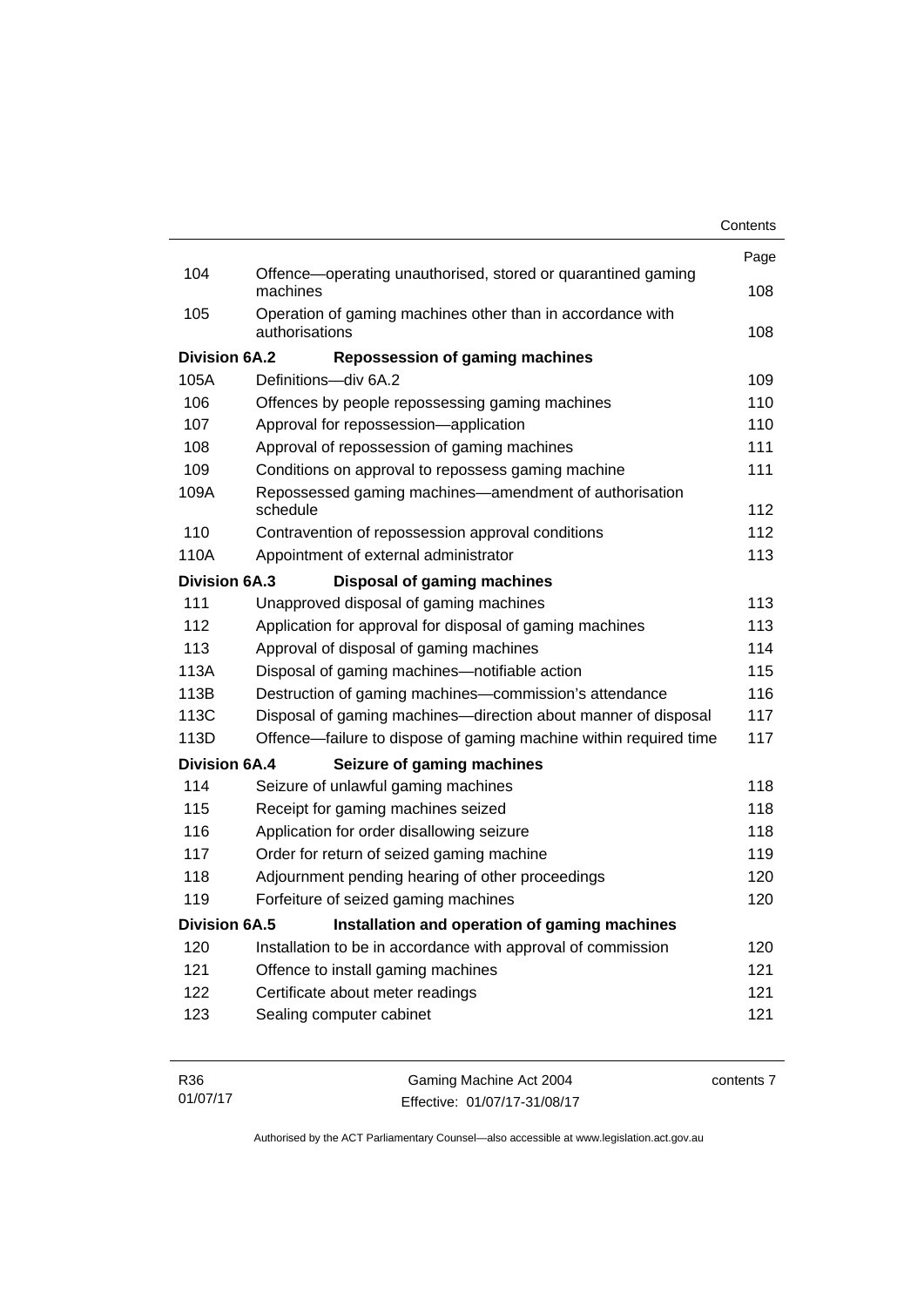## **Contents**

|                           |                                                                       | Page<br>122 |  |
|---------------------------|-----------------------------------------------------------------------|-------------|--|
| 124                       | Commission may require information                                    |             |  |
| 125                       | 122<br>Operation to be subject to correct percentage payout<br>122    |             |  |
| 126                       | Approval of statement for display on gaming machines                  |             |  |
| 127                       | Maximum stake amount                                                  |             |  |
| <b>Division 6A.6</b>      | Trading of authorisations and gaming machines                         |             |  |
| <b>Subdivision 6A.6.1</b> | Preliminary                                                           |             |  |
| 127A                      | Objects-div 6A.6                                                      | 123         |  |
| 127B                      | Definitions-div 6A.6                                                  | 124         |  |
|                           | Subdivision 6A.6.2 Trading class B authorisations                     |             |  |
| 127C                      | Selling class B authorisations                                        | 124         |  |
| 127D                      | Offence—selling class B gaming machines                               | 126         |  |
|                           | Subdivision 6A.6.3 Trading class C authorisations and gaming machines |             |  |
| 127E                      | Trading class C authorisations and gaming machines                    | 126         |  |
| 127F                      | Trading authorisations——forfeiture requirement                        | 127         |  |
| 127G                      | 129<br>Offence-acquiring authorisations and gaming machines           |             |  |
| 127H                      | Selling class C gaming machines                                       | 129         |  |
| 1271                      | Selling class C authorisations                                        | 130         |  |
| <b>Subdivision 6A.6.4</b> | Trading authorisations and gaming machines-<br>miscellaneous          |             |  |
| 127J                      | Trading authorisations-disposal of gaming machines                    | 130         |  |
| 127K                      | Trading authorisations and gaming machines—regulations                | 131         |  |
| <b>Division 6A.7</b>      | Storage of authorisations and gaming machines                         |             |  |
| <b>Subdivision 6A.7.1</b> | Interpretation                                                        |             |  |
| 127L                      | Meaning of storage permit-Act                                         | 132         |  |
| 127M                      | Definitions-div 6A.7                                                  | 132         |  |
|                           | Subdivision 6A.7.2 Storage permits—application and decision           |             |  |
| 127N                      | Storage permits-purpose                                               | 133         |  |
| 1270                      | Storage permit-application                                            | 133         |  |
| 127P                      | Storage permit-decision on application                                | 134         |  |
|                           | <b>Subdivision 6A.7.3</b><br><b>Quarantine permits</b>                |             |  |
| 127Q                      | Quarantine permits-notification and issue                             | 136         |  |
| 127R                      | Quarantine permits-extension                                          | 137         |  |
|                           |                                                                       |             |  |

contents 8 Gaming Machine Act 2004 Effective: 01/07/17-31/08/17

R36 01/07/17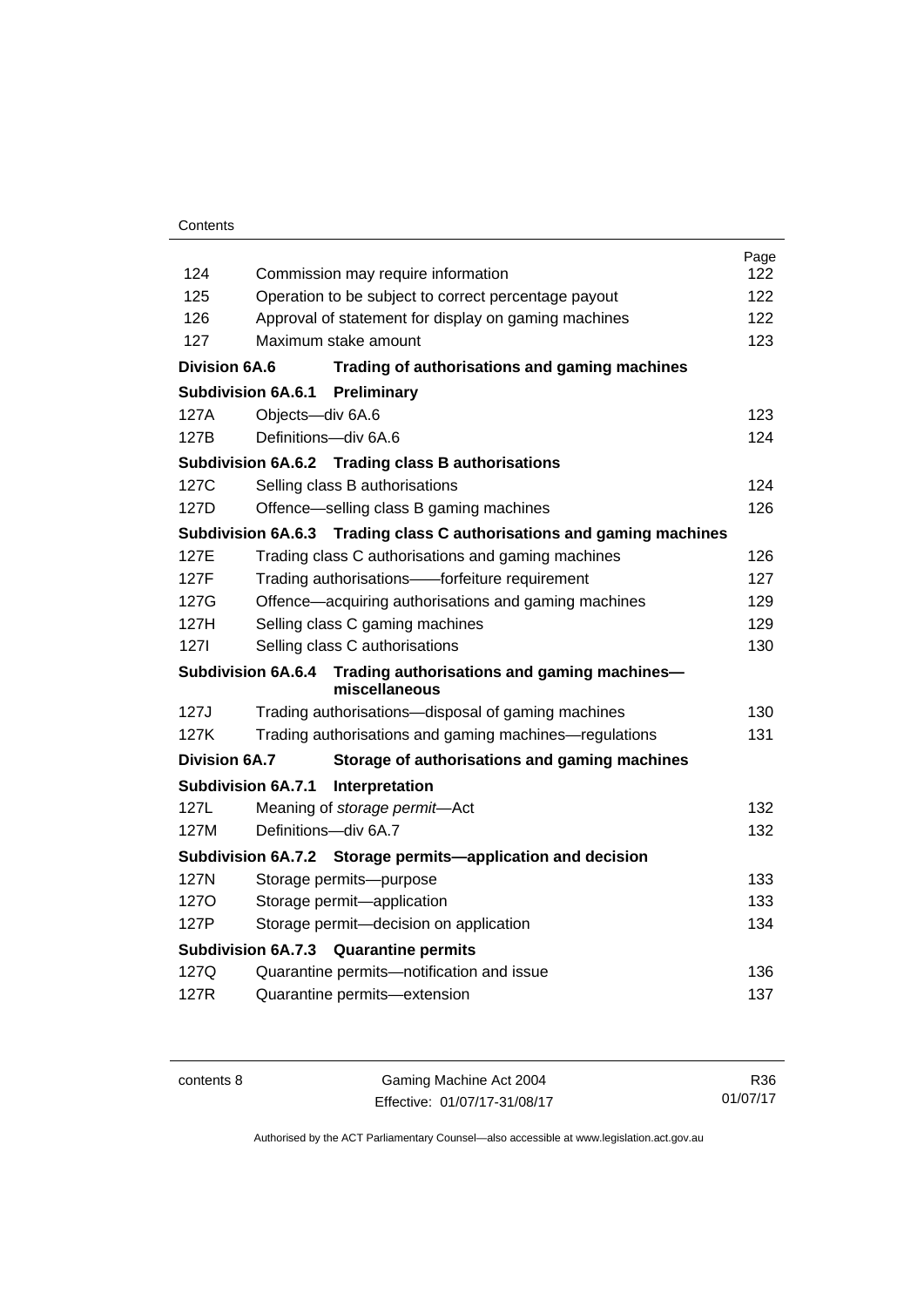|             |                                                                                          | Contents   |  |  |
|-------------|------------------------------------------------------------------------------------------|------------|--|--|
|             |                                                                                          | Page       |  |  |
|             | Subdivision 6A.7.4 Permits-form                                                          |            |  |  |
| 127S        | Permit-form                                                                              | 137        |  |  |
|             | Subdivision 6A.7.5 Permits-conditions                                                    |            |  |  |
| 127T        | Permit-conditions                                                                        | 139        |  |  |
| 127U        | Permit-term                                                                              |            |  |  |
| <b>127V</b> | Storage permit-application for extension                                                 |            |  |  |
| 127W        | Storage permit-extension decision                                                        |            |  |  |
|             | Subdivision 6A.7.6<br><b>Permits-amendment</b>                                           |            |  |  |
| 127X        | Permit amendment-notification                                                            | 143        |  |  |
| 127Y        | Permit amendment-decision                                                                | 144        |  |  |
| 127Z        | Permit amendment-commission's own initiative                                             | 144        |  |  |
| 127ZA       | Permit amendment-reissue of permit                                                       | 144        |  |  |
|             | Subdivision 6A.7.7 Permits-trading authorisations under permits                          |            |  |  |
| 127ZB       | Trading authorisations under permits-procedure                                           | 144        |  |  |
| 127ZC       | Trading authorisations under permits-decision on application by                          |            |  |  |
|             | disposing licensee                                                                       | 145        |  |  |
| 127ZD       | Trading authorisations under permits-issue of quarantine permit to<br>acquiring licensee |            |  |  |
|             | Permits-miscellaneous<br>Subdivision 6A.7.8                                              |            |  |  |
| 127ZE       | Gaming machines and authorisations under permits-inspection                              | 146        |  |  |
| 127ZF       | Storage of gaming machines and authorisations-rules                                      |            |  |  |
| Part 7      | <b>Regulation of gaming machines generally</b>                                           |            |  |  |
| 128         | Machine access generally                                                                 |            |  |  |
| 129         | Interference with gaming machines                                                        | 149        |  |  |
| 130         | Opening computer cabinets                                                                |            |  |  |
| 131         | Rendering gaming machines inoperable on authorisation ceasing to be<br>in force<br>150   |            |  |  |
| 132         | Removal of gaming machines from premises                                                 | 151        |  |  |
| Part 8      | Linked-jackpot arrangements                                                              |            |  |  |
| 133         | Operation of linked-jackpot arrangements                                                 | 153        |  |  |
| 134         | Single-user approval for linked-jackpot arrangements                                     | 153        |  |  |
| 135         | Issue of multi-user permits                                                              | 154        |  |  |
| 136         | Conditions on multi-user permits                                                         | 156        |  |  |
| R36         | Gaming Machine Act 2004                                                                  | contents 9 |  |  |

Effective: 01/07/17-31/08/17

01/07/17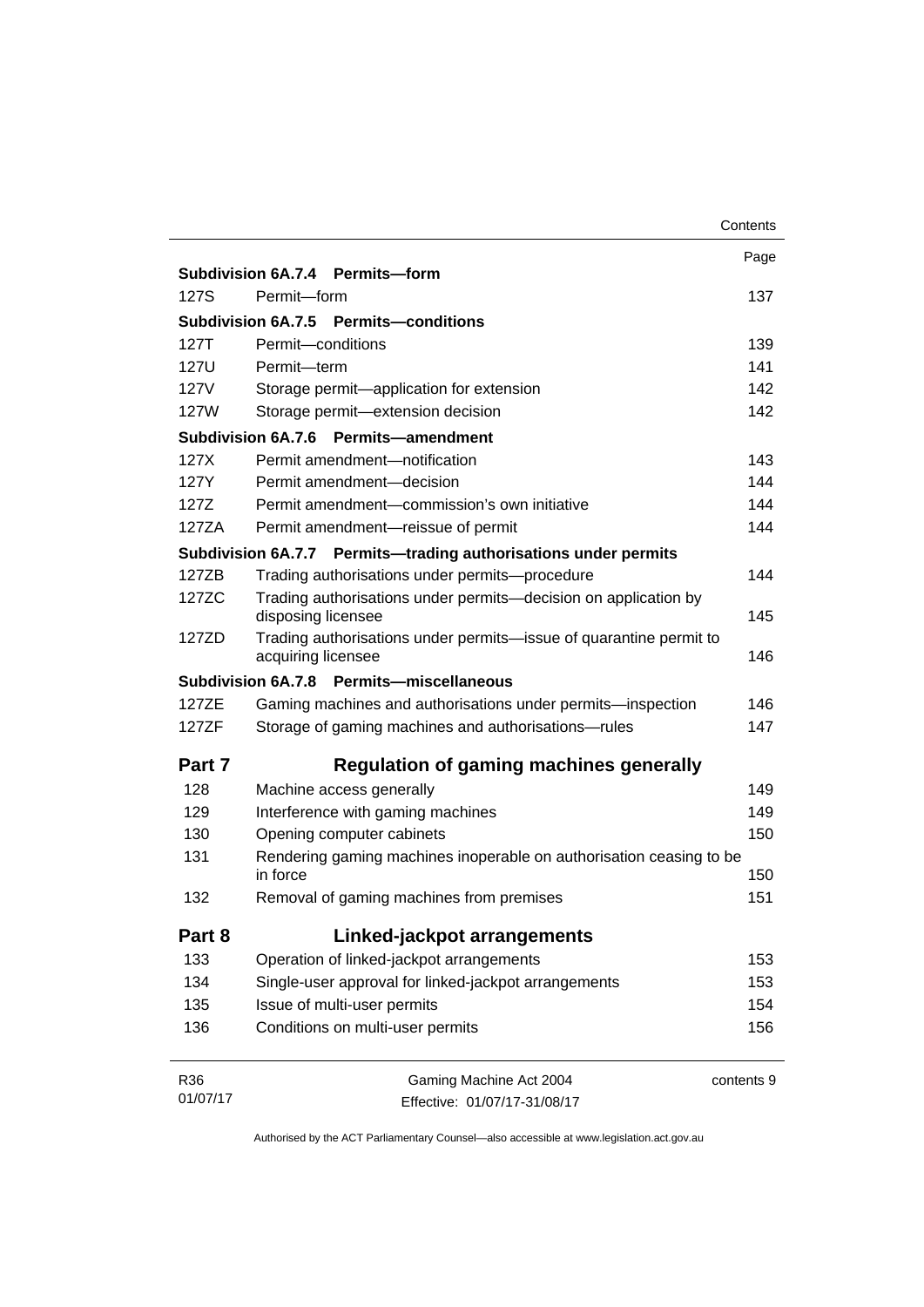| Contents |
|----------|
|----------|

| 137     | Term of multi-user permits                                           | Page<br>157 |  |
|---------|----------------------------------------------------------------------|-------------|--|
| 138     | Amendment of multi-user permits in interest of users                 | 157         |  |
| 139     | Amendment of multi-user permit on request                            |             |  |
| 140     | Amendment of financial and operational aspects of multi-user permits |             |  |
| 141     | Transfer of multi-user permits                                       |             |  |
| 142     | Surrender of multi-user permits                                      | 159<br>160  |  |
| 143     | Unclaimed jackpots                                                   | 160         |  |
| 144     | Undisbursed jackpots                                                 | 161         |  |
| Part 9  | <b>Club administration</b>                                           |             |  |
| 144A    | Definitions-pt 9                                                     | 162         |  |
| 145     | Eligible objects                                                     | 162         |  |
| 146     | Eligible clubs                                                       | 162         |  |
| 147     | Associated organisations-declaration                                 | 163         |  |
| 147A    | Associated organisation declaration-condition                        | 164         |  |
| 147B    | Associated organisation-warning notice                               | 165         |  |
| 147C    | Associated organisation declaration-suspension or repeal             | 165         |  |
| 147D    | Club elections-election of board directors                           | 166         |  |
| 148     | Club elections-record-keeping                                        | 166         |  |
| 148A    | Club directors-acting in good faith                                  | 167         |  |
| 148B    | Club constitution-consistency with gaming laws                       | 167<br>168  |  |
| 149     | Power to require information about status of eligible clubs          |             |  |
| 150     | Disclosure of gifts by executive officer                             | 168         |  |
| Part 10 | <b>Promoting responsible practices at</b><br>authorised premises     |             |  |
| 151     | Warning notices                                                      | 169         |  |
| 152     | <b>External signs</b>                                                | 170         |  |
| 152A    | External visibility of gaming machines                               | 171         |  |
| 153     | Cash facilities                                                      | 172         |  |
| 153A    | Offence-ATM allowing withdrawals exceeding \$250                     | 173         |  |
| 154     | Lending or extending credit                                          | 174         |  |
| 155     | Children must not enter gaming area                                  | 174         |  |
| 156     | Children must not play gaming machines                               | 175         |  |
| 157     | Using false identification                                           | 175         |  |
|         |                                                                      |             |  |

contents 10 Gaming Machine Act 2004 Effective: 01/07/17-31/08/17

R36 01/07/17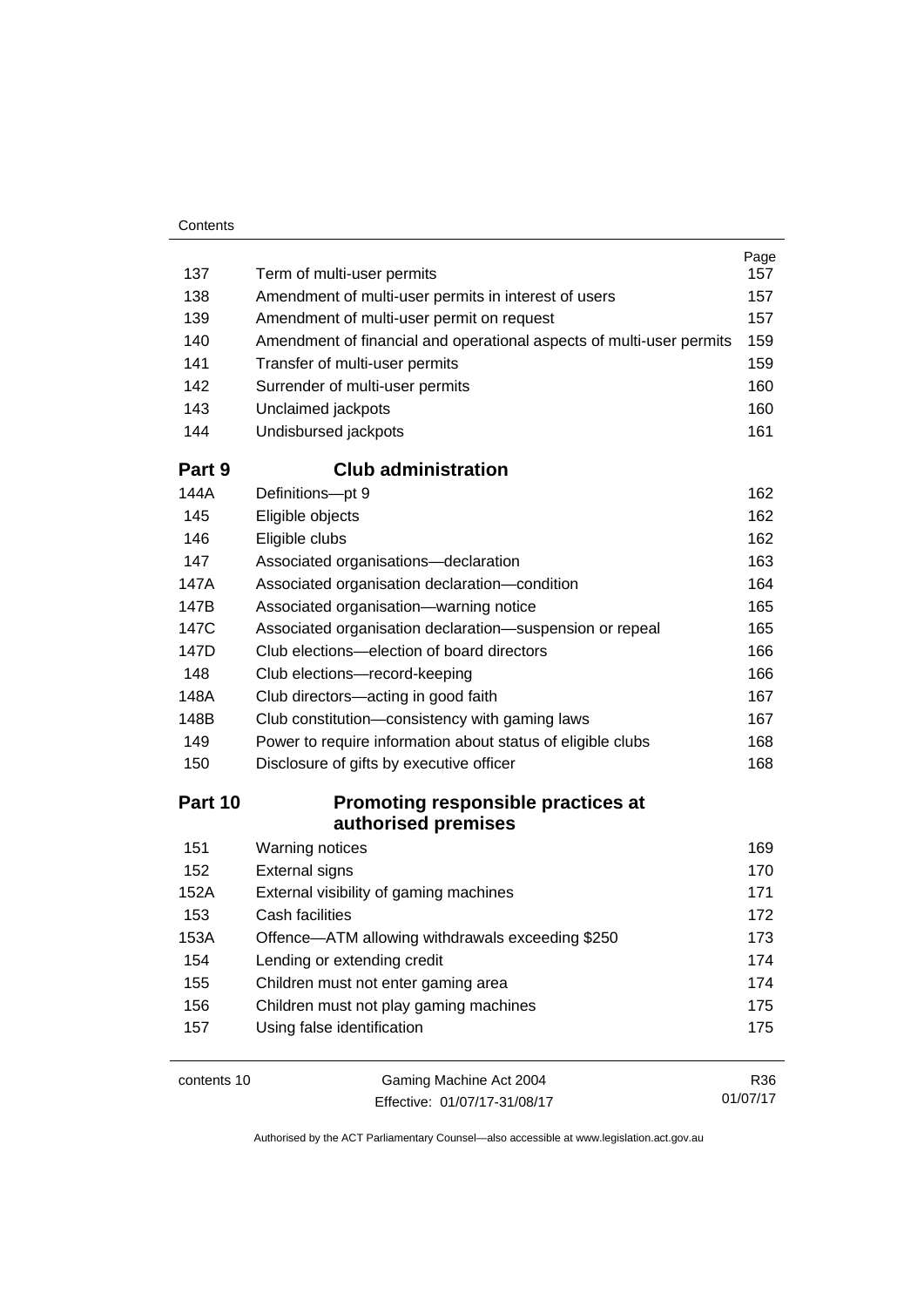|               |                                                        | Contents    |  |  |
|---------------|--------------------------------------------------------|-------------|--|--|
|               |                                                        | Page        |  |  |
| Part 11       | <b>Finance</b>                                         |             |  |  |
| Division 11.1 | General                                                |             |  |  |
| 158           | Audit of financial statements etc                      |             |  |  |
| 159           | Gaming machine tax                                     | 177         |  |  |
| 161           | Payment of gaming machine tax                          | 178         |  |  |
| 162           | Gaming machine tax returns                             | 179         |  |  |
| 163           | Payment of gaming machine tax following transfer       | 179         |  |  |
| Division 11.2 | Problem gambling assistance fund                       |             |  |  |
| 163A          | Required payment to problem gambling assistance fund   | 179         |  |  |
| 163AA         | Problem gambling assistance fund—annual payment option | 180         |  |  |
| 163B          | Problem gambling assistance fund                       | 181         |  |  |
| Part 12       | <b>Community contributions</b>                         |             |  |  |
| 164           | Approval of community contributions                    | 183         |  |  |
| 165           | Records of contributions                               | 185         |  |  |
| 166           | Report about records and finances                      | 186         |  |  |
| 167           | Commission must report to Minister                     | 186         |  |  |
| 168           | Minister must present commission's report              | 186         |  |  |
| 169           | Required community contributions                       | 187         |  |  |
| 170           | Corporations with gaming machines at multiple clubs    | 187         |  |  |
| 171           | Women's sport community contributions                  | 188         |  |  |
| 171A          | Problem gambling community contributions               | 188         |  |  |
| 172           | Community contribution shortfall tax                   | 189         |  |  |
| Part 13       | <b>Notification and review of decisions</b>            |             |  |  |
| 173           | Meaning of reviewable decision-pt 13                   | 190         |  |  |
| 173A          | Reviewable decision notices                            | 190         |  |  |
| 173B          | Applications for review                                | 190         |  |  |
| Part 13A      | <b>Notifiable actions</b>                              |             |  |  |
| 173C          | Meaning of notifiable action                           | 191         |  |  |
| 173D          | Notifiable actions                                     | 191         |  |  |
| 173E          | Notifiable actions-date of effect                      | 193         |  |  |
| 173F          | Notifiable actions—amendment or cancellation           | 193         |  |  |
| 173G          | Notifiable actions under s 37F                         | 194         |  |  |
| R36           | Gaming Machine Act 2004                                | contents 11 |  |  |
| 01/07/17      | Effective: 01/07/17-31/08/17                           |             |  |  |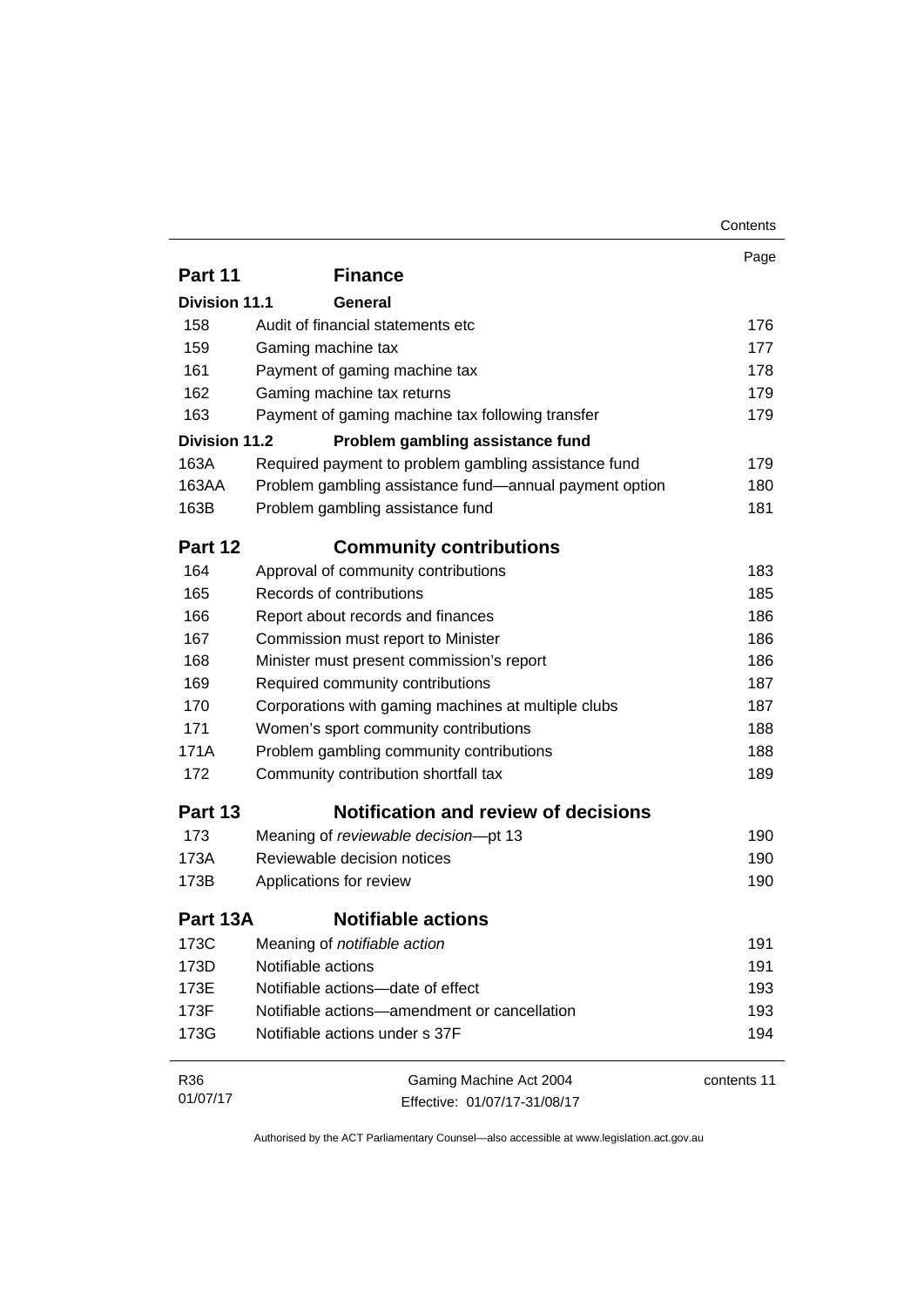| 173H        | Notifiable actions under div 6A.6—disposal of gaming machines              | Page<br>194 |
|-------------|----------------------------------------------------------------------------|-------------|
| <b>1731</b> | Notifiable actions under div 6A.6—trading of class B authorisations        |             |
| Part 14     | <b>Miscellaneous</b>                                                       |             |
| 174         | Acts and omissions of representatives                                      | 197         |
| 174A        | Licences and authorisations not personal property-PPS Act                  | 198         |
| 175         | Canberra Airport                                                           | 198         |
| 176         | Evidentiary certificates                                                   | 198         |
| 177         | Determination of fees                                                      | 199         |
| 178         | Regulation-making power                                                    | 199         |
| 179         | Review of amendments made by Gaming Machine (Reform)<br>Amendment Act 2015 | 200         |
| Part 20     | <b>Transitional-Gaming Machine (Reform)</b>                                |             |
|             | <b>Amendment Act 2015</b>                                                  |             |
| 300         | Definitions-pt 20                                                          | 201         |
| 301         | Old licences—class B gaming machines                                       | 201         |
| 302         | Old licences-class C gaming machines                                       | 202         |
| 303         | Class B gaming machines—application                                        | 203         |
| 304         | Class C gaming machines-application                                        | 203         |
| 305         | Large-scale machine relocation amendment application                       | 204         |
| 306         | In-principle approval application                                          | 204         |
| 307         | Application to transfer in-principle approval                              | 205         |
| 308         | Application for extension of in-principle approval                         | 205         |
| 309         | Application to convert in-principle approval to licence                    | 205         |
| 309A        | Application to convert in-principle approval to new venue amendment        | 206         |
| 309B        | Temporary storage amendment application                                    | 207         |
| 310         | <b>Transitional regulations</b>                                            | 207         |
| 311         | Expiry-pt 20                                                               | 207         |

contents 12 Gaming Machine Act 2004 Effective: 01/07/17-31/08/17

R36 01/07/17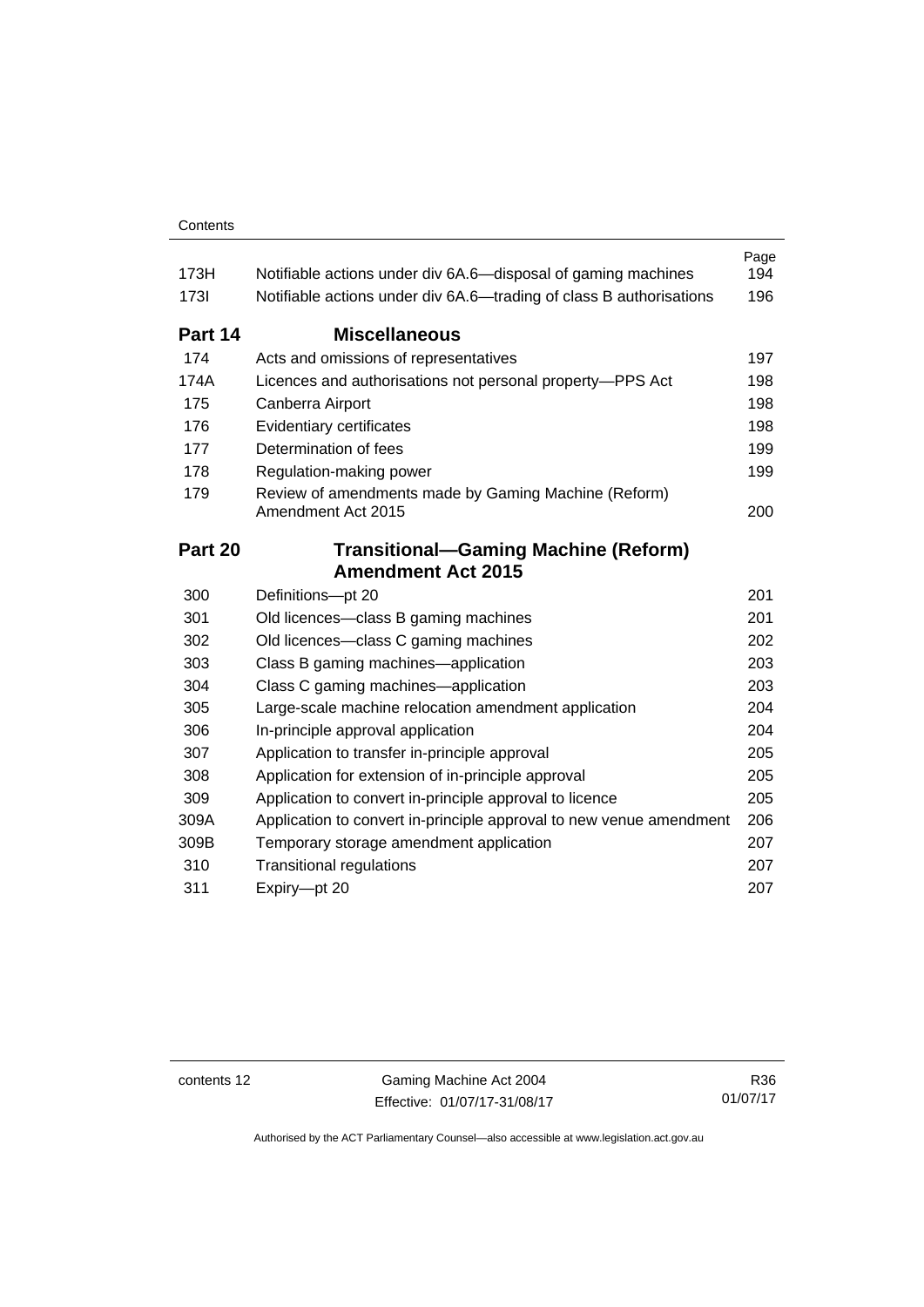|                                                |                     |                             | Contents    |  |
|------------------------------------------------|---------------------|-----------------------------|-------------|--|
| <b>Schedule 1</b>                              |                     | <b>Reviewable decisions</b> | Page<br>208 |  |
| <b>Schedule 2</b><br><b>Notifiable actions</b> |                     |                             | 212         |  |
| <b>Dictionary</b>                              |                     |                             | 213         |  |
| <b>Endnotes</b>                                |                     |                             |             |  |
| 1                                              | About the endnotes  |                             | 226         |  |
| $\overline{2}$                                 | Abbreviation key    |                             | 226         |  |
| 3                                              | Legislation history |                             | 227         |  |
| 4                                              | Amendment history   |                             | 233         |  |
| 5<br>Earlier republications                    |                     |                             | 263         |  |

R36 01/07/17

Gaming Machine Act 2004 Effective: 01/07/17-31/08/17 contents 13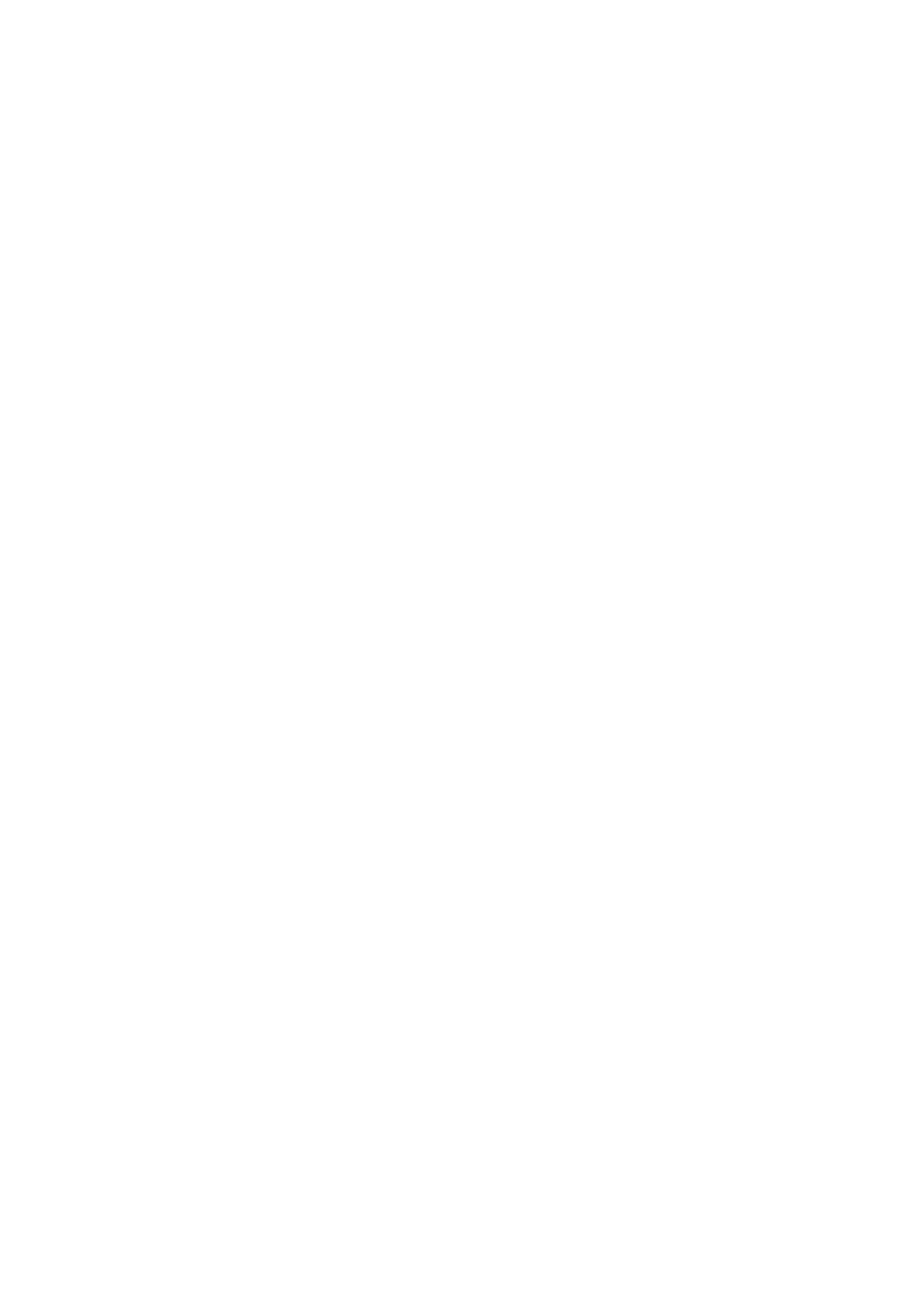

# **Gaming Machine Act 2004**

An Act in relation to gaming machines, and for other purposes

R36 01/07/17

l

Gaming Machine Act 2004 Effective: 01/07/17-31/08/17 page 1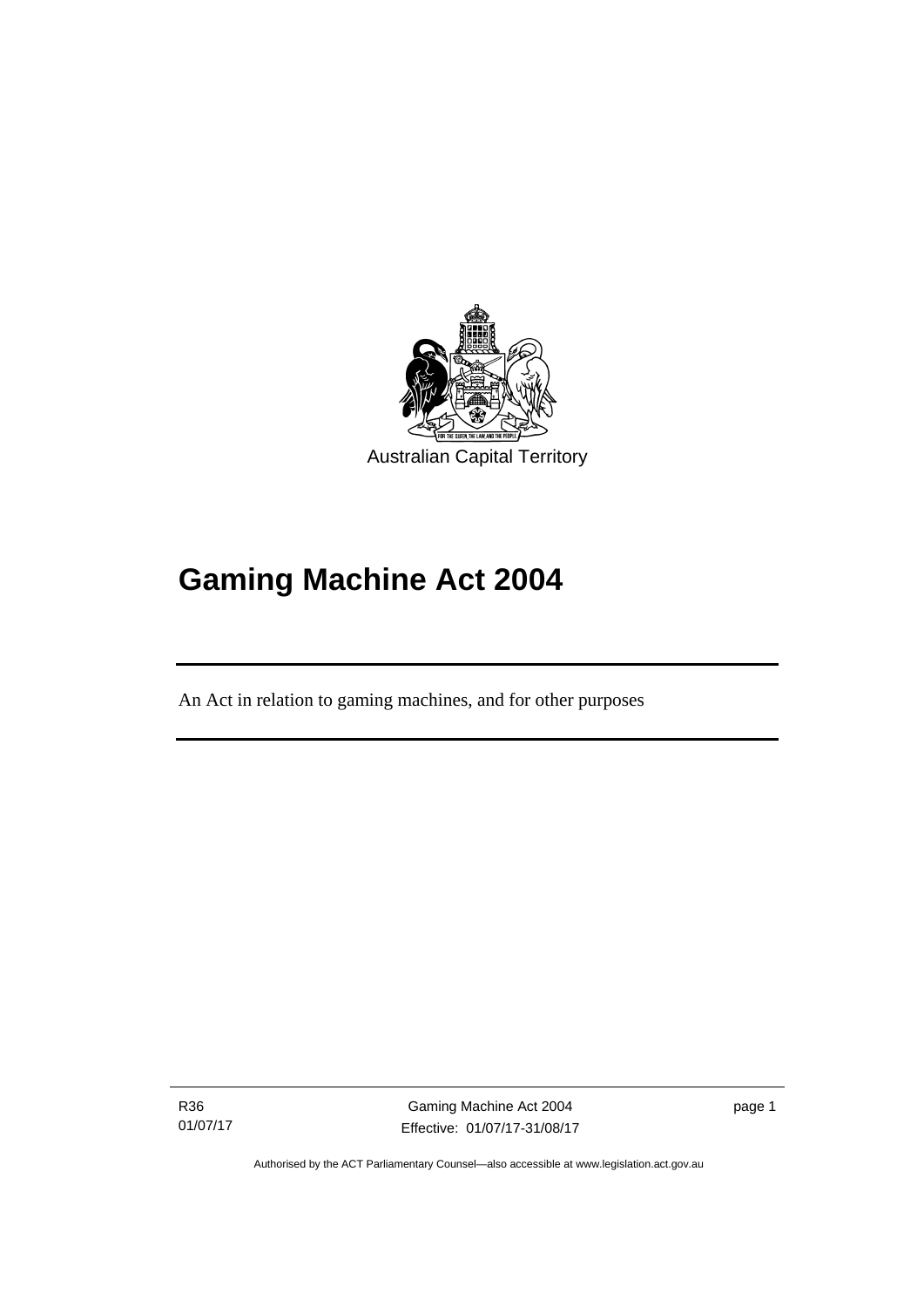### Part 1 **Preliminary**

Section 1

# <span id="page-17-0"></span>**Part 1** Preliminary

### <span id="page-17-1"></span>**1 Name of Act**

This Act is the *Gaming Machine Act 2004*.

### <span id="page-17-2"></span>**3 Dictionary**

The dictionary at the end of this Act is part of this Act.

*Note 1* The dictionary at the end of this Act defines certain terms used in this Act, and includes references (*signpost definitions*) to other terms defined elsewhere.

> For example, the signpost definition '*general licence*—see the *[Liquor](http://www.legislation.act.gov.au/a/2010-35)  [Act 2010](http://www.legislation.act.gov.au/a/2010-35)*, section 17.' means that the term 'general licence' is defined in that section and the definition applies to this Act.

*Note* 2 A definition in the dictionary (including a signpost definition) applies to the entire Act unless the definition, or another provision of the Act, provides otherwise or the contrary intention otherwise appears (see [Legislation Act,](http://www.legislation.act.gov.au/a/2001-14) s 155 and s 156 (1)).

# <span id="page-17-3"></span>**4 Notes**

A note included in this Act is explanatory and is not part of this Act.

*Note* See the [Legislation Act,](http://www.legislation.act.gov.au/a/2001-14) s 127 (1), (4) and (5) for the legal status of notes.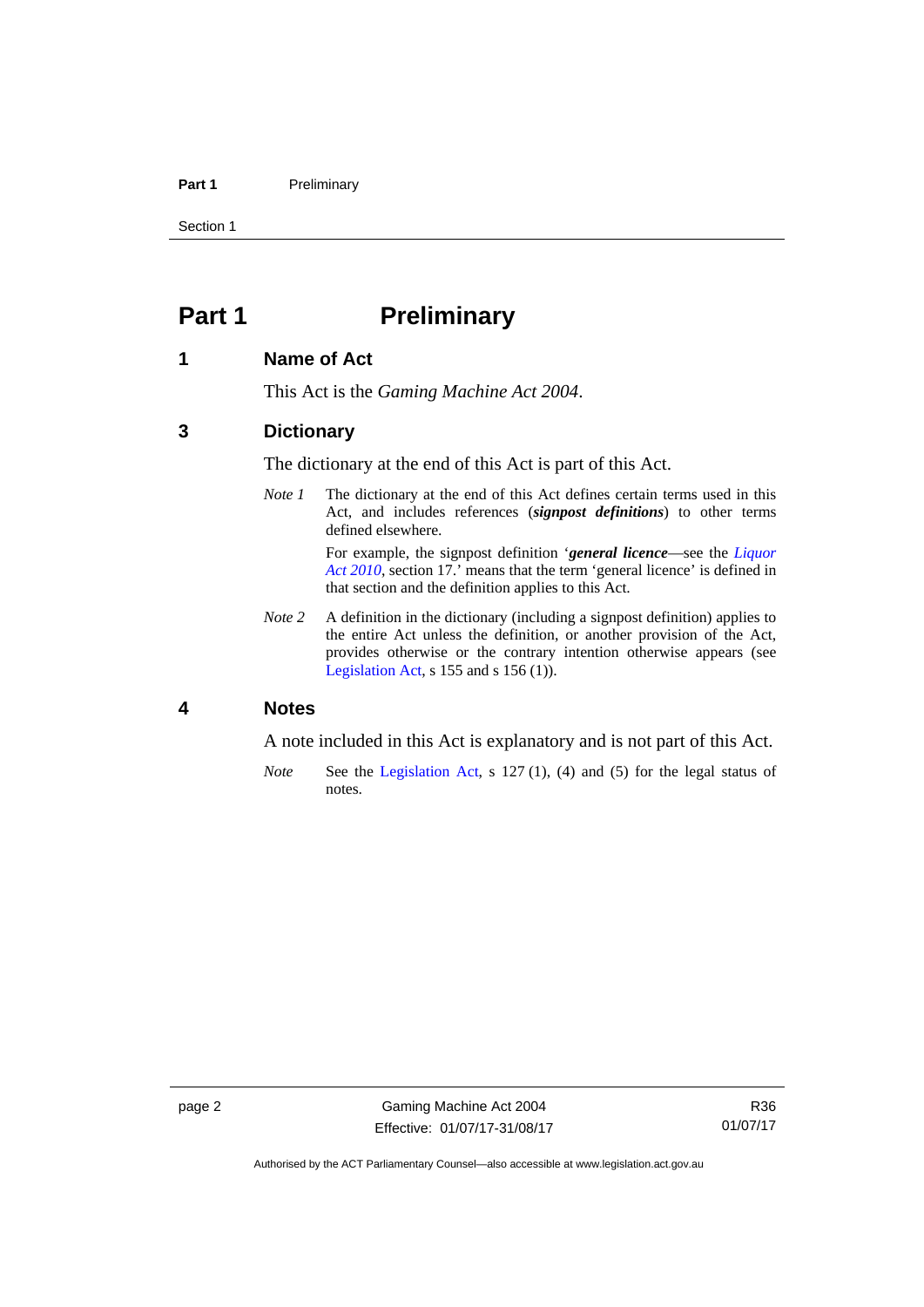# <span id="page-18-0"></span>**5 Offences against Act—application of Criminal Code etc**

Other legislation applies in relation to offences against this Act.

## *Note 1 Criminal Code* The [Criminal Code,](http://www.legislation.act.gov.au/a/2002-51) ch 2 applies to all offences against this Act (see Code, pt 2.1). The chapter sets out the general principles of criminal responsibility (including burdens of proof and general defences), and defines terms used for offences to which the Code applies (eg *conduct*, *intention*, *recklessness* and *strict liability*).

*Note 2 Penalty units* 

The [Legislation Act](http://www.legislation.act.gov.au/a/2001-14), s 133 deals with the meaning of offence penalties that are expressed in penalty units.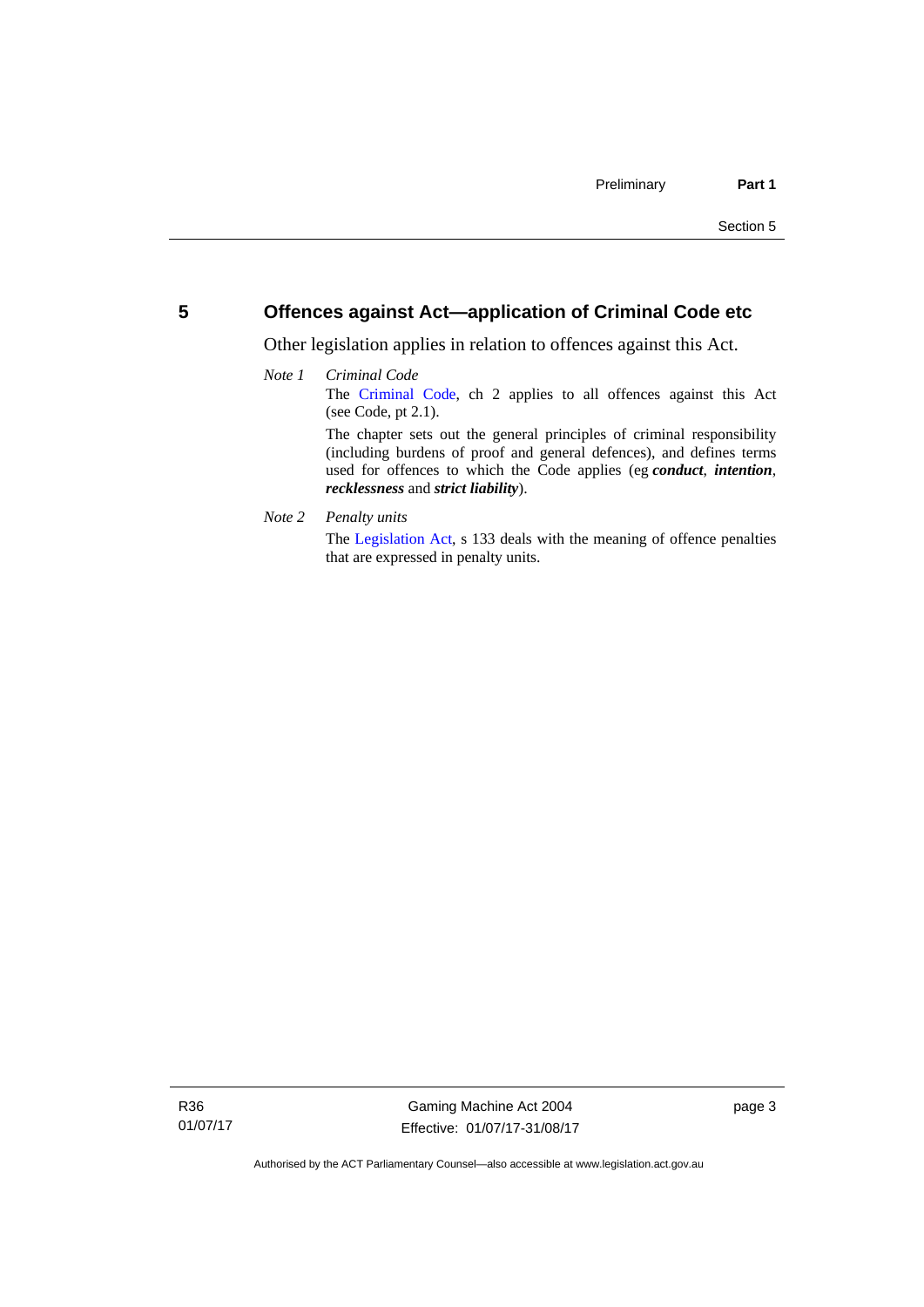### **Part 2 Important concepts**

Section 6

# <span id="page-19-0"></span>**Part 2 Important concepts**

## <span id="page-19-1"></span>**6 Eligibility of individuals**

- (1) For this Act, an individual is an *eligible person* if—
	- (a) the individual is an adult; and
	- (b) there is not a disqualifying ground in relation to the individual.
- (2) Each of the following is a *disqualifying ground* for an individual:
	- (a) the individual has been convicted, or found guilty, in the last 5 years, whether in the ACT or elsewhere, of an offence—
		- (i) involving fraud or dishonesty; or
		- (ii) punishable by imprisonment for at least 1 year; or
		- (iii) against a law about gaming;
	- (b) the individual is, or at any time in the last 5 years has been, bankrupt or personally insolvent;

*Note Bankrupt or personally insolvent*—see the [Legislation Act,](http://www.legislation.act.gov.au/a/2001-14) dictionary, pt 1.

- (c) at any time in the last 5 years the individual was involved in the management of a corporation when—
	- (i) the corporation became the subject of a winding-up order; or
	- (ii) a controller or administrator was appointed for the corporation;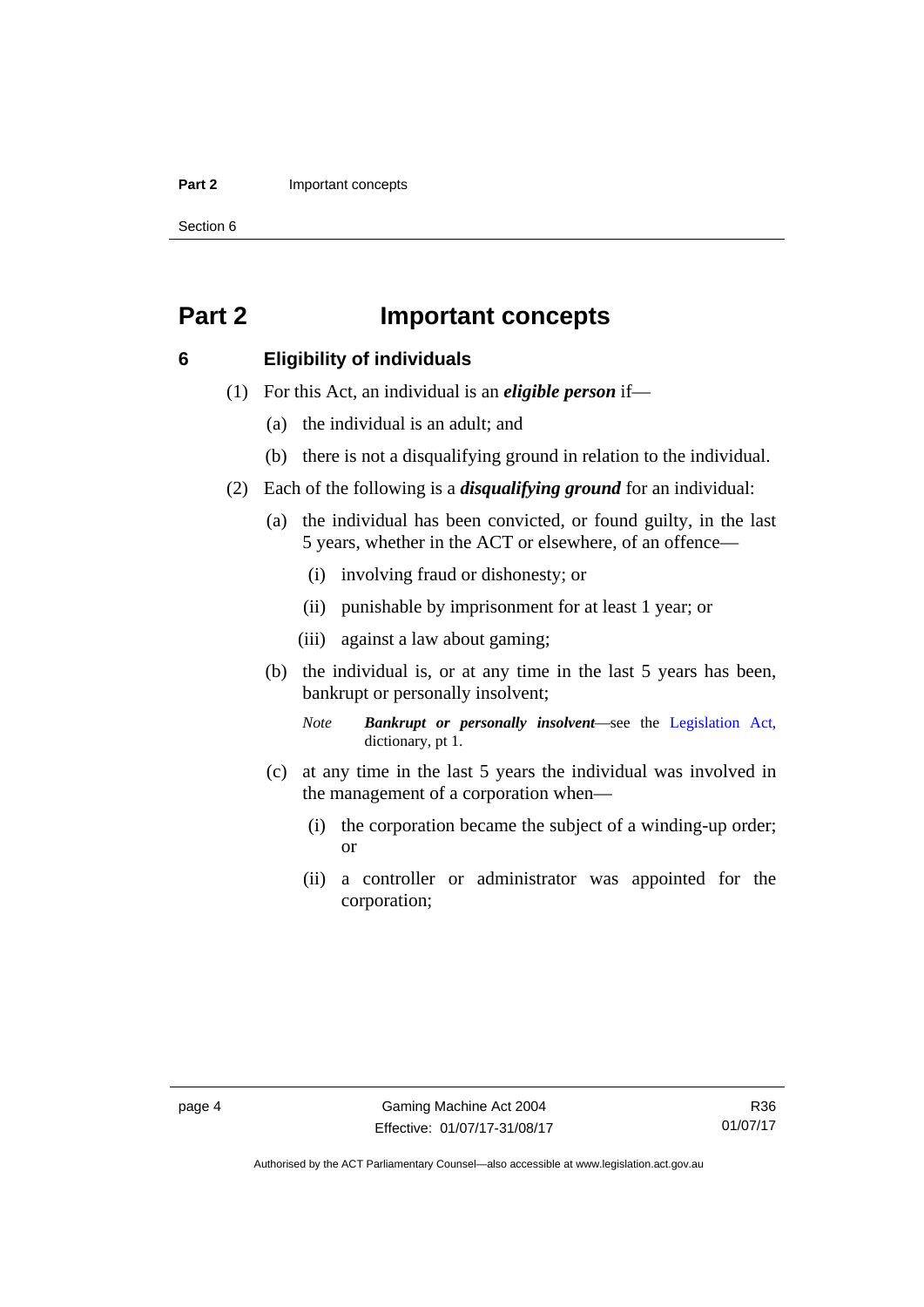- (d) at any time in the last 12 months the individual had—
	- (i) a licence cancelled under section 58 (Disciplinary action); or

*Note Licence* is defined in s 56 and includes—

- (a) approval to operate a linked-jackpot arrangement; and
- (b) in-principle authorisation certificate; and
- (c) multi-user permit.
- (ii) an authorisation cancelled under section 64 (Cancellation of authorisation certificate because of cancellation etc of general and on licences); or
- (iii) an application for approval as a supplier refused, on the basis that the person provided false or misleading information, under section 72 (Application and approval as supplier); or
- (iv) approval as a supplier cancelled under section 73A (Cancellation etc of supplier's approval); or
- (v) an application for approval as a technician refused, on the basis that the person provided false or misleading information, under section 75 (Approval of technicians); or
- (vi) approval as a technician cancelled under section 79 (1) (a) or (c) (Cancellation etc of technician's approval).
- (3) Despite subsection (2), the commission may decide that the individual is an *eligible person* even though there is a disqualifying ground in relation to the individual if satisfied that—
	- (a) if the individual is an applicant for a licence—the operation of gaming machines by the individual would not adversely affect the public; and

page 5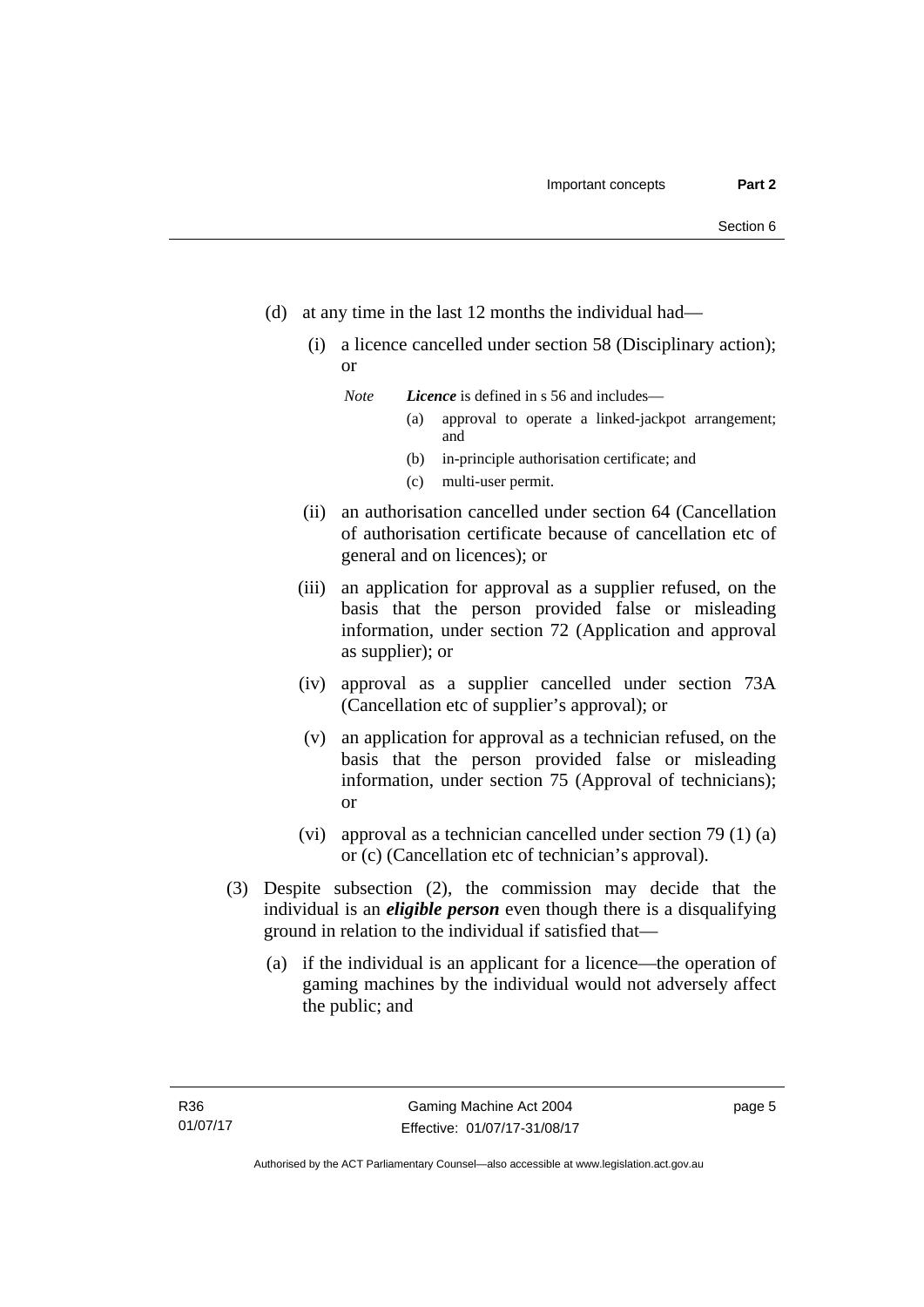Section 7

 (b) it is otherwise in the public interest that the individual be treated as an eligible person.

### <span id="page-21-0"></span>**7 Eligibility of corporations**

- (1) For this Act, a corporation is an *eligible person* if—
	- (a) each influential person of the corporation is an eligible person; and
	- (b) if the corporation is a club—it is an eligible club; and
	- (c) the corporation is not the subject of a winding-up order, and has not been the subject of a winding-up order in the last 3 years; and
	- (d) a controller or administrator has not been appointed for the corporation in the last 3 years; and
	- (e) the corporation is not the subject of an auditor's opinion that it is not able to pay all of its debts as and when they become due and payable; and
	- (f) the corporation is not the subject of an auditor's adverse opinion or disclaimer of opinion, within the meaning of Auditing Standard ASA 705.
- (2) Despite subsection (1), the commission may decide that the corporation is an eligible person even though a provision of that subsection does not apply in relation to the corporation if satisfied that—
	- (a) the operation of gaming machines by the corporation would not adversely affect the public; and
	- (b) it is otherwise in the public interest that the corporation be treated as an eligible person.

Authorised by the ACT Parliamentary Counsel—also accessible at www.legislation.act.gov.au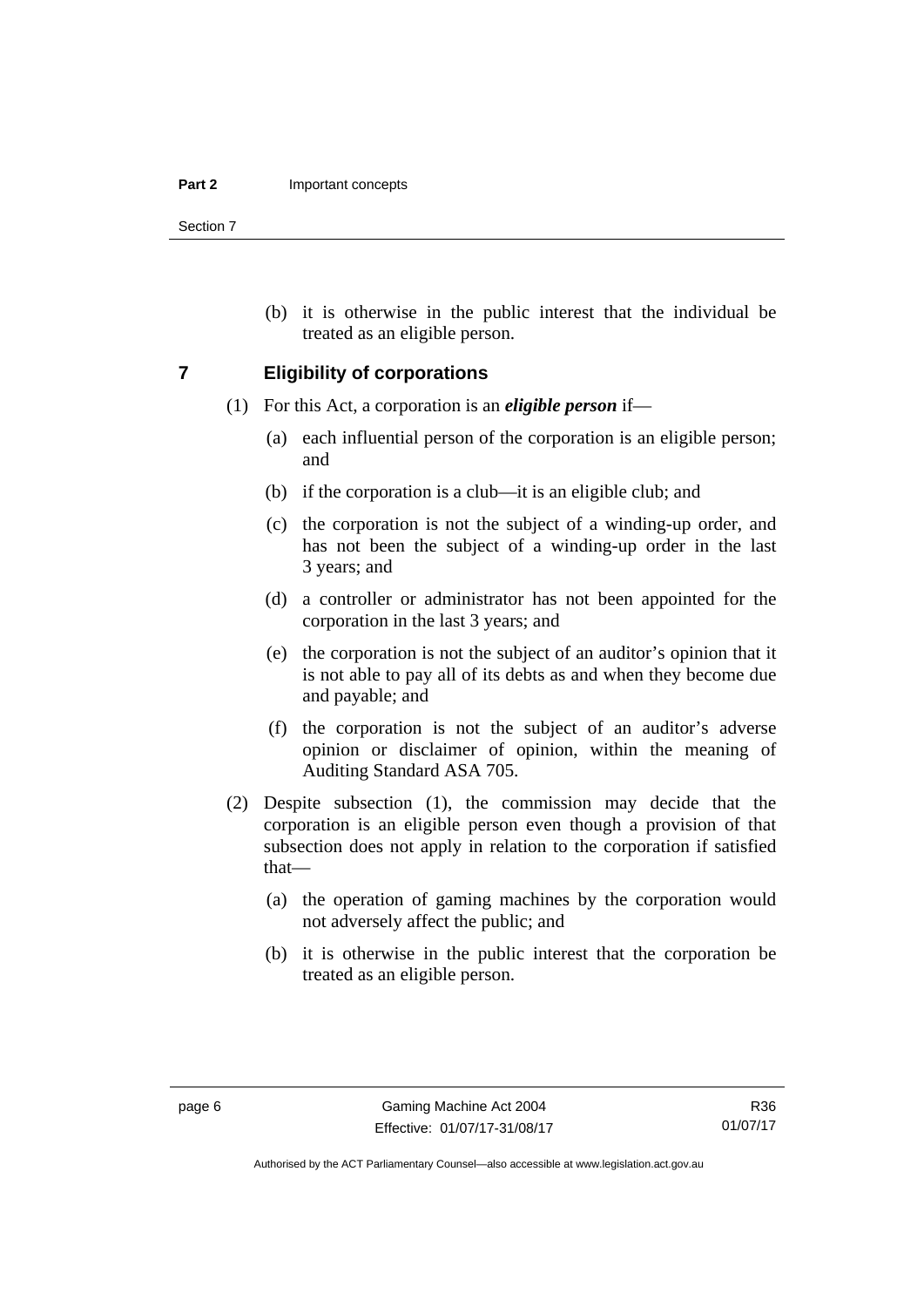(3) In this section:

*AUASB* means the Auditing and Assurance Standards Board established under the *[Australian Securities and Investments](http://www.comlaw.gov.au/Series/C2004A00819)  [Commission Act 2001](http://www.comlaw.gov.au/Series/C2004A00819)* (Cwlth), section 227AA (1).

*Auditing Standard ASA 705* means Auditing Standard ASA 705 *Modifications to the Opinion in the Independent Auditor's Report* made by the AUASB on 27 October 2009 under the [Corporations](http://www.comlaw.gov.au/Series/C2004A00818)  [Act](http://www.comlaw.gov.au/Series/C2004A00818), section 336 (1) (Auditing standards).

*Note* The standard is accessible at [www.comlaw.gov.au.](http://www.comlaw.gov.au/)

# <span id="page-22-0"></span>**8 Meaning of** *influential person*

(1) In this Act:

*influential person*, for a corporation—

- (a) means any of the following:
	- (i) an executive officer of the corporation;
	- (ii) a related corporation;
	- (iii) an executive officer of a related corporation;
	- (iv) an influential owner; and
- (b) includes a person who, though not mentioned in paragraph (a), can exercise as much influence over the actions of the corporation as someone mentioned in that paragraph.

*Note Corporation* includes a club (see dict).

(2) In this section:

*influential owner*, of a corporation, means a person who, whether directly or through intermediary corporate ownership or nominees—

- (a) can control 5% of the votes at an annual general meeting of the corporation; or
- (b) can control the appointment of a director of the corporation.

page 7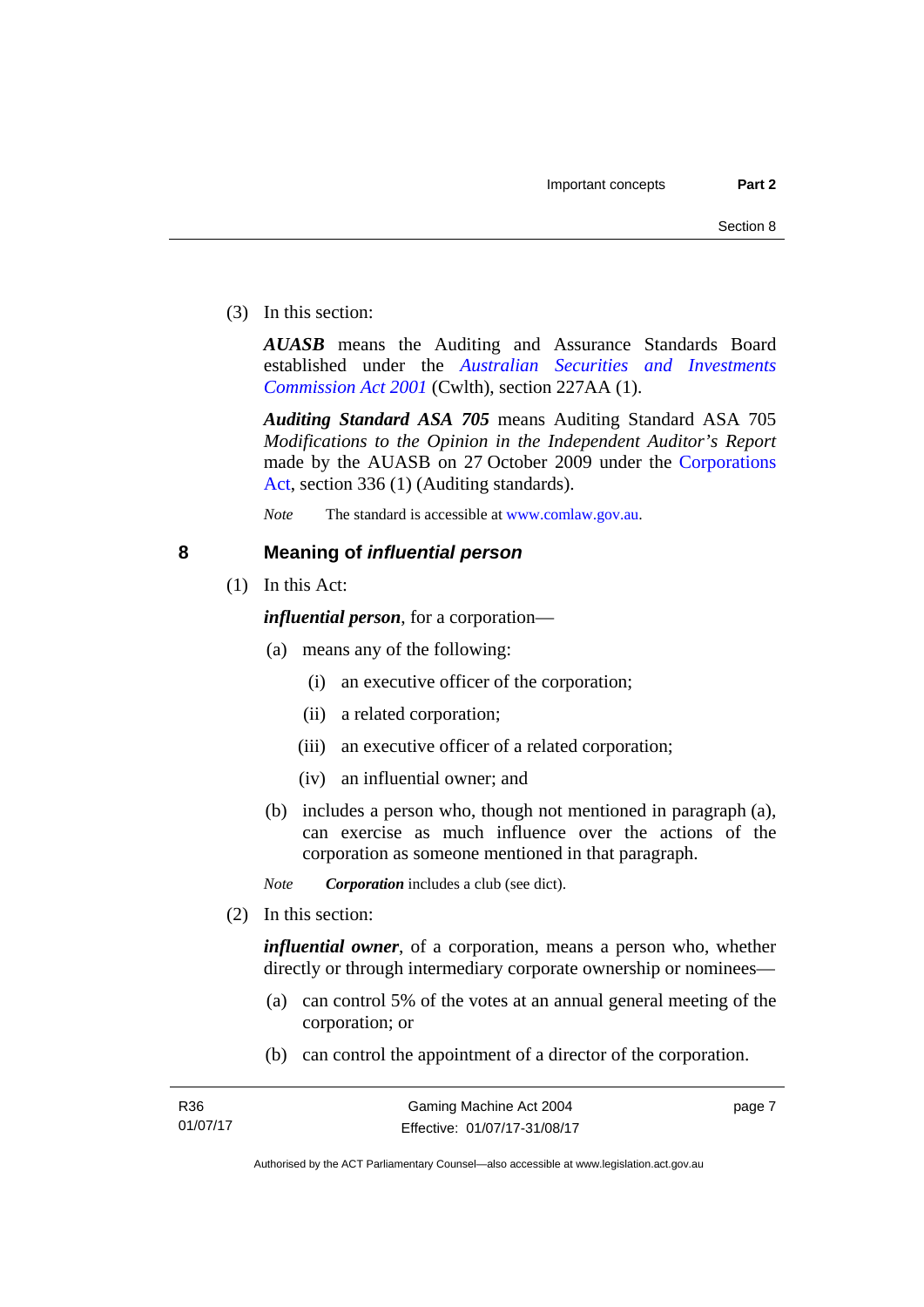Section 9

*related corporation* means a related body corporate under the [Corporations Act](http://www.comlaw.gov.au/Series/C2004A00818).

### <span id="page-23-0"></span>**9 Proper completion—applications under Act**

- (1) An application under a provision of this Act is *properly completed* only if the following requirements are met:
	- (a) if a form is approved under the [Control Act,](http://www.legislation.act.gov.au/a/1999-46/default.asp) section 53D for the application—the form is used;
	- (b) the application includes all information and documents required under the provision to be included;
	- (c) a document required to be included with the application includes all information required under the provision to be included in the document and is substantially complete;
	- (d) the application, and any document or information included in the application, is verified in the way required by the provision;
	- (e) if a fee is determined under section 177 for the application the fee is paid.
	- *Note 1* Under the [Legislation Act,](http://www.legislation.act.gov.au/a/2001-14) s 255 (5), if a form requires any of the following, substantial compliance with the form is not sufficient and the form is properly completed only if the requirement is complied with:
		- (a) the form to be signed;
		- (b) the form to be prepared in a particular way (for example, on paper of a particular size or quality or in a particular electronic form);
		- (c) the form to be completed in a particular way;
		- (d) particular information to be included in the form, or a particular document to be attached to or given with the form;
		- (e) the form, information in the form, or a document attached to or given with the form, to be verified in a particular way (for example, by statutory declaration).
	- *Note* 2 It is an offence to make a false or misleading statement, give false or misleading information or produce a false or misleading document (see [Criminal Code](http://www.legislation.act.gov.au/a/2002-51), pt 3.4).

page 8 Gaming Machine Act 2004 Effective: 01/07/17-31/08/17

R36 01/07/17

Authorised by the ACT Parliamentary Counsel—also accessible at www.legislation.act.gov.au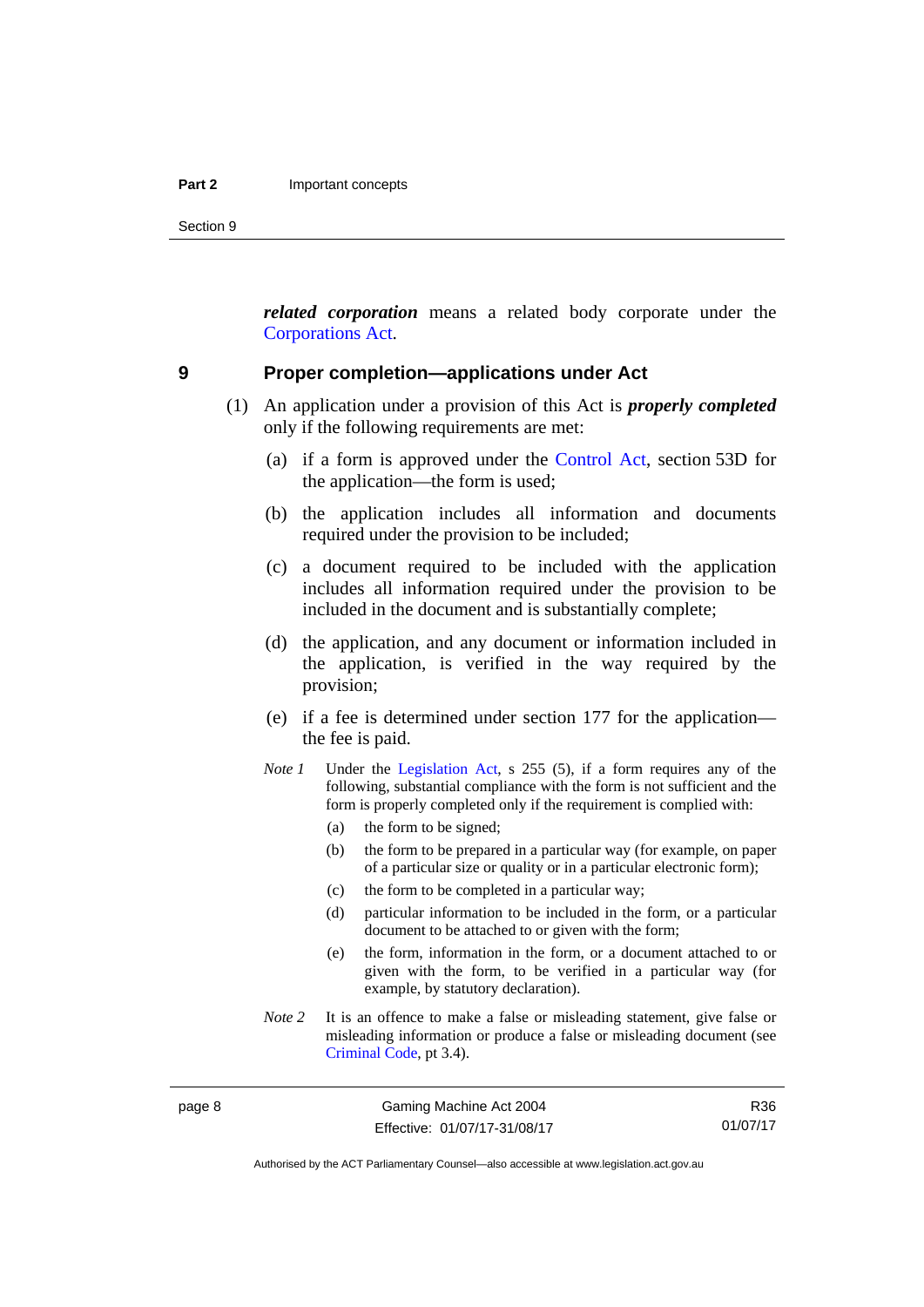- (2) If an application under this Act is not properly completed—
	- (a) the commission may refuse to consider the application; and
	- (b) if the commission refuses to consider the application—the application lapses.
	- *Note* A reference to an Act includes a reference to the statutory instruments made or in force under the Act, including any regulation (see [Legislation Act,](http://www.legislation.act.gov.au/a/2001-14) s 104).
- (3) The commission may, in writing, require an applicant to give the commission additional information, within the time stated by the commission, that the commission reasonably needs to decide the application.
- (4) If the applicant does not comply with a requirement under subsection (3) within the time stated by the commission—
	- (a) the commission may refuse to consider the application; and
	- (b) if the commission refuses to consider the application—the application lapses.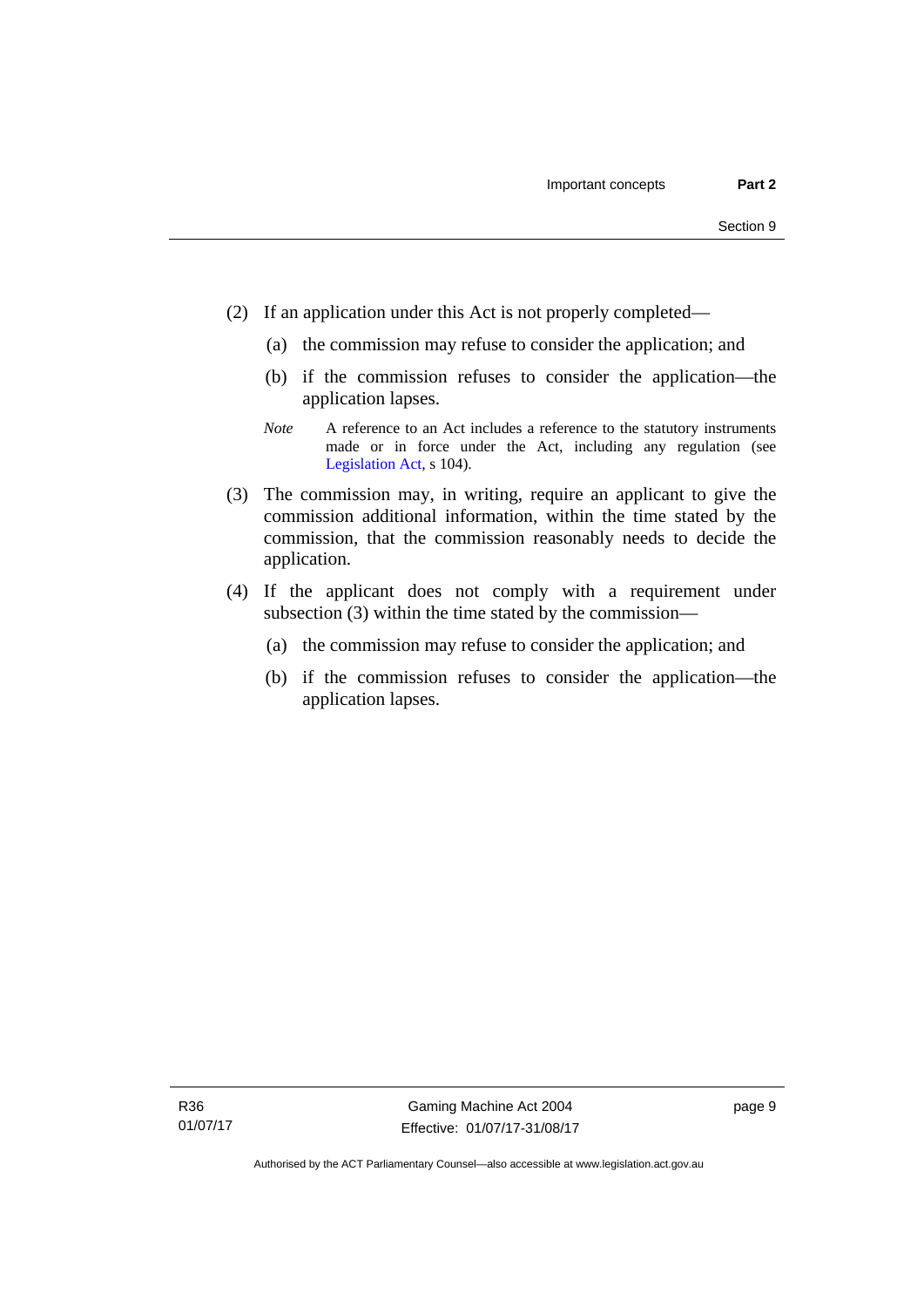# <span id="page-25-0"></span>**Part 2A Gaming machine authorisation numbers**

# <span id="page-25-1"></span>**10 Maximum number of authorisations for gaming machines allowed in ACT**

 (1) The maximum number of authorisations for gaming machines for all authorised premises in the ACT is worked out as follows:

$$
SN - (NS + NC + NF)
$$

*NC* means the total number of authorisations cancelled after the relevant day.

*NF* means the total number of authorisations forfeited to the Territory after the relevant day.

*NS* means the total number of authorisations surrendered after the relevant day.

*SN* means the number notified by the commission on the relevant day.

- (2) The total number of authorisations for gaming machines allowed under all authorisation schedules issued under this Act must not exceed the maximum number worked out under subsection (1).
	- *Note* An authorisation schedule is included in an authorisation certificate (see s 27 (1) (h) and s 30 (3) (j)).
- (3) As soon as practicable after each time the maximum number of authorisations for gaming machines changes, the commission must prepare a notice stating the new maximum number and the date of the change.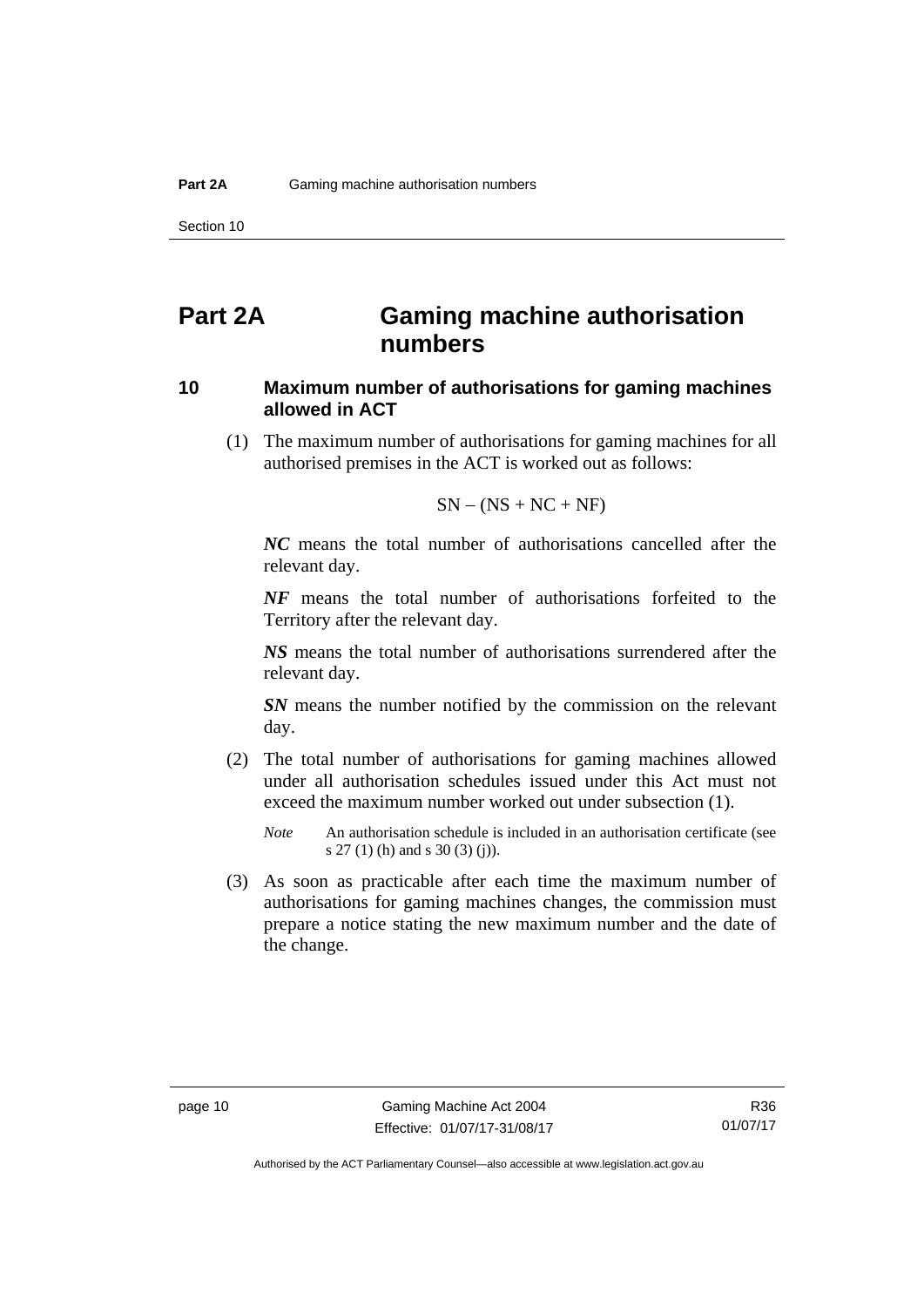- (4) Each of the following is a notifiable instrument:
	- (a) a notification under subsection (1), definition of *SN*;
	- (b) a notice under subsection (3).
	- *Note* A notifiable instrument must be notified under the [Legislation Act](http://www.legislation.act.gov.au/a/2001-14).
- (5) In this section:

*cancelled*—an authorisation for a gaming machine is *cancelled* if—

- (a) the authorisation is cancelled under—
	- (i) section 62 (Commission may take disciplinary action against licensee); or
	- (ii) section 64 (Cancellation of authorisation certificate because of cancellation etc of general and on licences); and
- (b) the cancellation has become final.

*final*—a cancellation of an authorisation becomes *final* when—

- (a) the time for any appeal or review in relation to the decision has ended; or
- (b) any appeal or review in relation to the decision has been decided or withdrawn.

*relevant day* means the day the *[Gaming Machine \(Reform\)](http://www.legislation.act.gov.au/a/2015-21/default.asp)  [Amendment Act 2015](http://www.legislation.act.gov.au/a/2015-21/default.asp)*, section 4 commences.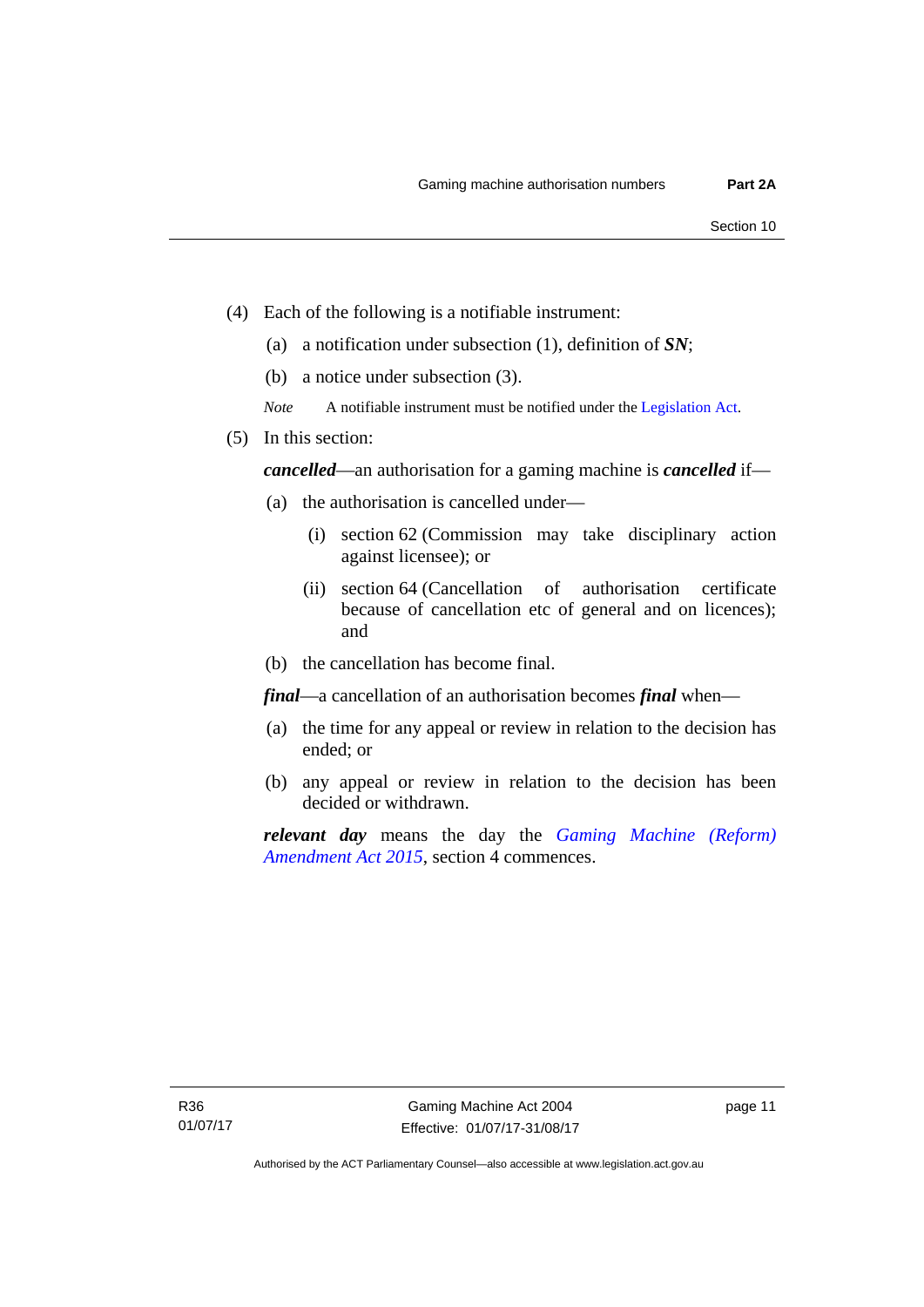Section 10

*surrendered*—an authorisation for a gaming machine is *surrendered* if the licensee, under section 37F (1) (c) (Surrender of licences, authorisation certificates and authorisations), surrenders the authorisation and the surrender takes effect under section 173E (Notifiable actions—date of effect).

- *Note 1* The surrender of an authorisation is a notifiable action (see pt 13A and sch 2).
- *Note* 2 A notifiable action takes place—
	- (a) the prescribed number of days after the day the commission receives the notification (see s 173E (a)); or
	- (b) if the commission allows the notifiable action to take place on an earlier day—that day (see s 173E (b)); or
	- (c) if the commission asks for additional information under s 173E (c)—when the commission has notified the licensee that it is satisfied in relation to the additional information (see s 173E (c)).

page 12 Gaming Machine Act 2004 Effective: 01/07/17-31/08/17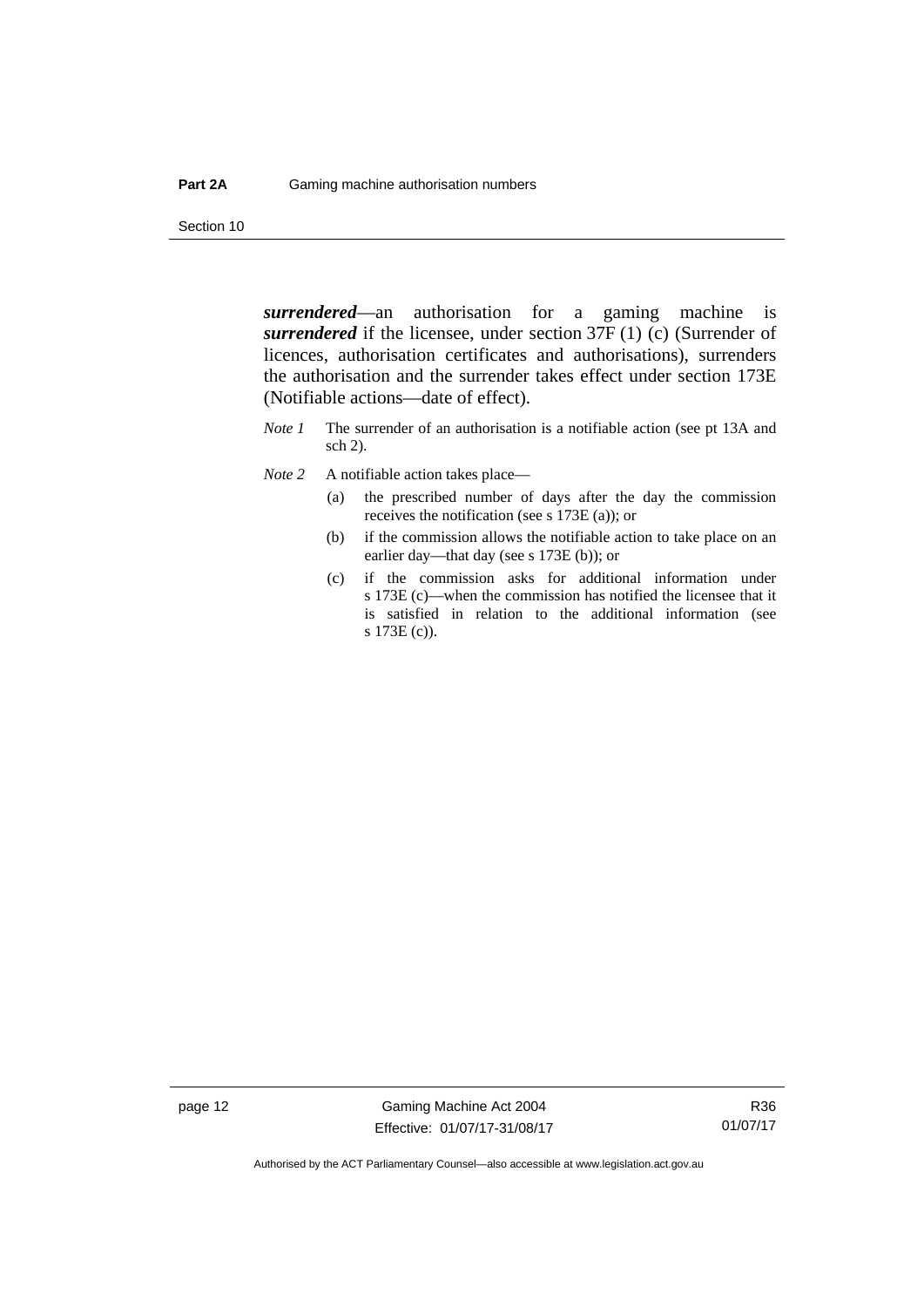# <span id="page-28-0"></span>**Part 2B Licences and authorisations**

# <span id="page-28-1"></span>**Division 2B.1 Definitions and important concepts**

# <span id="page-28-2"></span>**11 Definitions—pt 2B**

In this part:

*authorisation certificate amendment application*—see section 33 (1).

*authorisation certificate application*, for class C gaming machines—see section 21 (1).

*class B licence* means a licence to operate class B gaming machines.

*class B licence and authorisation certificate application*—see section 28 (1).

*class C licence* means a licence to operate class C gaming machines.

*Note* An applicant who the commission is satisfied on reasonable grounds is an eligible person must be issued with a class C licence (see s 17 (3)).

*class C licence application*—see section 15.

*gaming area amendment*—see section 33 (1) (a).

*increase maximum amendment*—see section 33 (1) (c).

*minor licence amendment application*—see section 31 (1).

*premises relocation amendment*—see section 33 (1) (b).

# <span id="page-28-3"></span>**12 Meaning of** *social impact assessment*

- (1) For this Act, a *social impact assessment* for an application is a written assessment of the likely economic and social impact of the operation of gaming machines—
	- (a) for an authorisation certificate application—under the proposed authorisation certificate; or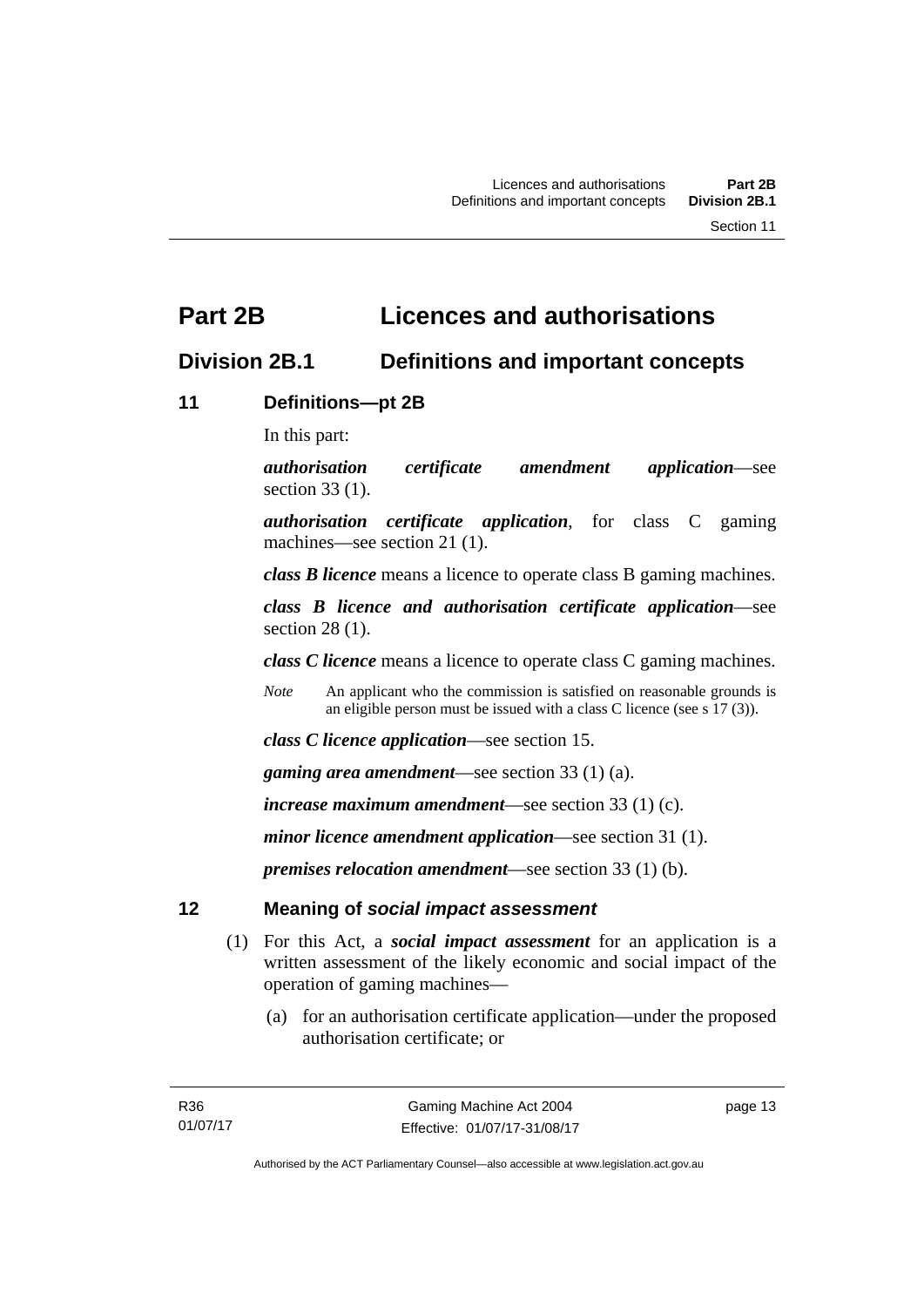- (b) for an authorisation certificate amendment application—under the authorisation certificate as proposed to be amended; or
- (c) for an application for an in-principle authorisation certificate under the proposed in-principle authorisation certificate.

### *Note* A social impact assessment is required for—

- (a) an authorisation certificate application (see s 22 (2) (a)); and
- (b) some authorisation certificate amendment applications (see s 34 (f) (ii) (A) and s 37 (4) (a)); and
- (c) an application for an in-principle authorisation certificate (see s 38C, which requires applications to comply with s 22 (1)).
- (2) A regulation may make provision in relation to social impact assessments, including the following:
	- (a) the requirements that must be satisfied by a social impact assessment;
	- (b) the matters to be addressed by a social impact assessment;
	- (c) the information to be given in a social impact assessment.

## <span id="page-29-0"></span>**13 Social impact assessment—publication**

- (1) This section applies if an applicant for any of the following is required to provide a social impact assessment with the application:
	- (a) an authorisation certificate;
	- (b) an amendment of an authorisation certificate;
	- (c) an in-principle authorisation certificate.
- (2) The applicant must give public notice of the application, stating that—
	- (a) the social impact assessment for the application will be available for inspection by members of the public at the commission's office during ordinary business hours for 6 weeks after a day stated in the public notice (the *comment period*); and

R36 01/07/17

Authorised by the ACT Parliamentary Counsel—also accessible at www.legislation.act.gov.au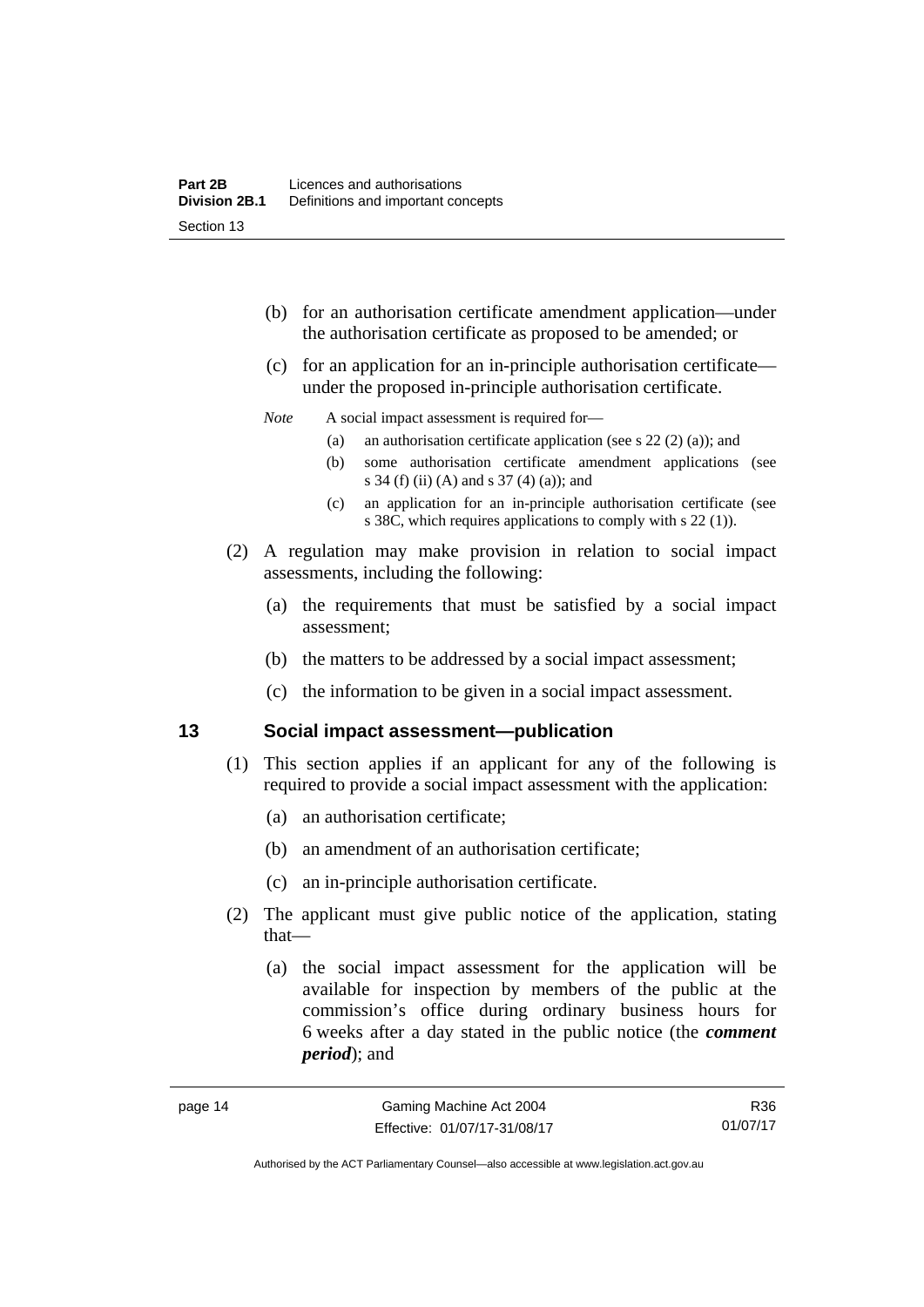- (b) any written submissions about the social impact assessment may be made to the commission within the comment period.
- *Note 1 Public notice* means notice on an ACT government website or in a daily newspaper circulating in the ACT (see [Legislation Act,](http://www.legislation.act.gov.au/a/2001-14) dict, pt 1).
- *Note 2* If a form is approved under the [Control Act](http://www.legislation.act.gov.au/a/1999-46), s 53D for a public notice, the form must be used.
- (3) Before the comment period begins, the applicant must give the commission—
	- (a) the social impact assessment for the application; and
	- (b) a copy of the public notice.
- (4) The applicant must—
	- (a) on or before the day the public notice is given, place a sign (the *information sign*) containing information about the application in a prominent position—
		- (i) for an authorisation certificate application or authorisation certificate amendment application—outside each public entrance to the premises to which the application relates; or
		- (ii) for an application for an in-principle authorisation certificate—on the land at the address to which the approval applies; and
	- (b) ensure that the sign stays there for the comment period.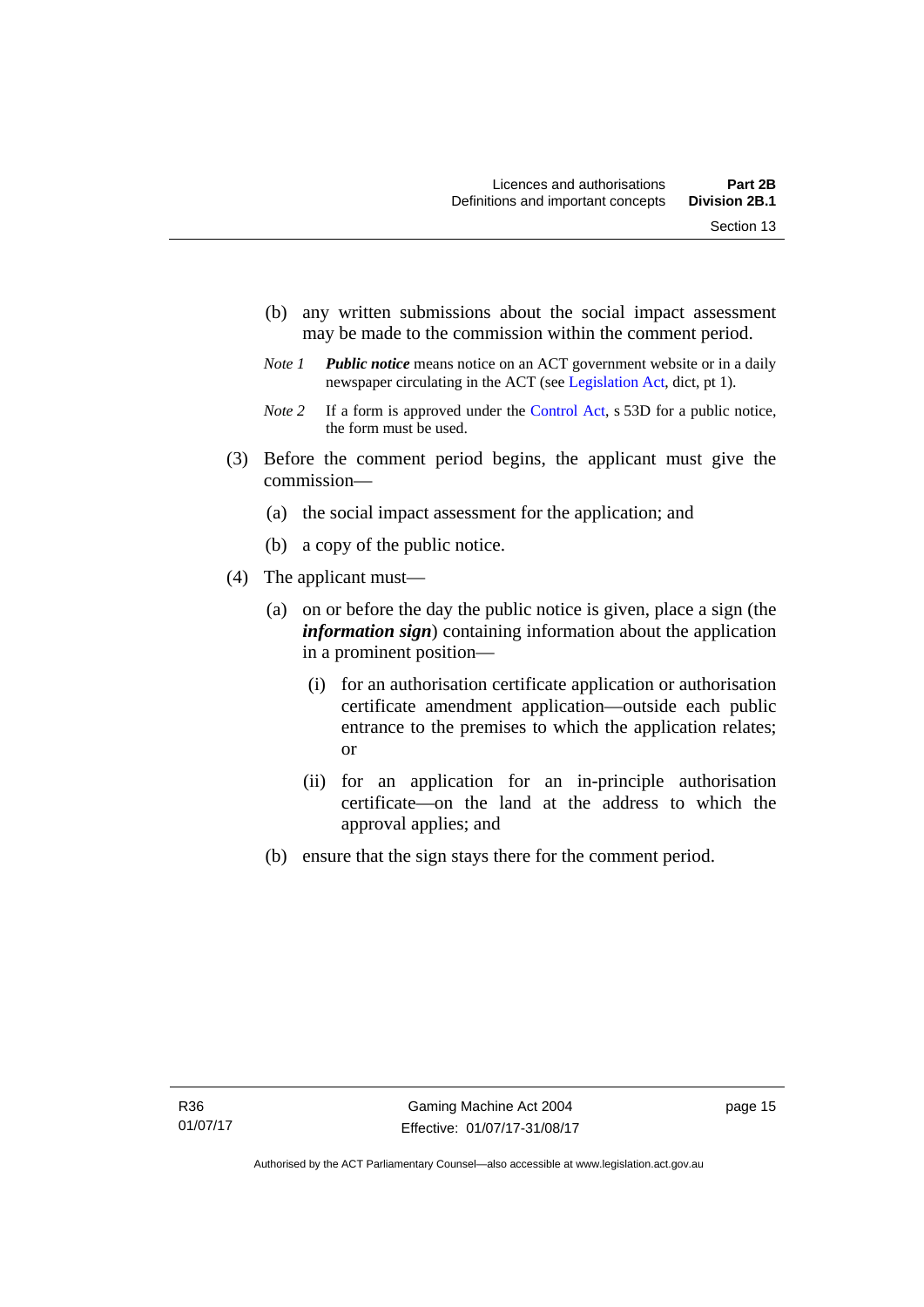(5) However, an applicant for an in-principle authorisation certificate need not comply with subsection (4) if it would be impractical to do so.

### **Examples—impractical to place sign at address**

- 1 there is no road access to the address
- 2 building work is being carried out at the address
- *Note* An example is part of the Act, is not exhaustive and may extend, but does not limit, the meaning of the provision in which it appears (see [Legislation Act,](http://www.legislation.act.gov.au/a/2001-14) s 126 and s 132).
- (6) The information sign must include the following:
	- (a) a description of the application;
	- (b) a statement of when and where the social impact assessment for the application will be available;
	- (c) an invitation to make written submissions to the commission about the social impact assessment within the comment period;
	- (d) when the comment period ends;
	- (e) details of where to get more information about the application.
- (7) The commission must make the social impact assessment available for inspection by members of the public at the commission's office during ordinary business hours during the comment period.
- (8) The commission must not decide the application until the comment period has ended.

# <span id="page-31-0"></span>**14 Applications to be dealt with in order of receipt etc**

(1) A person may make an authorisation certificate application when the person makes a licence application for a class B or class C licence.

Authorised by the ACT Parliamentary Counsel—also accessible at www.legislation.act.gov.au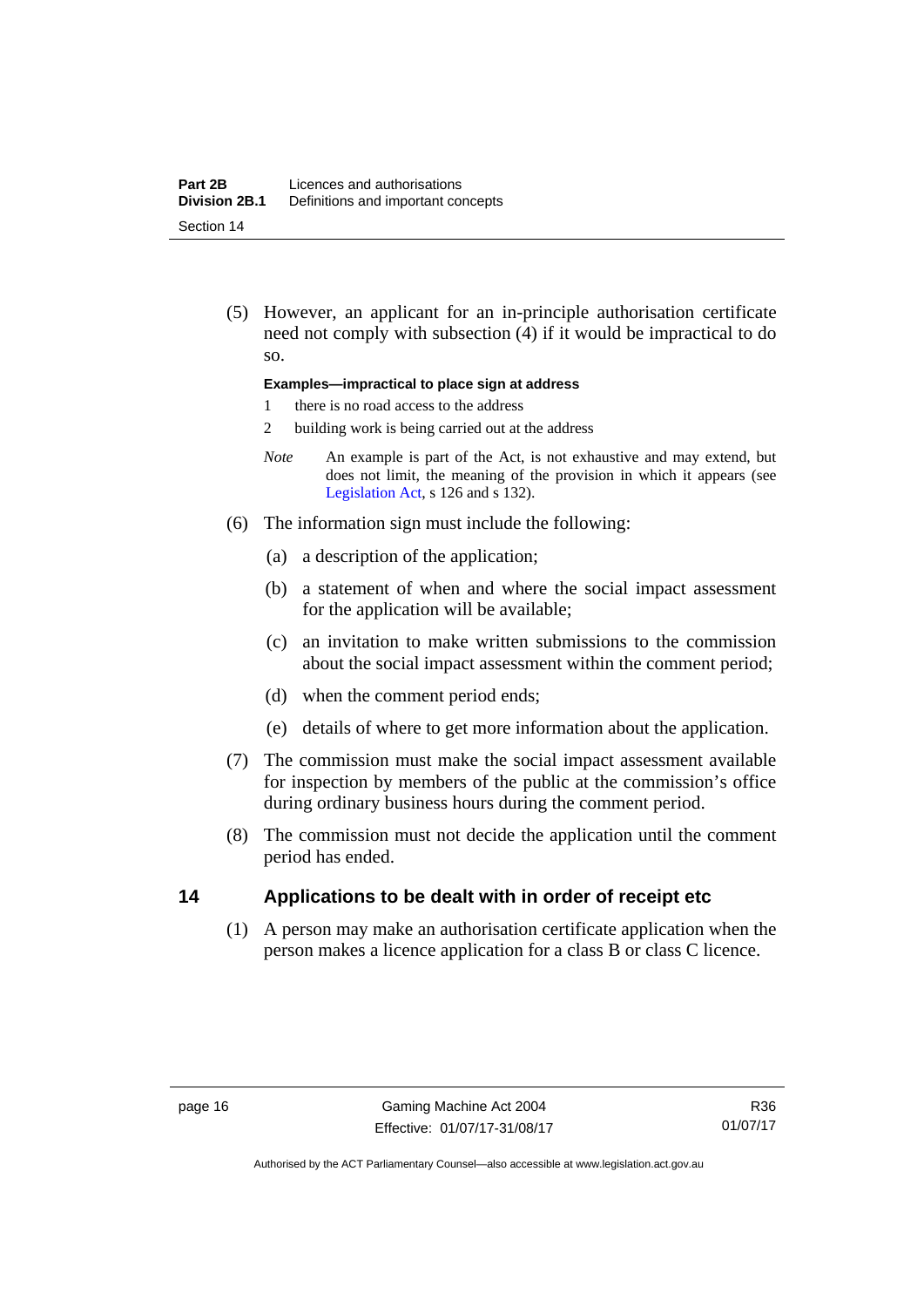- (2) The commission must deal with properly completed licence applications and properly completed authorisation certificate applications in the order in which the commission receives the applications.
	- *Note 1* The commission may refuse to consider an application that is not properly completed. If the commission refuses to consider the application, it lapses (see s 9 (2)).
	- *Note* 2 If additional information in relation to an application is not given to the commission within the time required by the commission, the commission may refuse to consider the application. If the commission refuses to consider the application, it lapses (see s 9 (4)).
	- *Note* 3 It is an offence to make a false or misleading statement, give false or misleading information or produce a false or misleading document (see [Criminal Code](http://www.legislation.act.gov.au/a/2002-51), pt 3.4).

# <span id="page-32-0"></span>**Division 2B.2 Class C licences—application and issue**

# <span id="page-32-1"></span>**15 Licence for class C gaming machines—application**

A club may apply to the commission for a licence for class C gaming machines (a *class C licence application*).

- *Note 1* If a form is approved under the [Control Act,](http://www.legislation.act.gov.au/a/1999-46/default.asp) s 53D for an application, the form must be used.
- *Note* 2 A fee may be determined under s 177 for an application.

# <span id="page-32-2"></span>**16 Class C licence application—contents**

A class C licence application must—

- (a) be in writing and signed by the applicant; and
- (b) state the name of the applicant's legal entity and the applicant's address; and
- (c) state the applicant's ABN; and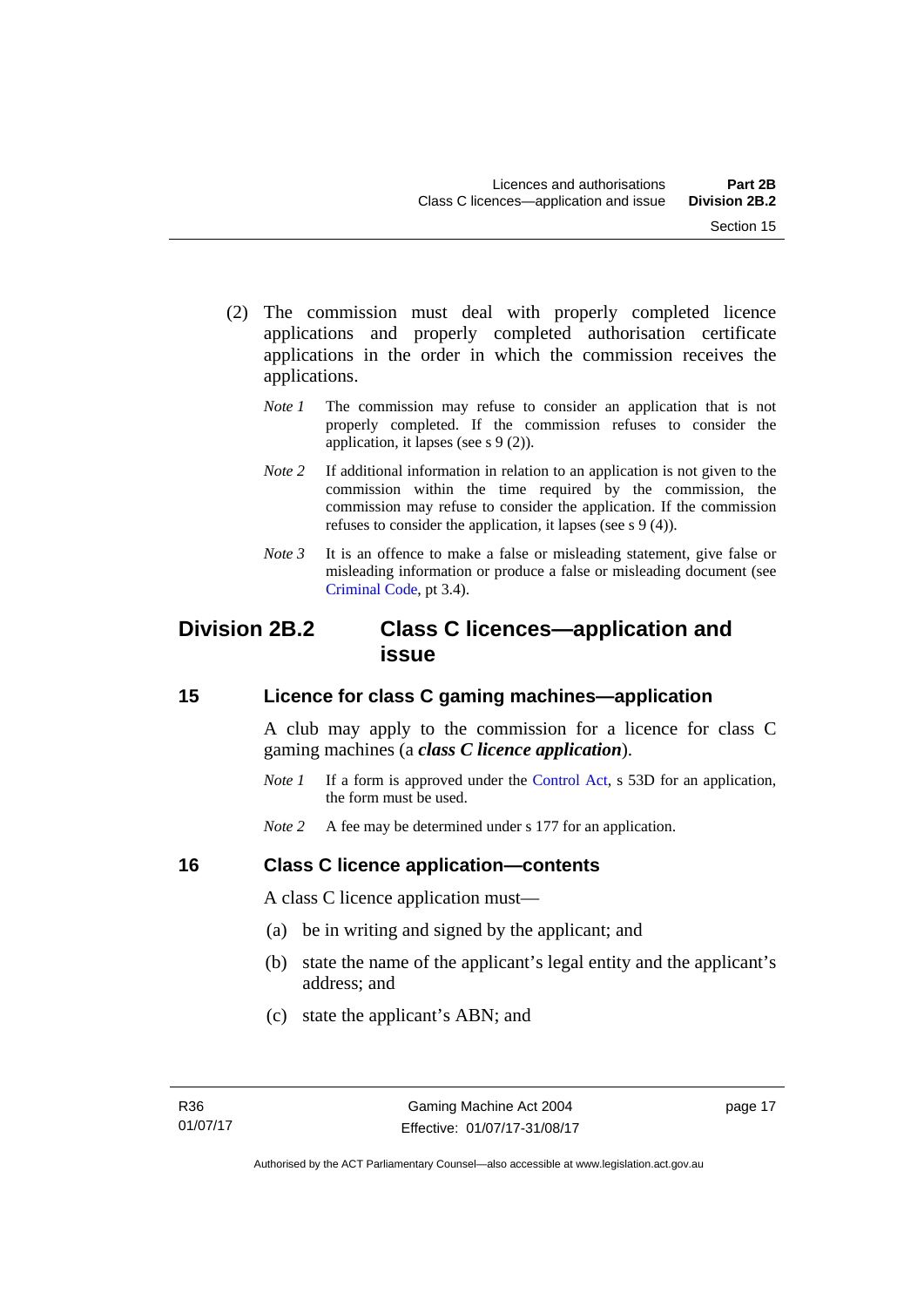- (d) state the applicant's—
	- (i) ACN; or
	- (ii) if the applicant is an incorporated association association number; and

*Note Association number*—see the dictionary.

- (e) state that the application is for a class C licence; and
- (f) state the name and address of each director of the applicant; and
- (g) state the name of each influential person for the applicant and the person's relationship with the applicant; and
- (h) include the following:
	- (i) a copy of the applicant's constitution;
	- (ii) an alphabetical list of names and addresses of all current members of the applicant, certified correct by the applicant's secretary;
		- *Note Member*, of a club, does not include a temporary member (see dict).
	- (iii) a statement, signed by the applicant's secretary, stating the grounds on which the applicant claims to be an eligible club;

*Note* A *club* is a corporation (see dict, def *corporation*).

(iv) evidence that a majority of the applicant's voting members who voted in a ballot conducted under a regulation voted for the applicant having gaming machines; and

Authorised by the ACT Parliamentary Counsel—also accessible at www.legislation.act.gov.au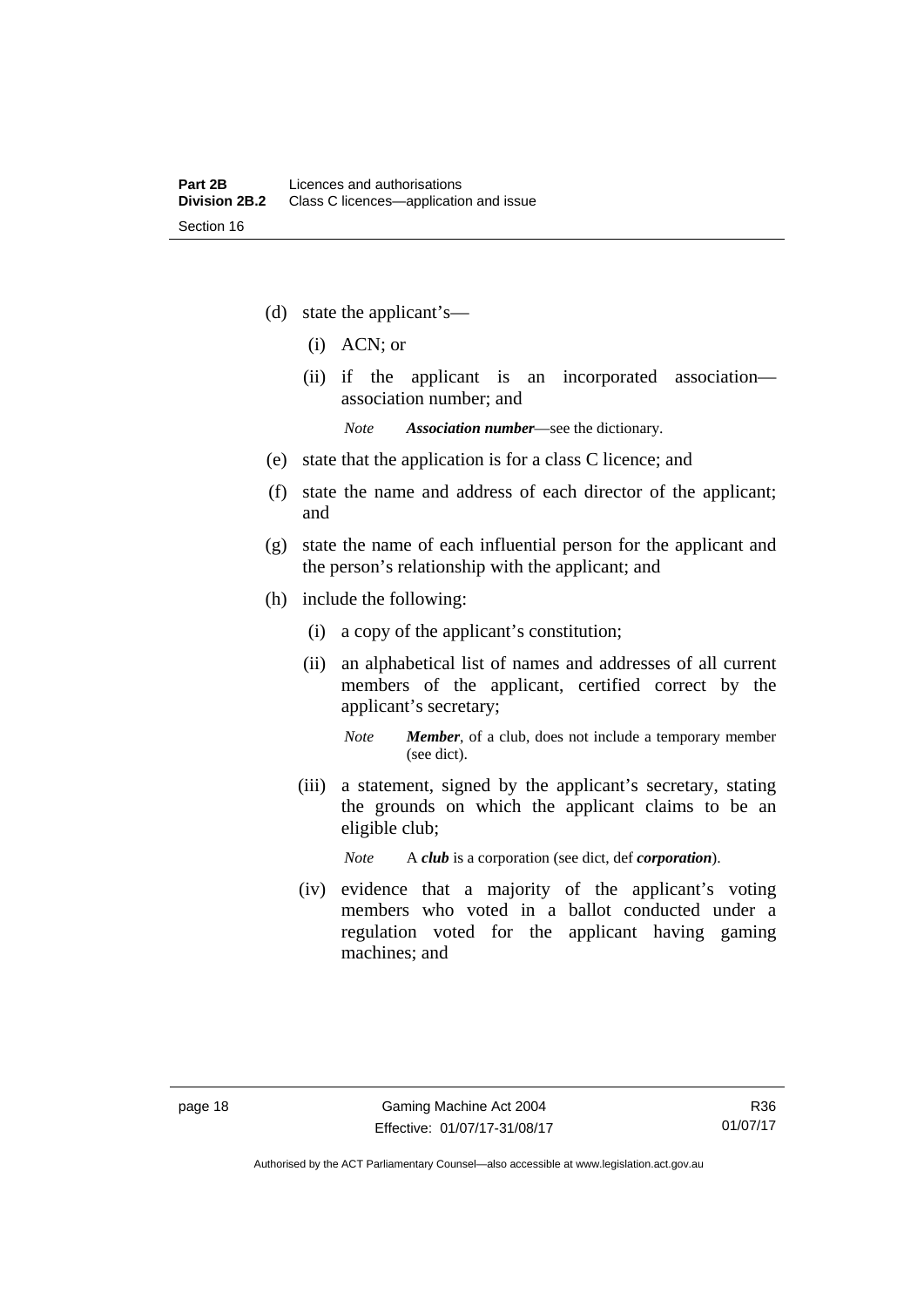- (i) include anything else prescribed by regulation.
- *Note 1* The commission may refuse to consider an application that is not properly completed. If the commission refuses to consider the application, it lapses (see s 9 (2)).
- *Note 2* If additional information in relation to an application is not given to the commission within the time required by the commission, the commission may refuse to consider the application. If the commission refuses to consider the application, it lapses (see s 9 (4)).

# <span id="page-34-0"></span>**17 Class C licence—decision on application**

- (1) This section applies if the commission receives a licence application under section 15 (Licence for class C gaming machines application).
- (2) In deciding whether to issue a class C licence, the commission may consider any matter prescribed by regulation.
- (3) The commission must issue a class C licence to the applicant if satisfied on reasonable grounds that—
	- (a) the applicant is an eligible person; and
	- (b) a majority of the applicant's voting members who voted in a ballot conducted under a regulation voted for the applicant having gaming machines.
	- *Note 1* If a corporation is a club, the corporation is an eligible person if it is an eligible club (see s 7 (1) (b)).
	- *Note* 2 The commission may refuse to issue a class C licence to a club if a ground for refusing the licence exists (see s 18).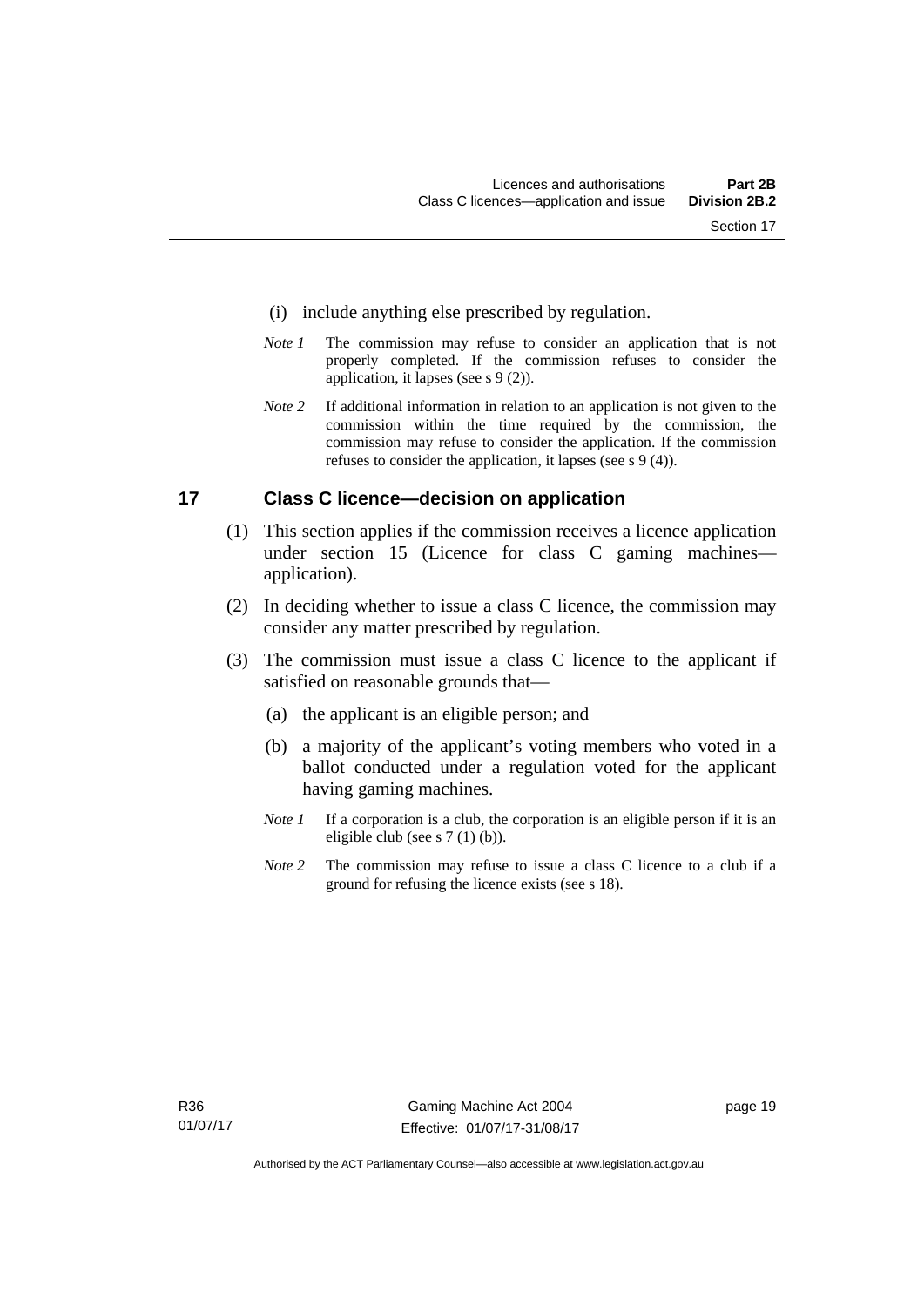# <span id="page-35-0"></span>**18 Class C licence application—grounds for refusal**

- (1) The commission may refuse to issue a class C licence to a club if satisfied that—
	- (a) the election of a member of the club's management committee or board has been decided, controlled or influenced in a significant way, or to a significant degree, by—
		- (i) people who are not voting members of the club; or
		- (ii) only some voting members of the club; or
	- (b) the voting members of the club, taken as a group, do not have complete control over the election of all members of the club's management committee or board; or
	- (c) each voting member of the club does not have an equal right to elect people, or to nominate or otherwise choose people for election, to the club's management committee or board; or
	- (d) if the club does not own its premises—an executive officer or employee of the club is also the club's lessor, or an associate of the club's lessor; or
	- (e) an executive officer or employee of the club is a creditor, or an associate of a creditor, of the club; or
	- (f) the club's management committee or board does not, for any reason, have complete control over the club's business or operations, or a significant aspect of the club's business or operations; or
	- (g) the club is being, or may be, used as a device for individual gain or commercial gain by someone other than the club.

Authorised by the ACT Parliamentary Counsel—also accessible at www.legislation.act.gov.au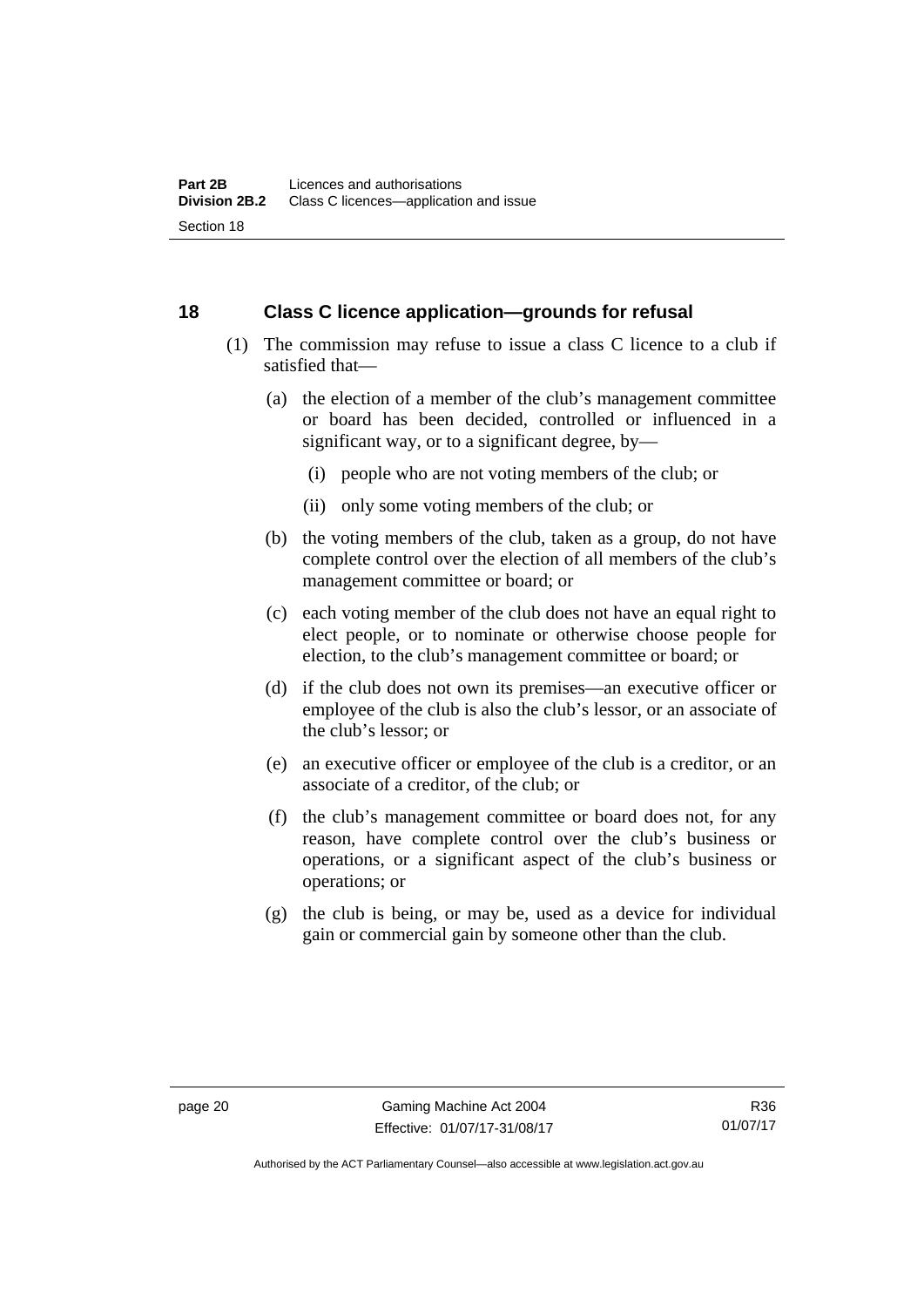- (2) However, the commission must not refuse to issue a class C licence under subsection  $(1)$   $(a)$ ,  $(b)$  or  $(c)$  only because—
	- (a) the commission is satisfied that the election of a member of the club's management committee or board has been decided, controlled or influenced in a significant way, or to a significant degree, by an associated organisation; or
	- (b) the voting members of the club, taken as a group, do not have complete control over the election of all members of the club's management committee or board because an associated organisation has some control; or
	- (c) each voting member of the club does not have an equal right to elect people, or to nominate or otherwise choose people for election, to the club's management committee or board because an associated organisation has a right to elect, nominate or otherwise choose people for election.
	- *Note Associated organisation*, for a club—see the dictionary.

## **19 Class C licence—conditions**

A class C licence is subject to—

- (a) a condition mentioned in part 3 (Licences and authorisation certificates—conditions) that applies to a licence; and
- (b) any other condition imposed by the commission.

## **20 Class C licence—form**

- (1) A class C licence must—
	- (a) be in writing; and
	- (b) include the following:
		- (i) the licensee's name;

*Note Licensee's name*—see the dictionary.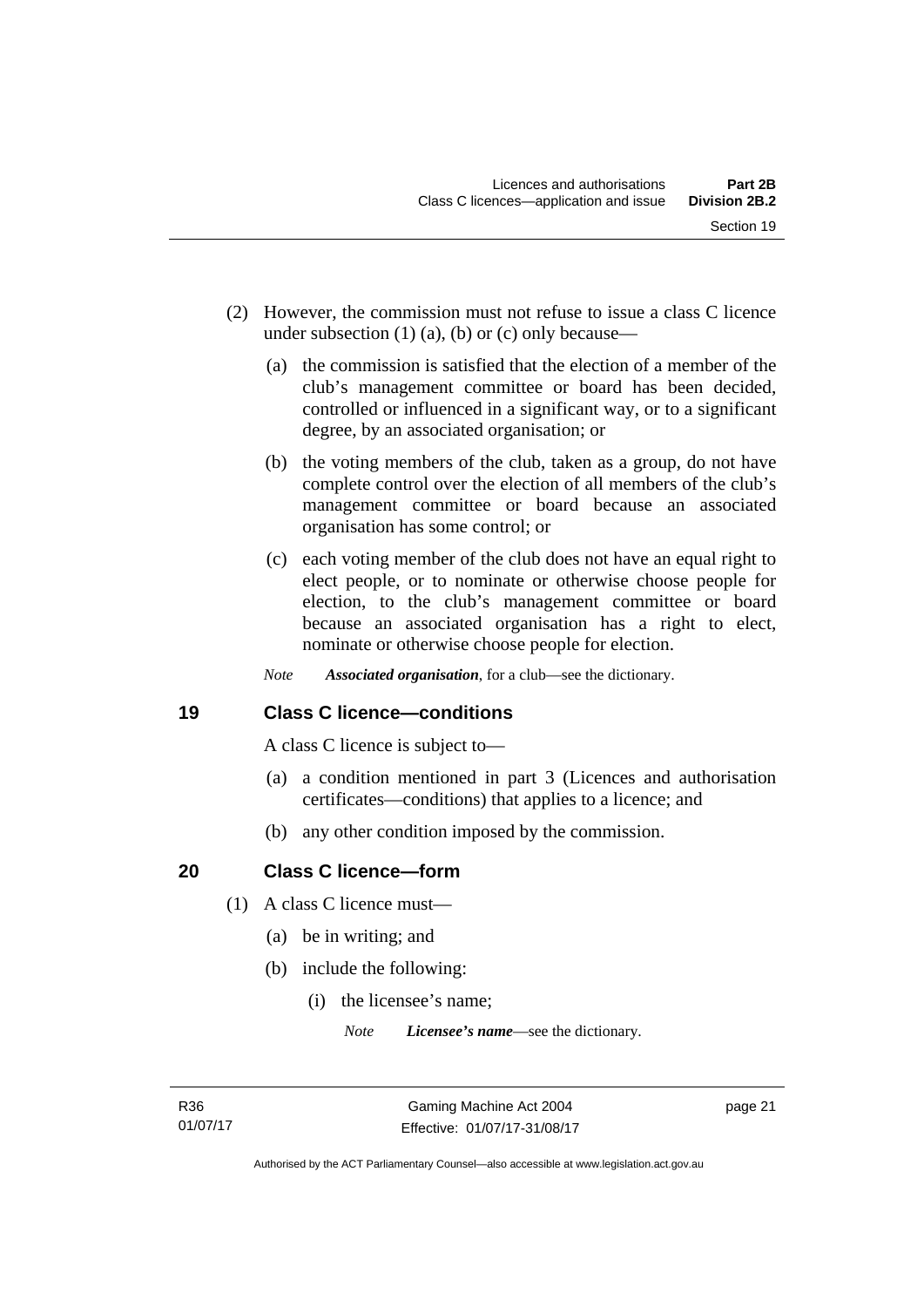- (ii) if the licensee carries on business under a name other than the licensee's name—the name under which the licensee carries on business;
- (iii) the licensee's ABN;
- (iv) the licensee's—
	- (A) ACN; or
	- (B) if the licensee is an incorporated association association number;

*Note Association number*—see the dictionary.

- (v) the date the licence comes into force;
- (vi) a unique identifying number (a *licence number*);
- (vii) a statement that the licensee is entitled to operate class C gaming machines;
- (viii) the conditions on the licence.
- (2) A regulation may prescribe other requirements in relation to the form of a licence.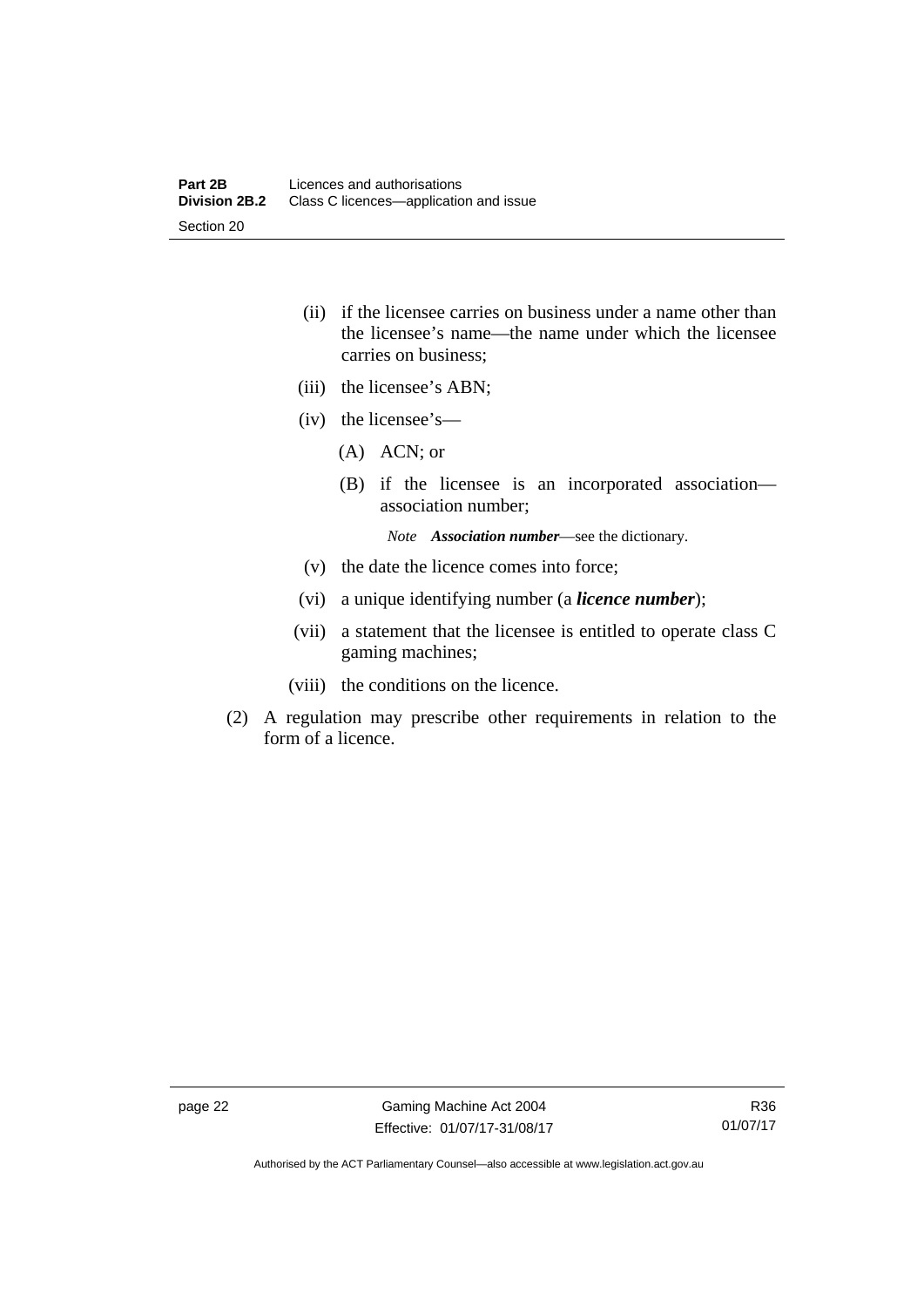# **Division 2B.3 Authorisation certificates for class C gaming machines—application and issue**

#### **21 Authorisation certificate for class C gaming machines application**

- (1) A club may apply to the commission for an authorisation certificate (an *authorisation certificate application*) to have the maximum number of authorisations for class C gaming machines at the premises stated in the application.
	- *Note 1* If a form is approved under the [Control Act,](http://www.legislation.act.gov.au/a/1999-46/default.asp) s 53D for an application, the form must be used.
	- *Note* 2 A fee may be determined under s 177 for an application.
	- *Note 3* For the issue of authorisations in relation to a class B licence, see div 2B.4.
- (2) However, a club may make an authorisation certificate application only if the club—
	- (a) holds a current licence for class C gaming machines; or
	- (b) has made a class C licence application.

## **22 Authorisation certificate for class C gaming machines contents of application**

- (1) An authorisation certificate application for class C gaming machines must—
	- (a) be in writing signed by the applicant; and
	- (b) include the following:
		- (i) the name of the applicant's legal entity (the *applicant's name*);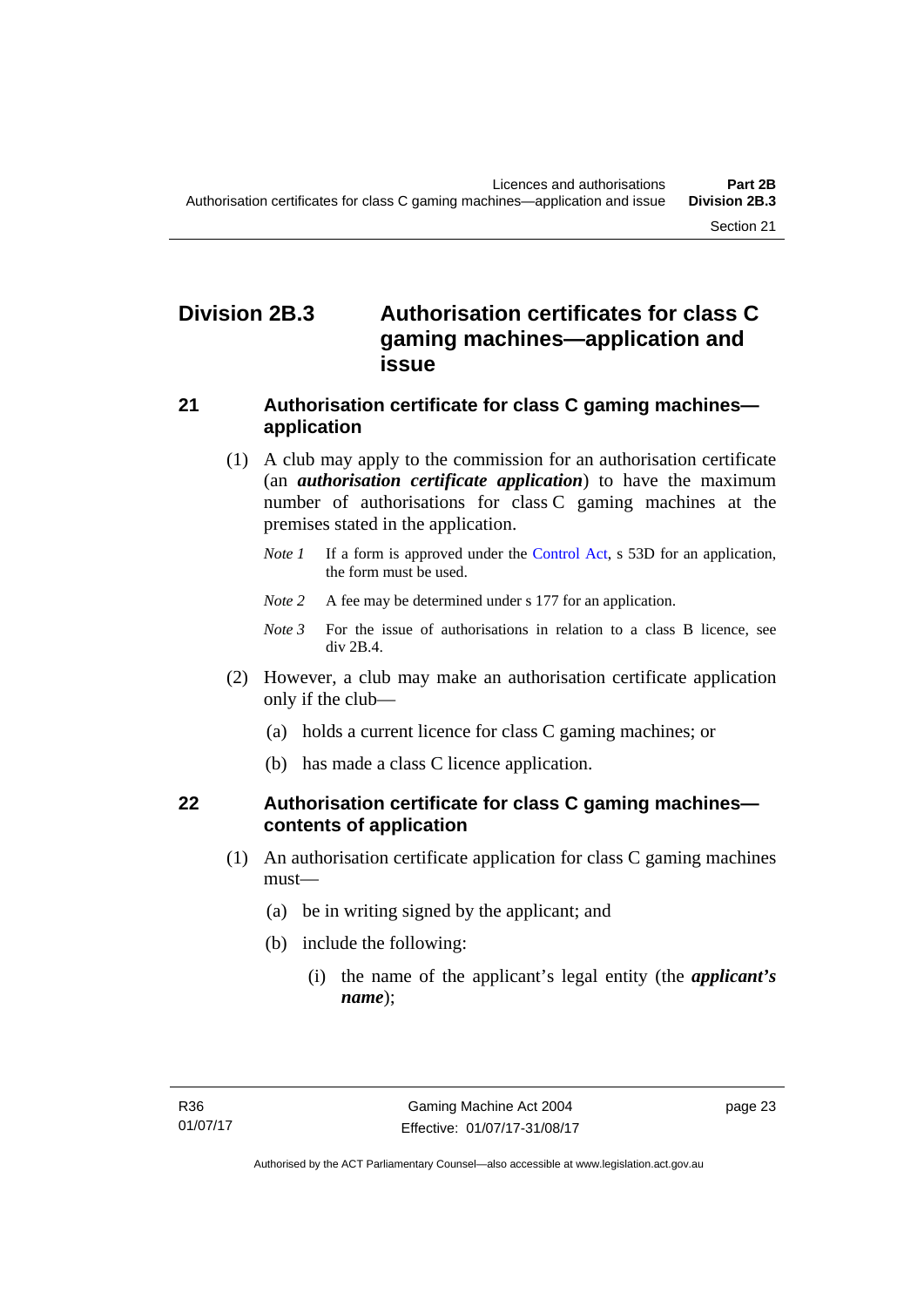- (ii) if the applicant carries on business under a name other than the applicant's name—the name under which the applicant carries on business;
- (iii) the applicant's ABN;
- (iv) the applicant's—
	- (A) ACN; or
	- (B) if the applicant is an incorporated association association number; and

*Note Association number*—see the dictionary.

- (c) state the address, and block and section number, of the premises for which the authorisation certificate is sought; and
- (d) state the maximum number of authorisations for gaming machines for which the authorisation certificate is sought; and
- (e) be accompanied by each of the required documents for the application.
- (2) For subsection (1) (e), the *required documents* are the following:
	- (a) a social impact assessment for the application;
	- (b) a plan of the premises that—
		- (i) is drawn to scale; and
		- (ii) clearly shows the location, boundaries and dimensions of the area in the premises where gaming machines are to be installed (the *proposed gaming area*);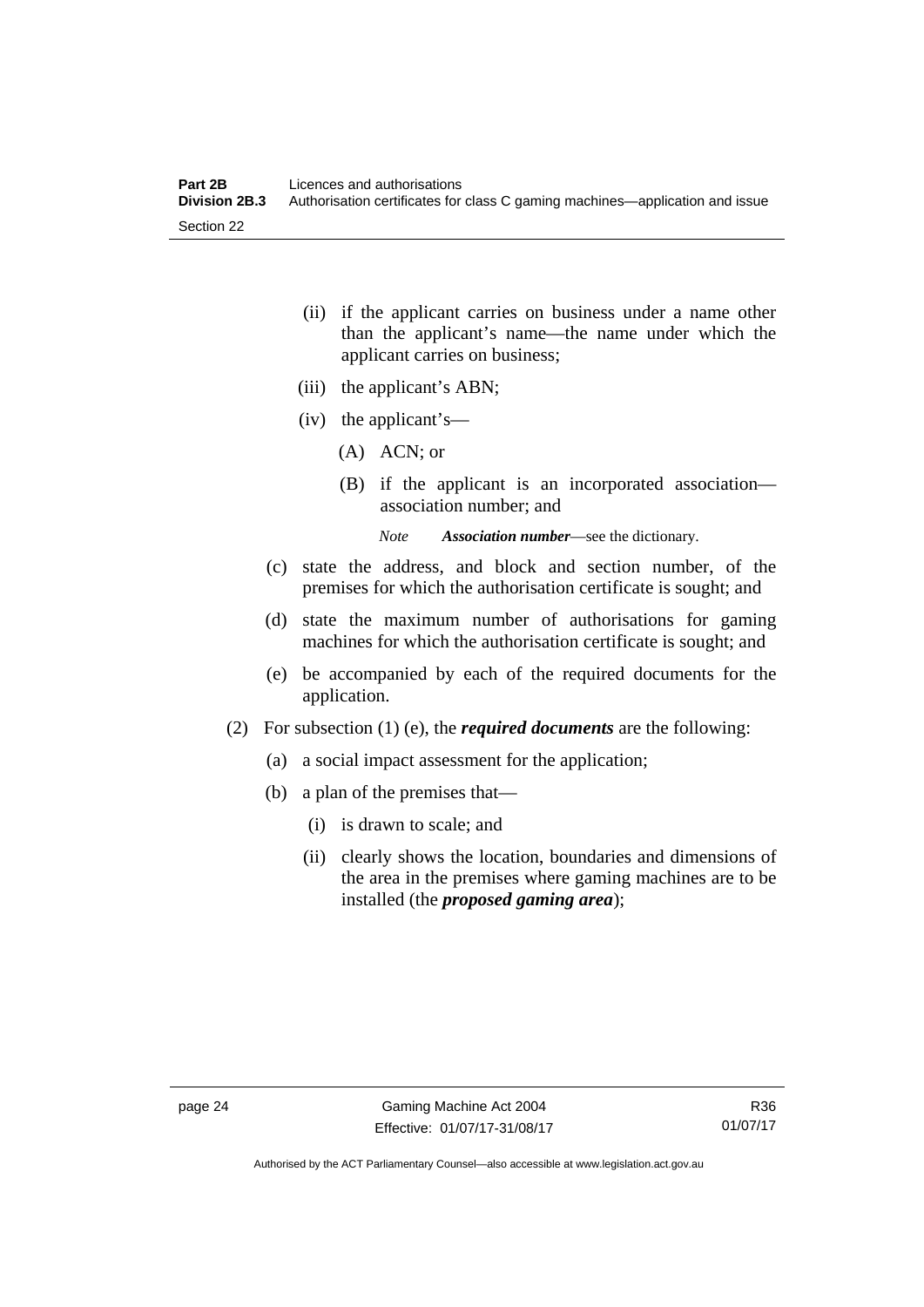(c) a copy of the current gaming rules the applicant has adopted in relation to the premises for which the authorisation certificate is sought;

#### **Examples—what gaming rules may cover**

- 1 how long a gaming machine may be reserved for
- 2 who may play the gaming machines
- 3 banning of extension of credit to players
- 4 cash payment limits
- *Note* An example is part of the Act, is not exhaustive and may extend, but does not limit, the meaning of the provision in which it appears (see [Legislation Act,](http://www.legislation.act.gov.au/a/2001-14) s 126 and s 132).
- (d) a copy of the current control procedures the applicant has adopted to control the operation of gaming machines on the premises for which the authorisation certificate is sought;
	- *Note* Section 97 sets out the requirements for control procedures.
- (e) any other documents required by regulation.
- *Note 1* The commission may refuse to consider an application that is not properly completed. If the commission refuses to consider the application, it lapses (see s 9 (2)).
- *Note 2* If additional information in relation to an application is not given to the commission within the time required by the commission, the commission may refuse to consider the application. If the commission refuses to consider the application, it lapses (see s 9 (4)).

#### **23 Authorisation certificate for class C gaming machines decision on application**

- (1) This section applies if the commission receives an authorisation certificate application for class C gaming machines.
- (2) The commission must issue an authorisation certificate to the applicant if satisfied on reasonable grounds—
	- (a) that the applicant holds a class C licence; and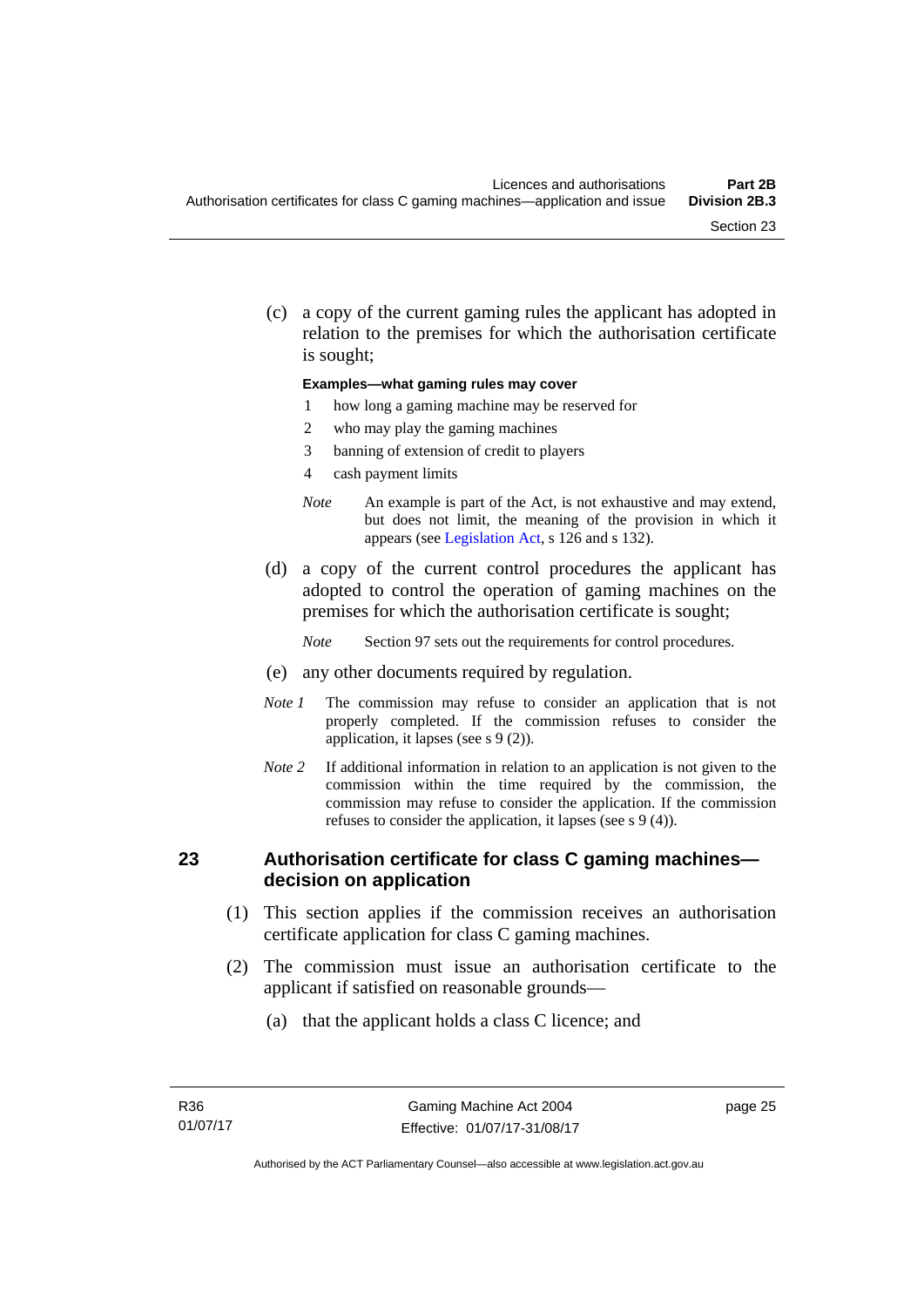- (b) the gaming rules and control procedures the applicant has adopted for the purpose of controlling the operation of gaming machines are adequate for that purpose; and
- (c) taking into consideration the social impact assessment for the application and any submission made on the assessment within the comment period under section 13 (Social impact assessment—publication), the issue of the authorisation certificate is appropriate.
- (3) The commission must issue the authorisation certificate for the number of authorisations for gaming machines stated in the application if satisfied on reasonable grounds that the size and layout of the proposed gaming area are suitable for the installation of the number of gaming machines for which the authorisation certificate is sought.
- (4) The commission may issue the authorisation certificate for a lower number of authorisations for gaming machines than the number stated in the application if satisfied that the size and layout of the proposed gaming area are suitable for the installation of the lower number of gaming machines.
	- *Note* The commission may refuse to issue an authorisation certificate to a club if a ground for refusing to issue the certificate exists (see s 24).
- (5) In deciding the maximum number of authorisations for gaming machines under an authorisation certificate, the commission must consider the following:
	- (a) the size and layout of the premises the application relates to;
	- (b) the size and layout of the proposed gaming area;
	- (c) the number of club members worked out under a regulation;
		- *Note Member*, of a club, does not include a temporary member (see dict).
	- (d) the ratio of club members to the maximum number of authorisations for gaming machines sought by the licensee;

R36 01/07/17

Authorised by the ACT Parliamentary Counsel—also accessible at www.legislation.act.gov.au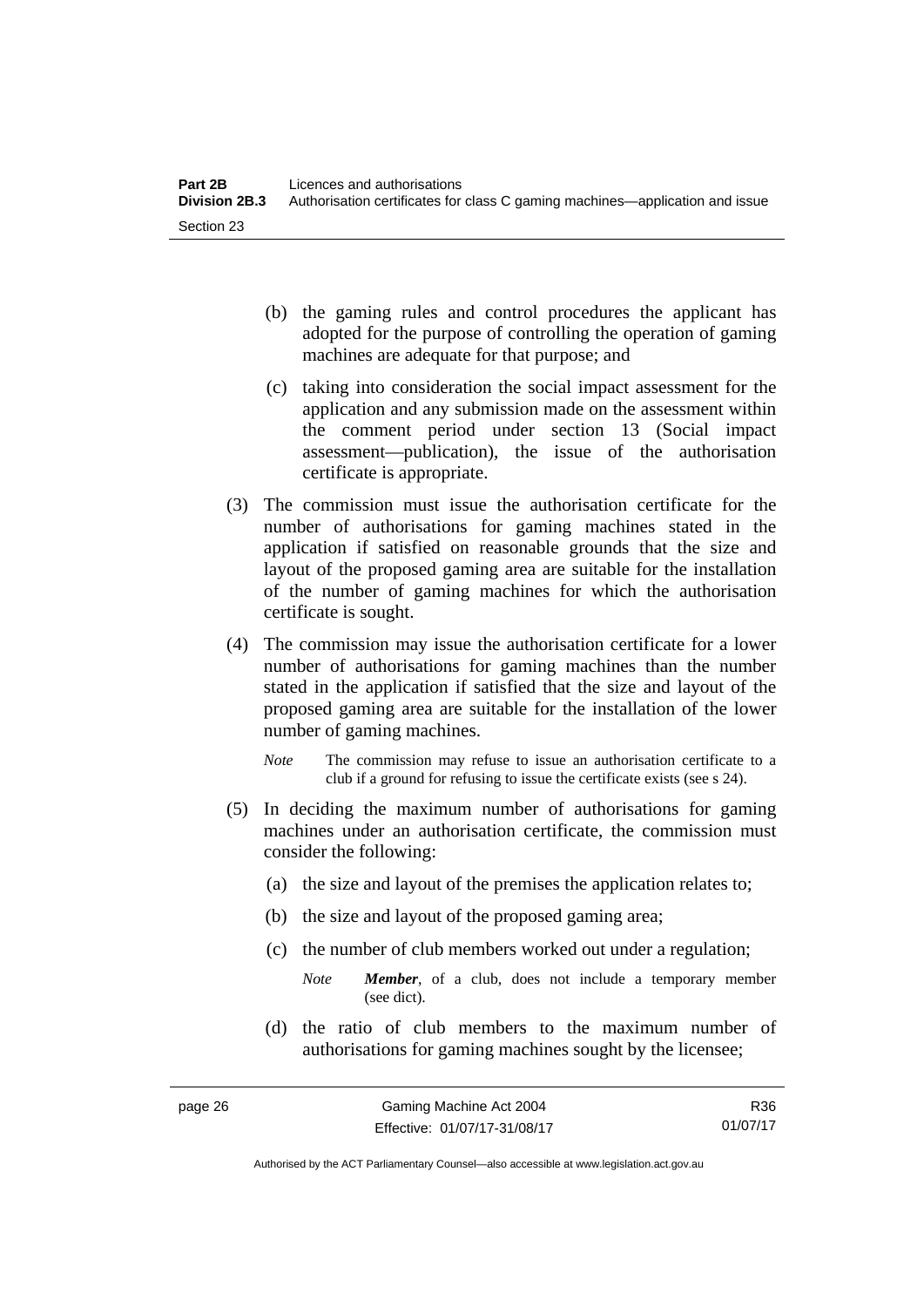- (e) the extent to which the club has contributed to, or is likely to contribute to, the community and supported and benefited the community;
- (f) the social impact assessment for the application for the authorisation certificate and any submission made on the assessment within the comment period under section 13.
- *Note Maximum number*, of authorisations—see the dictionary.
- (6) In deciding whether a proposed gaming area is suitable for the installation of the number of gaming machines the licensee may have under an authorisation certificate, the commission must consider harm minimisation strategies for patrons.
- (7) The commission may consider anything else prescribed by regulation.

## **24 Authorisation certificate application for class C gaming machines—grounds for refusal**

The commission may refuse to issue an authorisation certificate to a club if satisfied that—

 (a) payments for goods and services supplied to the club, including the rental or lease payments for the club's premises, are related to the level of gaming machine performance; or

#### **Examples—goods and services**

- food and beverages
- cleaning services
- gaming machines
- *Note* An example is part of the Act, is not exhaustive and may extend, but does not limit, the meaning of the provision in which it appears (see [Legislation Act,](http://www.legislation.act.gov.au/a/2001-14) s 126 and s 132).
- (b) someone, other than the lessor or leasing agent, will receive a payment or benefit during or at the end of a lease, agreement or arrangement entered into by the club for its premises.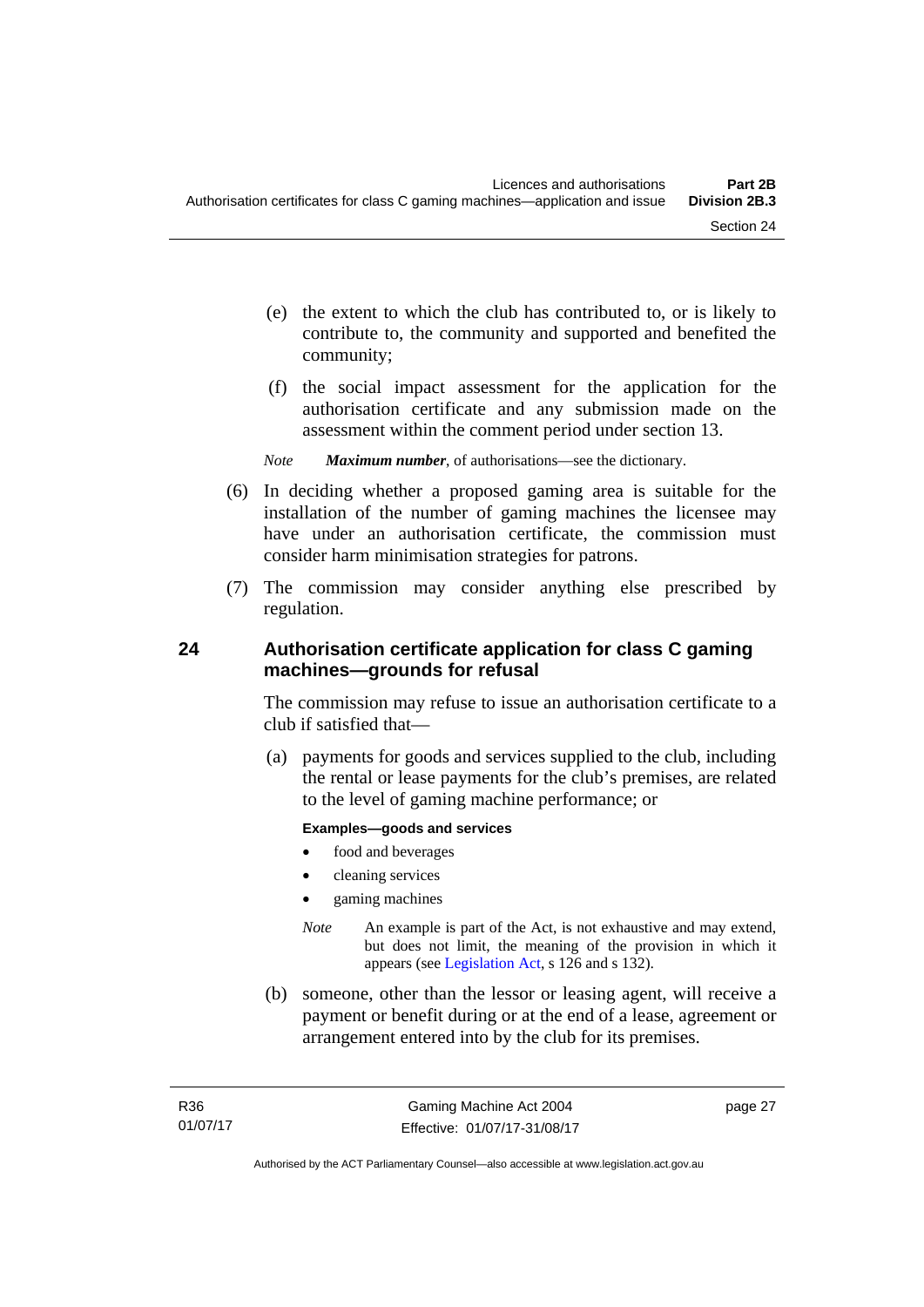#### **25 Issue of authorisation certificate for class C gaming machines—number of gaming machines to be operated**

To remove any doubt, a licensee issued with an authorisation certificate for a maximum number of authorisations for class C gaming machines at the premises stated in the certificate may, at any time, operate the maximum number, or less than the maximum number, of gaming machines allowed under the authorisation certificate.

- *Note 1* The licensee must not acquire a gaming machine for premises authorised under an authorisation certificate if the licensee does not hold an authorisation for the gaming machine (see s 98 (4)).
- *Note 2* The licensee must not operate a gaming machine if the operation of the gaming machine is not allowed under an authorisation certificate (see s 104).

#### **26 Authorisation certificate for class C gaming machines conditions**

An authorisation certificate for a maximum number of authorisations for class C gaming machines is subject to—

- (a) a condition mentioned in part 3 (Licences and authorisation certificates—conditions) that applies to an authorisation certificate; and
- (b) any other condition imposed by the commission.

## **27 Authorisation certificate for class C gaming machines form**

- (1) An authorisation certificate for a class C licence must—
	- (a) include the following:
		- (i) the licensee's name;

*Note Licensee's name*—see the dictionary.

Authorised by the ACT Parliamentary Counsel—also accessible at www.legislation.act.gov.au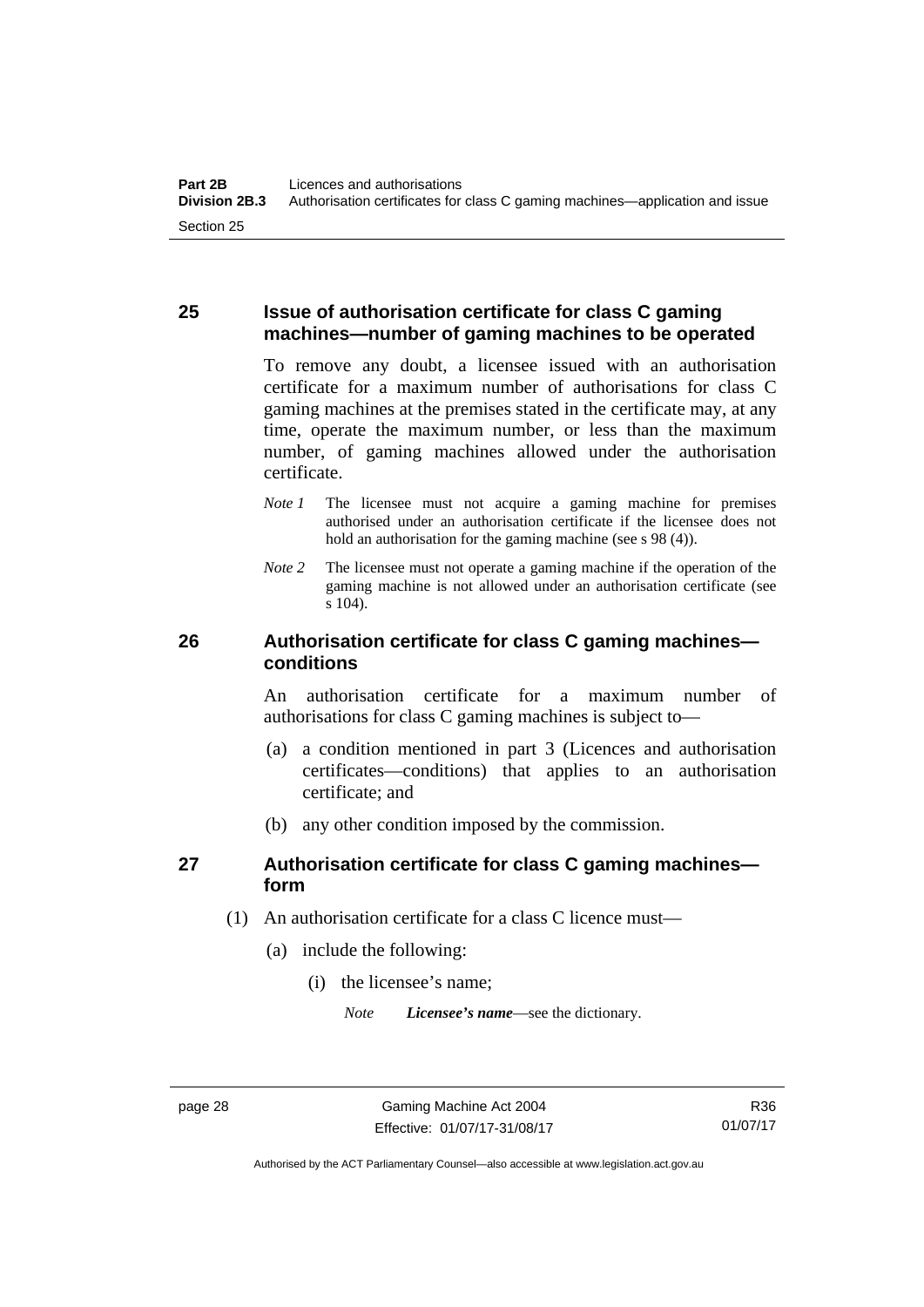- (ii) if the licensee carries on business under a name other than the licensee's name—the name under which the licensee carries on business;
- (iii) the licensee's ABN;
- (iv) the licensee's—
	- (A) ACN; or
	- (B) if the licensee is an incorporated association association number; and

*Note Association number*—see the dictionary.

- (b) state the licensee's licence number; and
- (c) include a unique identifying number (an *authorisation certificate number*); and
- (d) state that class C gaming machines only are allowed under the authorisation certificate; and
- (e) state the details of the premises where the licensee is authorised to have the gaming machines; and
- (f) state the details of the part of the premises (the *gaming areas*) where the licensee is allowed to operate the gaming machines; and
- (g) state the maximum number of authorisations for gaming machines under the authorisation certificate; and

*Note Maximum number*, of authorisations—see the dictionary.

- (h) include a schedule (an *authorisation schedule*) that contains—
	- (i) the serial number of each gaming machine the licensee has under the authorisation certificate; and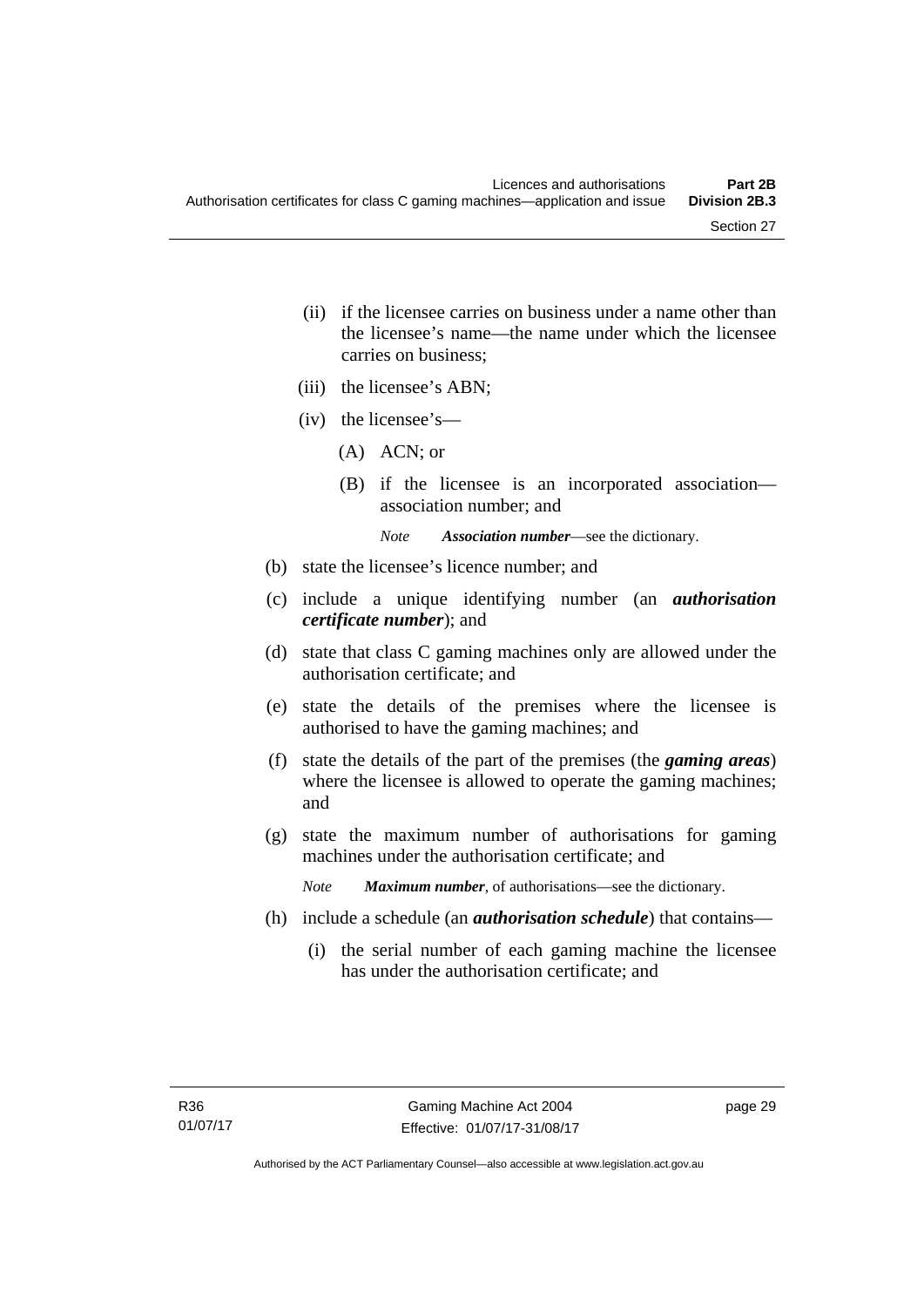- (ii) a unique identifying number for each authorisation (an *authorisation number*) under the authorisation certificate.
- *Note* A licensee may also store gaming machines the licensee has under an authorisation (see div 6A.7).
- (2) A regulation may prescribe other requirements in relation to the form of an authorisation certificate or authorisation schedule.

# **Division 2B.4 Licences and authorisation certificates—class B gaming machines**

#### **28 Licence and authorisation certificate for class B gaming machines—restricted application**

- (1) A person may apply to the commission for a licence and authorisation certificate for class B gaming machines (a *class B licence and authorisation certificate application*) only if—
	- (a) the application relates to a business being purchased from the holder of a class B licence; and
	- (b) the business is operated under a general licence or on licence.
	- *Note 1* If a form is approved under the [Control Act,](http://www.legislation.act.gov.au/a/1999-46/default.asp) s 53D for an application, the form must be used.

*Note* 2 A fee may be determined under s 177 for an application.

- (2) A class B licence and authorisation certificate application must—
	- (a) be in writing signed by the applicant; and
	- (b) include the following:
		- (i) if the applicant is an individual—the applicant's full name;
		- (ii) the name of the applicant's legal entity;

R36 01/07/17

Authorised by the ACT Parliamentary Counsel—also accessible at www.legislation.act.gov.au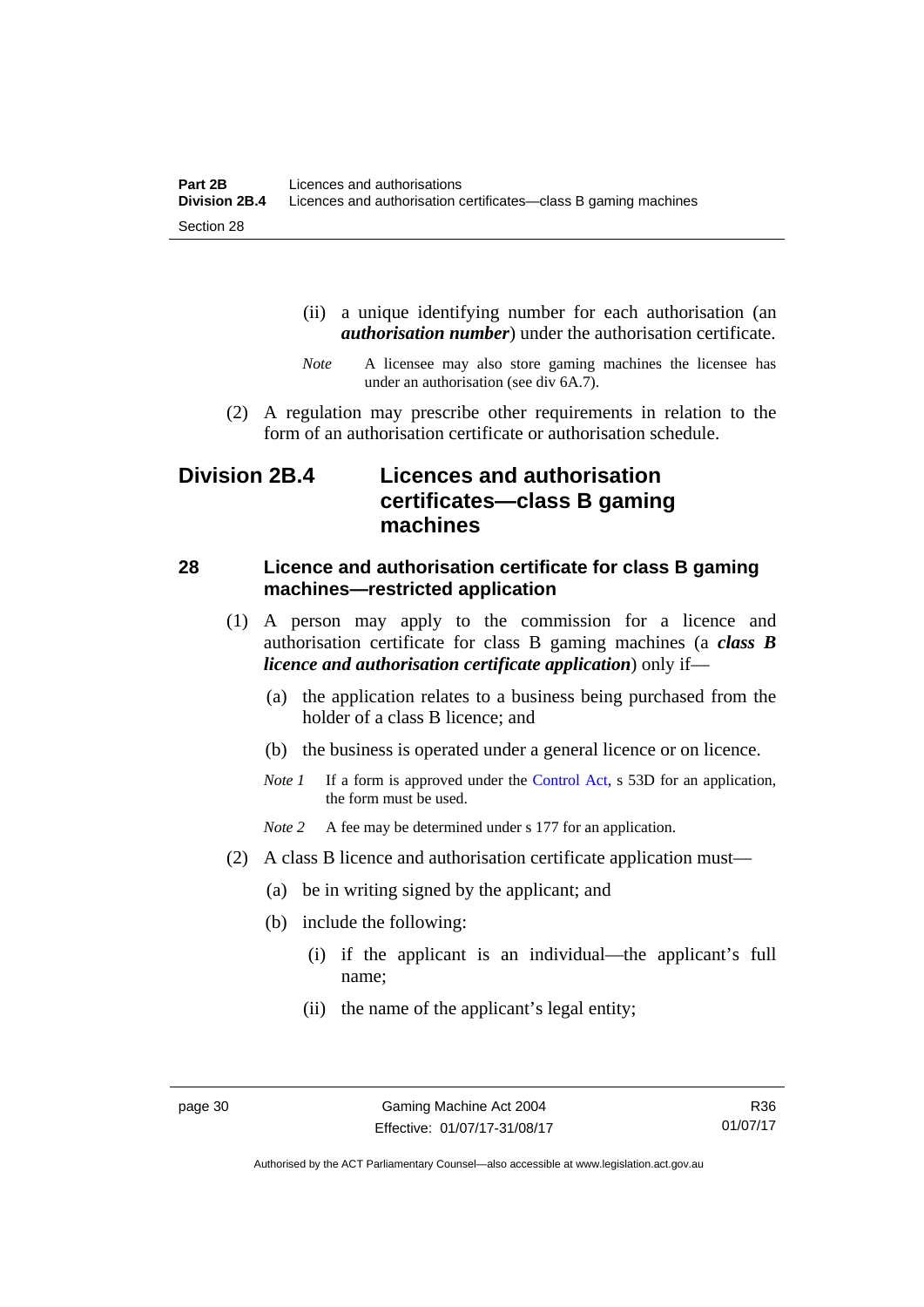- (iii) if the applicant carries on business under a name other than the name of the applicant's legal entity—the name under which the applicant carries on business;
- (iv) the applicant's ABN and ACN (if any); and
- (c) state that the application is for a class B licence and authorisation certificate; and
- (d) state the address, and block and section number, of the premises where the business is operated; and
- (e) state the number of gaming machines at the premises; and
- (f) state the serial number for each gaming machine at the premises; and
- (g) if the applicant is a corporation—
	- (i) state the name and address of each director of the corporation; and
	- (ii) state the name of each influential person for the corporation and the person's relationship with the corporation; and
- (h) include anything else prescribed by regulation.
- *Note 1* The commission may refuse to consider an application that is not properly completed. If the commission refuses to consider the application, it lapses (see s 9 (2)).
- *Note 2* If additional information in relation to an application is not given to the commission within the time required by the commission, the commission may refuse to consider the application. If the commission refuses to consider the application, it lapses (see s 9 (4)).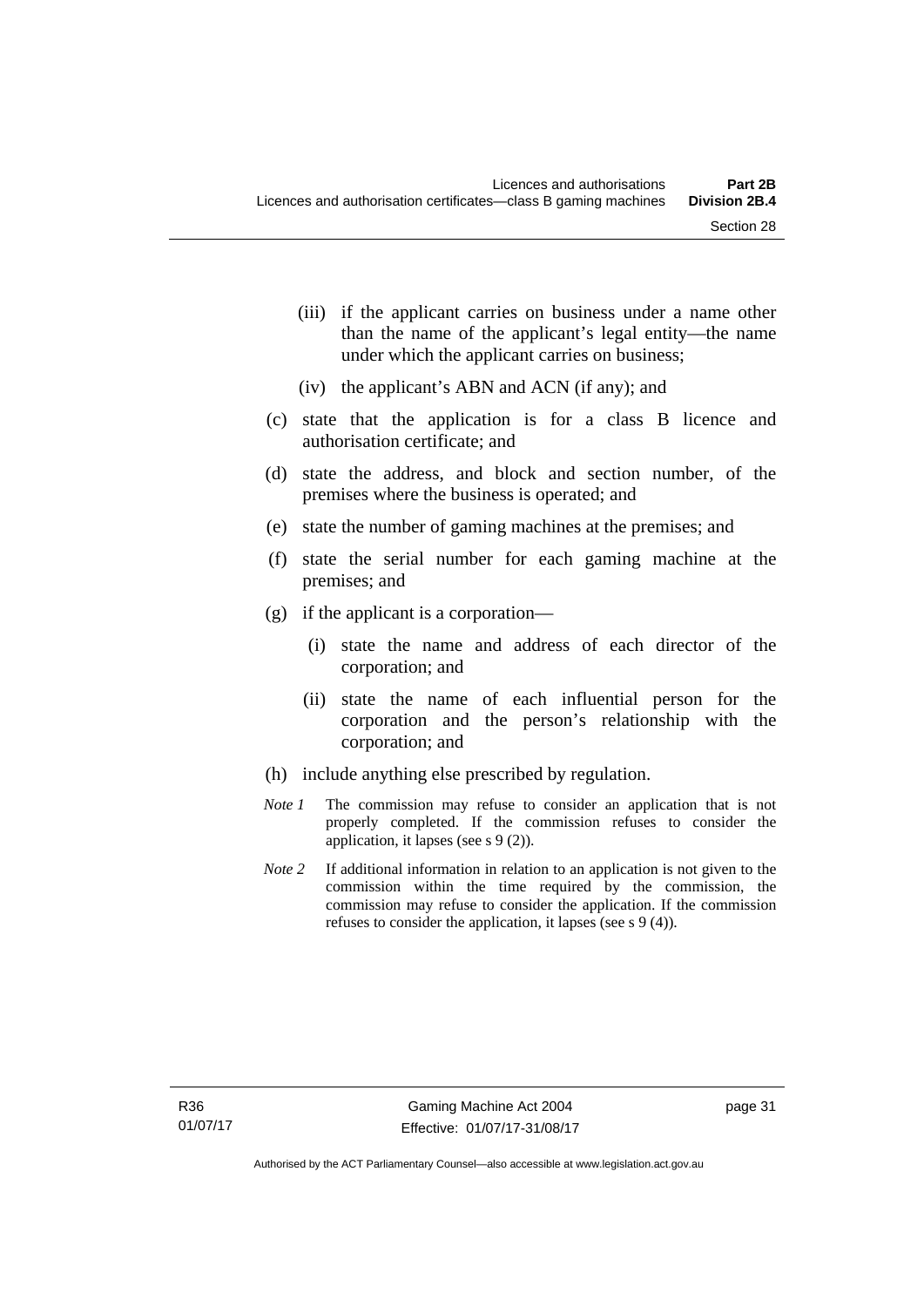## **29 Class B licence and authorisation certificate—decision on application**

- (1) This section applies if the commission receives a class B licence and authorisation certificate application as a consequence of the sale of a business to the applicant.
- (2) In deciding whether to issue a class B licence and authorisation certificate, the commission may consider any matter prescribed by regulation.
- (3) The commission must issue a class B licence and authorisation certificate to the applicant if satisfied on reasonable grounds that the applicant is an eligible person.

*Note 1* For eligibility of individuals, see s 6. *Note* 2 For eligibility of corporations, see s 7.

- (4) The commission must issue an authorisation certificate for each premises of the business for the number of authorisations for class B gaming machines the licensee who sold the business was authorised to have at the time of the sale, if satisfied on reasonable grounds—
	- (a) the size and layout of the proposed gaming area are suitable for the installation of the number of gaming machines for which the authorisation certificate is sought; and
	- (b) that the applicant holds the appropriate licence under the *[Liquor Act 2010](http://www.legislation.act.gov.au/a/2010-35)* for the premises for which the authorisation is to be issued; and
	- (c) if an on licence applies to the premises to which the application relates—the premises are used by people mainly for drinking alcohol; and
	- (d) the gaming rules and control procedures the applicant has adopted for the purpose of controlling the operation of gaming machines are adequate for that purpose.

Authorised by the ACT Parliamentary Counsel—also accessible at www.legislation.act.gov.au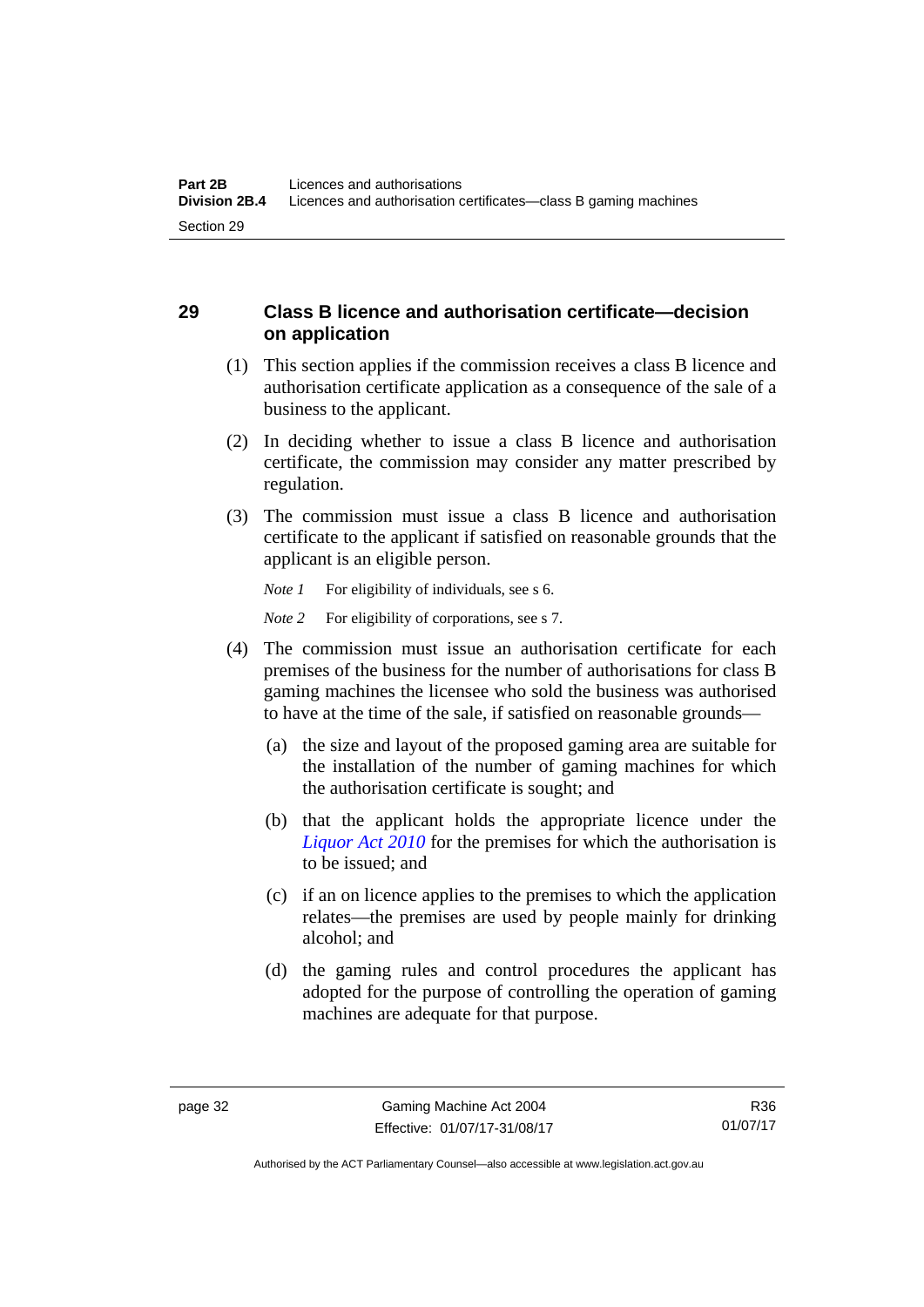- (1) A class B licence is subject to—
	- (a) a condition mentioned in part 3 (Licences and authorisation certificates—conditions) that applies to a licence; and
	- (b) any other condition imposed by the commission.
- (2) A class B licence must—

**and form** 

- (a) be in writing; and
- (b) include the following:
	- (i) if the licensee is an individual—the individual's full name;
	- (ii) if the licensee is not an individual—the licensee's name; *Note Licensee's name*—see the dictionary.
	- (iii) if the licensee carries on business under a name other than the licensee's name—the name under which the licensee carries on business;
	- (iv) the licensee's ABN (if any);
	- (v) if the licensee is a corporation—the corporation's ACN;
	- (vi) the date the licence comes into force;
	- (vii) a unique identifying number (a *licence number*);
	- (viii) a statement that the licensee is entitled to operate class B gaming machines;
		- (ix) the conditions on the licence.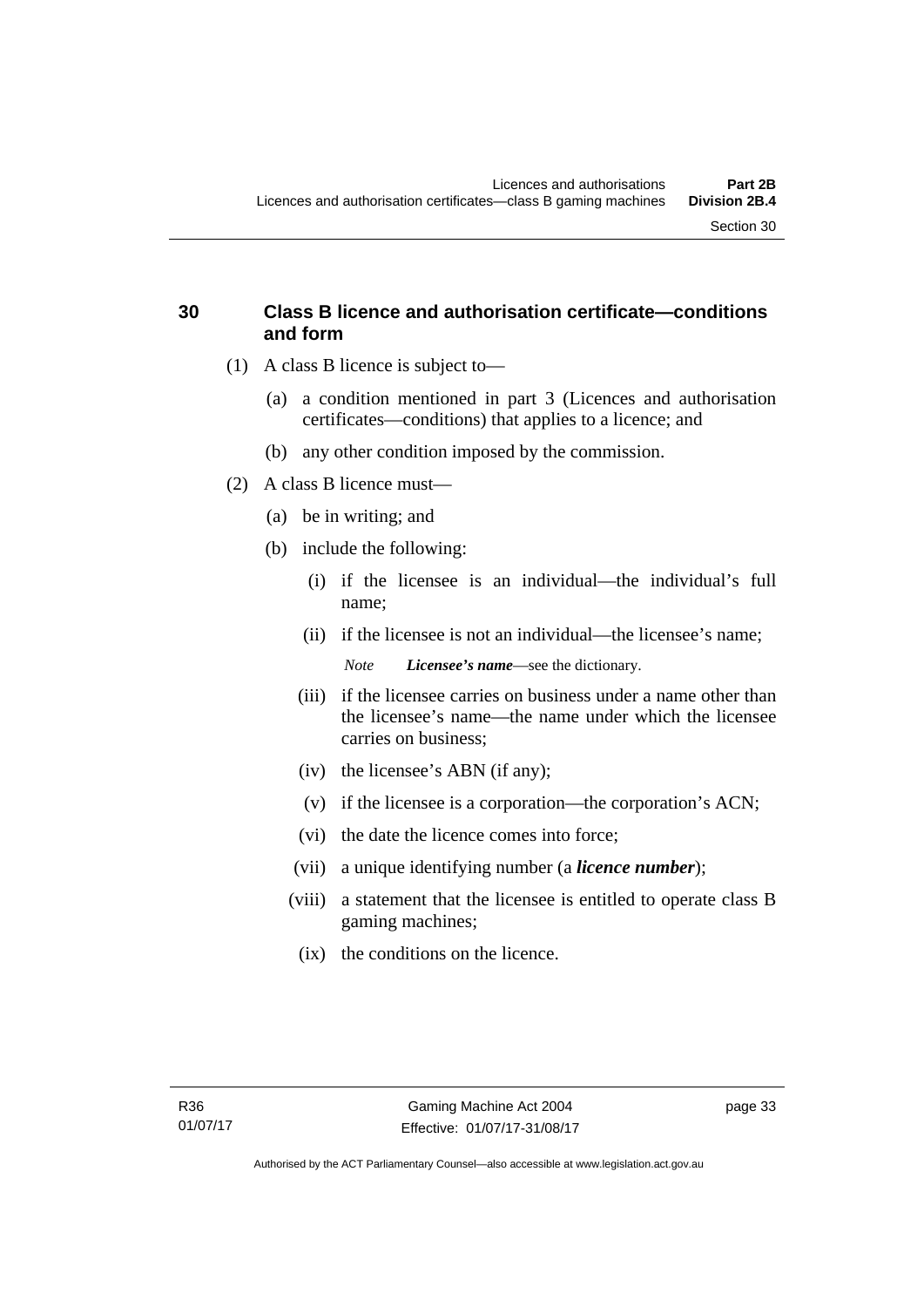- (3) An authorisation certificate for a class B licence must—
	- (a) state the licensee's name, address, ABN and ACN (if any); and
	- (b) if the licensee is not an individual—state the name of the licensee's legal entity; and
	- (c) if the licensee carries on business under a name other than the licensee's name—state the name under which the licensee carries on business; and
	- (d) state the licensee's licence number; and
	- (e) include a unique identifying number (an *authorisation certificate number*); and
	- (f) state that class B gaming machines only are allowed under the authorisation certificate; and
	- (g) include details of the premises where the licensee is authorised to have the gaming machines; and
	- (h) include details of the part of the premises (the *gaming areas*) where the licensee is allowed to operate the gaming machines; and
	- (i) state the number of authorisations for gaming machines under the authorisation certificate; and
	- (j) include a schedule (an *authorisation schedule*) that contains—
		- (i) the serial number of each gaming machine the licensee has under the authorisation certificate; and
		- (ii) a unique identifying number for each authorisation (an *authorisation number*) under the authorisation certificate.
		- *Note* A licensee may also store gaming machines the licensee has under an authorisation certificate (see div 6A.7).

Authorised by the ACT Parliamentary Counsel—also accessible at www.legislation.act.gov.au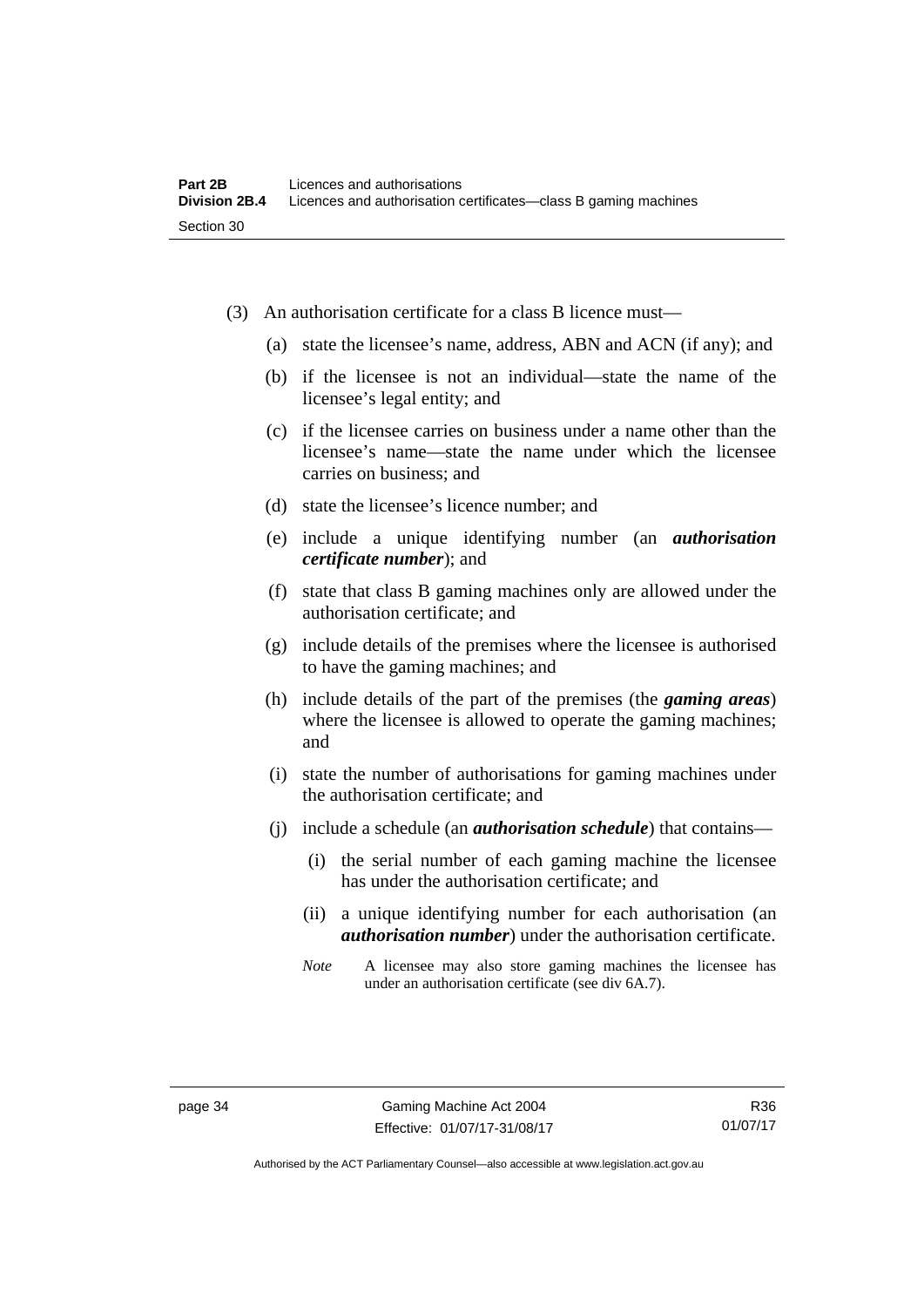(4) A regulation may prescribe other requirements in relation to the form of a class B licence or authorisation certificate for a class B licence.

# **Division 2B.5 Licences and authorisation certificates—amendments**

#### **31 Licence amendment—application**

 (1) A licensee may apply, in writing, to the commission for an amendment of a licence only to change a minor detail in the licence (a *minor licence amendment application*).

#### **Example**

to change the licensee's trading name

- *Note 1* If a form is approved under the [Control Act,](http://www.legislation.act.gov.au/a/1999-46/default.asp) s 53D for an application, the form must be used.
- *Note* 2 A fee may be determined under s 177 for an application.
- *Note 3* An example is part of the Act, is not exhaustive and may extend, but does not limit, the meaning of the provision in which it appears (see [Legislation Act,](http://www.legislation.act.gov.au/a/2001-14) s 126 and s 132).
- (2) The application must—
	- (a) be in writing signed by the applicant; and
	- (b) set out the proposed amendment of the licence; and
	- (c) explain why the applicant is seeking the amendment; and
	- (d) include anything else required by regulation.
	- *Note* It is an offence to make a false or misleading statement, give false or misleading information or produce a false or misleading document (see [Criminal Code](http://www.legislation.act.gov.au/a/2002-51), pt 3.4).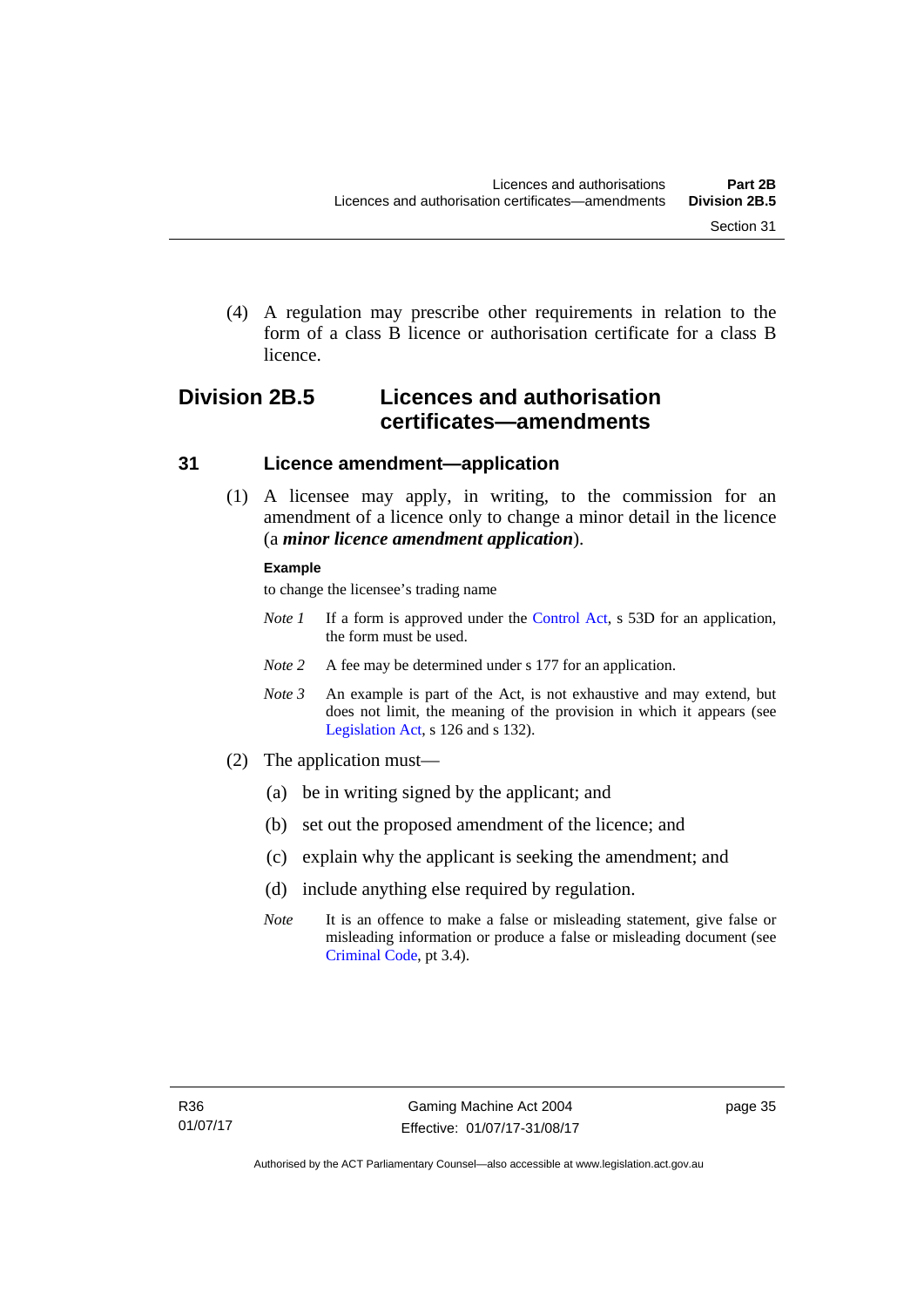- (3) A regulation may require a minor licence amendment application to—
	- (a) include stated information; or
	- (b) be accompanied by stated documents.

#### **32 Licence amendment decision—minor amendment**

- (1) This section applies if a licensee makes a minor licence amendment application.
- (2) The commission may—
	- (a) amend the licence in accordance with the application; or
	- (b) refuse to amend the licence.
	- *Note 1* The commission may refuse to consider an application that is not properly completed. If the commission refuses to consider the application, it lapses (see s 9 (2)).
	- *Note 2* If additional information in relation to an application is not given to the commission within the time required by the commission, the commission may refuse to consider the application. If the commission refuses to consider the application, it lapses (see s 9 (4)).
- (3) The commission must—
	- (a) tell the licensee, in writing, of a decision under subsection (2); and
	- (b) if the commission refuses to amend the licence—give the reasons for the decision.
	- *Note* For what must be included in a statement of reasons, see the Legislation [Act](http://www.legislation.act.gov.au/a/2001-14), s 179.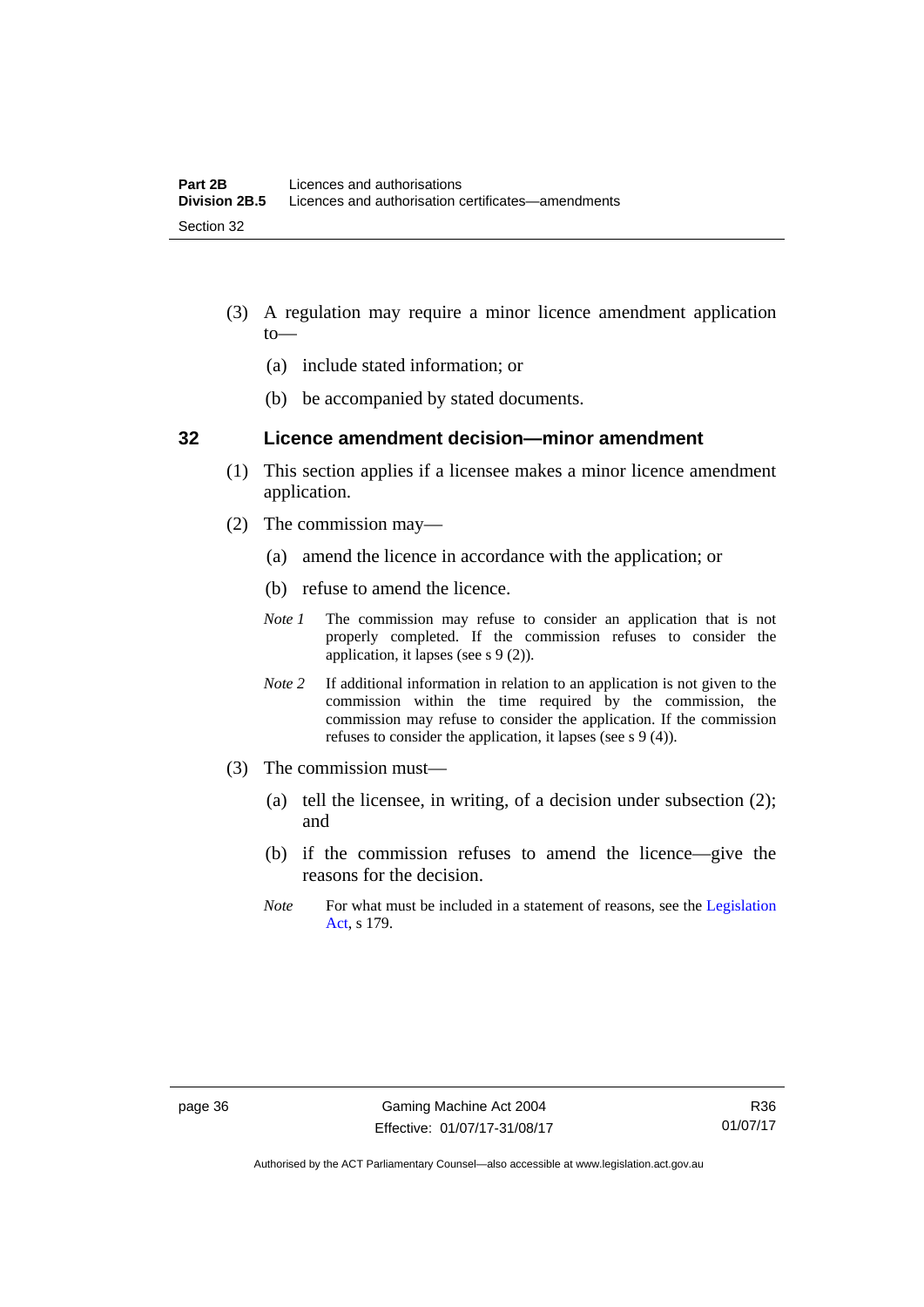#### **33 Authorisation certificate amendment—application**

- (1) A licensee may apply, in writing, to the commission for an amendment of an authorisation certificate (an *authorisation certificate amendment application*) only to—
	- (a) do any of the following at the authorised premises (a *gaming area amendment*):
		- (i) change the size or shape of a gaming area, or part of a gaming area;
		- (ii) change the location of a gaming area;
		- (iii) add another gaming area; or

*Note Gaming area*—see s 27 (1) (f) and s 30 (3) (h).

- (b) enable the licensee to relocate all gaming machine operations allowed under the authorisation certificate to new premises (a *premises relocation amendment*); or
- (c) increase the maximum number of authorisations for class C gaming machines under the authorisation certificate (an *increase maximum amendment*).
- *Note 1* If a form is approved under the [Control Act](http://www.legislation.act.gov.au/a/1999-46/default.asp), s 53D for an application, the form must be used.
- *Note* 2 A fee may be determined under s 177 for an application.
- *Note 3* Section 34 sets out what must be included in an authorisation certificate amendment application.
- *Note 4* An authorisation certificate may also be amended under the following sections:
	- s 37A (a one-off increase maximum amendment)
	- s 37B (a technical amendment)
	- s 37C (an amendment of a licence, authorisation certificate or authorisation schedule on the commission's own initiative).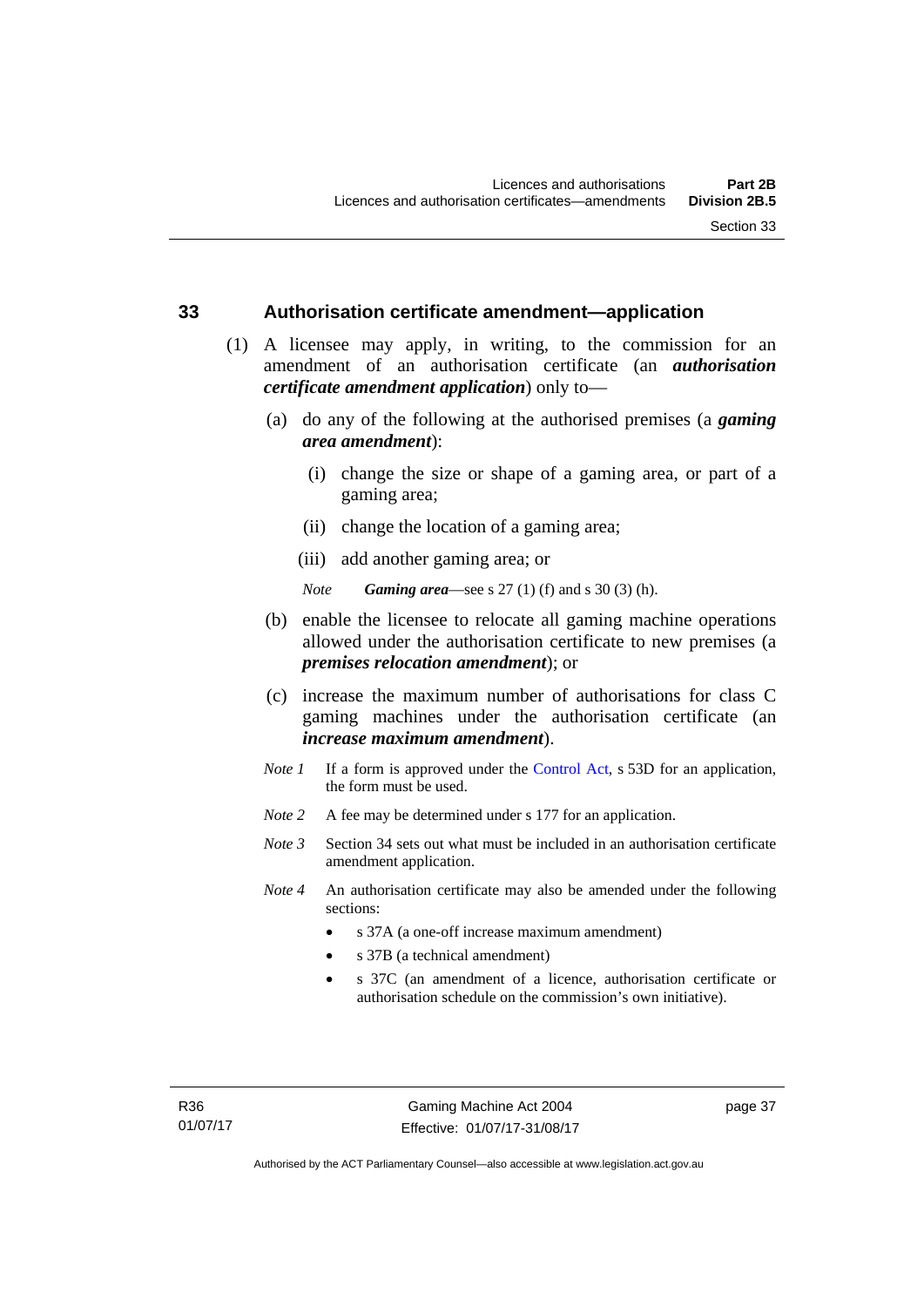(2) To remove any doubt, a licensee does not need to apply for a gaming area amendment, or any other authorisation amendment, to move a gaming machine from one part of a gaming area to another part of the gaming area.

#### **34 Authorisation certificate amendment—contents of application**

An authorisation certificate amendment application must—

- (a) be in writing signed by the applicant; and
- (b) set out the proposed amendment of the authorisation certificate; and
- (c) explain why the applicant is seeking the amendment; and
- (d) for a gaming area amendment—be accompanied by a plan of the premises, drawn to scale, that clearly shows the proposed changes to the gaming area; and
- (e) for a premises relocation amendment in relation to relocating all gaming machine operations to new premises within the same suburb—
	- (i) state the address, and block and section number, of the new premises; and
	- (ii) be accompanied by a plan of the new premises, drawn to scale, that clearly shows the location, boundaries and dimensions of the proposed gaming area; and
- (f) for a premises relocation amendment in relation to relocating all gaming machine operations to new premises in another suburb—
	- (i) state the address, and block and section number, of the new premises; and

R36 01/07/17

Authorised by the ACT Parliamentary Counsel—also accessible at www.legislation.act.gov.au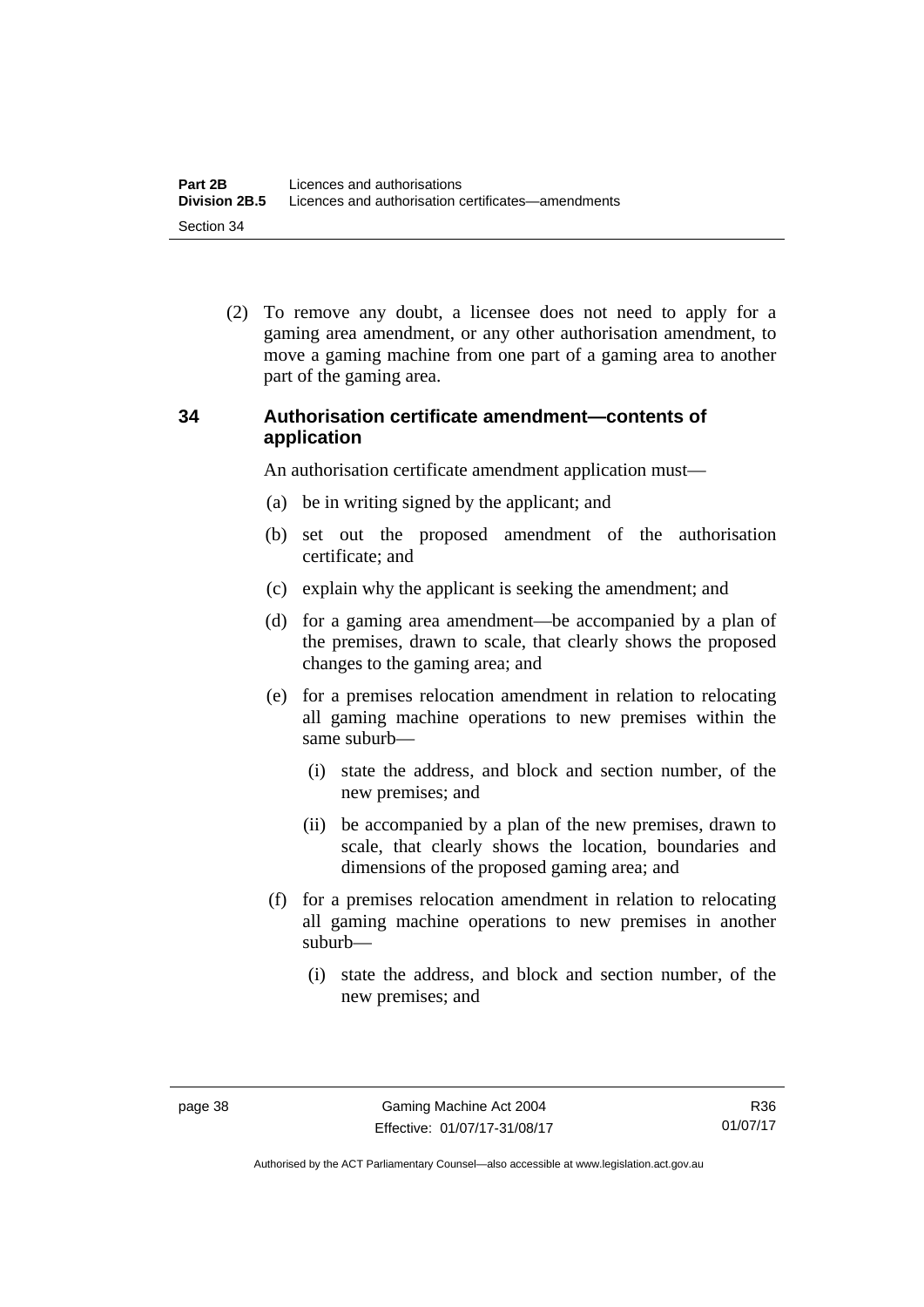- (ii) be accompanied by—
	- (A) a social impact assessment; and
	- (B) a plan of the new premises, drawn to scale, that clearly shows the location, boundaries and dimensions of the proposed gaming area; and
	- (C) if the applicant is a club—evidence that a majority of the voting members of the club who voted in a ballot conducted under a regulation voted for the club relocating to the new premises.

#### **35 Authorisation certificate amendment decision—gaming area amendment**

 (1) This section applies if a licensee applies for a gaming area amendment of an authorisation certificate.

*Note Gaming area amendment*—see s 33 (1) (a).

- (2) The commission may—
	- (a) amend the authorisation certificate; or
	- (b) refuse to amend the authorisation certificate.
	- *Note 1* The commission may refuse to consider an application that is not properly completed. If the commission refuses to consider the application, it lapses (see s 9 (2)).
	- *Note 2* If additional information in relation to an application is not given to the commission within the time required by the commission, the commission may refuse to consider the application. If the commission refuses to consider the application, it lapses (see s 9 (4)).
- (3) If the commission refuses to amend the authorisation certificate, the commission must tell the applicant, in writing, the reasons for the decision.
	- *Note* For what must be included in a statement of reasons, see the Legislation [Act](http://www.legislation.act.gov.au/a/2001-14), s 179.

page 39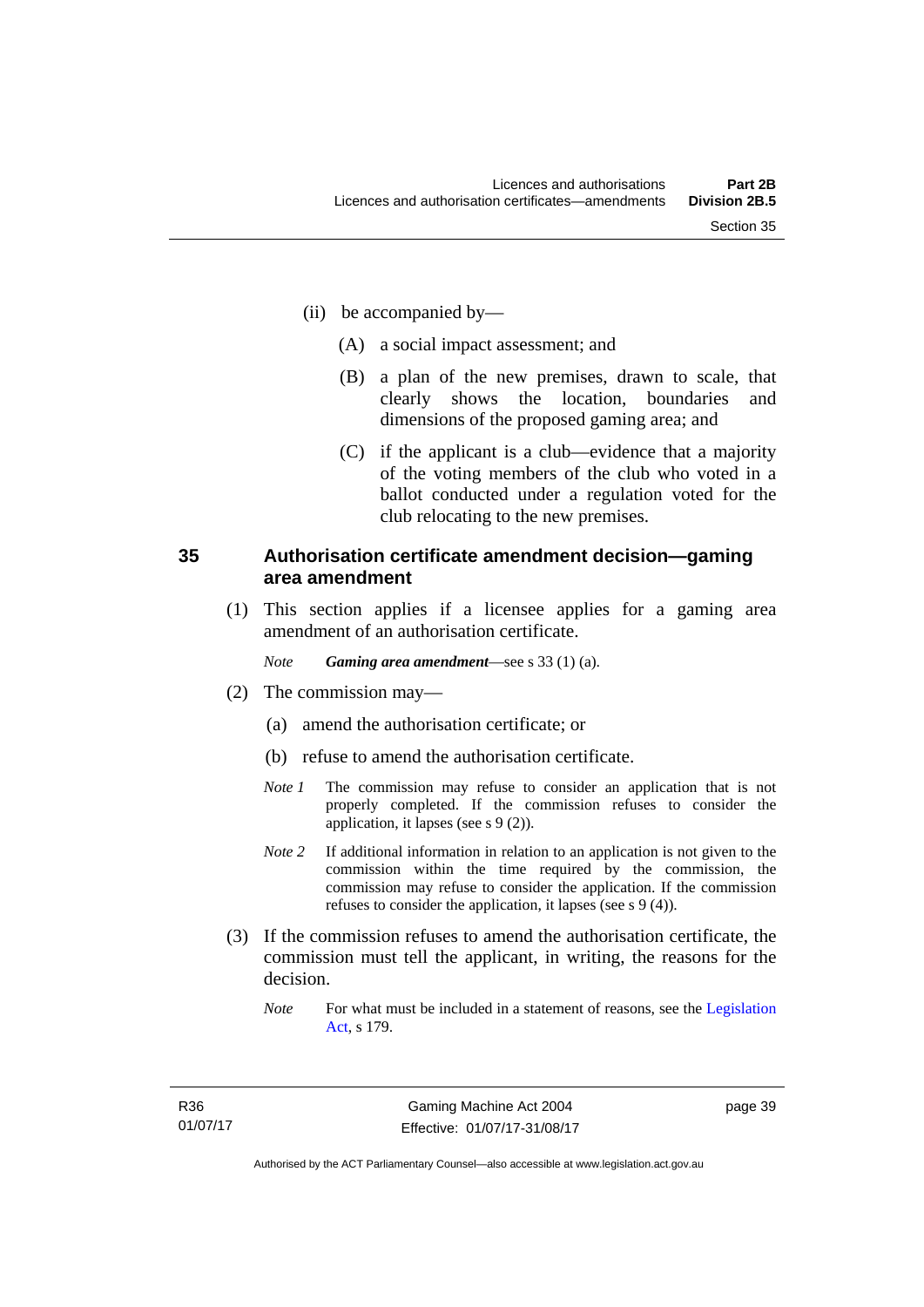- (4) The commission must amend the authorisation certificate in accordance with the application if it is satisfied that the gaming area proposed to be changed will be suitable for the operation of the number of gaming machines the licensee may have under the authorisation certificate.
- (5) In deciding whether a gaming area will be suitable for the operation of the number of gaming machines the licensee may have under the authorisation certificate, the commission must consider harm minimisation strategies for patrons.

#### **36 Authorisation certificate amendment decision—premises relocation amendment**

(1) This section applies if a licensee applies for a premises relocation amendment of an authorisation certificate.

*Note Premises relocation amendment*—see s 33 (1) (b).

- (2) The commission may—
	- (a) amend the authorisation certificate; or
	- (b) refuse to amend the authorisation certificate.
	- *Note 1* The commission may refuse to consider an application that is not properly completed. If the commission refuses to consider the application, it lapses (see s 9 (2)).
	- *Note* 2 If additional information in relation to an application is not given to the commission within the time required by the commission, the commission may refuse to consider the application. If the commission refuses to consider the application, it lapses (see s 9 (4)).
- (3) If the commission refuses to amend the authorisation certificate, the commission must tell the applicant, in writing, the reasons for the decision.
	- *Note* For what must be included in a statement of reasons, see the Legislation [Act](http://www.legislation.act.gov.au/a/2001-14), s 179.

R36 01/07/17

Authorised by the ACT Parliamentary Counsel—also accessible at www.legislation.act.gov.au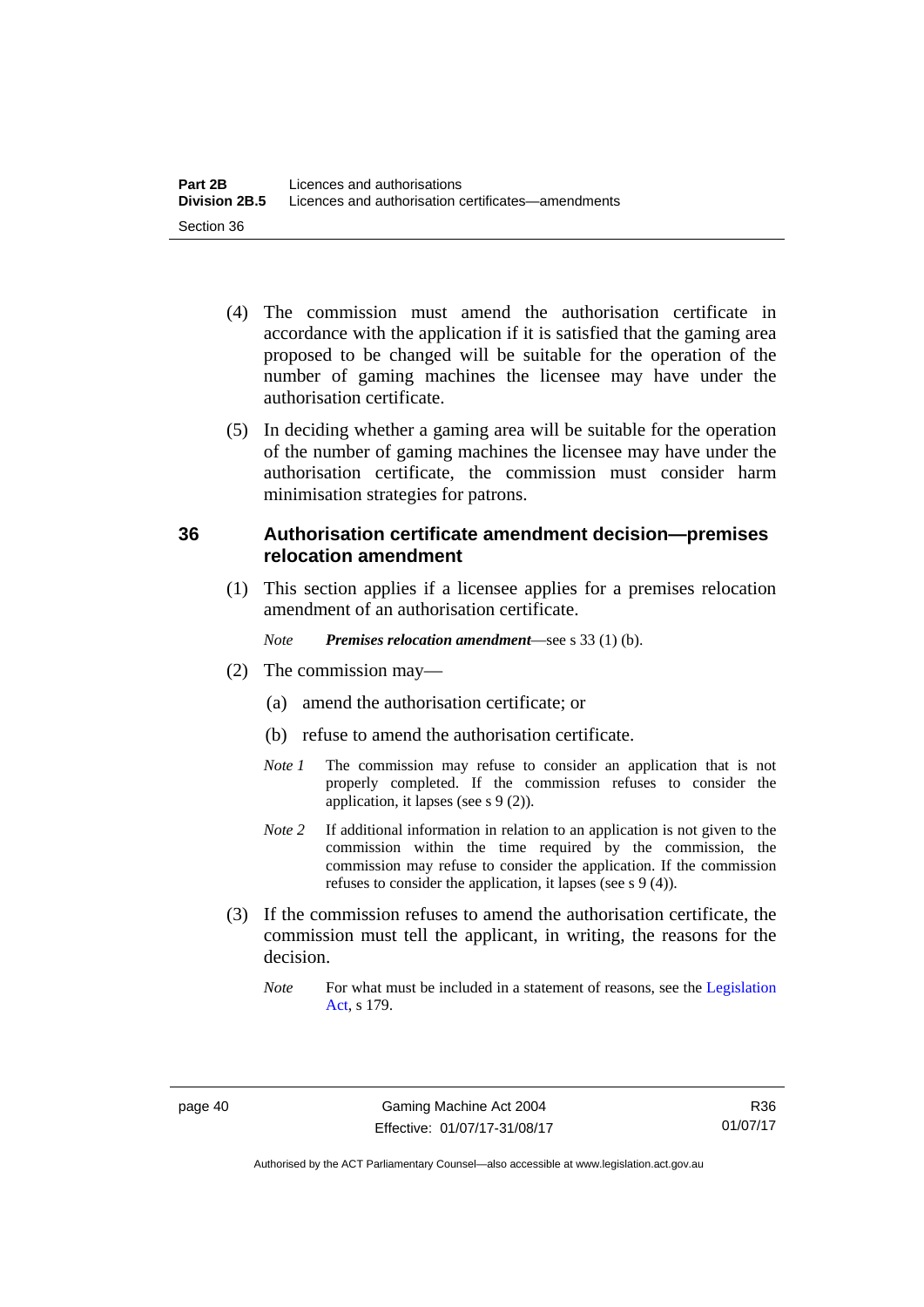- (4) In deciding whether to amend the authorisation certificate, the commission must consider the following:
	- (a) the application for the amendment;
	- (b) if the new premises are in another suburb—
		- (i) the social impact assessment for the application; and
		- (ii) each submission made about the social impact assessment within the comment period mentioned in section 13 (2) (Social impact assessment—publication).
- (5) If the application is for a premises relocation amendment in relation to premises in another suburb, the commission must amend the authorisation certificate in accordance with the application if satisfied that—
	- (a) the size and layout of the new premises and the proposed gaming area are suitable for the operation of the number of gaming machines that would be allowed under the authorisation certificate; and
	- (b) a majority of the voting members of the applicant who voted in a ballot conducted under a regulation voted for the club relocating to the new premises; and
	- (c) taking into consideration the social impact assessment for the application and any submission made on the assessment within the comment period under section 13 (2), the amendment of the authorisation certificate is appropriate.
- (6) However, if the commission is not satisfied under subsection (5) in relation to the maximum number of authorisations for gaming machines stated in the application, but would be satisfied under subsection  $(5)$  (a) or (c) in relation to a lower maximum, the commission may amend the authorisation certificate to allow a lower maximum number of authorisations for gaming machines at the new premises.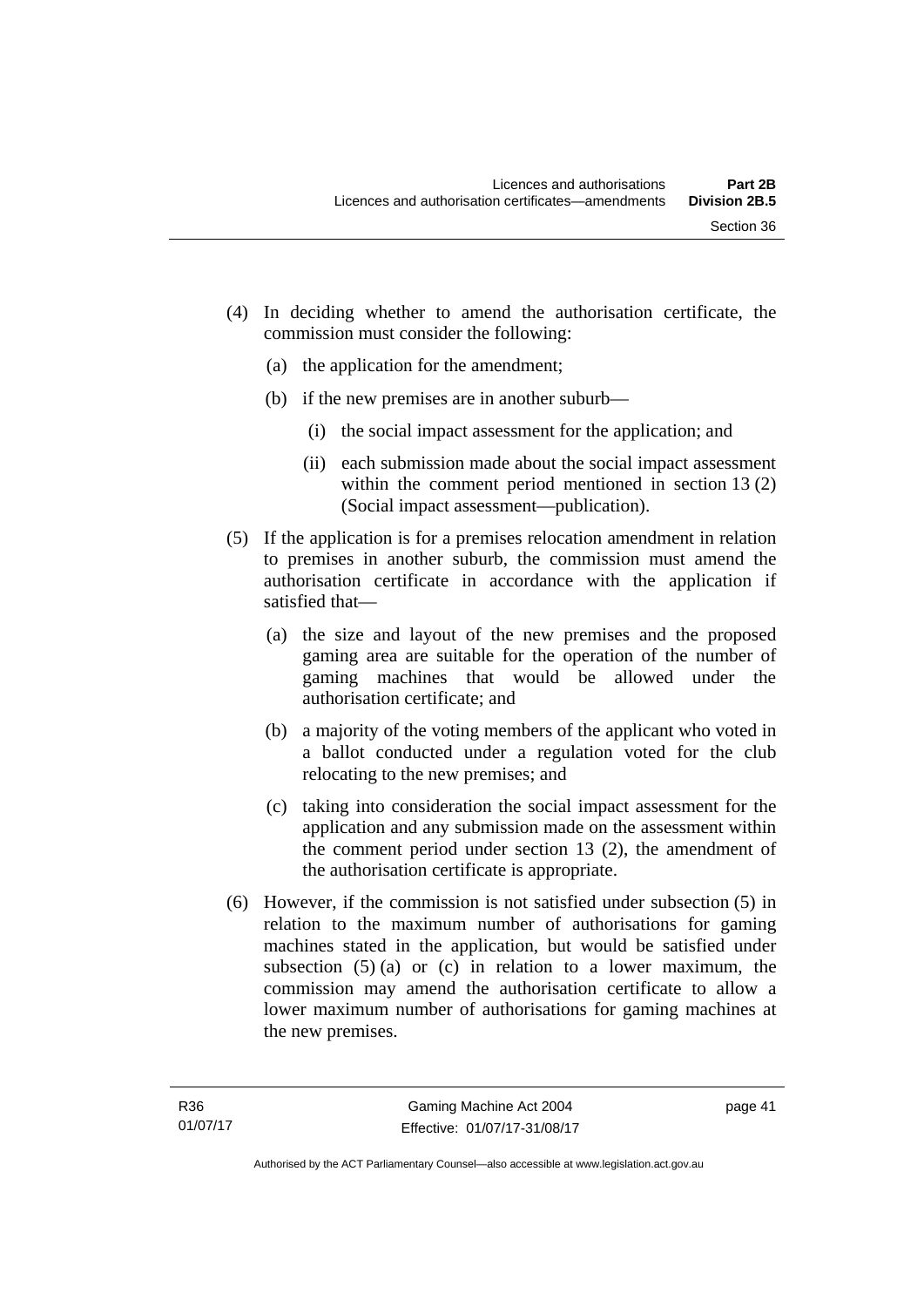- (7) If the application is for a premises relocation amendment in relation to premises in the same suburb, the commission must amend the authorisation certificate in accordance with the application if satisfied that the size and layout of the new premises and the proposed gaming area are suitable for the operation of the number of gaming machines that would be allowed under the authorisation certificate.
- (8) However, if the commission is not satisfied under subsection (7) in relation to the maximum number of authorisations for gaming machines stated in the application, but would be satisfied in relation to a lower maximum, the commission may amend the authorisation certificate to allow a lower maximum number of authorisations for gaming machines at the new premises.

## **37 Authorisation certificate amendment decision—increase maximum amendment**

(1) This section applies if a licensee applies for an increase maximum amendment of an authorisation certificate.

*Note Increase maximum amendment*—see s 33 (1) (c).

- (2) The commission may—
	- (a) amend the authorisation certificate; or
	- (b) refuse to amend the authorisation certificate.
	- *Note 1* The commission may refuse to consider an application that is not properly completed. If the commission refuses to consider the application, it lapses (see s 9 (2)).
	- *Note* 2 If additional information in relation to an application is not given to the commission within the time required by the commission, the commission may refuse to consider the application. If the commission refuses to consider the application, it lapses (see s 9 (4)).

R36 01/07/17

Authorised by the ACT Parliamentary Counsel—also accessible at www.legislation.act.gov.au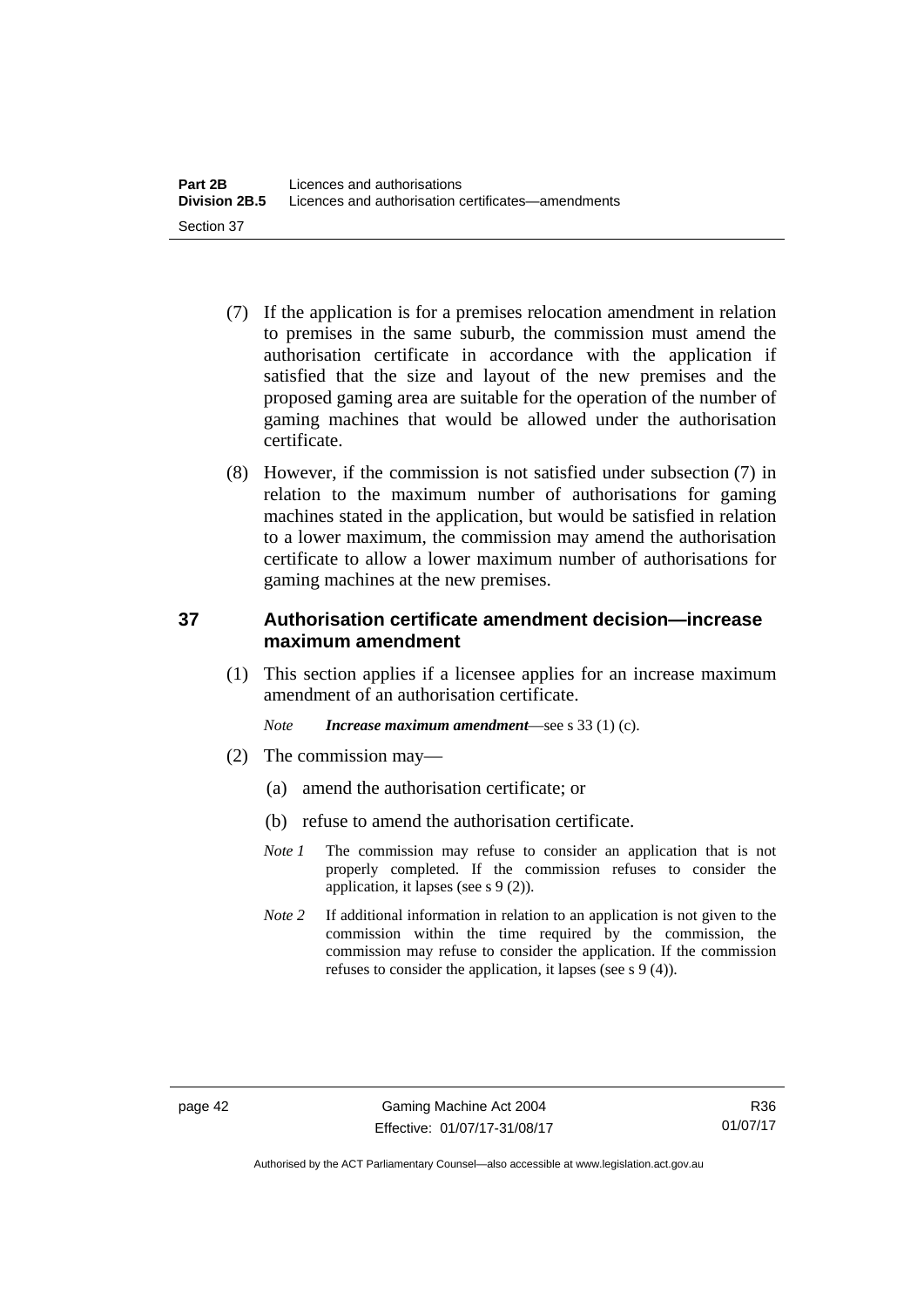- (3) If the commission refuses to amend the authorisation certificate, the commission must tell the applicant, in writing, the reasons for the decision.
	- *Note* For what must be included in a statement of reasons, see the Legislation [Act](http://www.legislation.act.gov.au/a/2001-14), s 179.
- (4) The commission must amend the authorisation in accordance with the application if satisfied that—
	- (a) the application is accompanied by a social impact assessment that supports an increase in the maximum number of authorisations for gaming machines allowed at the authorised premises; and
	- (b) the size and layout of the premises mentioned in the authorisation certificate is suitable for the operation of the number of gaming machines that would be allowed under the authorisation certificate.
- (5) In deciding the maximum number of authorisations for gaming machines under the amended authorisation certificate, the commission must consider the following:
	- (a) the number of club members worked out under a regulation;
		- *Note Member*, of a club, does not include a temporary member (see dict).
	- (b) the ratio of club members to the maximum number of authorisations for gaming machines sought by the licensee;
	- (c) the extent to which the club has contributed to, or is likely to contribute to, the community and supported and benefited the community.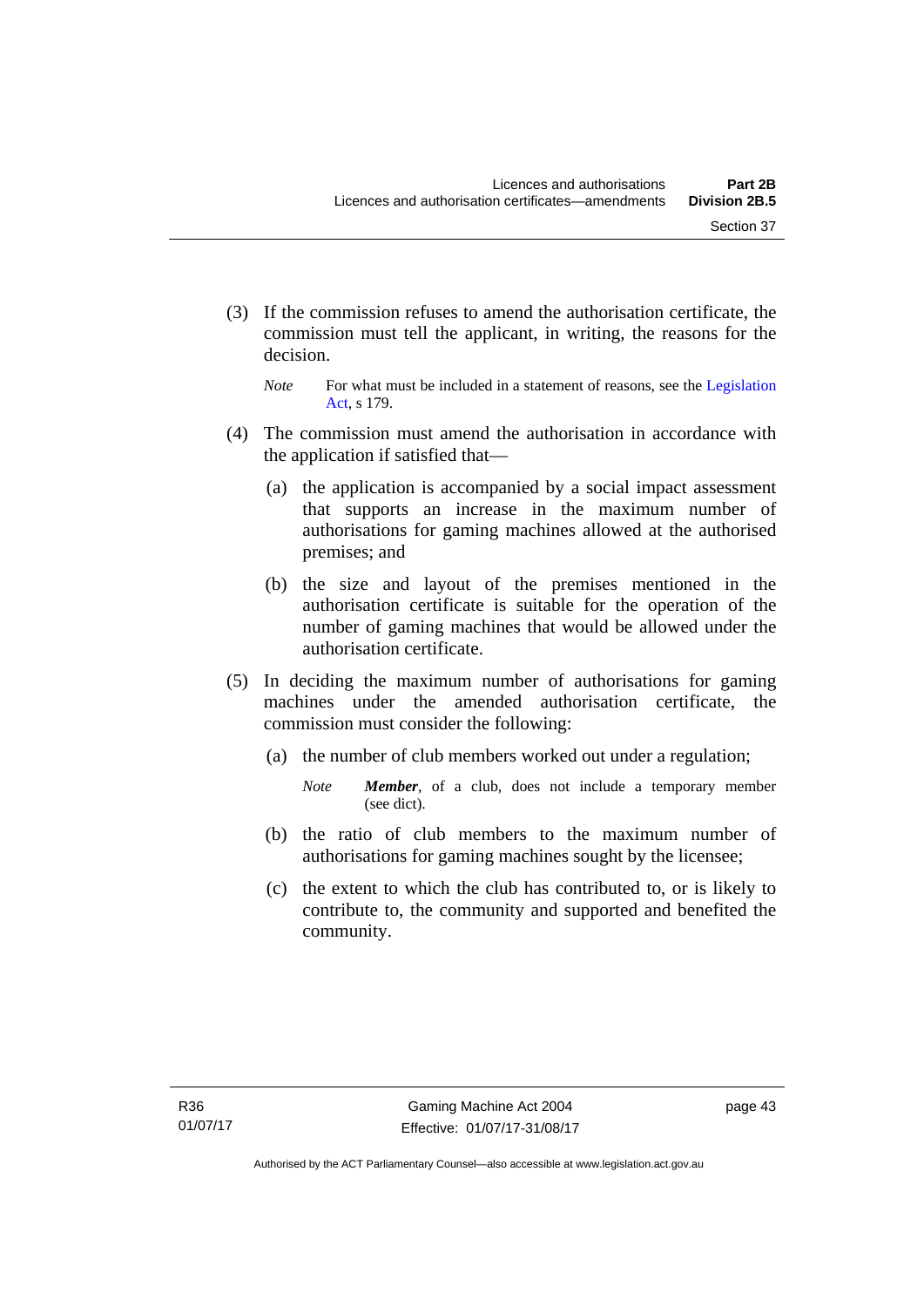## **37A Authorisation certificate amendment—increase maximum to not more than relevant number**

- (1) This section applies if, during the trading period, a licensee wants to increase the maximum number of authorisations for class C gaming machines the licensee may have under an authorisation certificate (a *one-off increase maximum amendment*).
	- *Note Trading period*—see s (4).
- (2) The licensee must notify the commission about the proposed one-off increase maximum amendment.
	- *Note 1* Making a one-off increase maximum amendment of an authorisation certificate during the trading period is a notifiable action (see pt 13A and sch 2).
	- *Note* 2 A notifiable action takes place—
		- (a) the prescribed number of days after the day the commission receives the notification (see s 173E (a)); or
		- (b) if the commission allows the notifiable action to take place on an earlier day—that day (see s 173E (b)); or
		- (c) if the commission asks for additional information under s 173E (c)—when the commission has notified the licensee that it is satisfied in relation to the additional information (see s 173E (c)).
- (3) The commission must amend the authorisation certificate in accordance with the notification if satisfied that—
	- (a) the number of authorisations by which the licensee proposes to increase the maximum number the licensee may have under the authorisation certificate is not more than the relevant number; and

*Note Relevant number*—see s (4).

 (b) the size and layout of the premises mentioned in the authorisation certificate are suitable for the operation of the number of gaming machines the licensee may have under the authorisation certificate, as amended; and

R36 01/07/17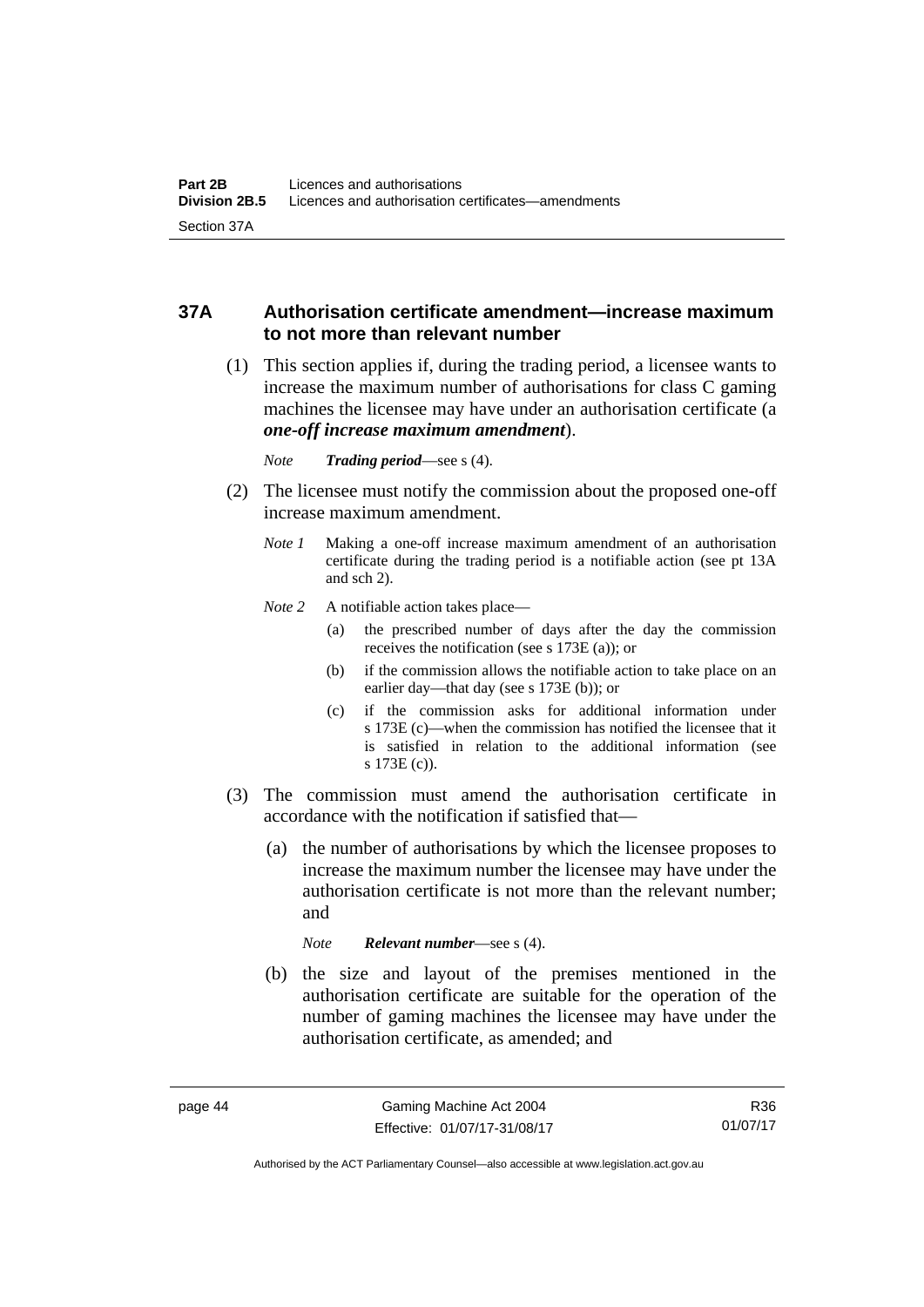(c) the applicant has not previously notified the commission about a one-off increase maximum amendment during the trading period.

*Note Trading period*—see s (4).

(4) In this section:

*relevant number*, for a one-off increase maximum amendment of an authorisation certificate, means—

- (a) if the licensee's authorisation certificate is for less than 120 authorisations when the application is made—12; or
- (b) in any other case—10% of the total number of authorisations allowed under the authorisation certificate, up to a maximum of 20.

*trading period* means the period commencing on the commencement of the *[Gaming Machine \(Reform\) Amendment Act](http://www.legislation.act.gov.au/a/2015-21/default.asp)  [2015](http://www.legislation.act.gov.au/a/2015-21/default.asp)*, section 4 and ending on the commencement of that Act, schedule 1 (Other amendments—compulsory surrender).

 (5) This section expires on the commencement of the *[Gaming Machine](http://www.legislation.act.gov.au/a/2015-21/default.asp)  [\(Reform\) Amendment Act 2015](http://www.legislation.act.gov.au/a/2015-21/default.asp)*, schedule 1 (Other amendments compulsory surrender).

## **37B Authorisation certificate amendment—technical amendment**

- (1) This section applies if a licensee wants to make 1 or more of the following changes to a gaming machine operated under an authorisation certificate (a *technical amendment*):
	- (a) change the percentage payout of the gaming machine;
	- (b) change the basic stake denomination of the gaming machine;
	- (c) change the game installed on the gaming machine;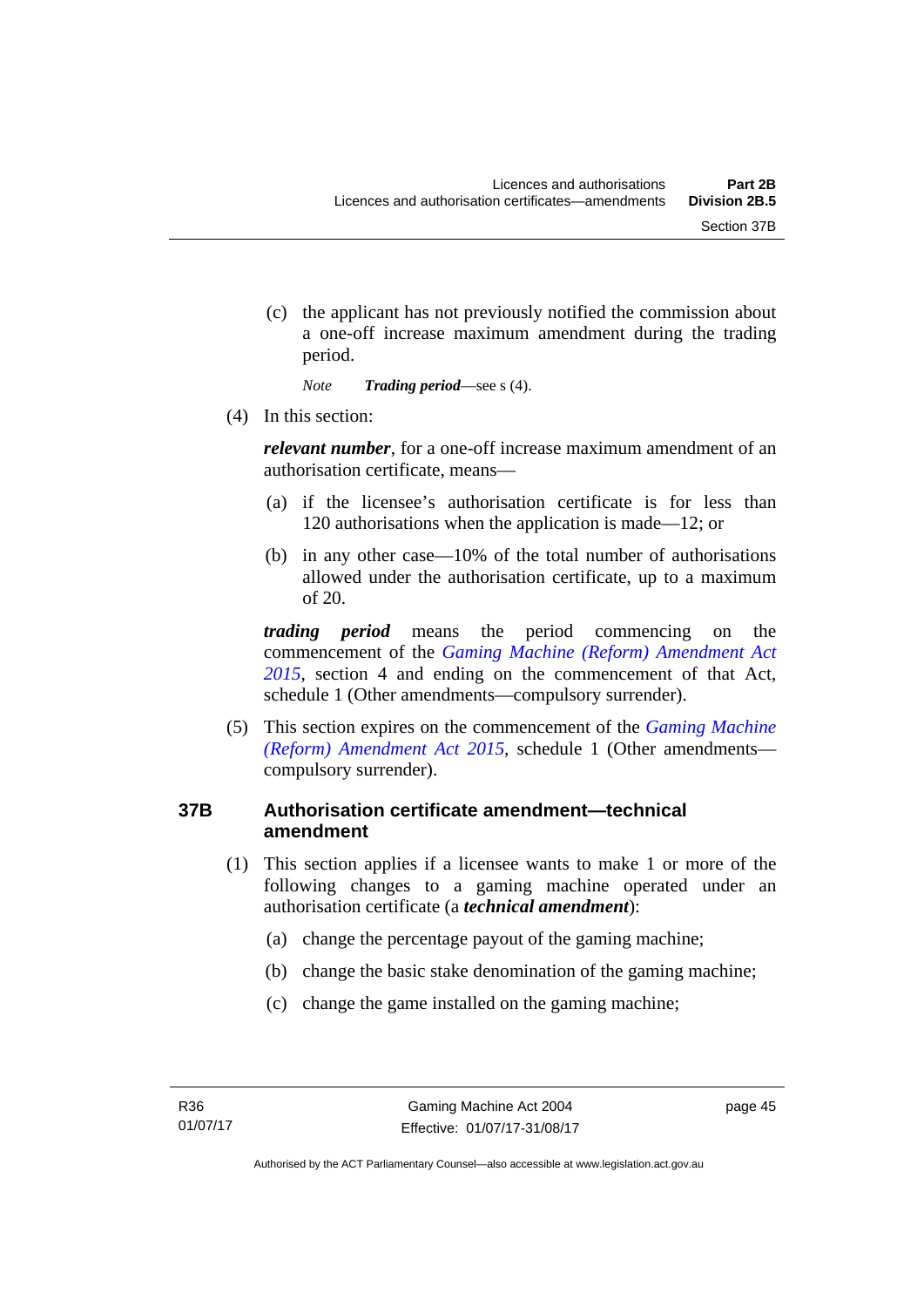- (d) change any other technical detail mentioned in the authorisation schedule.
- (2) The licensee must notify the commission about the proposed technical amendment.
	- *Note 1* Making a technical amendment to a gaming machine is a notifiable action (see pt 13A and sch 2).
	- *Note* 2 A notifiable action takes place—
		- (a) the prescribed number of days after the day the commission receives the notification (see s 173E (a)); or
		- (b) if the commission allows the notifiable action to take place on an earlier day—that day (see s 173E (b)); or
		- (c) if the commission asks for additional information under s 173E (c)—when the commission has notified the licensee that it is satisfied in relation to the additional information (see s 173E (c)).

#### **37C Amendment of licence, authorisation certificate etc commission's own initiative**

- (1) The commission may amend a licence, authorisation certificate or authorisation schedule on its own initiative to correct a mistake, error or omission on the licence or authorisation certificate or authorisation schedule.
- (2) If the maximum number of authorisations for gaming machines allowed under an authorisation certificate has changed, the commission may amend the authorisation certificate to record the correct maximum number.
- (3) If a licensee notifies the commission about the acquisition or disposal of an authorisation under division 6A.6 (Trading of authorisations and gaming machines), the commission must amend the licensee's authorisation schedule to—
	- (a) for an acquisition—include the authorisation number of the acquired authorisation; or

R36 01/07/17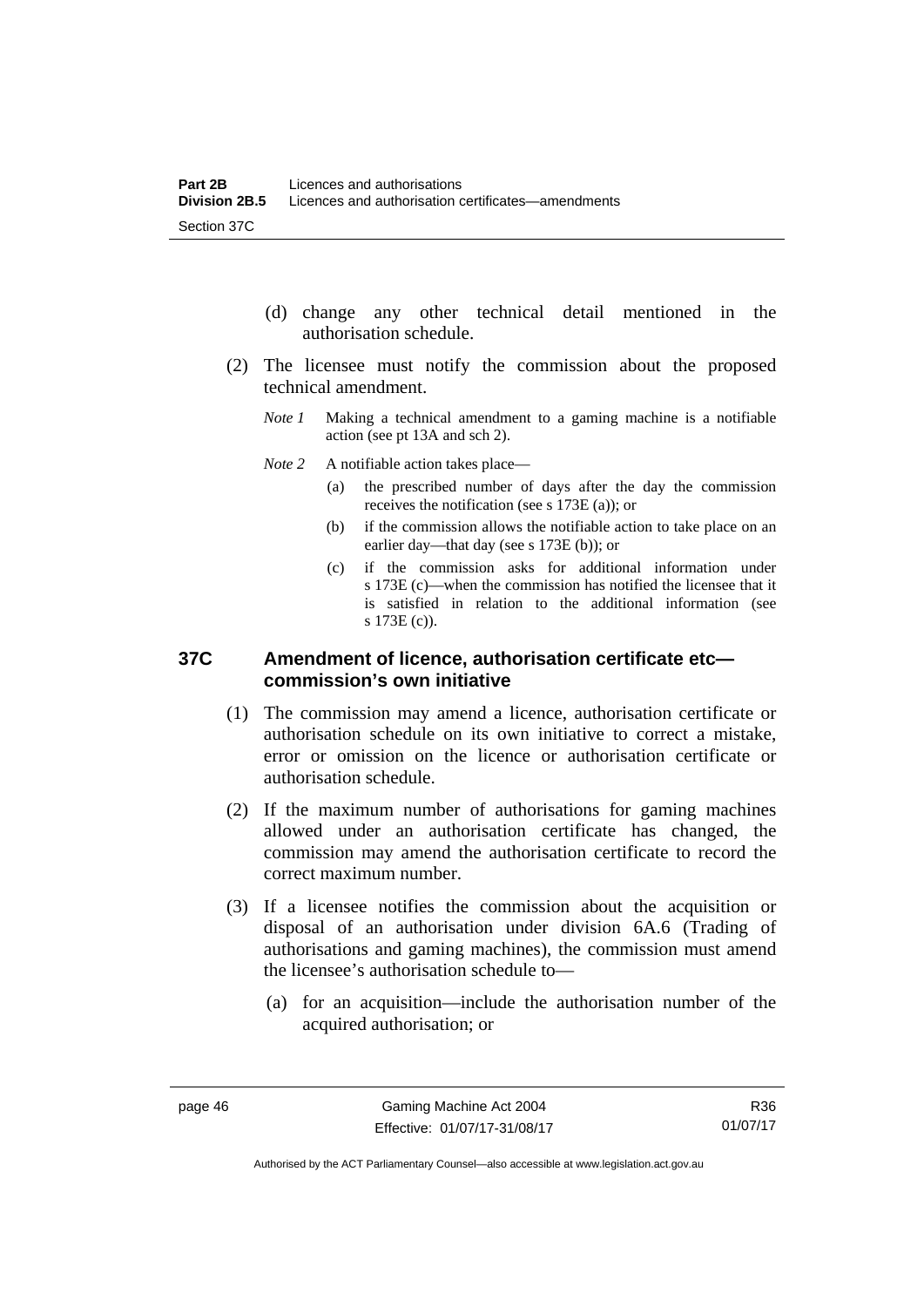(b) for a disposal—remove the authorisation number of the disposed authorisation.

#### **37D Re-issue of amended licence, authorisation certificate etc**

- (1) If the commission amends a licence under this Act, the commission must issue the licensee with a licence that includes the amendment (a *replacement licence*).
- (2) The replacement licence must state—
	- (a) that the licence is a replacement licence; and
	- (b) the date the replacement licence was issued; and
	- (c) the date the amendment commences.

#### **Example—commencement of amendment**

the day a new trading name for the licensee is registered

*Note* An example is part of the Act, is not exhaustive and may extend, but does not limit, the meaning of the provision in which it appears (see [Legislation Act,](http://www.legislation.act.gov.au/a/2001-14) s 126 and s 132).

- (3) If the commission amends an authorisation certificate (other than the schedule to the certificate) under this Act, the commission must issue the licensee with an authorisation certificate that includes the amendment (a *replacement authorisation certificate*).
- (4) The replacement authorisation certificate must state—
	- (a) that the certificate is a replacement authorisation certificate; and
	- (b) the date the replacement authorisation certificate was issued; and
	- (c) the date the amendment commences.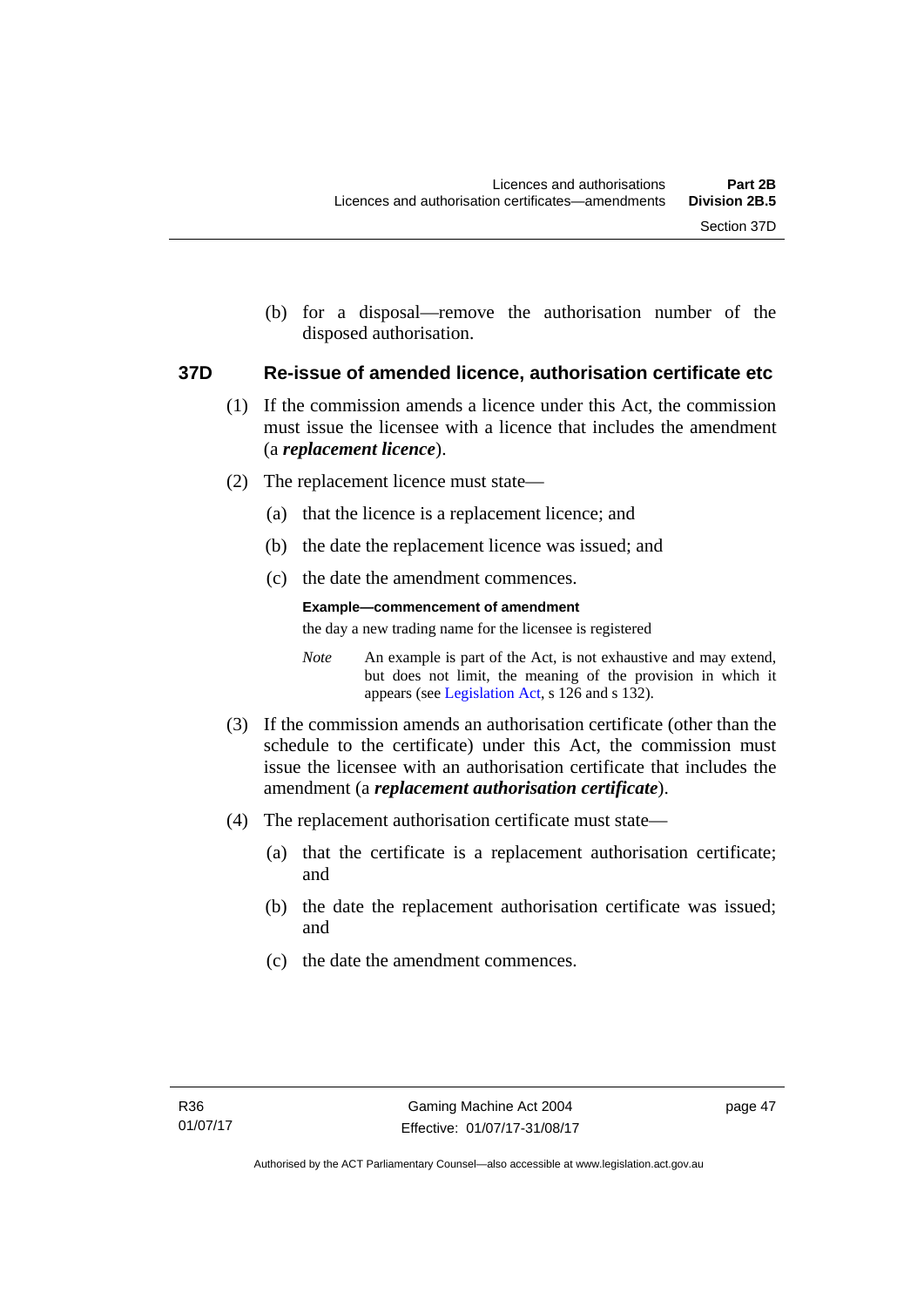- (5) If an authorisation schedule to an authorisation certificate is amended under this Act, the commission must issue the licensee with an authorisation schedule that includes the amendment (a *replacement authorisation schedule*).
- (6) The replacement authorisation schedule must state—
	- (a) that the authorisation schedule is a replacement authorisation schedule; and
	- (b) the date the replacement authorisation schedule was issued; and
	- (c) the date the amendment commences.

**Example—commencement of amendment** 

the day the commission receives an installation certificate for a new gaming machine

# **Division 2B.6 Transfer and surrender of licences and authorisation certificates**

#### **37E Transferring an authorisation certificate**

- (1) If a licensee (the *outgoing licensee*) transfers an authorisation certificate to another licensee (the *incoming licensee*), the incoming licensee must tell the commission about the transfer.
	- *Note 1* The transfer of an authorisation certificate is a notifiable action (see pt 13A and sch 2).

*Note* 2 A notifiable action takes place—

- (a) the prescribed number of days after the day the commission receives the notification (see s 173E (a)); or
- (b) if the commission allows the notifiable action to take place on an earlier day—that day (see s 173E (b)); or
- (c) if the commission asks for additional information under s 173E (c)—when the commission has notified the licensee that it is satisfied in relation to the additional information (see s 173E (c)).

page 48 Gaming Machine Act 2004 Effective: 01/07/17-31/08/17

R36 01/07/17

Authorised by the ACT Parliamentary Counsel—also accessible at www.legislation.act.gov.au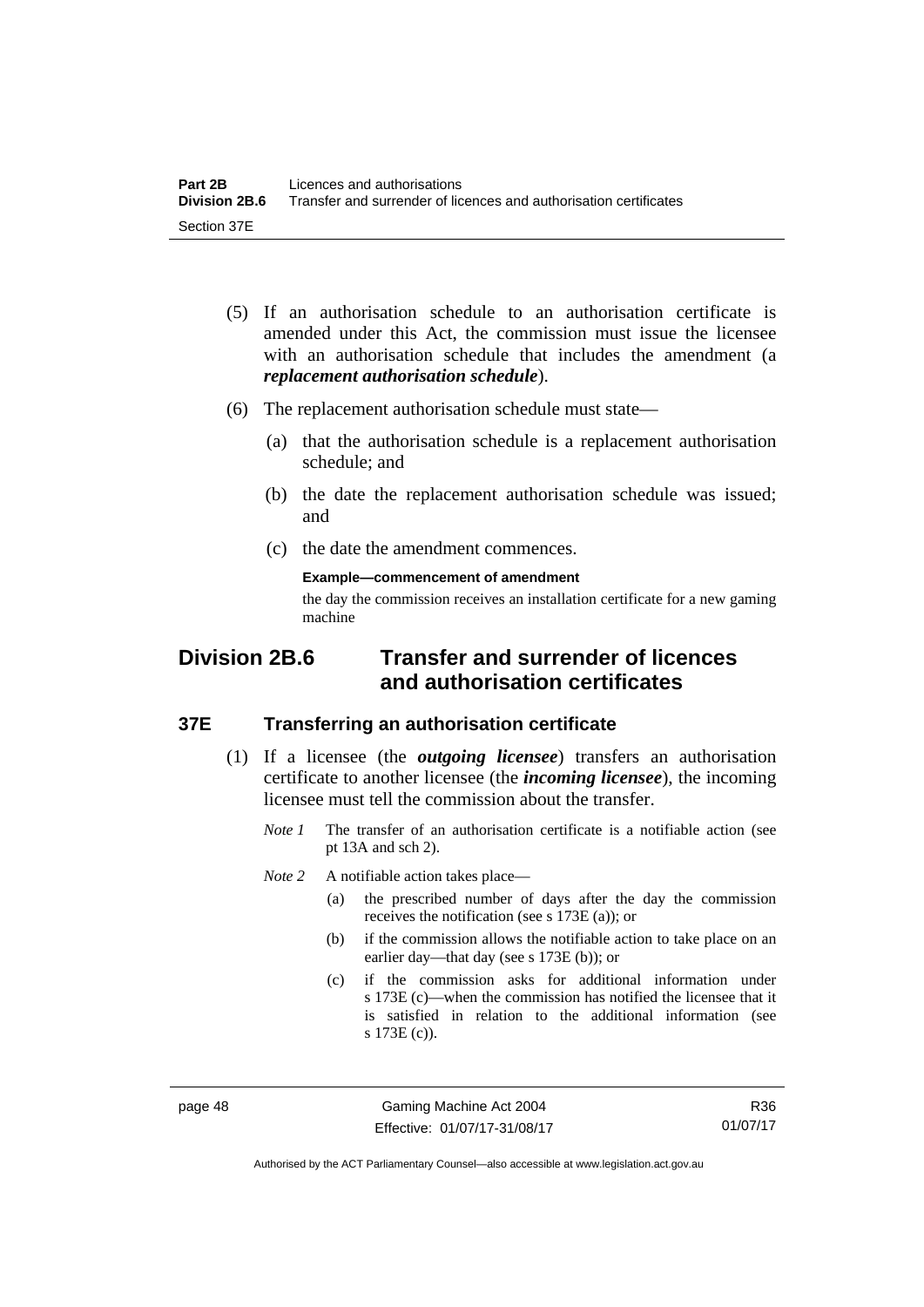- (2) If an authorisation certificate is transferred under subsection (1), the outgoing licensee must give the commission the following:
	- (a) the outgoing licensee's computer cabinet access register;
	- (b) the accounts kept by the outgoing licensee under section 52 (Accounts relating to gaming machines) that relate to amounts taken during the month when the transfer is made;
	- (c) any other accounts kept in connection with the licence under section 52 that the commission requires;
	- (d) any outstanding amount payable by the outgoing licensee under this Act.
	- *Note* Amounts are payable by licensees under provisions including s 143, s 159 and s 172.

#### **37F Surrender of licences, authorisation certificates and authorisations**

- (1) A licensee may surrender—
	- (a) the licensee's licence; or
	- (b) 1 or more authorisation certificates under the licence; or
	- (c) an authorisation.
	- *Note* If a licensee surrenders a licence, all authorisation certificates under the licence are cancelled (see s 3 (a)).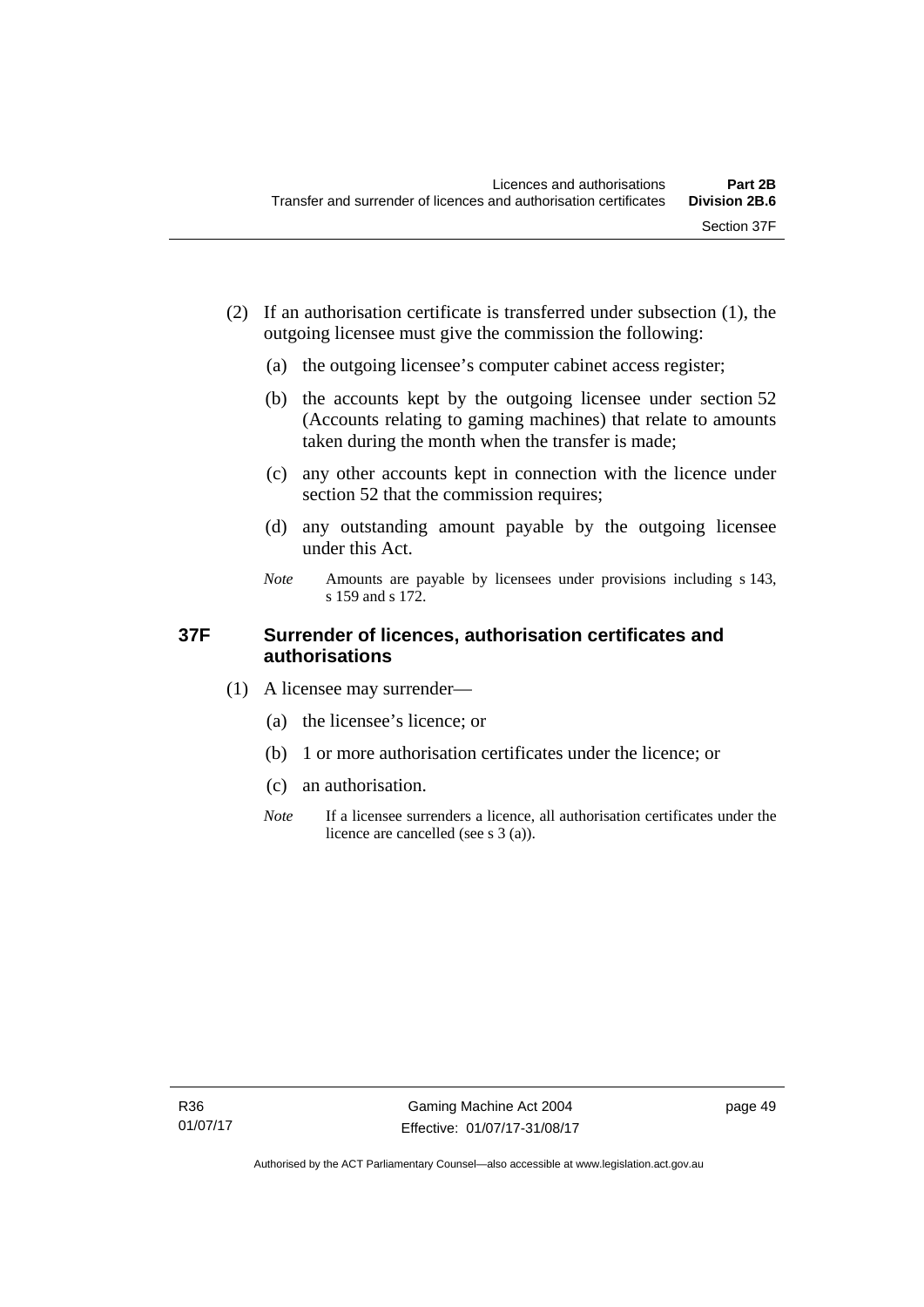- (2) A licensee may surrender a licence, authorisation certificate or authorisation by—
	- (a) notifying the commission that the licensee surrenders the licence, authorisation certificate or authorisation; and
		- *Note 1* The surrender of a licence, authorisation certificate or authorisation is a notifiable action (see pt 13A and sch 2).
		- *Note* 2 A notifiable action takes place—
			- (a) the prescribed number of days after the day the commission receives the notification (see s 173E (a)); or
			- (b) if the commission allows the notifiable action to take place on an earlier day—that day (see s 173E (b)); or
			- (c) if the commission asks for additional information under s 173E (c)—when the commission has notified the licensee that it is satisfied in relation to the additional information (see s 173E (c)).
	- (b) if the licensee surrendering an authorisation certificate or authorisation is a club—giving the commission evidence—
		- (i) that a majority of the voting members of the club who voted in a ballot conducted under a regulation voted for the club surrendering the authorisation certificate or authorisation; or
		- (ii) that a vote under subparagraph (i) would not be practical; and
	- (c) returning the licence, certificate or authorisation to the commission.

#### **Example—par (b) (ii)**

all memberships have expired and the club does not propose to continue operating

*Note* An example is part of the Act, is not exhaustive and may extend, but does not limit, the meaning of the provision in which it appears (see [Legislation Act,](http://www.legislation.act.gov.au/a/2001-14) s 126 and s 132).

R36 01/07/17

Authorised by the ACT Parliamentary Counsel—also accessible at www.legislation.act.gov.au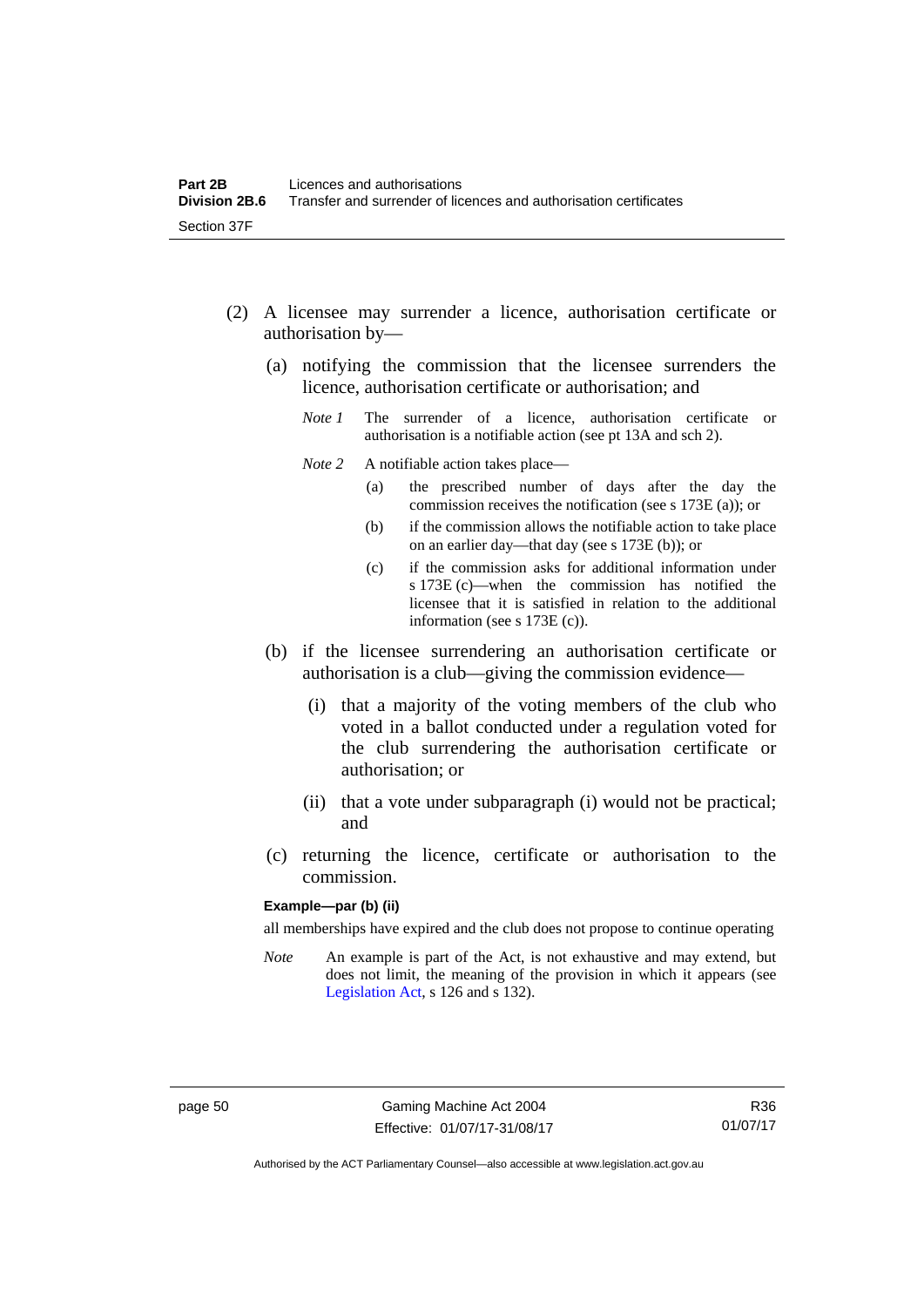- (3) If a licensee notifies the commission about the surrender of the licensee's licence, the commission must—
	- (a) cancel all authorisation certificates held by the licensee; and
	- (b) give the licensee a storage permit for an interim purpose for each gaming machine under the cancelled authorisation certificates.
- (4) If a licensee surrenders an authorisation certificate or an authorisation under this section, the commission must give the licensee a storage permit for an interim purpose for each gaming machine under the surrendered certificate or authorisation.
- (5) If an authorisation certificate or authorisation is surrendered or cancelled under this section, the licensee must—
	- (a) take meter readings from each gaming machine under the certificate or authorisation; and
	- (b) render the gaming machine inoperable; and
	- (c) within the prescribed number of days after the day the certificate or authorisation is surrendered or cancelled, give the commission—
		- (i) details of the meter readings taken under paragraph (a); and
		- (ii) any outstanding amount payable by the licensee in relation to the operation of the gaming machine under the surrendered or cancelled authorisation certificate.
		- *Note Prescribed number of days*—see s 173D (5).

#### **37G Offence—failure to dispose of gaming machines**

A person commits an offence if—

 (a) an authorisation held by the person was surrendered or cancelled under section 37F; and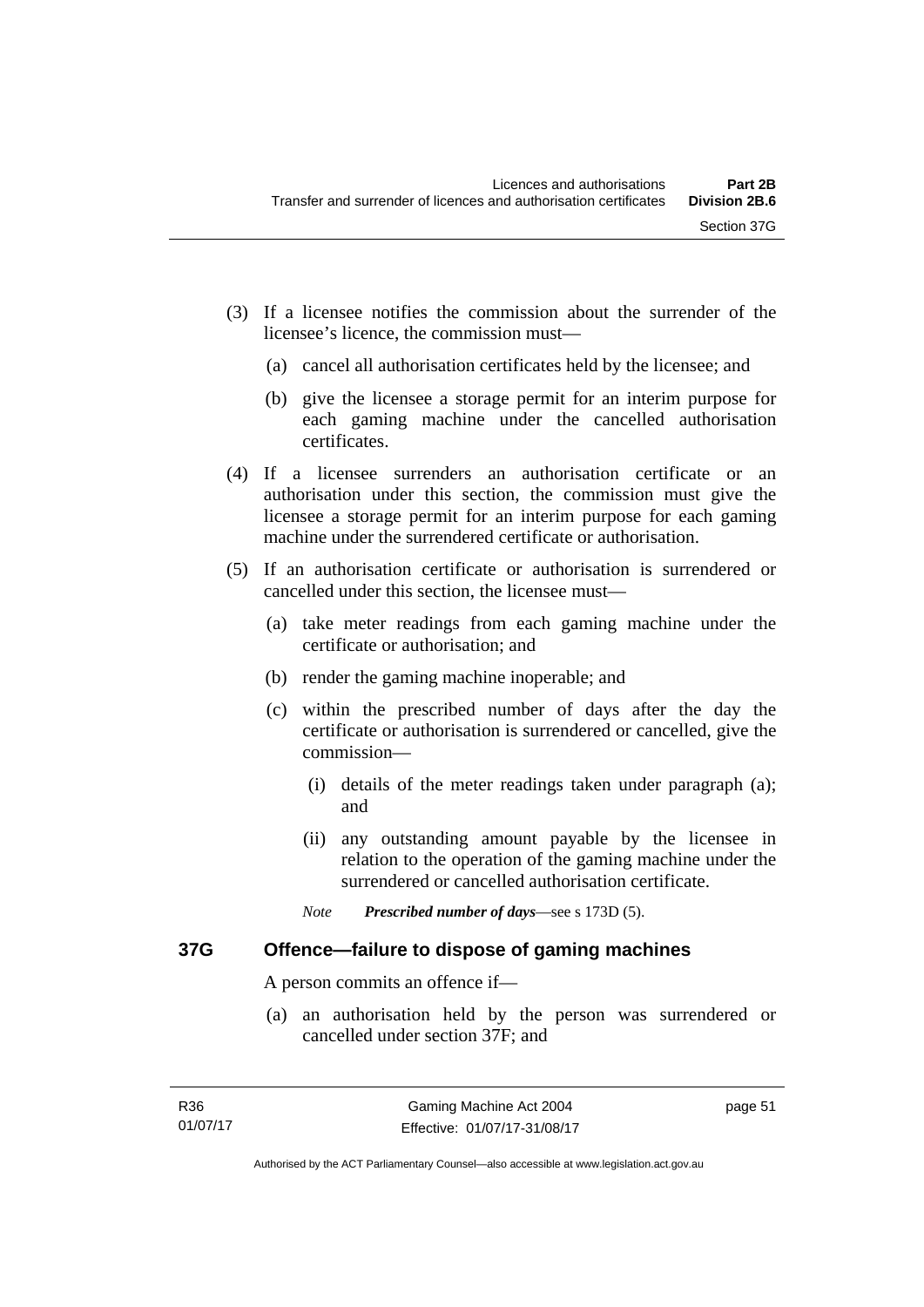- (b) the commission gave the person a storage permit for a gaming machine to which the authorisation related; and
- (c) the person fails to dispose of the gaming machine mentioned in the permit—
	- (i) in the way the commission directs; or
	- (ii) within the period stated in the storage permit.

Maximum penalty: 50 penalty units.

*Note* Div 6A.3 deals with disposal of gaming machines.

# **Division 2B.7 Licences, authorisation certificates and authorisations—register and replacement copies**

#### **37H Licences and authorisation certificates—register**

- (1) The commission must keep a register of licences, authorisation certificates and authorisations.
- (2) The register must include the following details:
	- (a) the date of the issue, amendment or transfer of a licence or authorisation certificate;
	- (b) the date of the suspension or cancellation of a licence or authorisation certificate;
	- (c) for each authorisation certificate included in the register—
		- (i) the maximum number of authorisations for gaming machines the licensee may have under the authorisation certificate; and

*Note Maximum number* of authorisations—see the dictionary.

- (ii) the authorisation number for each authorisation; and
- (iii) details of any gaming machine under each authorisation;

Authorised by the ACT Parliamentary Counsel—also accessible at www.legislation.act.gov.au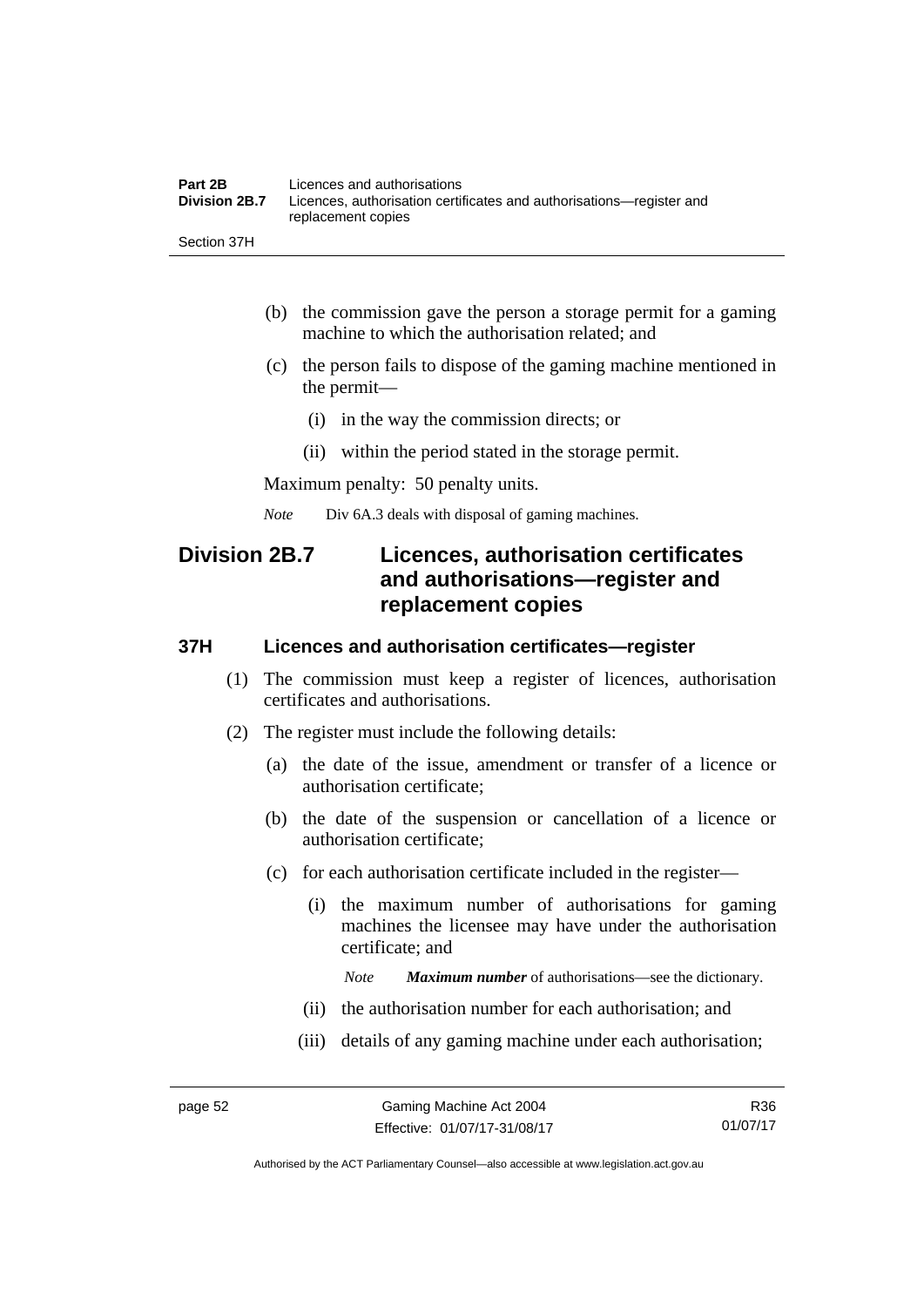- (d) if a licensee holds a permit—
	- (i) whether the permit is—
		- (A) a storage permit for a general purpose; or
		- (B) a storage permit for an interim purpose; or
		- (C) a quarantine permit; and
	- (ii) for a storage permit for a general purpose—
		- (A) the serial number of each gaming machine to be stored under the permit; and
		- (B) the authorisation number for each machine's associated authorisation; and
	- (iii) for a storage permit for an interim purpose—the serial number of each gaming machine to be stored under the permit; and
	- (iv) for a quarantine permit—
		- (A) the authorisation number for each authorisation to be stored under the permit; and
		- (B) for each authorisation stored with its associated gaming machine—the serial number of the associated gaming machine;
- (e) anything else prescribed by regulation.
- (3) The register may be kept in any form, including electronically, that the commission decides.
- (4) The commission may correct a mistake, error or omission in the register.
- (5) A licensee may ask the commission, in writing, to correct a mistake, error or omission in the register.

page 53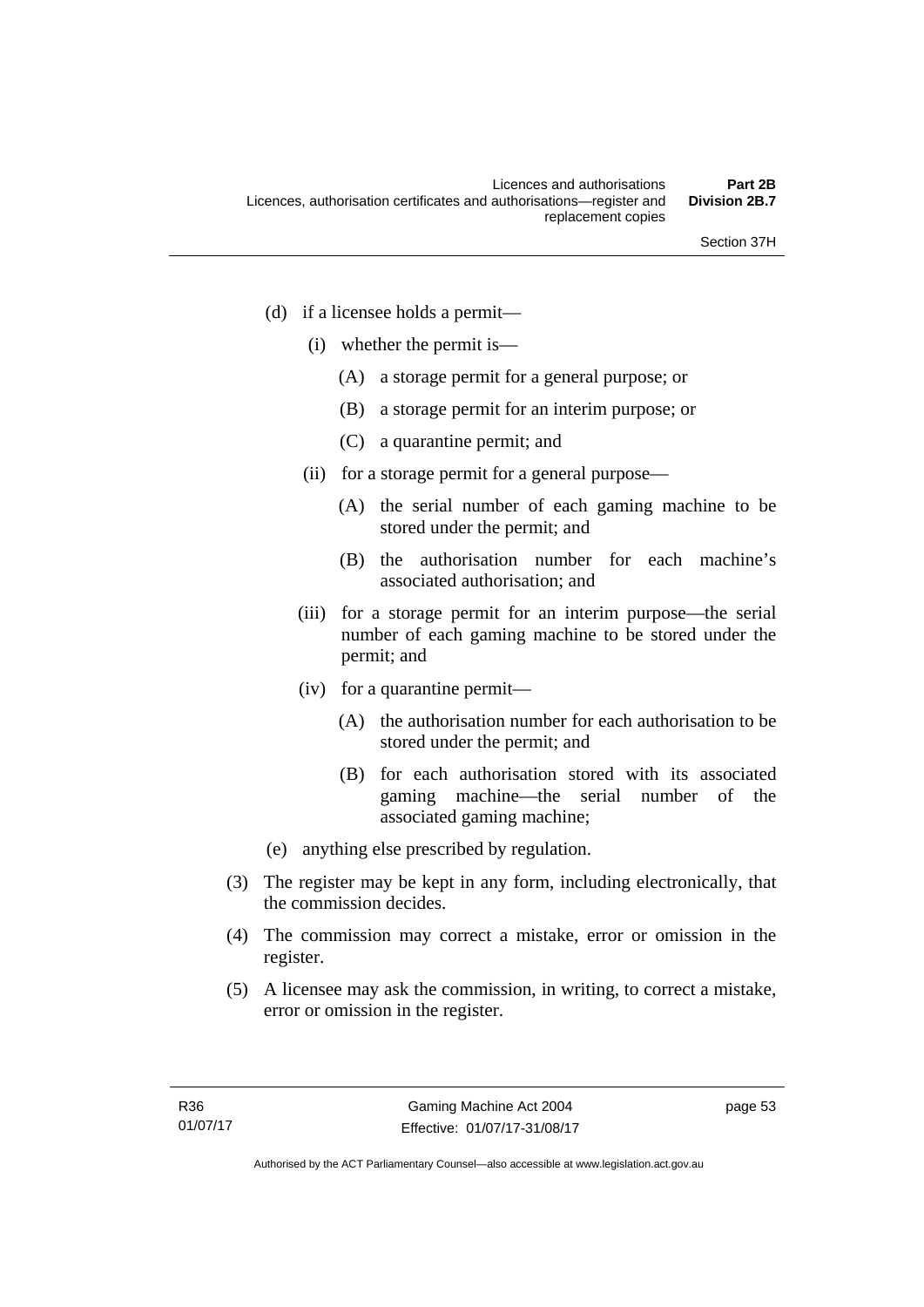| Part 2B              | Licences and authorisations                                          |
|----------------------|----------------------------------------------------------------------|
| <b>Division 2B.7</b> | Licences, authorisation certificates and authorisations—register and |
|                      | replacement copies                                                   |
| Section 37I          |                                                                      |

 (6) The commission may change a detail included in the register to keep the register up-to-date.

#### **Example**

A detail in the register may be changed as a consequence of receiving notification under s 173D about a notifiable action.

*Note* An example is part of the Act, is not exhaustive and may extend, but does not limit, the meaning of the provision in which it appears (see [Legislation Act,](http://www.legislation.act.gov.au/a/2001-14) s 126 and s 132).

#### **37I Licences, authorisation certificates and authorisation schedules—replacement copies**

- (1) This section applies if a licensee's licence, authorisation certificate or authorisation schedule is lost, stolen or destroyed.
- (2) The licensee must give the commission a statement verifying the loss, theft or destruction of the licence, authorisation certificate or authorisation schedule as soon as practicable after becoming aware of the loss, theft or destruction.
	- *Note* It is an offence to make a false or misleading statement, give false or misleading information or produce a false or misleading document (see [Criminal Code](http://www.legislation.act.gov.au/a/2002-51), pt 3.4).
- (3) If the commission receives a statement under subsection (2), the commission must give the licensee a replacement licence, replacement authorisation certificate or replacement authorisation schedule.
	- *Note* A fee may be determined under s 177 for this provision.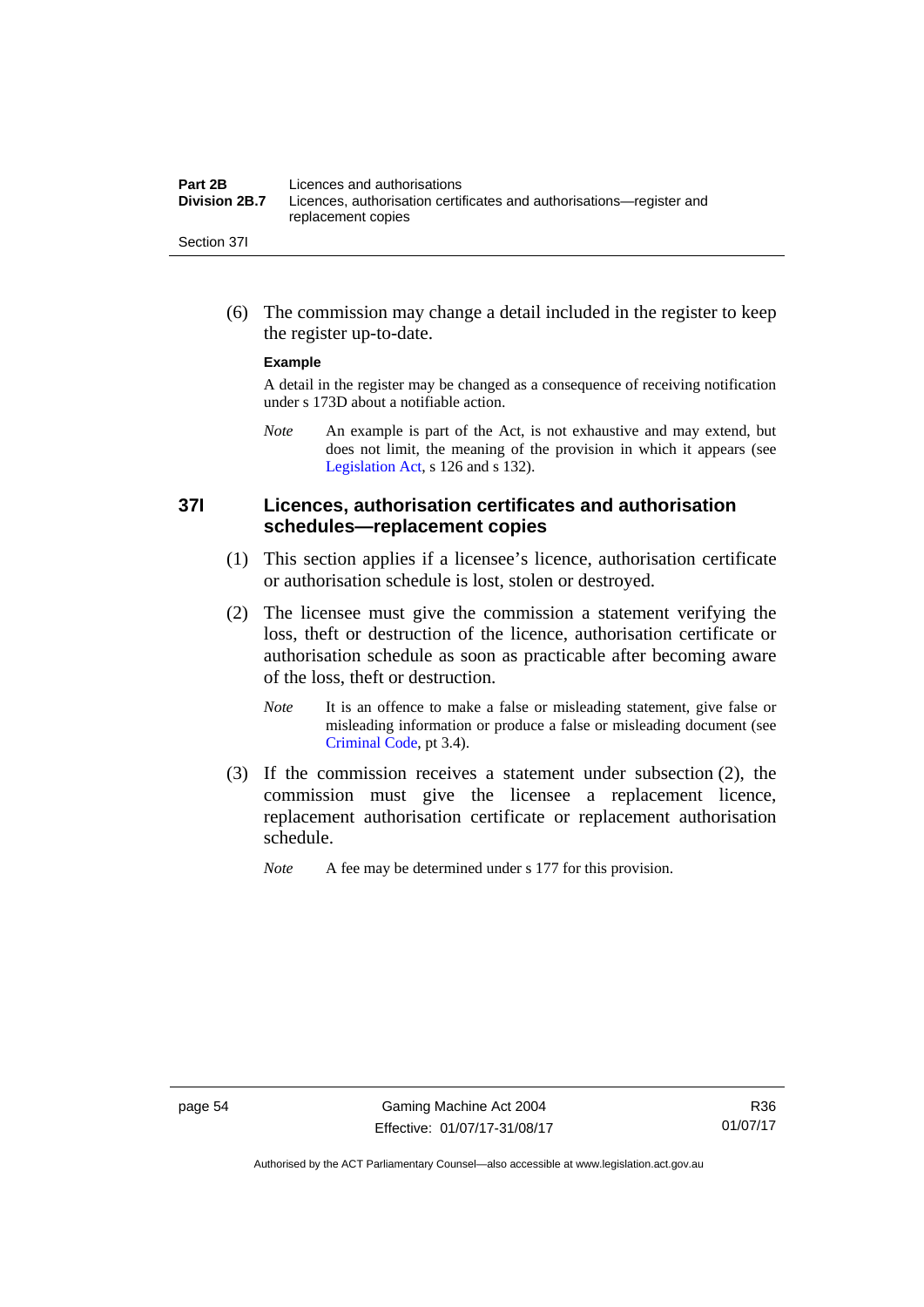# **Part 2C In-principle authorisation certificates**

## **Division 2C.1 Preliminary**

#### **38 Object—pt 2C**

The object of this part is to allow a person to obtain in-principle approval to have a maximum number of authorisations for gaming machines under an authorisation certificate at an address at unleased land before—

- (a) the person acquires an interest in the land or premises at the address; or
- (b) plans are prepared for the premises proposed to be licensed at the address; or
- (c) for a club—the voting members of the club vote in a ballot conducted under the regulation for the club having gaming machines at the address.
- *Note Maximum number*, of authorisations—see the dictionary.

## **38A Definitions for Act**

In this Act:

*approval-holder* means a person who holds an in-principle approval for an authorisation certificate under this part.

*in-principle authorisation certificate* means an in-principle approval for an authorisation certificate.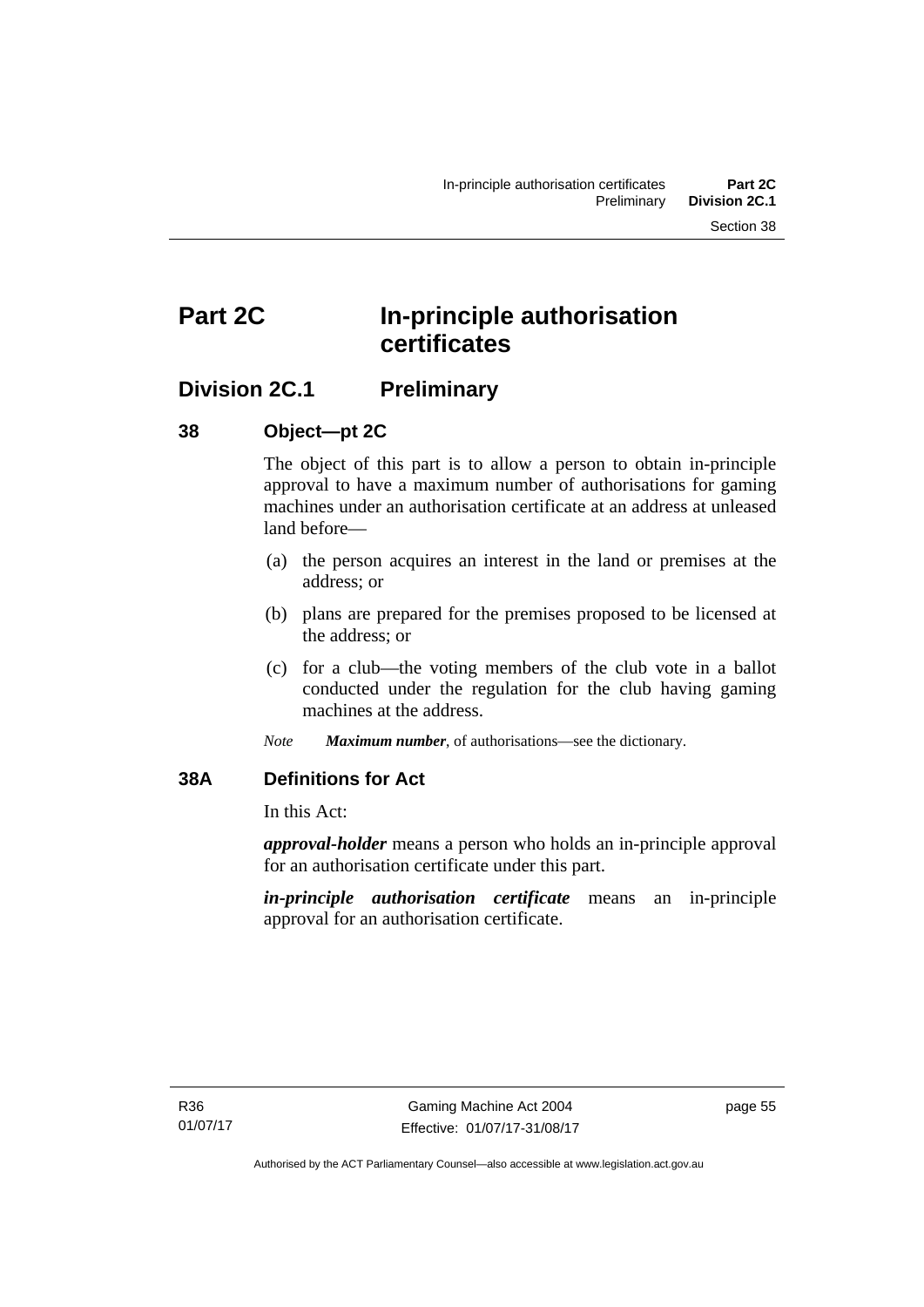# **Division 2C.2 In-principle authorisation certificate application**

## **38B In-principle authorisation certificate—application**

- (1) A person may apply for an in-principle approval for an authorisation certificate only if—
	- (a) the person—
		- (i) holds a class C licence; or
		- (ii) has applied for a class C licence; and
	- (b) the land at the address for which the in-principle authorisation certificate is sought is suitable land.
	- *Note 1* If a form is approved under the [Control Act](http://www.legislation.act.gov.au/a/1999-46/default.asp), s 53D for an application, the form must be used.

*Note* 2 A fee may be determined under s 177 for an application.

(2) In this section:

*suitable land* means land that is—

- (a) unleased land; and
- (b) to be leased with a purpose clause permitting use of the land for a club.

#### **38C In-principle authorisation certificate application contents**

An application for in-principle approval for an authorisation certificate—

- (a) must comply with the requirements for an authorisation certificate application under section 22 (1) (Authorisation certificate for class C gaming machines—contents of application); but
- (b) need not comply with section  $22(2)$  (b) to (d).

R36 01/07/17

Authorised by the ACT Parliamentary Counsel—also accessible at www.legislation.act.gov.au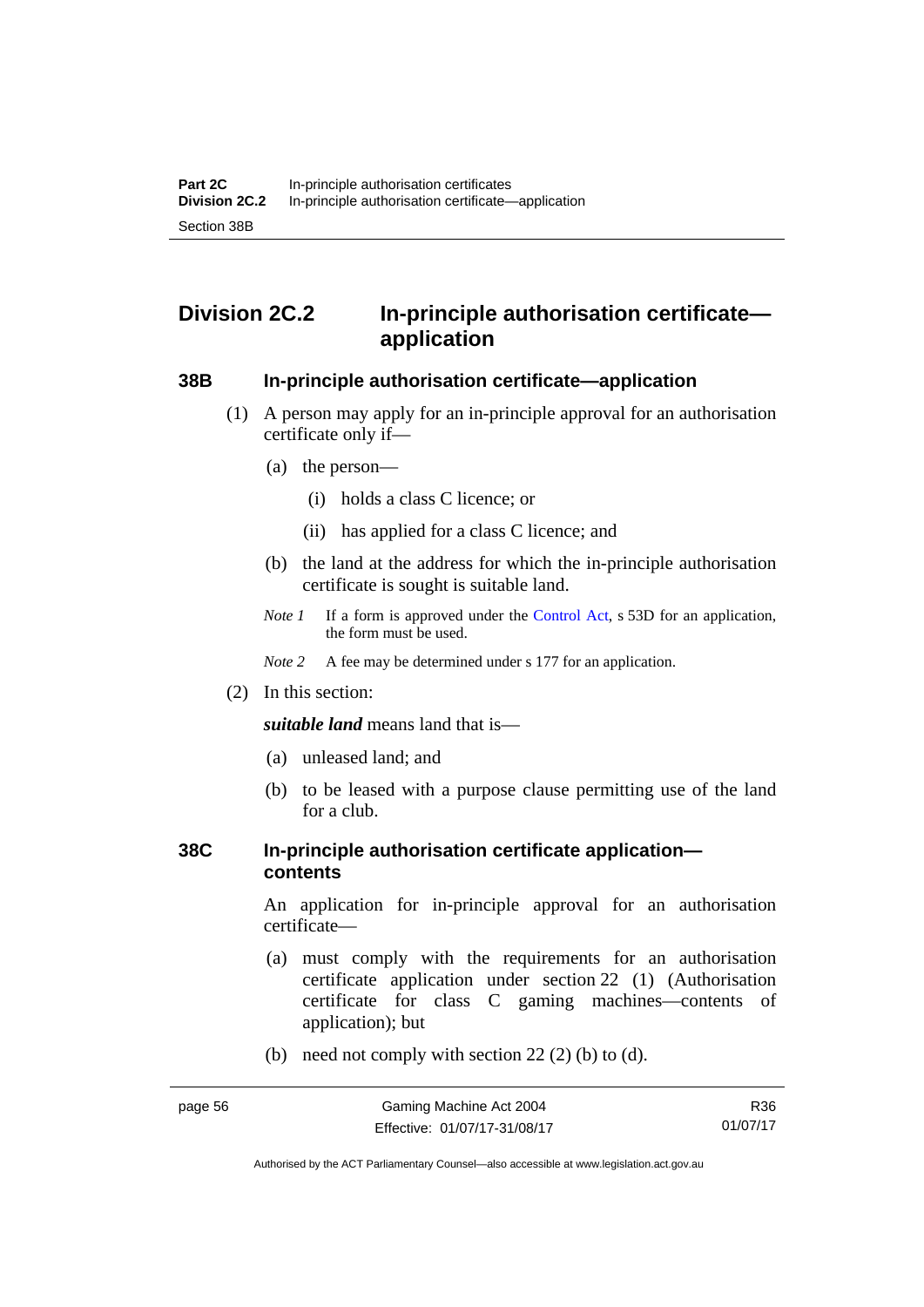# **Division 2C.3 In-principle authorisation certificate issue**

#### **38D In-principle authorisation certificate—decision on application**

- (1) This section applies if the commission receives an application for an in-principle authorisation certificate under section 38B (1) (In-principle authorisation certificate—application).
- (2) The commission may—
	- (a) issue the in-principle authorisation certificate; or
	- (b) refuse to issue the in-principle authorisation certificate.
	- *Note 1* The commission may refuse to consider an application that is not properly completed. If the commission refuses to consider the application, it lapses (see s 9 (2)).
	- *Note 2* If additional information in relation to an application is not given to the commission within the time required by the commission, the commission may refuse to consider the application. If the commission refuses to consider the application, it lapses (see s 9 (4)).
- (3) If the commission refuses to issue the in-principle authorisation certificate, the commission must tell the applicant, in writing, the reasons for the decision.
	- *Note* For what must be included in a statement of reasons, see the Legislation [Act](http://www.legislation.act.gov.au/a/2001-14), s 179.
- (4) The commission must issue the in-principle authorisation certificate if satisfied that, taking into consideration the social impact assessment for the application and any submission made on the assessment within the comment period under section 13 (2) (Social impact assessment—publication), issuing the in-principle authorisation certificate is appropriate.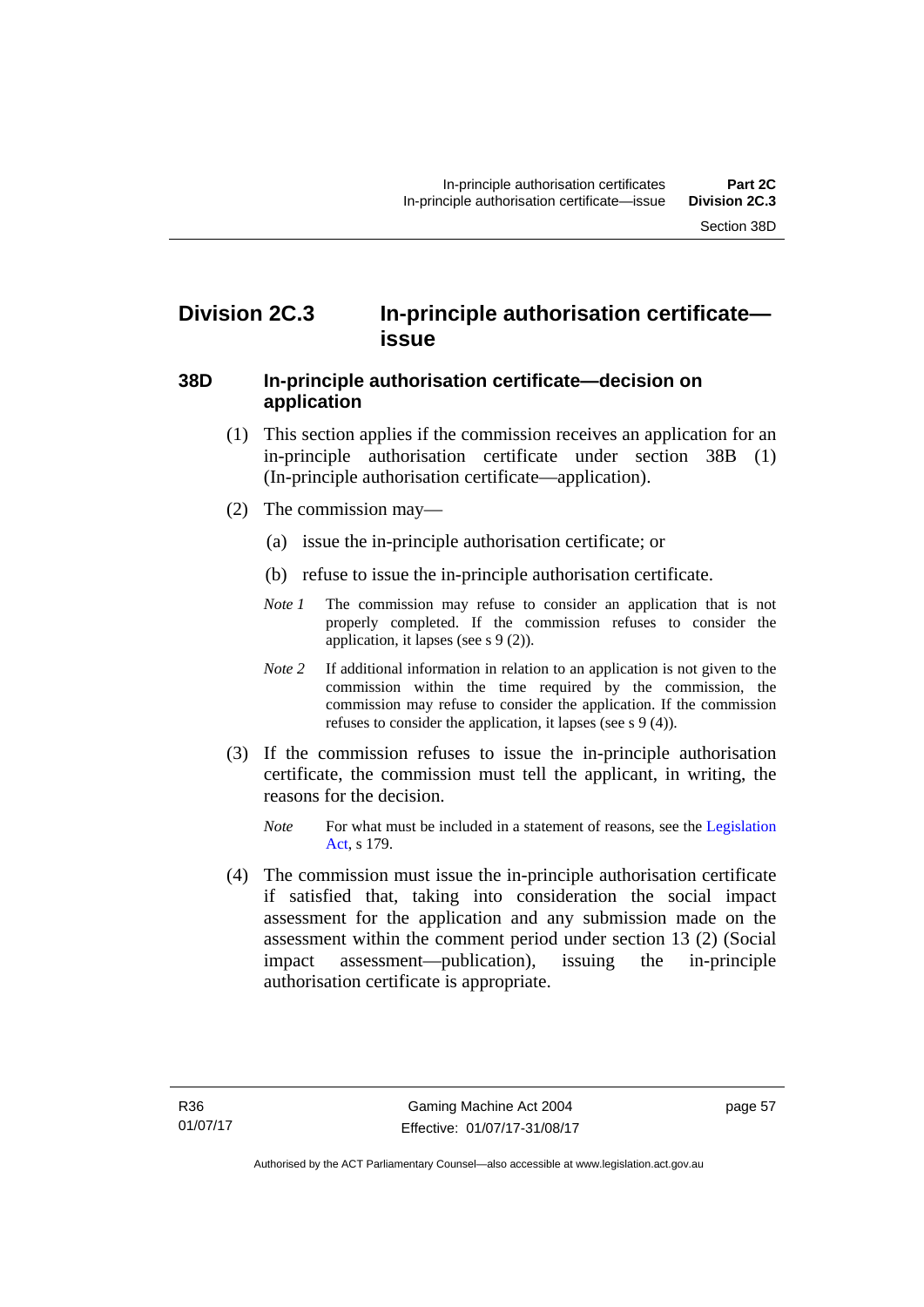#### **38E In-principle authorisation certificate—form**

- (1) An in-principle authorisation certificate must—
	- (a) be in writing; and
	- (b) state the following:
		- (i) the name of the approval-holder's legal entity (the *approval-holder's name*);
		- (ii) if the approval-holder carries on business under a name other than the approval-holder's name—the name under which the approval-holder carries on business:
		- (iii) the approval-holder's ABN;
		- (iv) the approval-holder's—
			- (A) ACN; or
			- (B) if the approval-holder is an incorporated association—association number;

*Note Association number*—see the dictionary.

- (v) the address, and block and section number, to which the in-principle authorisation certificate applies;
- (vi) the maximum number of authorisations allowed under the in-principle authorisation certificate;
- (vii) the class of gaming machines;
- (viii) the conditions (if any) of the in-principle authorisation certificate.
- (2) A regulation may prescribe other requirements about the form of an in-principle authorisation certificate.

Authorised by the ACT Parliamentary Counsel—also accessible at www.legislation.act.gov.au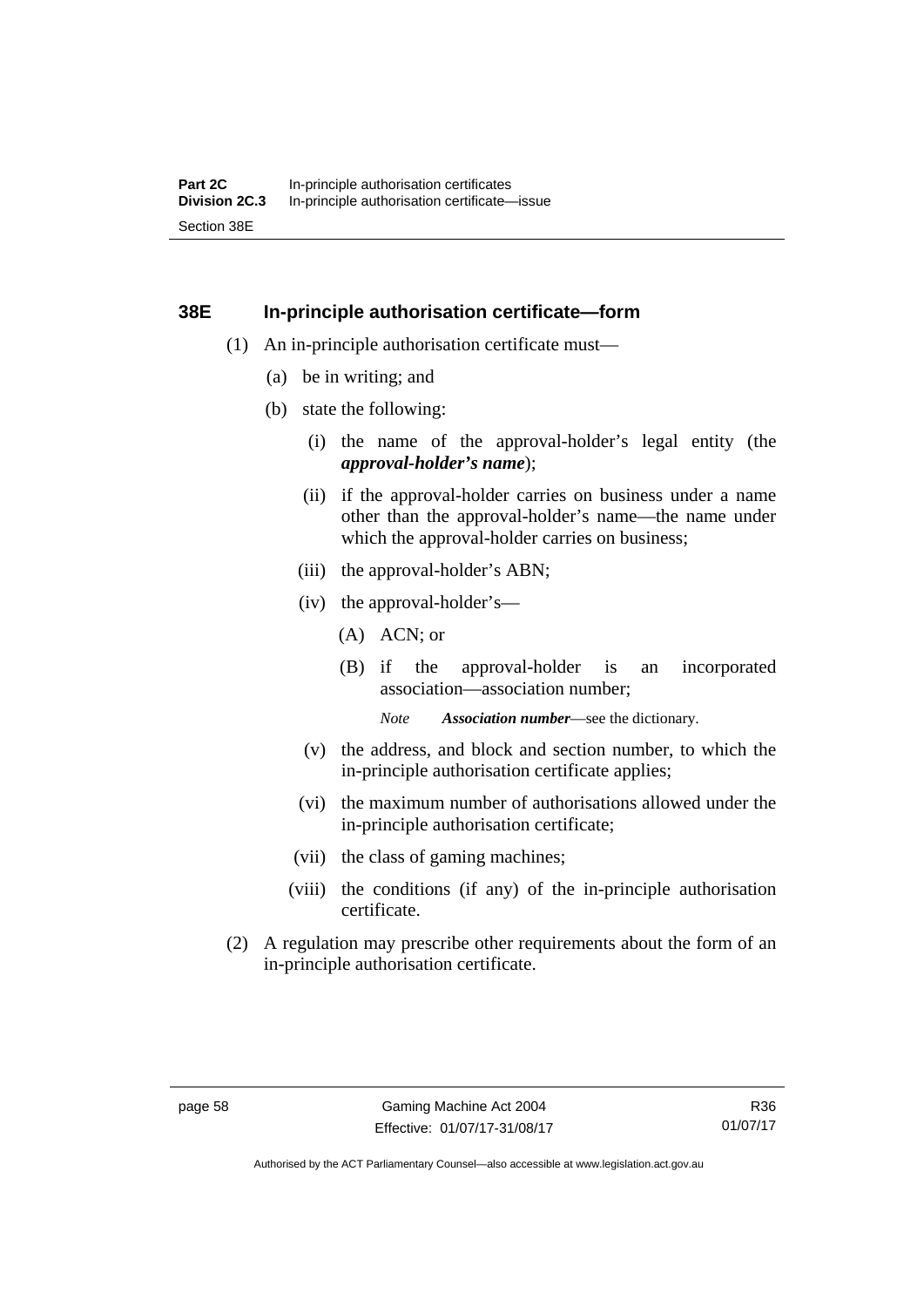#### **38F In-principle authorisation certificate—conditions**

An in-principle authorisation certificate is subject to any condition—

- (a) prescribed by regulation; or
- (b) imposed by the commission when the in-principle authorisation certificate is issued or extended.

#### **38G In-principle authorisation certificate—term**

An in-principle authorisation certificate—

- (a) commences on the day it is issued; and
- (b) expires—
	- (i) 3 years after the day it is issued; or
	- (ii) if the term of the in-principle authorisation certificate is extended under section 38K (In-principle authorisation certificate—extension decision)—on the date to which the in-principle authorisation certificate is extended.

# **Division 2C.4 In-principle authorisation certificate transfer**

#### **38H In-principle authorisation certificate—application to transfer**

- (1) An approval-holder may apply to the commission to transfer the in-principle authorisation certificate to someone else (the *proposed new approval-holder*).
	- *Note* An approval-holder must hold a class C licence or must have applied for a class C licence (see s 38B (1) (a)).
- (2) The application must—
	- (a) be in writing, signed by the approval-holder and the proposed new approval-holder; and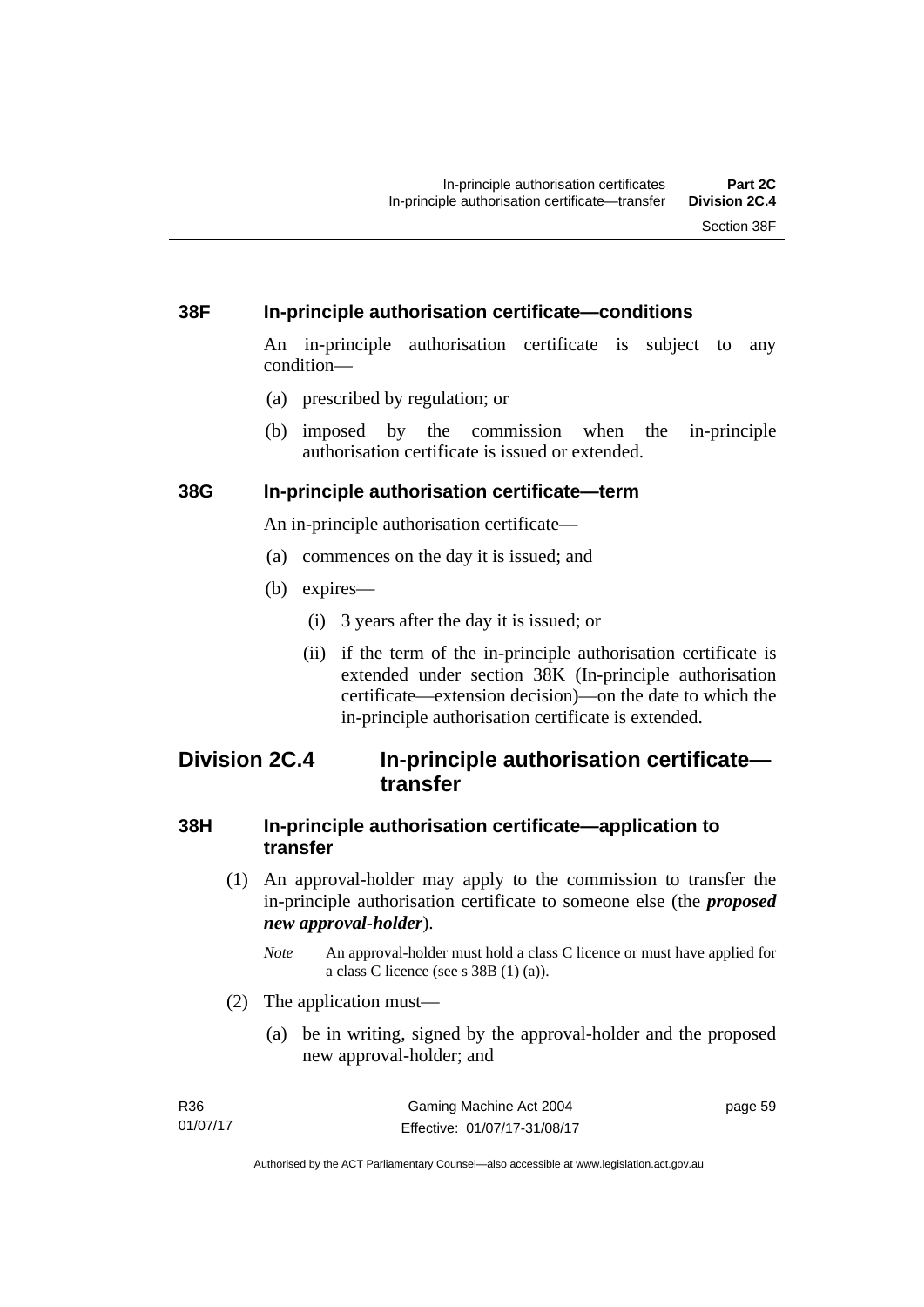- (b) state the full name and address of—
	- (i) the proposed new approval-holder; and
	- (ii) each director of the proposed new approval-holder; and
- (c) state the name of each influential person for the applicant and the person's relationship with the applicant.
- (3) A regulation may require an application to—
	- (a) include stated information; or
	- (b) be accompanied by stated documents.
	- *Note 1* If a form is approved under the [Control Act](http://www.legislation.act.gov.au/a/1999-46/default.asp), s 53D for an application, the form must be used.
	- *Note* 2 A fee may be determined under s 177 for an application.

**38I In-principle authorisation certificate—transfer decision** 

- (1) This section applies if the commission receives an application to transfer an in-principle authorisation certificate under section 38H.
	- *Note* An approval-holder who makes an application under s 38H must hold a class C licence or must have applied for a class C licence (see s 38B (1) (a)).
- (2) The commission may—
	- (a) transfer the in-principle authorisation certificate to the proposed new approval-holder; or
	- (b) refuse to transfer the in-principle authorisation certificate to the proposed new approval-holder.
	- *Note 1* The commission may refuse to consider an application that is not properly completed. If the commission refuses to consider the application, it lapses (see s 9 (2)).
	- *Note 2* If additional information in relation to an application is not given to the commission within the time required by the commission, the commission may refuse to consider the application. If the commission refuses to consider the application, it lapses (see s 9 (4)).

R36 01/07/17

Authorised by the ACT Parliamentary Counsel—also accessible at www.legislation.act.gov.au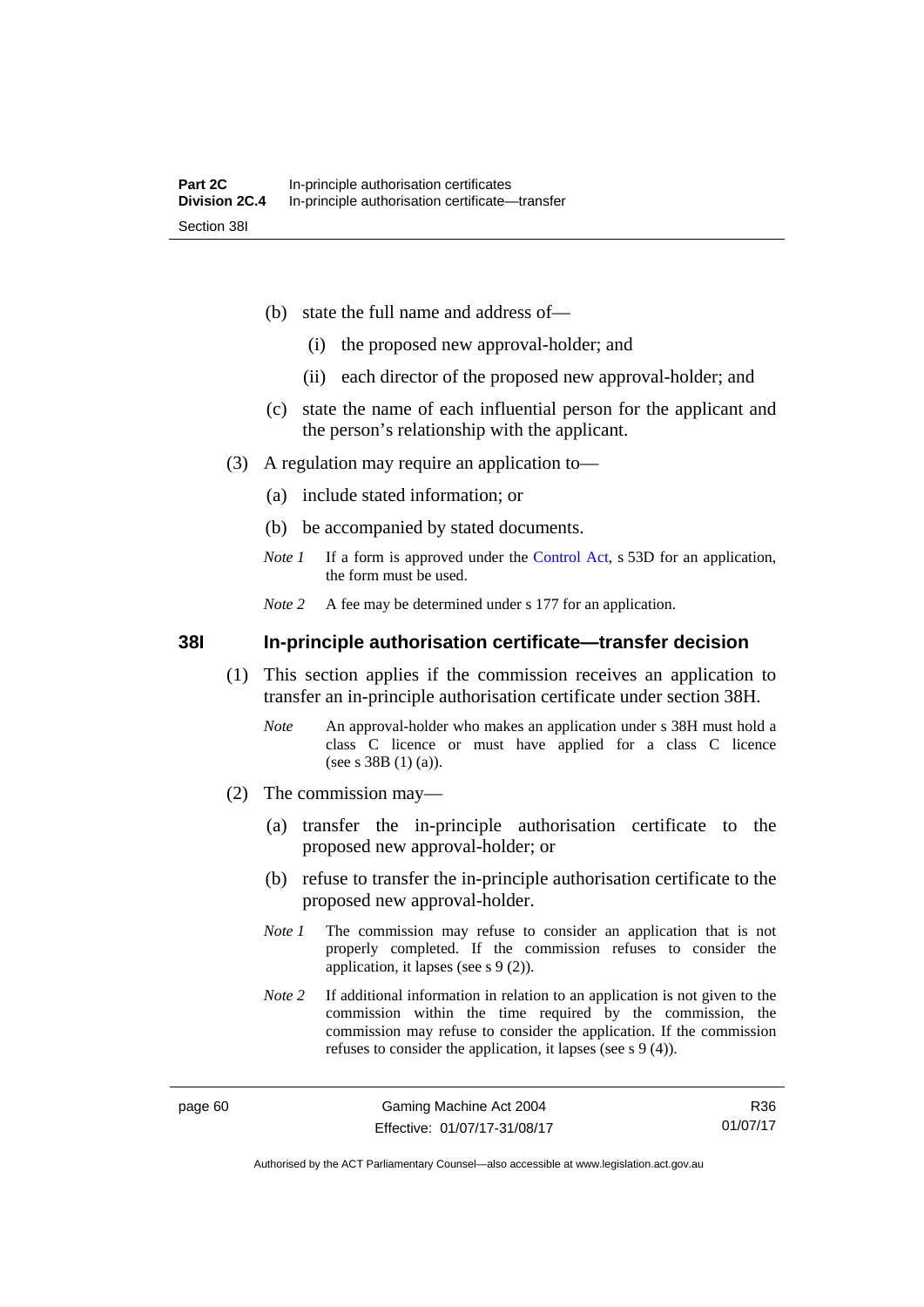- (3) If the commission refuses to transfer the in-principle authorisation certificate to the proposed new approval-holder, the commission must tell the applicant, in writing, the reasons for the decision.
	- *Note* For what must be included in a statement of reasons, see the Legislation [Act](http://www.legislation.act.gov.au/a/2001-14), s 179.
- (4) The commission must transfer the in-principle authorisation certificate to the proposed new approval-holder if satisfied that the proposed new approval-holder—
	- (a) holds a licence; or
	- (b) has applied for a licence.

#### **38J In-principle authorisation certificate—application for extension**

 (1) An approval-holder may apply to the commission to extend the term of an in-principle authorisation certificate.

*Note* Section 38G sets out the term of an in-principle authorisation certificate.

- (2) The application must—
	- (a) be in writing signed by the approval-holder; and
	- (b) state why the approval-holder is seeking the extension.
	- *Note 1* If a form is approved under the [Control Act](http://www.legislation.act.gov.au/a/1999-46/default.asp), s 53D for an application, the form must be used.
	- *Note 2* A fee may be determined under s 177 for an application.
- (3) If an approval-holder applies to extend the term of an in-principle authorisation certificate, the in-principle authorisation certificate remains in force until the application is decided.

#### **38K In-principle authorisation certificate—extension decision**

(1) This section applies if the commission receives an application under section 38J to extend the term of an in-principle authorisation certificate.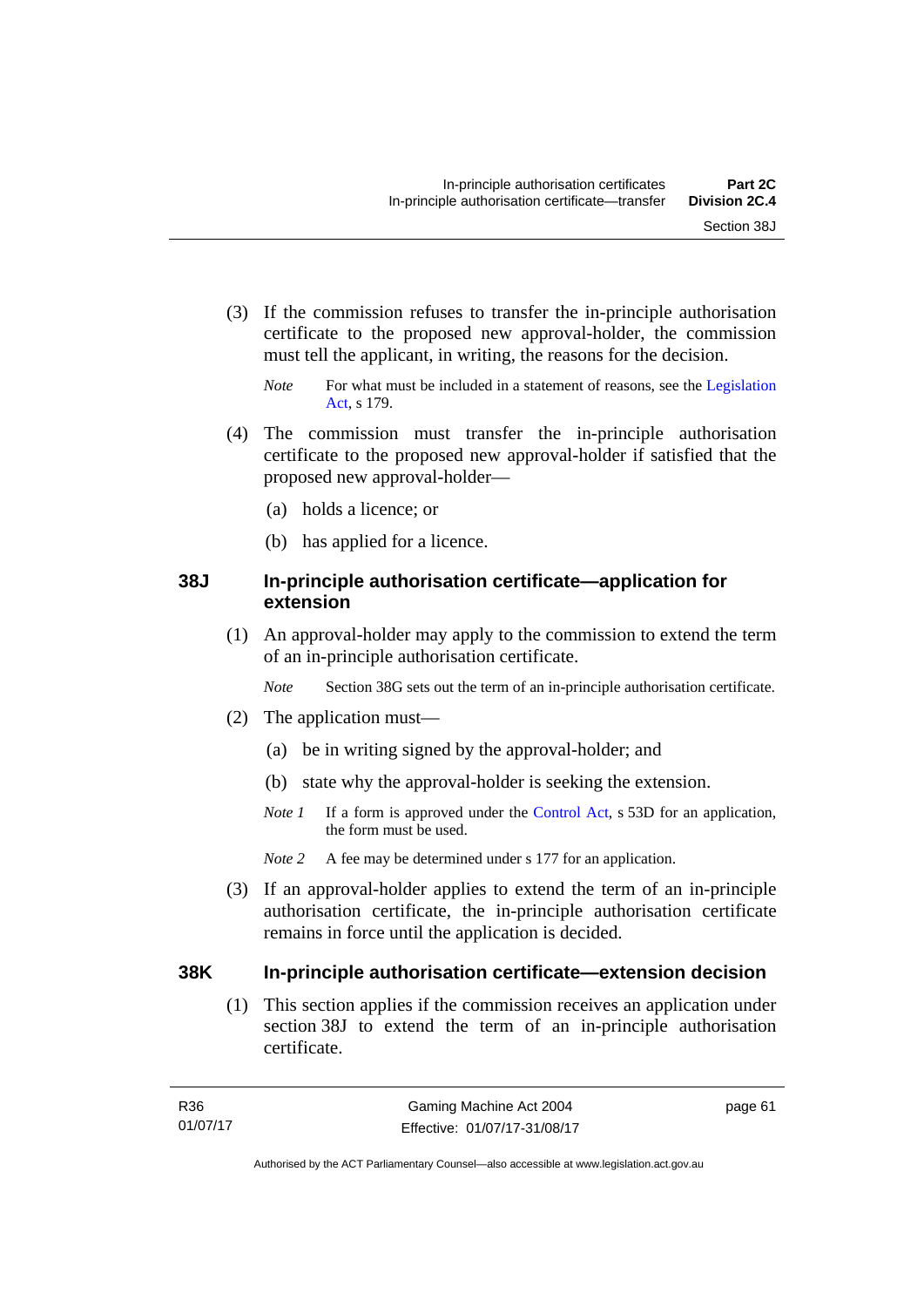- (2) The commission may—
	- (a) extend the term of the in-principle authorisation certificate; or
	- (b) refuse to extend the term of the in-principle authorisation certificate.
	- *Note 1* The commission may refuse to consider an application that is not properly completed. If the commission refuses to consider the application, it lapses (see s 9 (2)).
	- *Note 2* If additional information in relation to an application is not given to the commission within the time required by the commission, the commission may refuse to consider the application. If the commission refuses to consider the application, it lapses (see s 9 (4)).
- (3) If the commission refuses to extend the term of the in-principle authorisation certificate, the commission must tell the applicant, in writing, the reasons for the decision.
	- *Note* For what must be included in a statement of reasons, see the Legislation [Act](http://www.legislation.act.gov.au/a/2001-14), s 179.
- (4) The commission may extend the term of the in-principle authorisation certificate for a period not longer than 12 months.

### **38L In-principle authorisation certificate—surrender**

An approval-holder may surrender an in-principle authorisation certificate by giving the commission—

- (a) written notice of the surrender; and
- (b) the in-principle authorisation certificate.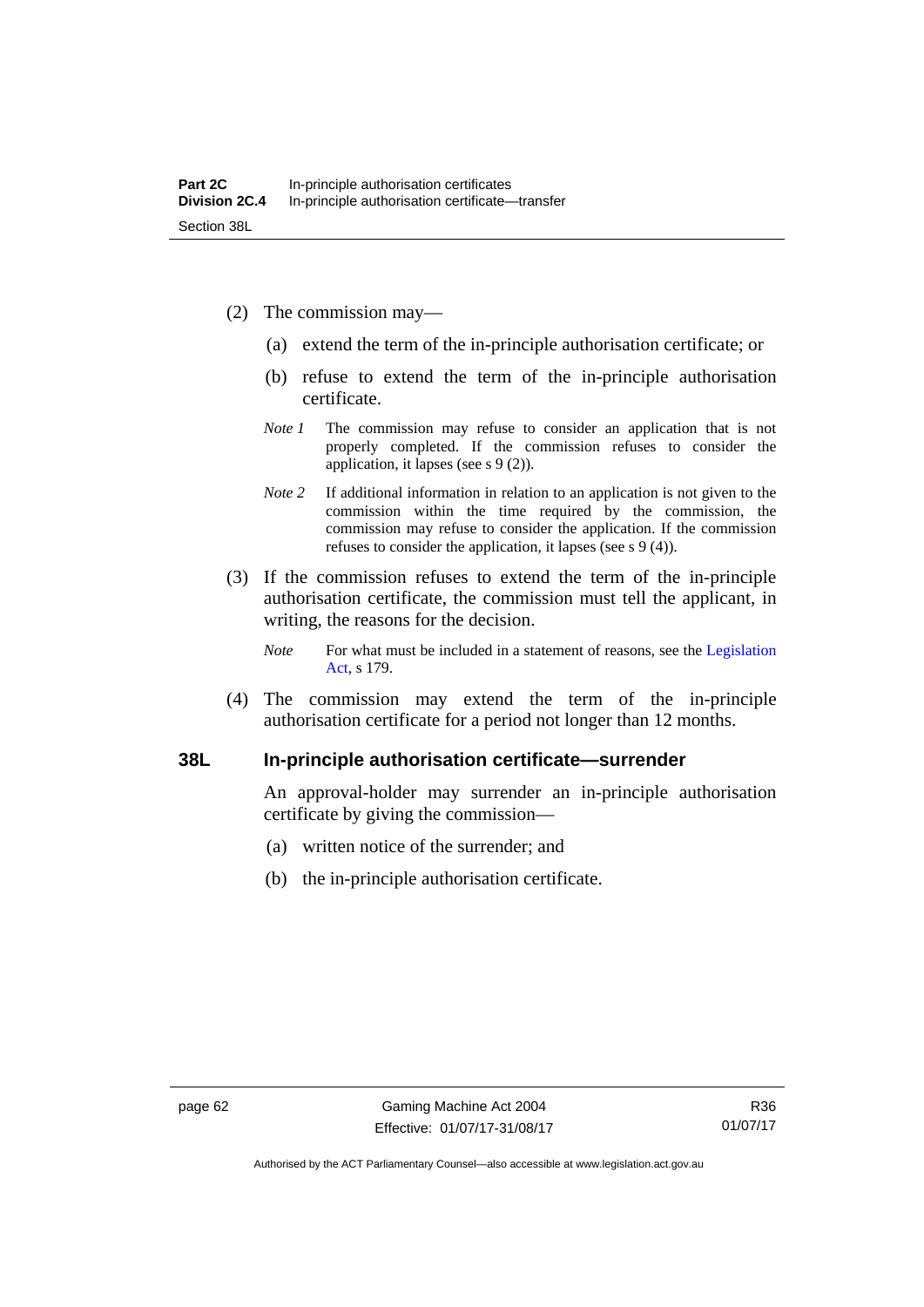# **Division 2C.5 In-principle authorisation certificates—conversion**

#### **38M Conversion of in-principle authorisation certificate to authorisation certificate—application**

- (1) An approval-holder may apply to the commission to have an in-principle authorisation certificate converted to an authorisation certificate.
- (2) The application must—
	- (a) be in writing signed by the applicant; and
	- (b) be accompanied by evidence that the approval-holder has acquired an interest in the land, or premises, at the address to which the in-principle authorisation certificate applies; and
	- (c) include the following:
		- (i) the name of the applicant's legal entity (the *applicant's name*);
		- (ii) if the applicant carries on business under a name other than the applicant's name—the name under which the applicant carries on business;
		- (iii) the applicant's ABN;
		- (iv) the applicant's—
			- (A) ACN; or
			- (B) if the applicant is an incorporated association association number; and

*Note Association number*—see the dictionary.

 (d) state the address, and block and section number, of the premises for which the authorisation certificate is sought; and

page 63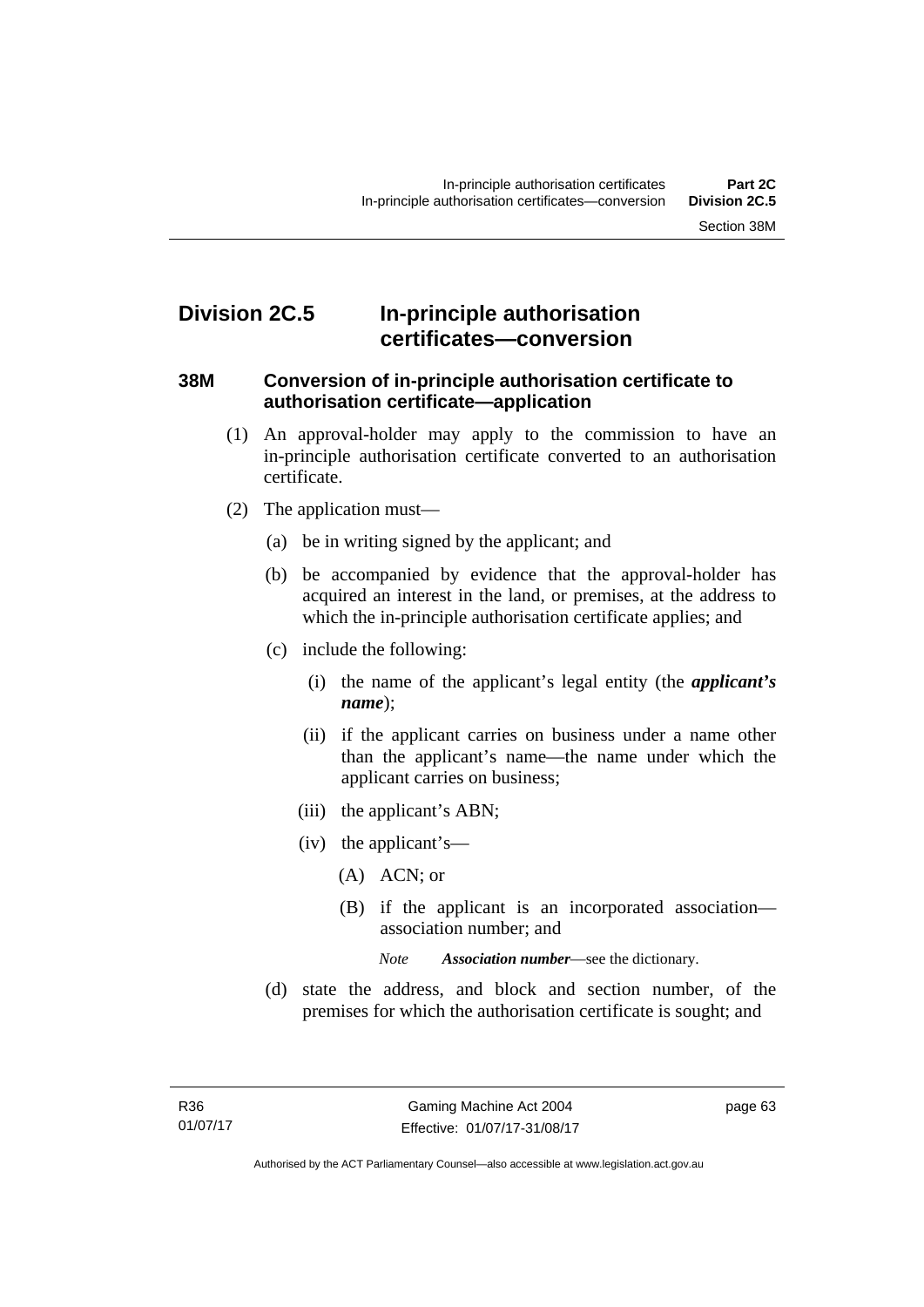- (e) state the maximum number of authorisations for gaming machines for which the authorisation certificate is sought; and
- (f) be accompanied by each of the required documents for the application.
- (3) For subsection (2) (f), the *required documents* are the following:
	- (a) a plan of the premises that—
		- (i) is drawn to scale; and
		- (ii) clearly shows the location, boundaries and dimensions of the area in the premises where gaming machines are to be installed (the *proposed gaming area*);
	- (b) a copy of the current gaming rules the applicant has adopted in relation to the premises for which the authorisation certificate is sought;

#### **Examples—what gaming rules may cover**

- 1 how long a gaming machine may be reserved for
- 2 who may play the gaming machines
- 3 banning of extension of credit to players
- 4 cash payment limits
- *Note* An example is part of the Act, is not exhaustive and may extend, but does not limit, the meaning of the provision in which it appears (see [Legislation Act,](http://www.legislation.act.gov.au/a/2001-14) s 126 and s 132).
- (c) a copy of the current control procedures the applicant has adopted to control the operation of gaming machines on the premises for which the authorisation certificate is sought;
	- *Note* Section 97 sets out the requirements for control procedures.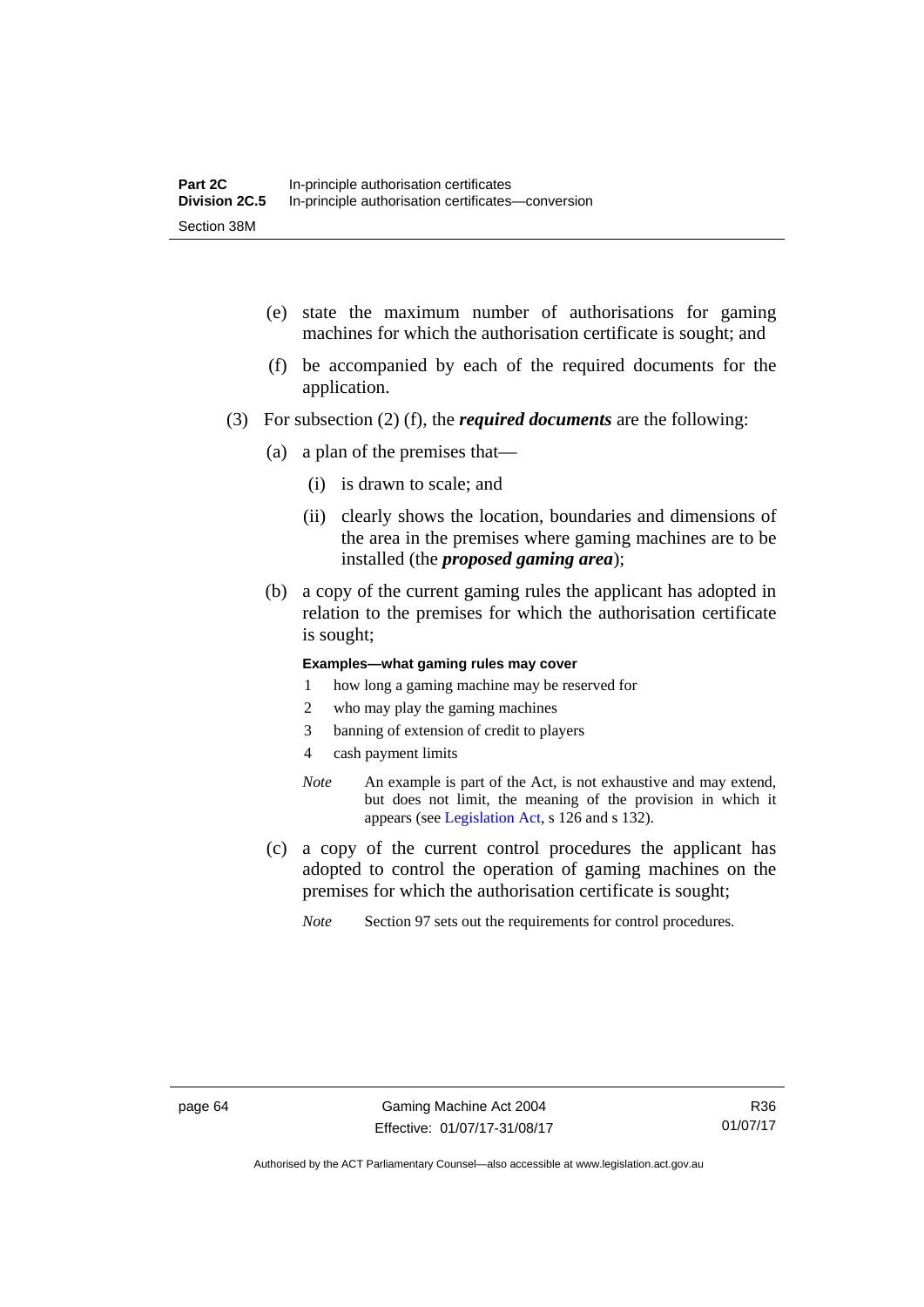- (d) any other documents required by regulation.
- *Note 1* If a form is approved under the [Control Act](http://www.legislation.act.gov.au/a/1999-46/default.asp), s 53D for an application, the form must be used.
- *Note* 2 A fee may be determined under s 177 for an application.
- *Note 3* The commission may refuse to consider an application that is not properly completed. If the commission refuses to consider the application, it lapses (see s 9 (2)).
- *Note 4* If additional information in relation to an application is not given to the commission within the time required by the commission, the commission may refuse to consider the application. If the commission refuses to consider the application, it lapses (see s 9 (4)).

#### **38N Conversion of in-principle authorisation certificate to authorisation certificate—decision**

- (1) This section applies if the commission receives an application under section 38M to convert an in-principle authorisation certificate to an authorisation certificate.
- (2) The commission may—
	- (a) convert the in-principle authorisation certificate to an authorisation certificate; or
	- (b) refuse to convert the in-principle authorisation certificate to an authorisation certificate.
	- *Note 1* The commission may refuse to consider an application that is not properly completed. If the commission refuses to consider the application, it lapses (see s 9 (2)).
	- *Note 2* If additional information in relation to an application is not given to the commission within the time required by the commission, the commission may refuse to consider the application. If the commission refuses to consider the application, it lapses (see s 9 (4)).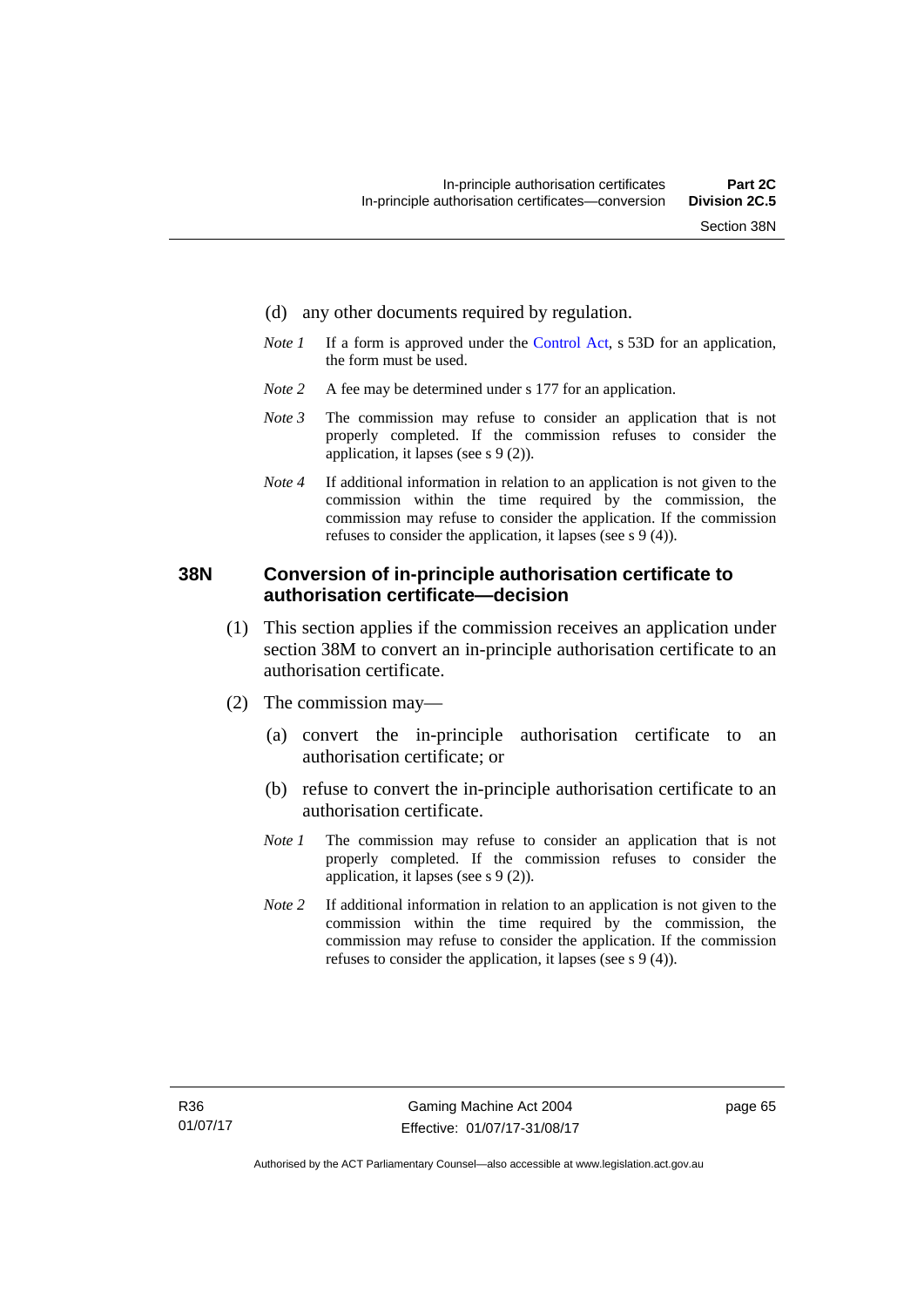- (3) If the commission refuses to convert the in-principle authorisation certificate to an authorisation certificate, the commission must tell the applicant, in writing, the reasons for the decision.
	- *Note* For what must be included in a statement of reasons, see the Legislation [Act](http://www.legislation.act.gov.au/a/2001-14), s 179.
- (4) The commission must convert the in-principle authorisation certificate to an authorisation certificate for the number of authorisations stated in the in-principle certificate if satisfied that—
	- (a) the approval-holder has acquired an interest in the land, or premises, at the address to which the in-principle authorisation certificate applies; and
	- (b) were the application an application for an authorisation certificate under section 21 (Authorisation certificate for class C gaming machines—application), the commission would issue the authorisation certificate under section 23 (Authorisation certificate for class C gaming machines decision on application).
- (5) The commission may convert the in-principle authorisation certificate to an authorisation certificate for a lower number of authorisations for gaming machines than the number stated in the in-principle certificate if satisfied that the size and layout of the proposed gaming area are suitable for the installation of the lower number of gaming machines.
	- *Note* The commission may refuse to issue an authorisation certificate to a club if a ground for refusing to issue the certificate exists (see s 24).
- (6) If the commission converts an in-principle authorisation certificate to an authorisation certificate, the commission must issue an authorisation certificate to the applicant in the same terms, and subject to the same conditions, as the in-principle authorisation certificate.

Authorised by the ACT Parliamentary Counsel—also accessible at www.legislation.act.gov.au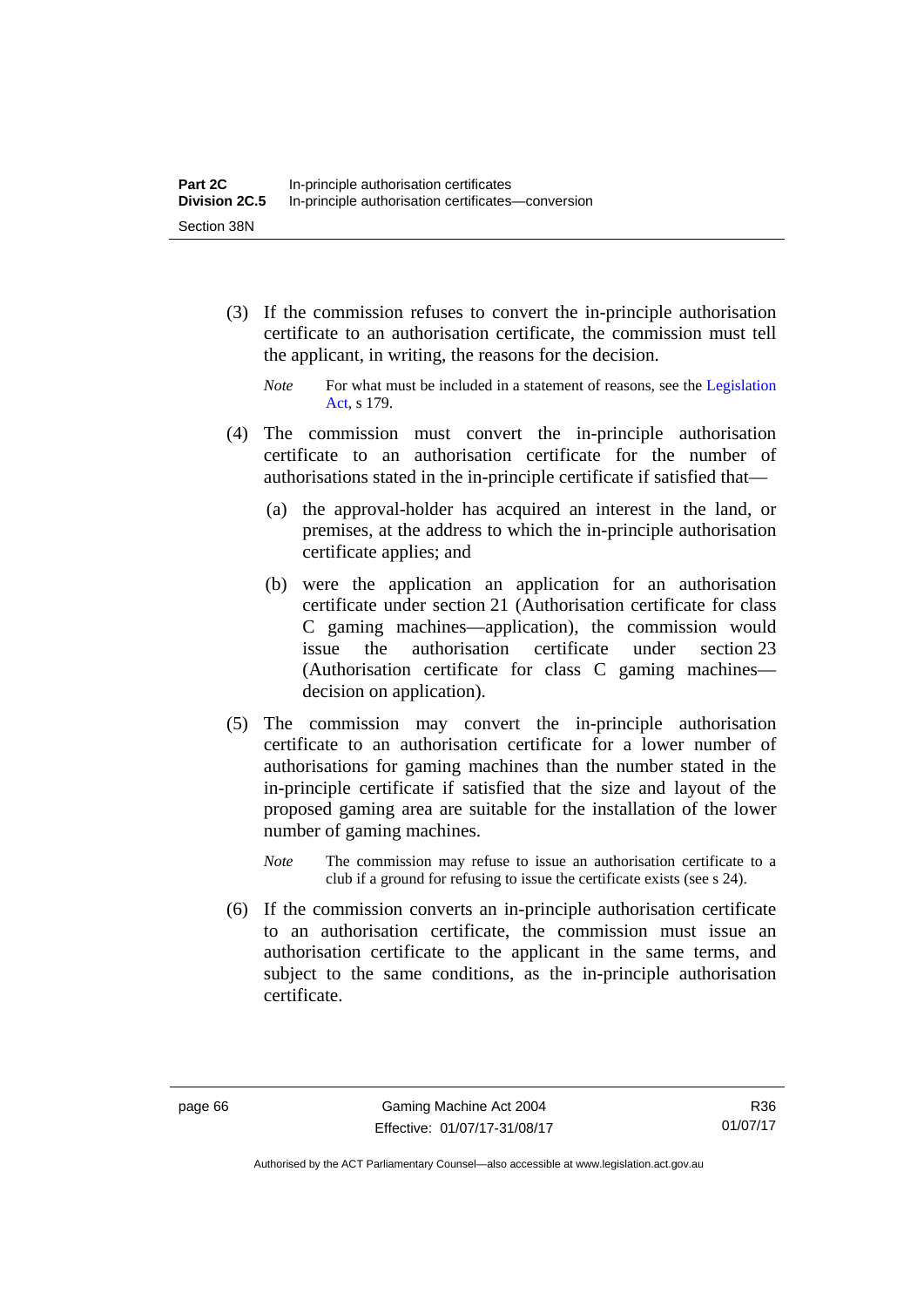### **38O Consequences of conversion—other in-principle authorisation certificates for the land or premises expire**

- (1) This section applies if the commission converts an in-principle authorisation certificate under section 38N.
- (2) All other in-principle authorisation certificates in relation to the land, or premises, to which the in-principle authorisation certificate applied, expire.
- (3) The commission must tell each approval-holder whose in-principle authorisation certificate expires under subsection (2) that the in-principle authorisation certificate has expired.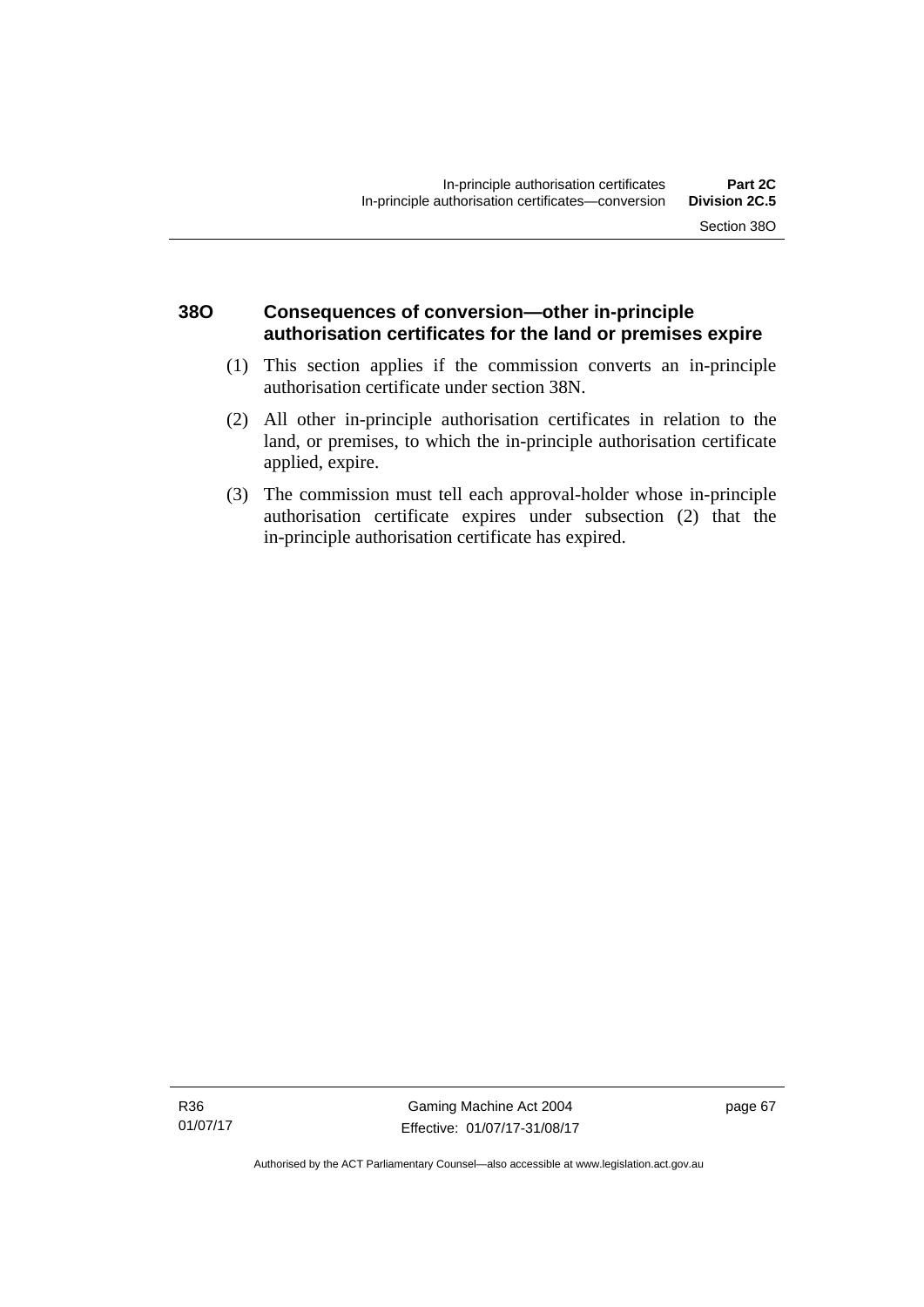# **Part 3 Licences and authorisation certificates—conditions**

### **Division 3.1 Compliance with licence conditions**

#### **39 Offence—failure to comply with condition**

- (1) A licensee commits an offence if—
	- (a) the licensee's licence is subject to a condition; and
	- (b) the licensee fails to comply with a requirement of the condition.

Maximum penalty: 100 penalty units.

- (2) A licensee commits an offence if—
	- (a) an authorisation certificate held by the licensee is subject to a condition; and
	- (b) the licensee fails to comply with a requirement of the condition.

Maximum penalty: 100 penalty units.

- (3) An offence against this section is a strict liability offence.
	- *Note* Conditions on licences and authorisation certificates are imposed by the commission and by other parts of the Act, as well as by this part.
- (4) Subsections (1) and (2) do not apply if the licensee took all reasonable steps to comply with a requirement of the condition.
	- *Note* The defendant has an evidential burden in relation to the matters mentioned in s (4) (see Criminal Code, s 58).

Authorised by the ACT Parliamentary Counsel—also accessible at www.legislation.act.gov.au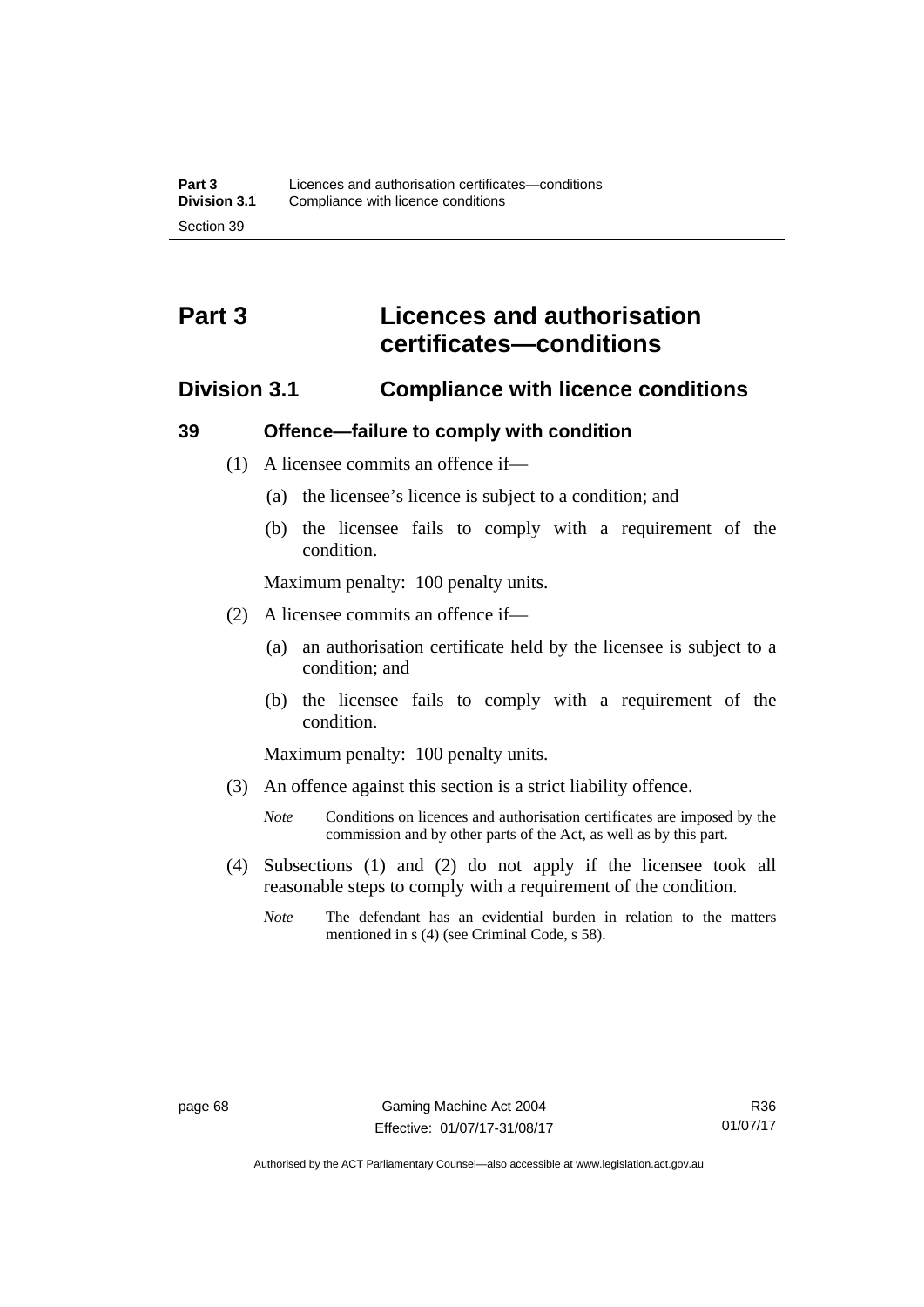# **Division 3.2 General licence and authorisation certificate conditions**

#### **39A Compliance with requirements for issue of licence and authorisation certificate**

- (1) It is a condition of a licence that the licensee—
	- (a) continually meets each requirement for the issue of a licence; and
		- *Note* For the requirements for the issue of a licence, see s 17, in relation to class C gaming machines, and s 29 in relation to class B gaming machines.
	- (b) continues not to do anything that would, if the licensee were applying for a licence, cause the licensee to be refused the licence.

*Note* For the grounds for refusing to issue a class C licence, see s 18.

- (2) It is a condition of an authorisation certificate that the licensee—
	- (a) continually meets each requirement for the issue of an authorisation certificate; and
		- *Note* For the requirements for the issue of an authorisation certificate, see s 23, in relation to class C gaming machines, and s 29, in relation to class B gaming machines.
	- (b) continues not to do anything that would, if the licensee were applying for an authorisation certificate, cause the licensee to be refused the authorisation certificate.
		- *Note* For the grounds for refusing to issue an authorisation certificate for a class C licence, see s 24.

#### **40 Compliance with directions**

It is a condition of a licence that the licensee complies with a written direction given to the licensee by the commission.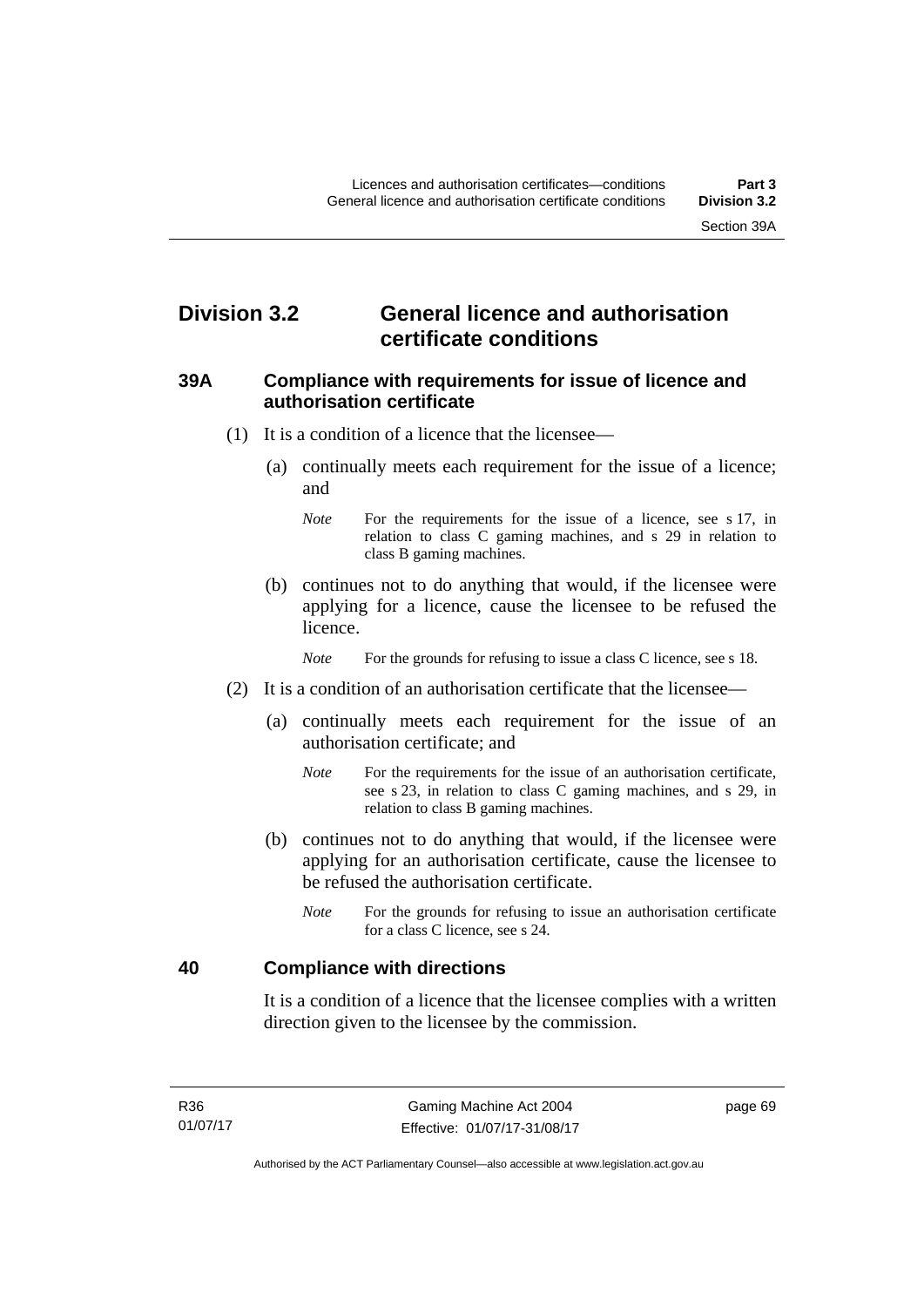### **41 Licence and authorisation certificate to be kept at premises**

- (1) It is a condition of a licence that the licensee keeps a copy of the licence and authorisation certificate (including the authorisation schedule) at the authorised premises to which the certificate relates.
- (2) However, subsection (1) does not apply if—
	- (a) the licence or authorisation certificate is lost, stolen or destroyed; and
	- (b) the licensee has given the commission a statement under section 37I (Licences, authorisation certificates and authorisation schedules—replacement copies); and
	- (c) the commission has not given the licensee a replacement.

### **42 Licence and authorisation certificate to be available on request**

- (1) It is a condition of a licence that the licensee allows a person, on request, to view a copy of the licence and authorisation certificate at the authorised premises to which the certificate relates.
- (2) However, the licensee need not allow a person to view the authorisation schedule for the authorisation certificate if the person is not an authorised officer exercising a function under the [Control](http://www.legislation.act.gov.au/a/1999-46)  [Act](http://www.legislation.act.gov.au/a/1999-46).
- (3) Subsection (1) does not apply if—
	- (a) the licence or authorisation certificate is lost, stolen or destroyed; and
	- (b) the licensee has given the commission a statement under section 37I (Licences, authorisation certificates and authorisation schedules—replacement copies); and
	- (c) the commission has not given the licensee a replacement.

R36 01/07/17

Authorised by the ACT Parliamentary Counsel—also accessible at www.legislation.act.gov.au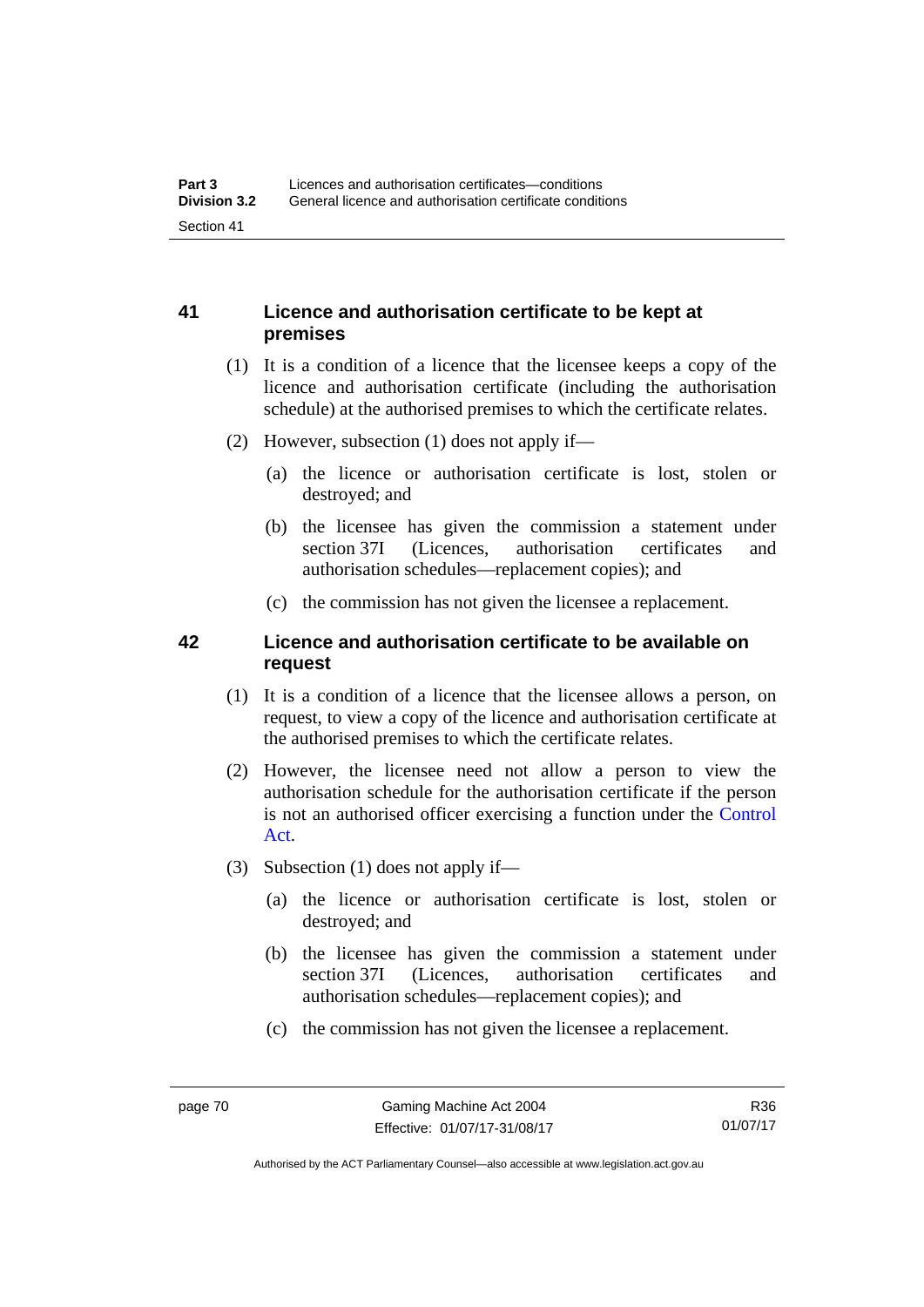#### **42A Assistance with reviews**

It is a condition of a licence that the licensee gives reasonable assistance to the commission in the conduct of any review the commission undertakes.

*Note* A failure to comply with this section is a ground for disciplinary action (see s  $57(1)(c)$ ).

#### **43 Rules and control procedures for operation of gaming machines and peripheral equipment**

It is a condition of a licence that the licensee must not operate a gaming machine or peripheral equipment on its authorised premises otherwise than in accordance with licensee's rules and control procedures.

#### **44 Installation in accordance with Act**

It is a condition of a licence that the licensee must not allow the installation of a gaming machine on the licensee's authorised premises otherwise than in accordance with this Act.

#### **45 Installation certificate**

- (1) It is a condition of a licence that the licensee gives the commission an installation certificate for a gaming machine if—
	- (a) a gaming machine is installed on authorised premises; or
	- (b) a technical amendment is made to a gaming machine operated under an authorisation.
	- *Note* If a form is approved under the [Control Act,](http://www.legislation.act.gov.au/a/1999-46) s 53D for the certificate, the form must be used.
- (2) An installation certificate must—
	- (a) be in writing; and
	- (b) state the licensee's name and licence number; and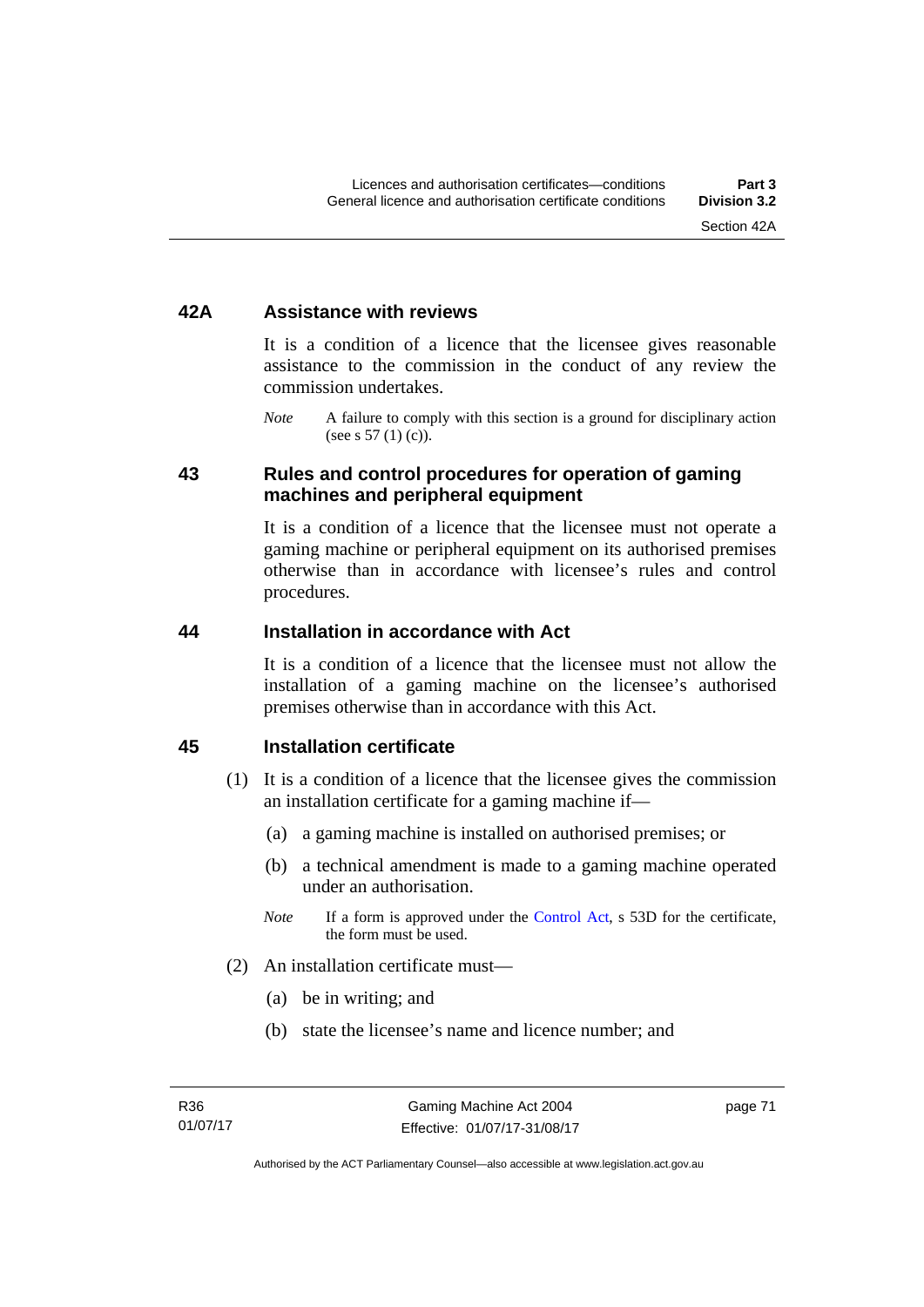- (c) if a gaming machine is installed—identify the authorised premises where the gaming machine is installed; and
- (d) if the commission has given the licensee a notice under section 124 (Commission may require information) about the installation—include the details required by the notice; and
- (e) be given to the commission not more than 3 days after—
	- (i) the day the gaming machine is installed or the technical amendment made; or
	- (ii) if the commission has given the licensee a notice under section 124 about the installation—the day the commission gave the notice.

#### **46 Operation after installation**

- (1) This section applies if a gaming machine is operated on authorised premises.
- (2) It is a condition of the licence that the licensee not allow the gaming machine to be operated on the authorised premises unless the licensee has given the commission a notice under section 45 (2) for the machine.
- (3) However, subsection (2) does not prevent the operation of the gaming machine for maintenance.

### **47 Operation subject to correct percentage payout**

- (1) It is a condition of a licence that the licensee not operate a gaming machine on authorised premises if the percentage payout on the gaming machine is not the percentage payout under the authorisation schedule for the gaming machine.
- (2) Subsection (1) does not prevent the operation of the gaming machine to correct the percentage payout.

R36 01/07/17

Authorised by the ACT Parliamentary Counsel—also accessible at www.legislation.act.gov.au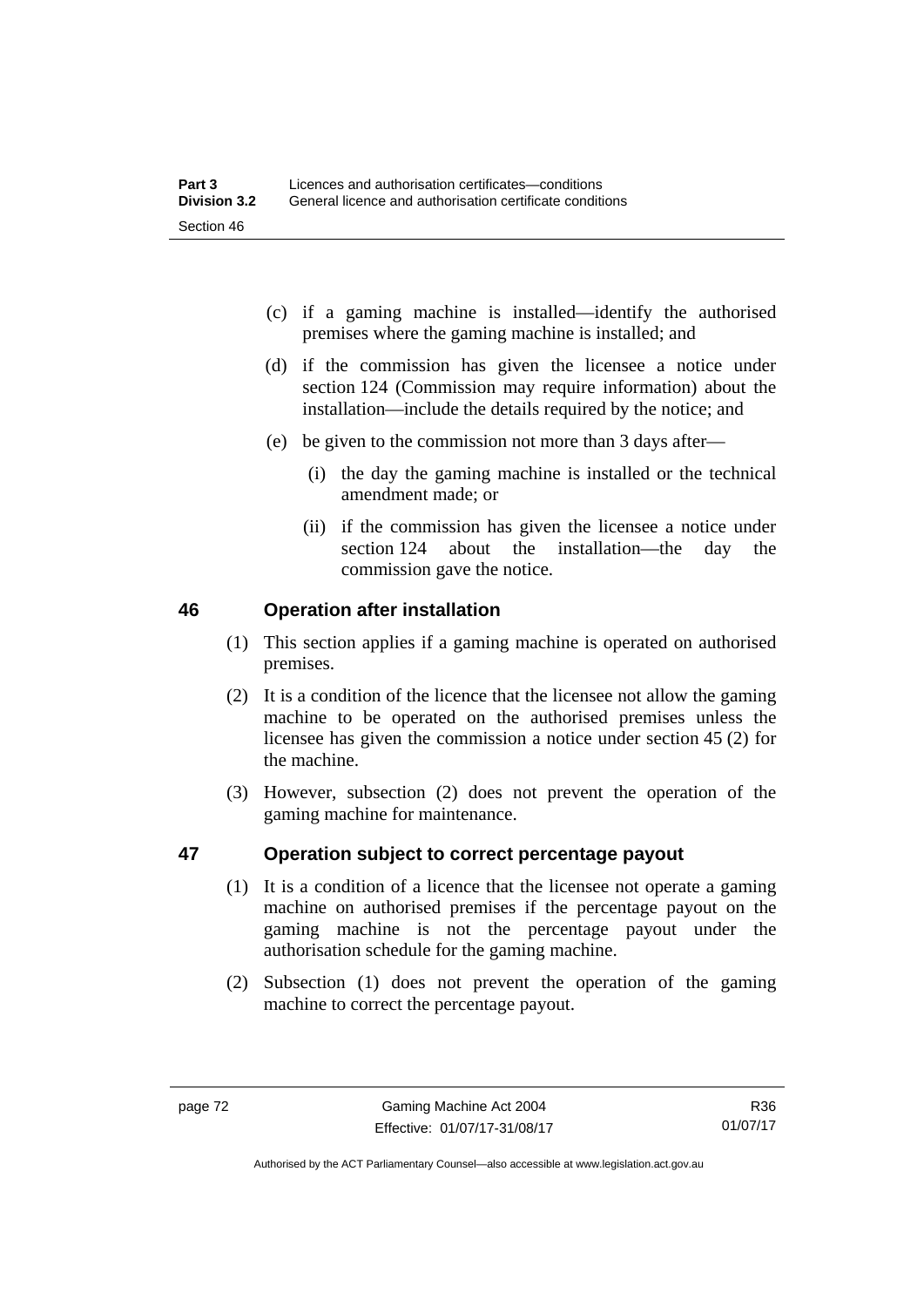### **48 Approved statement to be displayed**

It is a condition of a licence that, if the Minister approves a statement under section 126, the statement is clearly displayed on each gaming machine at authorised premises.

#### **49 Maximum stake amount**

It is a condition of the licence that the licensee not operate a gaming machine with a stake amount that is more than the amount prescribed by regulation.

### **50 Licensee to comply with relevant codes of practice**

It is a condition of a licence that the licensee comply with the relevant code of practice (if any) prescribed under the [Control Act.](http://www.legislation.act.gov.au/a/1999-46)

### **52 Accounts relating to gaming machines**

It is a condition of a licence that the licensee must—

- (a) keep full and separate accounts of all amounts taken from each gaming machine on the licensee's authorised premises; and
- (b) keep the accounts in a way that allows them to be conveniently and properly audited; and
- (c) correctly balance the accounts at the end of each month.

# **Division 3.3 Club licence conditions**

### **53 Conditions about inequitable benefits**

- (1) It is a condition of a licence for a club that nobody, whether or not a member of a club, directly or indirectly derives a benefit from the club other than a benefit that—
	- (a) is available equally to all voting members of the club; or
	- (b) arises under an agreement in which the parties are dealing with each other at arm's length; or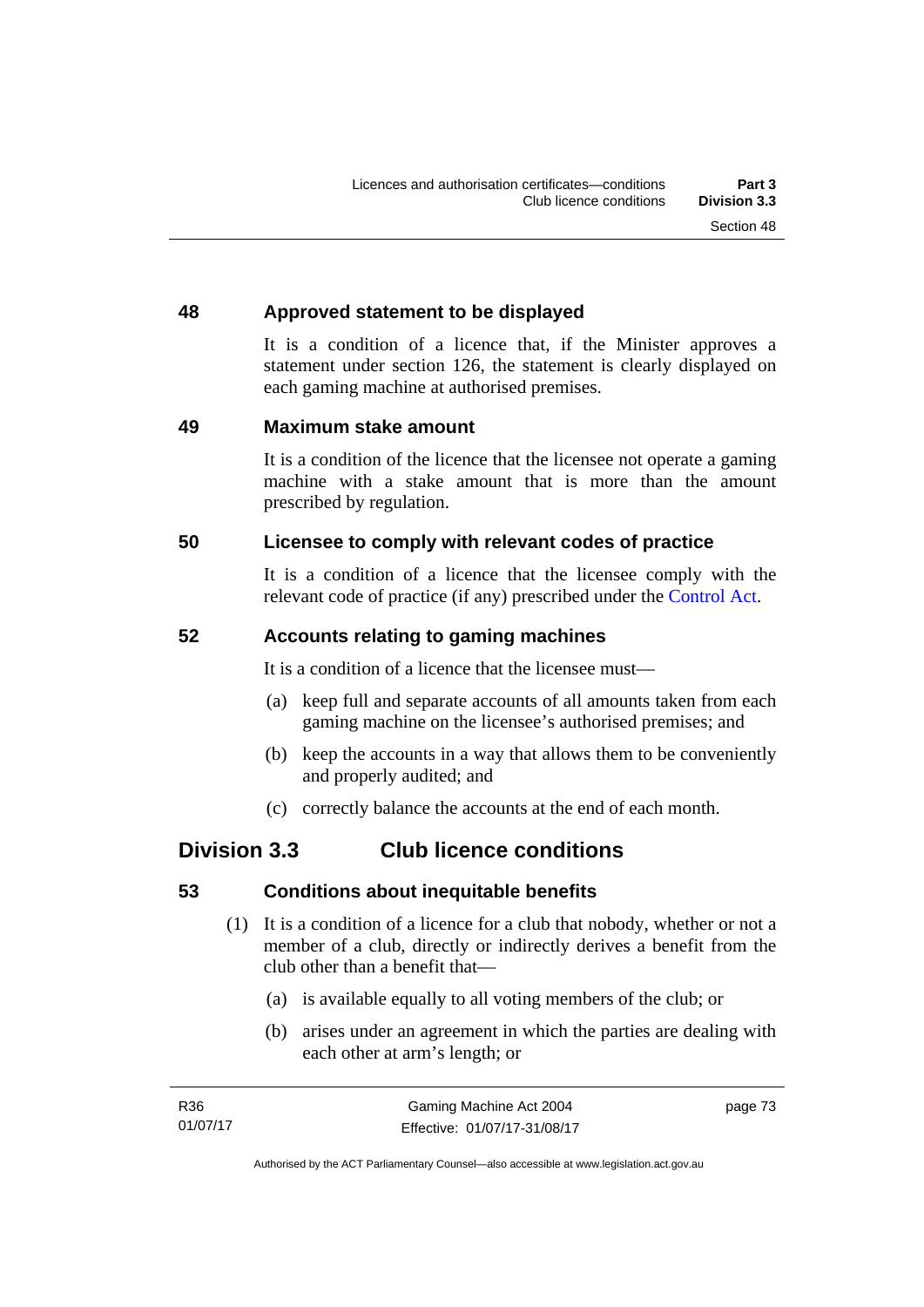- (c) is given to a member under a resolution passed at a general meeting of voting members.
- (2) It is a condition of a licence for a club that nobody, whether or not a member of a club, directly or indirectly derives a benefit that is not available equally to all voting members of the club from—
	- (a) the club having applied for a licence; or
	- (b) a licence being issued to the club; or
	- (c) any added value that may accrue to the premises of the club because of a licence being issued to the club.
- (3) For this section, a person is not taken to be not dealing with the club at arm's length only because—
	- (a) the person and the club are corporations that are related under the [Corporations Act,](http://www.comlaw.gov.au/Series/C2004A00818) section 50; or
	- (b) the person, or an individual representing the person in dealings with the club, is an influential person for the club.
- (4) This section does not prevent a person taking a benefit if—
	- (a) the person is offered the benefit (whether or not under the rules of the club) in the course of acting on behalf of the club while performing the person's normal duties as an employee or director of the club; and
	- (b) the benefit consists only of—
		- (i) reasonable food or refreshment; or
		- (ii) out-of-pocket expenses reasonably incurred and authorised by a resolution of the club's management committee or board; or

Authorised by the ACT Parliamentary Counsel—also accessible at www.legislation.act.gov.au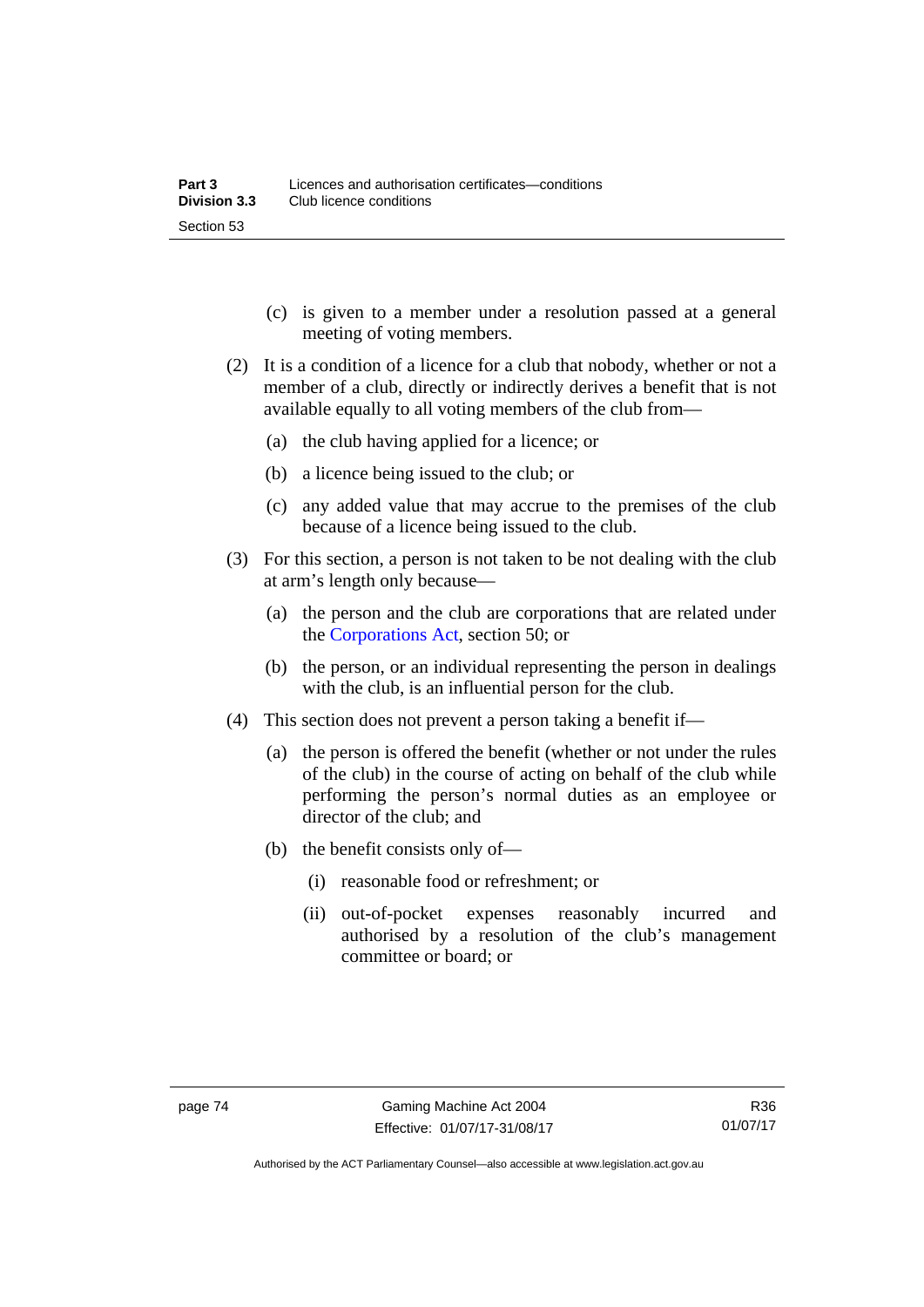(iii) an expense relating to the person's duties paid by someone else and authorised by a resolution of the club's management committee or board.

#### **Example—expense paid by someone else**  conference fees

*Note* An example is part of the Act, is not exhaustive and may extend, but does not limit, the meaning of the provision in which it appears (see [Legislation Act,](http://www.legislation.act.gov.au/a/2001-14) s 126 and s 132).

### **53A Condition about club's constitution—consistency with gaming laws**

It is a condition of a licence for a club that the club's constitution is consistent with the gaming laws.

### **53B Condition about club's constitution—amendment if inconsistent with gaming laws**

- (1) It is a condition of a licence for a club that the club's constitution provides that, if the commission directs the club, under section 148B (Club constitution—consistency with gaming laws), to amend its constitution to remove an inconsistency with a gaming law, the club must amend its constitution, with or without an election of its voting members.
- (2) This section is declared to be a corporations legislation displacement provision for the [Corporations Act](http://www.comlaw.gov.au/Series/C2004A00818), section 5G (Avoiding direct inconsistency arising between the Corporations legislation and State and Territory laws).
	- *Note* Subsection (2) ensures that any provision of the [Corporations Act](http://www.comlaw.gov.au/Series/C2004A00818) or the *[Australian Securities and Investment Commission Act 2001](http://www.comlaw.gov.au/Series/C2004A00819)* (Cwlth) with which this section would otherwise be inconsistent does not apply to the extent necessary to avoid the inconsistency.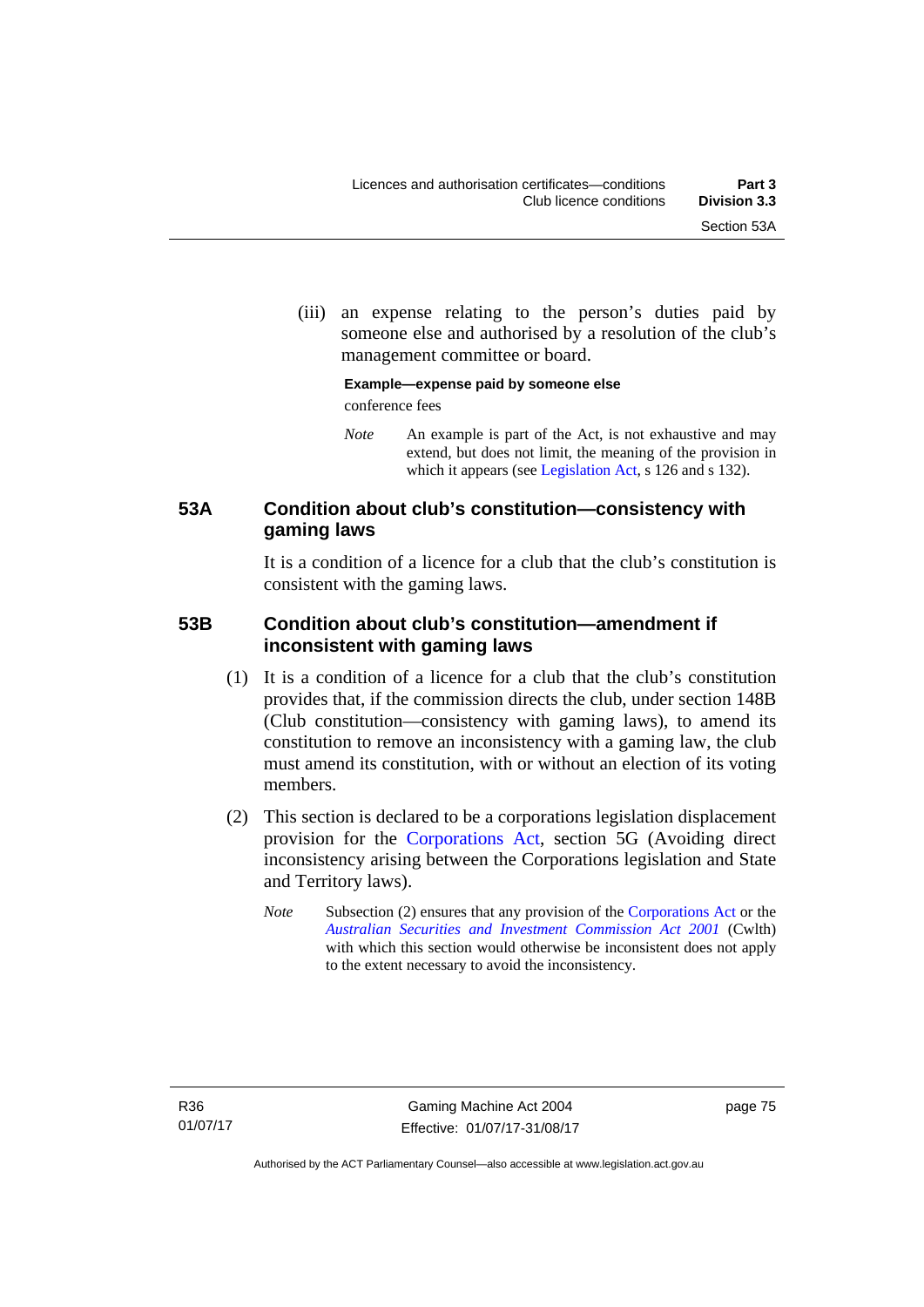#### **54 Annual report of clubs**

It is a condition of a licence for a club that the club's annual report for a financial year of the club include information about the following for the financial year:

- (a) any contractual arrangement or consultancy entered into with an influential person during the year, including—
	- (i) the position the influential person occupies in the club; and
	- (ii) the purpose of the arrangement or consultancy; and
	- (iii) the total amount of the arrangement or consultancy for the year;
- (b) any contractual arrangement or consultancy entered into during the year for more than the amount prescribed by regulation, including—
	- (i) the purpose of the arrangement or consultancy; and
	- (ii) the total amount of the arrangement or consultancy for the year;
- (c) any remuneration given to a person the value of which is equal to or more than the amount prescribed by regulation;

#### **Example for par (c)**

A person may be remunerated by salary plus the use of a car.

- *Note* An example is part of the Act, is not exhaustive and may extend, but does not limit, the meaning of the provision in which it appears (see [Legislation Act,](http://www.legislation.act.gov.au/a/2001-14) s 126 and s 132).
- (d) if any benefits have been taken by a person during the financial year—
	- (i) the person's position in the club; and
	- (ii) a description of the benefit taken by the person; and

Authorised by the ACT Parliamentary Counsel—also accessible at www.legislation.act.gov.au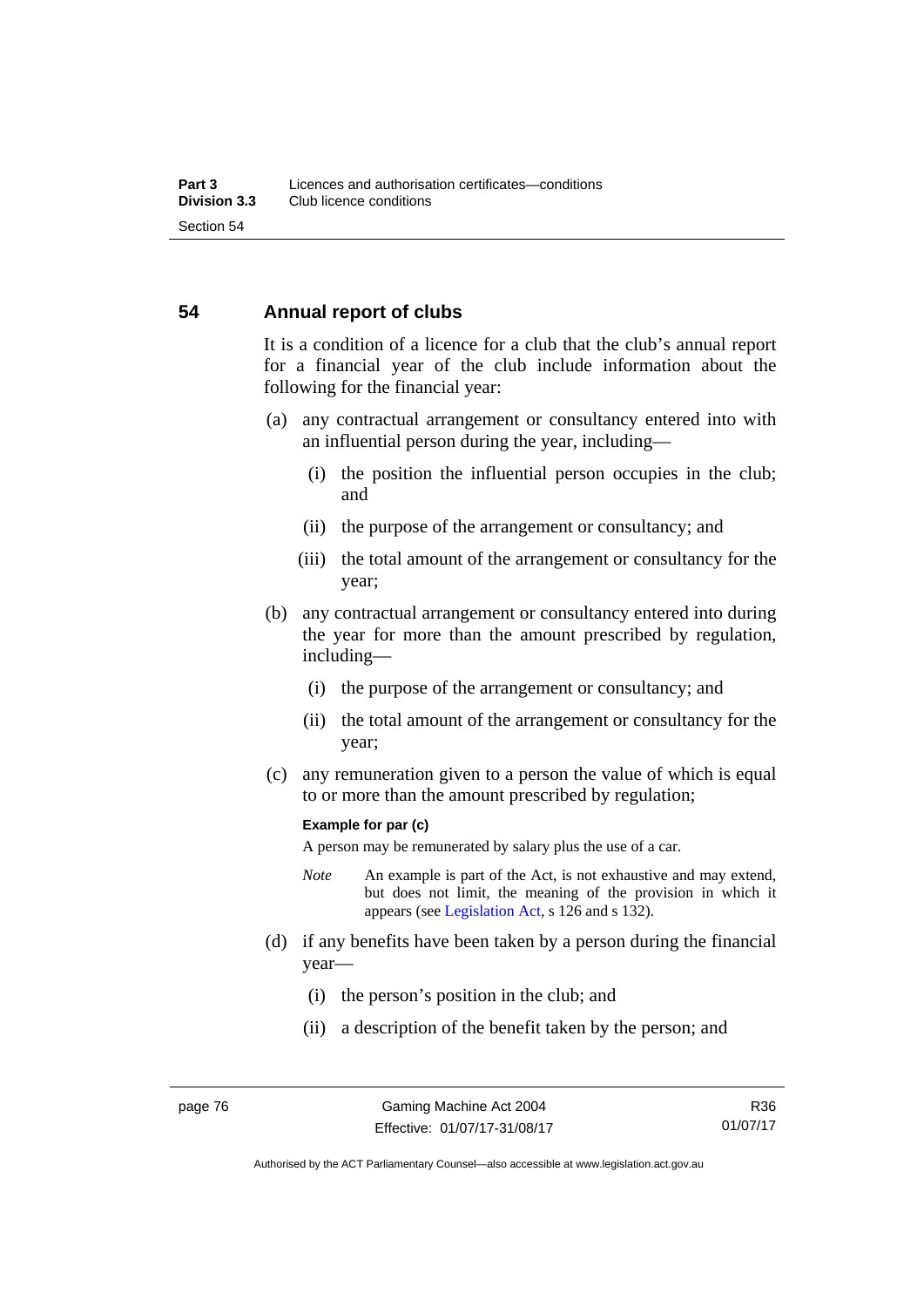- (iii) the purpose for which the benefit was taken; and
- (iv) the monetary value of the benefit; and
- (v) the name of the person who offered the benefit.

### **54A Conditions about guests and temporary membership**

- (1) It is a condition of a licence for a club that—
	- (a) a local guest may attend the club only if—
		- (i) a club member signs in the guest; and
		- (ii) the guest is accompanied by the member who signed the guest in (a *signed-in guest*); and
	- (b) an interstate guest may attend the club only if the guest—
		- (i) signs in to the club; and
		- (ii) is issued with temporary membership by the club (a *temporary member*).
- (2) It is a condition of a licence for a club that the club must not—
	- (a) require an interstate guest to pay a fee for temporary membership of the club; or
	- (b) allow a temporary member to be a voting member of the club.
- (3) In this section:

*interstate guest*, for a club, means a person who—

- (a) is not a member of the club; and
- (b) is not a resident of the ACT.

*local guest*, for a club, means a person who—

- (a) is not a member of the club; but
- (b) is a resident of the ACT.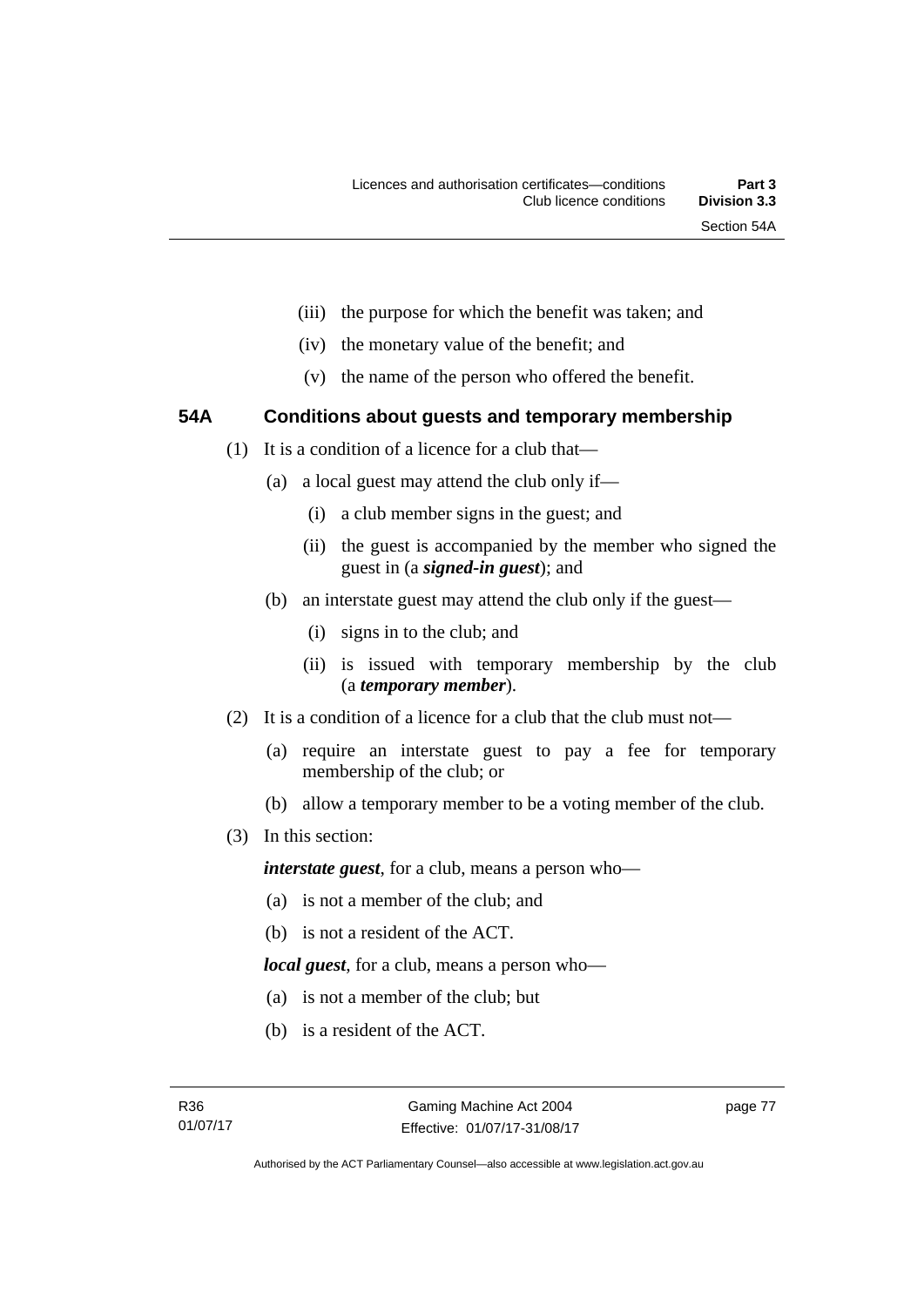#### **55 Other conditions of club licences**

Each of the following is a condition of a licence for a club:

- (a) the proceeds from the conduct of gaming are used in a way that promotes the objects of the licensee;
- (b) the licensee follows its objects or purposes honestly and seriously;
- (c) payments made under the licensee's objects are in the best interests of the licensee's members;
- (d) salaries, wages, allowances or benefits paid or payable by the licensee to the licensee's executive officers and employees are reasonable;
- (e) payments for services provided to the licensee are reasonable and necessary, particularly in relation to the scale of the licensee's licensed business;

#### **Example**

The licensee has 4 gaming machines and pays \$150 000 a year for gaming machine advice. This payment is not reasonable because the payment is disproportionately large given the revenues from the 4 machines in relation to which the advice is being given.

- *Note* An example is part of the Act, is not exhaustive and may extend, but does not limit, the meaning of the provision in which it appears (see [Legislation Act,](http://www.legislation.act.gov.au/a/2001-14) s 126 and s 132).
- (f) only members, temporary members and signed-in guests can play gaming machines in the club.
	- *Note Signed-in guest*—see s 54A. *Temporary member*—see s 54A.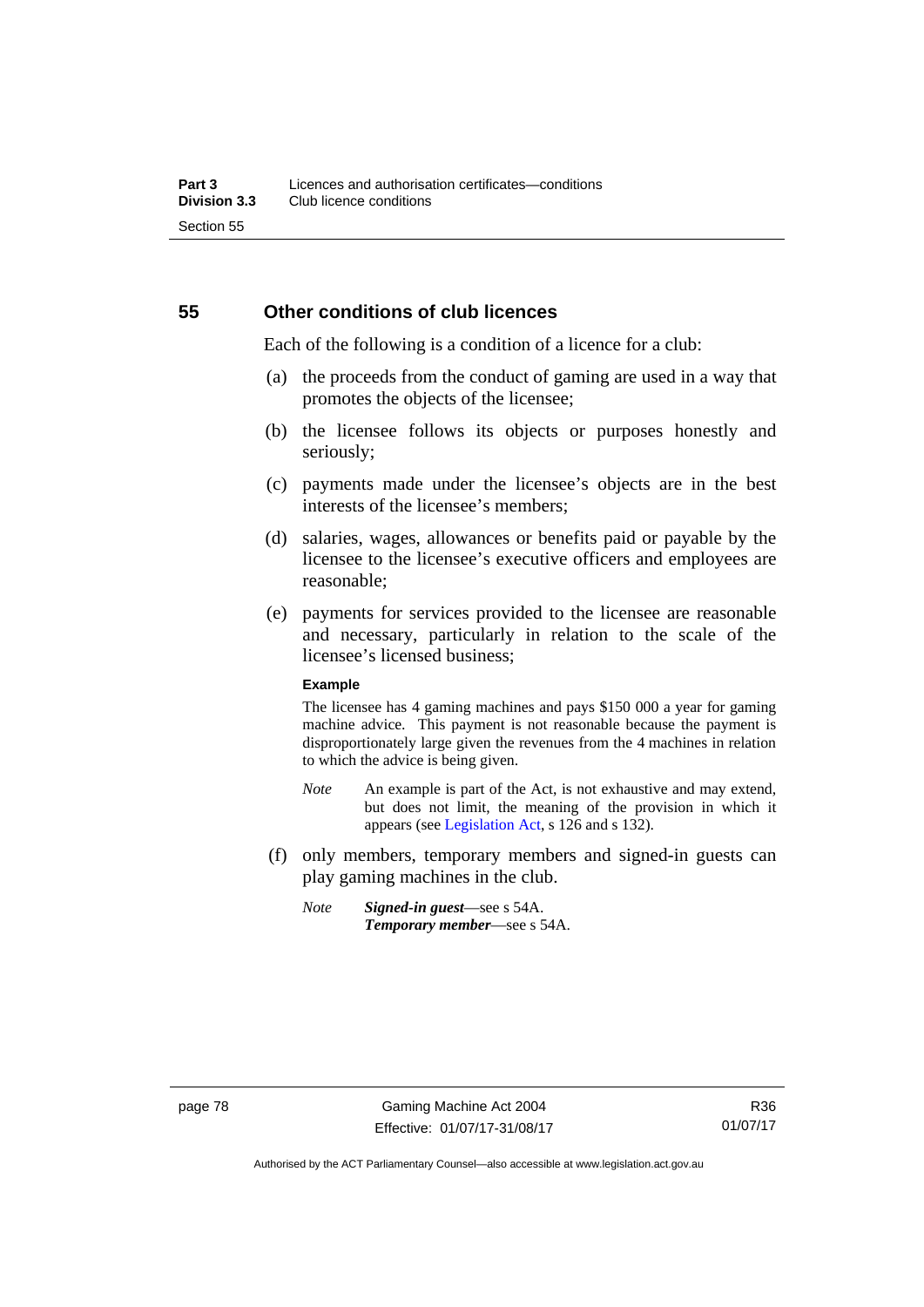# **Part 4 Disciplinary action**

#### **56 Definitions—pt 4**

In this part:

*cancelled*—a licence, and each authorisation certificate under the licence, is *cancelled* under this part if—

- (a) the licence, and each certificate, is cancelled under—
	- (i) section 62 (Commission may take disciplinary action against licensee); or
	- (ii) section 64 (Cancellation of authorisation certificate because of cancellation etc of general and on licences); and
- (b) the cancellation has become final.

*disciplinary action*—see section 58.

*disciplinary notice*—see section 61.

*final*—a cancellation of a licence becomes *final* when—

- (a) the time for any appeal or review in relation to the decision has ended; or
- (b) any appeal or review in relation to the decision has been decided or withdrawn.

*ground for disciplinary action* against a licensee—see section 57.

*licence* includes an in-principle authorisation certificate.

- *Note 1 In-principle authorisation certificate*—see s 38A.
- *Note 2 Licence*—see the dictionary.
- *Note 3 Licensee* has a meaning corresponding to the meaning of *licence* (see [Legislation Act,](http://www.legislation.act.gov.au/a/2001-14) s 157).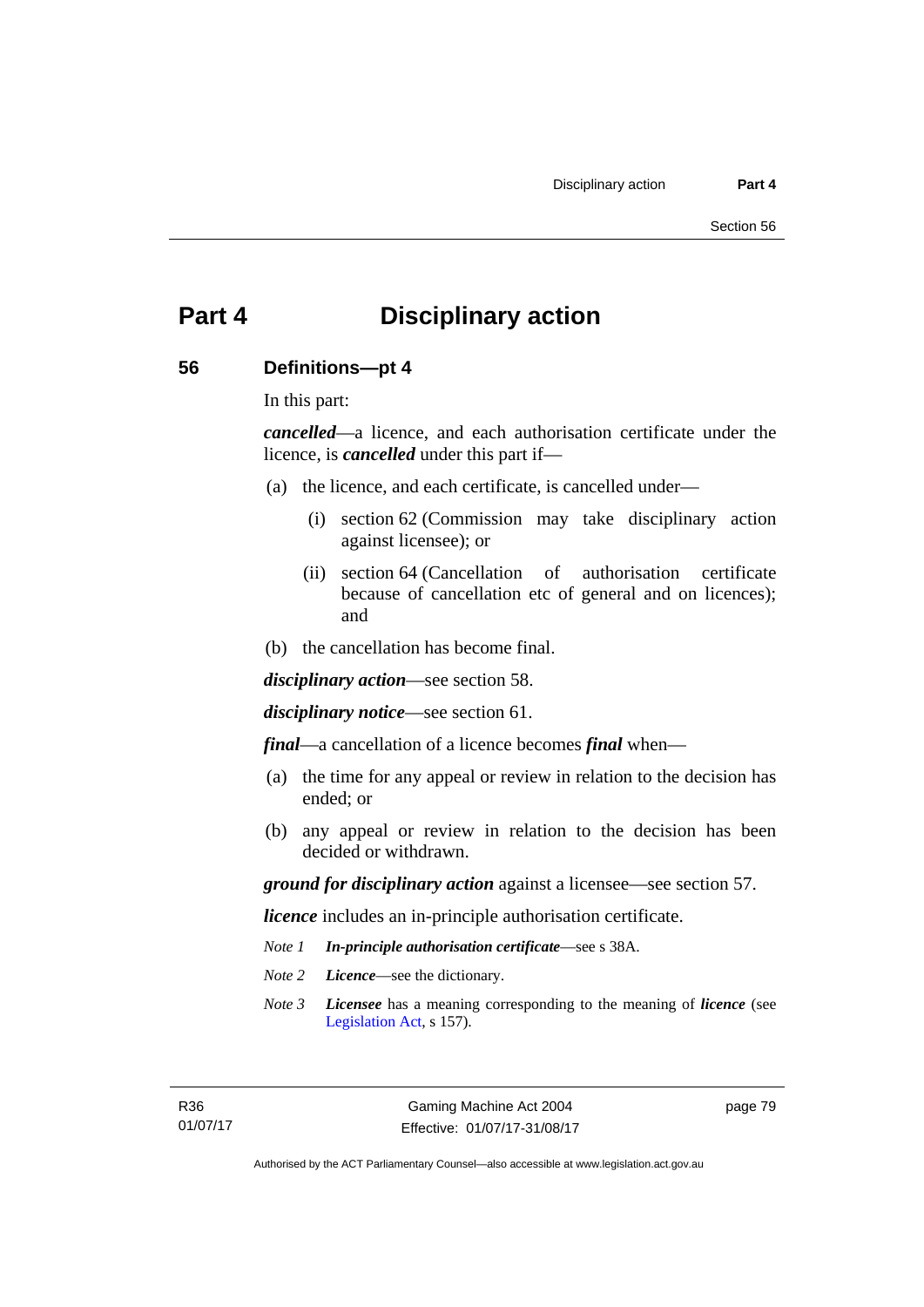#### **Part 4 Disciplinary action**

Section 57

#### **57 Grounds for disciplinary action**

- (1) Each of the following is a *ground for disciplinary action* against a licensee:
	- (a) the licensee has given information to the commission that was false or misleading;
	- (b) the licensee has failed to give information required to be given under this Act or the [Control Act;](http://www.legislation.act.gov.au/a/1999-46)
	- (c) the licensee, or an agent or employee of the licensee, has contravened this Act;
	- (d) the licensee is not, or is no longer, an eligible person;
	- (e) for a corporation—an influential person is not an eligible person;
	- (f) for a licence issued to a club—
		- (i) the club has been or is about to be wound up; or
		- (ii) the club has not operated for 3 months or, if the commission approves a longer period, that longer period; or
		- (iii) the club has ceased to be an eligible club;
	- (g) for a licence issued in relation to premises to which an on licence applies—the premises are not being used by people mainly for drinking alcohol;
	- (h) the licensee has been given a reprimand that included a direction and has not complied with the direction;
	- (i) the licensee has failed to pay to the Territory a financial penalty imposed under section 62.

R36 01/07/17

Authorised by the ACT Parliamentary Counsel—also accessible at www.legislation.act.gov.au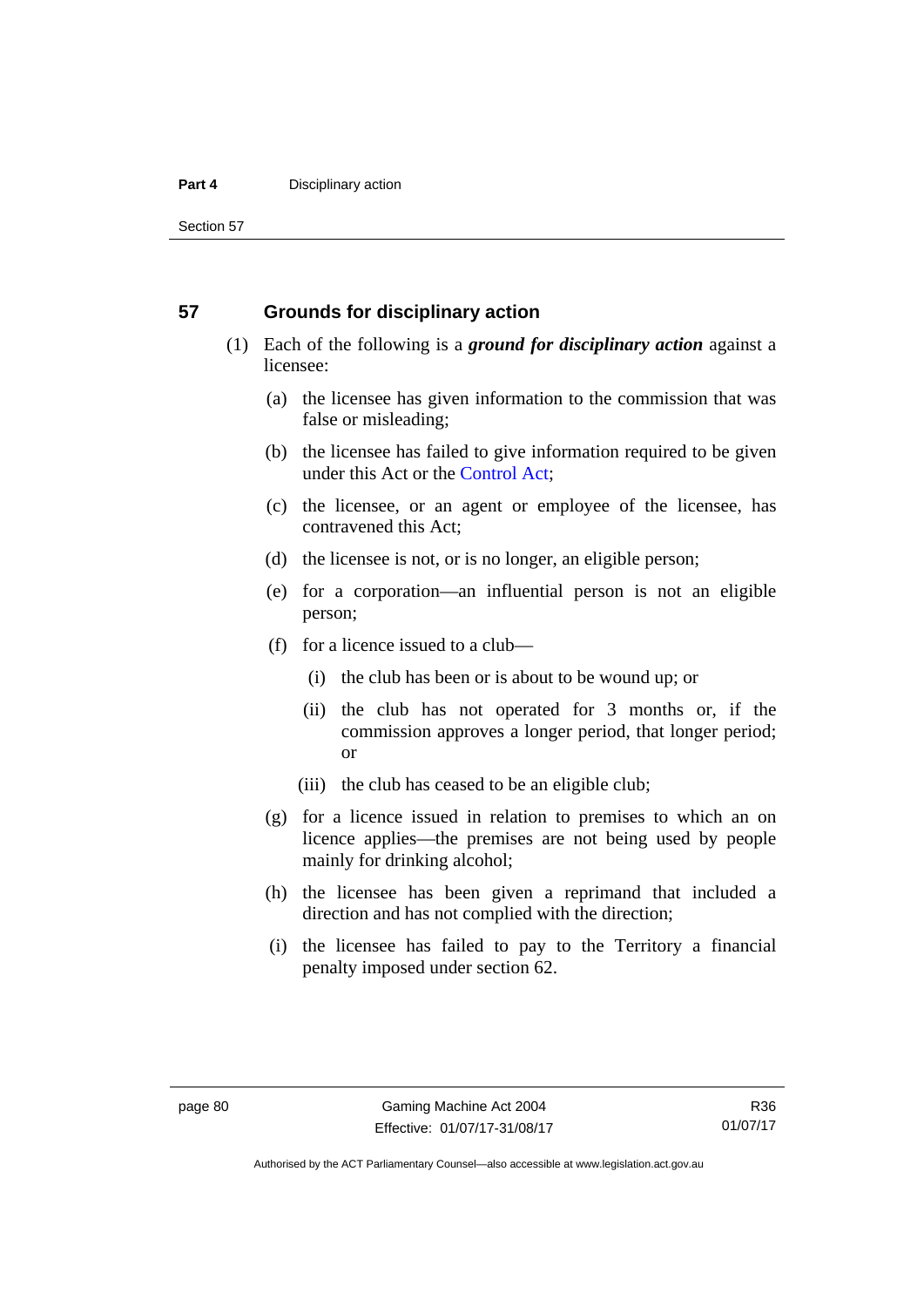- (2) In subsection (1) (c), a reference to a *contravention* of this Act includes a reference to the following:
	- (a) a contravention of the [Criminal Code](http://www.legislation.act.gov.au/a/2002-51), part 2.4 (Extensions of criminal responsibility) in relation to an offence against this Act or otherwise in relation to this Act;
	- (b) a contravention of the [Criminal Code](http://www.legislation.act.gov.au/a/2002-51) in relation to a document completed, kept or given, or required to be completed, kept or given, under or in relation to this Act;
	- (c) a contravention of the [Criminal Code](http://www.legislation.act.gov.au/a/2002-51) in relation to anything done, or not done, under or in relation to this Act.
- (3) Subsection (1) (f) (ii) does not apply to an approval-holder.
- (4) The commission may, in writing, approve a period longer than 3 months for subsection (1) (f) (ii) if satisfied that—
	- (a) there is a good reason why the club is not operating; and
	- (b) the club will operate again after the end of the longer period.

#### **58 Disciplinary action**

- (1) Each of the following is a *disciplinary action* when taken against a person:
	- (a) reprimanding the person;
	- (b) imposing conditions on, or amending the conditions of, the person's licence or authorisation certificate;
	- (c) ordering the person to pay to the Territory a financial penalty of not more than \$100 000;
	- (d) suspending the person's licence or authorisation certificate for a stated period or until a stated thing happens;
	- (e) cancelling the person's licence;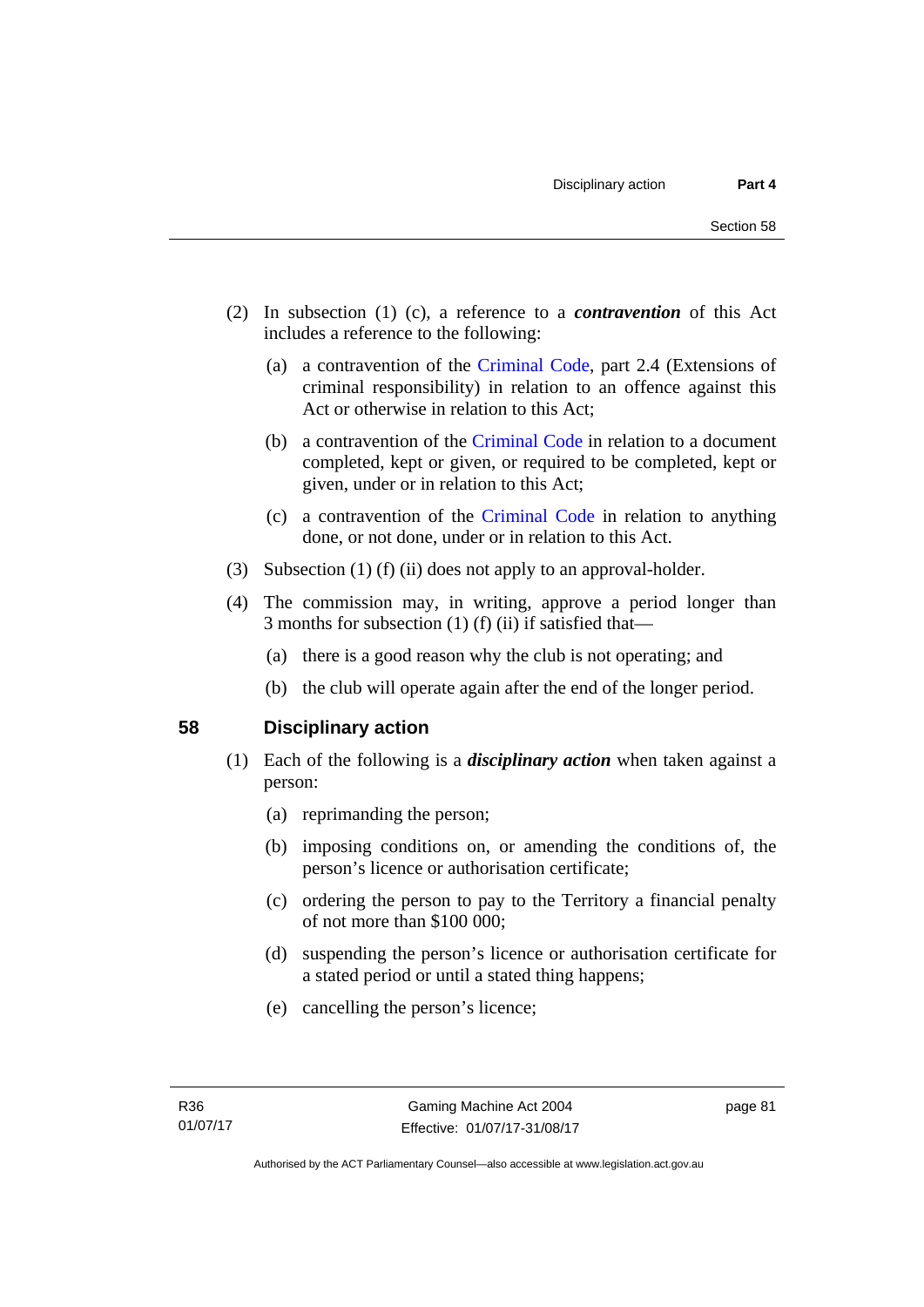#### **Part 4 Disciplinary action**

Section 58

- (f) suspending the person's authorisation certificate in relation to stated premises;
- (g) if the person is operating more gaming machines at authorised premises than is allowed under the person's authorisation certificate for the premises—
	- (i) ordering the person to forfeit to the Territory 100% of the gross revenue from the operation of each gaming machine that exceeds the number allowed under the authorisation certificate; and
	- (ii) directing the person about how to dispose of the excess gaming machines.
- (2) For subsection (1) (d) and (e), if a licence is suspended or cancelled, all authorisation certificates under the licence are suspended or cancelled.
- (3) A reprimand may include a direction by the commission that the licensee, within a stated time—
	- (a) cease contravening this Act; or
	- (b) rectify something that contributes to the ground for disciplinary action.
	- *Note 1* A reference to an Act includes a reference to the statutory instruments made or in force under the Act, including any regulation (see [Legislation Act,](http://www.legislation.act.gov.au/a/2001-14) s 104).
	- *Note 2* The power to make an instrument includes the power to amend or repeal the instrument. The power to amend or repeal the instrument is exercisable in the same way, and subject to the same conditions, as the power to make the instrument (see [Legislation Act,](http://www.legislation.act.gov.au/a/2001-14) s 46).
- (4) A financial penalty imposed under this section may be recovered as a debt payable to the Territory.

Authorised by the ACT Parliamentary Counsel—also accessible at www.legislation.act.gov.au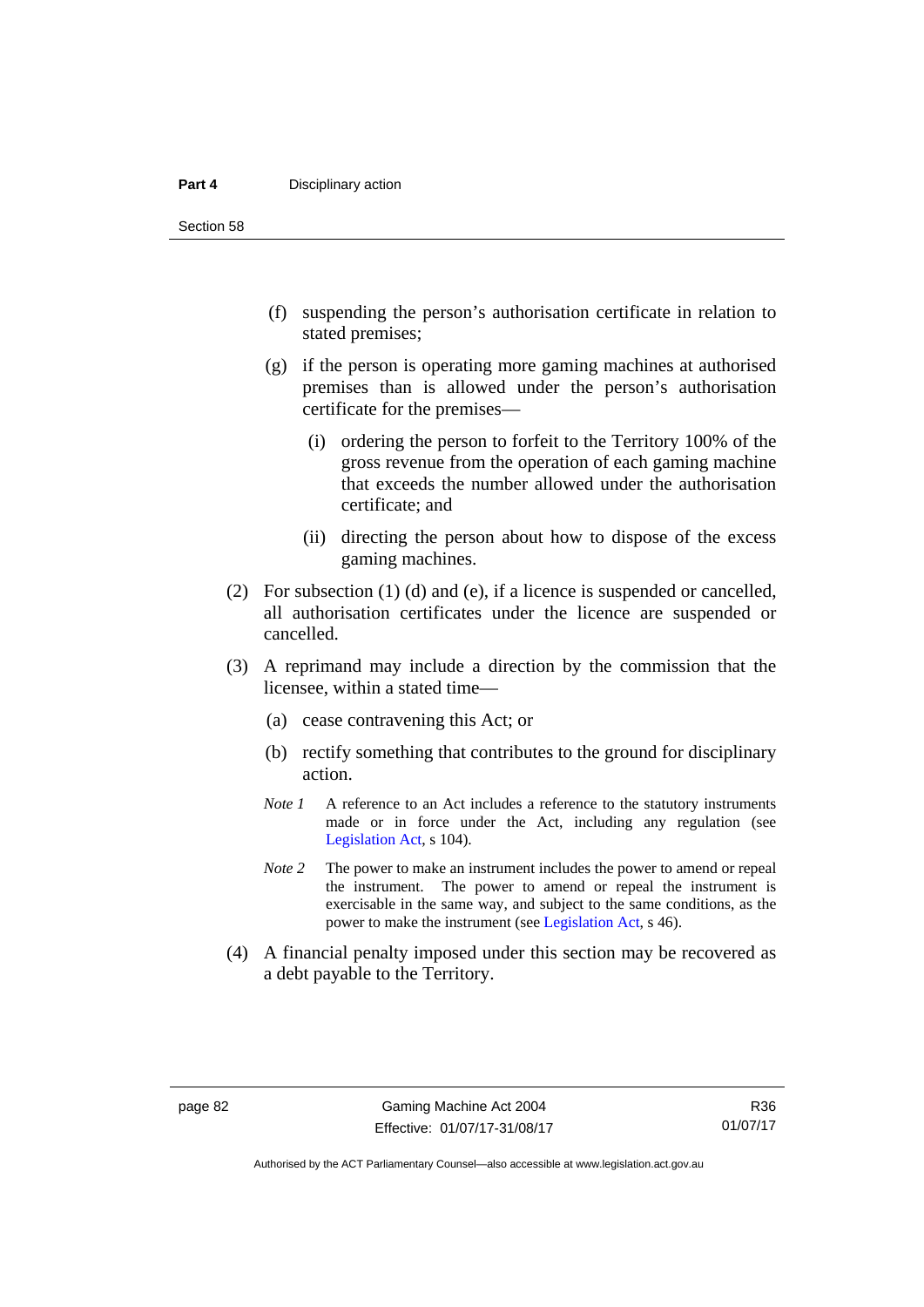### **59 Criteria for disciplinary action**

- (1) In deciding what disciplinary action to take under section 58, the commission must consider the following:
	- (a) whether disciplinary action has been taken against the licensee before;
	- (b) whether the disciplinary ground on which the disciplinary action is to be taken endangered the public or the public interest;
	- (c) the seriousness of the disciplinary ground;
	- (d) the likelihood of further disciplinary action needing to be taken.
- (2) The commission may also consider any other relevant matter.

#### **60 When disciplinary notice may be given**

If the commission is satisfied that a ground for disciplinary action exists, or may exist, in relation to a licensee, the commission may give the licensee a disciplinary notice.

*Note* The commission need not give a disciplinary notice if the grounds for disciplinary action are the contravention of a direction in a reprimand (see s 62).

#### **61 Disciplinary notices**

A notice (a *disciplinary notice*) given to the licensee must—

- (a) state the ground for disciplinary action that caused the notice to be given; and
- (b) tell the licensee that the licensee may, within 3 weeks after the day the licensee is given the notice, give a written response to the commission about the notice.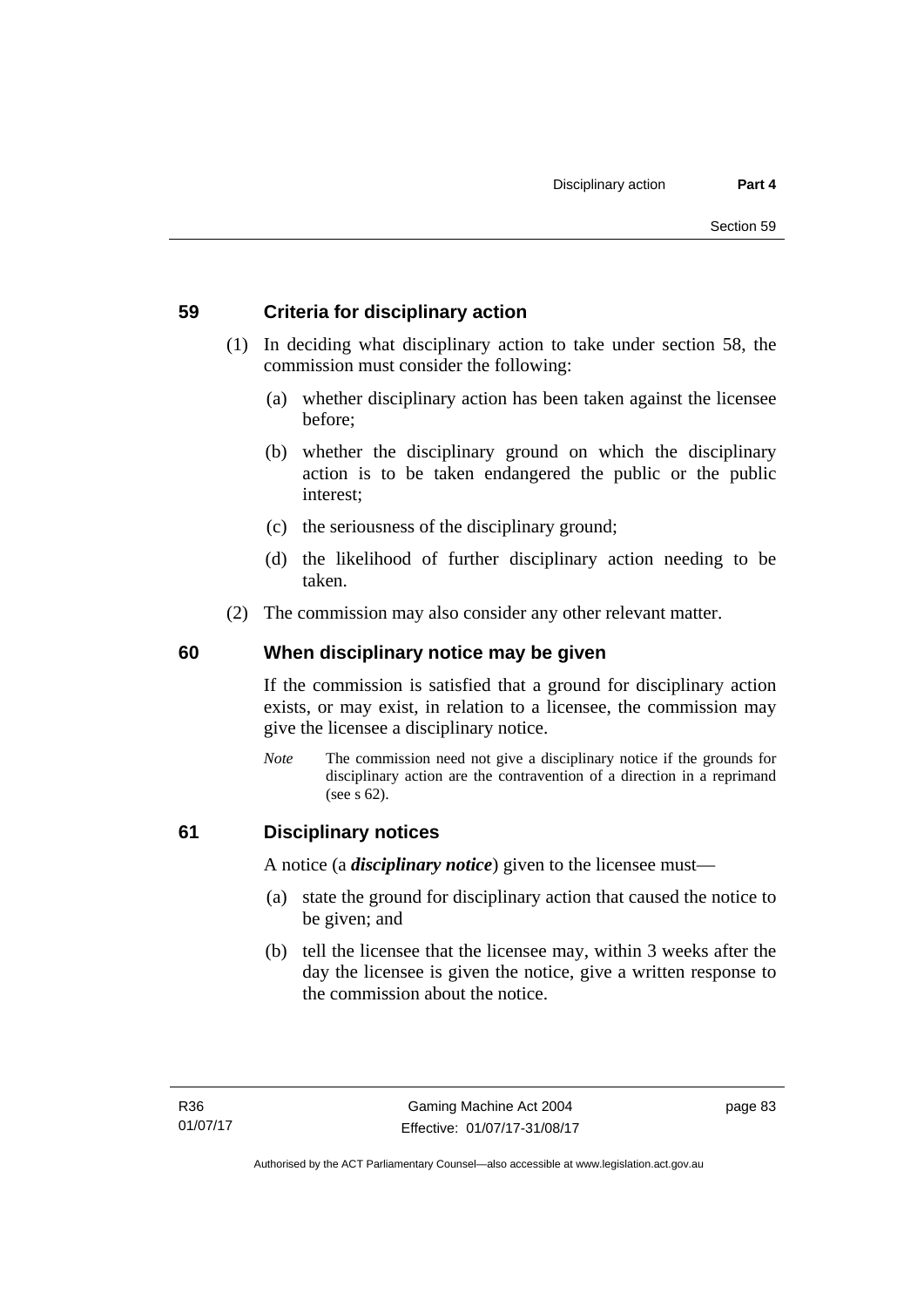#### **Part 4 Disciplinary action**

Section 62

#### **62 Commission may take disciplinary action against licensee**

- (1) This section applies if the commission is satisfied that a licensee has contravened a direction in a reprimand.
- (2) This section also applies if—
	- (a) a licensee has been given a disciplinary notice; and
	- (b) after considering any responses given within the 3-week period in relation to the notice under section 61, the commission is satisfied that a ground for disciplinary action exists in relation to a licensee.
- (3) The commission may take disciplinary action against the licensee.
- (4) To remove any doubt, the disciplinary action may consist of 2 or more of the actions mentioned in section 58.
- (5) If the disciplinary action consists of an action mentioned in section 58 (1) (g) (i), the commission must include in the written notice of the action the amount to be forfeited under that section.
- (6) Disciplinary action takes effect when the licensee receives written notice of the action, or on a later stated date.

#### **62A Disciplinary action in relation to trading authorisations and gaming machines—directions**

(1) This section applies if the commission takes disciplinary action against a licensee in relation to acquiring or disposing of an authorisation or gaming machine under division 6A.6 (Trading of authorisations and gaming machines).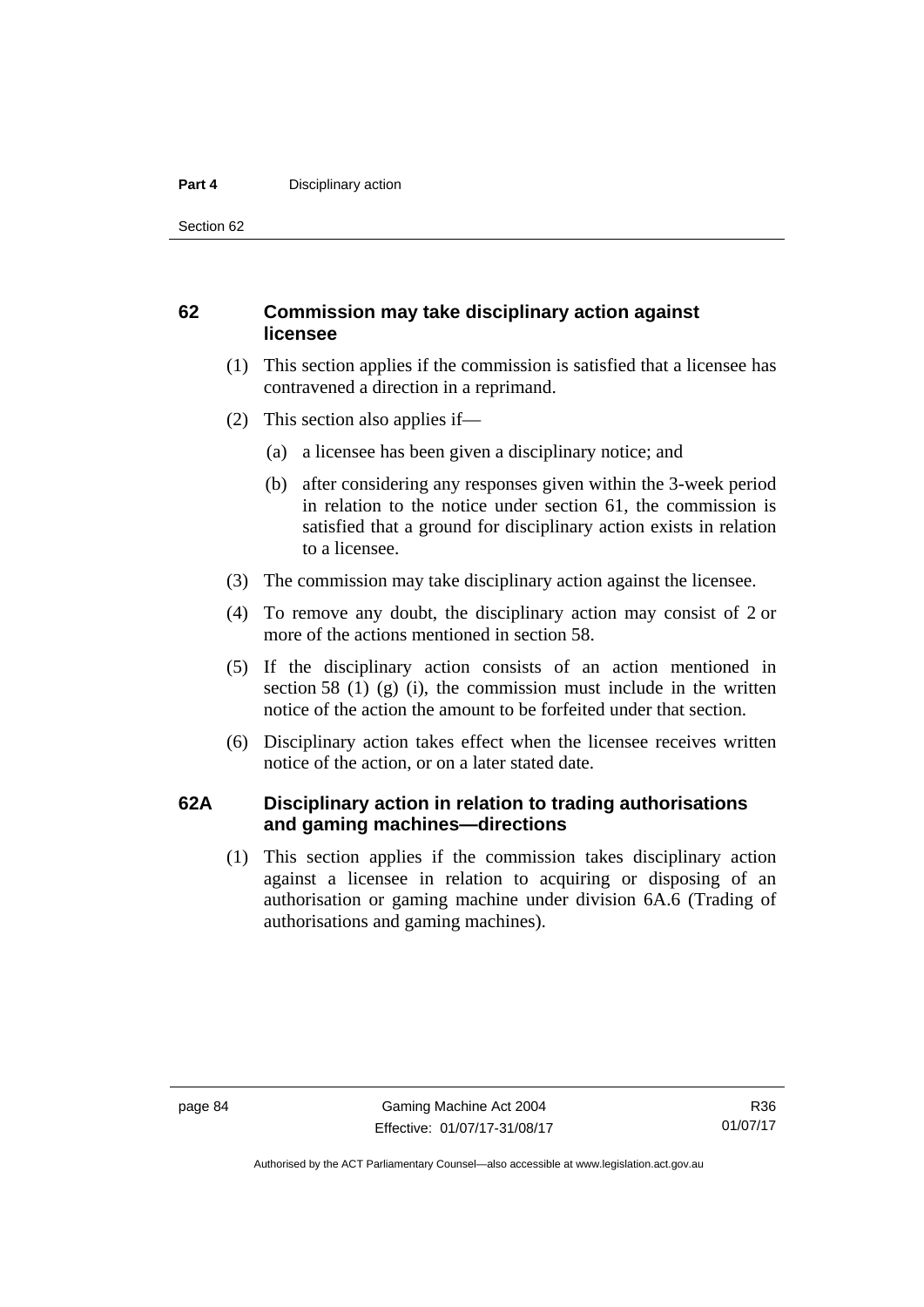- (2) The commission may give the licensee written directions about how the licensee is to conduct the acquisition or disposal.
	- *Note 1* The power to make an instrument includes the power to amend or repeal the instrument. The power to amend or repeal the instrument is exercisable in the same way, and subject to the same conditions, as the power to make the instrument (see [Legislation Act,](http://www.legislation.act.gov.au/a/2001-14) s 46).
	- *Note 2* See div 6A.3 about the disposal of gaming machines.
- (3) The directions must not be inconsistent with—
	- (a) this Act or any other territory law; or
	- (b) a condition of the licensee's licence.
	- *Note* A reference to an Act includes a reference to the statutory instruments made or in force under the Act, including any regulation (see [Legislation Act,](http://www.legislation.act.gov.au/a/2001-14) s 104).
- (4) The licensee must comply with the directions.

#### **63 Suspension of licence and authorisation certificate because of suspension of general and on licences**

- (1) This section applies if—
	- (a) a gaming machine licence is in force for premises; and
	- (b) a general licence or on licence is also in force for the premises.
- (2) If the general licence or on licence is suspended, the licence, and each authorisation certificate under the licence, is also suspended for the period of suspension of the general licence or on licence.
	- *Note* A general licence or on licence may be suspended under the *[Liquor](http://www.legislation.act.gov.au/a/2010-35)  [Act 2010](http://www.legislation.act.gov.au/a/2010-35)* or the *[ACT Civil and Administrative Tribunal Act 2008.](http://www.legislation.act.gov.au/a/2008-35)*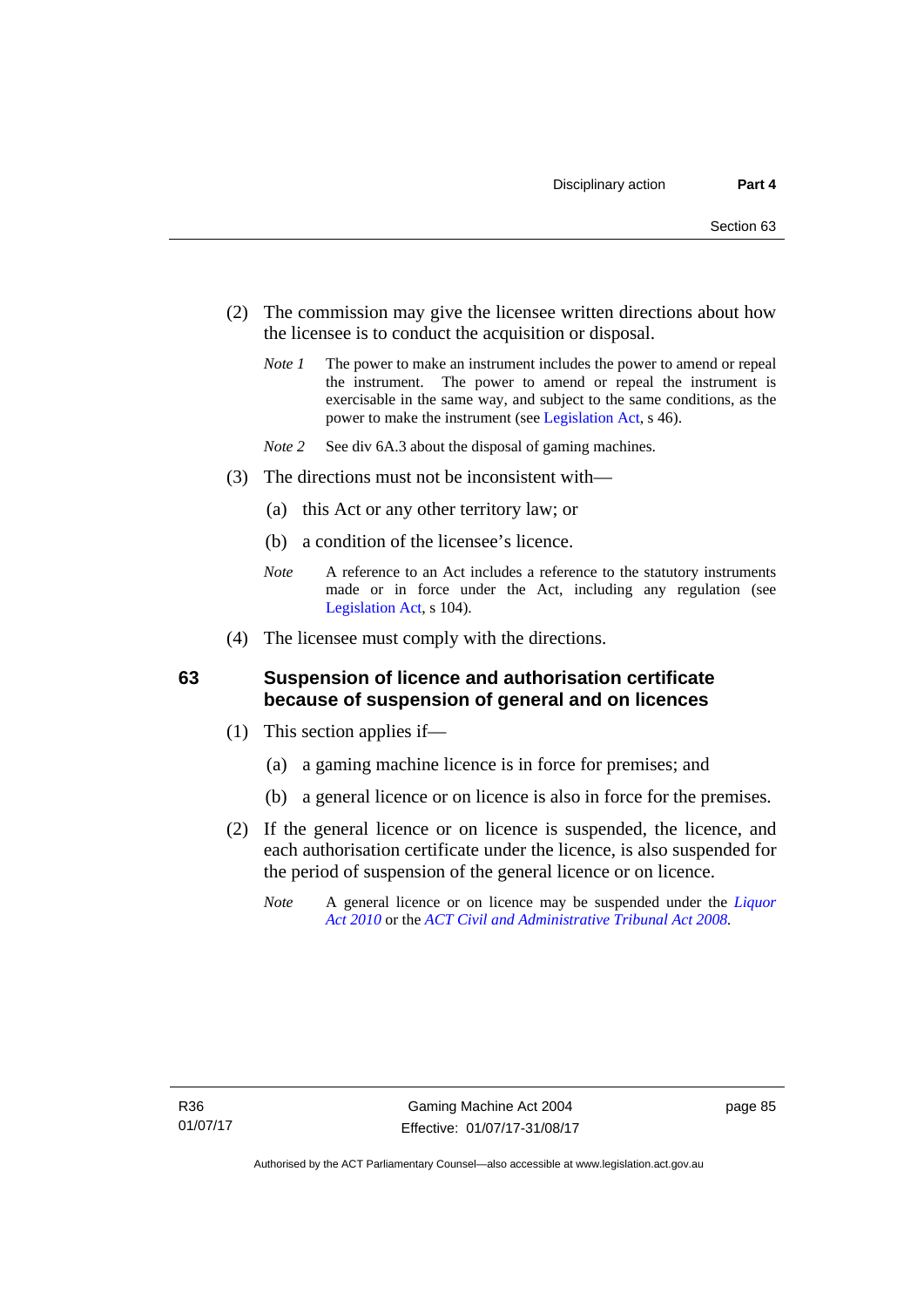#### **Part 4 Disciplinary action**

Section 64

#### **64 Cancellation of authorisation certificate because of cancellation etc of general and on licences**

- (1) This section applies if—
	- (a) an authorisation certificate is in force for premises; and
	- (b) a general licence or on licence is also in force for the premises.
- (2) If the general licence or on licence is not renewed under the *[Liquor Act 2010](http://www.legislation.act.gov.au/a/2010-35)*, the authorisation certificate is cancelled.
- (3) If the general licence or on licence is cancelled, the authorisation certificate is also cancelled.

 (4) However, an authorisation certificate cancelled under this section is taken to be in force again if the decision to cancel the general licence or on licence is reversed on appeal.

#### **65 Return of licence and authorisation certificate on cancellation**

- (1) This section applies if—
	- (a) the commission cancels a person's licence or authorisation certificate under this part; and
	- (b) the person is given notice of the cancellation.
- (2) This section also applies if—
	- (a) a person's authorisation certificate is cancelled under section  $64$  (2); or
	- (b) a person's authorisation certificate is cancelled under section 64 (3) and the person has notice of the cancellation of the person's general or on licence.

*Note* A general licence or on licence may be cancelled under the *[ACT Civil](http://www.legislation.act.gov.au/a/2008-35)  [and Administrative Tribunal Act 2008](http://www.legislation.act.gov.au/a/2008-35).*

R36 01/07/17

Authorised by the ACT Parliamentary Counsel—also accessible at www.legislation.act.gov.au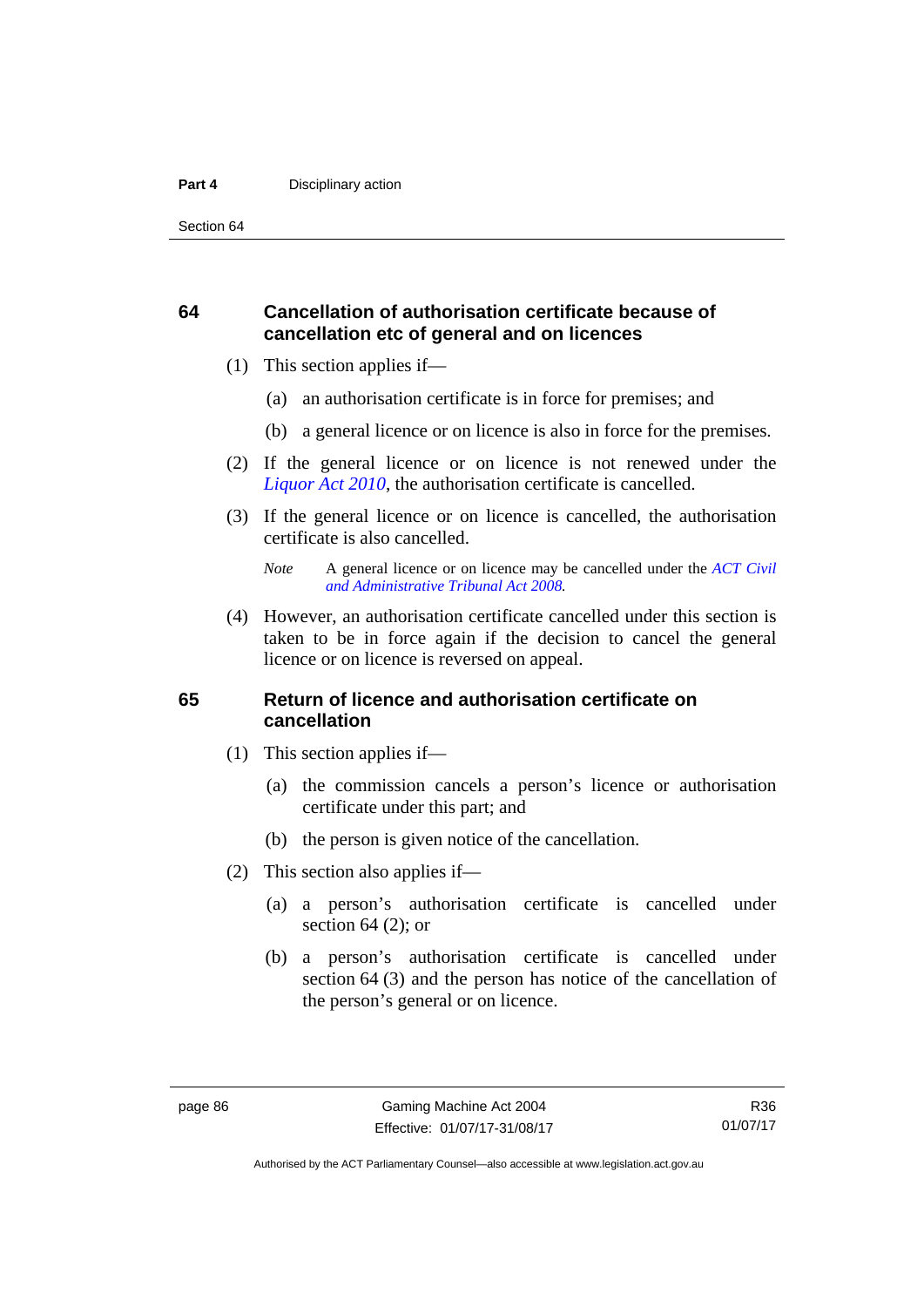(3) The person must return the licence or authorisation certificate (including the authorisation schedule) to the commission as soon as practicable, but in any case not later than 1 week after the day the cancellation under this part takes effect.

Maximum penalty: 50 penalty units.

(4) An offence against this section is a strict liability offence.

### **65A Cancellation of licences and authorisation certificates disposal of gaming machines**

- (1) This section applies if a person's licence, and each authorisation certificate under the licence, is cancelled under this part.
- (2) The number of authorisations for gaming machines under the cancelled authorisation certificate is forfeited to the Territory.
- (3) The person must dispose of a gaming machine operated under the cancelled authorisation certificate as the commission directs.

Maximum penalty: 50 penalty units.

*Note* The [Control Act](http://www.legislation.act.gov.au/a/1999-46/default.asp), s 23 provides that an authorised officer may enter and inspect any premises at any reasonable time to do the things mentioned in that section, including inspecting and removing any gaming equipment the officer believes on reasonable grounds to be connected with an offence against a gaming law.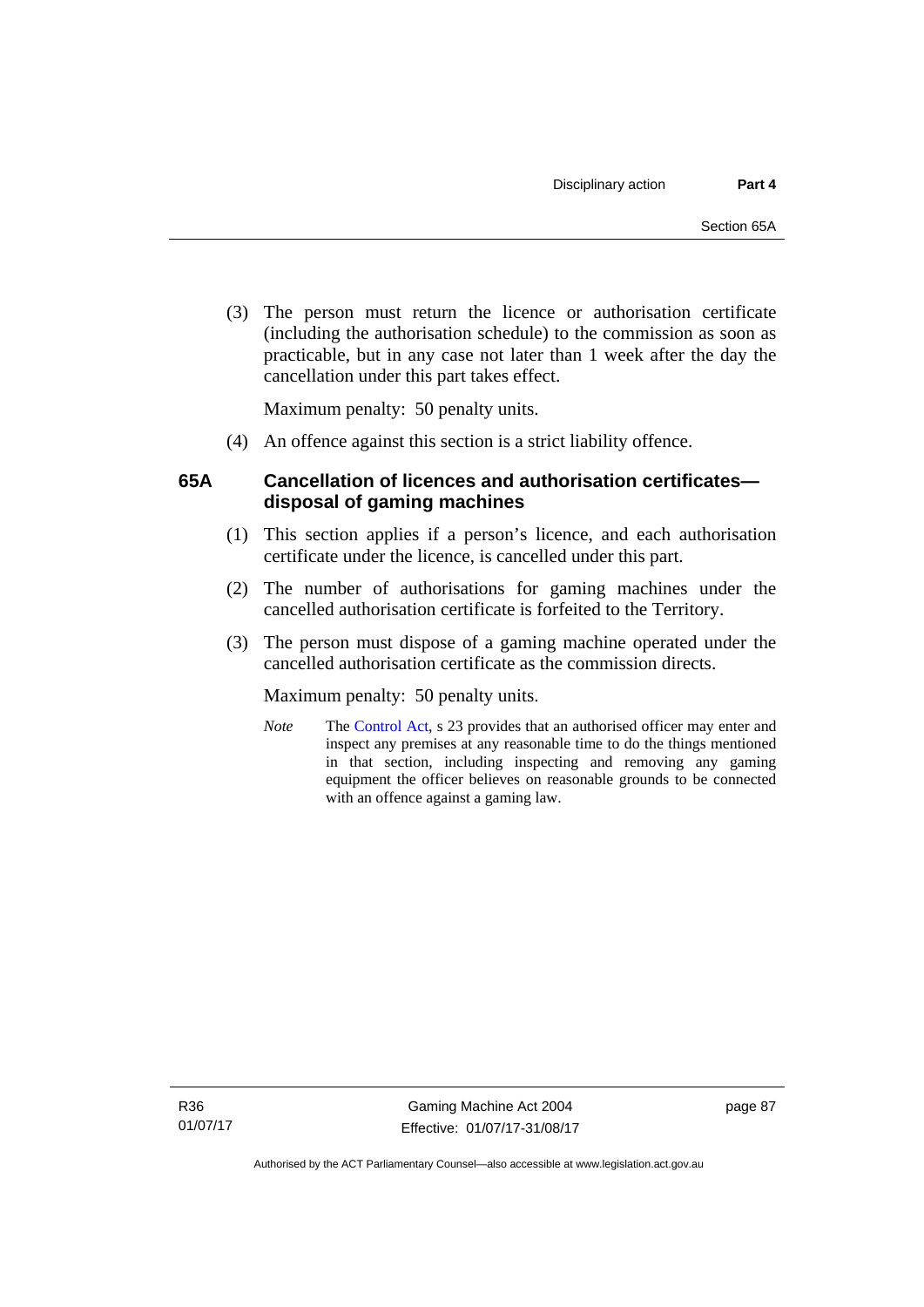#### **Part 5 Centralised monitoring system**

Section 66

# **Part 5 Centralised monitoring system**

#### **66 Meaning of** *centralised monitoring system*

(1) In this Act:

*centralised monitoring system* (or *CMS*) means a system approved by the commission that—

- (a) monitors the operation and performance of gaming machines approved under section 69; and
- (b) facilitates the working out and checking for accuracy of tax liability, and the collection of tax, under this Act; and
- (c) can perform other related functions.
- (2) An approval is a notifiable instrument.

*Note* A notifiable instrument must be notified under the [Legislation Act](http://www.legislation.act.gov.au/a/2001-14).

#### **67 Regulations about CMS**

- (1) A regulation may provide for the approval and operation of a CMS.
- (2) In particular, a regulation may fix a date, or allow the commission to fix a date, by which stated gaming machines must be connected to the CMS.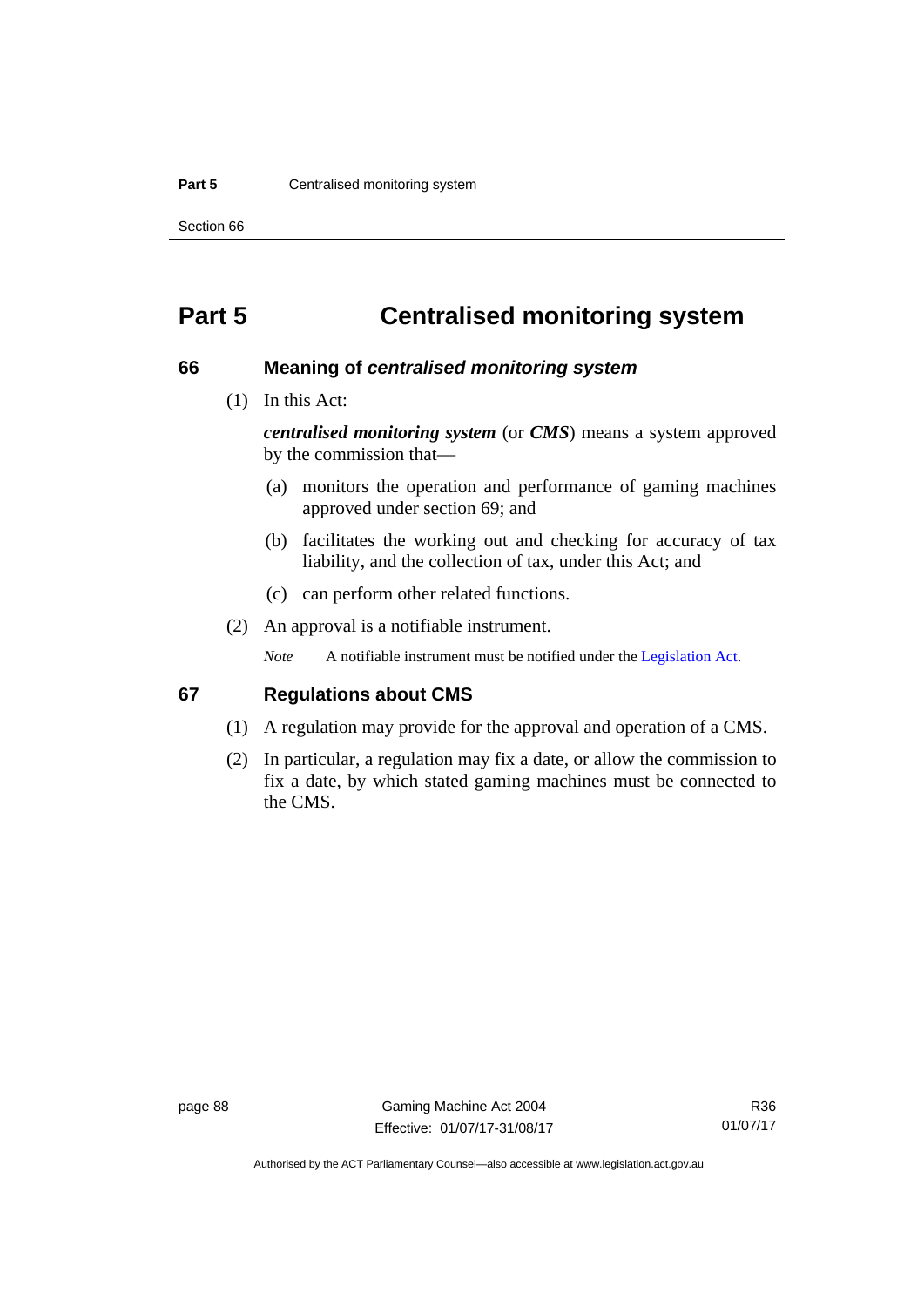# Part 6 **Approval of gaming machines, peripherals, suppliers and technicians**

# **Division 6.1 Approval of gaming machines and peripheral equipment**

#### **68 Meaning of** *peripheral equipment*

In this Act:

*peripheral equipment*, for a gaming machine, means equipment, or a device, that is incidental to the basic operation of the gaming machine.

#### **Examples**

- 1 note acceptors
- 2 links
- 3 card readers
- 4 ticket readers
- *Note* An example is part of the Act, is not exhaustive and may extend, but does not limit, the meaning of the provision in which it appears (see [Legislation Act,](http://www.legislation.act.gov.au/a/2001-14) s 126 and s 132).

### **69 Approval of gaming machines and peripheral equipment**

- (1) The commission may approve—
	- (a) a gaming machine; and
	- (b) any peripheral equipment for the gaming machine.
- (2) However, the commission must not approve something under subsection (1) unless the commission has considered—
	- (a) the results of a technical evaluation of the gaming machine and any peripheral equipment by an approved entity; and

page 89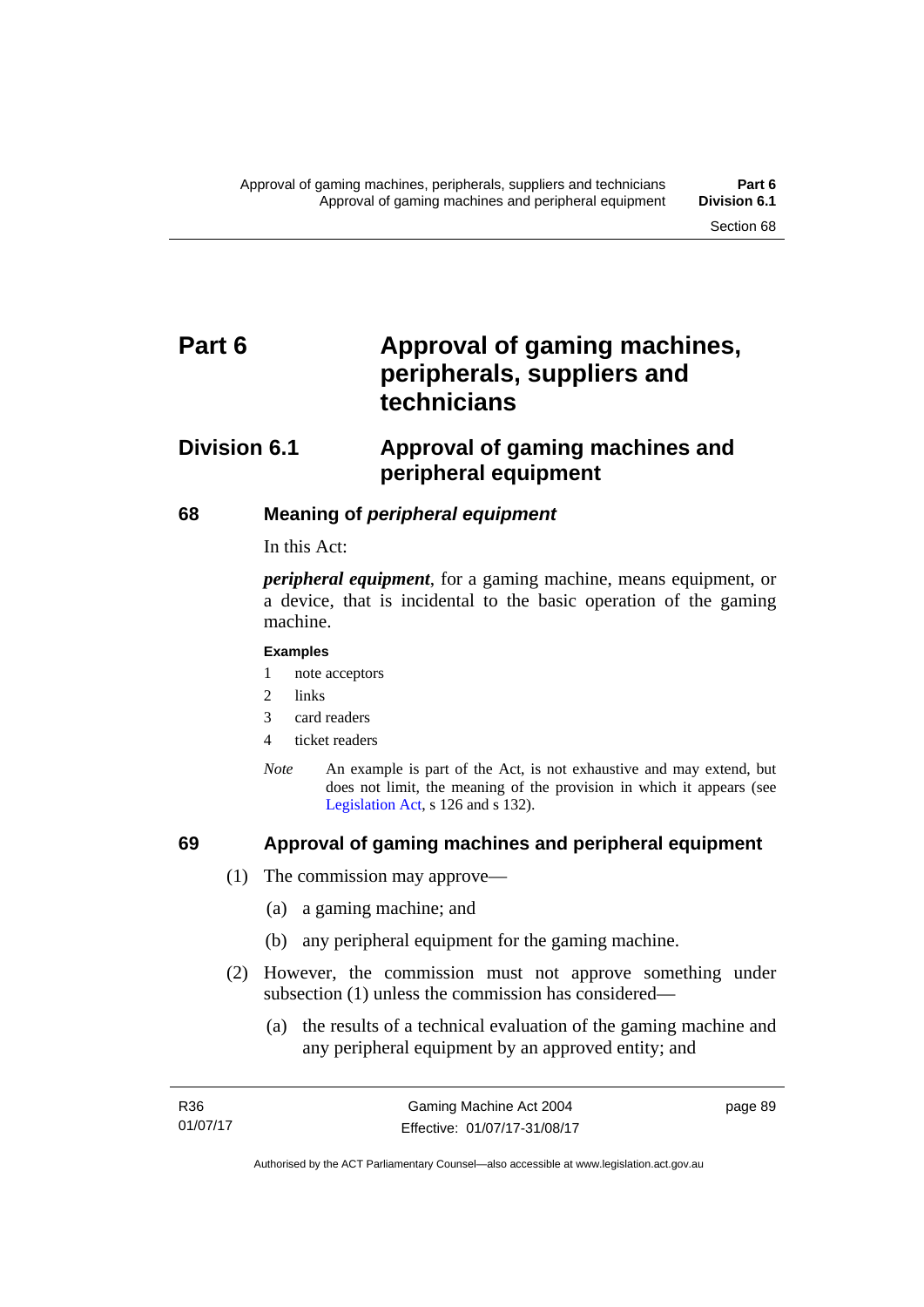- (b) any available research on the consumer protection and harm minimisation implications of the gaming machine or peripheral equipment proposed to be approved.
- (3) Also, the commission must not approve a gaming machine or peripheral equipment for a gaming machine under subsection (1) that allows the use of an audio device if the use of the device is not designed or intended primarily to assist a person with a hearing impairment.
- (4) The approval of a gaming machine or any peripheral equipment for a gaming machine is a notifiable instrument.

*Note* A notifiable instrument must be notified under the [Legislation Act](http://www.legislation.act.gov.au/a/2001-14).

(5) In this section:

*approved entity* means an entity approved (however described) under a law of a local jurisdiction about gaming machines to undertake technical evaluations for the law.

*audio device* means an earphone, earpiece, headphone, headset or any other device to convert signals from a gaming machine to audible sound delivered to the ear of a person playing the machine to the exclusion of everyone else.

# **70 Cancellation or suspension of gaming machine and peripheral equipment approval**

- (1) The commission may cancel or suspend the approval of a gaming machine or peripheral equipment if—
	- (a) the gaming machine no longer operates as designed; or
	- (b) the gaming machine no longer operates as intended.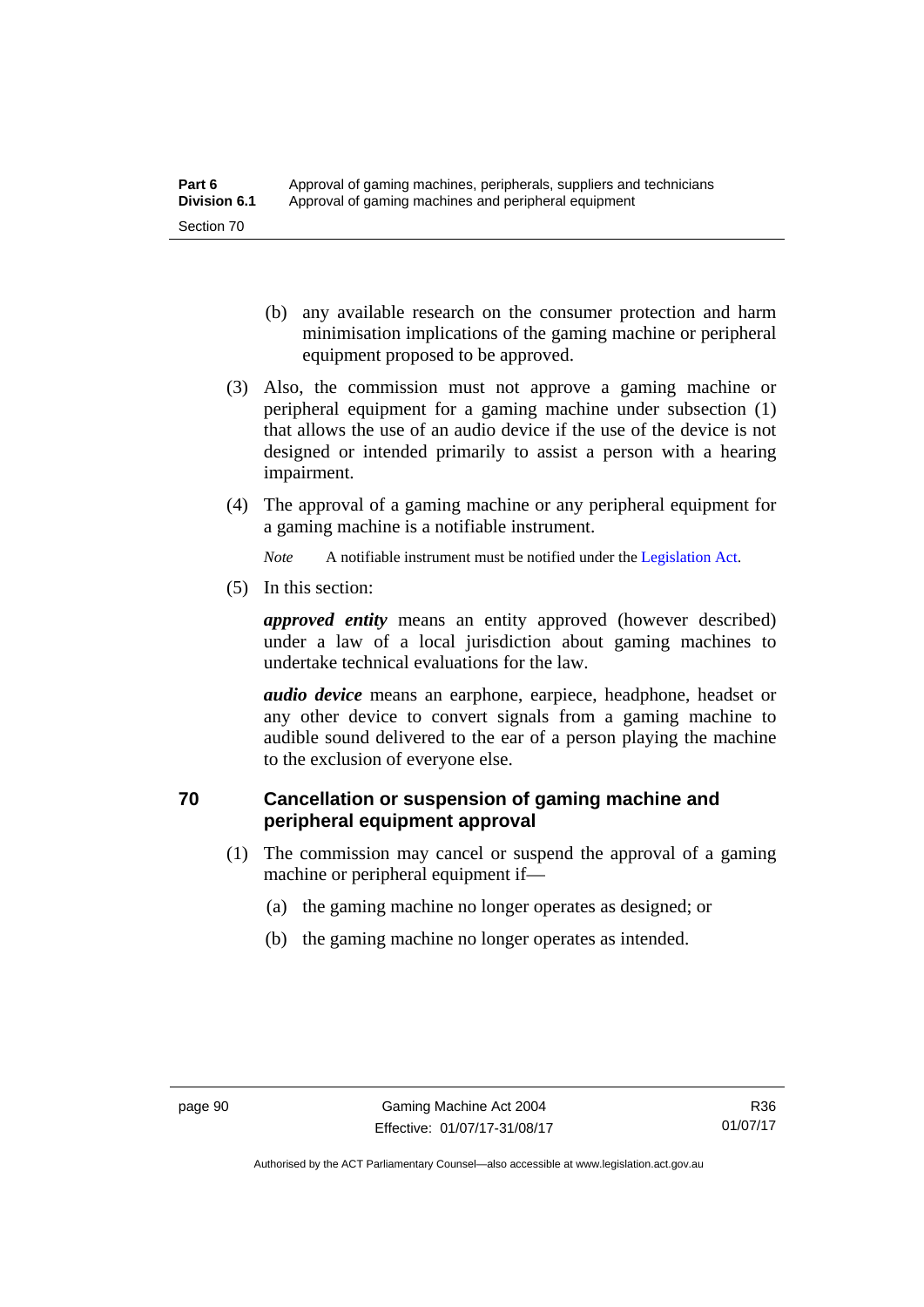(2) To remove any doubt, if the approval of a gaming machine is cancelled or suspended under this section, it applies to all gaming machines of that kind, whether or not a particular gaming machine is operating as designed or intended.

#### **Example**

A King of the Thames gaming machine stops operating in accordance with its design. The commission suspends the approval of King of the Thames gaming machines, even though not all King of the Thames gaming machines have stopped operating in accordance with their design.

- *Note* An example is part of the Act, is not exhaustive and may extend, but does not limit, the meaning of the provision in which it appears (see [Legislation Act,](http://www.legislation.act.gov.au/a/2001-14) s 126 and s 132).
- (3) A cancellation or suspension under subsection (1) is a notifiable instrument.

*Note* A notifiable instrument must be notified under the [Legislation Act](http://www.legislation.act.gov.au/a/2001-14).

#### **71 Computer cabinet access register**

- (1) A licensee must keep a register for gaming machines on authorised premises (the *computer cabinet access register*).
	- *Note* If a form is approved under the [Control Act,](http://www.legislation.act.gov.au/a/1999-46/) s 53D for a register, the form must be used.
- (2) If an approved supplier, approved technician or authorised officer opens or replaces the computer cabinet in a gaming machine on the licensed premises, the person must enter the following details in the computer cabinet access register:
	- (a) information that clearly identifies the gaming machine, including the machine's serial number;
	- (b) the date when the computer cabinet was opened or replaced;
	- (c) a description of why the computer cabinet was opened or replaced;
	- (d) the new computer cabinet seal number that was applied;

page 91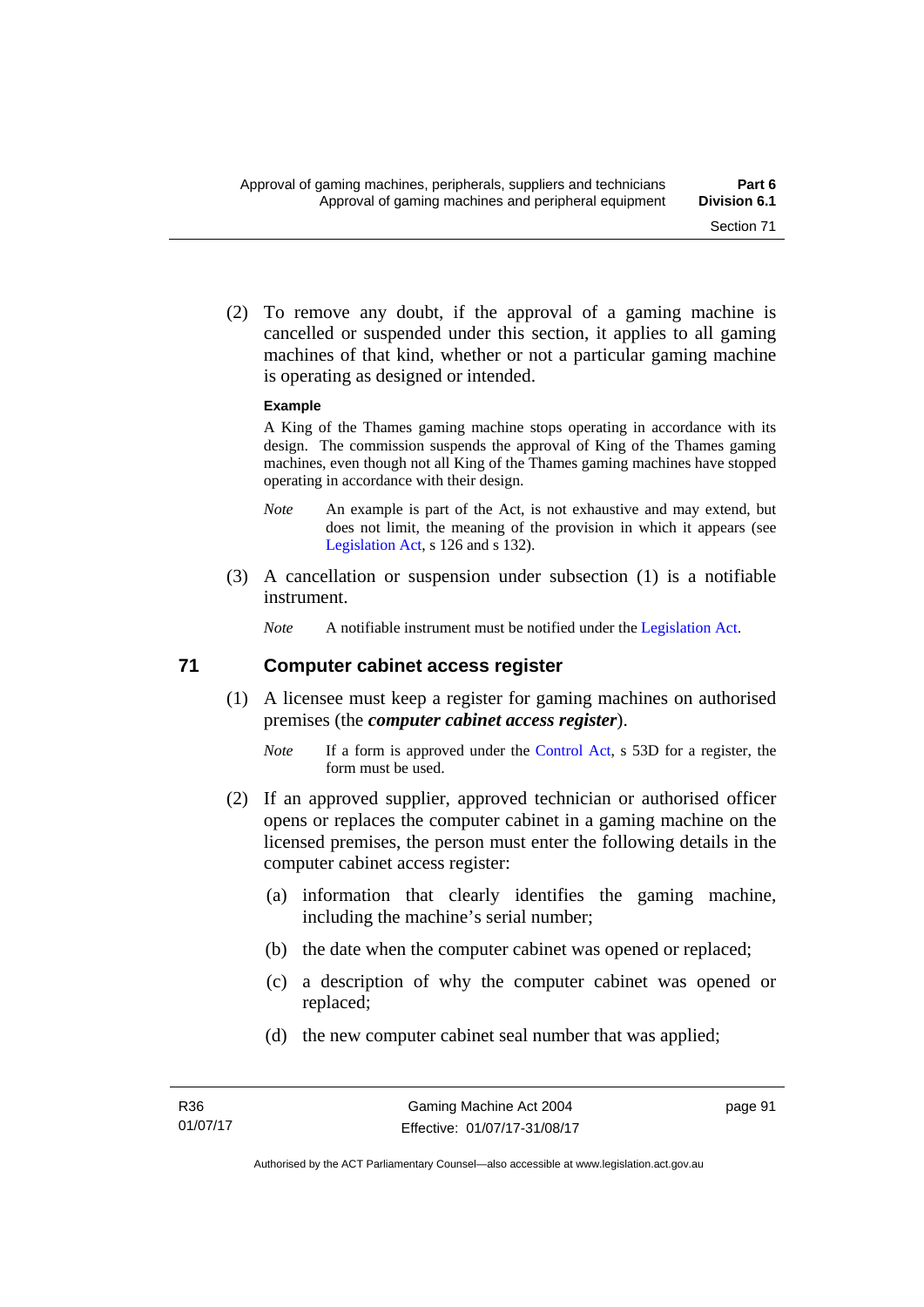| Part 6              | Approval of gaming machines, peripherals, suppliers and technicians |
|---------------------|---------------------------------------------------------------------|
| <b>Division 6.2</b> | Approved suppliers                                                  |
| Section 72          |                                                                     |

- (e) if the person who opens the computer cabinet is an approved supplier or approved technician—the person's name and signature;
- (f) if the person who opens the computer cabinet is an authorised officer—the person's name and signature;
- (g) the licensee's name and signature;
- (h) any other information prescribed by regulation.

## **Division 6.2 Approved suppliers**

#### **72 Application and approval as supplier**

- (1) A person may apply in writing for approval as a supplier.
	- *Note 1* If a form is approved under the [Control Act,](http://www.legislation.act.gov.au/a/1999-46) s 53D for an application, the form must be used.
	- *Note 2* A fee may be determined under s 177 for this provision.
- (2) The commission may approve the person as a supplier if satisfied that—
	- (a) the person sells, installs or maintains gaming machines, peripheral equipment for gaming machines or systems (including a CMS) designed for use with gaming machines; and
	- (b) for an individual—the individual is an eligible person; and
	- (c) for a corporation—each influential person for the corporation is an eligible person; and
	- (d) the person has not, in the last 12 months, provided false or misleading information in an application under subsection (1); and
	- (e) the person satisfies any other requirement prescribed by regulation.

R36 01/07/17

Authorised by the ACT Parliamentary Counsel—also accessible at www.legislation.act.gov.au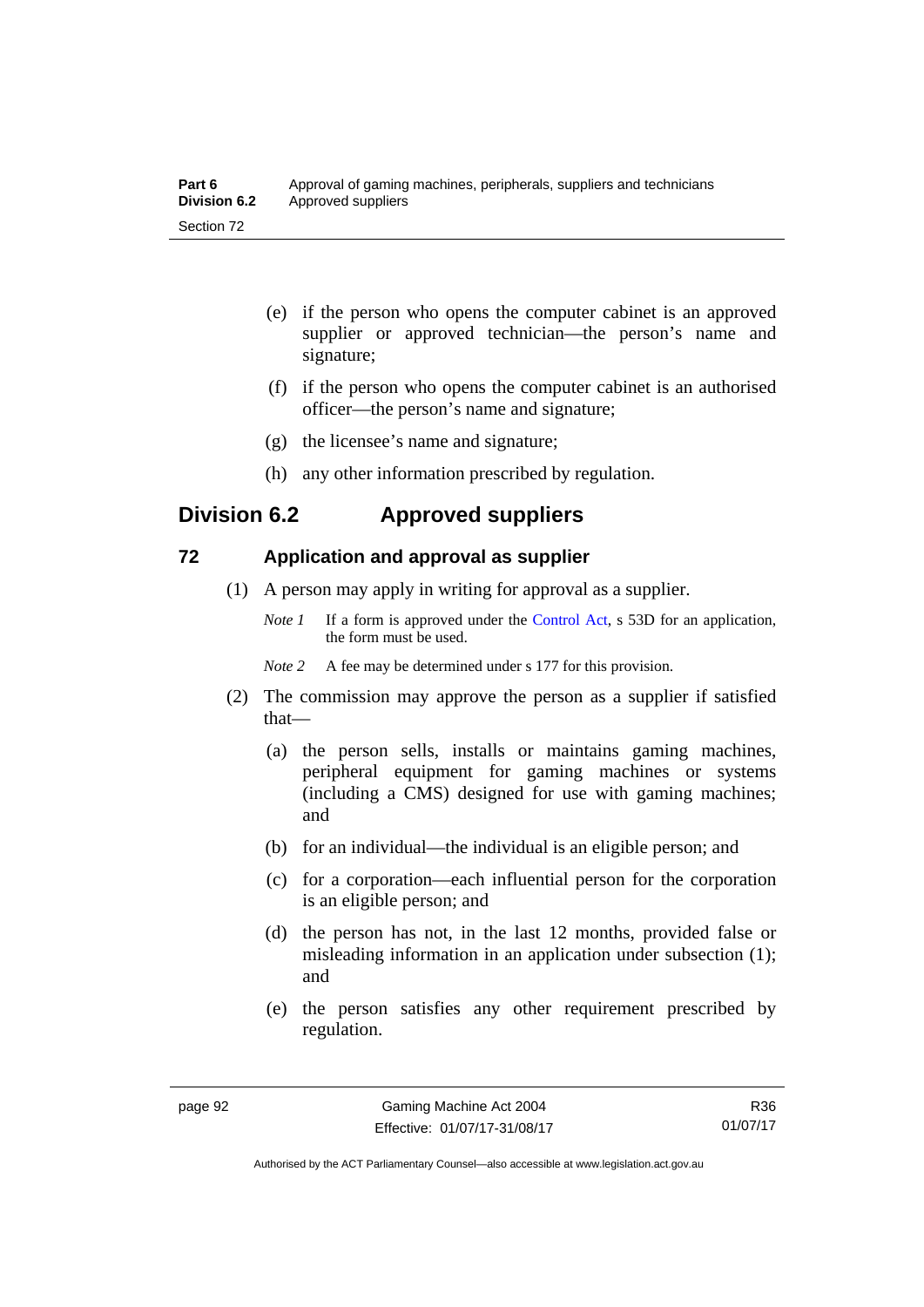(3) If the commission approves a person as a supplier, the commission must give the person a certificate stating that the person is an approved supplier.

#### **73 Giving copy of certificate about approved supplier**

- (1) This section applies if an approved supplier tells the commission, in writing, about the loss, theft or destruction of a certificate given to the person under section 72 (3).
- (2) The commission may, by written notice given to the supplier, require the supplier to give the commission, within a stated period and in a stated form, a statement confirming, and explaining the circumstances of, the loss, theft or destruction.
- (3) If the commission is satisfied that the certificate has been lost, stolen or destroyed, the commission may give a replacement to supplier.

*Note* A fee may be determined under s 177 for this provision.

# **73A Cancellation etc of supplier's approval**

- (1) This section applies if—
	- (a) the commission stops being satisfied that the supplier meets the conditions for approval stated in section 72 (2); or
	- (b) the commission is satisfied that the supplier has contravened this Act.
- (2) In subsection (1) (b), a reference to a *contravention* of this Act includes a reference to the following:
	- (a) a contravention of the [Criminal Code](http://www.legislation.act.gov.au/a/2002-51), part 2.4 (Extensions of criminal responsibility) in relation to an offence against this Act or otherwise in relation to this Act;
	- (b) a contravention of the [Criminal Code](http://www.legislation.act.gov.au/a/2002-51) in relation to a document completed, kept or given, or required to be completed, kept or given, under or in relation to this Act;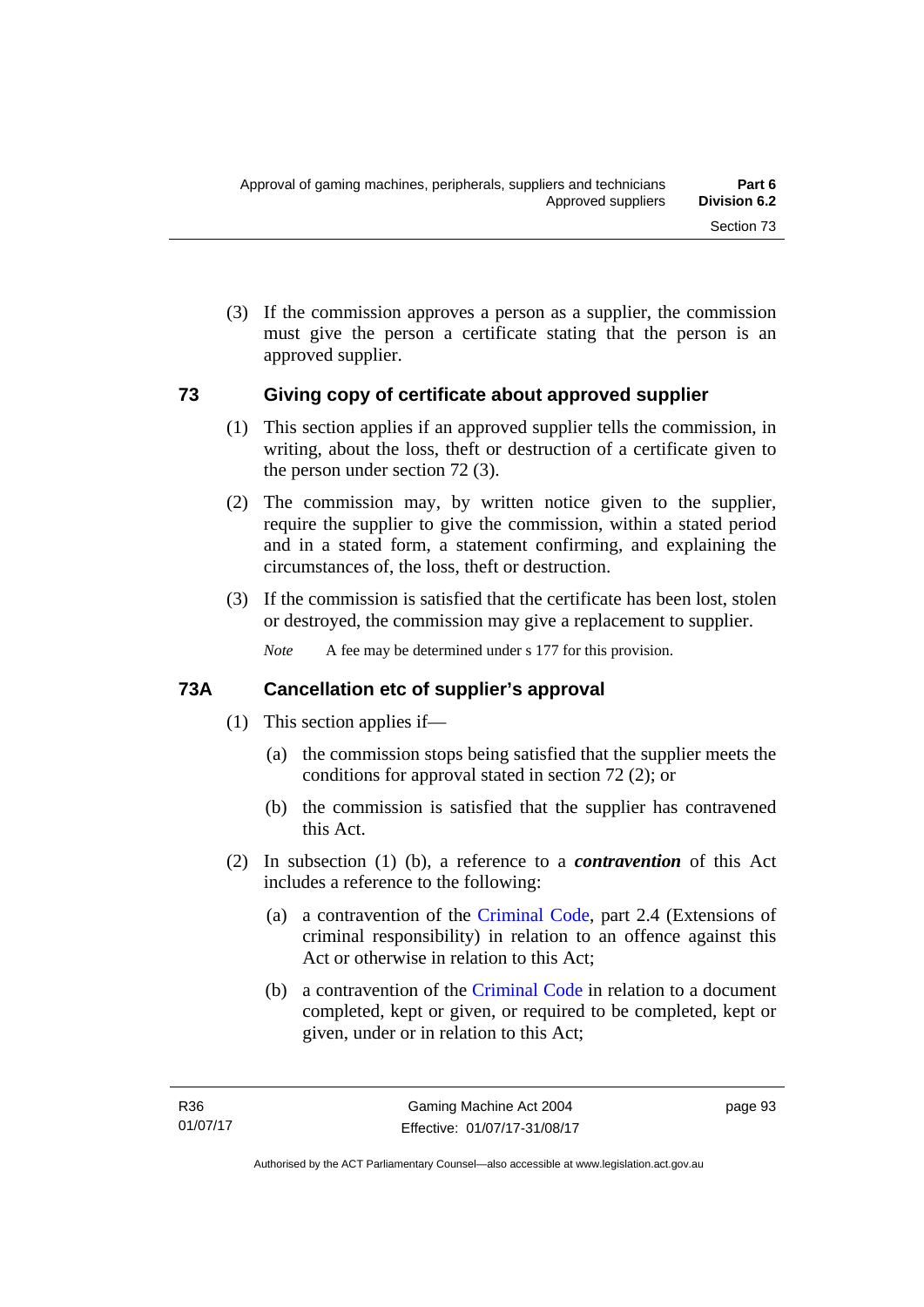- (c) a contravention of the [Criminal Code](http://www.legislation.act.gov.au/a/2002-51) in relation to anything done, or not done, under or in relation to this Act.
- (3) The commission may, by written notice given to the approved supplier—
	- (a) cancel the supplier's approval; or
	- (b) suspend the supplier's approval; or
	- (c) reprimand the supplier.
- (4) In considering whether to take action under this section, the commission must consider the following:
	- (a) whether action has been taken against the approved supplier under this section before;
	- (b) the seriousness of any contravention of this Act;
	- (c) the likelihood of further action needing to be taken against the supplier;
	- (d) the public benefit of suppliers being regulated under this Act.
- (5) The commission may also consider any other relevant matter.

# **Division 6.3 Approved technicians**

#### **74 Application for approval as technician**

- (1) An individual may apply in writing for approval as a technician for 1 or more suppliers.
	- *Note 1* If a form is approved under the [Control Act,](http://www.legislation.act.gov.au/a/1999-46) s 53D for an application, the form must be used.
	- *Note* 2 A fee may be determined under s 177 for this provision.

Authorised by the ACT Parliamentary Counsel—also accessible at www.legislation.act.gov.au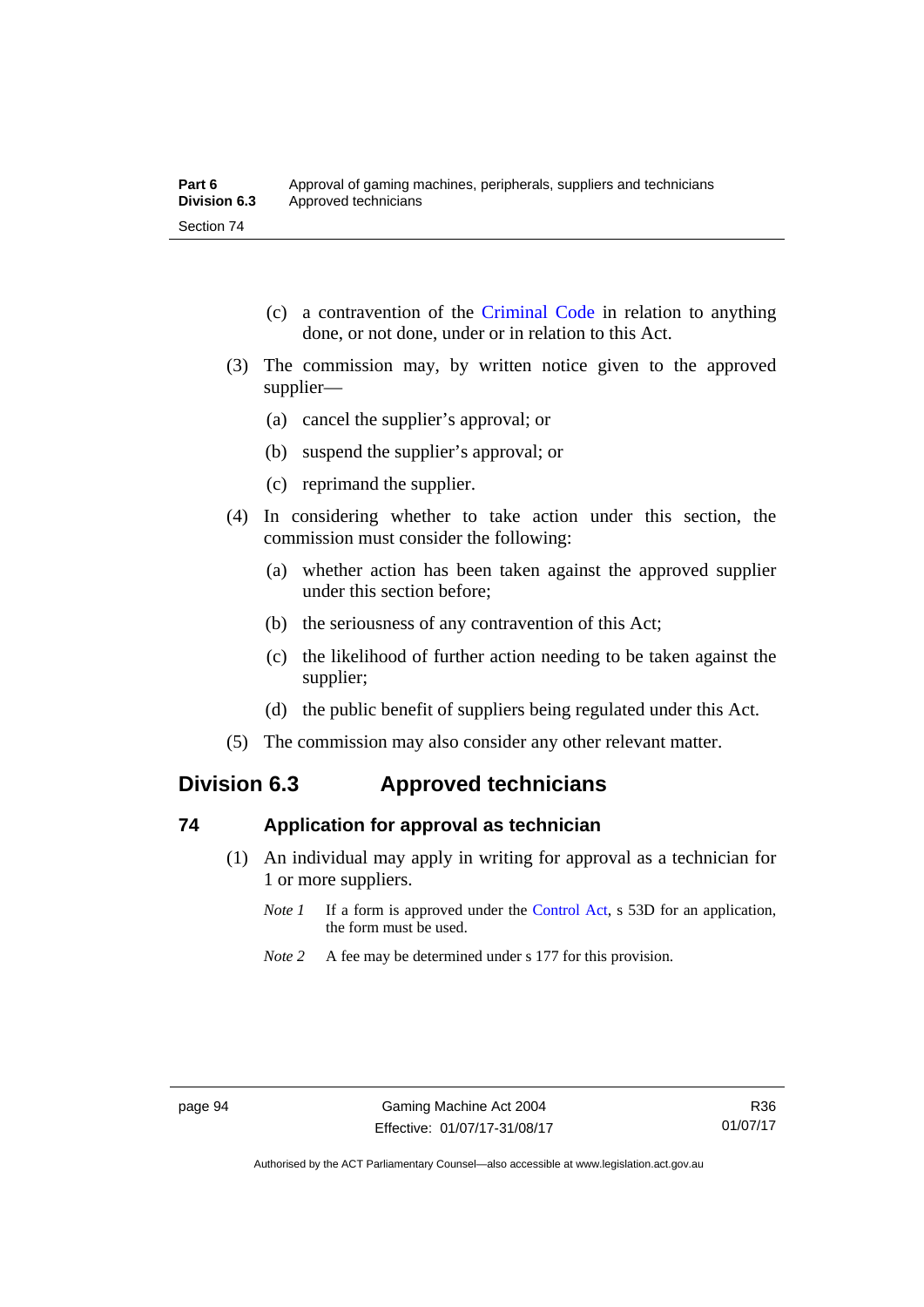- (2) The application must be accompanied by—
	- (a) a statement by each approved supplier for which the applicant is applying for approval that—
		- (i) the supplier is satisfied that the applicant is competent to exercise the functions of an approved technician; and
		- (ii) the supplier employs, or has offered to employ, the applicant as a technician; and
	- (b) if the applicant is an approved supplier and is applying for approval to be a technician for his or her own business—a statement to that effect; and
	- (c) an undertaking by the applicant to—
		- (i) ask the police to check the applicant's criminal record using the applicant's fingerprints; and
		- (ii) authorise the police to report the results of the check to the commission; and
	- (d) 4 recent passport-size photographs of the applicant.

# **75 Approval of technicians**

- (1) The commission may, on application under section 74, approve the applicant as a technician for 1 or more suppliers if satisfied that—
	- (a) the applicant is qualified to exercise the functions of an approved technician; and
	- (b) the applicant has not, in the last 12 months, provided false or misleading information in an application under section 74; and
	- (c) either—
		- (i) the applicant is employed, or will be employed, by each supplier; or
		- (ii) the applicant is an approved supplier; or

page 95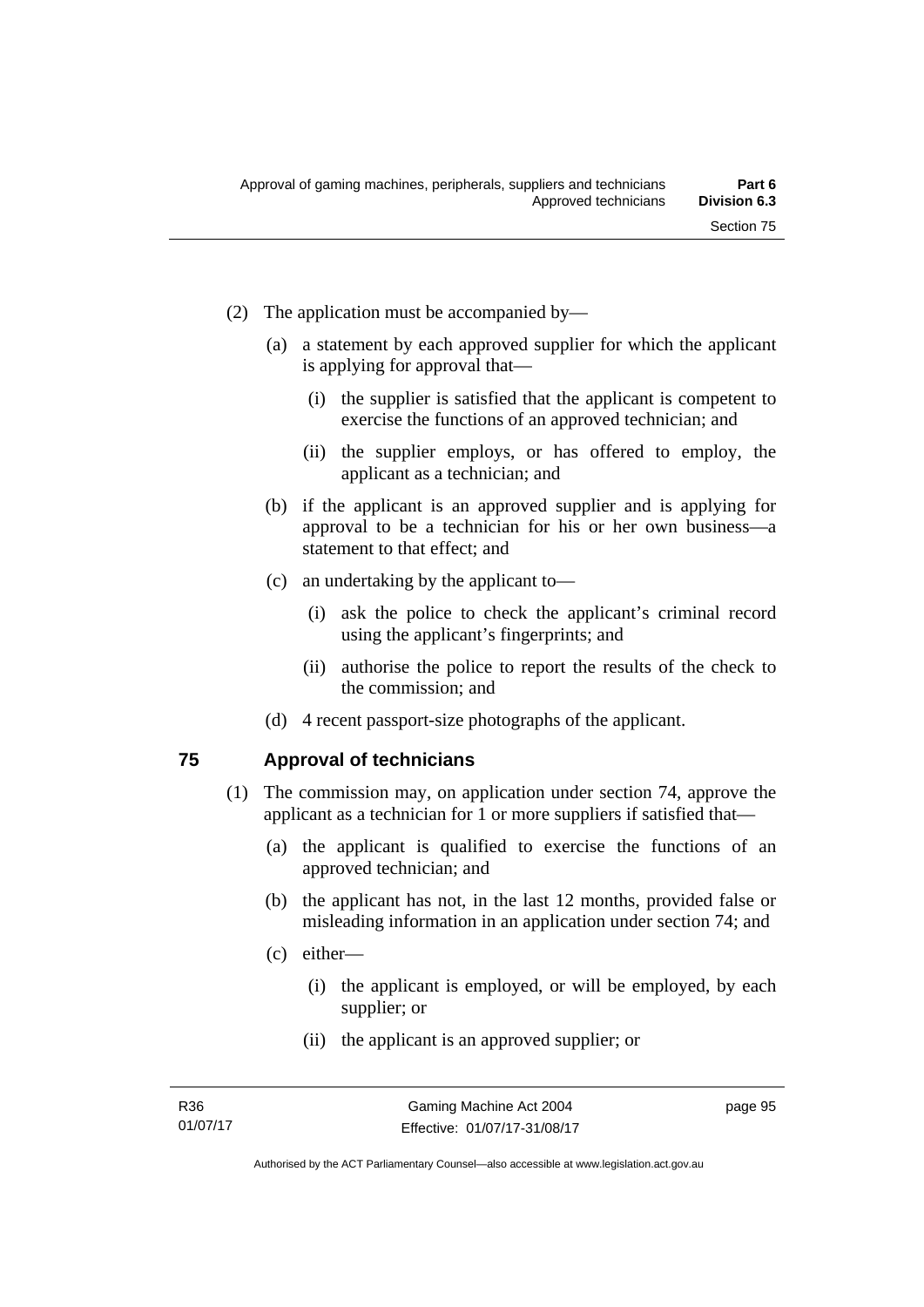- (iii) the applicant is employed, or will be employed, by each supplier and is an approved supplier.
- (2) An approval is for 3 years.
- (3) If a short-term approval is in force in relation to the applicant, the approval under this section starts when the short-term approval under section 76 began.

#### **Example**

Jo was given a short-term approval as a technician on 1 January 2005 before the results of her police check came through. Her results were satisfactory and she was approved as a technician on 25 February 2005. Her approval ends on 1 January 2007.

- (4) A person is *qualified* to exercise the functions of an approved technician for a supplier if the person—
	- (a) is an individual; and
	- (b) is competent to maintain gaming machines supplied by the supplier; and
	- (c) is an eligible person; and
	- (d) satisfies any requirement prescribed by regulation.
- (5) To remove any doubt, an approved supplier may be approved as a technician under this section for themselves as supplier, another supplier or both.

#### **76 Short-term approval of technicians**

- (1) This section applies to a person who has applied for approval as a technician if—
	- (a) the commission has not received the results of the police check of the person's criminal record; but
	- (b) the commission would approve the person if the results of the police check did not show that the person was not an eligible person.

R36 01/07/17

Authorised by the ACT Parliamentary Counsel—also accessible at www.legislation.act.gov.au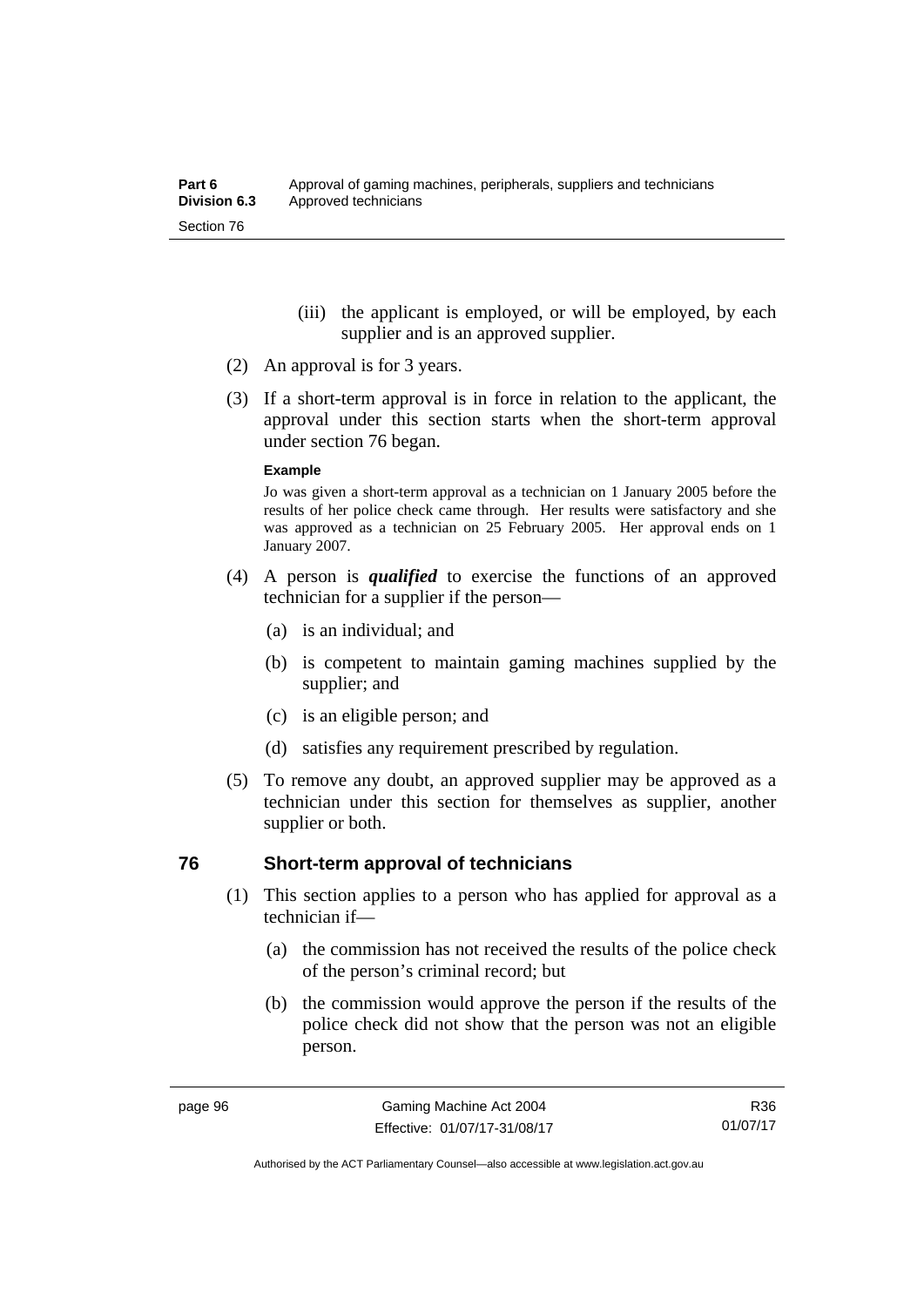- (2) The commission may approve the applicant as a technician.
- (3) An approval under this section (a *short-term approval*) is for 6 months, and cannot be renewed.

#### **77 Ending short-term approvals**

- (1) This section applies to a person if—
	- (a) the person has a short-term approval as a technician; and
	- (b) the commission receives the results of the police check of the person's criminal record; and
	- (c) after considering the results of the police check, the commission is satisfied that the person is not an eligible person.
- (2) The commission must, by written notice given to the technician—
	- (a) refuse the person's application for approval as a technician; and
	- (b) cancel the person's short-term approval as a technician.

# **78 Transfer etc of technician's approval**

- (1) On written application by an approved technician, the commission may—
	- (a) approve the technician for another supplier (the *new supplier*); or
	- (b) transfer the approval of the technician from 1 supplier to another (the *new supplier*).
	- *Note 1* If a form is approved under the [Control Act,](http://www.legislation.act.gov.au/a/1999-46) s 53D for an application, the form must be used.
	- *Note 2* A fee may be determined under s 177 for this provision.

page 97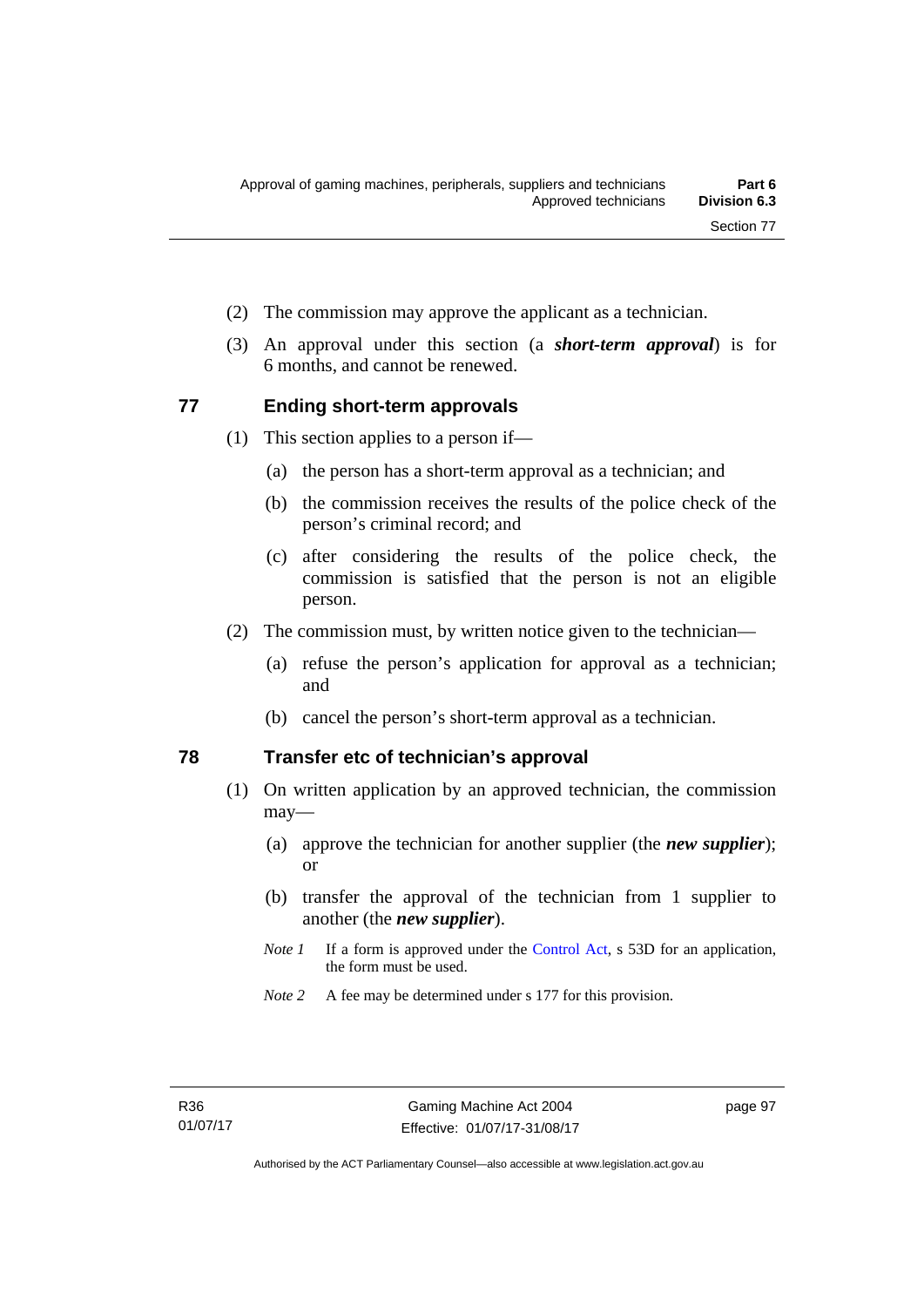(2) The application must be accompanied by a written statement by the new supplier stating that the supplier employs, or has offered to employ, the applicant as a technician.

#### **79 Cancellation etc of technician's approval**

- (1) This section applies if—
	- (a) the commission stops being satisfied that an approved technician is qualified to exercise the functions of an approved technician for each supplier for whom the technician is approved; or
	- (b) the approved technician is not an approved supplier and is not employed by an approved supplier; or
	- (c) the commission is satisfied that the technician has contravened this Act.
- (2) In subsection (1) (c), a reference to a *contravention* of this Act includes a reference to the following:
	- (a) a contravention of the [Criminal Code](http://www.legislation.act.gov.au/a/2002-51), part 2.4 (Extensions of criminal responsibility) in relation to an offence against this Act or otherwise in relation to this Act:
	- (b) a contravention of the [Criminal Code](http://www.legislation.act.gov.au/a/2002-51) in relation to a document completed, kept or given, or required to be completed, kept or given, under or in relation to this Act;
	- (c) a contravention of the [Criminal Code](http://www.legislation.act.gov.au/a/2002-51) in relation to anything done, or not done, under or in relation to this Act.
- (3) The commission may, by written notice given to the approved technician—
	- (a) cancel the technician's approval; or
	- (b) suspend the technician's approval; or
	- (c) reprimand the technician.

Authorised by the ACT Parliamentary Counsel—also accessible at www.legislation.act.gov.au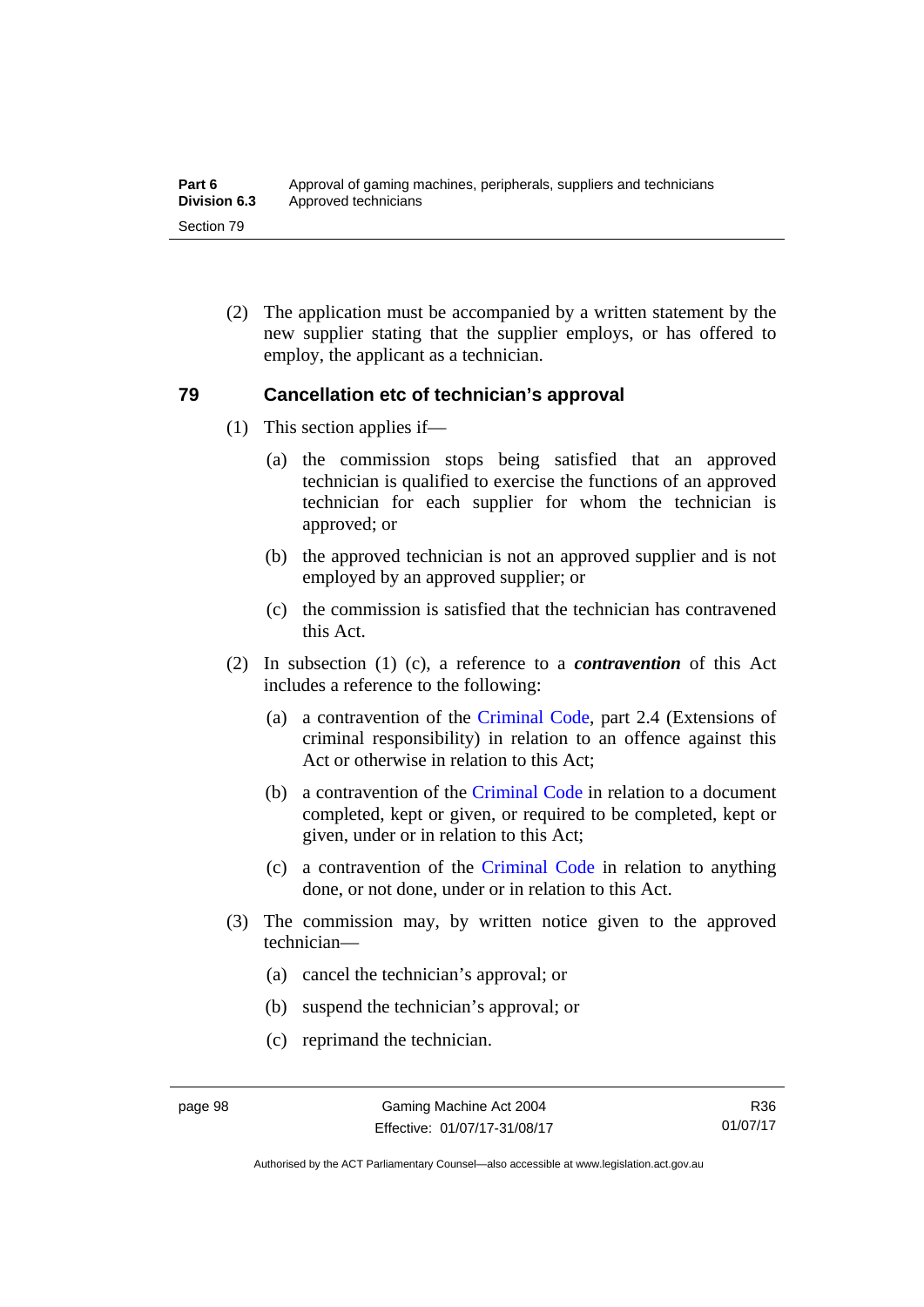- (4) In considering whether to take action under this section, the commission must consider the following:
	- (a) whether action has been taken against the approved technician under this section before;
	- (b) the seriousness of any contravention of this Act;
	- (c) the likelihood of further action needing to be taken against the technician;
	- (d) the public benefit of technicians being regulated under this Act.
- (5) The commission may also consider any other relevant matter.
- (6) In this section:

*approved supplier*—a person is not an *approved supplier* if the person's approval as a supplier is suspended.

*qualified*, to exercise the functions of an approved technician—see section 75 (4).

# **80 Certificates and identity cards for approved technicians**

- (1) This section applies if the commission approves a technician under section 75 (Approval of technicians) or section 76 (Short-term approval of technicians).
- (2) The commission must give—
	- (a) a certificate (the technician's *approval certificate*) to each approved supplier for the technician containing details of the approval; and
	- (b) an identity card to the approved technician containing details of the approval.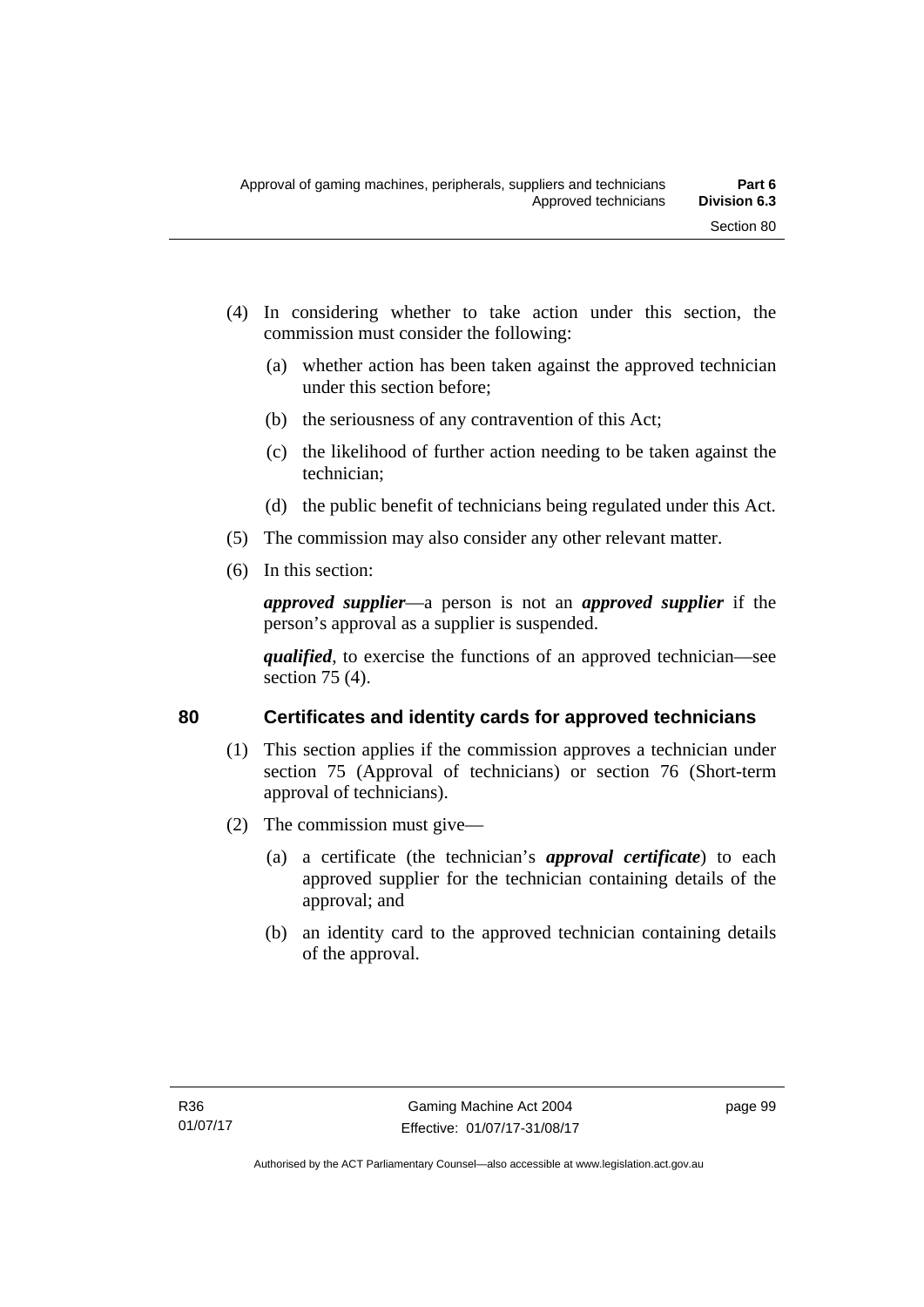# **81 Giving copy of certificate about approved technician or identity card**

- (1) This section applies if an approved supplier or approved technician tells the commission, in writing, about the loss, theft or destruction of a certificate or identity card given to the person under section 80.
- (2) The commission may, by written notice given to the person, require the person to give the commission, within a stated period and in a stated form, a statement confirming, and explaining the circumstances of, the loss, theft or destruction.
- (3) If the commission is satisfied that the certificate or identity card has been lost, stolen or destroyed, the commission may give a replacement to the person.

*Note* A fee may be determined under s 177 for this provision.

# **82 Notice by supplier if technician no longer employed**

- (1) This section applies if—
	- (a) a supplier is the supplier for an approved technician; and
	- (b) the supplier stops employing the technician.
- (2) The supplier must tell the commission in writing that the supplier no longer employs the technician within 1 week after the day the supplier stops employing the technician.

Maximum penalty: 5 penalty units.

(3) An offence against this section is a strict liability offence.

# **83 Return of approval certificates and identity cards for approved technicians**

- (1) This section applies if—
	- (a) a technician's approval expires or is cancelled or suspended; or
	- (b) a technician stops working for an approved supplier.

Authorised by the ACT Parliamentary Counsel—also accessible at www.legislation.act.gov.au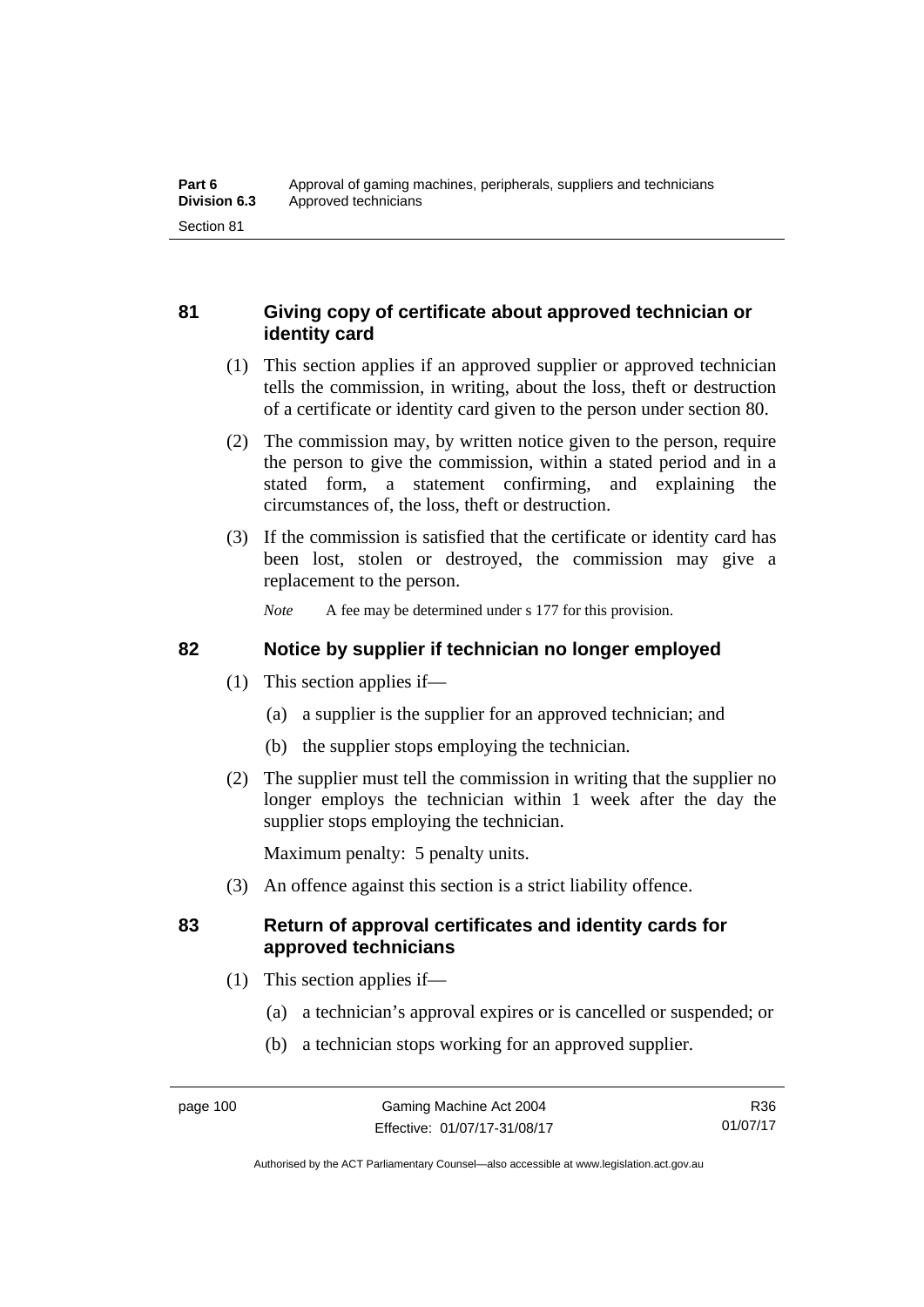- (2) The supplier must return the technician's approval certificate to the commission within 1 week after—
	- (a) the day the technician's approval expires; or
	- (b) the day the technician is given notice of the cancellation or suspension; or
	- (c) the day the approved technician stops working for the supplier.

Maximum penalty: 5 penalty units.

- (3) The technician must return the technician's identity card to the commission within 1 week after—
	- (a) the day the technician's approval expires; or
	- (b) the day the technician is given notice of the cancellation or suspension; or
	- (c) the day the technician no longer works for at least 1 supplier.

Maximum penalty: 5 penalty units.

(4) Strict liability applies to an offence against this section.

# **84 Renewal of technician's approval**

- (1) An approved technician may apply to the commission for renewal of his or her approval no later than 1 month, and no earlier than 3 months, before the approval expires.
	- *Note* If a form is approved under the [Control Act,](http://www.legislation.act.gov.au/a/1999-46) s 53D for an application, the form must be used.
- (2) The application must be accompanied by an undertaking by the applicant to—
	- (a) ask the police to check the applicant's criminal record using the applicant's fingerprints; and
	- (b) authorise the police to report the results of the check to the commission.

page 101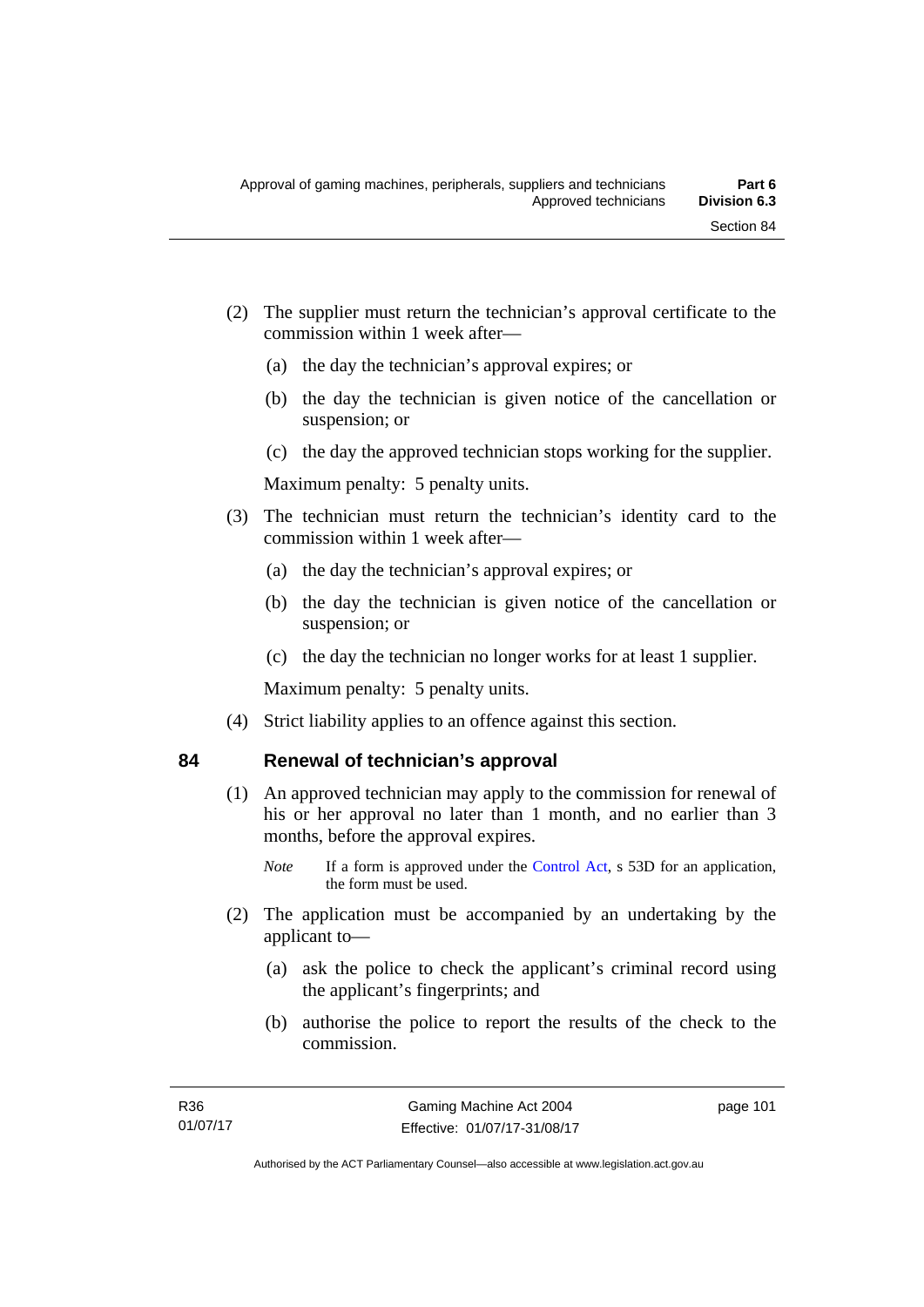- (3) On application under this section, the commission must renew the approval if satisfied that it would approve the applicant if the application were an application for initial approval.
- (4) The renewal of the approval begins on the day after the approval being renewed expires.
- (5) An approval that is suspended may be renewed, but the renewed approval is suspended until the end of the suspension.

page 102 Gaming Machine Act 2004 Effective: 01/07/17-31/08/17

Authorised by the ACT Parliamentary Counsel—also accessible at www.legislation.act.gov.au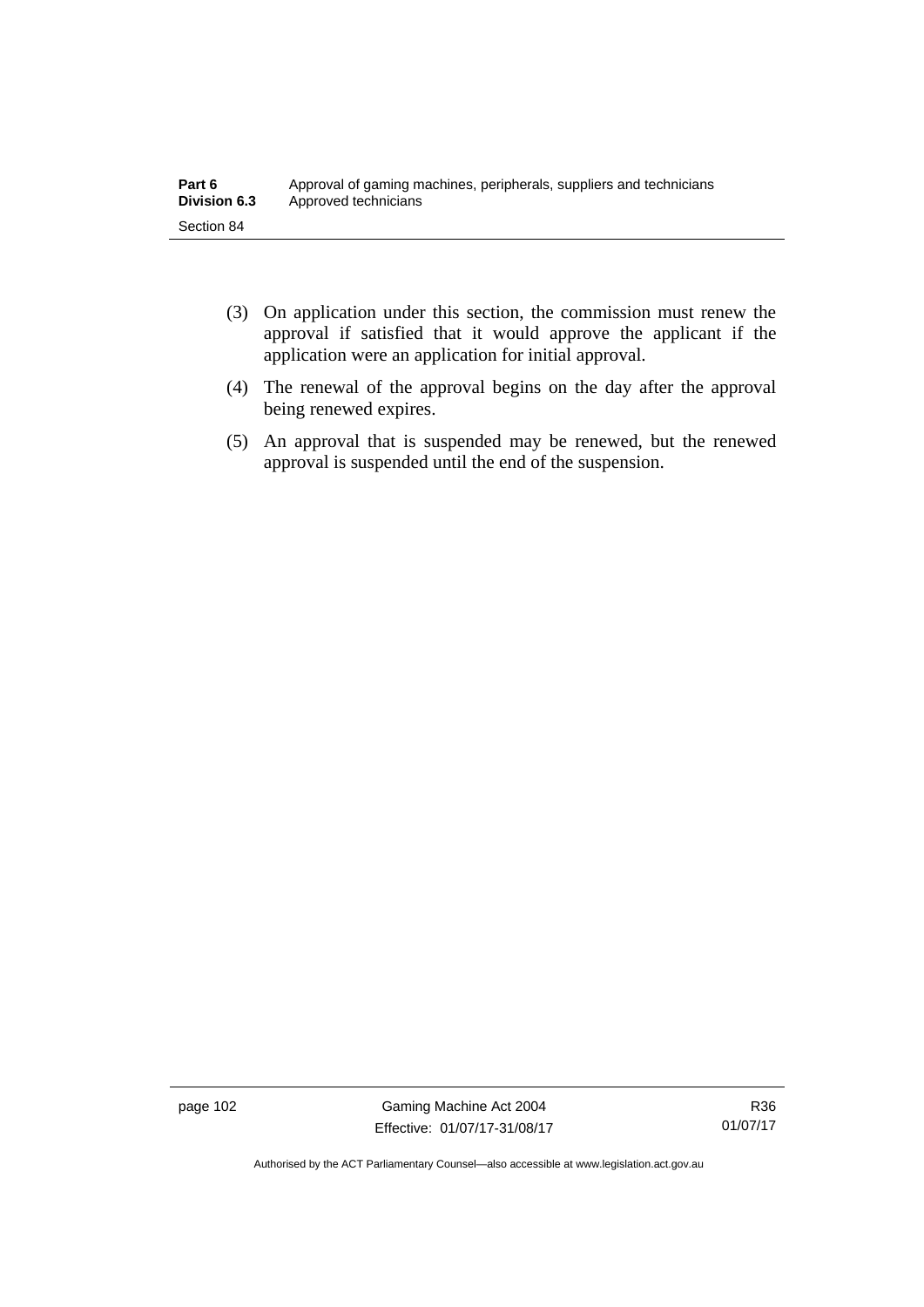# **Part 6A Gaming machine dealings**

# **Division 6A.1 Gaming machine dealings**

# **97 Control procedures**

- (1) A person's control procedures for gaming machines and peripheral equipment must include operational details (including who is responsible) for each of the following:
	- (a) accounting and record keeping in relation to the gaming machines and peripheral equipment;
	- (b) access to and handling of cash in relation to the gaming machines;
	- (c) payment of winnings;
	- (d) access control to the gaming machines and peripheral equipment;
	- (e) security of the gaming machines and peripheral equipment;
	- (f) security of cash, records and keys in relation to the gaming machines;
	- (g) job descriptions (including responsibilities) of people operating and doing accounting and record keeping in relation to the gaming machines and peripheral equipment;
	- (h) any marketing and promotion of the gaming machines.
- (2) A person may change the person's control procedures by written notice given to the commission.
- (3) A regulation may make provision in relation to control procedures.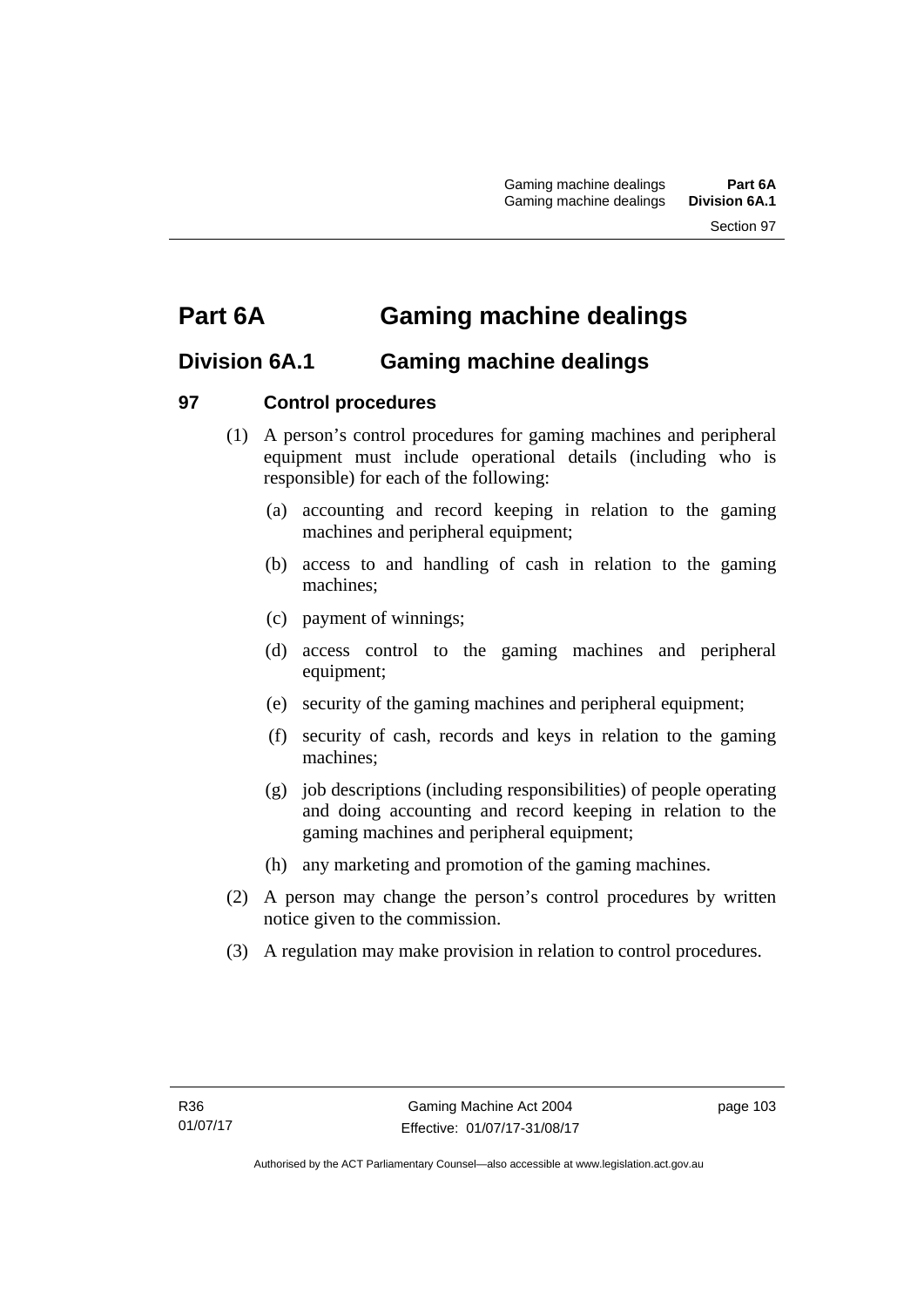# **98 Acquisition of gaming machines and peripheral equipment—general**

- (1) A person commits an offence if—
	- (a) the person intentionally acquires a gaming machine; and

*Note Acquire*—see the dictionary.

 (b) the person does not have a licence and an authorisation certificate allowing the operation of the gaming machine at the person's premises.

Maximum penalty: 100 penalty units, imprisonment for 1 year or both.

- (2) However, a person does not commit an offence against subsection (1) if—
	- (a) the person has been appointed as an external administrator for a licensee; and
	- (b) the commission has received written notice of the person's appointment, and any additional information requested by the commission, under section 110A (Appointment of external administrator).
- (3) A licensee commits an offence if—
	- (a) the licensee intentionally acquires a gaming machine or peripheral equipment for a gaming machine; and
	- (b) the gaming machine or peripheral equipment is not approved under section 69 (Approval of gaming machines and peripheral equipment).

Maximum penalty: 100 penalty units, imprisonment for 1 year or both.

Authorised by the ACT Parliamentary Counsel—also accessible at www.legislation.act.gov.au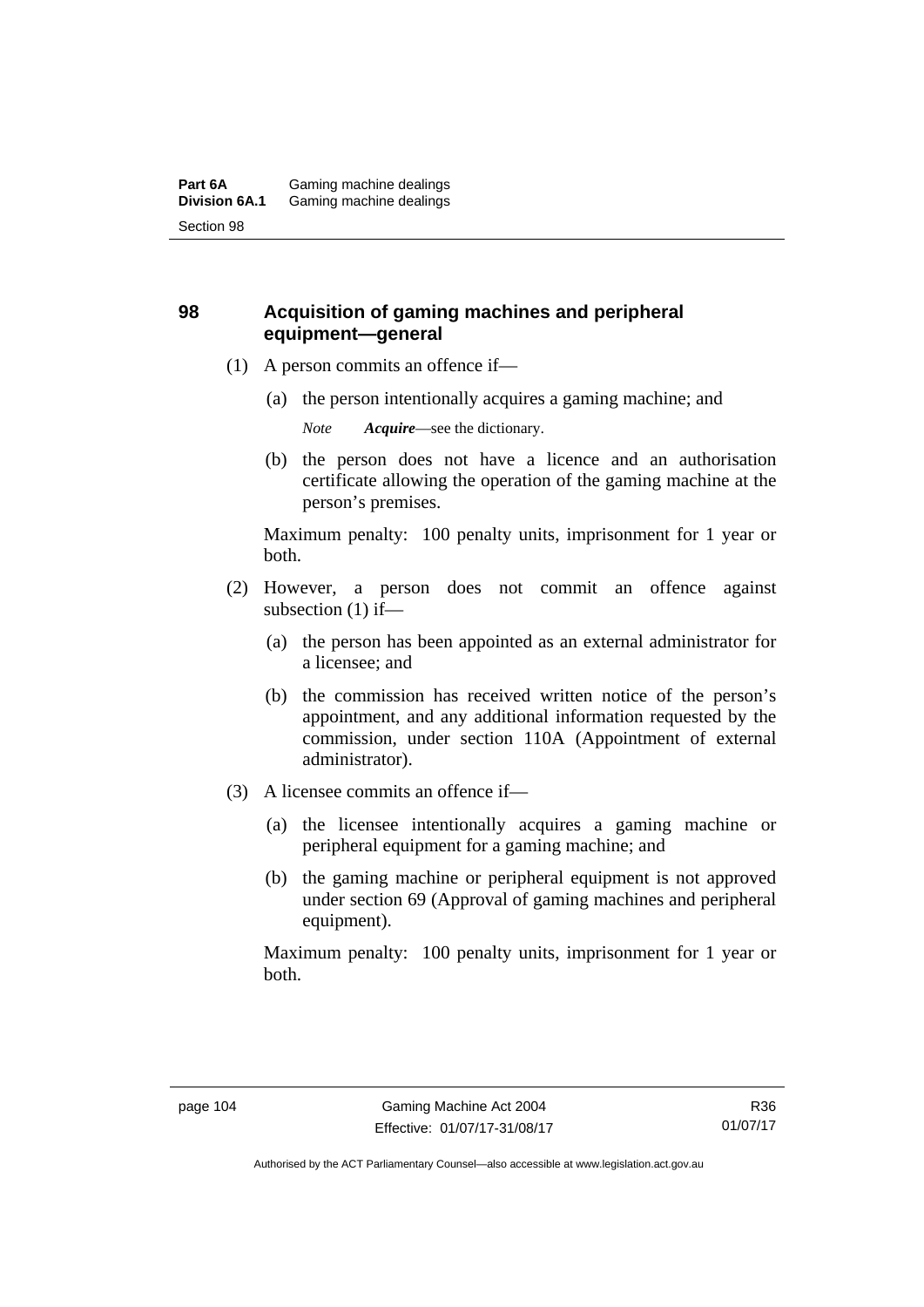- (4) A licensee commits an offence if the licensee—
	- (a) intentionally acquires a gaming machine for authorised premises; and
	- (b) does not hold an authorisation for the gaming machine.

Maximum penalty: 100 penalty units, imprisonment for 1 year or both.

(5) In this section:

*external administrator*—see section 105A.

#### **99 Acquisition of authorisations and gaming machines notification**

- (1) This section applies if a licensee intends to acquire—
	- (a) an authorisation for a gaming machine for authorised premises; or
	- (b) a gaming machine for authorised premises.
- (2) The licensee must notify the commission about the proposed acquisition.
	- *Note 1* The acquisition of an authorisation or gaming machine is a notifiable action (see pt 13A and sch 2).
	- *Note* 2 It is a condition of a licence that the licensee give the commission written notice of the details of a gaming machine installed on authorised premises within 3 days after the day the gaming machine is installed or the commission gives the licensee a notice under s 124 (see s 45). It is also a condition of a licence that the licensee not allow the gaming machine to be operated on the authorised premises until the notice under s 45 has been given to the commission (see s 46).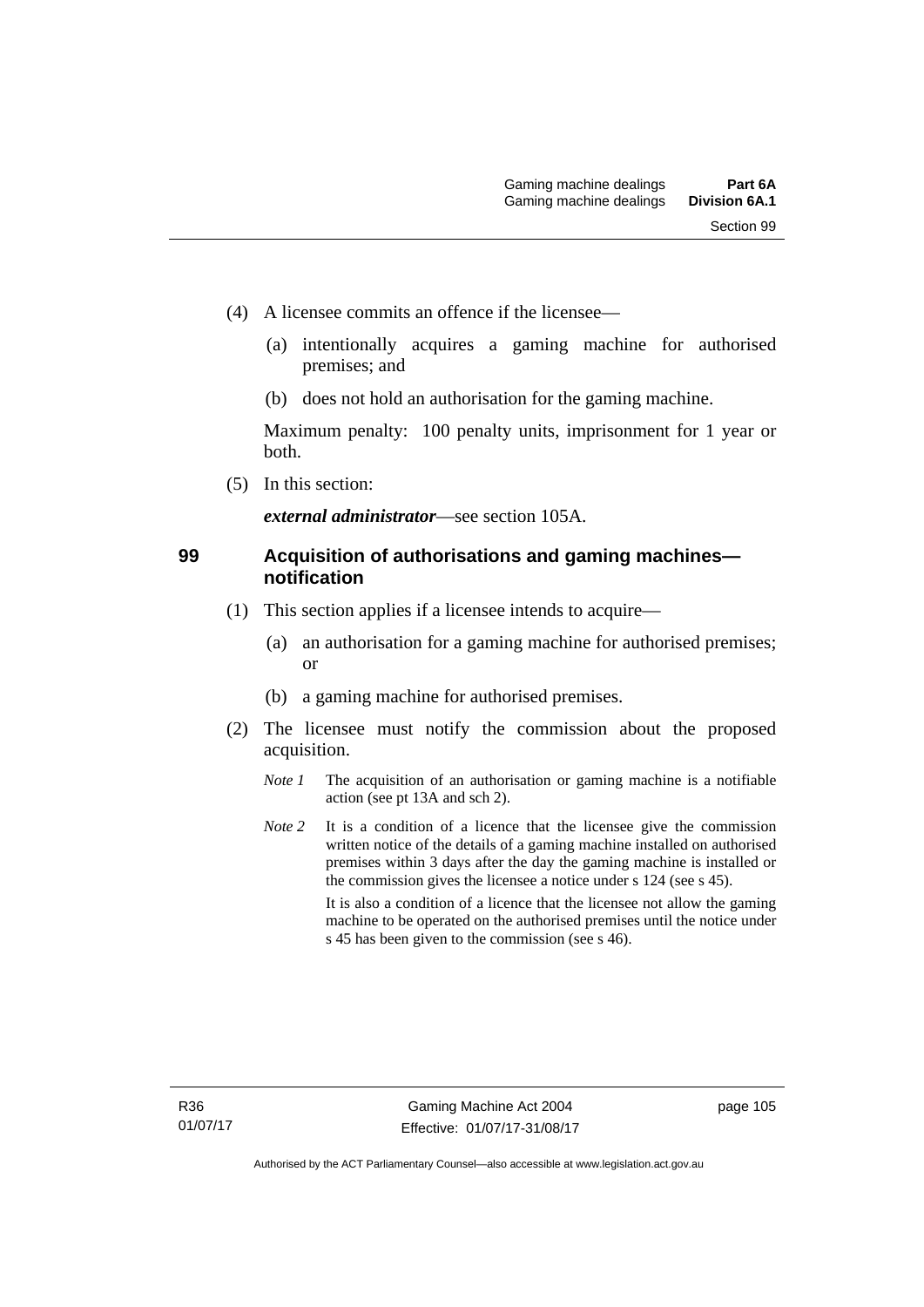# **100 Acquisition of gaming machines—amendment of authorisation schedule etc**

- (1) This section applies if a licensee notifies the commission under section 99 about the proposed acquisition of a gaming machine for authorised premises.
- (2) The commission must amend the licensee's authorisation schedule for the authorised premises to record the gaming machine's serial number and anything else required by this Act to be included.
	- *Note 1* A reference to an Act includes a reference to the statutory instruments made or in force under the Act, including any regulation (see [Legislation Act,](http://www.legislation.act.gov.au/a/2001-14) s 104).
	- *Note* 2 The licensee must not acquire a gaming machine for premises authorised under an authorisation certificate if the licensee does not hold an authorisation for the gaming machine (see s 98 (4)).
- (3) However, if the licensee acquires the gaming machine under division 6A.6 (Trading of authorisations and gaming machines), the commission must amend the licensee's authorisation schedule to remove 1 authorisation for a gaming machine for every 4 authorisations for gaming machines the licensee acquires.
	- *Note 1* On receiving a notice under this section, the commission must also amend the register of licences and authorisations to include details about the maximum number of authorisations for gaming machines to be held by the licensee after acquiring the gaming machines mentioned in the notice (see s 37H (2)).
	- *Note 2 Maximum number* of authorisations—see the dictionary.
- (4) The commission may amend any other record the commission holds to include the information contained in the notice.
- (5) Subsection (3) and this subsection expire on the commencement of the *[Gaming Machine \(Reform\) Amendment Act 2015](http://www.legislation.act.gov.au/a/2015-21/default.asp)*, schedule 1 (Other amendments—compulsory surrender).

Authorised by the ACT Parliamentary Counsel—also accessible at www.legislation.act.gov.au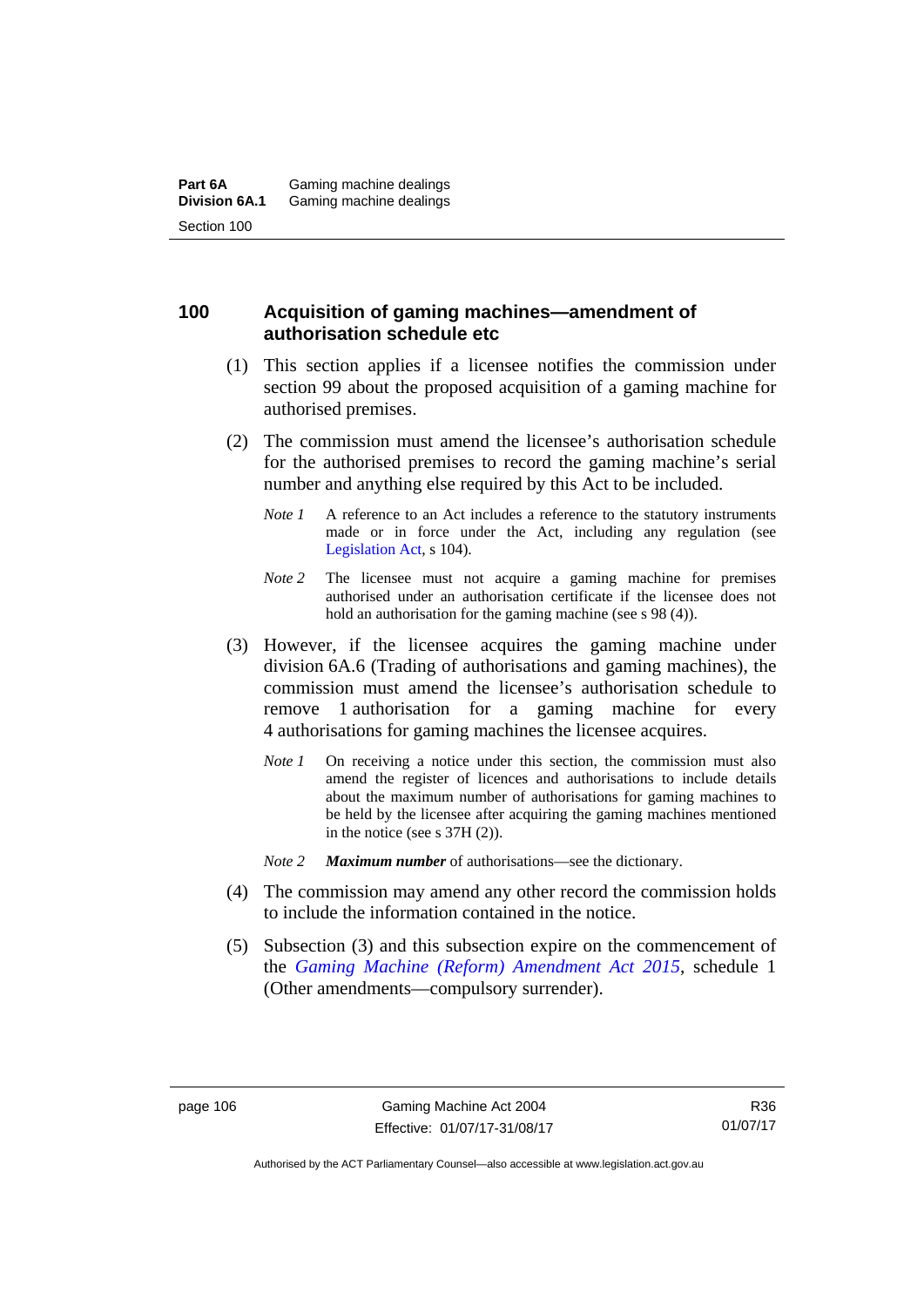# **103 Possession and operation of gaming machines**

- (1) A person commits an offence if—
	- (a) the person possesses or operates a gaming machine; and
	- (b) the person is not authorised to possess or operate the gaming machine under this Act; and
	- (c) the person is reckless about whether the person is authorised to possess or operate the gaming machine under this Act.

Maximum penalty: 100 penalty units, imprisonment for 1 year or both.

- *Note* Under this Act, a person may be authorised to possess or operate a gaming machine by a licence, an approval to repossess the machine or under  $\overline{s}$  (2).
- (2) The commission may, in writing, authorise a person to possess or operate a gaming machine on stated conditions if—
	- (a) the person is a licensee's external administrator and the licensee is authorised under this Act to possess or operate the gaming machine; or
	- (b) the gaming machine is used only for training purposes; or
	- (c) the gaming machine is being stored; or
	- (d) the gaming machine is being displayed for sale or as a promotion; or
	- (e) the gaming machine is being repaired, tested or evaluated.
- (3) In this section:

*external administrator*, for a licensee—see section 105A.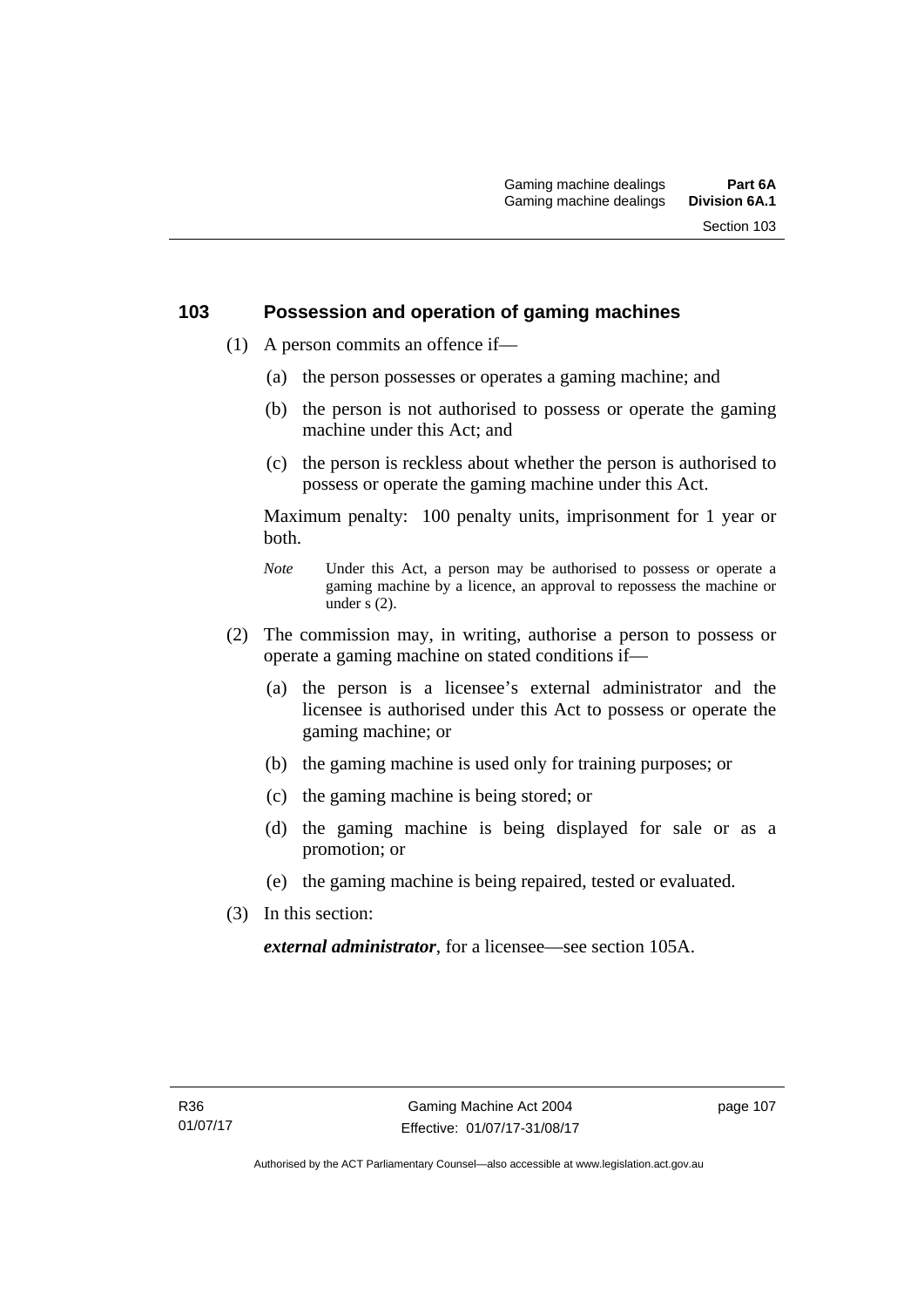#### **Part 6A** Gaming machine dealings<br>**Division 6A.1** Gaming machine dealings Gaming machine dealings Section 104

# **104 Offence—operating unauthorised, stored or quarantined gaming machines**

- (1) A person commits an offence if—
	- (a) the person operates a gaming machine; and
	- (b) operation of the gaming machine is not allowed under an authorisation certificate; and
	- (c) the person is reckless about whether the operation of the gaming machine is allowed under an authorisation certificate.

Maximum penalty: 100 penalty units.

- (2) A person commits an offence if—
	- (a) the person operates a gaming machine; and
	- (b) a permit applies to the gaming machine; and
	- (c) the person is reckless about whether a permit applies to the gaming machine.

Maximum penalty: 100 penalty units.

# **105 Operation of gaming machines other than in accordance with authorisations**

- (1) A person commits an offence if—
	- (a) the person owns, occupies or manages authorised premises; and
	- (b) the person fails to take all reasonable steps to stop a gaming machine on the premises being used otherwise than in accordance with the authorisation certificate; and

Authorised by the ACT Parliamentary Counsel—also accessible at www.legislation.act.gov.au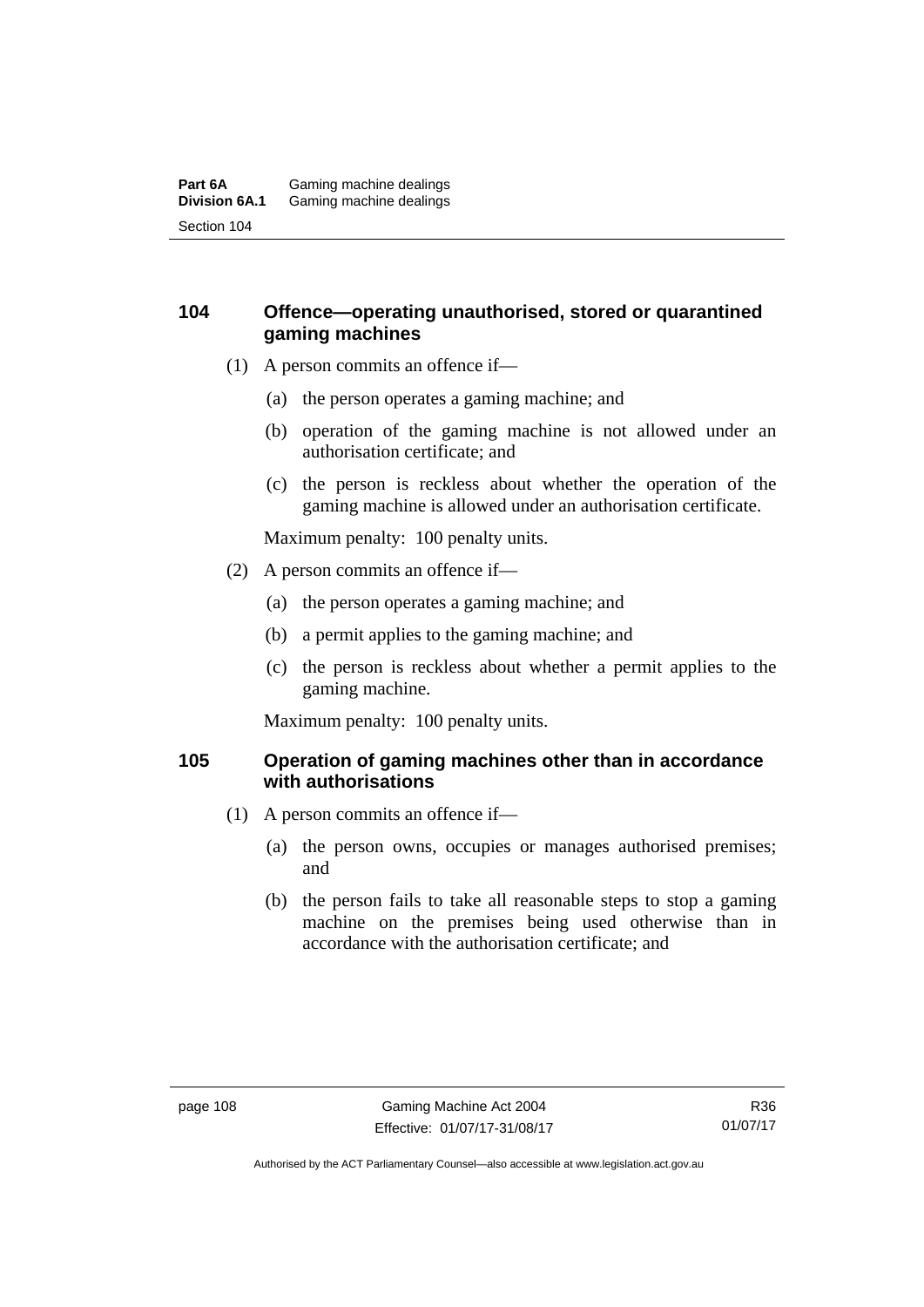(c) someone uses the gaming machine otherwise than in accordance with the authorisation certificate.

Maximum penalty: 100 penalty units.

- (2) A person commits an offence if—
	- (a) the person owns, occupies or manages premises other than authorised premises; and
	- (b) the person fails to take all reasonable steps to stop a gaming machine on the premises being used; and
	- (c) someone uses the gaming machine.

Maximum penalty: 100 penalty units.

(3) An offence against this section is a strict liability offence.

# **Division 6A.2 Repossession of gaming machines**

# **105A Definitions—div 6A.2**

In this division:

*approval* means an approval under section 108 to repossess a gaming machine.

*external administrator*, for a licensee, means any of the following appointed to manage the licensee's affairs:

- (a) an administrator of the licensee;
- (b) a liquidator of the licensee;
- (c) a receiver of the licensee;
- (d) a receiver and manager of the licensee.

page 109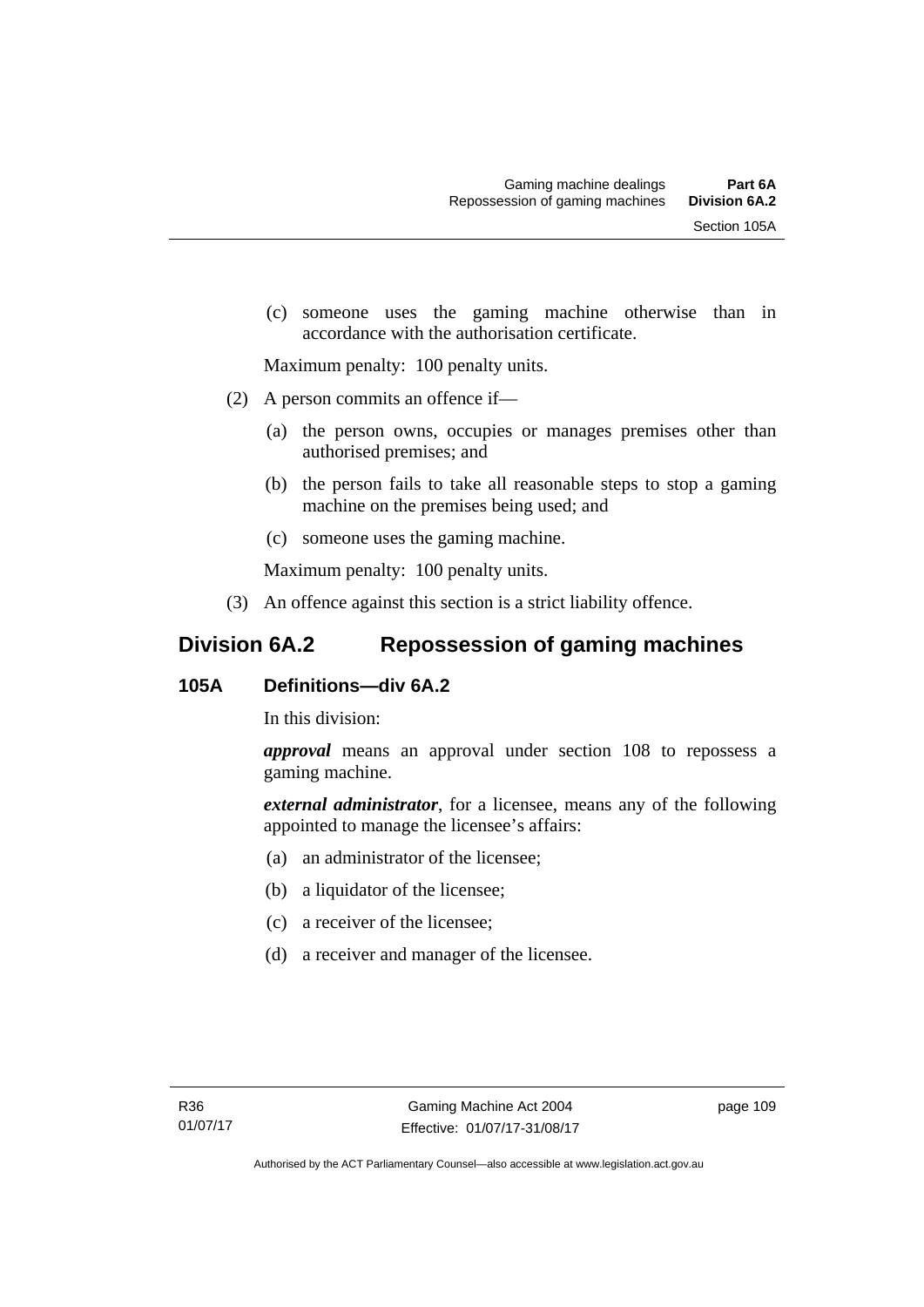#### **106 Offences by people repossessing gaming machines**

 (1) A person commits an offence if the person repossesses a gaming machine otherwise than in accordance with an approval under section 108.

Maximum penalty: 100 penalty units.

- (2) A person commits an offence if—
	- (a) the person repossesses a gaming machine; and
	- (b) the person fails to take all reasonable steps to stop the gaming machine being used; and
	- (c) after repossession of the gaming machine but before its disposal, someone else uses the machine.

Maximum penalty: 100 penalty units

(3) An offence against this section is a strict liability offence.

#### **107 Approval for repossession—application**

- (1) A person enforcing a financial agreement or a supplier may apply to the commission for approval to repossess a gaming machine.
	- *Note 1* If a form is approved under the [Control Act](http://www.legislation.act.gov.au/a/1999-46/default.asp), s 53D for an application, the form must be used.

*Note* 2 A fee may be determined under s 177 for an application.

- (2) The application must be accompanied by information identifying—
	- (a) the person from whom the gaming machine is to be repossessed; and
	- (b) the premises where the gaming machine is currently held; and
	- (c) the details of the gaming machine.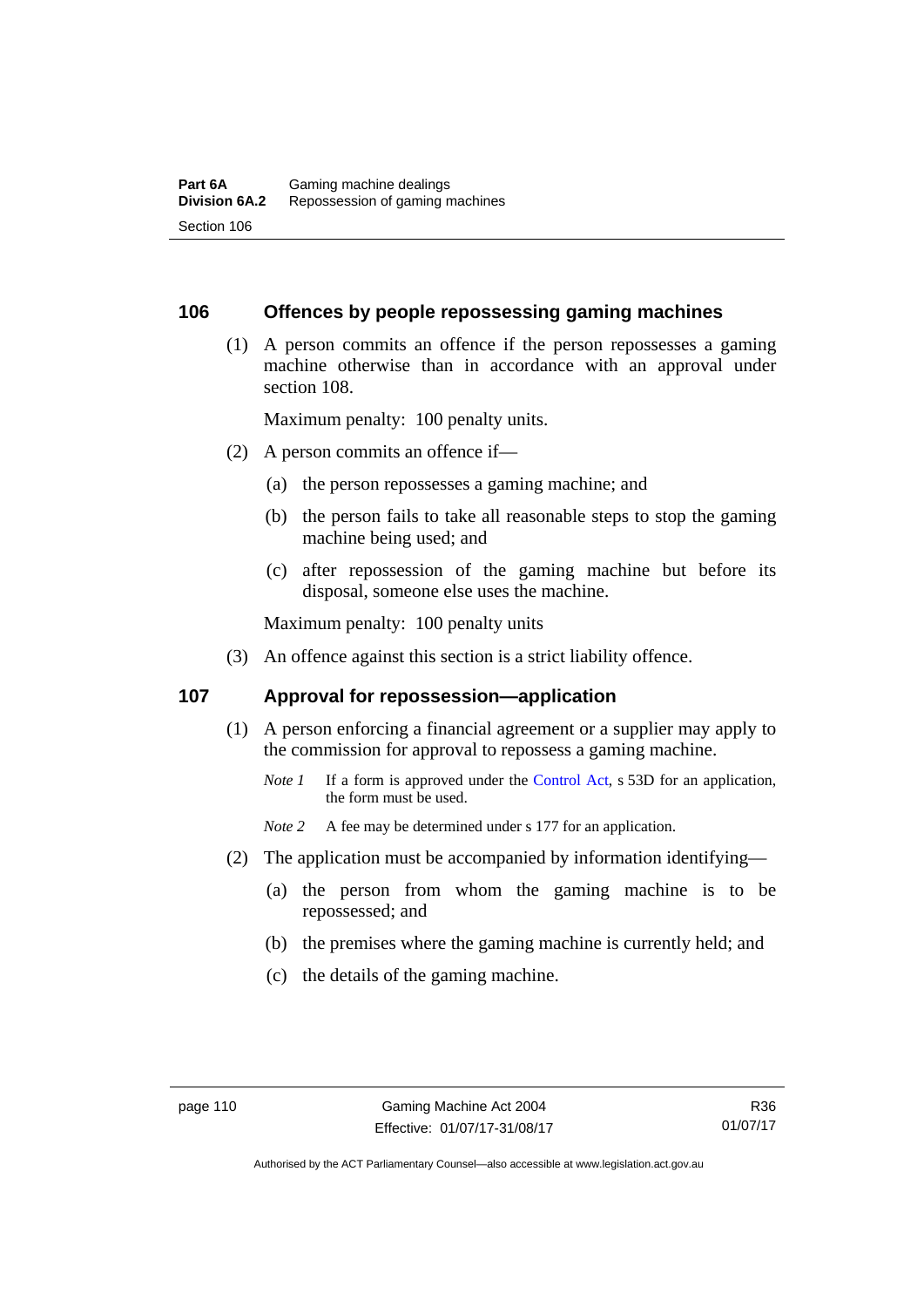# **108 Approval of repossession of gaming machines**

- (1) On application under section 107, the commission must approve, or refuse to approve, the repossession of a gaming machine.
- (2) The commission must approve the repossession unless the commission believes on reasonable grounds that the applicant would be likely to contravene a requirement of a condition on the approval.

*Note* For conditions, see s 109.

- (3) If an approval is given to repossess a gaming machine, after the machine is repossessed but before it is disposed of, an authorised officer must—
	- (a) take meter readings from the gaming machine; and
	- (b) seal the computer cabinet on the gaming machine; and
	- (c) render the gaming machine inoperable.
- (4) This section does not entitle a person to repossess a gaming machine if the person is not otherwise entitled to repossess it.

#### **109 Conditions on approval to repossess gaming machine**

- (1) An approval to repossess a gaming machine under section 108 is subject to the following conditions:
	- (a) that the person given the approval take all reasonable steps necessary to prevent the repossessed gaming machine being played before its disposal;
	- (b) that the person given the approval allow an authorised officer to exercise the commission's functions under section 108 (3).
- (2) The commission may impose any other condition on the approval in relation to the storage of the gaming machine before its disposal that the commission considers appropriate.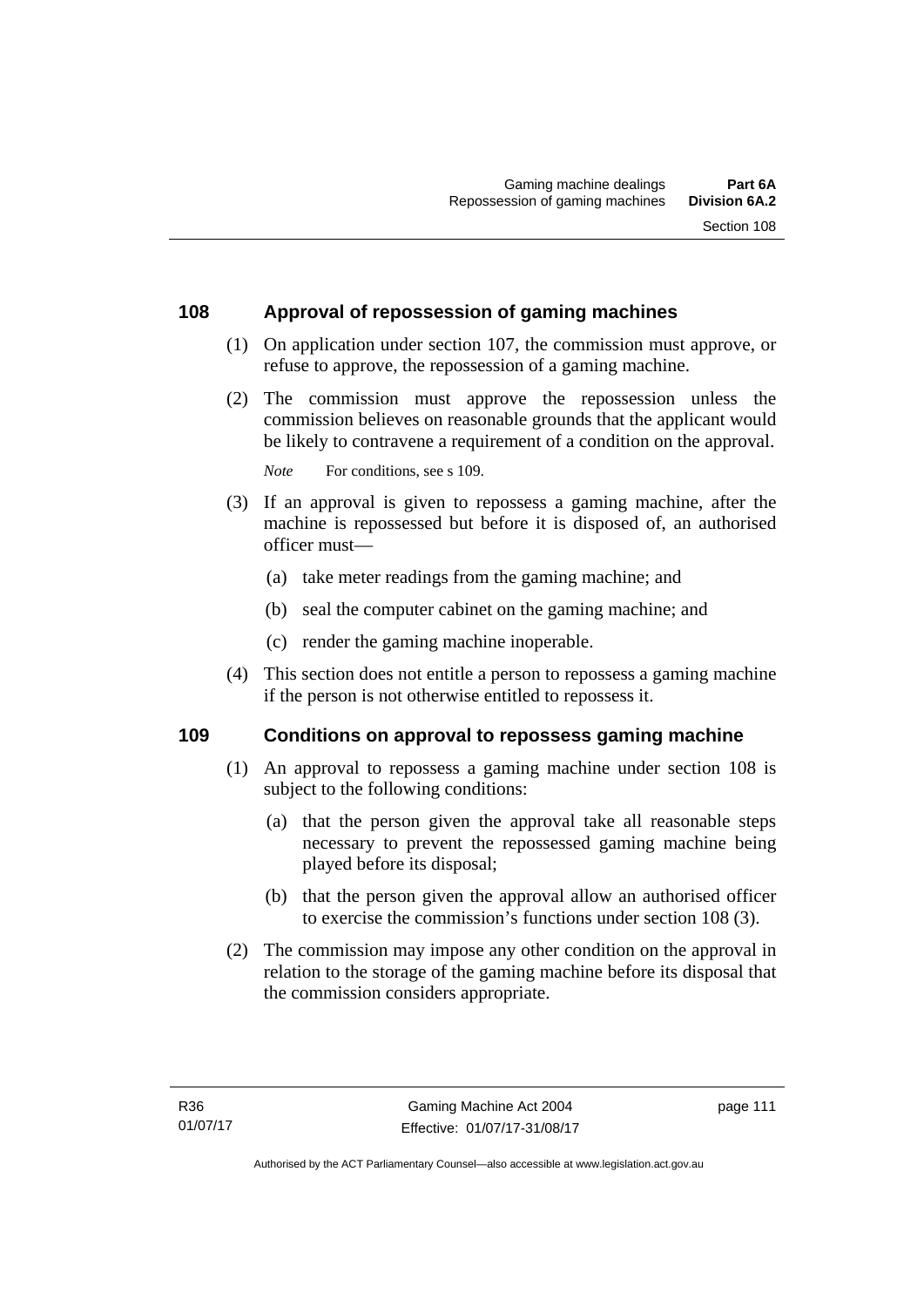# **109A Repossessed gaming machines—amendment of authorisation schedule**

- (1) This section applies if a person enforcing a financial agreement or a supplier repossesses a gaming machine from a licensee under this division.
- (2) The person who repossesses the gaming machine must give the commission written notice that the gaming machine has been repossessed.
- (3) On receiving a notice under subsection (2), the commission must—
	- (a) amend the authorisation schedule for the gaming machine to remove the gaming machine's details; and
	- (b) give the licensee a replacement authorisation schedule that includes the amendment.

#### **110 Contravention of repossession approval conditions**

- (1) A person commits an offence if the person—
	- (a) is approved under section 108 to repossess a gaming machine; and
	- (b) contravenes a requirement of a condition on the approval.

Maximum penalty: 50 penalty units.

- (2) Subsection (1) does not apply if the person took all reasonable steps to avoid a contravention of the requirements of the approval conditions.
- (3) An offence against this section is a strict liability offence.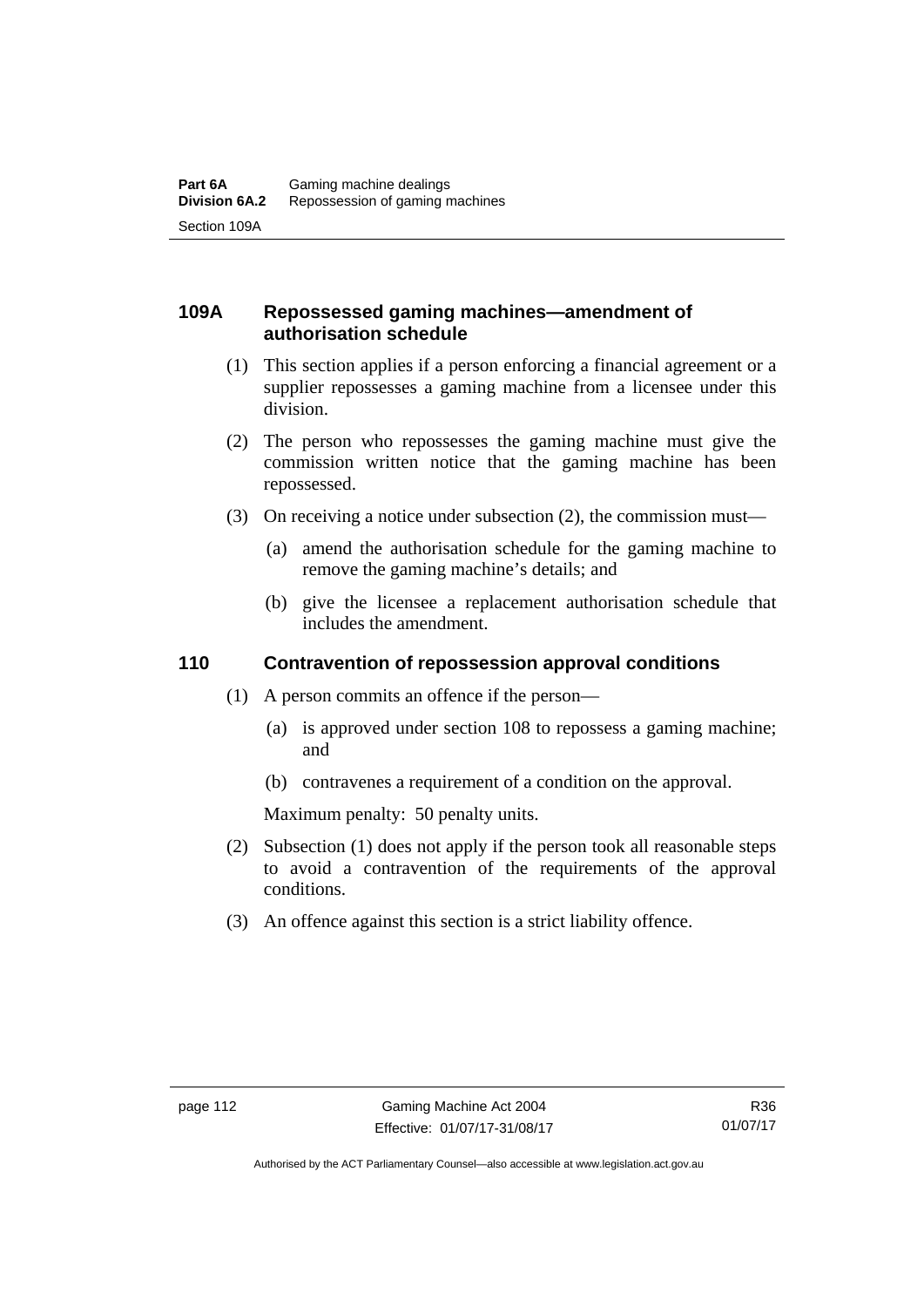# **110A Appointment of external administrator**

 (1) If an external administrator is appointed to manage a licensee's affairs, the external administrator must give the commission written notice of the appointment.

*Note External administrator*—see s 105A.

 (2) The commission may, in writing, ask the external administrator for additional information about the appointment.

# **Division 6A.3 Disposal of gaming machines**

#### **111 Unapproved disposal of gaming machines**

- (1) A person commits an offence if—
	- (a) the person disposes of a gaming machine; and
	- (b) the disposal is not in accordance with an approval under section 113 (Approval of disposal of gaming machines).

Maximum penalty: 100 penalty units.

- (2) Subsection (1) does not apply if the person disposes of the gaming machine under a notification under section 113A (Disposal of gaming machines—notifiable action).
	- *Note* The defendant has an evidential burden in relation to the matters mentioned in s (2) (see [Criminal Code](http://www.legislation.act.gov.au/a/2002-51), s 58).
- (3) An offence against this section is a strict liability offence.

# **112 Application for approval for disposal of gaming machines**

- (1) A person may apply in writing to the commission for approval to dispose of a gaming machine.
	- *Note 1* If a form is approved under the [Control Act,](http://www.legislation.act.gov.au/a/1999-46) s 53D for an application, the form must be used.
	- *Note 2* A fee may be determined under s 177 for this provision.

page 113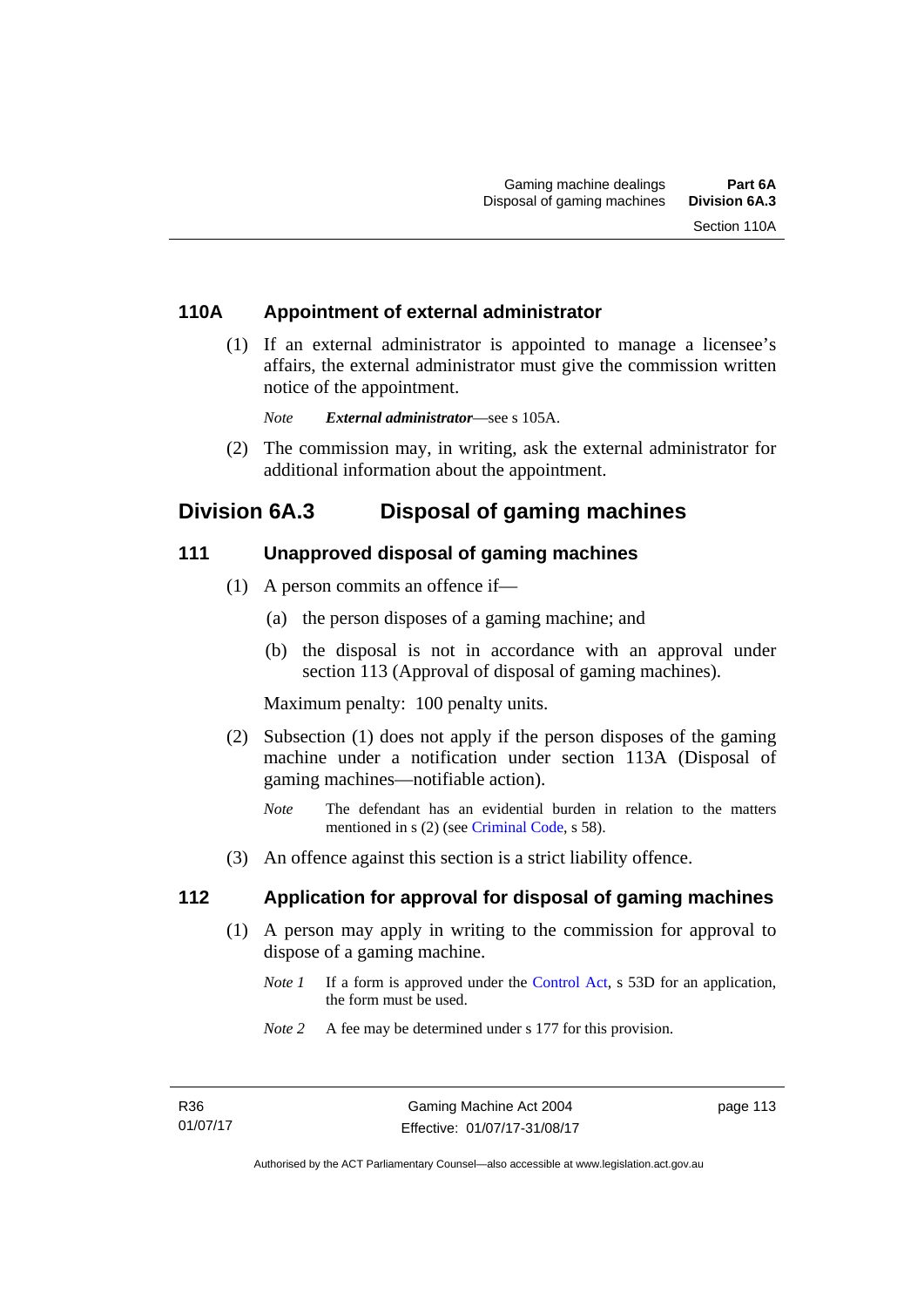- (2) The application must be accompanied by information identifying—
	- (a) the person (if any) who is to acquire the gaming machine; and
	- (b) the premises where the gaming machine is currently held; and
	- (c) the details of the gaming machine.
- (3) However, this section does not apply to a person who disposes of a gaming machine under a notification under section 113A (Disposal of gaming machines—notifiable action).

# **113 Approval of disposal of gaming machines**

- (1) On application under section 112, the commission must approve, or refuse to approve, the disposal of a gaming machine.
- (2) The commission must approve the disposal if—
	- (a) the person (if any) who is to acquire the gaming machine is authorised—
		- (i) to operate the gaming machine under an authorisation certificate; or
		- (ii) if the gaming machine is to be sold or operated in a local jurisdiction—under a law of the local jurisdiction; or
		- (iii) to destroy the gaming machine; and
	- (b) for an applicant who has repossessed the gaming machine—the repossession is approved under section 108 (Approval of repossession of gaming machines) and the commission has no reason to believe that the approval has been contravened.
- (3) However, the commission must not approve the lease or hire of a gaming machine by 1 licensee to another.
- (4) This section does not entitle a person to dispose of a gaming machine if the person is not otherwise entitled to dispose of the machine.

R36 01/07/17

Authorised by the ACT Parliamentary Counsel—also accessible at www.legislation.act.gov.au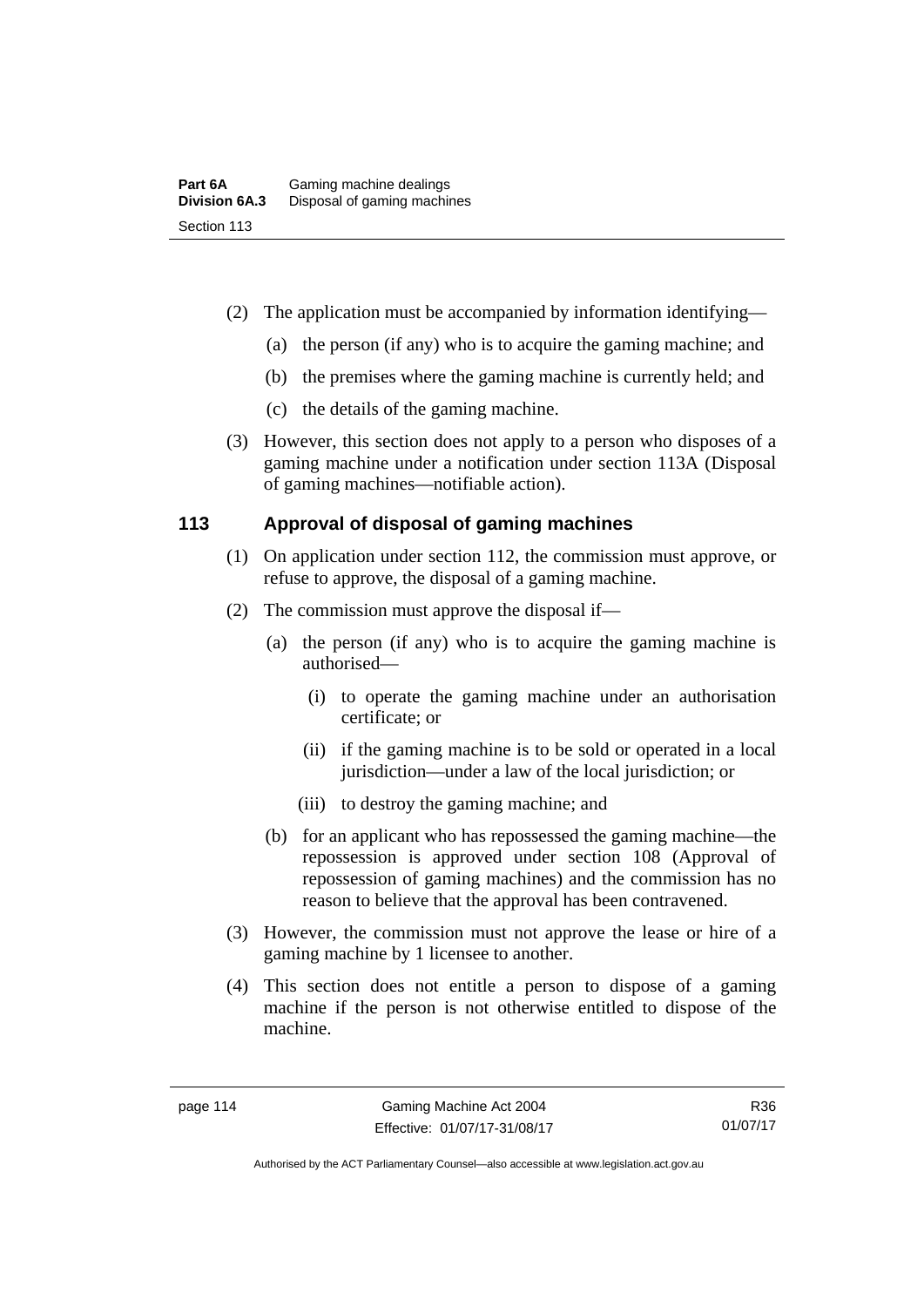# **113A Disposal of gaming machines—notifiable action**

- (1) This section applies if a licensee authorised to operate a gaming machine proposes to dispose of the gaming machine for any of the following reasons:
	- (a) the authorisation for the gaming machine under division 6A.6 (Trading of authorisations and gaming machines) is to be traded without the gaming machine;
		- *Note* The licensee must apply for a storage permit for the gaming machines that are not being traded with the authorisation (see div 6A.7).
	- (b) the gaming machine is to be sold to another licensee in the ACT or a local jurisdiction;
	- (c) the gaming machine is to be replaced with a new gaming machine;
	- (d) the gaming machine is to be returned to the approved supplier who sold the gaming machine;
	- (e) the gaming machine is to be sold to an approved supplier;
	- (f) the authorisation for the gaming machine is to be surrendered under section 37F (Surrender of licences, authorisation certificates and authorisations);
	- (g) the licensee's licence is to be cancelled under section 58 (Disciplinary action).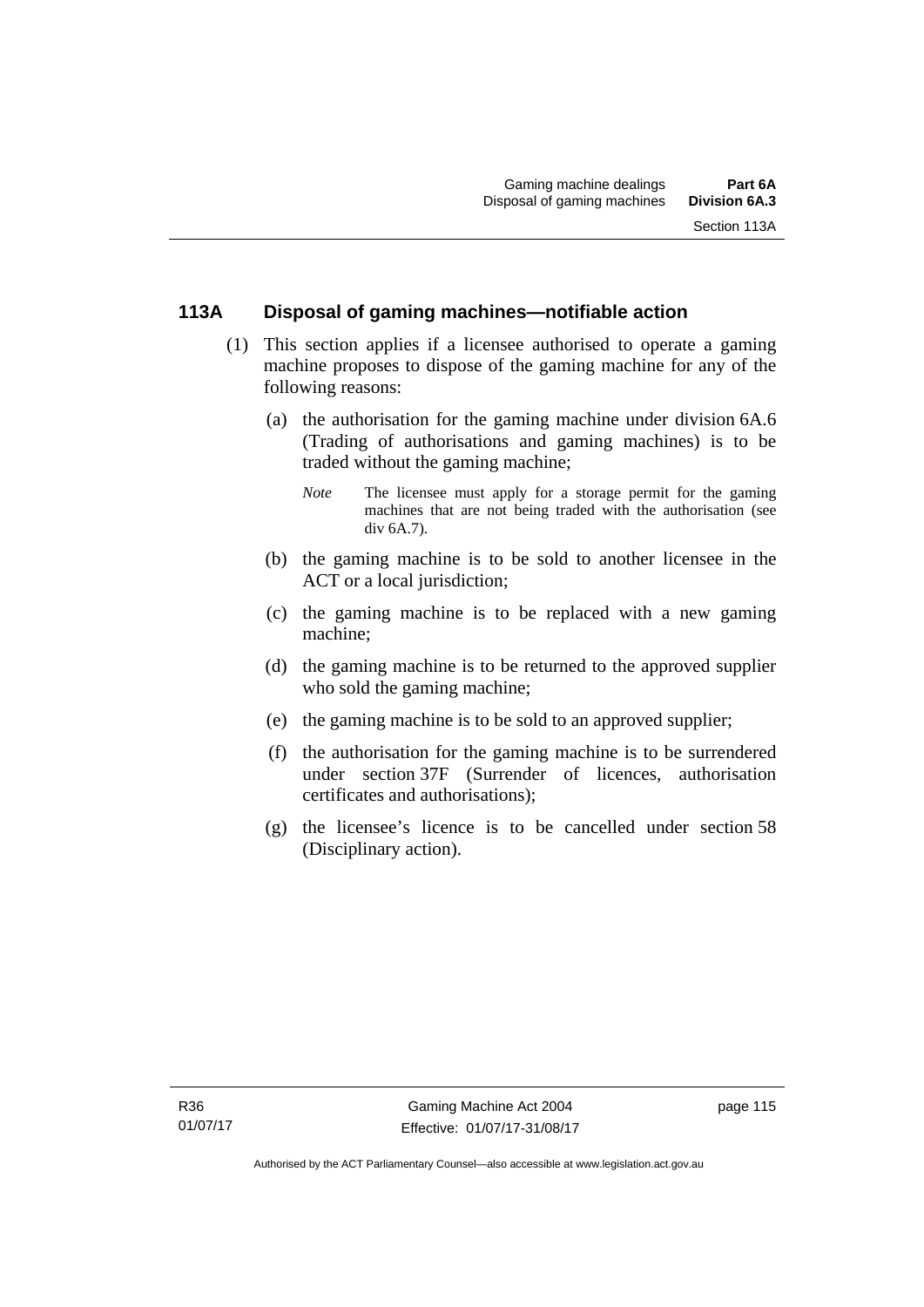- (2) The licensee must notify the commission about the proposed disposal of the gaming machine.
	- *Note 1* The disposal of a gaming machine is a notifiable action (see pt 13A and sch 2).
	- *Note* 2 A notifiable action takes place—
		- (a) the prescribed number of days after the day the commission receives the notification (see s 173E (a)); or
		- (b) if the commission allows the notifiable action to take place on an earlier day—that day (see s 173E (b)); or
		- (c) if the commission asks for additional information under s 173E (c)—when the commission has notified the licensee that it is satisfied in relation to the additional information (see s 173E (c)).
- (3) The commission may approve a means of disposing of a gaming machine under this section.
- (4) An approval is a notifiable instrument.

*Note* A notifiable instrument must be notified under the [Legislation Act](http://www.legislation.act.gov.au/a/2001-14).

# **113B Destruction of gaming machines—commission's attendance**

- (1) This section applies if a licensee proposes to dispose of a gaming machine by destroying it under—
	- (a) an approval under section 113 (Approval of disposal of gaming machines); or
	- (b) section 113A.
- (2) The commission may, but need not, attend the gaming machine's destruction.
- (3) If the commission decides to attend the gaming machine's destruction, the commission must give the licensee written notice to that effect.

R36 01/07/17

Authorised by the ACT Parliamentary Counsel—also accessible at www.legislation.act.gov.au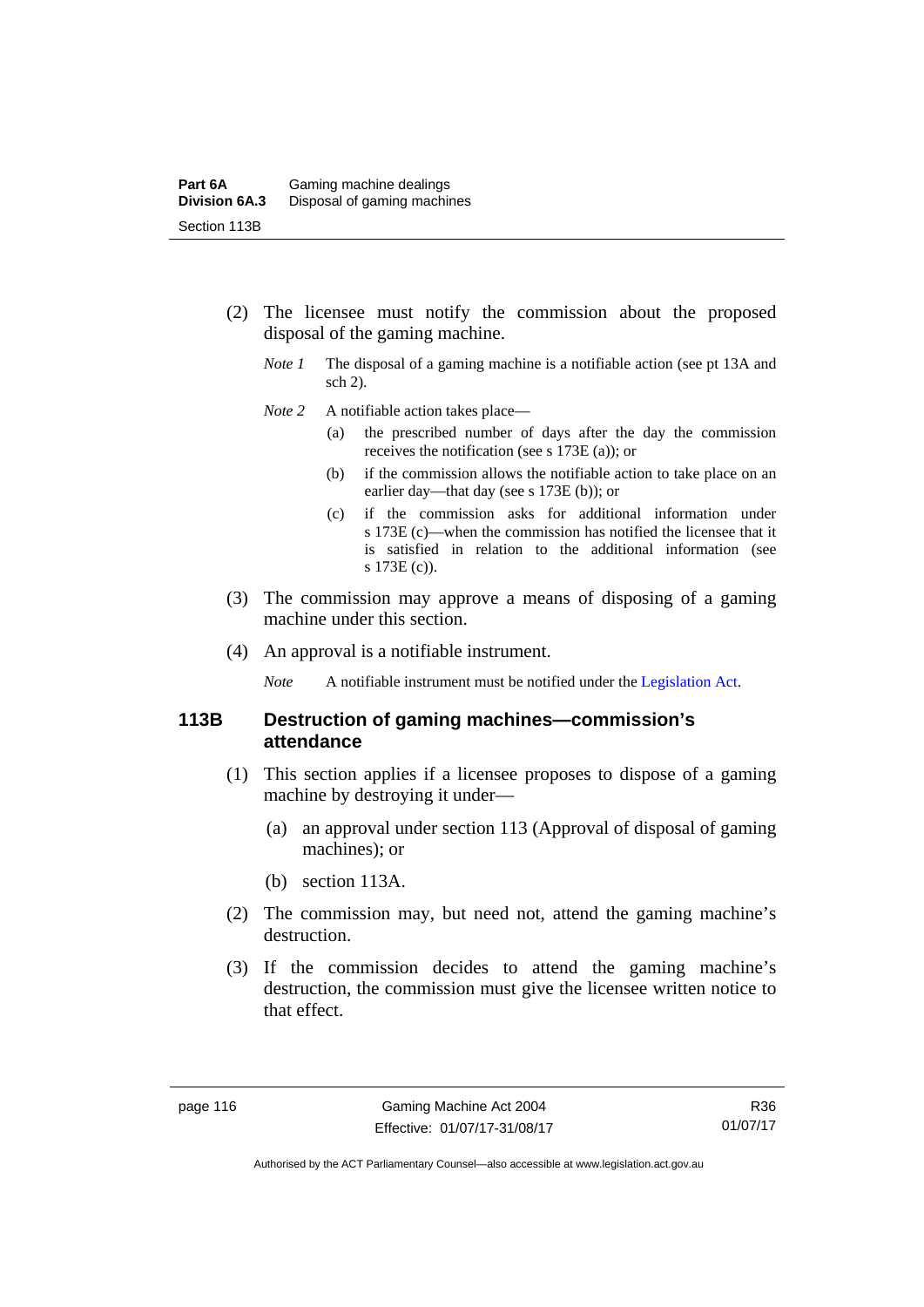(4) The notice must be given to the licensee within a reasonable time before the gaming machine is destroyed.

*Note* For how documents may be served, see the [Legislation Act,](http://www.legislation.act.gov.au/a/2001-14) pt 19.5.

# **113C Disposal of gaming machines—direction about manner of disposal**

- (1) The commission may, in writing, direct a licensee to dispose of a gaming machine under this Act in the manner stated in the direction.
- (2) The licensee must comply with the direction within the reasonable time stated in the direction.

# **113D Offence—failure to dispose of gaming machine within required time**

- (1) This section applies if—
	- (a) the commission issues a storage permit for an interim purpose to a licensee; and
	- (b) the licensee fails to dispose of a gaming machine to which the permit applies within the time stated in the permit.
- (2) The commission must, in writing, direct the licensee to destroy the gaming machine in the way, and within the time, stated in the direction.
- (3) A licensee commits an offence if the licensee fails to comply with a direction under subsection (2).

Maximum penalty: 100 penalty units.

 (4) Subsection (3) does not apply if the licensee has a reasonable excuse.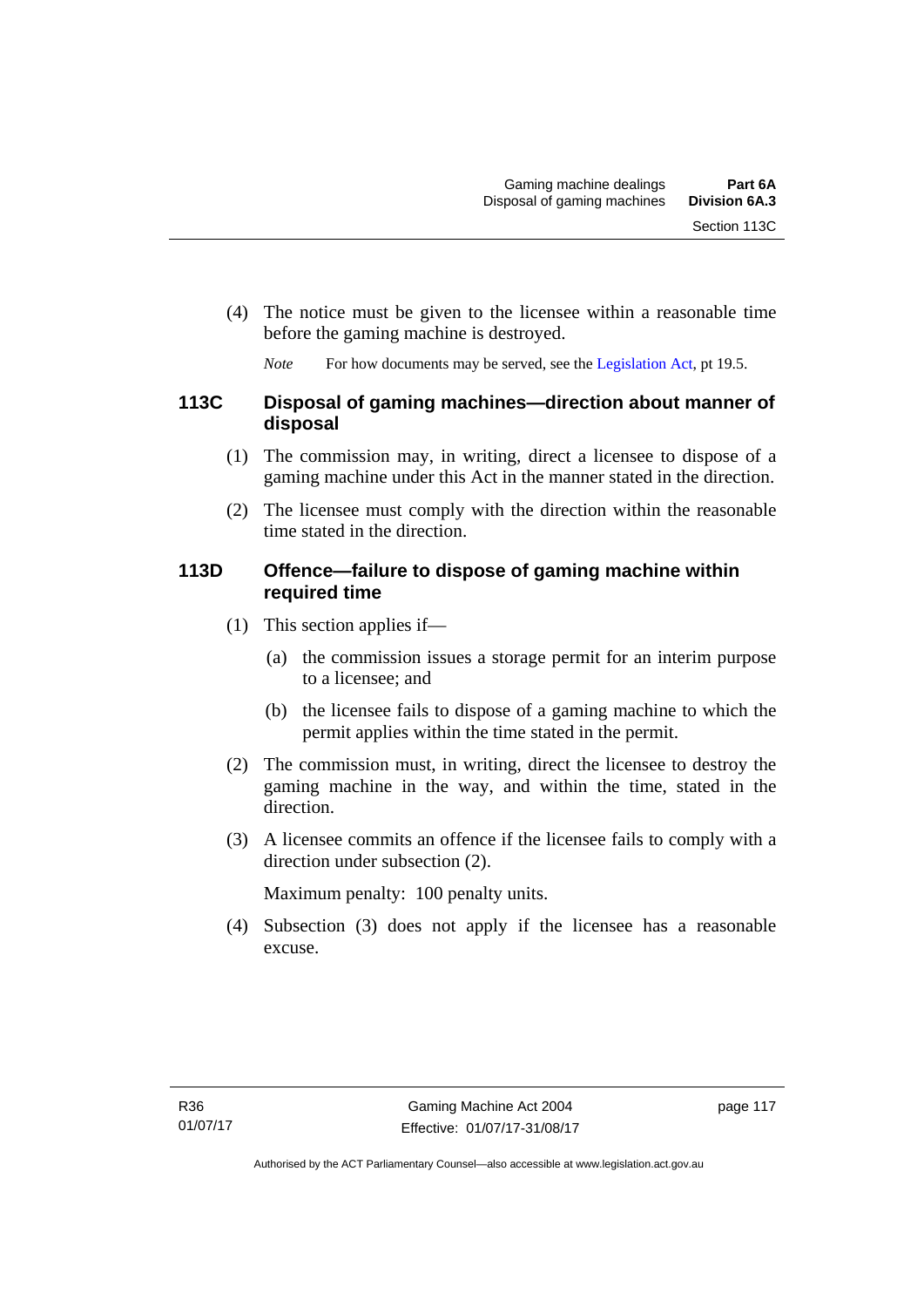# **Division 6A.4 Seizure of gaming machines**

# **114 Seizure of unlawful gaming machines**

- (1) This section applies if an authorised officer believes on reasonable grounds that—
	- (a) a person possesses or operates a gaming machine; and
	- (b) the person is not authorised to possess or operate the gaming machine under this Act.
- (2) The authorised officer may seize the gaming machine.

# **115 Receipt for gaming machines seized**

- (1) As soon as practical after the gaming machine is seized, the authorised officer must give a receipt for it to the person from whom it was seized.
- (2) If, for any reason, it is not practicable to comply with subsection (1), the authorised officer must leave the receipt, secured conspicuously, at the place where the gaming machine was seized.
- (3) A receipt under this section must include the following:
	- (a) a description of the gaming machine;
	- (b) an explanation of why the gaming machine was seized;
	- (c) an explanation of the person's right to apply to a court under section 116 for an order disallowing the seizure;
	- (d) where the gaming machine is to be taken;
	- (e) the authorised officer's name, and how to contact the officer.

# **116 Application for order disallowing seizure**

(1) A person claiming to be entitled to a gaming machine seized under this division may apply to the Magistrates Court within 10 days after the day of the seizure for an order disallowing the seizure.

R36 01/07/17

Authorised by the ACT Parliamentary Counsel—also accessible at www.legislation.act.gov.au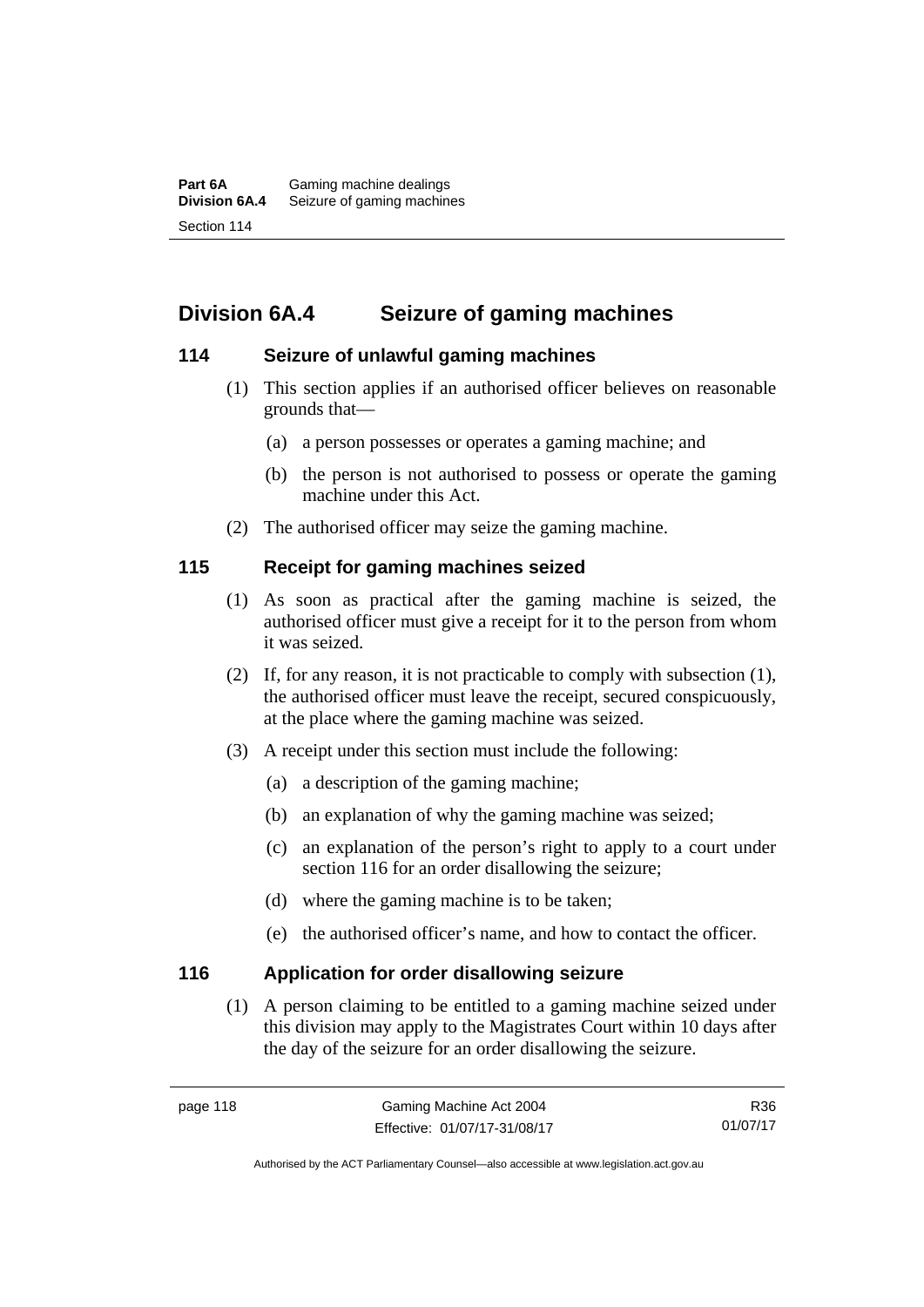- (2) The application may be heard only if the applicant has served a copy of the application on the commission.
- (3) The commission is entitled to appear as respondent at the hearing of the application.

# **117 Order for return of seized gaming machine**

- (1) This section applies if a person claiming to be entitled to a gaming machine seized under this division applies to the Magistrates Court under section 116 for an order disallowing the seizure.
- (2) The Magistrates Court must make an order disallowing the seizure if satisfied that—
	- (a) the applicant would, apart from the seizure, be entitled to the return of the seized gaming machine; and
	- (b) the gaming machine is not connected with an offence against this Act; and
	- (c) possession of the gaming machine by the person would not be an offence.
- (3) The Magistrates Court may also make an order disallowing the seizure if satisfied there are exceptional circumstances justifying the making of the order.
- (4) If the Magistrates Court makes an order disallowing the seizure, the court may make 1 or more of the following ancillary orders:
	- (a) an order directing the commission to return the gaming machine to the applicant or to someone else that appears to be entitled to it;
	- (b) if the gaming machine cannot be returned or has depreciated in value because of the seizure—an order directing the Territory to pay reasonable compensation;
	- (c) an order about the payment of costs in relation to the application.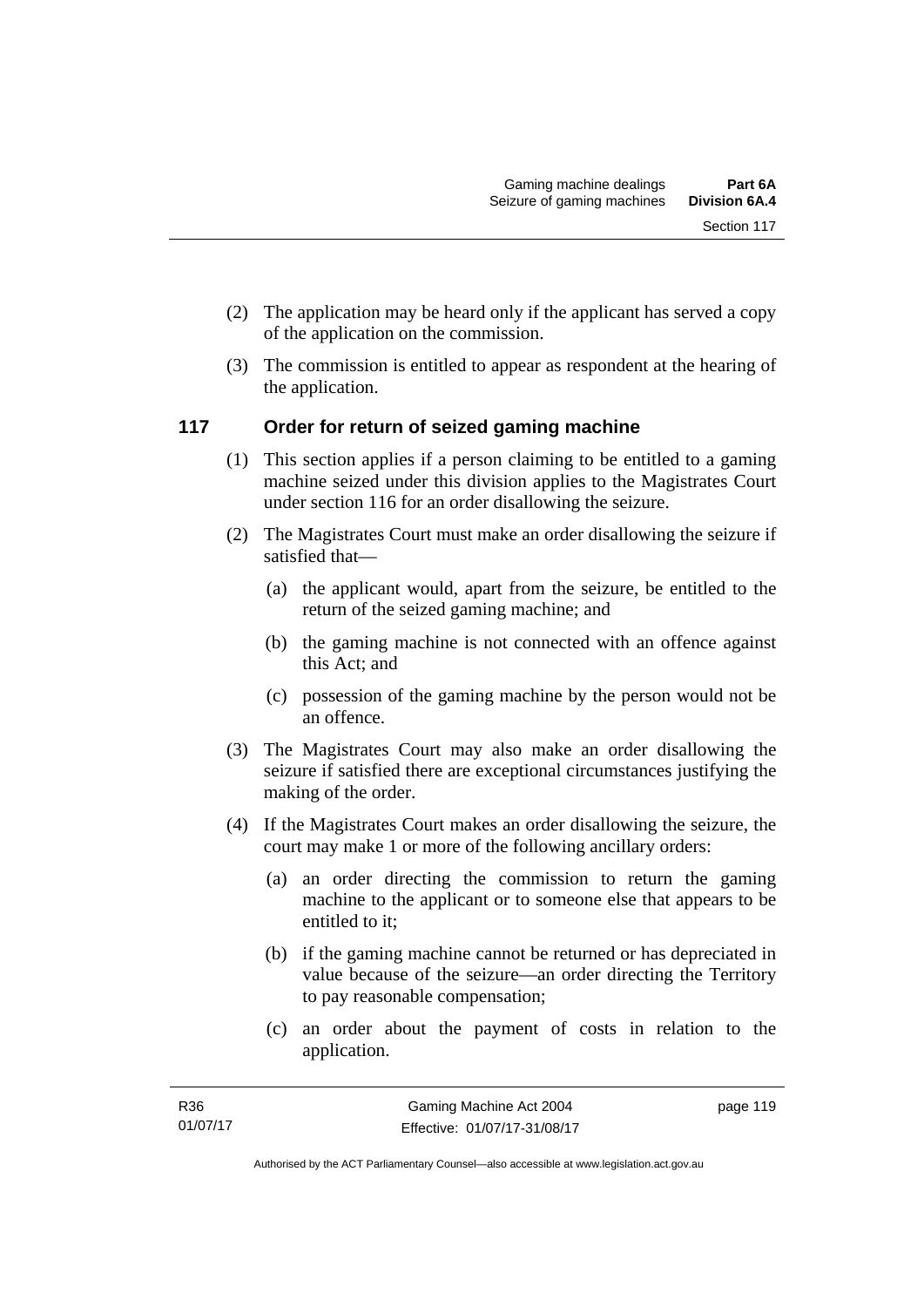# **118 Adjournment pending hearing of other proceedings**

- (1) This section applies to the hearing of an application under section 116 (Application for order disallowing seizure).
- (2) If it appears to the Magistrates Court that the seized gaming machine is required to be produced in evidence in a pending proceeding in relation to an offence against a Territory law, the court may, on the application of the commission or its own initiative, adjourn the hearing until the end of that proceeding.

# **119 Forfeiture of seized gaming machines**

- (1) This section applies if an application under section 116 for an order disallowing the seizure of a gaming machine—
	- (a) has not been made within 10 days after the day of the seizure; or
	- (b) has been made within that period, but the application has been refused or has been withdrawn before a decision on the application had been made.
- (2) The seized gaming machine—
	- (a) is forfeited to the Territory; and
	- (b) may be sold, destroyed or otherwise disposed of as the commission directs.

# **Division 6A.5 Installation and operation of gaming machines**

# **120 Installation to be in accordance with approval of commission**

- (1) A licensee commits an offence if—
	- (a) the licensee allows the installation of a gaming machine on the authorised premises; and

R36 01/07/17

Authorised by the ACT Parliamentary Counsel—also accessible at www.legislation.act.gov.au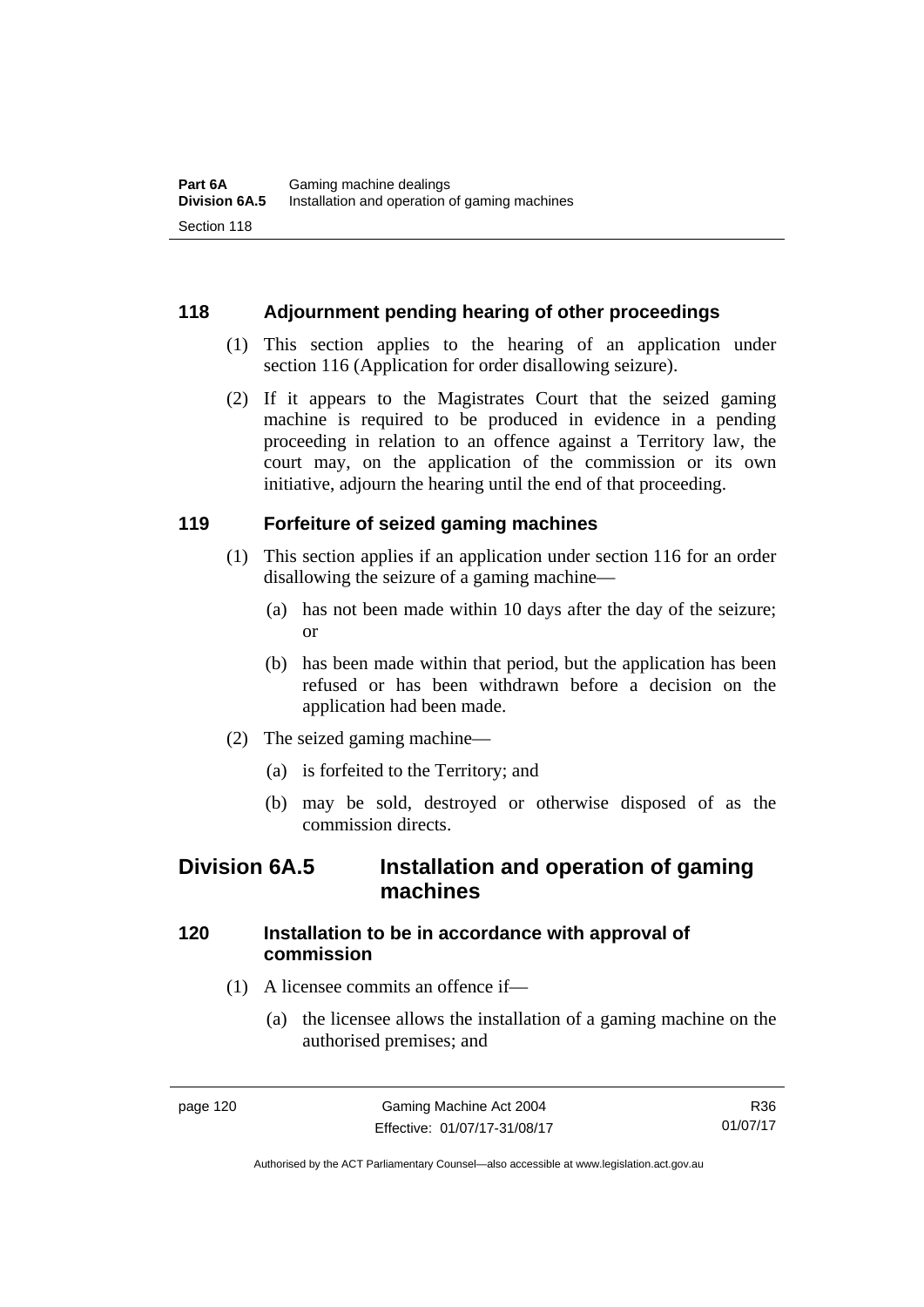(b) the gaming machine is installed otherwise than in a gaming area.

Maximum penalty: 50 penalty units.

(2) An offence against this section is a strict liability offence.

# **121 Offence to install gaming machines**

- (1) A person commits an offence if—
	- (a) the person installs a gaming machine on authorised premises; and
	- (b) the person is not an approved supplier or approved technician.

Maximum penalty: 50 penalty units

(2) An offence against this section is a strict liability offence.

# **122 Certificate about meter readings**

- (1) A person commits an offence if the person—
	- (a) installs a gaming machine on authorised premises; and
	- (b) as soon as practicable, but no later than 3 days, after installing the machine, does not give the licensee a certificate signed by the person stating the meter readings on the machine immediately after installation.

Maximum penalty: 20 penalty units.

(2) An offence against this section is a strict liability offence.

# **123 Sealing computer cabinet**

- (1) A licensee commits an offence if—
	- (a) the licensee allows the installation or operation of a gaming machine on the authorised premises; and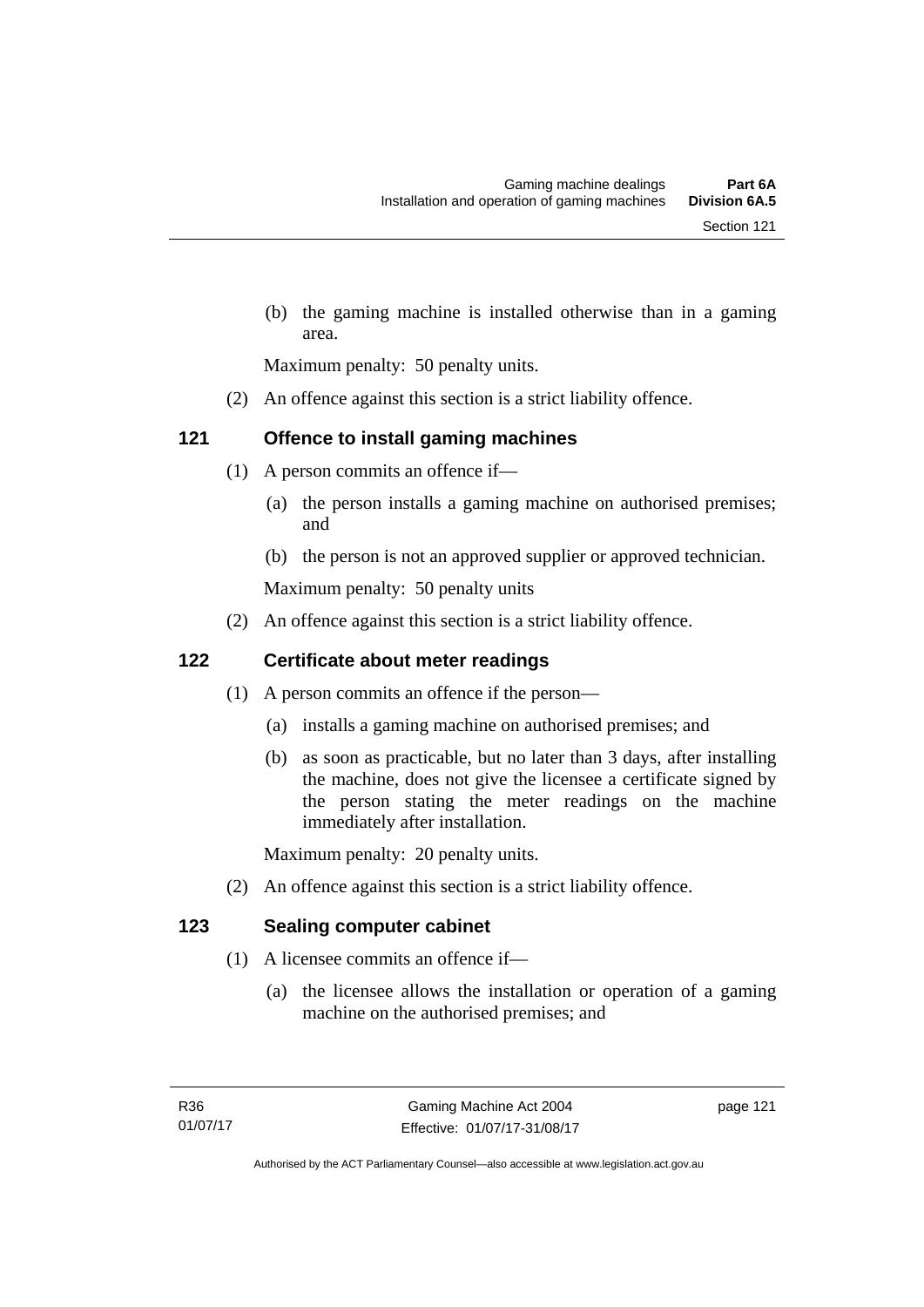(b) the computer cabinet is not sealed in a way that prevents unauthorised access.

Maximum penalty: 50 penalty units.

(2) An offence against this section is a strict liability offence.

#### **124 Commission may require information**

- (1) This section applies if a gaming machine is installed on authorised premises.
- (2) The commission may give the licensee a written notice stating the details the commission needs to be told about the gaming machine.

# **125 Operation to be subject to correct percentage payout**

- (1) A person commits an offence if—
	- (a) the person is an approved supplier or approved technician; and
	- (b) the person opens a gaming machine on authorised premises and makes an adjustment that will, or is likely to, affect the percentage payout of the machine; and
	- (c) the percentage payout on the gaming machine is not the percentage payout authorised by the licence for the machine.

Maximum penalty: 50 penalty units.

(2) An offence against this section is a strict liability offence.

#### **126 Approval of statement for display on gaming machines**

- (1) The Minister may approve a statement for display on each gaming machine at authorised premises.
- (2) An approval is a notifiable instrument.

*Note* A notifiable instrument must be notified under the [Legislation Act](http://www.legislation.act.gov.au/a/2001-14).

Authorised by the ACT Parliamentary Counsel—also accessible at www.legislation.act.gov.au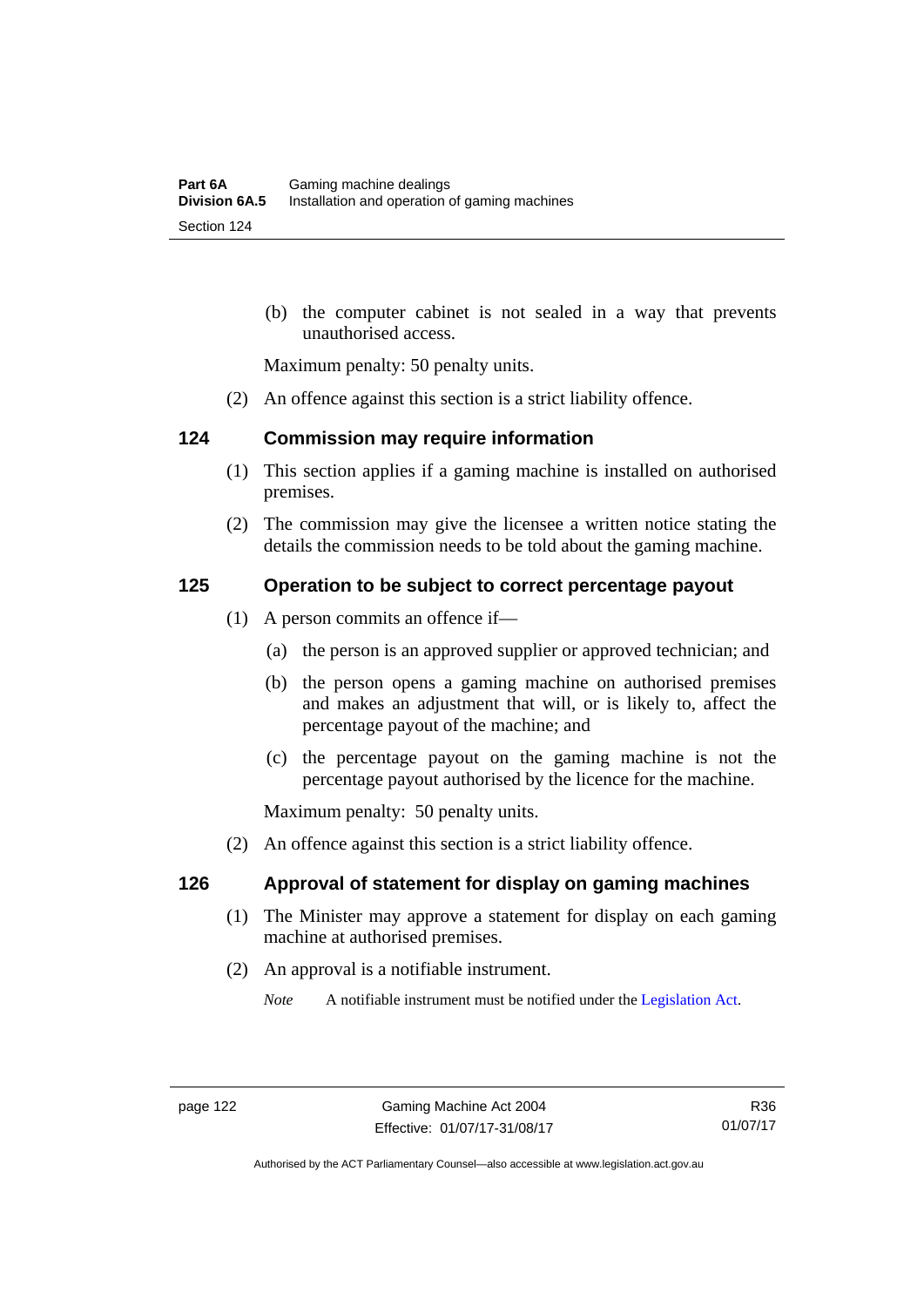#### **127 Maximum stake amount**

A person commits an offence if—

- (a) the person is an approved supplier or approved technician; and
- (b) the person supplies or installs a gaming machine; and
- (c) the person intentionally sets the stake amount for the gaming machine higher than the amount prescribed by regulation.

Maximum penalty: 50 penalty units.

# **Division 6A.6 Trading of authorisations and gaming machines**

# **Subdivision 6A.6.1 Preliminary**

#### **127A Objects—div 6A.6**

The objects of this division are to facilitate—

- (a) the trading of class C authorisations, with or without the related gaming machines, between class C licensees; and
- (b) the reduction of the number of class B authorisations in the Territory by—
	- (i) allowing the trading of class B authorisations, without the related gaming machines, to class C licensees; and
	- (ii) the conversion of traded class B authorisations to class C authorisations.
- *Note 1* The acquisition of an authorisation or gaming machine under this division is a notifiable action (see s 99).
- *Note 2* If a class C licensee acquires a class B authorisation, on receiving notification of the trade, the commission will amend the class C licensee's authorisation schedule to record the authorisation as a class C authorisation.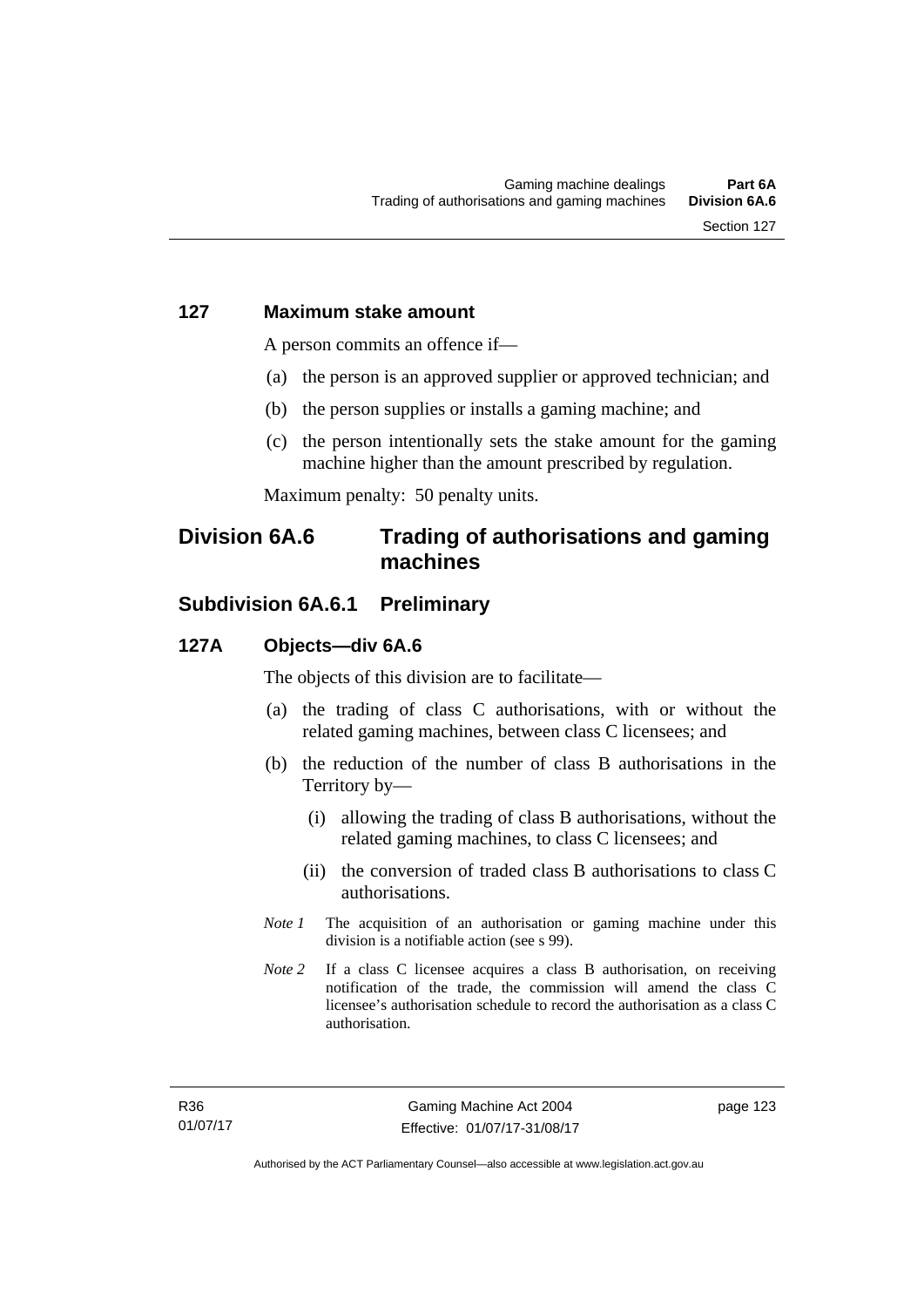#### **127B Definitions—div 6A.6**

In this division:

*class B licensee* means a licensee who is licensed to operate class B gaming machines in the ACT.

*class C licensee* means a licensee who is licensed to operate class C gaming machines in the ACT.

#### **Subdivision 6A.6.2 Trading class B authorisations**

# **127C Selling class B authorisations**

- (1) A class B licensee (the *disposing licensee*) may dispose of 1 or more authorisations for class B gaming machines (a *class B authorisation*) to—
	- (a) a class C licensee; or
	- (b) a class B licensee, or an applicant for a class B licence, who is purchasing the disposing licensee's business.
- (2) The disposing licensee must notify the commission about the disposal of a class B authorisation to a class C licensee.
	- *Note 1* The disposal of a class B authorisation is a notifiable action (see pt 13A) and sch 2).
	- *Note* 2 A notifiable action takes place—
		- (a) the prescribed number of days after the day the commission receives the notification (see s 173E (a)); or
		- (b) if the commission allows the notifiable action to take place on an earlier day—that day (see s 173E (b)); or
		- (c) if the commission asks for additional information under s 173E (c)—when the commission has notified the licensee that it is satisfied in relation to the additional information (see s 173E (c)).

R36 01/07/17

Authorised by the ACT Parliamentary Counsel—also accessible at www.legislation.act.gov.au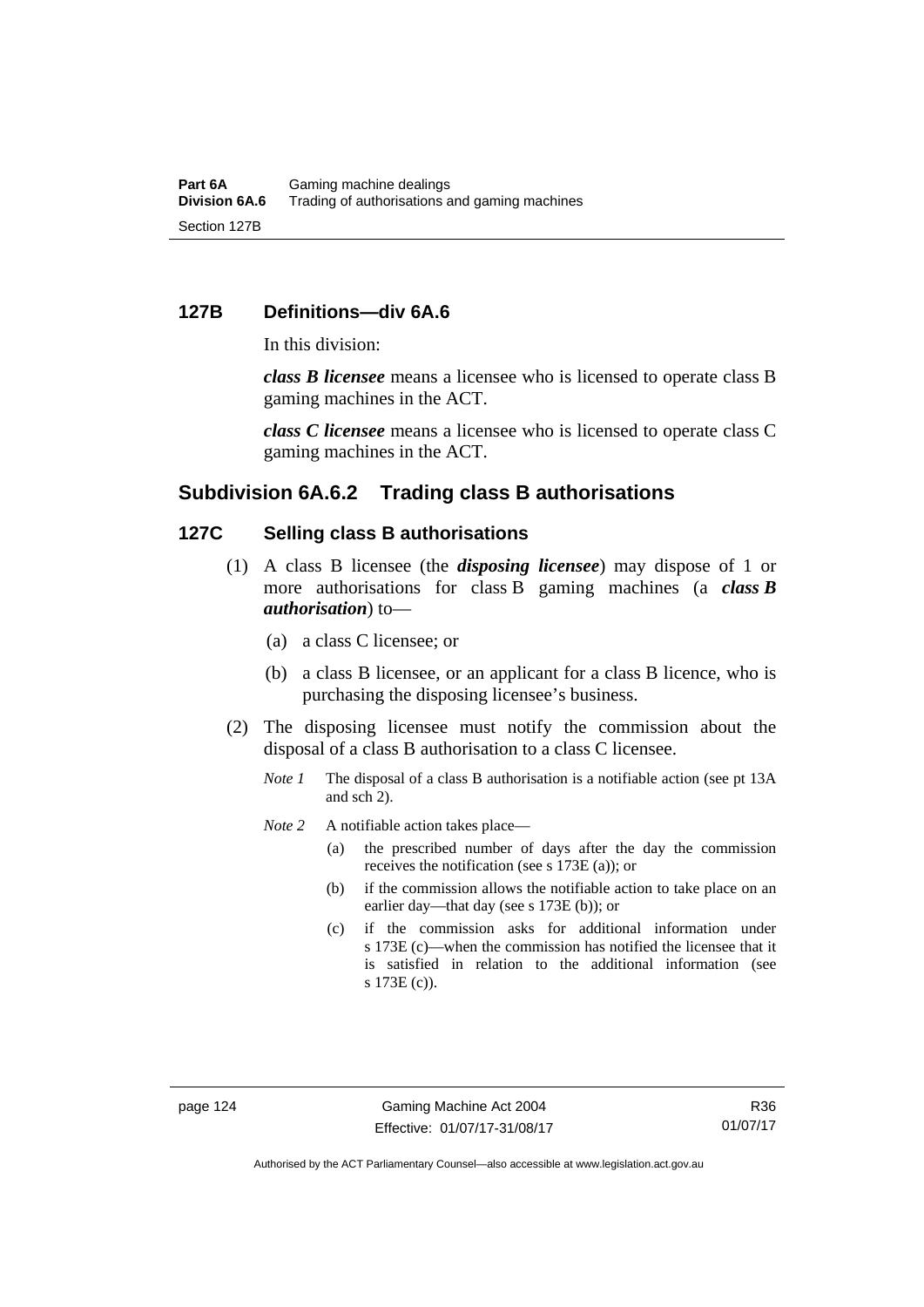- (3) The disposing licensee commits an offence if—
	- (a) the disposing licensee sells a business to another person (the *purchaser*); and
	- (b) the purchaser is not—
		- (i) a class B licensee; or
		- (ii) an applicant for a class B licence and authorisation certificate under section 28 (Licence and authorisation certificate for class B gaming machines—restricted application).

Maximum penalty: 100 penalty units.

- (4) An offence against subsection (3) is a strict liability offence.
- (5) Subsection (3) does not apply if the class B licensee took all reasonable steps to ascertain whether the purchaser was a person mentioned in subsection (3) (b).
	- *Note 1* The defendant has an evidential burden in relation to the matters mentioned in s (5) (see [Criminal Code](http://www.legislation.act.gov.au/a/2002-51), s 58).
	- *Note* 2 A licensee who intends to acquire an authorisation from a class B licensee under this subdivision must tell the commission about the acquisition (see s 99).
- (6) In this section:

*disposing licensee's business* means a business operated by the disposing licensee at authorised premises under a general or on licence.

- (7) This section is subject to section 127F (Trading authorisations forfeiture requirements).
- (8) Subsection (7) and this subsection expire on the commencement of the *[Gaming Machine \(Reform\) Amendment Act 2015](http://www.legislation.act.gov.au/a/2015-21/default.asp)*, schedule 1 (Other amendments—compulsory surrender).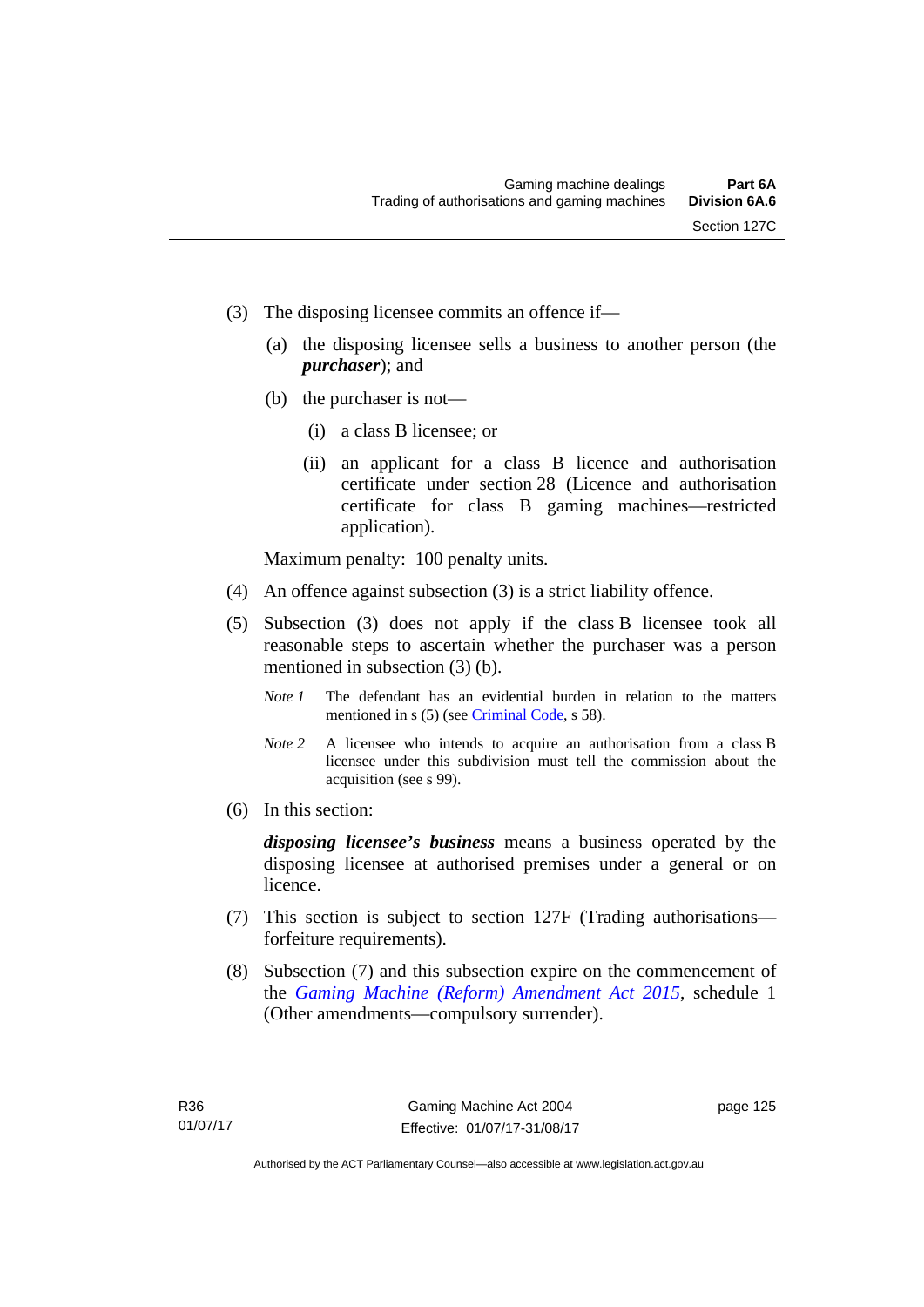# **127D Offence—selling class B gaming machines**

- (1) A class B licensee commits an offence if—
	- (a) the class B licensee sells a class B gaming machine to another person; and
	- (b) the sale of the class B gaming machine is not—
		- (i) part of the sale of a business operated by the class B licensee at authorised premises under a general or on licence; or
		- (ii) approved by the commission under section 113 (Approval of disposal of gaming machines); or
		- (iii) part of a method of disposal approved by the commission under section 113A (Disposal of gaming machines notifiable action).

Maximum penalty: 100 penalty units.

(2) An offence against this section is a strict liability offence.

# **Subdivision 6A.6.3 Trading class C authorisations and gaming machines**

# **127E Trading class C authorisations and gaming machines**

- (1) This section applies if a class C licensee (an *acquiring licensee*)—
	- (a) is allowed to operate class C gaming machines at authorised premises under an authorisation certificate; and
	- (b) has less than the maximum number of authorisations for class C gaming machines allowed under the authorisation certificate.
		- *Note Maximum number*, of authorisations—see the dictionary.

Authorised by the ACT Parliamentary Counsel—also accessible at www.legislation.act.gov.au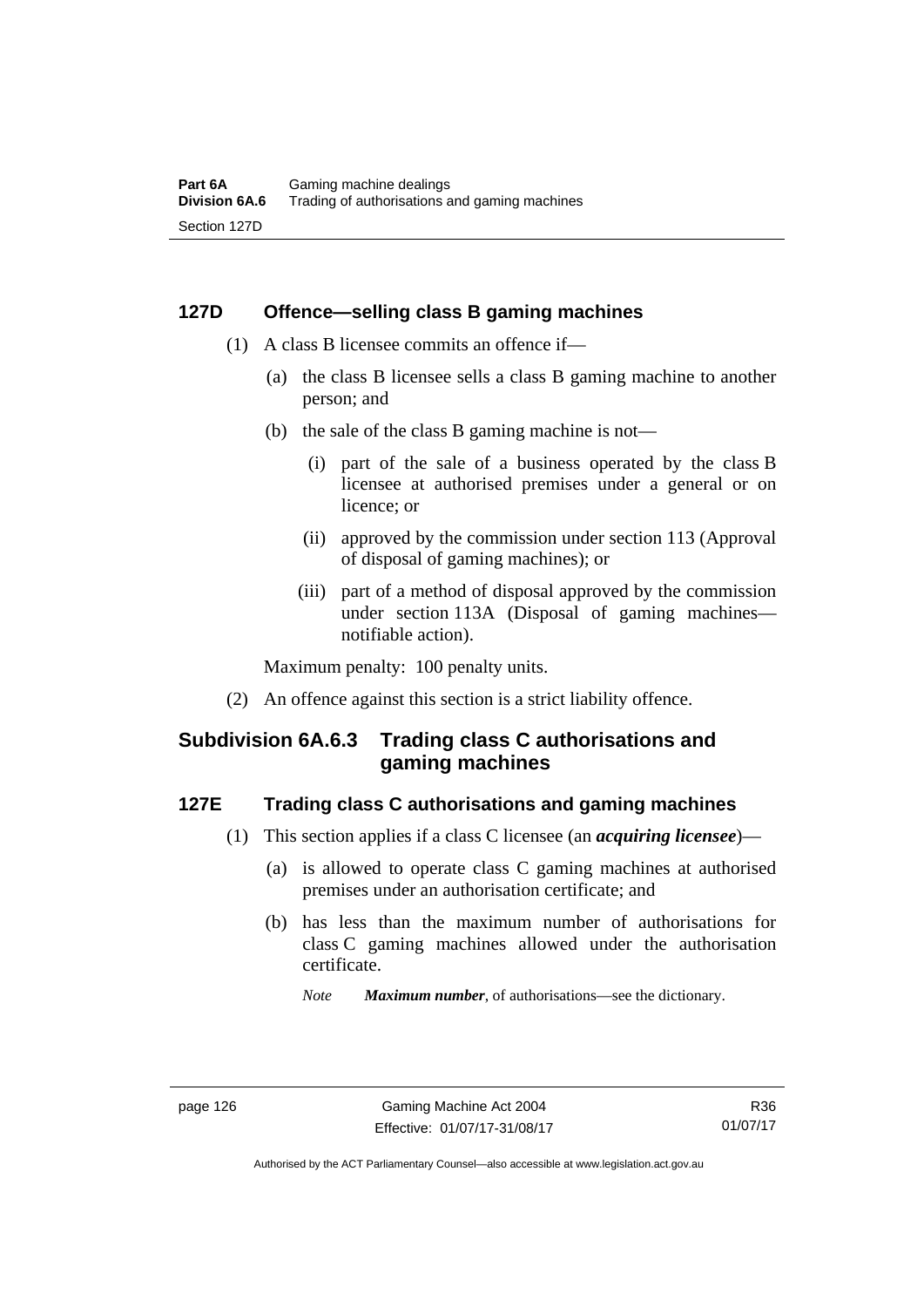- (2) The acquiring licensee may acquire authorisations for the authorised premises (with or without the related gaming machines) from 1 or more class B or class C licensees (a *disposing licensee*).
	- *Note 1* A class C licensee who intends to acquire an authorisation under this subdivision must tell the commission about the acquisition (see s 99). The acquisition is a notifiable action (see s 99, s 173D and sch 2).
	- *Note 2* If the class C licensee notifies the commission about the acquisition of a gaming machine for authorised premises, the class C licensee's authorisation schedule for the authorised premises will be amended to record the gaming machine's serial number (see s 100 (2)).
- (3) The disposing licensee may dispose of 1 or more authorisations to the acquiring licensee.
- (4) This section is subject to section 127F.
- (5) Subsection (4) and this subsection expire on the commencement of the *[Gaming Machine \(Reform\) Amendment Act 2015](http://www.legislation.act.gov.au/a/2015-21/default.asp)*, schedule 1 (Other amendments—compulsory surrender).

# **127F Trading authorisations——forfeiture requirement**

- (1) This section applies to the acquisition, by a licensee (the *acquiring licensee*), of an authorisation from another licensee (the *disposing licensee*), with or without the related gaming machine.
- (2) The acquiring licensee—
	- (a) must acquire the authorisations in groups of 4 authorisations; and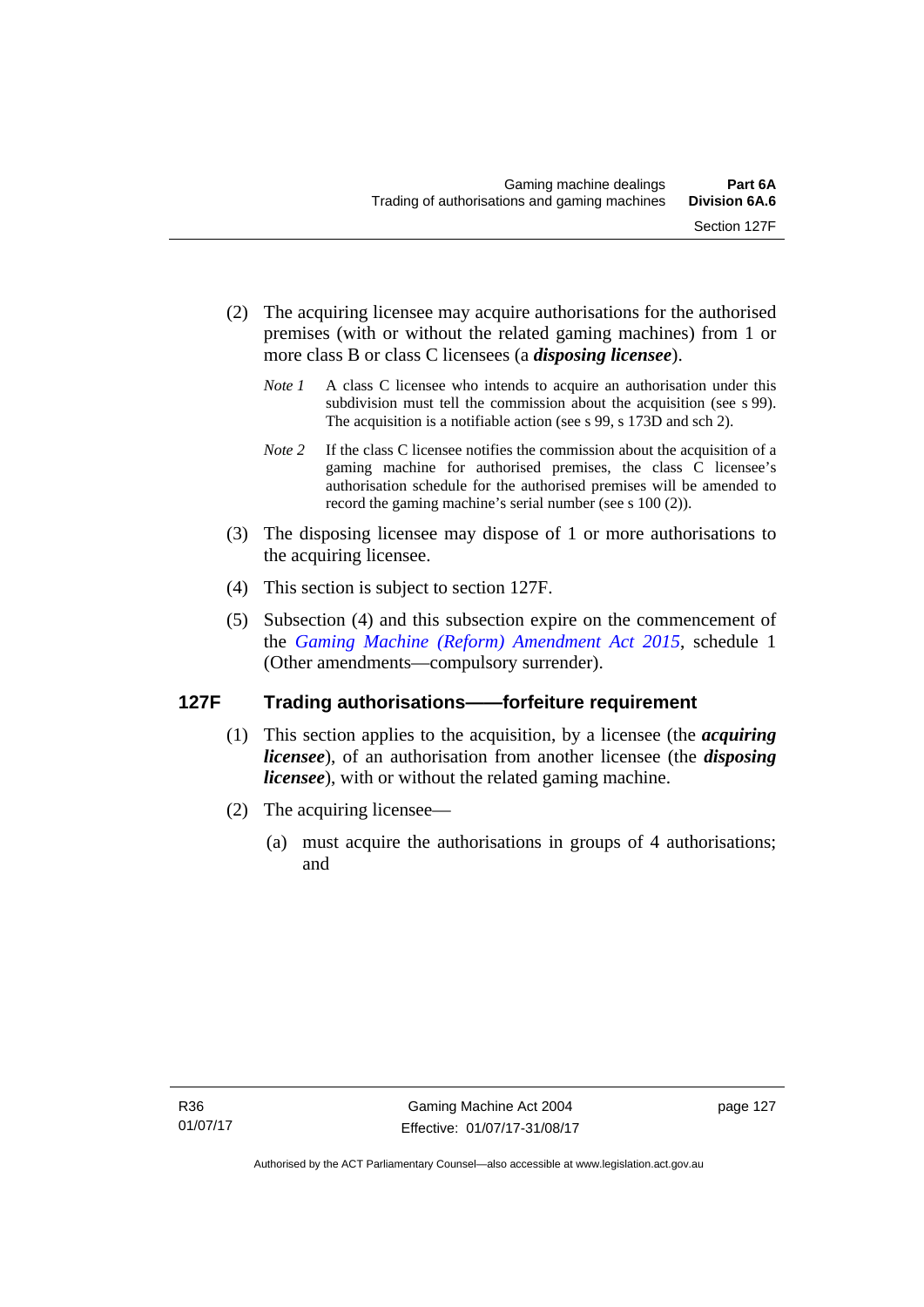(b) may acquire the 4 authorisations from more than 1 class B or class C licensee.

#### **Example—par (b)**

Lili (an acquiring licensee) wants to acquire authorisations. Lili must acquire the authorisations in groups of 4. Brigitta (a class C licensee) has 2 class C authorisations to sell. Antoni (also a class C licensee) also has 2 class C authorisations to sell. Lili may acquire the 4 authorisations from Brigitta and Antoni. Under s (4), Lili must forfeit 1 of the acquired authorisations to the Territory.

- *Note 1* A failure to comply with s (2) (a) is a ground for disciplinary action (see s  $57(1)(c)$ ).
- *Note 2* An example is part of the Act, is not exhaustive and may extend, but does not limit, the meaning of the provision in which it appears (see [Legislation Act,](http://www.legislation.act.gov.au/a/2001-14) s 126 and s 132).
- (3) However, the acquiring licensee may acquire less than 4 authorisations if the acquiring licensee acquires the authorisations from a disposing licensee who—
	- (a) intends to surrender an authorisation certificate under section 37F (Surrender of licences, authorisation certificates and authorisations); and
	- (b) has less than 4 authorisations to dispose of under the authorisation certificate.
- (4) The acquiring licensee must forfeit 1 authorisation to the Territory for every 4 authorisations the licensee acquires under this section.
- (5) The acquiring licensee is not entitled to claim compensation from the Territory for an authorisation forfeited to the Territory under subsection (4).
- (6) This section expires on the commencement of the *[Gaming Machine](http://www.legislation.act.gov.au/a/2015-21/default.asp)  [\(Reform\) Amendment Act 2015](http://www.legislation.act.gov.au/a/2015-21/default.asp)*, schedule 1 (Other amendments compulsory surrender).

R36 01/07/17

Authorised by the ACT Parliamentary Counsel—also accessible at www.legislation.act.gov.au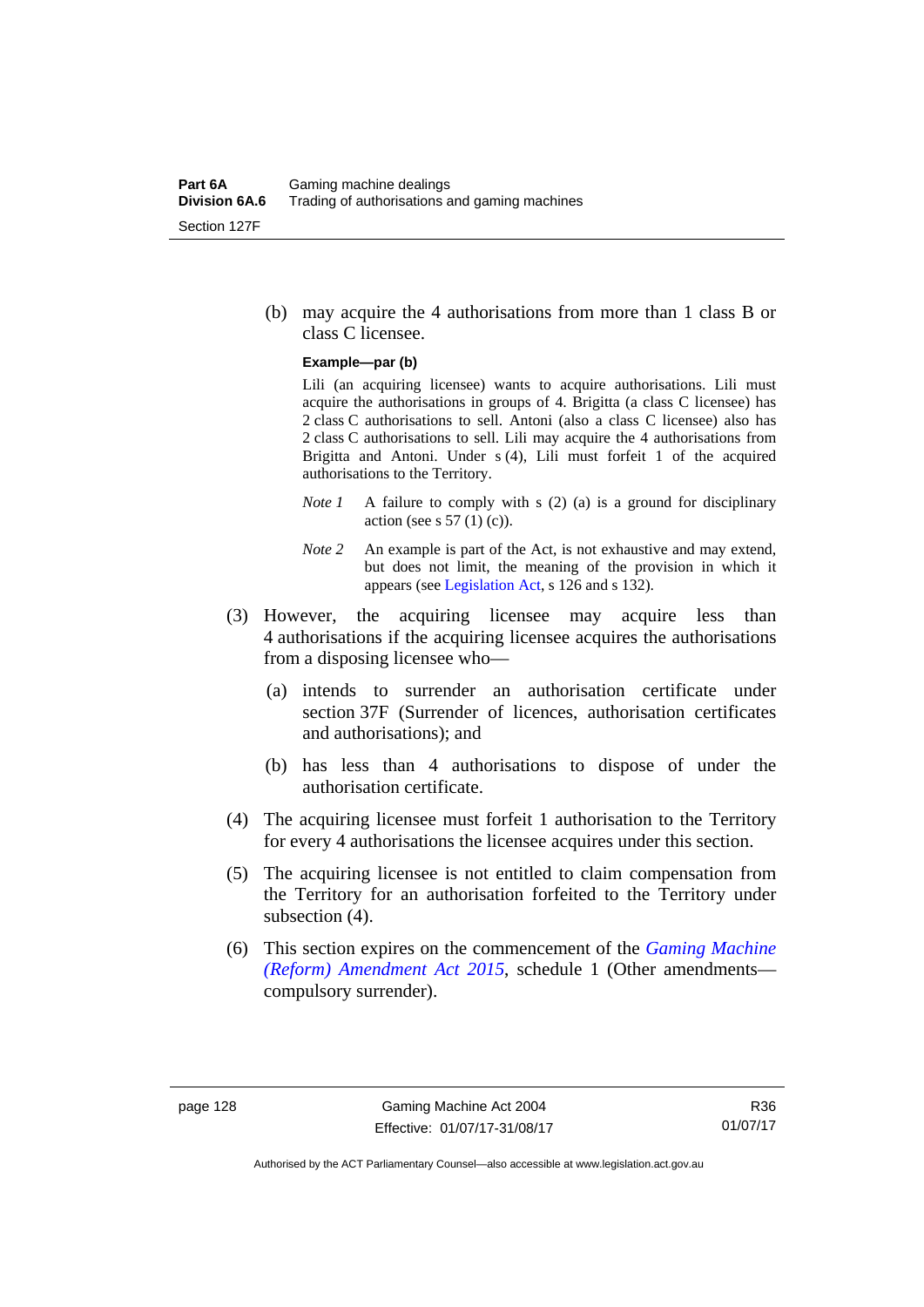# **127G Offence—acquiring authorisations and gaming machines**

- (1) A licensee commits an offence if—
	- (a) the licensee acquires an authorisation or gaming machine for authorised premises; and
	- (b) the acquisition is not in accordance with this Act.

Maximum penalty: 100 penalty units.

- *Note* A reference to an Act includes a reference to the statutory instruments made or in force under the Act, including any regulation (see [Legislation Act,](http://www.legislation.act.gov.au/a/2001-14) s 104).
- (2) An offence against this section is a strict liability offence.

#### **127H Selling class C gaming machines**

- (1) A class C licensee commits an offence if—
	- (a) the class C licensee sells a class C gaming machine to another person (the *purchaser*); and
	- (b) the sale of the class C gaming machine is not—
		- (i) to another class C licensee; or
		- (ii) approved by the commission under section 113 (Approval of disposal of gaming machines); or
		- (iii) part of a method of disposal approved by the commission under section 113A (Disposal of gaming machines notifiable action).

Maximum penalty: 100 penalty units.

- (2) An offence against this section is a strict liability offence.
- (3) Subsection (1) does not apply if the class C licensee took all reasonable steps to ascertain whether the purchaser was a class C licensee.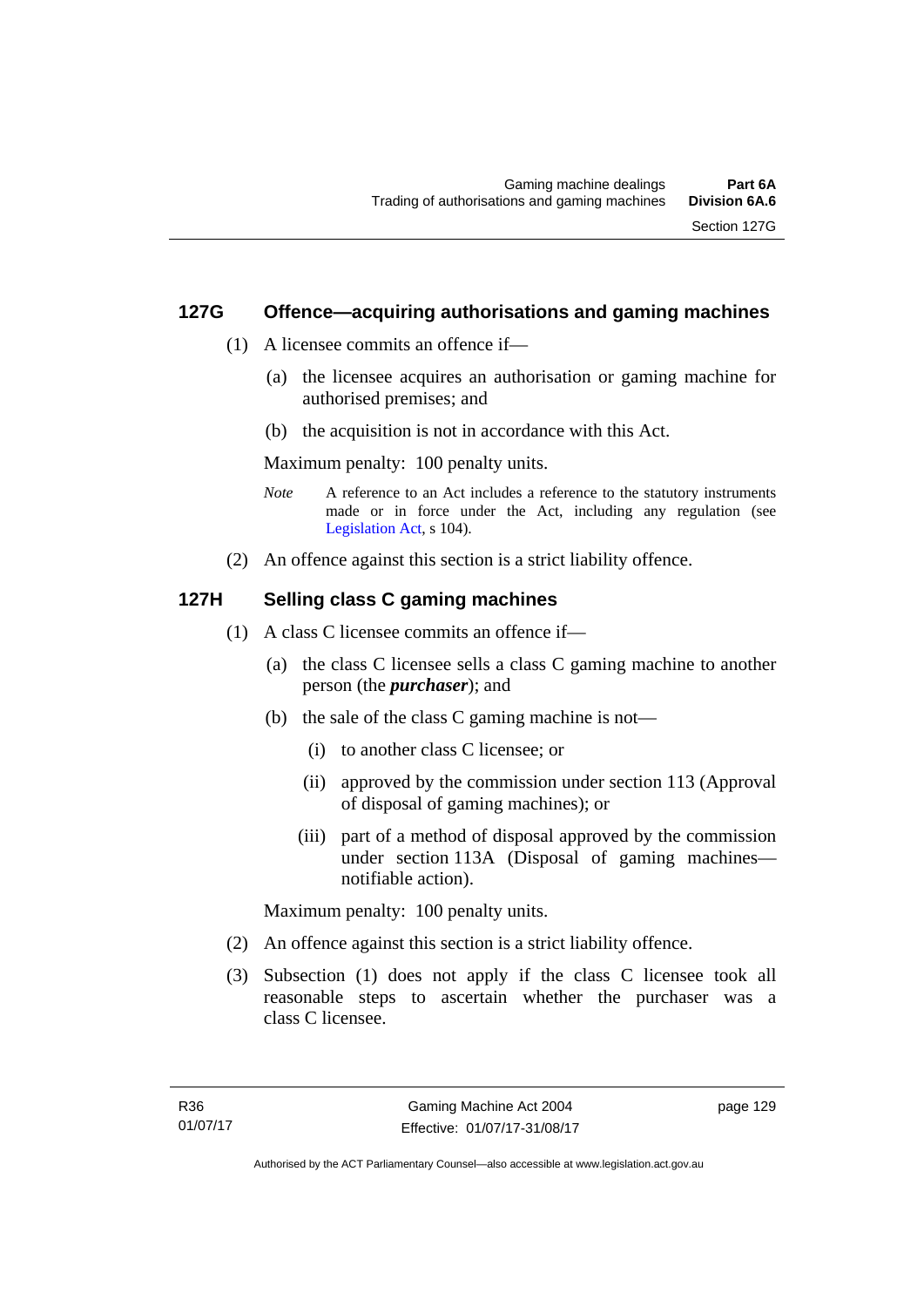# **127I Selling class C authorisations**

- (1) A class C licensee commits an offence if—
	- (a) the class C licensee sells an authorisation for a class C gaming machine to another person (the *purchaser*); and
	- (b) the purchaser is not a class C licensee.

Maximum penalty: 100 penalty units.

- (2) An offence against this section is a strict liability offence.
- (3) Subsection (1) does not apply if the class C licensee took all reasonable steps to ascertain that the purchaser was a class C licensee.

# **Subdivision 6A.6.4 Trading authorisations and gaming machines—miscellaneous**

# **127J Trading authorisations—disposal of gaming machines**

- (1) This section applies if a licensee (a *disposing licensee*)—
	- (a) disposes of an authorisation under this division; but
	- (b) does not dispose of the related gaming machine.
- (2) The disposing licensee must—
	- (a) apply for a storage permit for an interim purpose under section 127O (Storage permit—application) for the gaming machine; and
	- (b) dispose of the gaming machine in accordance with section 113A (Disposal of gaming machines—notifiable action).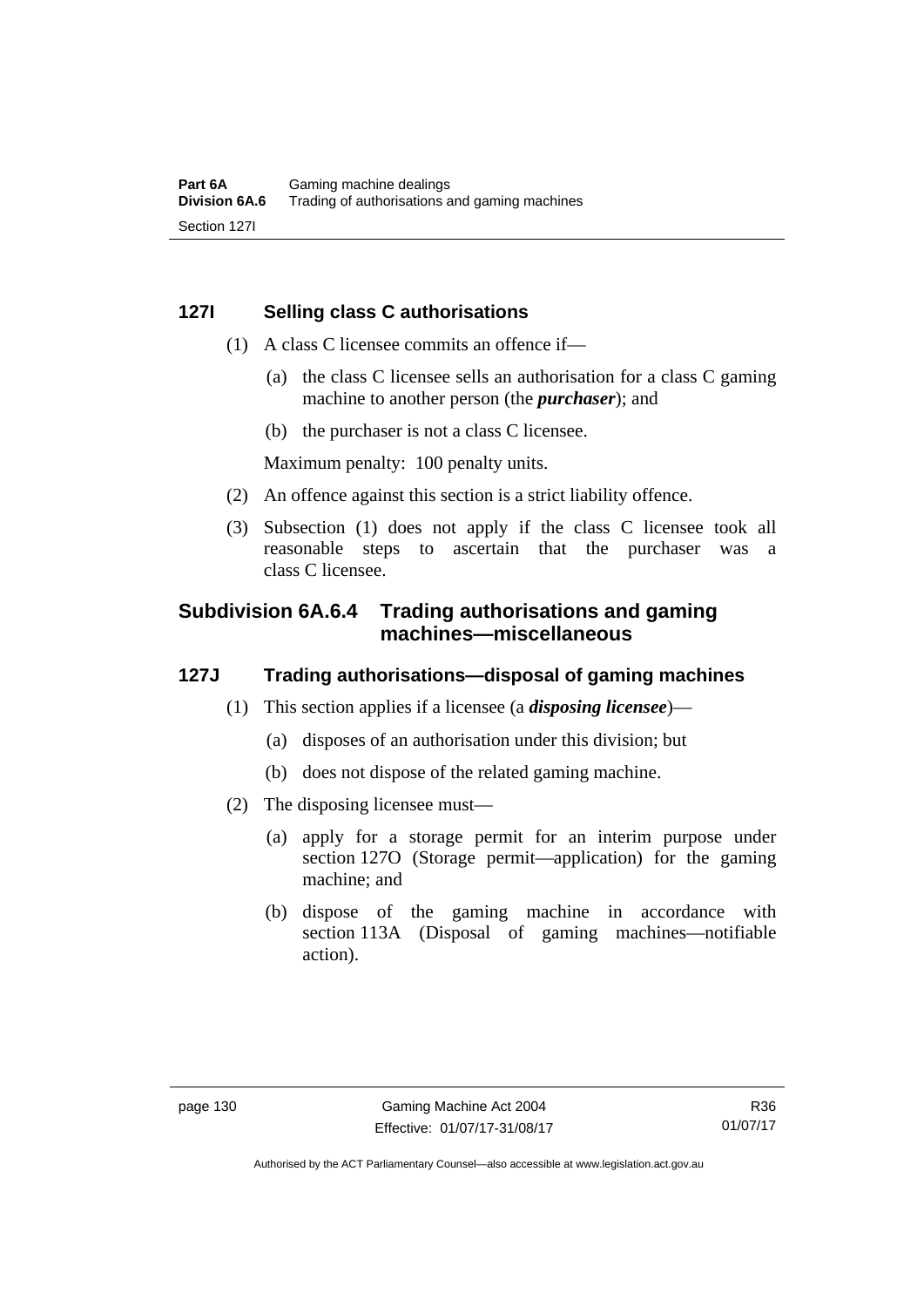# **127K Trading authorisations and gaming machines regulations**

- (1) A regulation may prescribe—
	- (a) conditions relating to the trading of authorisations and gaming machines under this division, including restricting or suspending the trading of authorisations or gaming machines—
		- (i) in a stated location; or
		- (ii) for a stated period, or until a stated event occurs; and
	- (b) any other requirements in relation to the trading of authorisations (with or without gaming machines) under this division, including in relation to arrangements for acquiring or disposing of gaming machines.
- (2) The commission may make recommendations to the Minister for appropriate regulations under subsection (1), including in relation to the following:
	- (a) whether the increase of trading in authorisations (with or without gaming machines) in a particular location will have an adverse effect on problem gamblers;
	- (b) whether it is in the public interest to restrict or suspend the trading of authorisations (with or without gaming machines) under this division, either generally or in relation to a stated location.
- (3) If the commission makes recommendations to the Minister under subsection (2), the Minister must consider the recommendations.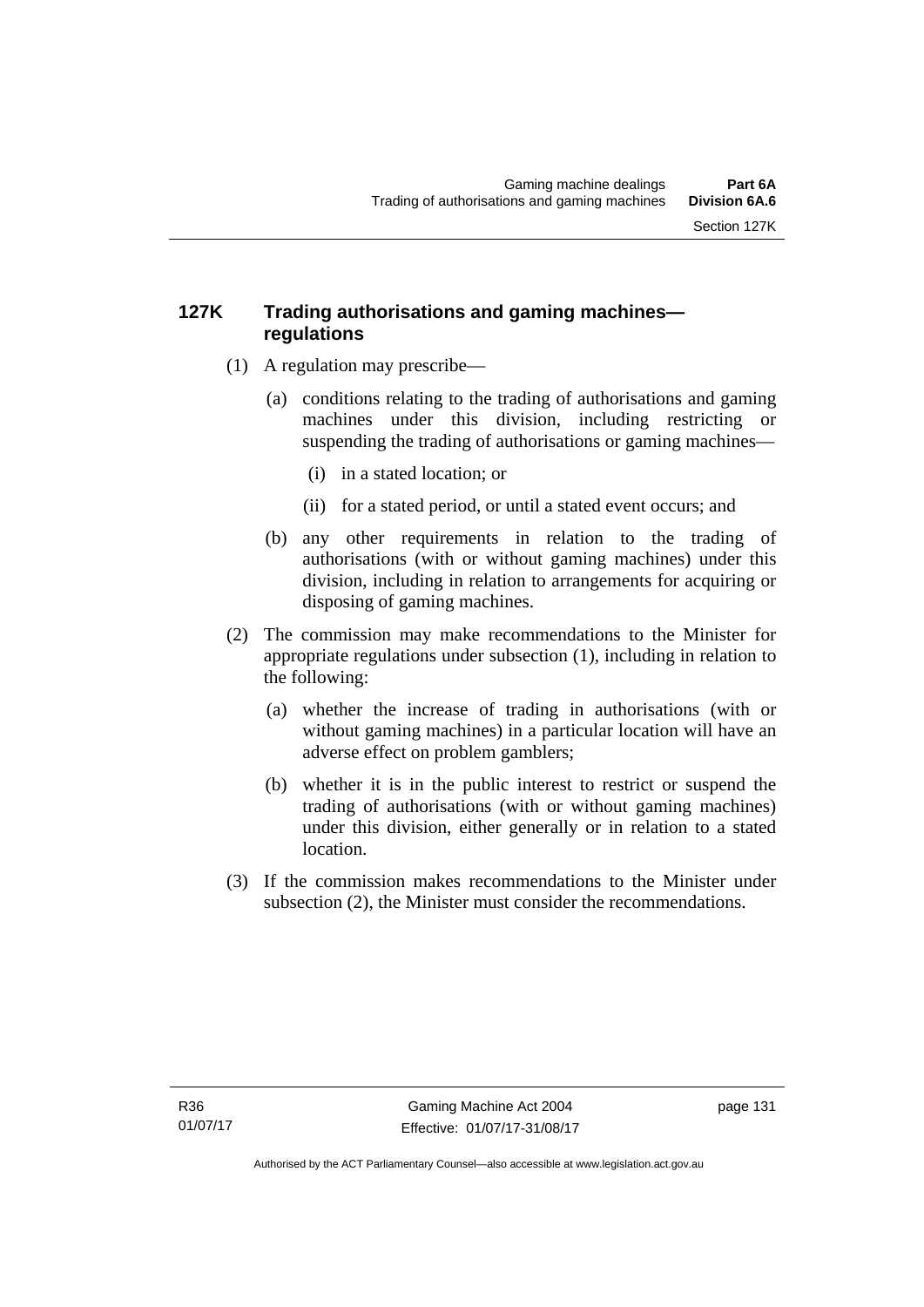# **Division 6A.7 Storage of authorisations and gaming machines**

# **Subdivision 6A.7.1 Interpretation**

#### **127L Meaning of** *storage permit***—Act**

In this Act:

*storage permit* means a permit that authorises a licensee to store 1 or more gaming machines, with or without the authorisations for the gaming machines—

- (a) for the purpose stated in the permit; and
- (b) at the place stated in the permit; and
- (c) for the period stated in the permit.

#### **127M Definitions—div 6A.7**

In this division:

*general purpose*, for a storage permit—see section 127N (a).

*inspection notice*—see section 127ZE (1).

*interim purpose*, for a storage permit—see section 127N (b).

*permit* means a quarantine permit or a storage permit.

*quarantined authorisation* means an authorisation stored under a quarantine permit.

*quarantined gaming machine* means a gaming machine stored under a quarantine permit.

*quarantine period*, for a gaming machine and authorisation to which a quarantine permit applies, means the period for which the gaming machine and authorisation are to be stored under the permit.

*quarantine permit*—see section 127Q.

R36 01/07/17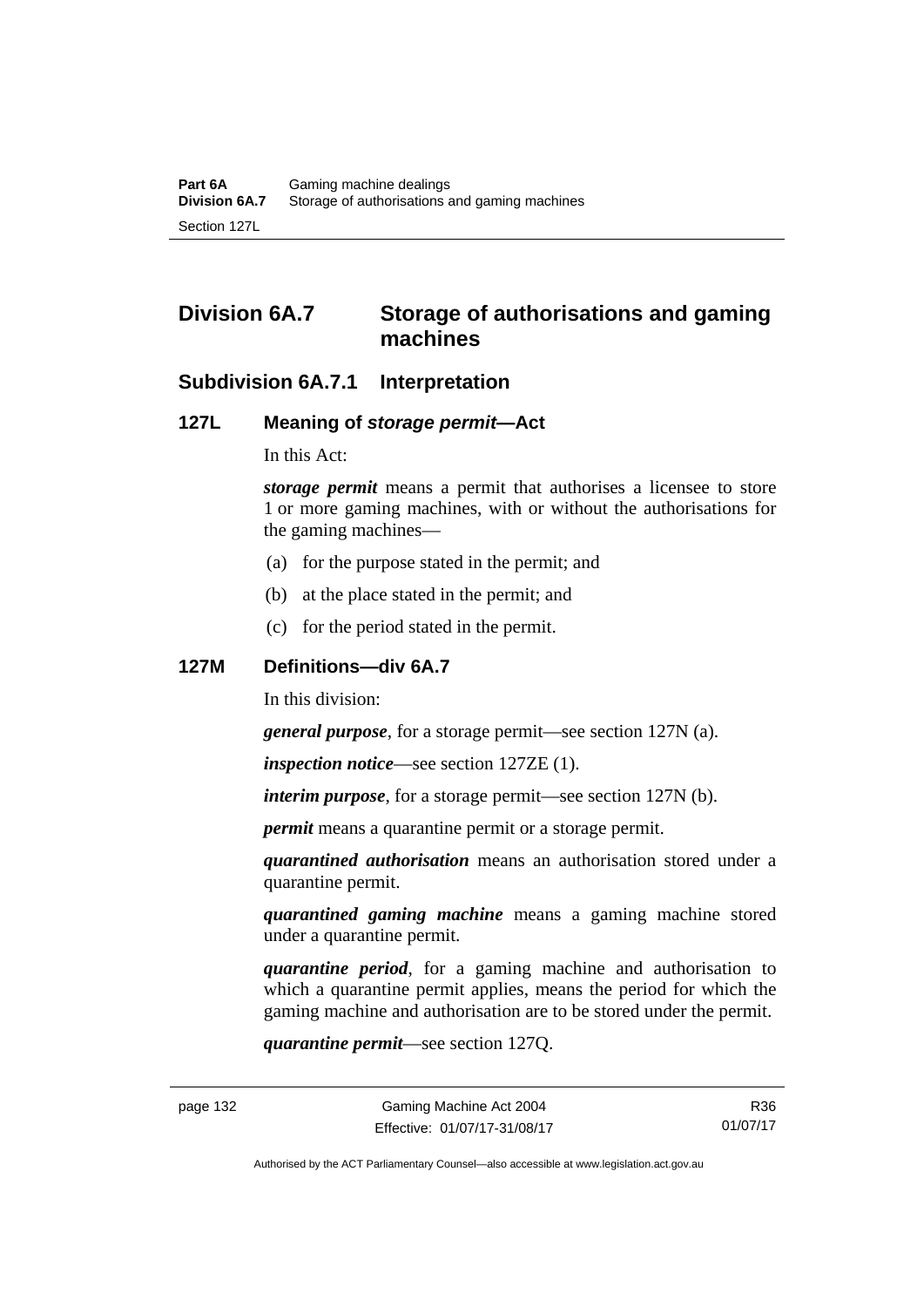*storage period*, for a gaming machine or authorisation to which a storage permit applies, means the period for which the gaming machine or authorisation is to be stored under the permit.

*storage rules* means the rules determined by the commission under section 127ZF.

*stored authorisation* means an authorisation stored under a storage permit.

*stored gaming machine* means a gaming machine stored under a storage permit.

# **Subdivision 6A.7.2 Storage permits—application and decision**

# **127N Storage permits—purpose**

The commission may issue a licensee with a storage permit for 1 of the following purposes:

- (a) to store 1 or more gaming machines, and the authorisations for the gaming machines, for a stated period of not longer than 12 months (a *general purpose*);
- (b) to store 1 or more gaming machines to be disposed of or destroyed for a period of not longer than 3 months (an *interim purpose*).
- *Note* The commission can, on application, extend the term of a storage permit for a general purpose (see s 127W).

#### **127O Storage permit—application**

- (1) A licensee may apply to the commission for a storage permit to store 1 or more gaming machines and the authorisations for the gaming machines (if any).
- (2) The application must—
	- (a) be in writing; and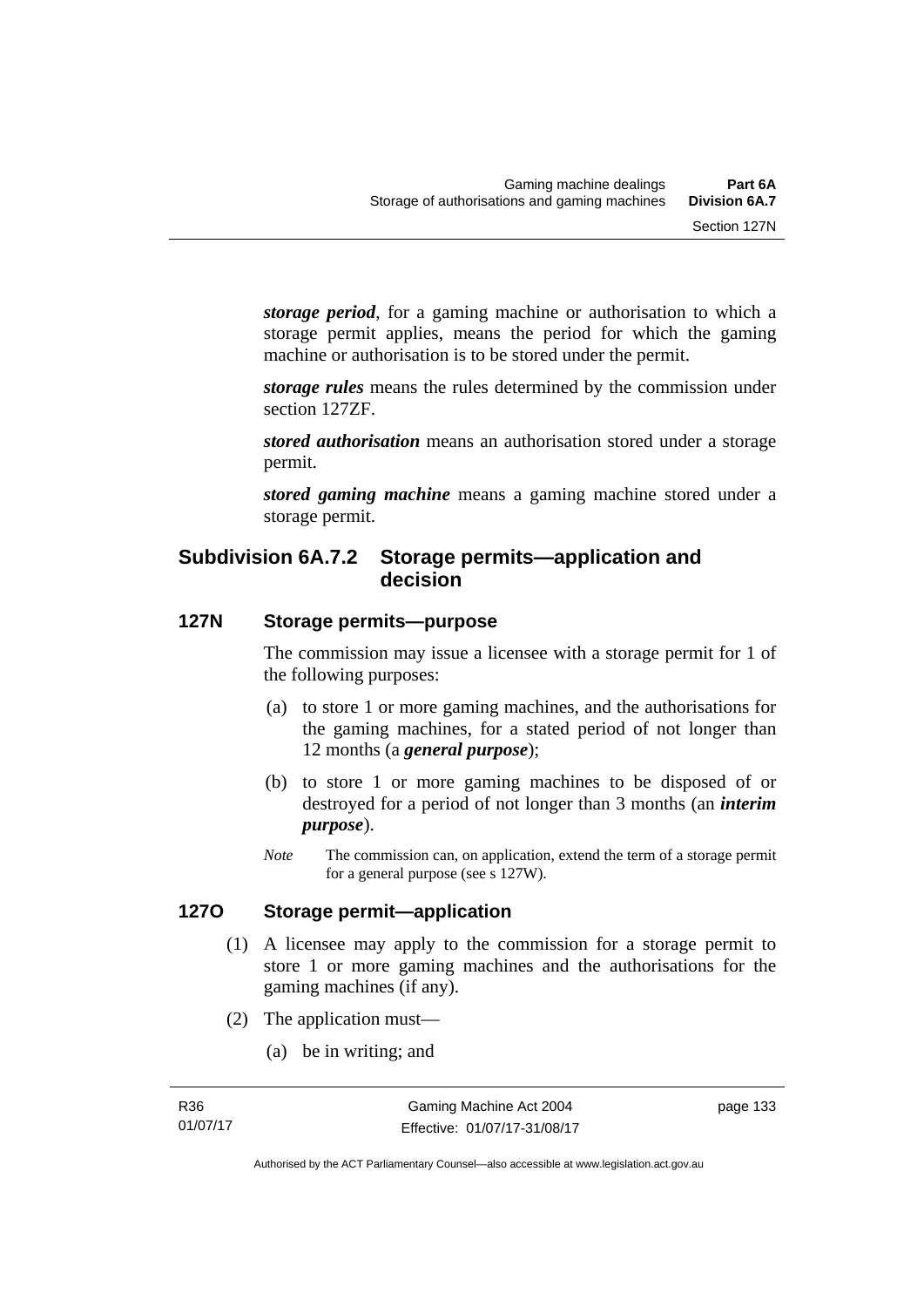- (b) state the purpose and the period for which the storage permit is required; and
- (c) if the application is by a class B licensee for a storage permit for a general purpose—state why the storage permit is needed; and

- (d) state the class of gaming machine to be stored under the storage permit; and
- (e) state the place where each gaming machine to be stored is located; and
- (f) state the type of premises where each gaming machine is to be stored; and
- (g) state whether the premises will be used to store gaming machines for 2 or more licensees; and
- (h) state the serial number for each gaming machine to be stored under the storage permit;
- (i) state the authorisation number for each authorisation to be stored under the storage permit.
- *Note 1* It is an offence to make a false or misleading statement, give false or misleading information or produce a false or misleading document (see [Criminal Code](http://www.legislation.act.gov.au/a/2002-51), pt 3.4).
- *Note 2* If a form is approved under the [Control Act,](http://www.legislation.act.gov.au/a/1999-46/default.asp) s 53D for an application, the form must be used.
- *Note 3* A fee may be determined under s 177 for an application.

# **127P Storage permit—decision on application**

 (1) This section applies if the commission receives an application for a storage permit under section 127O.

*Note* A class B licensee will not be issued with a storage permit for a general purpose unless the commission is satisfied that the storage permit is needed for a good reason (see s 127P (2) (c)).

Authorised by the ACT Parliamentary Counsel—also accessible at www.legislation.act.gov.au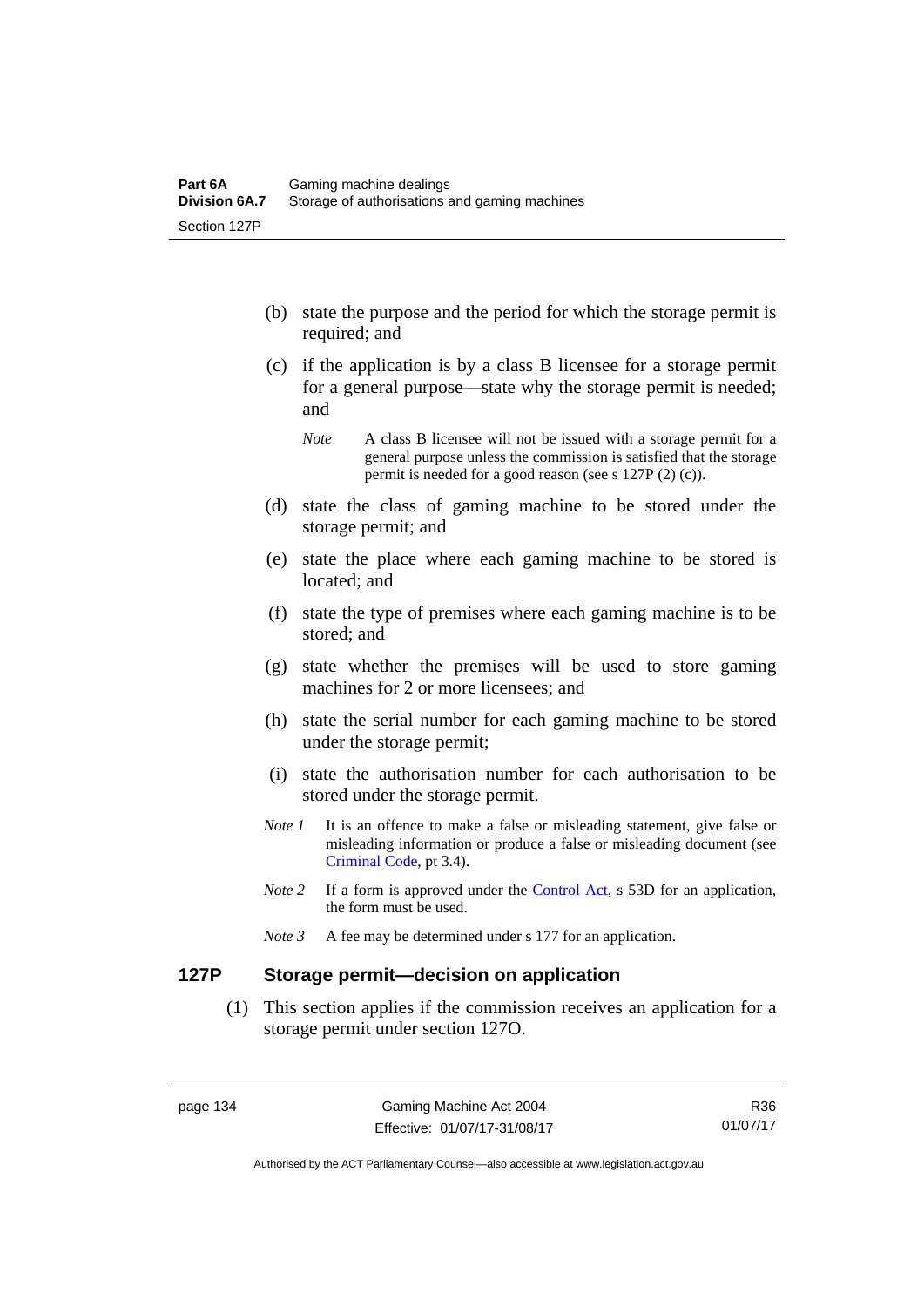- (2) The commission must issue the storage permit to the licensee if satisfied—
	- (a) that the gaming machine and authorisation (if any) to be stored under the permit are from the same authorised premises; and
	- (b) that the type of premises where the gaming machines are to be stored are suitable for the storage of gaming machines; and
	- (c) if the application is by a class B licensee for a storage permit for a general purpose—that the storage permit is needed for a good reason; and

#### **Examples**

- 1 renovations are being carried out at the authorised premises where the gaming machines to be stored under the permit are located
- 2 the authorised premises where the gaming machines to be stored under the permit are located have been damaged
- *Note* An example is part of the Act, is not exhaustive and may extend, but does not limit, the meaning of the provision in which it appears (see [Legislation Act,](http://www.legislation.act.gov.au/a/2001-14/default.asp) s 126 and s 132).
- (d) if 2 or more licensees are to store gaming machines at the premises—
	- (i) that the premises where the gaming machines are to be stored are suitable for the storage of gaming machines by that number of licensees; and
	- (ii) that each licensee has applied for a storage permit under section 127O.
- *Note 1* The commission must include in the register the serial number of, and authorisation number for, a gaming machine stored under a storage permit for a general purpose (see s 37H (2) (d)).
- *Note 2* The commission may refuse to consider an application that is not properly completed. If the commission refuses to consider the application, it lapses (see s 9 (2)).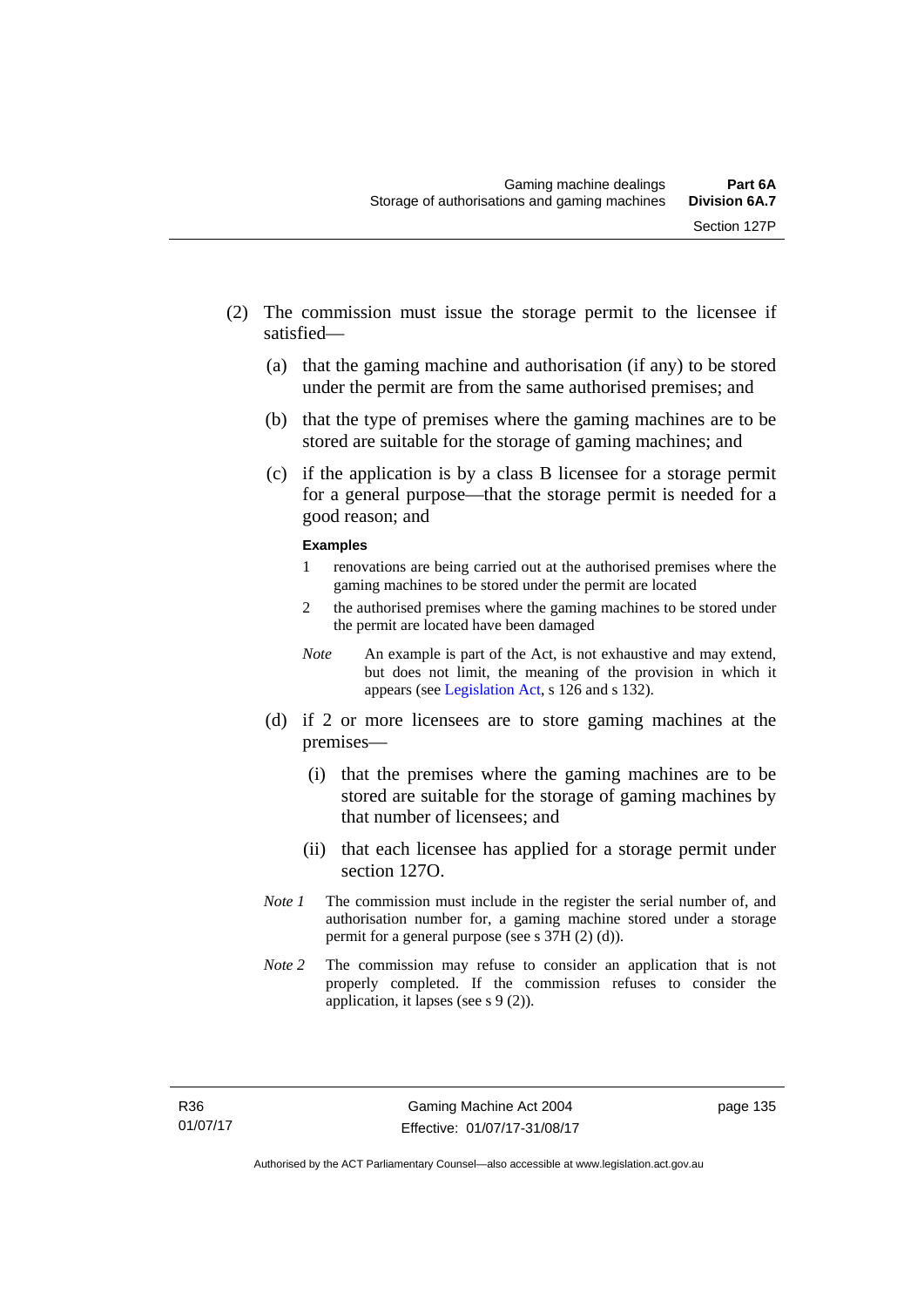*Note 3* If additional information in relation to an application is not given to the commission within the time required by the commission, the commission may refuse to consider the application. If the commission refuses to consider the application, it lapses (see s 9 (4)).

# **Subdivision 6A.7.3 Quarantine permits**

#### **127Q Quarantine permits—notification and issue**

- (1) This section applies if a licensee wants to—
	- (a) remove 1 or more gaming machines, and the authorisations for the gaming machines, from the authorised premises where the gaming machines are operated and store the gaming machines and authorisations for a period to be agreed with the commission; or
	- (b) store 1 or more authorisations for a period to be agreed with the commission.
- (2) The licensee must notify the commission that the licensee needs a permit (a *quarantine permit*) for storing—
	- (a) the gaming machines and authorisations; or
	- (b) the authorisations.
	- *Note 1* It is an offence to make a false or misleading statement, give false or misleading information or produce a false or misleading document (see [Criminal Code](http://www.legislation.act.gov.au/a/2002-51), pt 3.4).
	- *Note* 2 If a form is approved under the [Control Act,](http://www.legislation.act.gov.au/a/1999-46) s 53D for this provision, the form must be used.
	- *Note 3* A fee may be determined under s 177 for this provision.
- (3) On receiving a notification under subsection (2), the commission must issue a quarantine permit to the licensee for the period agreed between the commission and the licensee.
	- *Note* The commission must include in the register the serial number of, and authorisation number for, a gaming machine stored under a quarantine permit (see s 37H (2) (d)).

R36 01/07/17

Authorised by the ACT Parliamentary Counsel—also accessible at www.legislation.act.gov.au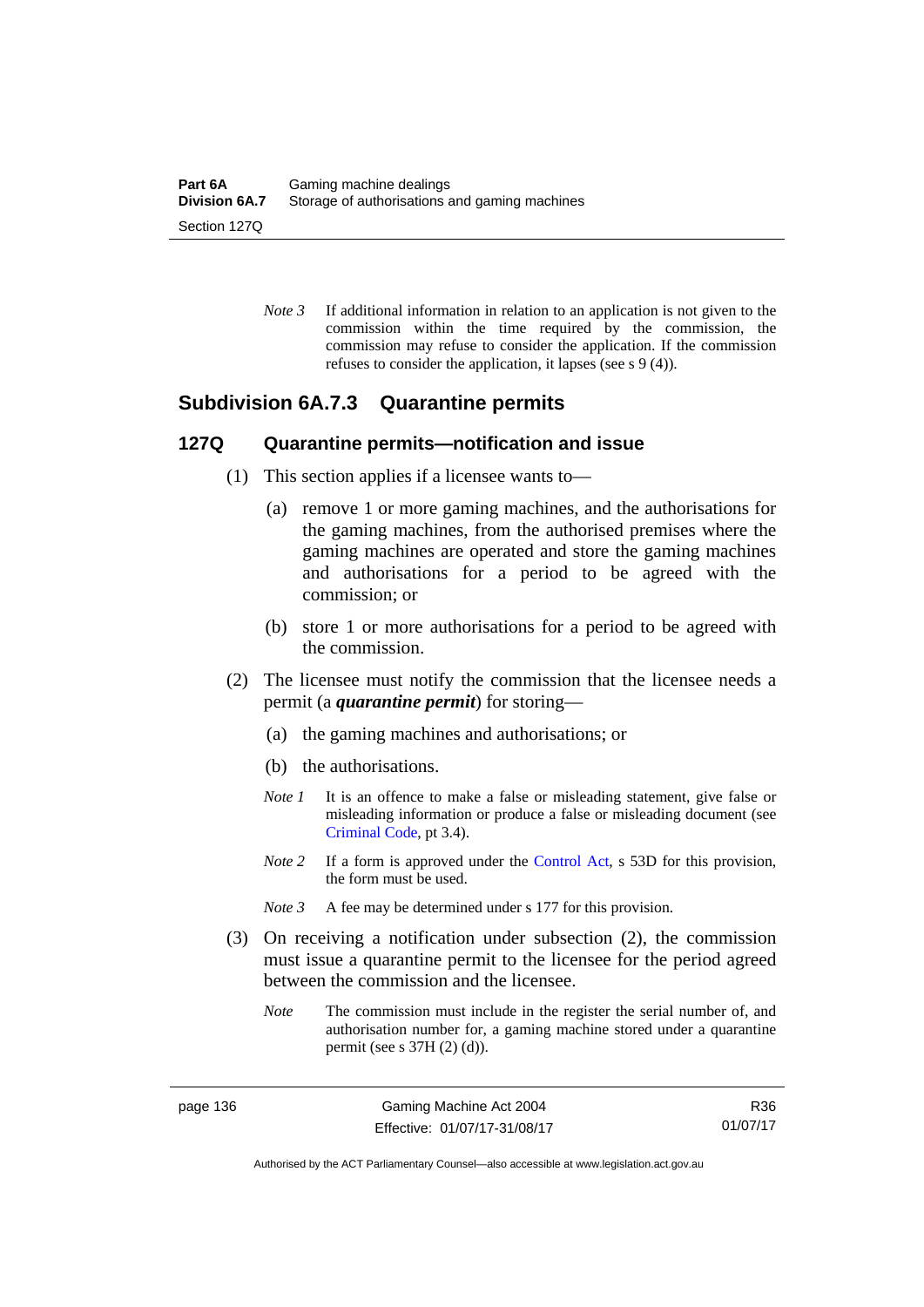(4) The period of the quarantine permit that is agreed between the commission and the licensee must be at least 1 year and not more than 3 years.

#### **127R Quarantine permits—extension**

- (1) A licensee who wants to extend the period of a quarantine permit issued to the licensee under section 127Q must notify the commission, stating the period of the extension sought (the *extended period*).
- (2) On receiving a notification under subsection (1), the commission must issue a new quarantine permit to the licensee for the extended period.
- (3) However, the commission must not issue a new quarantine permit under subsection (2) if, when the notification is made, the quarantine permit has been in force for 3 years.

# **Subdivision 6A.7.4 Permits—form**

# **127S Permit—form**

A permit must—

- (a) be in writing; and
- (b) state the following:
	- (i) the name of the licensee;
	- (ii) whether the permit is—
		- (A) a storage permit for a general purpose; or
		- (B) a storage permit for an interim purpose; or
		- (C) a quarantine permit;
	- (iii) the day the permit comes into force and the day it expires;
	- (iv) the authorised premises—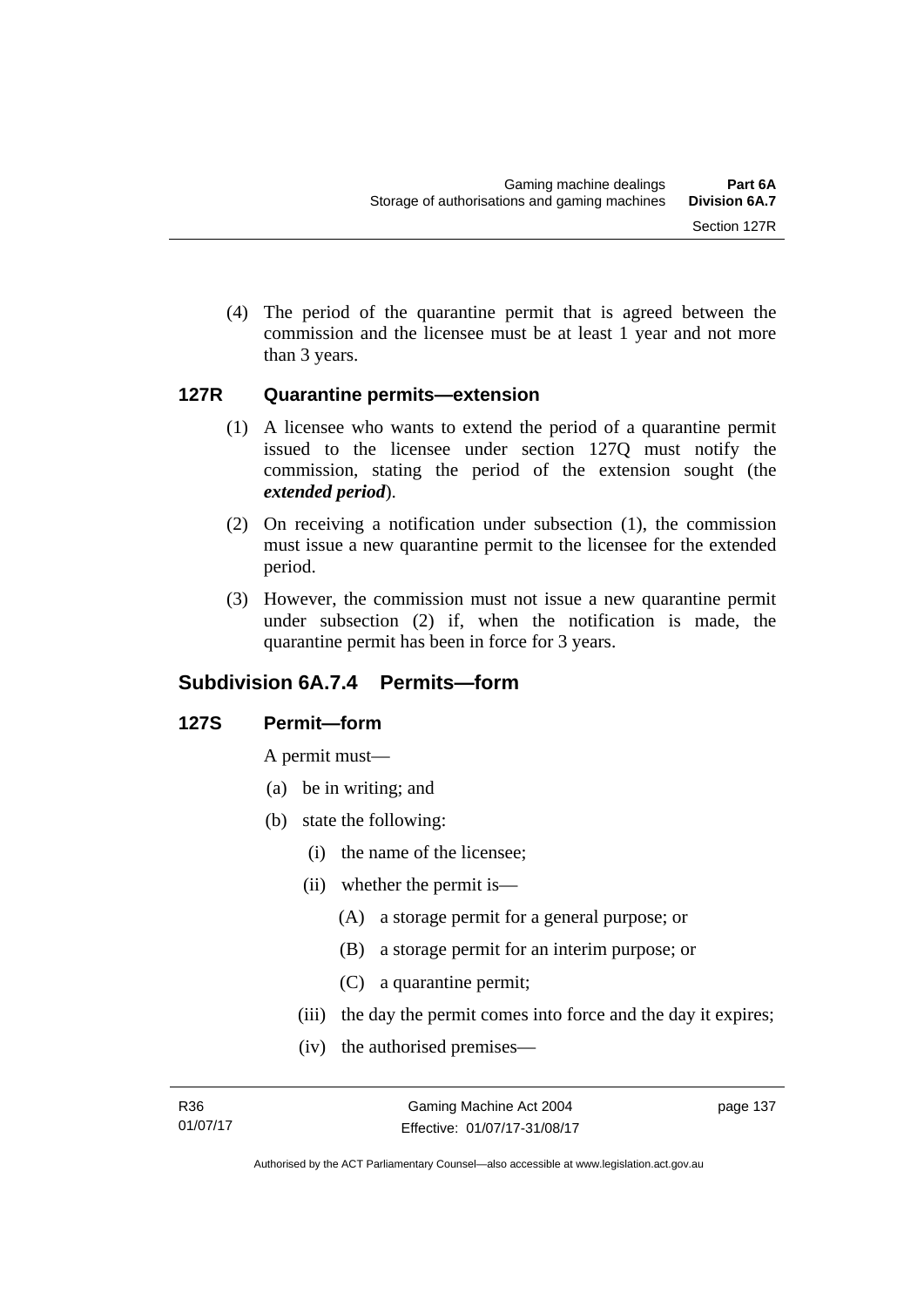| (A) for a storage permit for a general purpose—for each |
|---------------------------------------------------------|
| gaming machine with its associated authorisation to     |
| be stored under the permit; or                          |

- (B) for a storage permit for an interim purpose—where each gaming machine to be stored under the permit was operated; or
- (C) for a quarantine permit—for each authorisation, and gaming machine with its associated authorisation, to be stored under the permit;
- (v) the number of each of the following to be stored under the permit:
	- (A) for a storage permit for a general purpose—gaming machines with their associated authorisations;
	- (B) for a storage permit for an interim purpose—gaming machines;
	- (C) for a quarantine permit—authorisations, and gaming machines with their associated authorisations;
- (vi) the conditions on the permit; and
- (c) include a statement that—
	- (i) a breach of a condition of the permit may be a ground for disciplinary action; and
	- (ii) it is an offence under section 104 (Offence—operating unauthorised, stored or quarantined gaming machines) to operate a stored or quarantined gaming machine during the period of the permit; and
- (d) include a schedule of the following information:
	- (i) for a storage permit for a general purpose—
		- (A) the serial number of each gaming machine to be stored under the permit; and

R36 01/07/17

Authorised by the ACT Parliamentary Counsel—also accessible at www.legislation.act.gov.au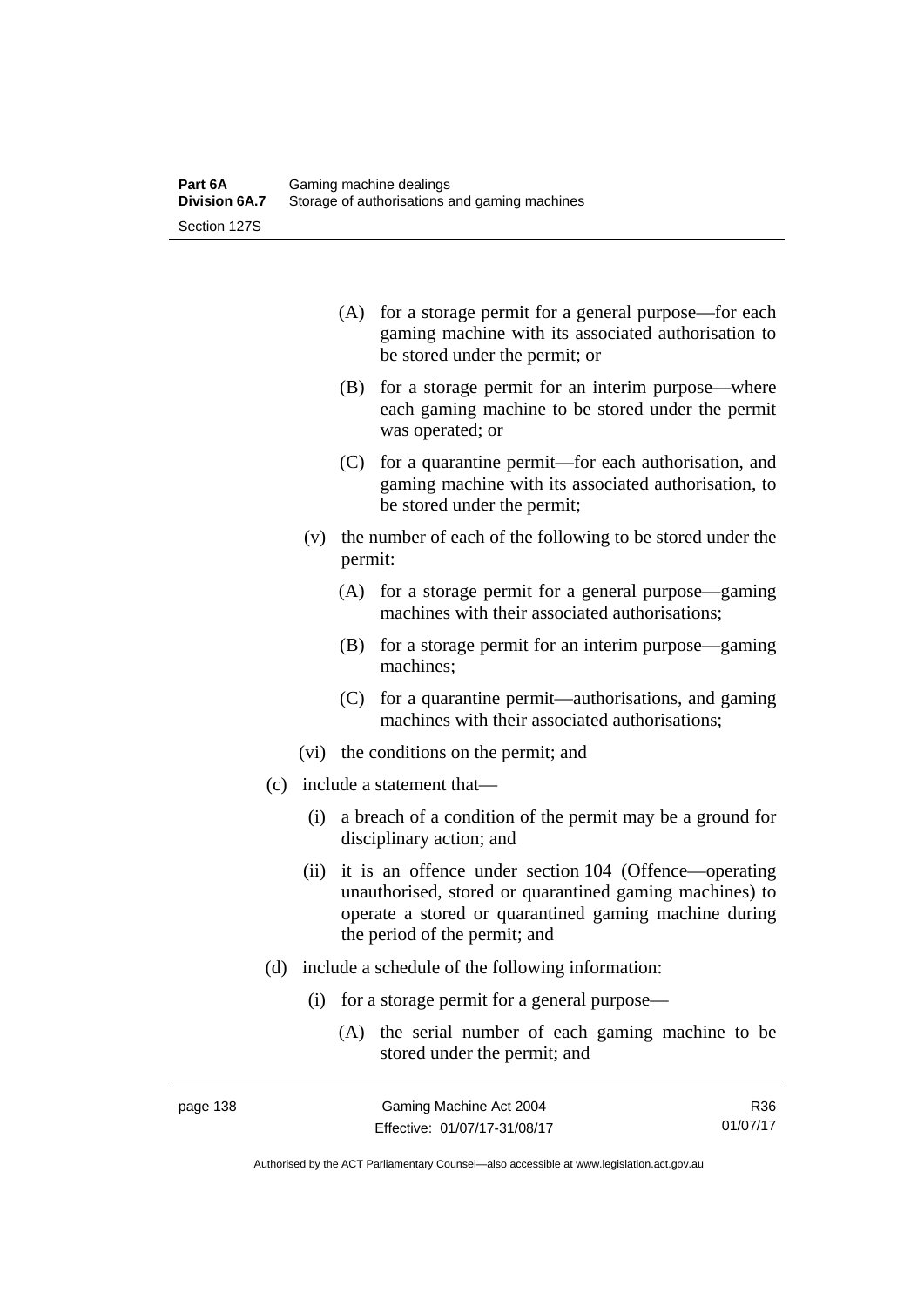- (B) the authorisation number for each machine's associated authorisation;
- (ii) for a storage permit for an interim purpose—the serial number of each gaming machine to be stored under the permit;
- (iii) for a quarantine permit—
	- (A) the authorisation number for each authorisation to be stored under the permit; and
	- (B) for each authorisation stored with its associated gaming machine—the serial number of the associated gaming machine; and
- (e) include anything else prescribed by regulation.

# **Subdivision 6A.7.5 Permits—conditions**

# **127T Permit—conditions**

- (1) A permit is subject to the following conditions:
	- (a) the licensee must comply with this Act;
	- (b) the licensee must not exchange a stored or quarantined gaming machine with another gaming machine that the licensee may operate under an authorisation certificate;
		- *Note* The licensee must apply for—
			- (a) an amendment of the permit to remove the details of the stored or quarantined gaming machine; and
			- (b) if a new gaming machine is to be stored in place of the stored or quarantined gaming machine—a new permit for the new gaming machine.
	- (c) the licensee must—
		- (i) take meter readings from each gaming machine to be stored or quarantined under the permit; and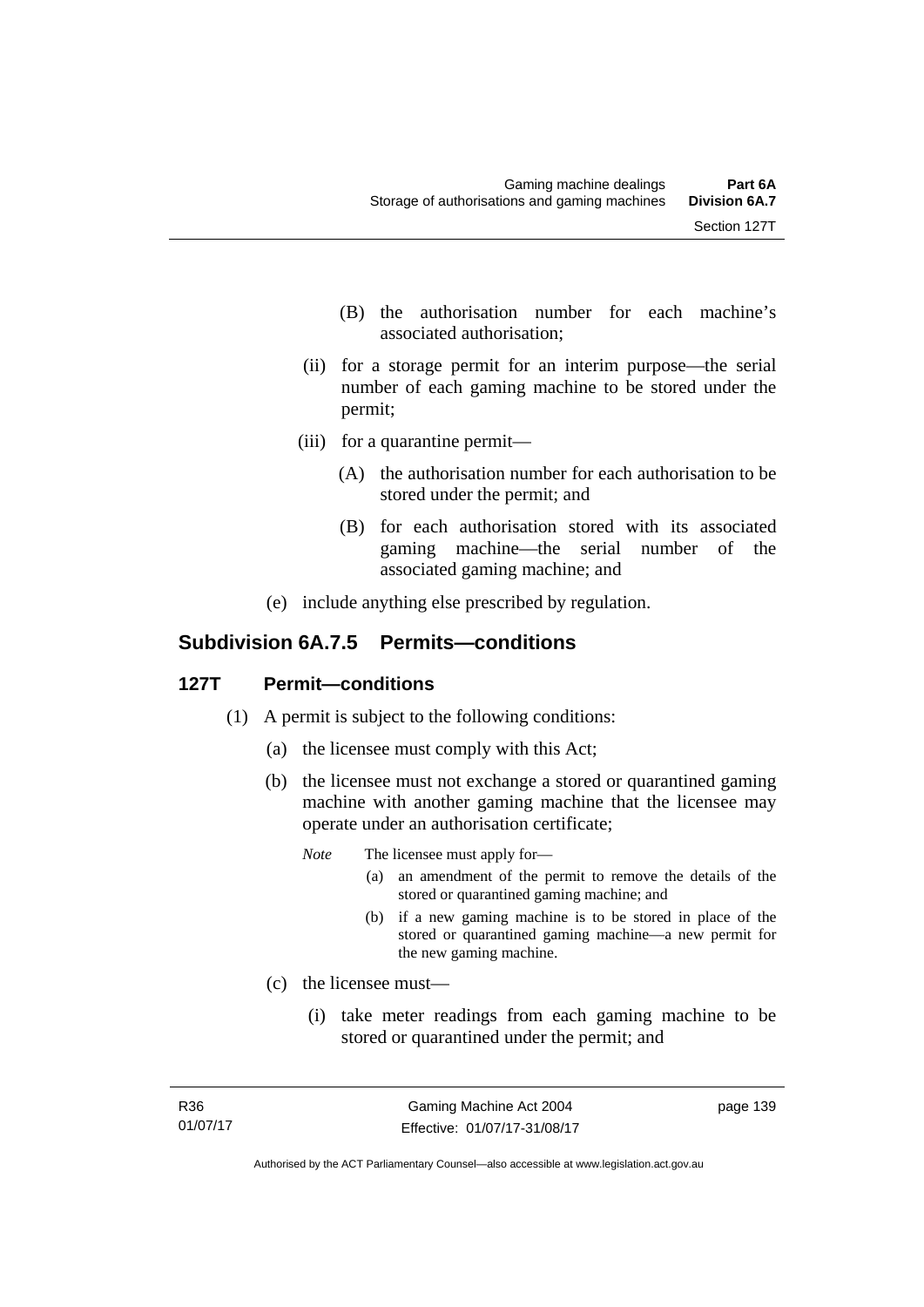- (ii) immediately after taking the meter readings, render the gaming machine inoperable; and
- (iii) give the commission details of the meter readings taken under subparagraph (i);
- (d) the licensee may dispose of a stored or quarantined gaming machine if—
	- (i) the disposal is in accordance with division 6A.6 (Trading of authorisations and gaming machines), an approval under section 113 (Approval of disposal of gaming machines) or section 113A (Disposal of gaming machines—notifiable action); and
	- (ii) the licensee gives the commission a notification under section 127X (Permit amendment—notification) to amend the permit;
- (e) a stored or quarantined gaming machine must not be operated during the period of the permit;
- (f) the licensee must not operate another gaming machine under the authorisation for a stored or quarantined gaming machine;
- (g) the licensee may trade a stored or quarantined authorisation with another licensee if—
	- (i) the trade is in accordance with division 6A.6 (Trading of authorisations and gaming machines); and
	- (ii) the licensee applies for an amendment of the permit under section 127ZB (Trading authorisations under permits procedure);
- (h) if the licensee receives an inspection notice, the licensee must allow an authorised officer to inspect the stored or quarantined gaming machines and the premises where the gaming machines are stored;

Authorised by the ACT Parliamentary Counsel—also accessible at www.legislation.act.gov.au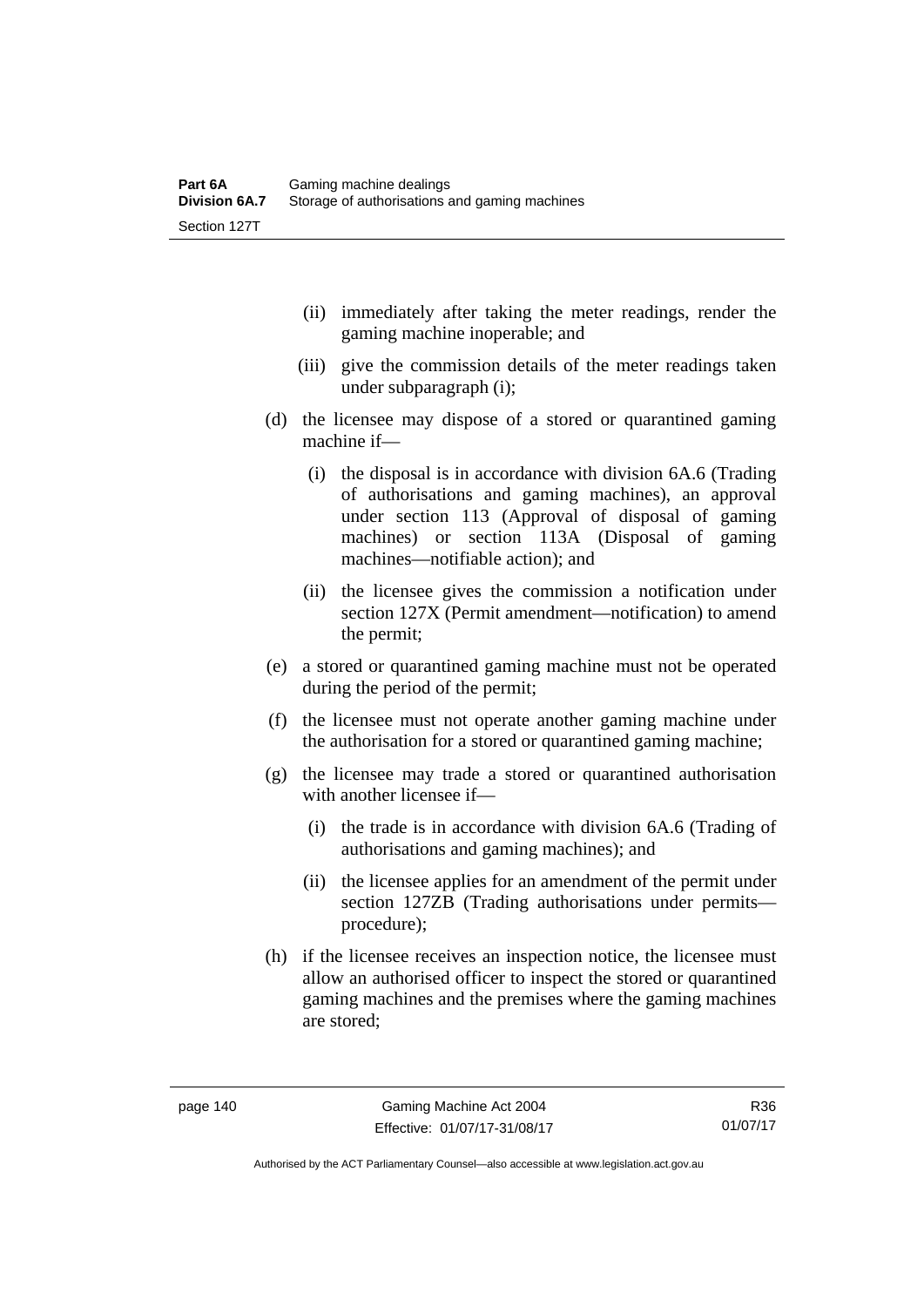- (i) for a storage permit issued for an interim purpose—the licensee must dispose of the gaming machine stored under the storage permit before the storage permit ends;
- (j) for a quarantine permit for an authorisation with no associated gaming machine—the licensee must not acquire a gaming machine under the quarantined authorisation during the period of the permit.
- (2) A permit is subject to any other condition—
	- (a) determined by the commission under the storage rules; or
	- (b) imposed by the commission when the permit is issued, renewed or amended, if it is necessary to ensure the safeguarding of gaming machines generally; or
	- (c) prescribed by regulation.
	- *Note 1* A reference to an Act includes a reference to the statutory instruments made or in force under the Act, including any regulation (see [Legislation Act,](http://www.legislation.act.gov.au/a/2001-14) s 104).
	- *Note 2* A permit may be amended under s 127Y or s 127Z.

#### **127U Permit—term**

- (1) A permit comes into force on the day stated in the permit.
- (2) The commission must not issue—
	- (a) a storage permit for a general purpose for longer than 1 year; or
	- (b) a storage permit for an interim purpose for longer than 3 months.
	- *Note 1* See s 127Q for the period for which a quarantine permit may be issued.
	- *Note 2* The commission may extend the period of a quarantine permit (see s 127R).
	- *Note 3* The commission may extend the period of a storage permit for a general purpose (see s 127W).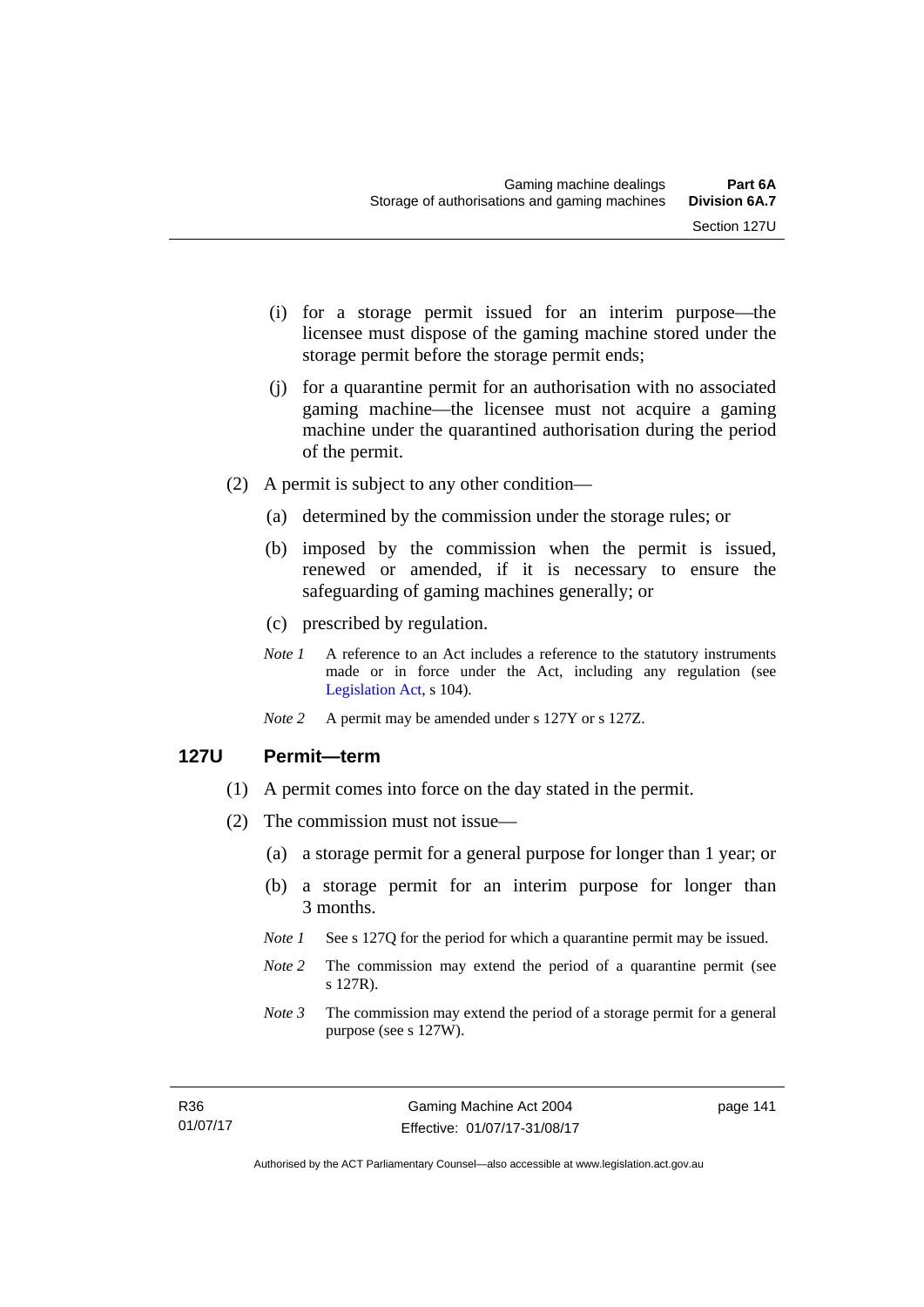(3) A permit expires on the day stated in the permit.

# **127V Storage permit—application for extension**

- (1) A licensee who holds a storage permit for a general purpose may apply to the commission to extend the term of the storage permit.
- (2) The application must—
	- (a) be in writing signed by the licensee; and
	- (b) state why the licensee is seeking the extension.
	- *Note 1* If a form is approved under the [Control Act,](http://www.legislation.act.gov.au/a/1999-46/default.asp) s 53D for an application, the form must be used.

*Note* 2 A fee may be determined under s 177 for an application.

 (3) If a licensee applies to extend the term of a storage permit, the storage permit remains in force until the application is decided.

#### **127W Storage permit—extension decision**

- (1) This section applies if the commission receives an application under section 127V to extend the term of a storage permit for a general purpose.
- (2) The commission may—
	- (a) extend the term of the storage permit; or
	- (b) refuse to extend the term of the storage permit.
- (3) The commission must refuse to extend the term of the storage permit if, when the application is made, the storage permit has been in force for 3 years.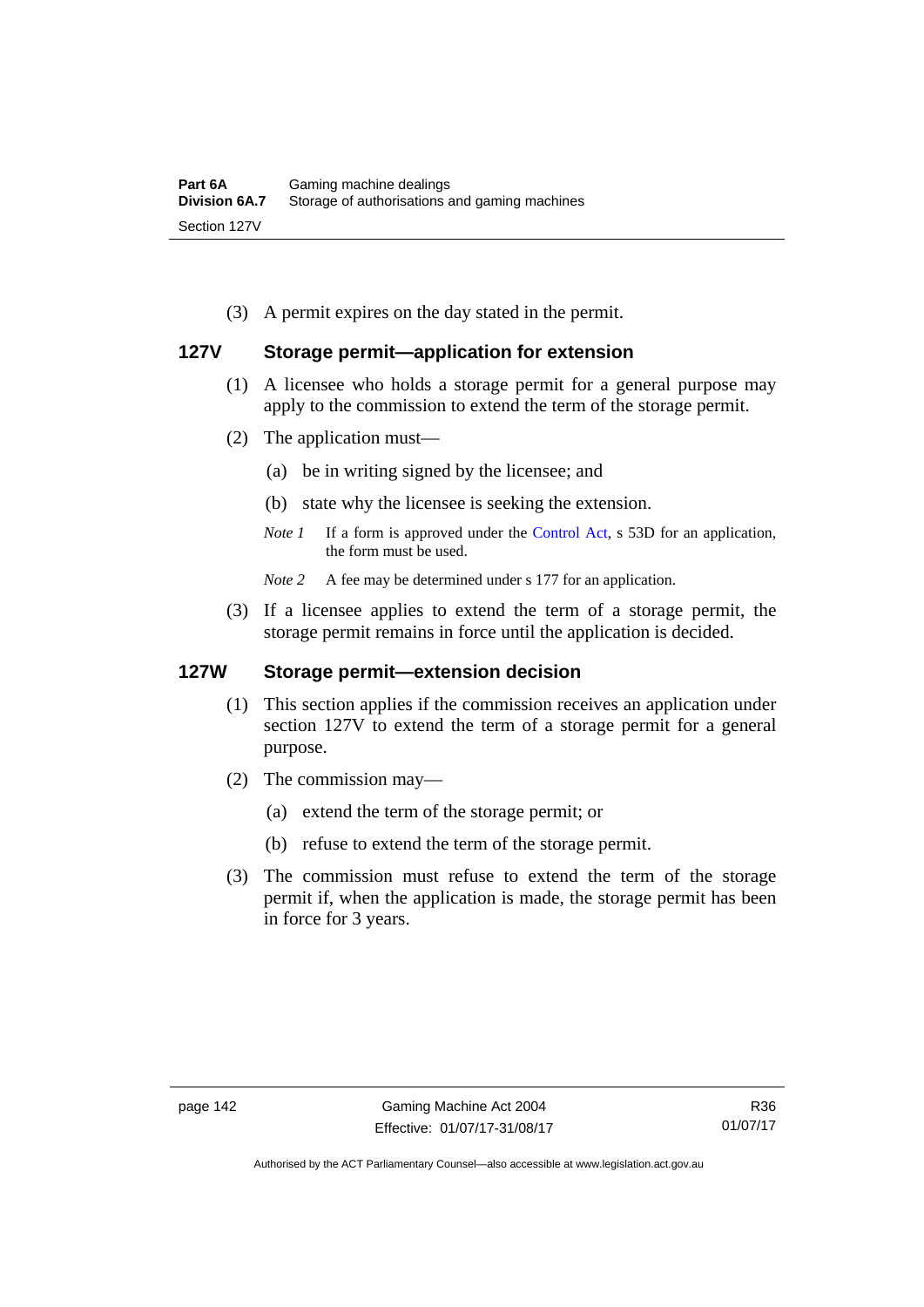- (4) If the commission refuses to extend the term of the permit, the commission must tell the applicant, in writing, the reasons for the decision.
	- *Note* For what must be included in a statement of reasons, see the [Legislation Act,](http://www.legislation.act.gov.au/a/2001-14) s 179.
- (5) The commission may extend the term of the storage permit for a period not longer than 12 months.

# **Subdivision 6A.7.6 Permits—amendment**

# **127X Permit amendment—notification**

- (1) This section applies if a licensee who holds a permit proposes to—
	- (a) dispose of a stored or quarantined gaming machine under division 6A.6 (Trading of authorisations and gaming machines) or an approval under section 113 (Approval of disposal of gaming machines) (a *proposed disposal*); or
		- *Note* Proposed disposal under s 113A must also be notified to the commission (see s 113A (2)).
	- (b) remove a stored gaming machine from storage under the permit (a *proposed removal*) so that it may be operated at the authorised premises.
- (2) The licensee must notify the commission about the proposed disposal or proposed removal.
	- *Note 1* A proposed disposal or proposed removal is a notifiable action (see pt 13A and sch 2).
	- *Note 2* The licensee is not required to provide a social impact assessment for the proposed removal.
	- *Note 3* A failure to comply with s (2) is a ground for disciplinary action (see s 57 (1) (c)).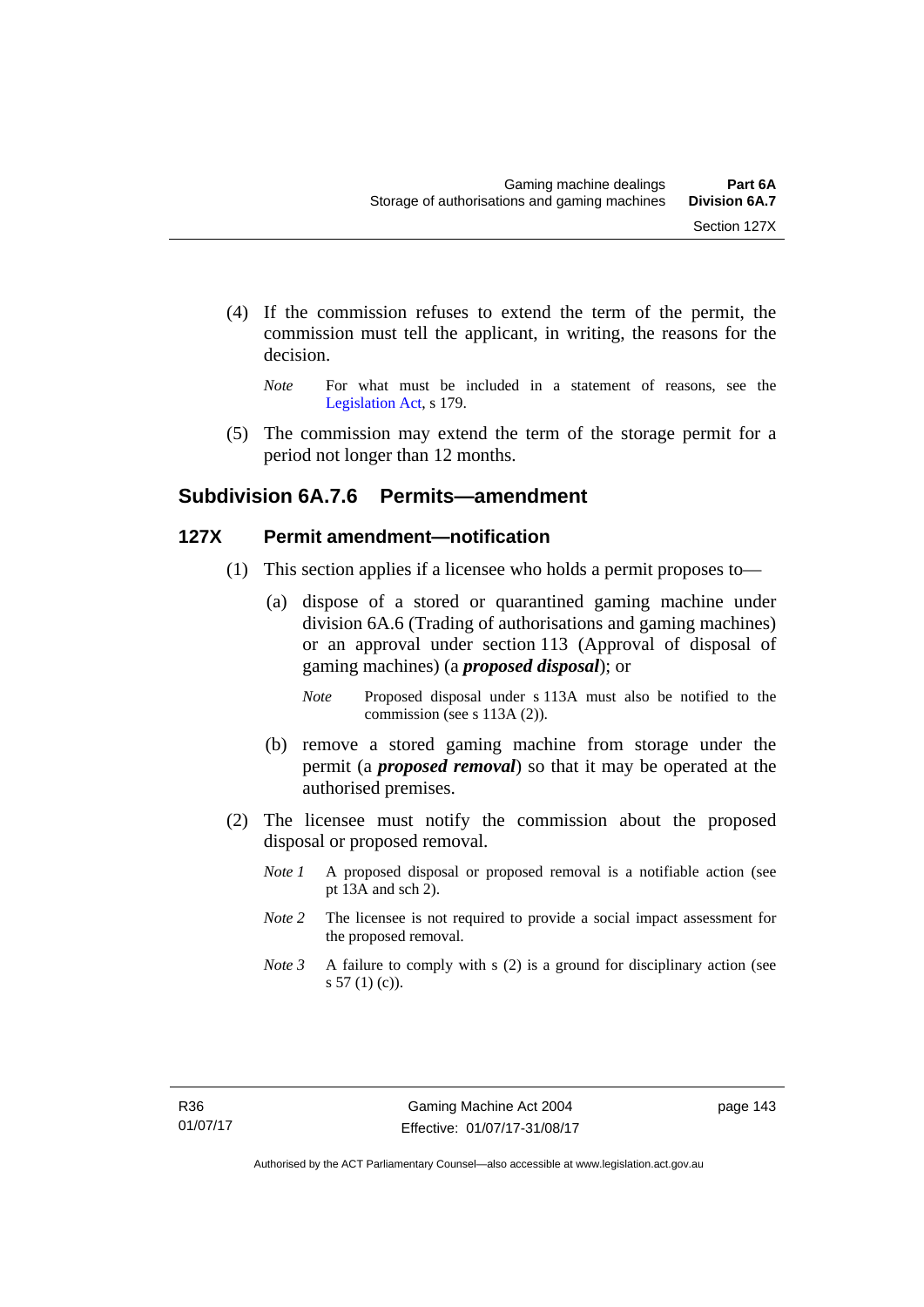# **127Y Permit amendment—decision**

The commission may amend a permit if the commission receives, within the time required under section 173D (Notifiable actions)—

- (a) notification about a proposed disposal or proposed removal of a gaming machine under—
	- (i) section 113A (Disposal of gaming machines—notifiable action); or
	- (ii) section 127X; and
- (b) any further information requested under section 173D.

#### **127Z Permit amendment—commission's own initiative**

The commission may amend a permit on its own initiative to correct a mistake, error or omission on the permit.

# **127ZA Permit amendment—reissue of permit**

If the commission amends a permit under this division, the commission must give the licensee a new permit.

# **Subdivision 6A.7.7 Permits—trading authorisations under permits**

#### **127ZB Trading authorisations under permits—procedure**

- (1) This section applies if a disposing licensee who holds a permit trades a stored or quarantined authorisation to an acquiring licensee under division 6A.6 (Trading of authorisations and gaming machines).
- (2) The disposing licensee must give the commission—
	- (a) details of the acquiring licensee; and

Authorised by the ACT Parliamentary Counsel—also accessible at www.legislation.act.gov.au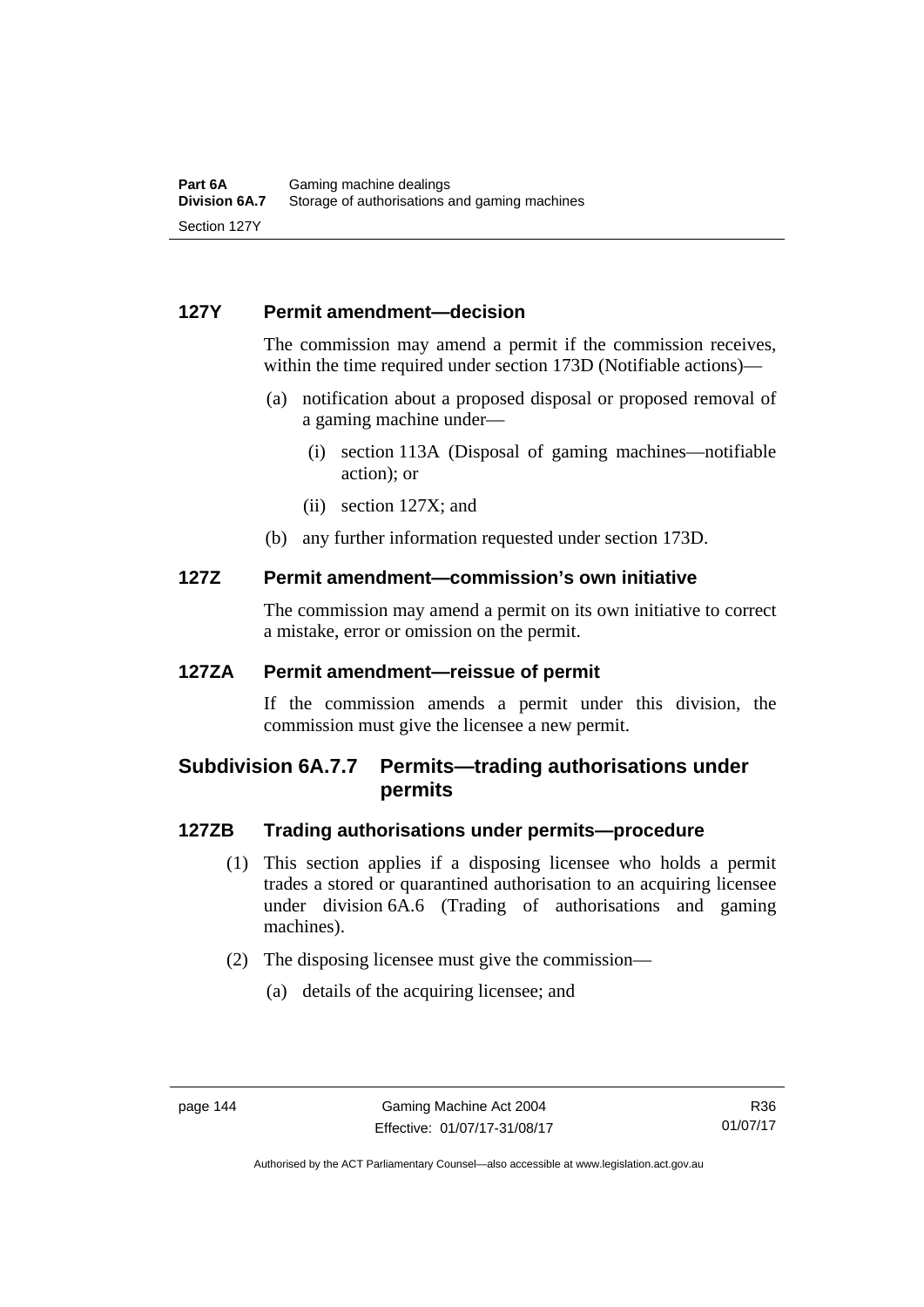- (b) written notice to amend the disposing licensee's permit to remove references to the stored or quarantined authorisation; and
- (c) for a storage permit for a general purpose, or a quarantine permit for an authorisation and its associated gaming machine—written notice to—
	- (i) amend the disposing licensee's permit to remove references to the gaming machine associated with the authorisation; and
	- (ii) if the gaming machine is not being sold to the acquiring licensee—issue to the disposing licensee a storage permit for an interim purpose for the gaming machine.
- *Note 1* The trading of a stored or quarantined authorisation is a notifiable action (see pt 13A and sch 2).
- *Note* 2 If a form is approved under the [Control Act,](http://www.legislation.act.gov.au/a/1999-46/default.asp) s 53D for this provision, the form must be used.
- *Note 3* A fee may be determined under s 177 for this provision.
- *Note 4* A failure to comply with this section is a ground for disciplinary action (see s 57 (1) (c)).

# **127ZC Trading authorisations under permits—decision on application by disposing licensee**

- (1) This section applies if the commission receives written notice from a disposing licensee under section 127ZB (2) for a storage permit for an interim purpose for a gaming machine to be disposed of under the trade mentioned in that section.
- (2) The commission must issue the storage permit to the disposing licensee.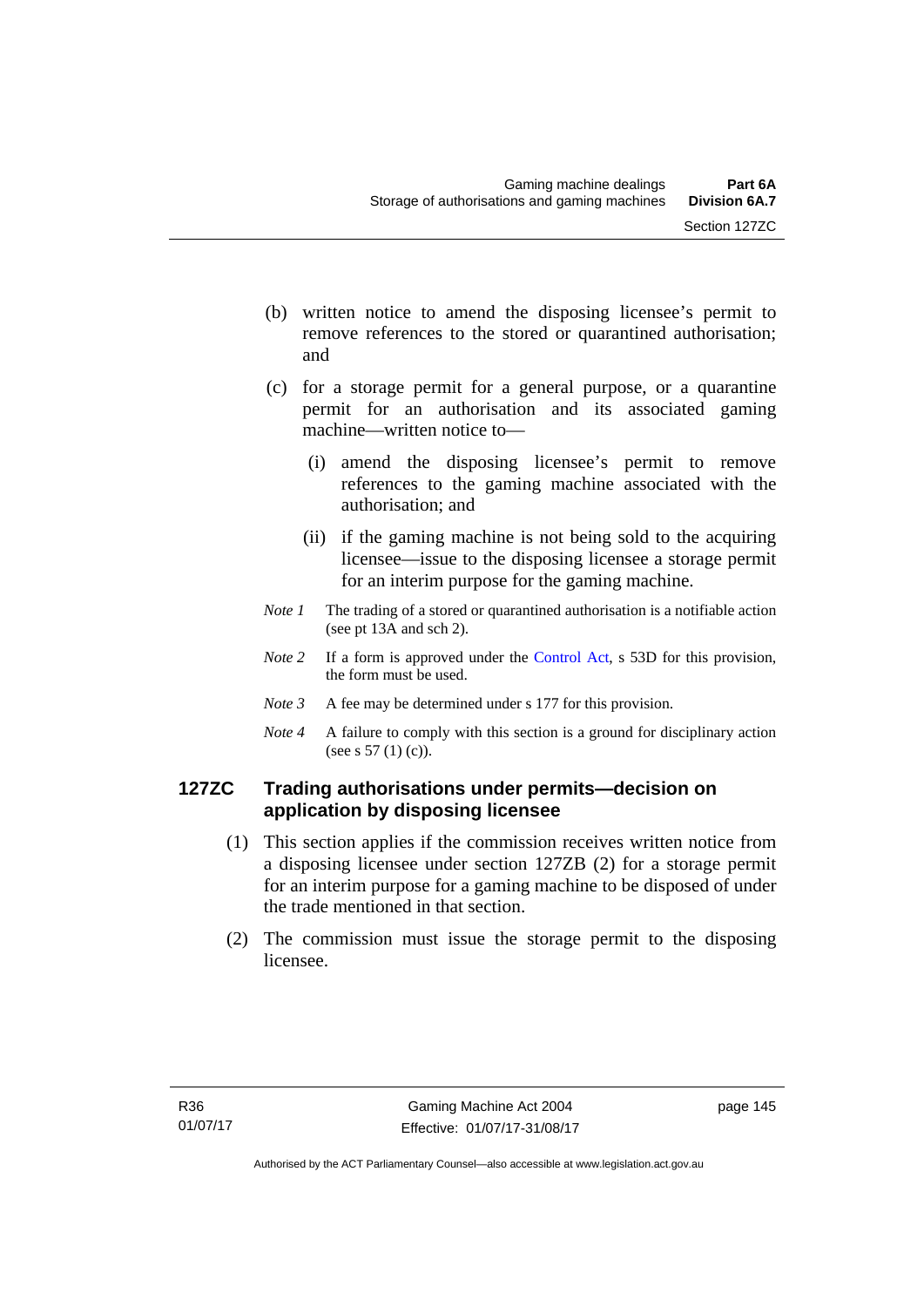- (3) The storage permit must be—
	- (a) in the form mentioned in section 127S (Permit—form); and
	- (b) subject to the conditions mentioned in section 127T (Permit conditions); and
	- (c) for a period not longer than 3 months.

#### **127ZD Trading authorisations under permits—issue of quarantine permit to acquiring licensee**

- (1) This section applies if the commission receives written notice under section 127ZB (2) about a disposing licensee trading a quarantined authorisation.
- (2) The commission must issue to the acquiring licensee a quarantine permit for—
	- (a) the authorisation; and
	- (b) if a gaming machine associated with the authorisation is also being traded—the gaming machine.
- (3) The term of the quarantine permit must be equal to the time remaining on the disposing licensee's quarantine permit for the authorisation.

# **Subdivision 6A.7.8 Permits—miscellaneous**

# **127ZE Gaming machines and authorisations under permits inspection**

- (1) The commission may, by written notice (an *inspection notice*) given to a licensee who holds a permit, require the licensee to, within a stated reasonable time, allow an authorised officer to inspect—
	- (a) the permit; and
	- (b) any gaming machine under the permit; and

Authorised by the ACT Parliamentary Counsel—also accessible at www.legislation.act.gov.au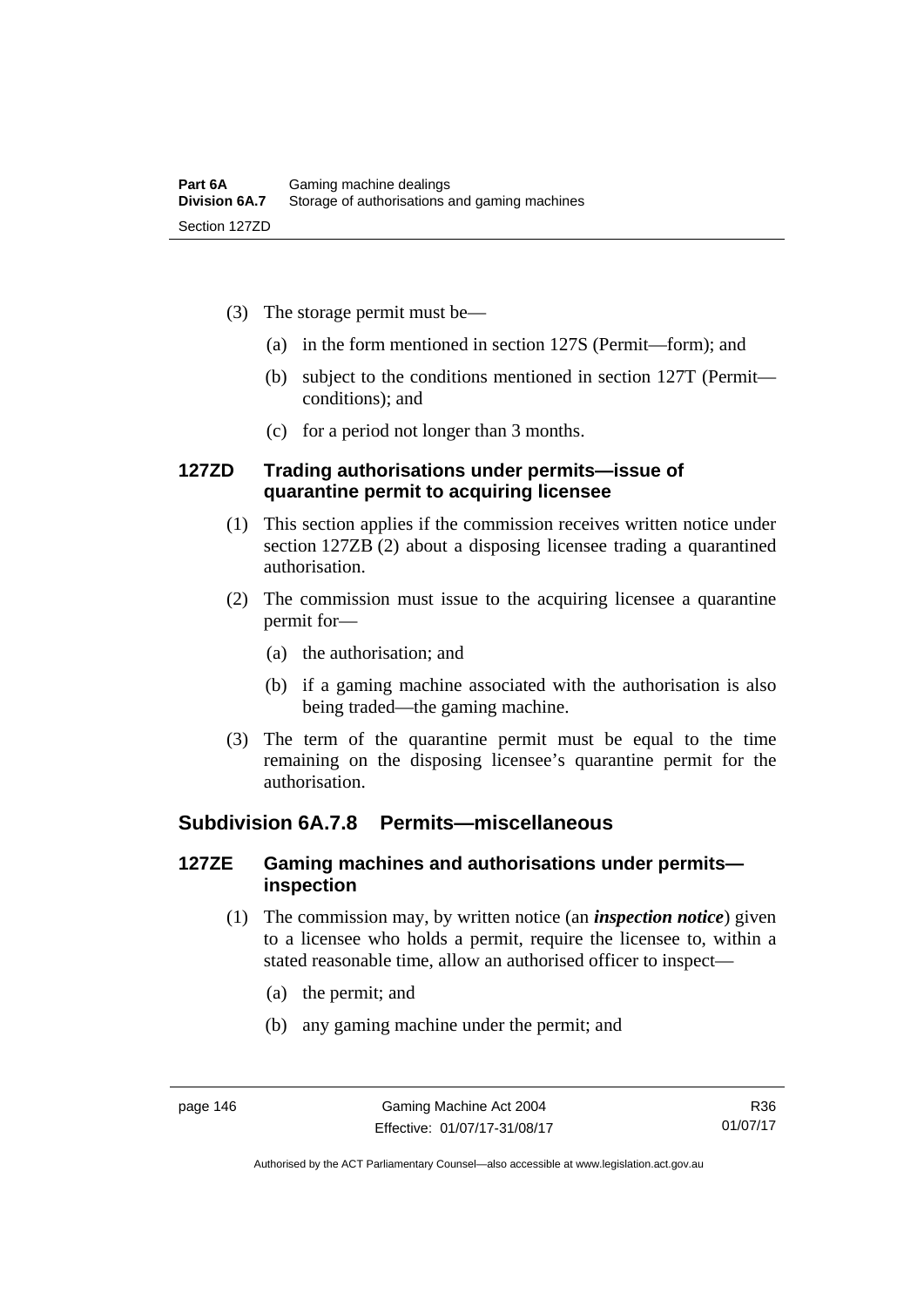(c) the premises where any gaming machine is stored under the permit.

*Note* A fee may be determined under s 177 for this provision.

- (2) The inspection notice must include a statement that—
	- (a) a failure to comply with the notice may be a ground for disciplinary action; and
	- (b) the commission may exercise its powers under the [Control Act](http://www.legislation.act.gov.au/a/1999-46/default.asp) to undertake an inspection.
	- *Note* The commission's powers of inspection under this section are in addition to the commission's powers of inspection under the [Control](http://www.legislation.act.gov.au/a/1999-46/default.asp)  [Act](http://www.legislation.act.gov.au/a/1999-46/default.asp) (see [Control Act](http://www.legislation.act.gov.au/a/1999-46/default.asp), pt 4).

# **127ZF Storage of gaming machines and authorisations—rules**

- (1) The commission may determine rules about the following in relation to the storage of gaming machines and authorisations under a permit:
	- (a) the class of gaming machine to which the rules apply;
	- (b) the type of premises where gaming machines must be stored;
	- (c) the circumstances in which premises may be used for storing gaming machines for 2 or more licensees;
	- (d) the minimum standard for security arrangements and safeguards for storing gaming machines under a permit;
	- (e) who may have access to a gaming machine stored under a permit;
	- (f) who is to be responsible for the storage of gaming machines under a permit;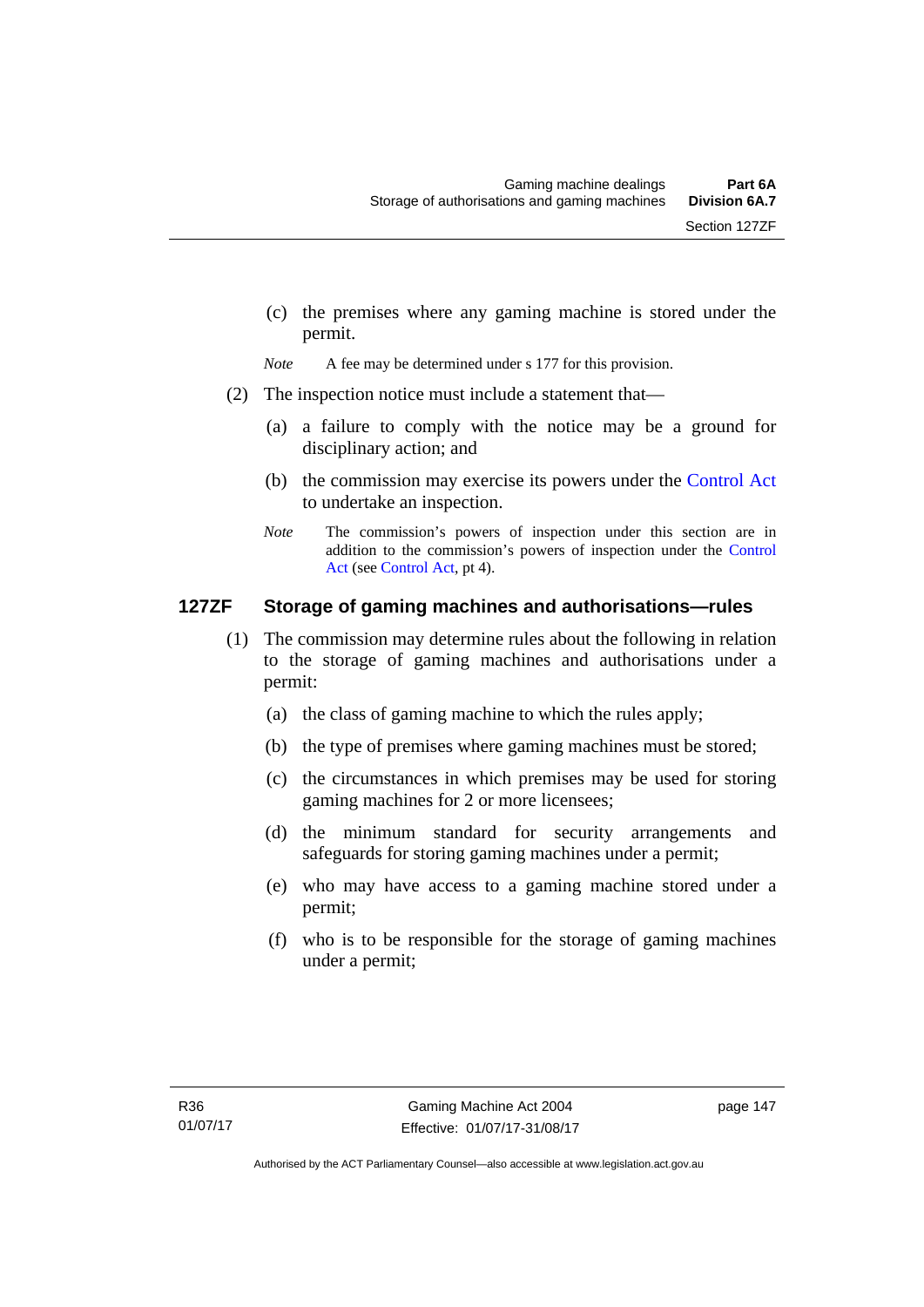- (g) the records that must be kept for gaming machines and authorisations under a permit;
- (h) the procedures for enabling the commission to inspect premises where gaming machines are stored.
- (2) A determination is a disallowable instrument.
	- *Note* A disallowable instrument must be notified, and presented to the Legislative Assembly, under the [Legislation Act.](http://www.legislation.act.gov.au/a/2001-14)

page 148 Gaming Machine Act 2004 Effective: 01/07/17-31/08/17

Authorised by the ACT Parliamentary Counsel—also accessible at www.legislation.act.gov.au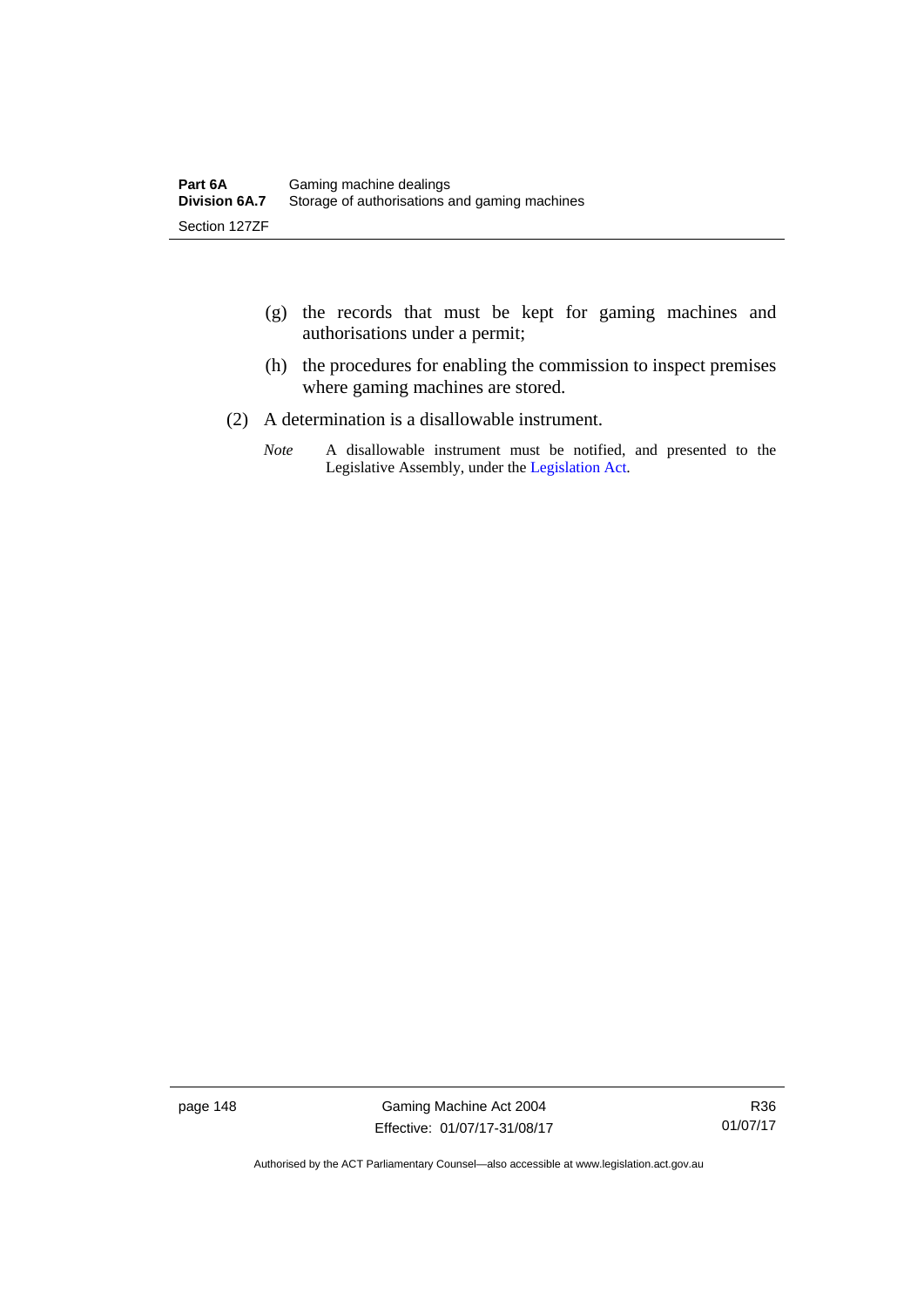# **Part 7 Regulation of gaming machines generally**

# **128 Machine access generally**

- (1) A person commits an offence if—
	- (a) the person maintains an authorised gaming machine on authorised premises; and
	- (b) the person is not an approved supplier or approved technician.

Maximum penalty: 50 penalty units.

(2) An offence against this section is a strict liability offence.

#### **129 Interference with gaming machines**

(1) A person commits an offence if the person recklessly interferes with the operation of a gaming machine.

Maximum penalty: 100 penalty units, imprisonment for 1 year or both.

 (2) A person commits an offence if the person inserts into a gaming machine anything other than a coin, note or token of the kind stated on the gaming machine.

Maximum penalty: 100 penalty units, imprisonment for 1 year or both.

 (3) A person commits an offence if the person does anything intended to interfere with a gaming machine in a way that causes the machine to yield a reward less than or greater than the percentage payout under the licence in relation to that machine.

Maximum penalty: 100 penalty units, imprisonment for 1 year or both.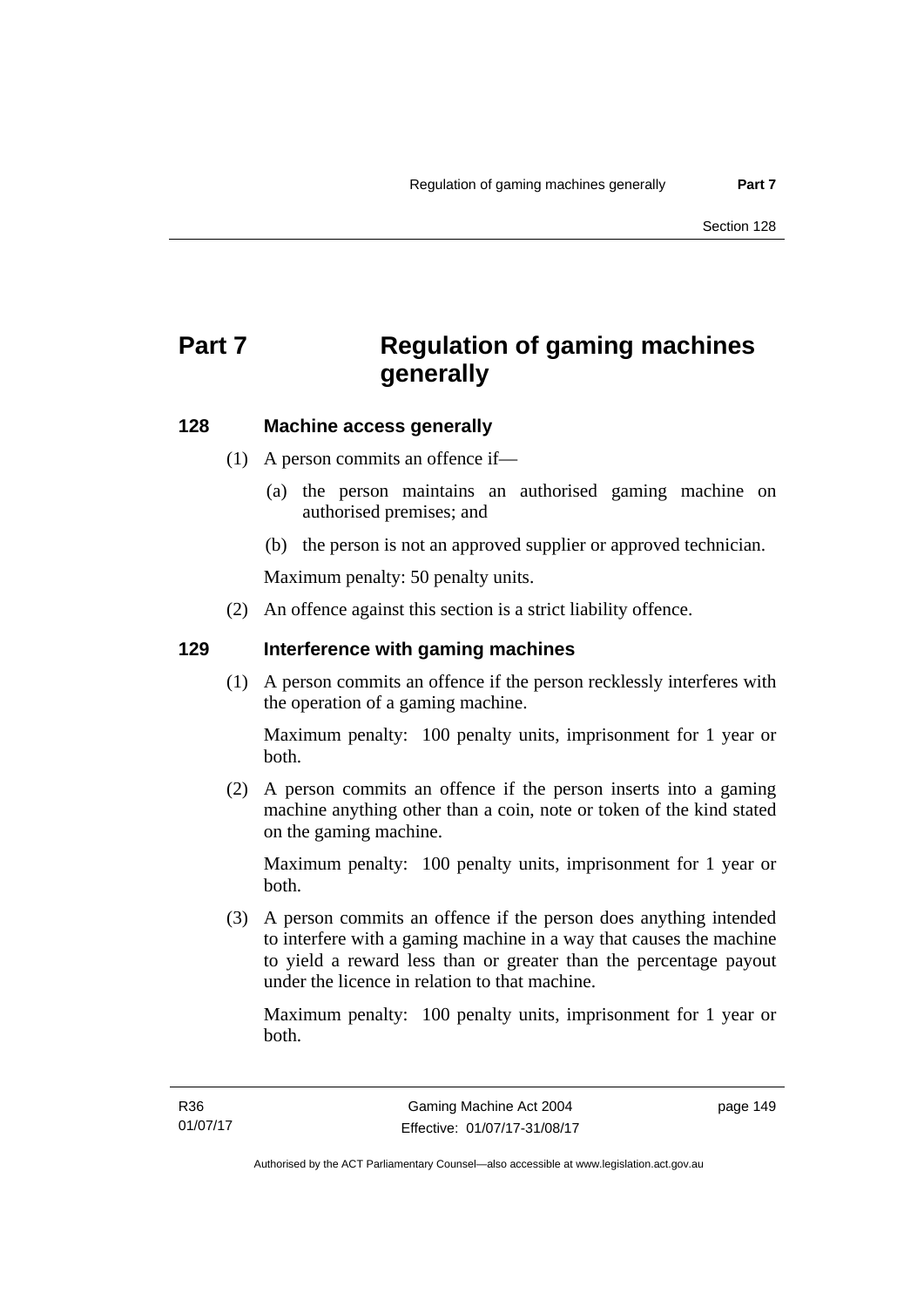(4) A person commits an offence if the person does anything intended to render a gaming machine, either temporarily or otherwise, incapable of forming a winning combination.

Maximum penalty: 100 penalty units, imprisonment for 1 year or both.

 (5) Subsection (1) does not apply in relation to anything done honestly for the maintenance of a gaming machine by an approved supplier, approved technician or authorised officer.

#### **130 Opening computer cabinets**

- (1) A person commits an offence if the person—
	- (a) opens the computer cabinet in a gaming machine; and
	- (b) is not an approved supplier, approved technician or authorised officer.

Maximum penalty: 50 penalty units.

(2) An offence against this section is a strict liability offence.

#### **131 Rendering gaming machines inoperable on authorisation ceasing to be in force**

If an authorisation certificate for authorised premises ceases to be in force, the commission must ensure that each gaming machine on the authorised premises is inoperable—

- (a) if the authorisation certificate ceased to be in force under section 64 (2) (Cancellation of authorisation certificate because of cancellation etc of general and on licences) or because the certificate expired—until the gaming machines are removed from the authorised premises; or
	- *Note* Section 64 (2) provides that a person's authorisation certificate for premises is cancelled if the person's general or on licence for the premises is not renewed.

R36 01/07/17

Authorised by the ACT Parliamentary Counsel—also accessible at www.legislation.act.gov.au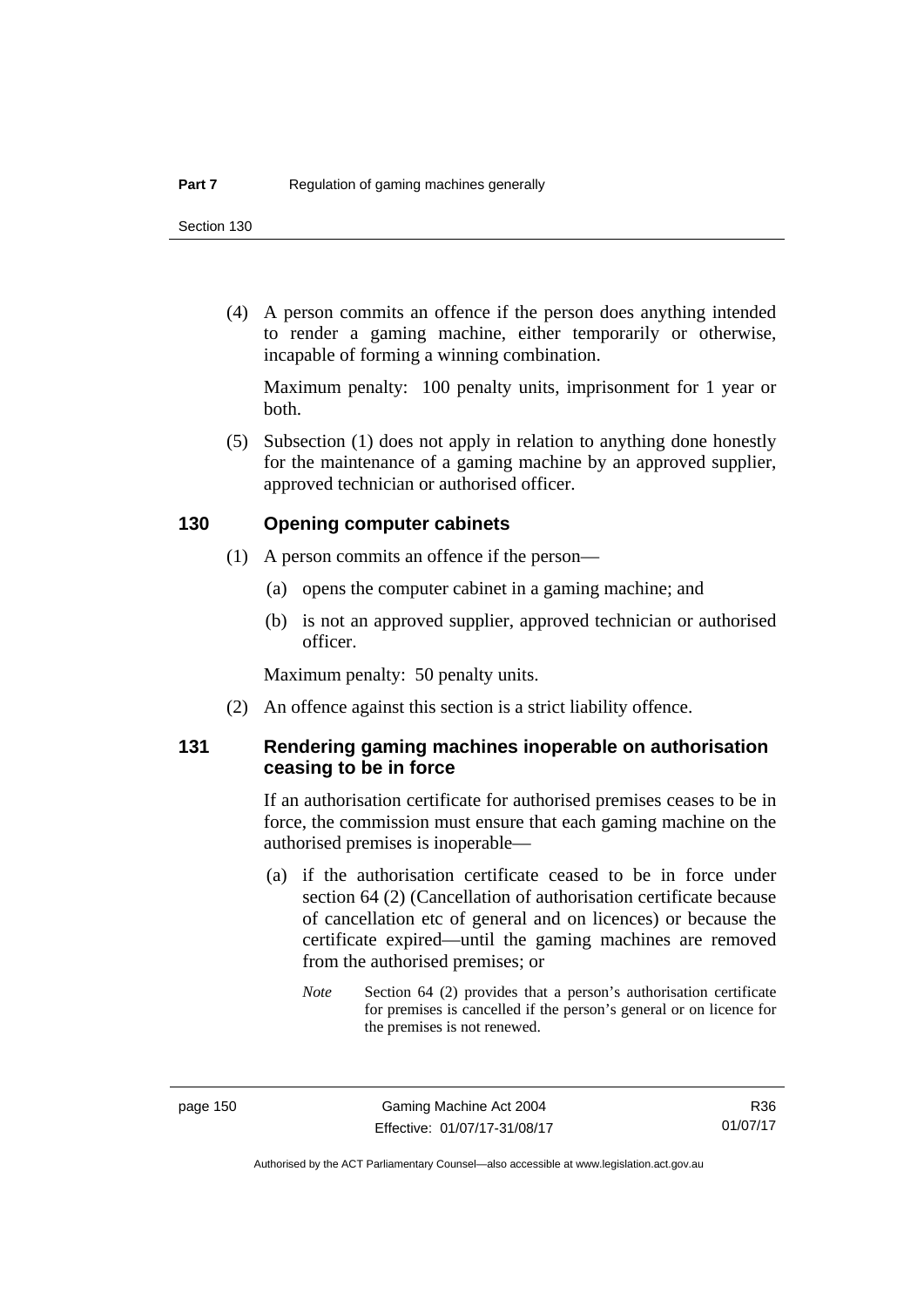- (b) if the authorisation certificate for the premises is suspended during the suspension; or
- (c) if the authorisation certificate for the premises has been cancelled—until the first of the following happens:
	- (i) the gaming machines are removed from the authorised premises;
	- (ii) the decision of the commission to cancel the authorisation certificate is set aside on an application for review of the decision; or
- (d) if the authorisation certificate for the premises ceased to be in force under section 64 (3)—until the first of the following happens:
	- (i) the gaming machines are removed from the premises;
	- (ii) the authorisation certificate is taken to be in force again under section 64 (4).
	- *Note* Section 64 (3) provides that a person's authorisation certificate for premises is cancelled if the person's general or on licence for the premises is cancelled.

#### **132 Removal of gaming machines from premises**

- (1) This section applies to a person who held a licence or authorisation certificate that has ceased to be in force, other than a person whose licence or authorisation certificate is suspended.
- (2) The person commits an offence if, at the end of the required period, a gaming machine that was allowed to be operated under the authorisation certificate is on the premises for which the certificate was issued.

Maximum penalty: 50 penalty units.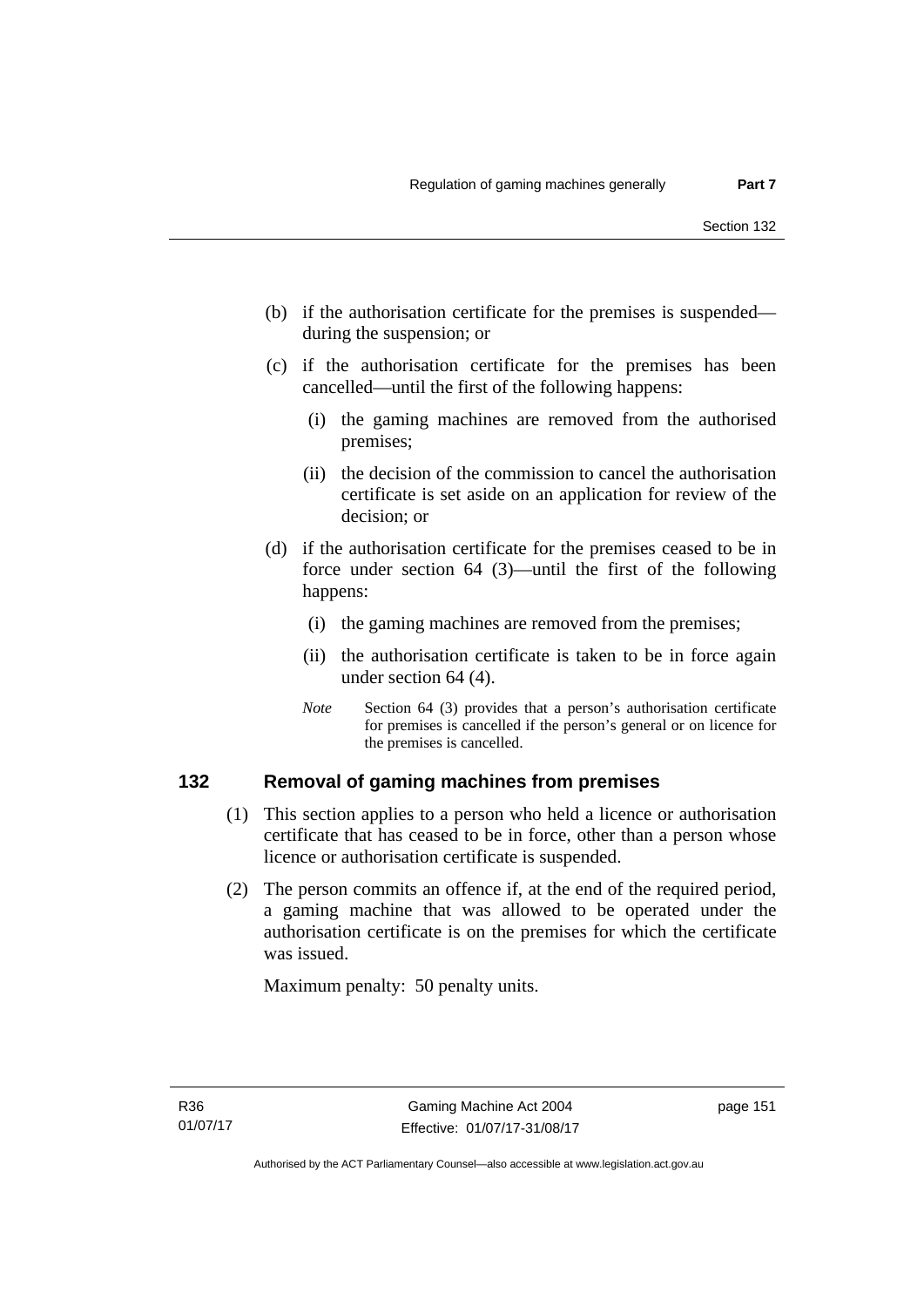Section 132

(3) In this section:

*relevant decision* means the decision of the commission (if any) because of which the licence or authorisation certificate ceased to be in force.

#### *required period* means—

- (a) 2 weeks after the day—
	- (i) the licence or authorisation certificate ceases to be in force; or
	- (ii) if an application for review of the relevant decision may be made but is not made—the time for applying for review of the decision ends; or
	- (iii) if an application is made to review the relevant decision the application is withdrawn, dismissed or decided; or
- (b) any further period the commission, whether before or after the end of the period, in writing, approves.

page 152 Gaming Machine Act 2004 Effective: 01/07/17-31/08/17

Authorised by the ACT Parliamentary Counsel—also accessible at www.legislation.act.gov.au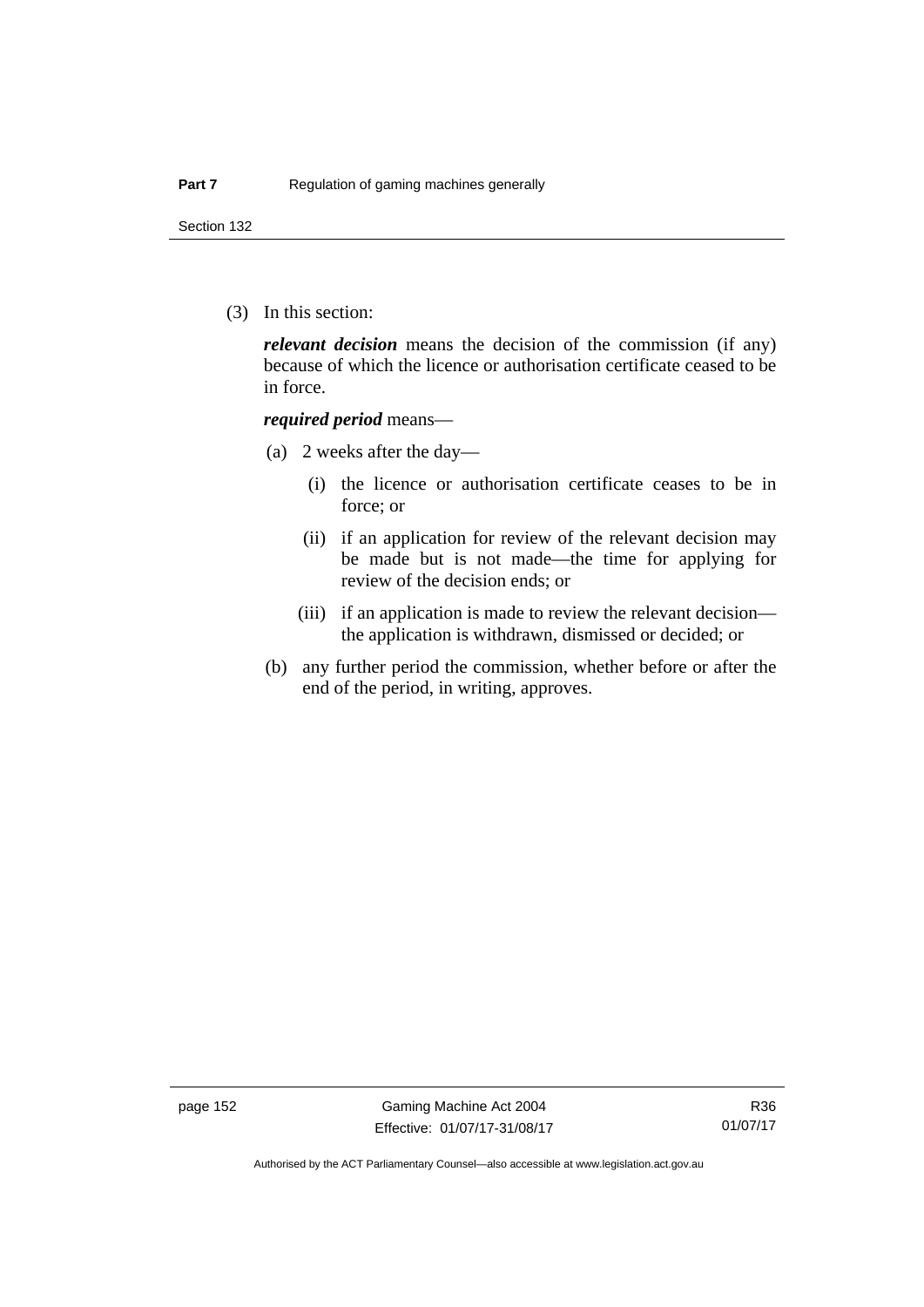# **Part 8 Linked-jackpot arrangements**

#### **133 Operation of linked-jackpot arrangements**

A person commits an offence if—

- (a) the person operates a linked-jackpot arrangement between gaming machines; and
- (b) the arrangement is not approved under section 134 or by a multi-user permit.

Maximum penalty: 50 penalty units, imprisonment for 6 months or both.

#### **134 Single-user approval for linked-jackpot arrangements**

- (1) A licensee may apply in writing to the commission for approval to operate a linked-jackpot arrangement between gaming machines operated under an authorisation certificate held by the licensee.
	- *Note 1* If a form is approved under the [Control Act,](http://www.legislation.act.gov.au/a/1999-46) s 53D for an application, the form must be used.
	- *Note 2* A fee may be determined under s 177 for this provision.
- (2) The application must include details of each event by reference to which linked jackpots are to be payable under the proposed arrangement.
- (3) The commission must approve the linked-jackpot arrangement if—
	- (a) each gaming machine proposed to be linked under the proposed arrangement—
		- (i) is operated under a single authorisation certificate held by the applicant; and
		- (ii) is the same class; and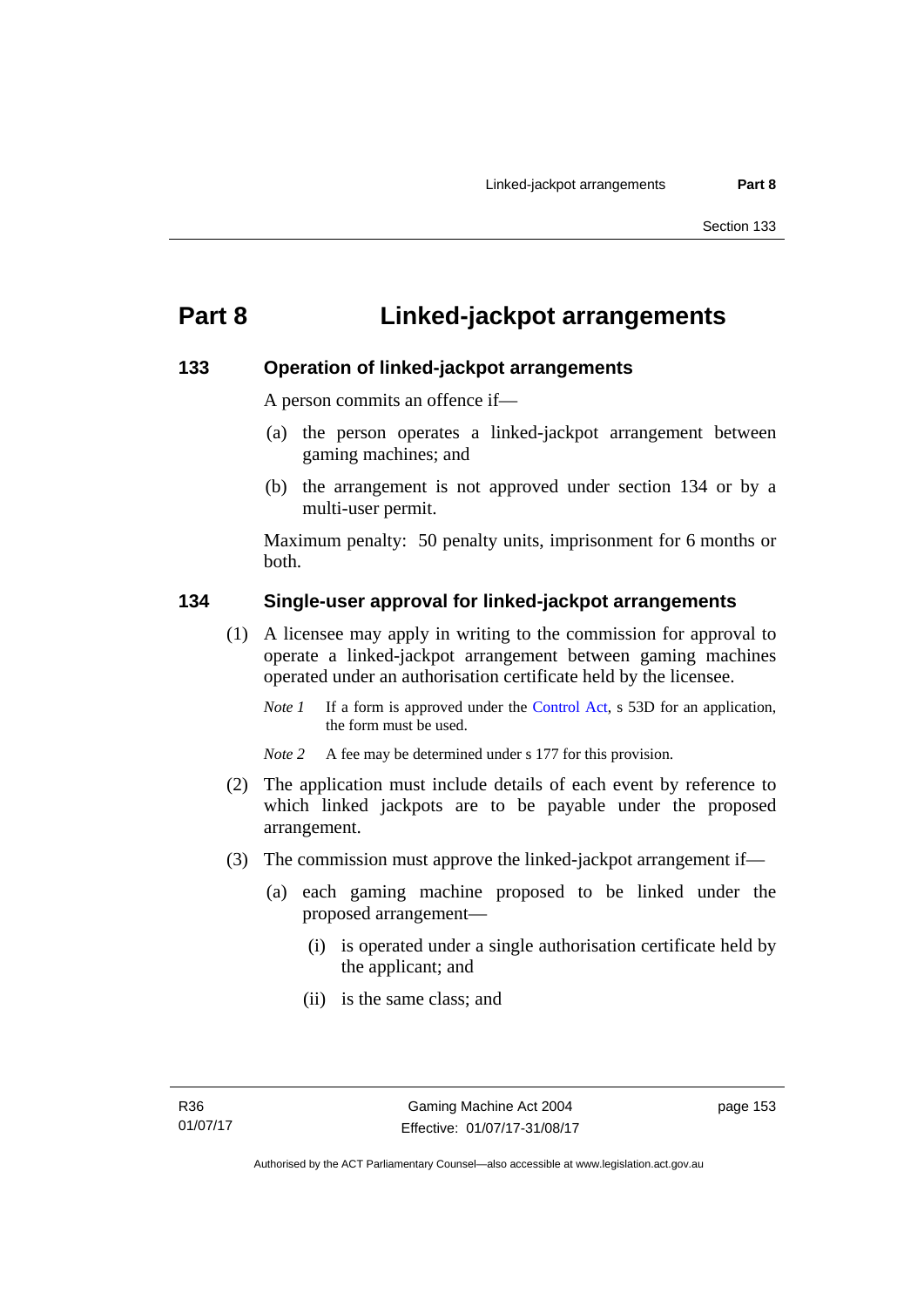Section 135

- (iii) offers the same chance of winning linked jackpots as each other gaming machine in the arrangement, if played with the same stakes; and
- (b) the financial and operational aspects of the proposed arrangement are in accordance with the regulation; and
- (c) the commission is satisfied, on reasonable grounds, that the proposed arrangement is satisfactory, having regard to the interests of the people playing the machines in the proposed linked-jackpot arrangement.
- (4) It is a condition of an approval under this section that—
	- (a) each gaming machine in the linked-jackpot arrangement displays at all times a sign stating clearly—
		- (i) that the gaming machine is part of a linked-jackpot arrangement with other gaming machines on the authorised premises; and
		- (ii) the percentage of the turnover of the gaming machine set aside for the payment of linked jackpots; and
	- (b) linked jackpots be payable for the approved arrangement by reference to the event or events set out in the application for approval for the arrangement.

## **135 Issue of multi-user permits**

- (1) A person (including a person other than a licensee) may apply in writing to the commission for a permit (a *multi-user permit*) to operate a linked-jackpot arrangement between gaming machines operated under 2 or more authorisation certificates.
	- *Note 1* If a form is approved under the [Control Act,](http://www.legislation.act.gov.au/a/1999-46) s 53D for an application, the form must be used.
	- *Note* 2 A fee may be determined under s 177 for this provision.

R36 01/07/17

Authorised by the ACT Parliamentary Counsel—also accessible at www.legislation.act.gov.au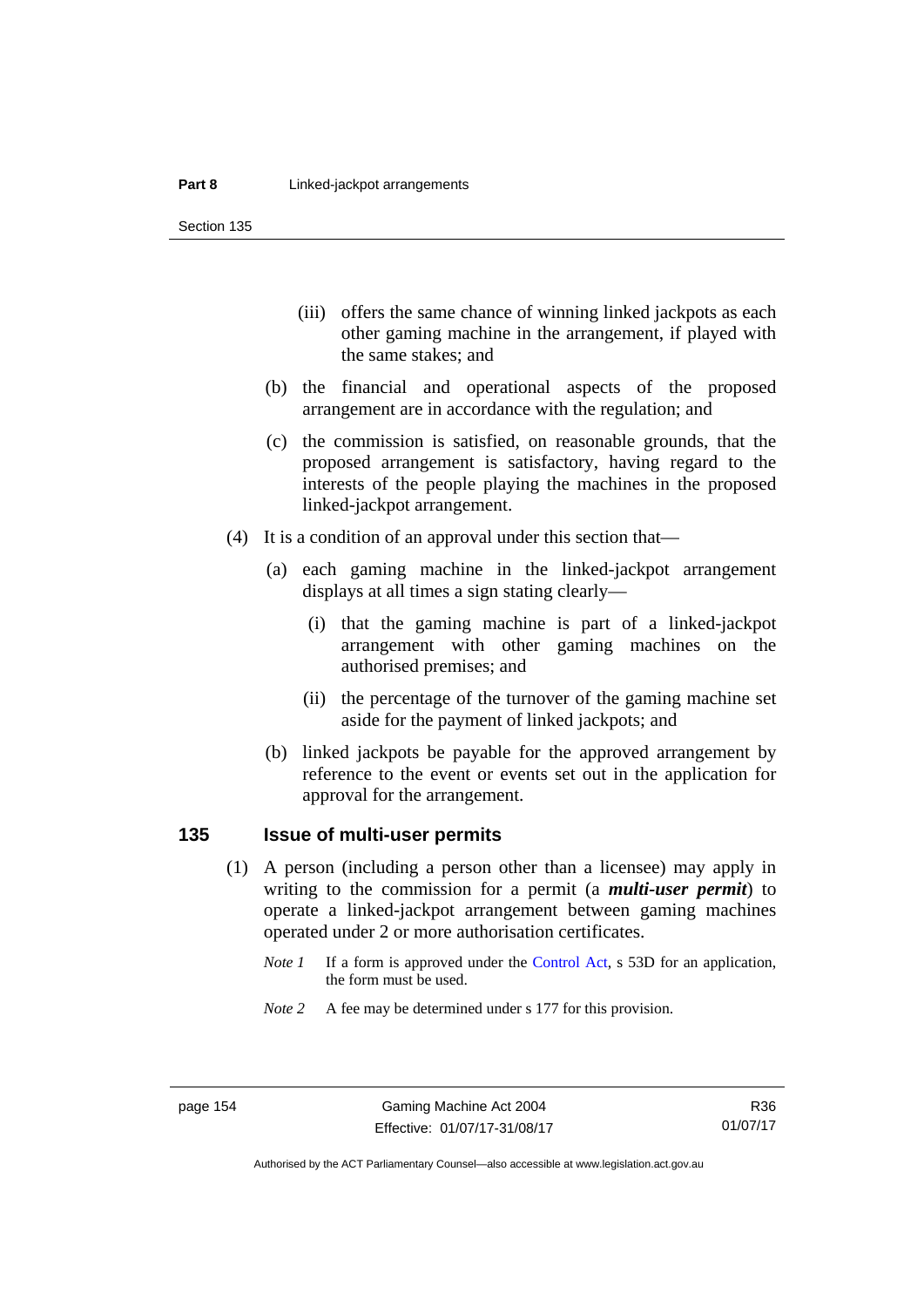- (2) The application must include details of the event or events by reference to which linked jackpots are to be payable under the proposed arrangement.
- (3) The commission must issue the multi-user permit if—
	- (a) the commission is satisfied, on reasonable grounds, that the applicant is an eligible person; and
	- (b) each licensee consents to the arrangement; and
	- (c) each gaming machine proposed to be linked under the proposed arrangement—
		- (i) is the same class; and
		- (ii) offers the same chance of winning linked jackpots as each other gaming machine in the arrangement, if played with the same stakes; and
	- (d) the financial and operational aspects of the proposed arrangement is in accordance with the regulation; and
	- (e) the commission is satisfied, on reasonable grounds, that the proposed arrangement is satisfactory, having regard to the interests of the people playing the gaming machines in the proposed arrangement.
- (4) A multi-user permit must state—
	- (a) the full name and address of the permit-holder; and
	- (b) the gaming machines in the linked-jackpot arrangement for which the permit is issued, and the authorised premises where they are situated; and
	- (c) the conditions to which the permit is subject.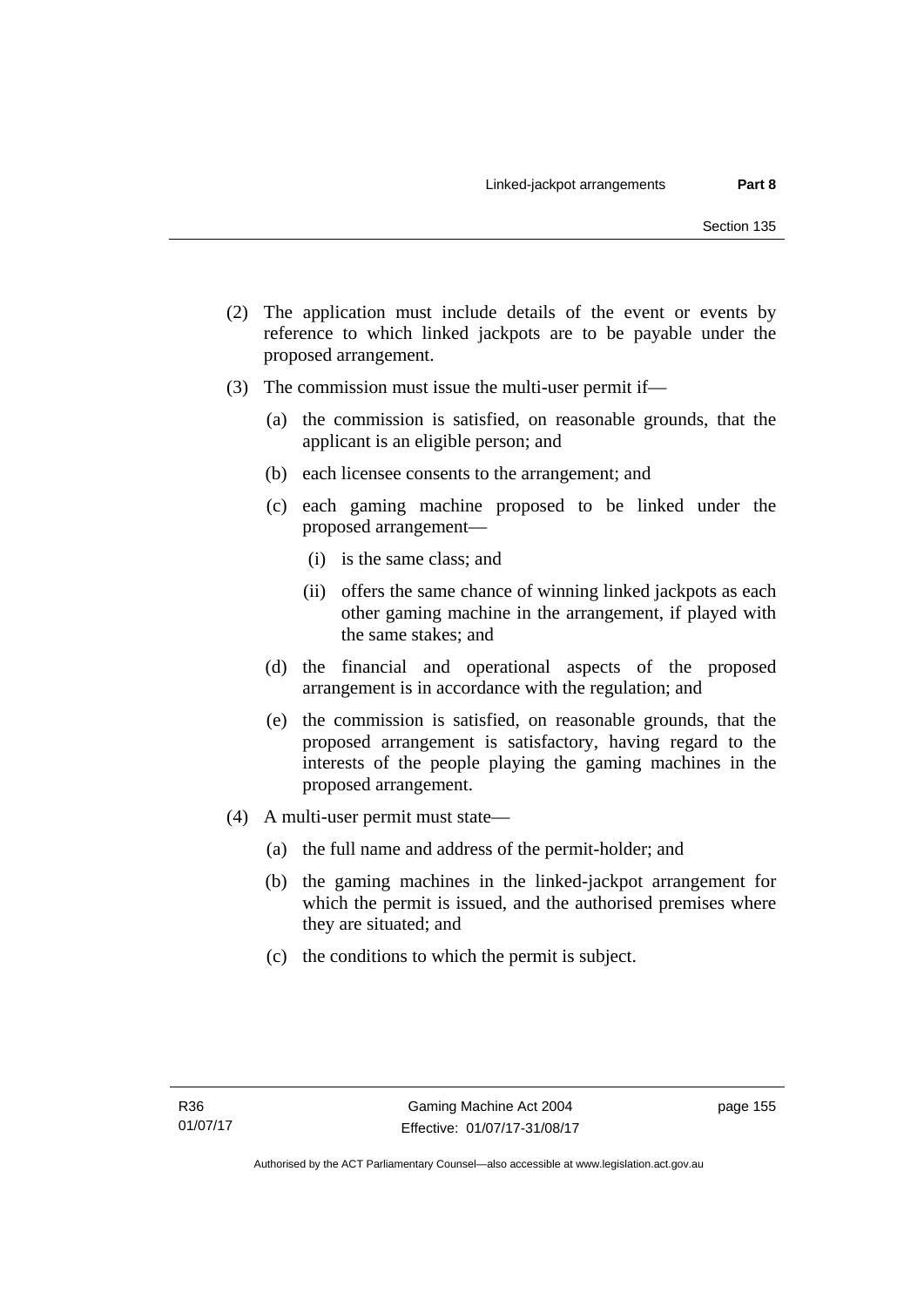#### **Part 8 Linked-jackpot arrangements**

Section 136

#### **136 Conditions on multi-user permits**

- (1) A multi-user permit is subject to the following conditions:
	- (a) each gaming machine in a linked-jackpot arrangement under the permit displays at all times a sign stating clearly—
		- (i) that the gaming machine is part of a linked-jackpot arrangement with gaming machines on different authorised premises; and
		- (ii) the percentage of the turnover of the gaming machine set aside for the payment of linked jackpots;
	- (b) linked jackpots are payable under the arrangement by reference to the event or events set out in the application for the permit for the arrangement;
	- (c) the financial and operational aspects of the arrangement must not be amended without the commission's approval under section 138;
	- (d) if the permit-holder is a corporation—the permit-holder must give written notice to the commission stating any of the following changes in relation to the corporation within 1 week after the day of the change:
		- (i) a person becoming an influential person for the corporation;
		- (ii) a substantial change in the relationship of an influential person to the corporation;
		- (iii) a person ceasing to be an influential person for the corporation.
- (2) The commission may put any other reasonable condition on a multiuser permit that the commission considers appropriate, having regard to the interests of the people playing the gaming machines in each linked-jackpot arrangement under the permit.

Authorised by the ACT Parliamentary Counsel—also accessible at www.legislation.act.gov.au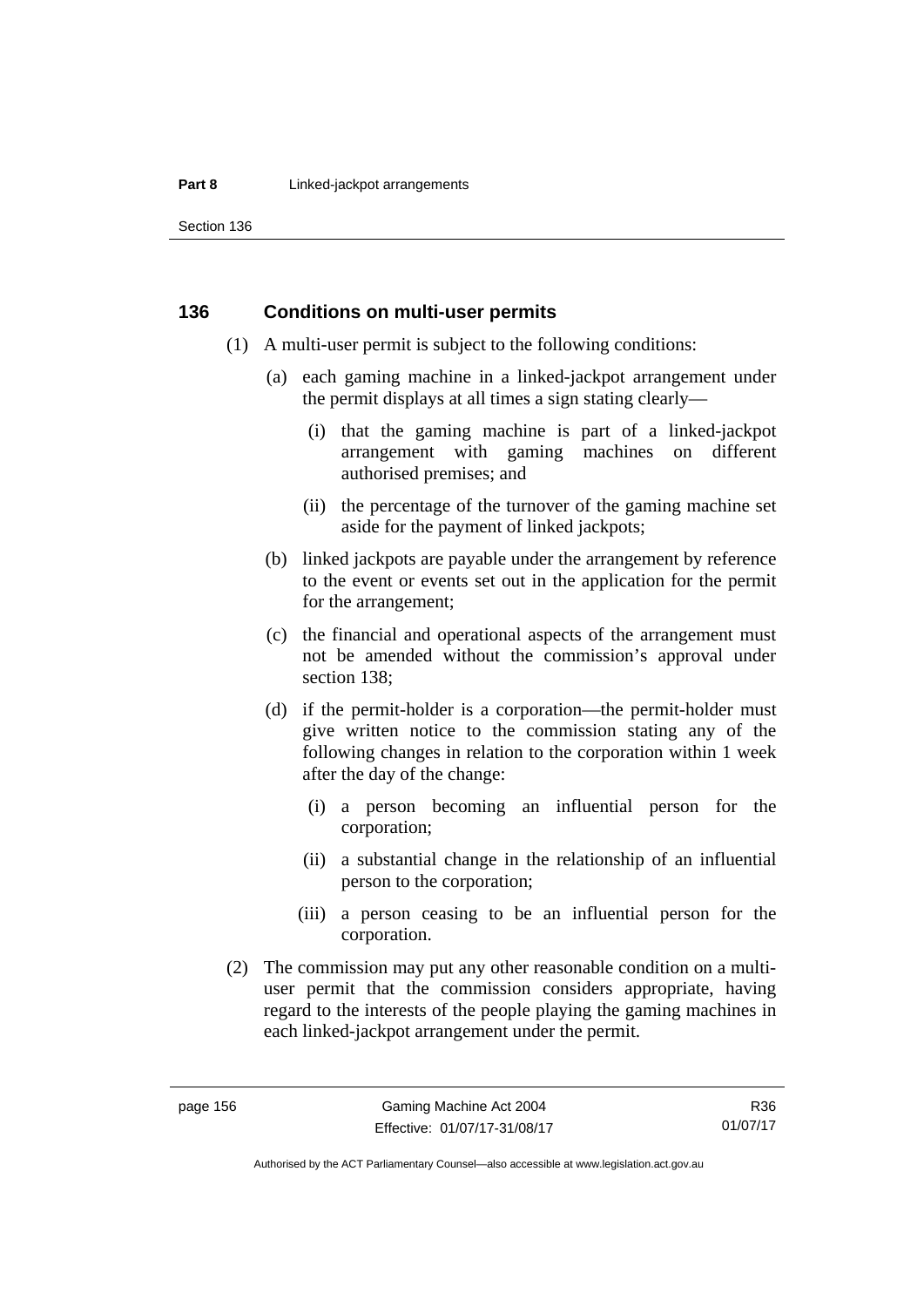# **137 Term of multi-user permits**

A multi-user permit is for the period (of up to 3 years) stated in the permit.

# **138 Amendment of multi-user permits in interest of users**

- (1) The commission may amend a condition of a multi-user permit on its own initiative if satisfied that it is appropriate to amend the condition, having regard to the interests of the people playing the gaming machines in the linked-jackpot arrangement under the permit.
- (2) The amendment takes effect on the date stated in the notice of the decision on the amendment given to the permit-holder by the commission.

# **139 Amendment of multi-user permit on request**

- (1) This section applies if a multi-user permit-holder applies in writing to the commission for an amendment of the permit to—
	- (a) reduce the number of gaming machines in a linked-jackpot arrangement, or terminate a linked-jackpot arrangement; or
	- (b) increase the number of gaming machines in a linked-jackpot arrangement under the permit; or
	- (c) include a new linked-jackpot arrangement under the permit; or
	- (d) include gaming machines on other authorised premises in a linked-jackpot arrangement; or
	- (e) amend a condition on the permit.
	- *Note* A fee may be determined under s 177 for this provision.
- (2) The commission must amend the multi-user permit, or refuse to amend the permit.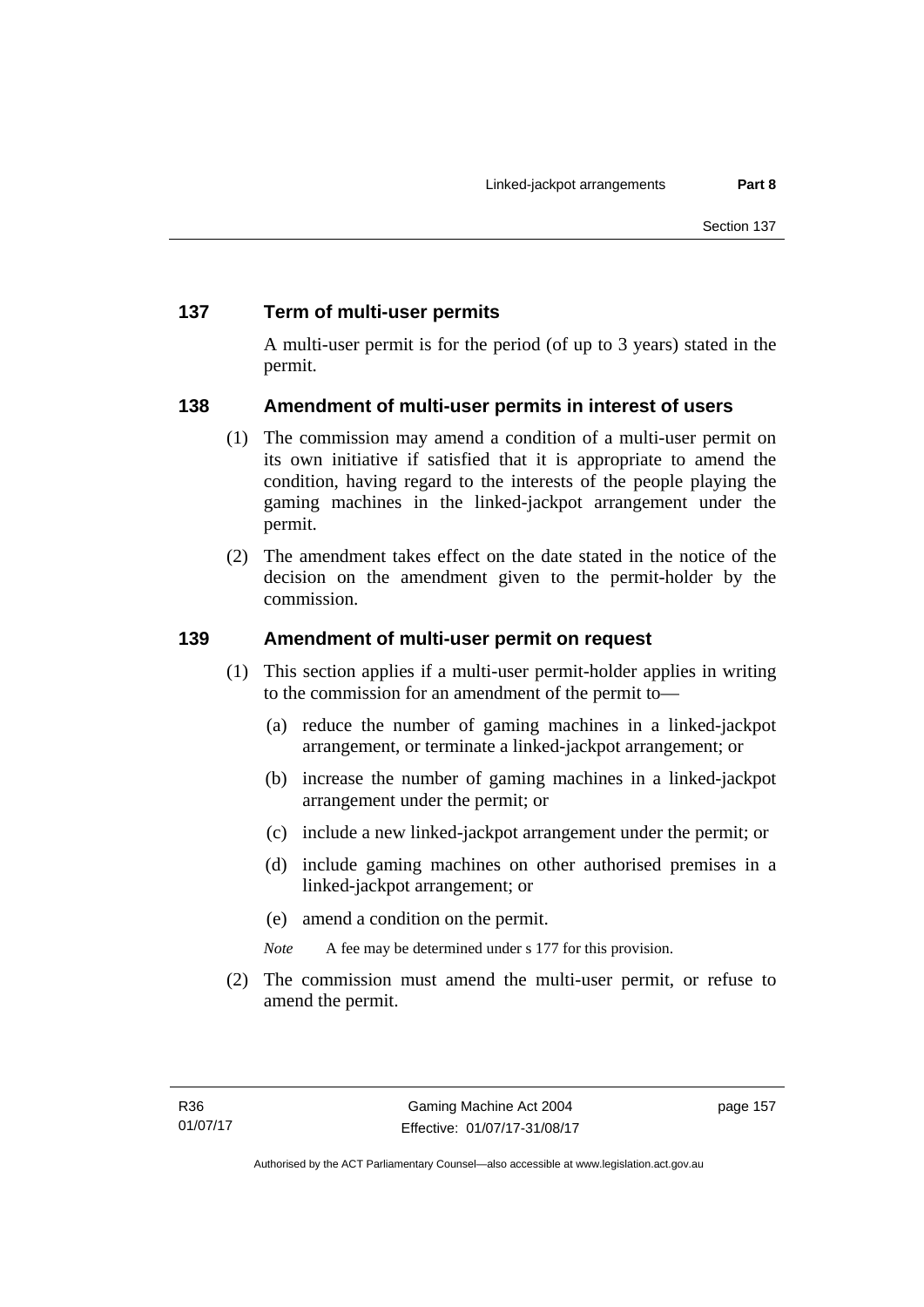Section 139

- (3) The commission must not amend the multi-user permit unless satisfied—
	- (a) if an additional gaming machine is proposed to be included in a linked-jackpot arrangement—that the additional machine—
		- (i) is the same class as the other gaming machines in the arrangement; and
		- (ii) offers the same chance of winning linked jackpots as each other gaming machine in the arrangement, if played with the same stakes; and
	- (b) if a new linked-jackpot arrangement is proposed to be included under a permit—that each gaming machine to be linked—
		- (i) is the same class; and
		- (ii) offers the same chance of winning linked jackpots as each other gaming machine in the arrangement, if played with the same stakes; and
	- (c) if gaming machines on other authorised premises are proposed to be included in a linked-jackpot arrangement (whether or not the arrangement is an existing arrangement)—that the financial and operational aspects of the arrangement are in accordance with the regulation; and
	- (d) that the proposed amendment is satisfactory, having regard to the interests of the people playing the gaming machines in each proposed linked-jackpot arrangement.
- (4) The amendment takes effect on the date stated in the notice of the decision on the amendment given to the permit-holder by the commission.

Authorised by the ACT Parliamentary Counsel—also accessible at www.legislation.act.gov.au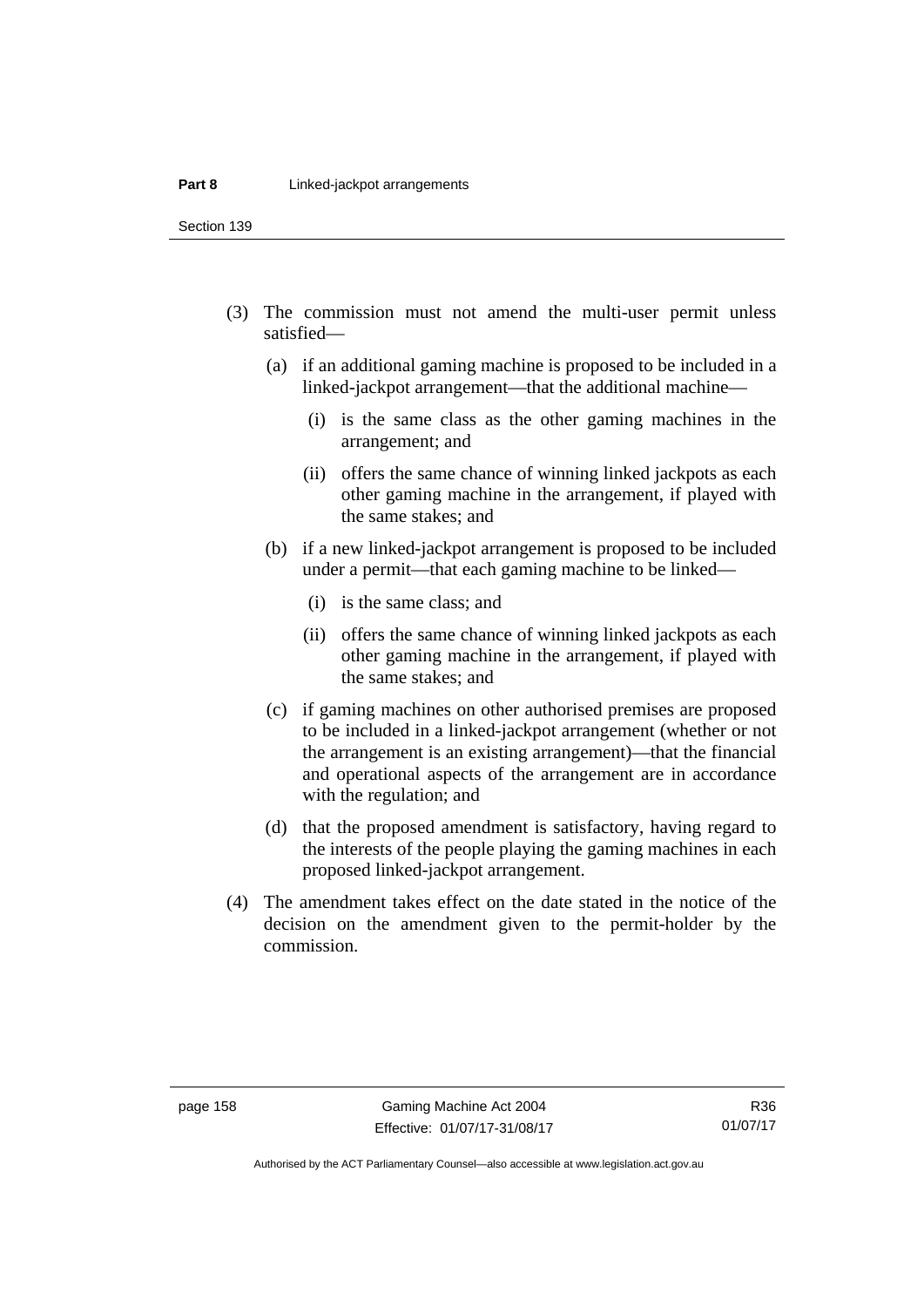# **140 Amendment of financial and operational aspects of multiuser permits**

- (1) This section applies if a multi-user permit-holder applies in writing to the commission for an amendment of a financial or operational aspect of a linked-jackpot arrangement under a multi-user permit.
- (2) The commission must amend the multi-user permit, or refuse to amend the permit.
- (3) The commission must amend the multi-user permit in accordance with the application if—
	- (a) the financial and operational aspects of the arrangement, as proposed to be amended, are in accordance with the regulation; and
	- (b) the commission is satisfied that the proposed amendment is satisfactory, having regard to the interests of the people playing the gaming machines in the arrangement.

# **141 Transfer of multi-user permits**

- (1) The holder of a multi-user permit and a person (the *proposed permit-holder*) to whom the permit is proposed to be transferred may apply jointly in writing to the commission for transfer of the permit.
- (2) The commission must transfer the permit to the proposed permitholder if satisfied on reasonable grounds that the proposed permitholder is an eligible person.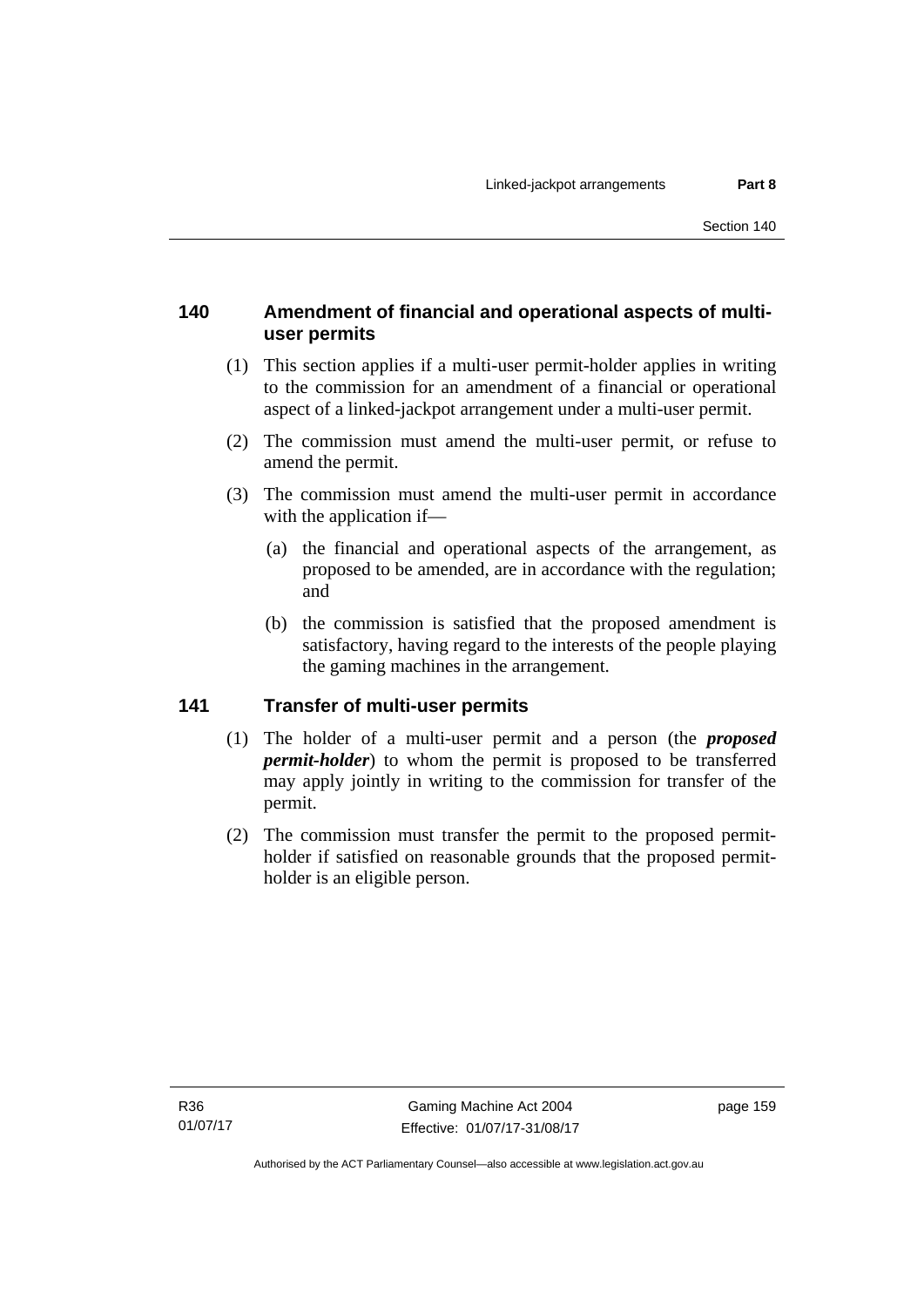Section 142

#### **142 Surrender of multi-user permits**

- (1) This section applies to a multi-user permit-holder if the permitholder does not owe the Territory an amount under this Act.
- (2) The multi-user permit-holder may surrender the permit by—
	- (a) giving the commission a written notice stating that the permitholder surrenders the permit; and
	- (b) returning the permit to the commission.
- (3) The surrender of the multi-user permit takes effect 4 weeks after the day the notice under subsection (2) (a) is given to the commission or, if the notice states a later date of effect, that date.

#### **143 Unclaimed jackpots**

- (1) This section applies if an amount won under a linked-jackpot arrangement approved under section 134 for a licensee or permitted under section 135 is not claimed within 1 year after the day it is won.
- (2) The amount is forfeited to the Territory.
- (3) After the amount is forfeited, the winner of the amount—
	- (a) is not entitled to recover the amount from the licensee or permit-holder; and
	- (b) is entitled to recover the amount from the Territory within 6 years after the day the person wins the amount; and
	- (c) is not entitled to recover interest on the amount from the Territory.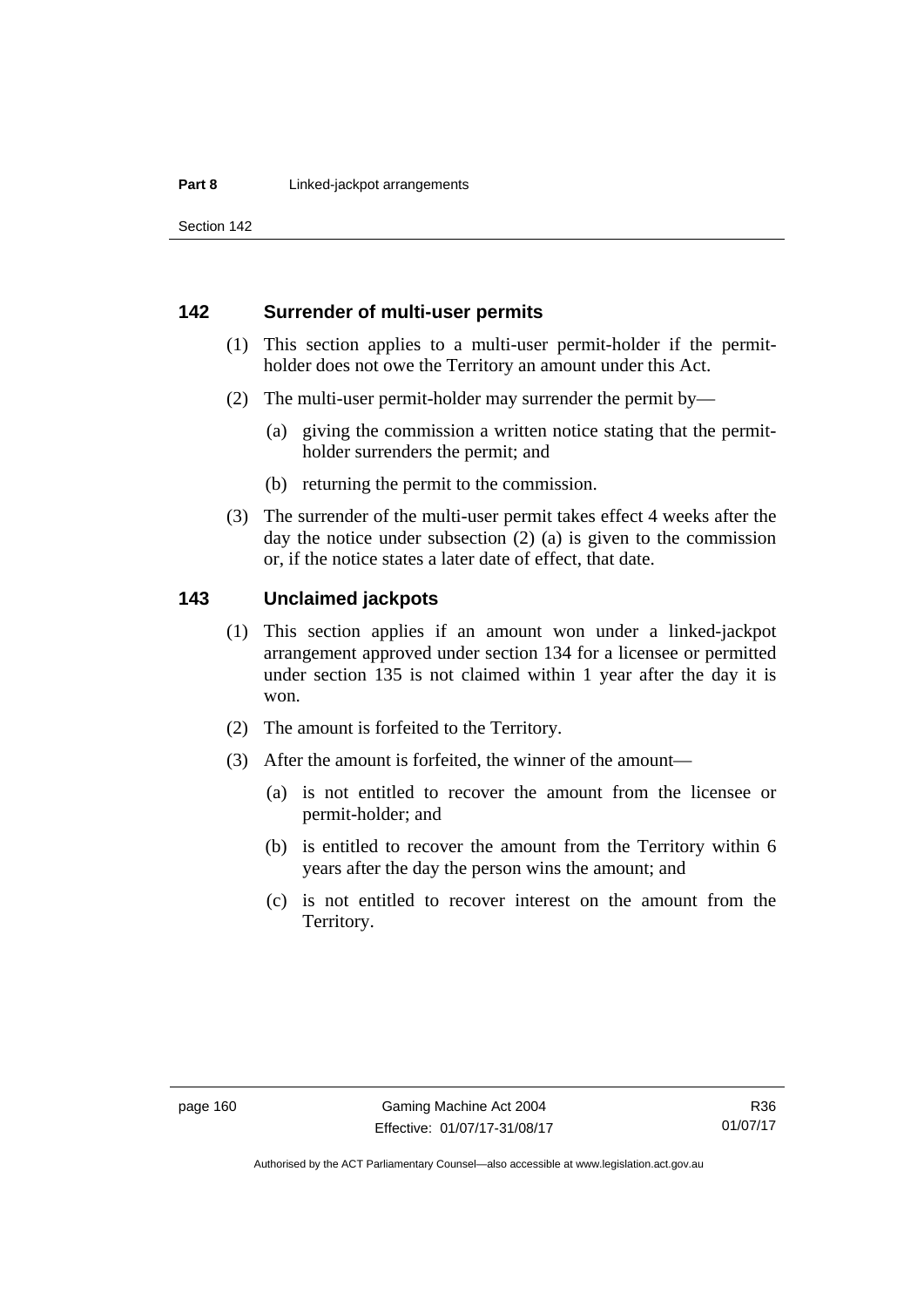#### **144 Undisbursed jackpots**

 (1) This section applies if an amount available for allocation as a prize in a linked-jackpot arrangement approved under section 134 or a multi-user permit has not been won, and cannot be won because the approval or permit for the arrangement has been cancelled or surrendered.

*Note* A permit may be cancelled under pt 4 (see s 62).

- (2) The commission may approve an arrangement for the redistribution of the amount as a prize, or an addition to another jackpot, if satisfied that the arrangement is fair.
- (3) However, the amount is a debt owing to the Territory if—
	- (a) the person who held the approval or permit has stopped operating gaming machines; or
	- (b) an approval under subsection (2) has not been given for an arrangement 4 weeks after the day the approval under section 134 or permit is cancelled or surrendered.
- (4) The commission must extend the 4-week period mentioned in subsection (3) (b) if satisfied that the extension is needed for a good reason.
	- *Note* The commission may extend the period even if it has ended (see [Legislation Act,](http://www.legislation.act.gov.au/a/2001-14) s 151C).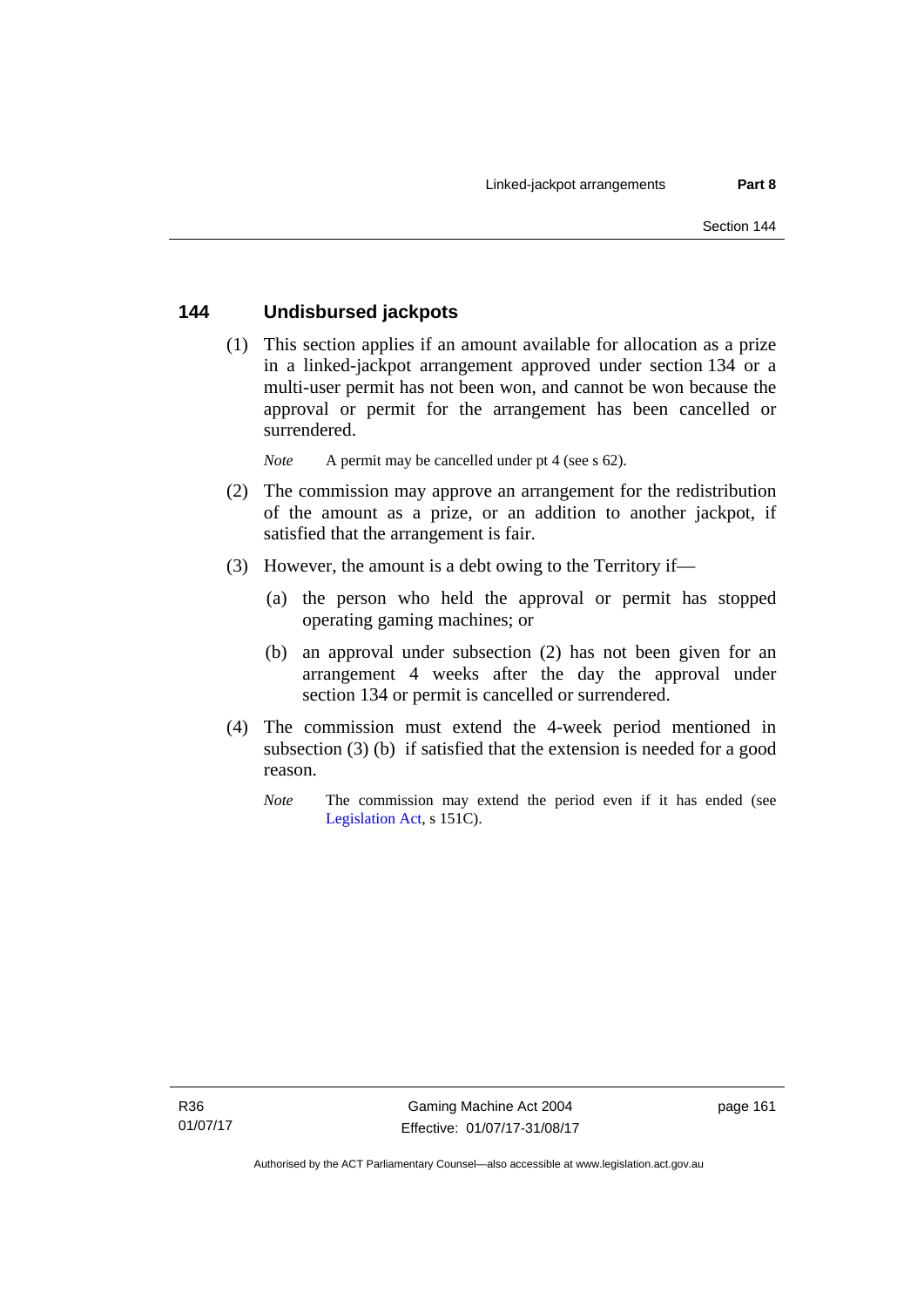#### **Part 9** Club administration

Section 144A

# **Part 9 Club administration**

#### **144A Definitions—pt 9**

In this part:

*associated organisation declaration* means a declaration under section 147 (Associated organisations—declaration) that an entity is an associated organisation for a club.

*warning notice*, for an associated organisation—see section 147B (1).

# **145 Eligible objects**

- (1) An object of a club is an *eligible object* if—
	- (a) it furthers or promotes—
		- (i) recreation; or
		- (ii) social, religious, political, literary, scientific, artistic, sporting or athletic purposes; or
		- (iii) cultural or educational purposes; or
	- (b) it is approved by the commission; or
	- (c) it is substantially the same as an object mentioned in paragraph (a) or (b).
- (2) An approval under subsection (1) (b) is a disallowable instrument.
	- *Note* A disallowable instrument must be notified, and presented to the Legislative Assembly, under the [Legislation Act.](http://www.legislation.act.gov.au/a/2001-14)

#### **146 Eligible clubs**

A club is an *eligible club* if—

(a) the club is incorporated in the ACT; and

Authorised by the ACT Parliamentary Counsel—also accessible at www.legislation.act.gov.au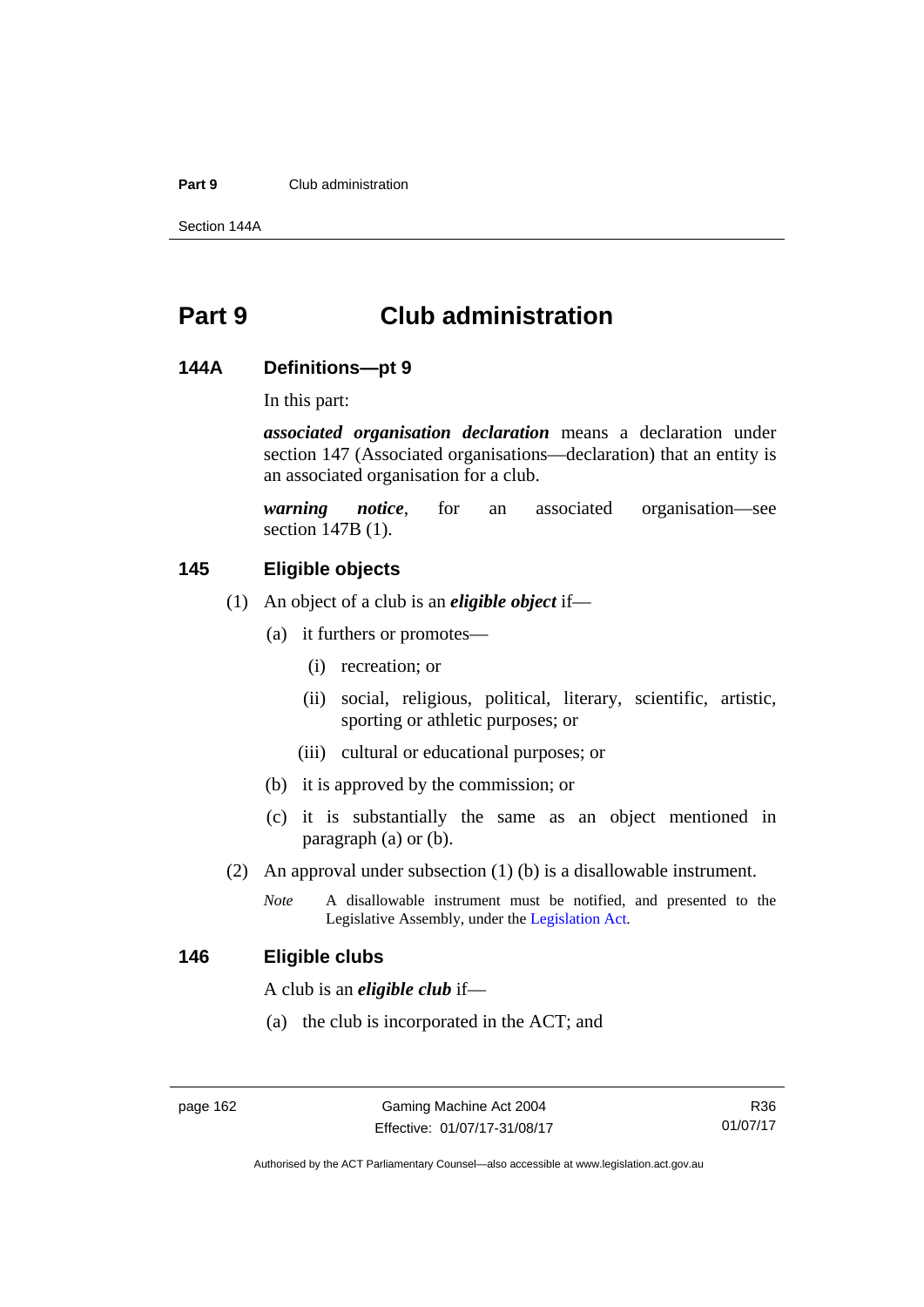- (b) the club's statement of objects—
	- (i) includes eligible objects; and
	- (ii) indicates that the eligible objects together make up the main part of its objects; and
- (c) the club is conducted mainly to achieve eligible objects; and
- (d) the rules of the club—
	- (i) are in accordance with the regulation; and
	- (ii) are consistent with the licence and authorisation certificate conditions under part 3; and
	- (iii) do not prohibit the playing of games of chance for money on the club premises; and
- (e) the club has at least 300 voting members; and
- (f) the number of life members of the club is not more than 5% of the number of voting members of the club; and
- (g) the premises occupied by the club, and the facilities and property of the club, are kept and maintained for the benefit of members generally.

#### **147 Associated organisations—declaration**

- (1) The commission may, in writing, declare that an entity is an associated organisation for a club.
- (2) However, the commission may make a declaration (an *associated organisation declaration*) for an entity only if satisfied that—
	- (a) it is associated with the club; and
	- (b) it is not carried on for profit or gain to its members or anyone else; and
	- (c) it does not have the power to remove a director from the club's board; and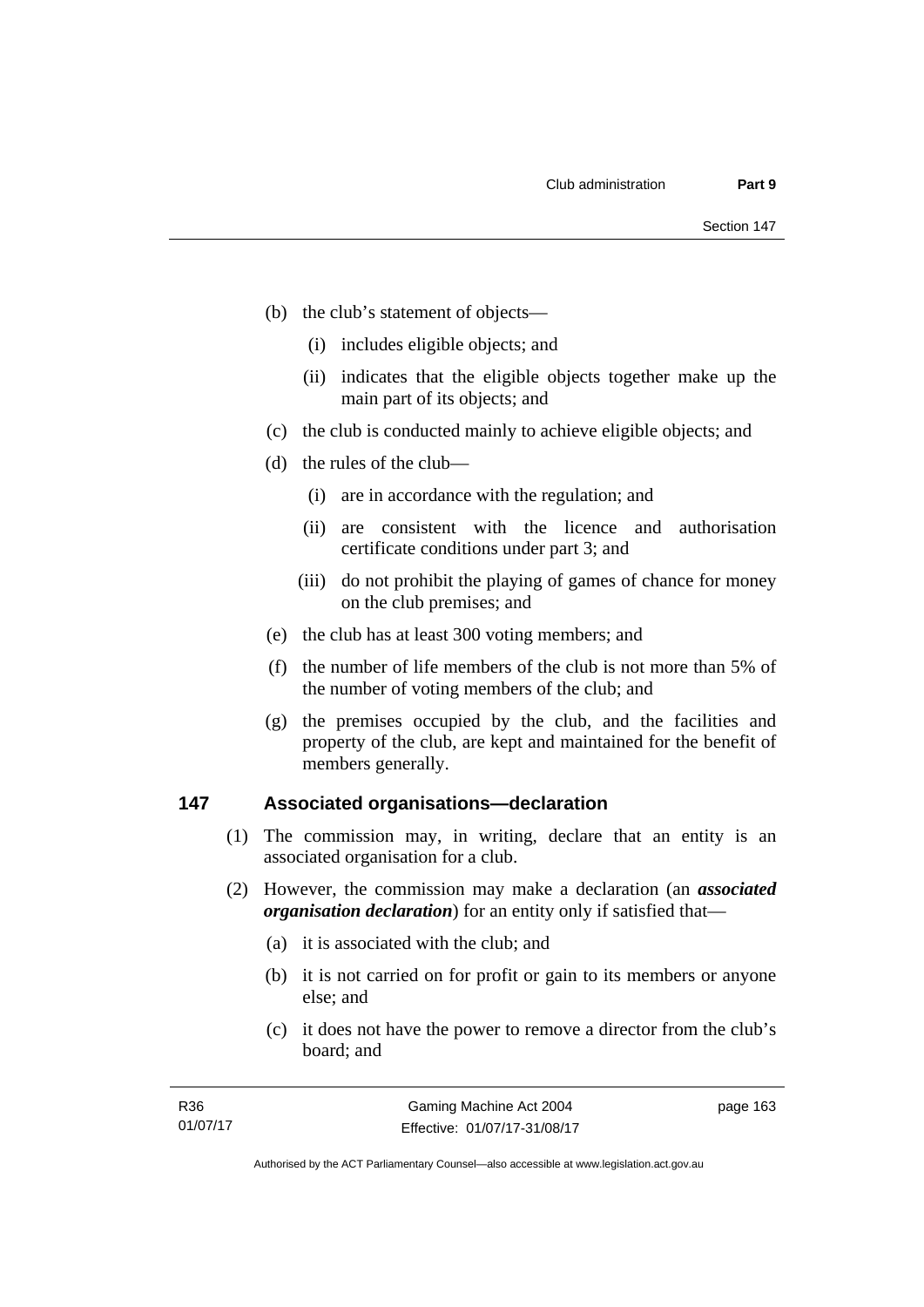#### **Part 9** Club administration

Section 147A

- (d) it is incorporated or a registered party; and
- (e) its statement of objects—
	- (i) includes eligible objects; and
	- (ii) indicates that the eligible objects together make up the main part of its objects; and
- (f) it is conducted mainly to achieve eligible objects; and
- (g) declaration of the entity as an associated organisation—
	- (i) would not cause the club to stop being conducted mainly to achieve eligible objects; and
	- (ii) would help the club to achieve its eligible objects.
- (3) In this section—
	- (a) a reference to the *statement of objects* of an entity incorporated under the [Corporations Act](http://www.comlaw.gov.au/Series/C2004A00818) is a reference to its memorandum; and
	- (b) a reference to an *eligible object* of an entity that is not a club is a reference to an object that would be an eligible object if the entity were a club.

#### **147A Associated organisation declaration—condition**

It is a condition of an associated organisation declaration that the entity declared to be an associated organisation for a club—

- (a) continually meets each requirement for the declaration; and
	- *Note* For the requirements for the declaration of an entity as an associated organisation for a club—see s 147 (2).
- (b) continues not to do anything that would, if the commission were considering whether to declare the entity as an associated organisation for a club, cause the commission to refuse to make the declaration; and

R36 01/07/17

Authorised by the ACT Parliamentary Counsel—also accessible at www.legislation.act.gov.au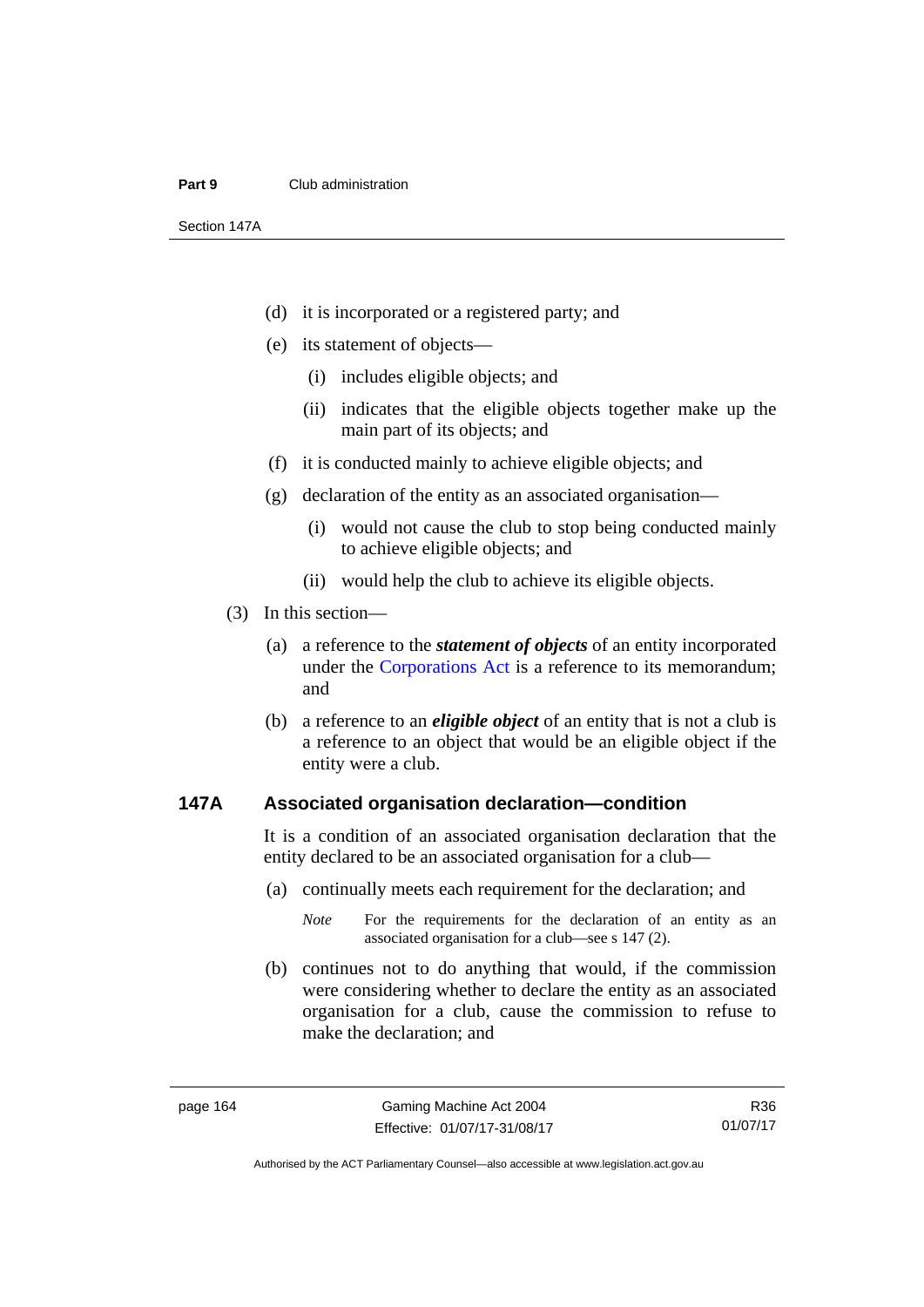- (c) does not attempt to remove a director (including do anything a purpose of which is to remove a director) from the club's board.
- *Note 1* The [Control Act,](http://www.legislation.act.gov.au/a/1999-46) s 22 provides that the commission may, for a purpose related to the administration or enforcement of a gaming law, require a person to give or produce to the commission the things mentioned in that section.
- *Note 2* The [Control Act](http://www.legislation.act.gov.au/a/1999-46), s 23 provides that an authorised officer may enter and inspect the premises of an associated organisation at any reasonable time to do the things mentioned in that section.

### **147B Associated organisation—warning notice**

- (1) If the commission is satisfied on reasonable grounds that an entity declared to be an associated organisation for a club has stopped meeting a requirement for the associated organisation declaration, the commission may give the entity a notice (a *warning notice*).
- (2) A warning notice given to the entity must—
	- (a) state that the commission is not satisfied that the entity is meeting a requirement for the associated organisation declaration; and
	- (b) tell the entity that the entity may, within 3 weeks after the day the entity is given the notice (or a longer period stated in the notice), give a written response to the commission about the notice.

## **147C Associated organisation declaration—suspension or repeal**

- (1) This section applies if—
	- (a) an associated organisation has been given a warning notice; and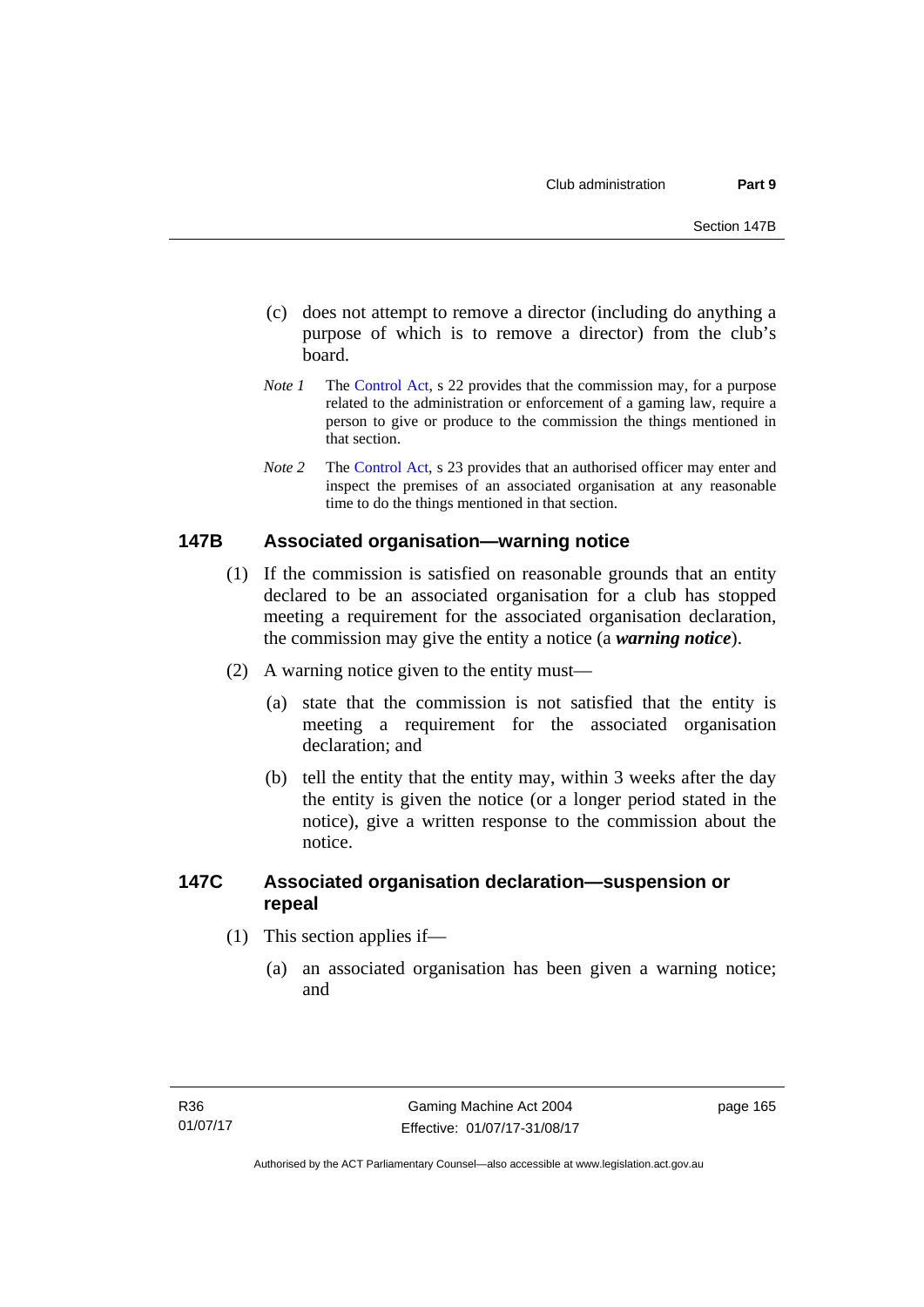#### **Part 9** Club administration

Section 147D

- (b) after considering any responses given within the period stated in the warning notice, the commission is satisfied on reasonable grounds that the associated organisation has stopped meeting a requirement for the associated organisation declaration applying to the organisation.
- (2) The commission may—
	- (a) suspend the declaration; or
	- (b) repeal the declaration.
- (3) If the commission suspends or repeals the declaration, the suspension or repeal takes effect—
	- (a) when the entity receives written notice of the suspension or repeal; or
	- (b) on a later stated date.
- (4) If the commission suspends the declaration, the suspension ends—
	- (a) on a date stated in the written notice of the suspension; or
	- (b) when an event stated in the written notice happens.

### **147D Club elections—election of board directors**

- (1) This section applies if a club holds an election of directors to the club's board.
- (2) The club must ensure that at least 25% of the directors are elected by the voting members of the club.

### **148 Club elections—record-keeping**

(1) This section applies if a club has an election of members to the club's management committee or board, or another position in the club.

R36 01/07/17

Authorised by the ACT Parliamentary Counsel—also accessible at www.legislation.act.gov.au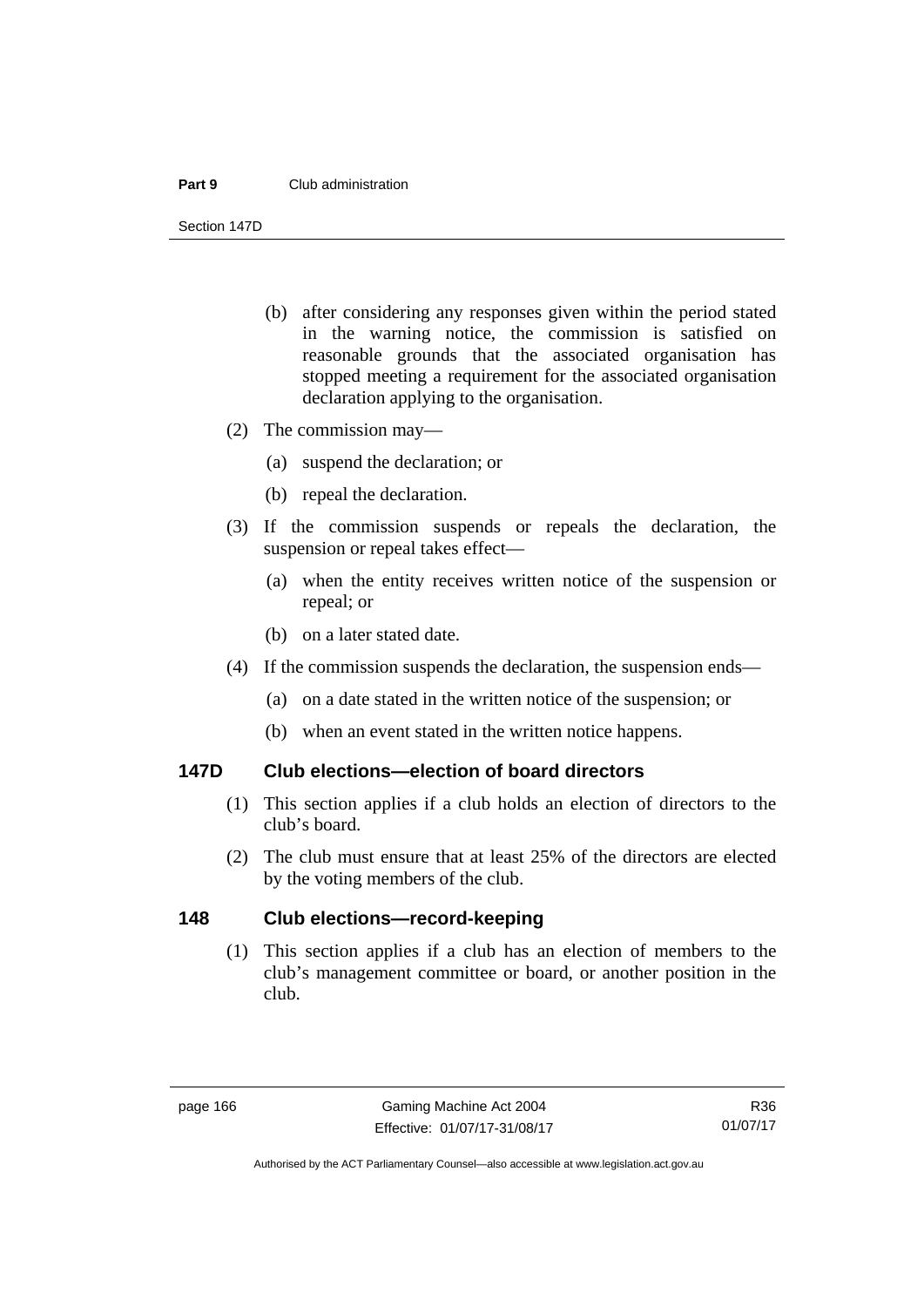(2) The club commits an offence if the club does not, for the relevant period, keep records in relation to the election.

Maximum penalty: 20 penalty units.

(3) In this section:

*club* means a club for which a licence is in force.

*election* of someone to a position includes re-election of the person.

*relevant period* means 2 years after the day of the election.

### **148A Club directors—acting in good faith**

A director of a club must exercise the director's powers and discharge the director's duties—

- (a) in good faith in the best interests of the club; and
- (b) for a proper purpose.

# **148B Club constitution—consistency with gaming laws**

- (1) This section applies if the commission believes on reasonable grounds that—
	- (a) a provision of a club's constitution is inconsistent with a gaming law; or
	- (b) a function under a provision of a club's constitution would, if exercised, be inconsistent with a provision of a gaming law.
- (2) The commission must, in writing, direct the club to amend the constitution to remove the inconsistency.
- (3) A club must comply with a direction under subsection (2) within the reasonable time stated in the direction.
- (4) In this section:

*club* means a club for which a licence is in force.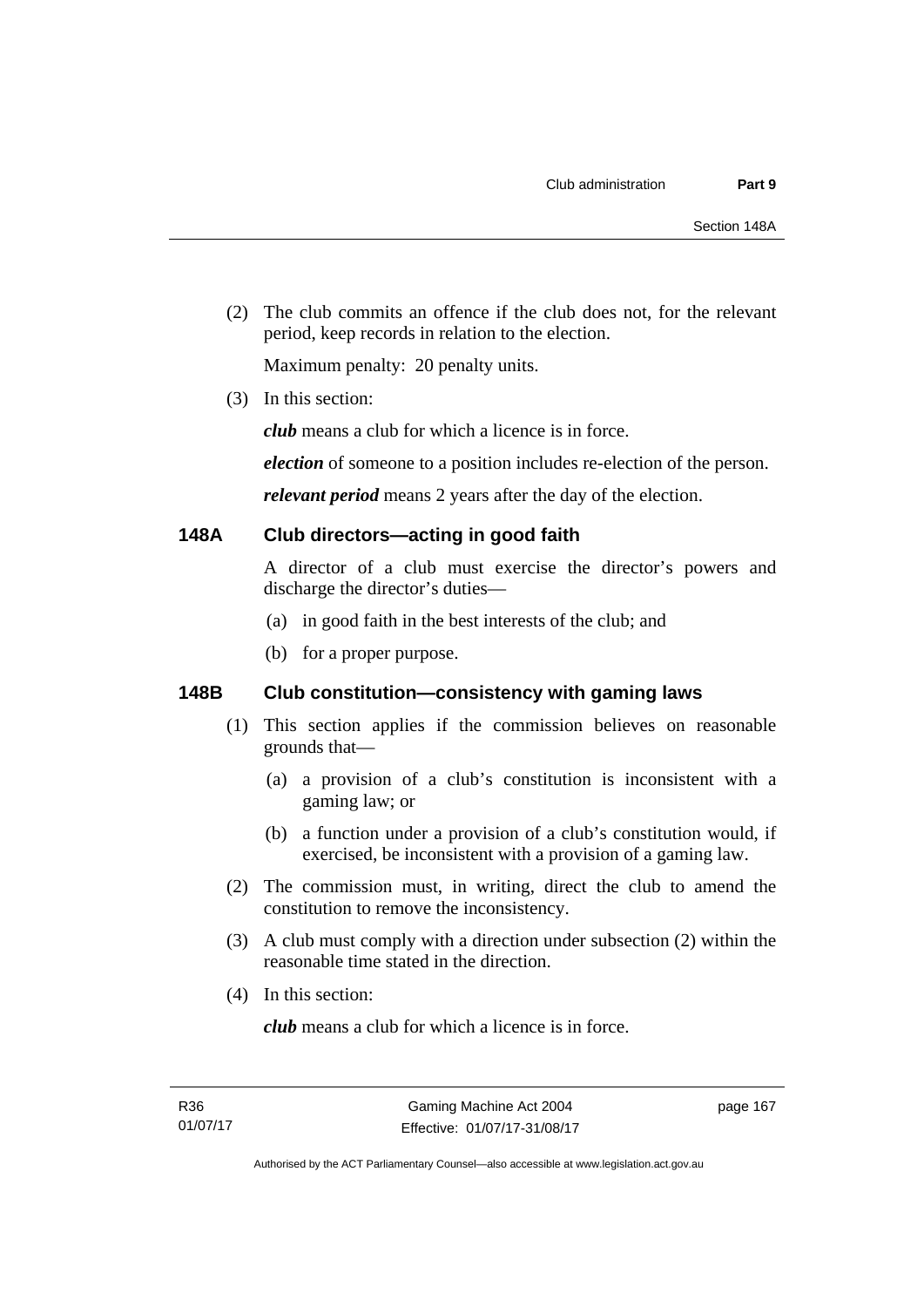#### **Part 9** Club administration

Section 149

# **149 Power to require information about status of eligible clubs**

- (1) This section applies if the commission believes, on reasonable grounds, that a club—
	- (a) is no longer an eligible club; or
	- (b) may no longer be an eligible club.
- (2) The commission may, in writing, require the club to give the commission, within a stated period, information or documents relating to the club or an associated organisation for the club.
- (3) A club must comply with a requirement under subsection (2).
- (4) In this section:

*club* means a club for which a licence is in force.

### **150 Disclosure of gifts by executive officer**

A person commits an offence if—

- (a) the person is an executive officer of a club; and
- (b) the person receives a gift while exercising a function as executive officer; and
- (c) the person does not tell the management committee or the board about the gift.

Maximum penalty: 20 penalty units.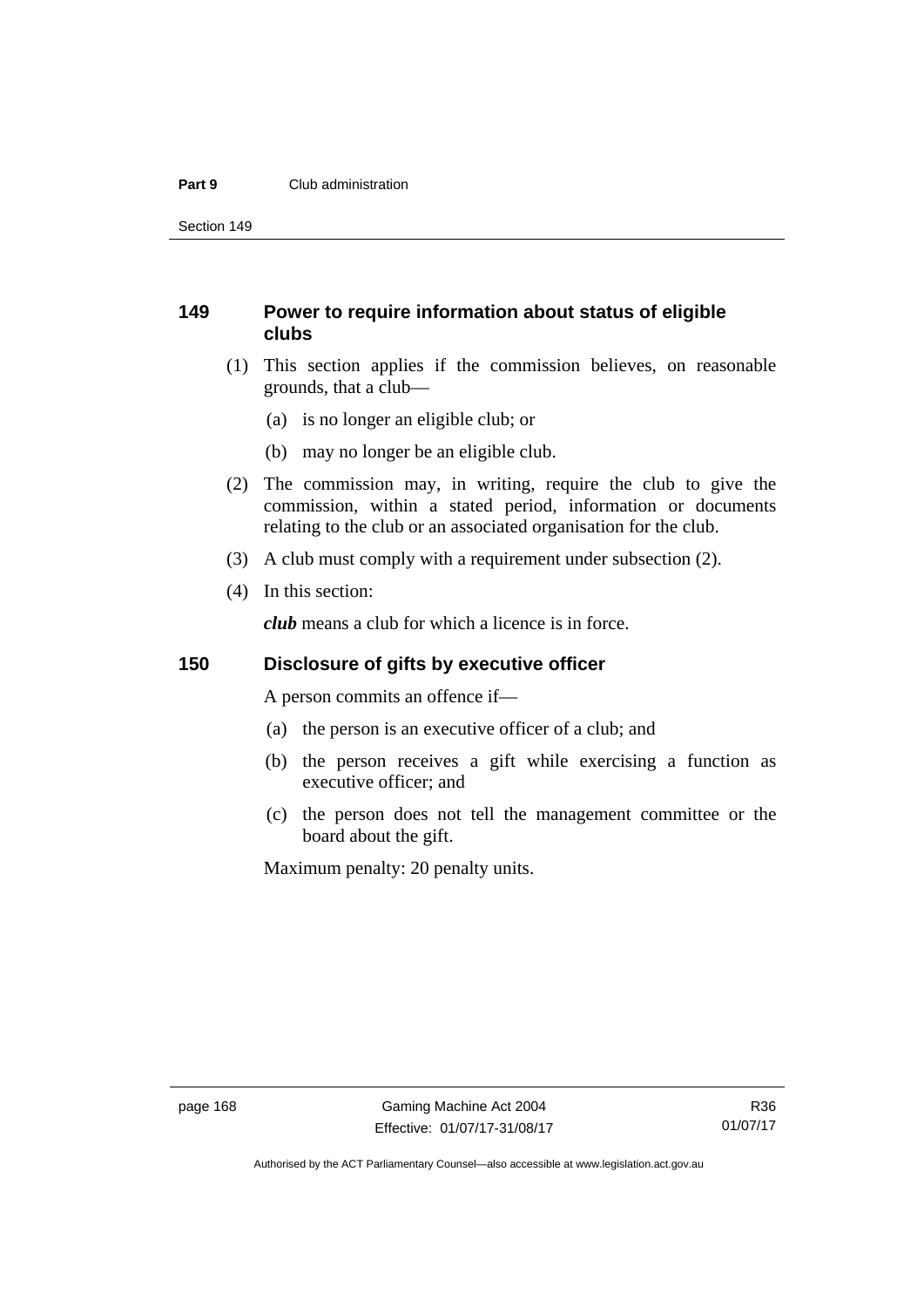# **Part 10 Promoting responsible practices at authorised premises**

### **151 Warning notices**

(1) The commission may determine—

- (a) the form and minimum dimensions of a notice (a *warning notice*); and
- (b) the text of a warning notice.

#### **Examples of what may be included in warning notice**

- 1 risks associated with gambling
- 2 counselling or other support services available for addictive or excessive gambling
- 3 the provisions of this part about children
- *Note* An example is part of the Act, is not exhaustive and may extend, but does not limit, the meaning of the provision in which it appears (see [Legislation Act,](http://www.legislation.act.gov.au/a/2001-14) s 126 and s 132).
- (2) If the commission makes a determination under subsection (1), a licensee must ensure that a warning notice complying with the determination is displayed in a prominent position—
	- (a) on each gaming machine installed on the authorised premises; and
	- (b) at or near each entrance to each gaming area within the authorised premises.
- (3) A licensee commits an offence if the licensee contravenes a requirement of subsection (2).

Maximum penalty: 5 penalty units.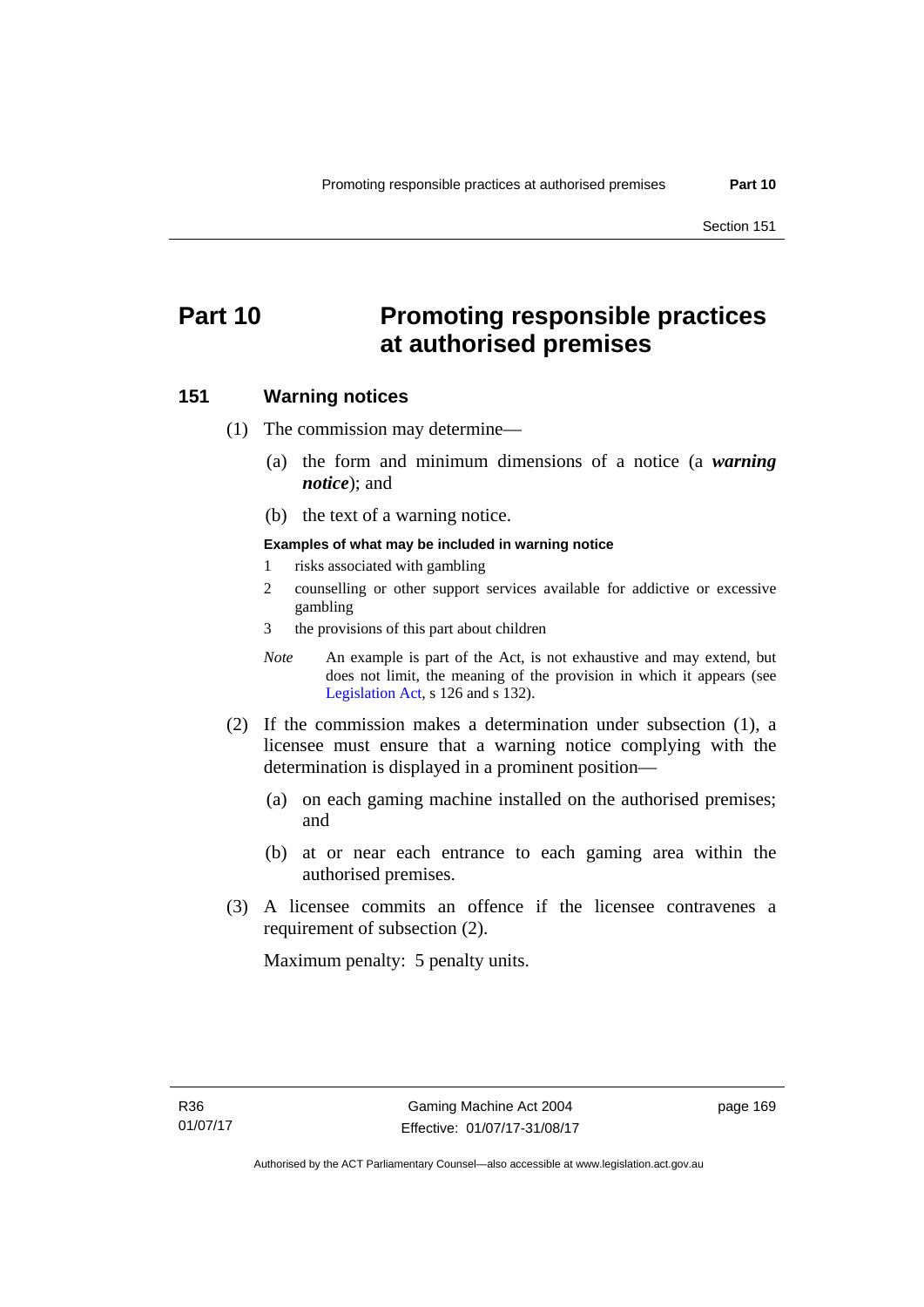- (4) An offence against subsection (3) is a strict liability offence.
- (5) A determination under subsection (1) is a disallowable instrument.
	- *Note* A disallowable instrument must be notified, and presented to the Legislative Assembly, under the [Legislation Act.](http://www.legislation.act.gov.au/a/2001-14)
- (6) Unless the determination is disallowed by the Legislative Assembly, the determination commences—
	- (a) 2 weeks after the last day when it could have been disallowed; or
	- (b) if the determination provides for a later commencement—on that later commencement.

### **152 External signs**

(1) A licensee commits an offence if the licensee displays an external sign advertising gaming machines or promoting a gambling activity on the licensee's authorised premises.

Maximum penalty: 50 penalty units.

- (2) An offence against subsection (1) is a strict liability offence.
- (3) In this section:

*advertising*, a gaming machine, includes having an image of, or text mentioning, a gaming machine on a sign advertising or promoting an activity, whether or not the activity is related to a gambling activity.

*external sign*, for authorised premises, means a sign that can be seen from outside the authorised premises, but does not include—

- (a) an advertisement on television (other than closed-circuit television) or on the internet; or
- (b) a sign consisting mainly of a registered business name; or

R36 01/07/17

Authorised by the ACT Parliamentary Counsel—also accessible at www.legislation.act.gov.au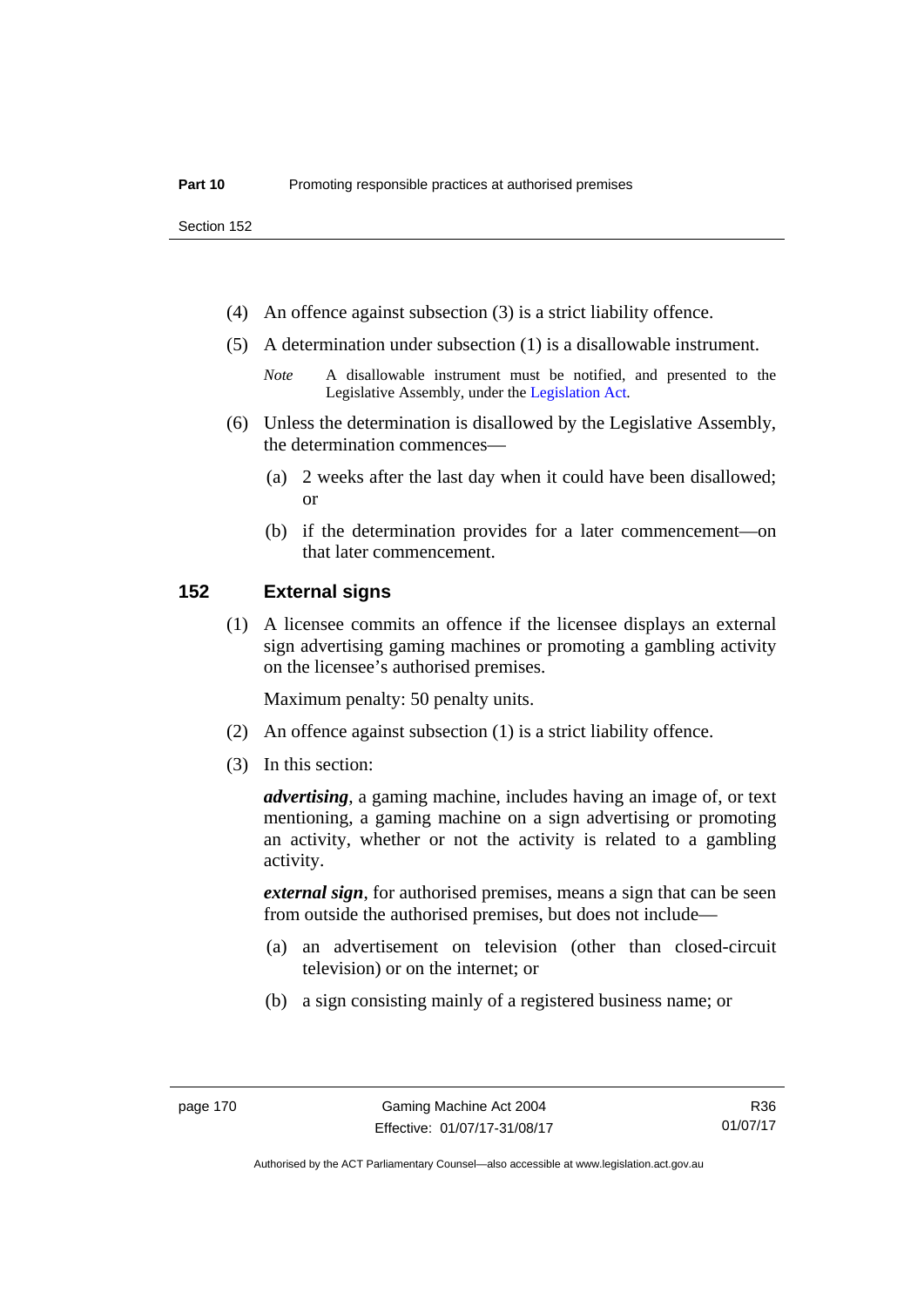(c) a sign consisting mainly of a business logo that does not advertise gaming machines or promote a gambling activity.

#### **Example**

a written, electronic or physical display, picture or symbol

*Note* An example is part of the Act, is not exhaustive and may extend, but does not limit, the meaning of the provision in which it appears (see [Legislation Act,](http://www.legislation.act.gov.au/a/2001-14) s 126 and s 132).

### *gambling activity*—

- (a) means an activity that requires approval under a gaming law; but
- (b) does not include an exempt lottery under the *[Lotteries](http://www.legislation.act.gov.au/a/1964-13)  [Act 1964](http://www.legislation.act.gov.au/a/1964-13)*, section 6 or a lottery approved under that Act, section 7.

*registered business name* means a business name registered under the *[Business Names Registration Act 2011](http://www.comlaw.gov.au/Series/C2011A00126)* (Cwlth)*.*

### **152A External visibility of gaming machines**

(1) A licensee commits an offence if a gaming machine, or any peripheral equipment for a gaming machine, can be seen from outside the licensee's authorised premises.

Maximum penalty: 50 penalty units.

(2) An offence against subsection (1) is a strict liability offence.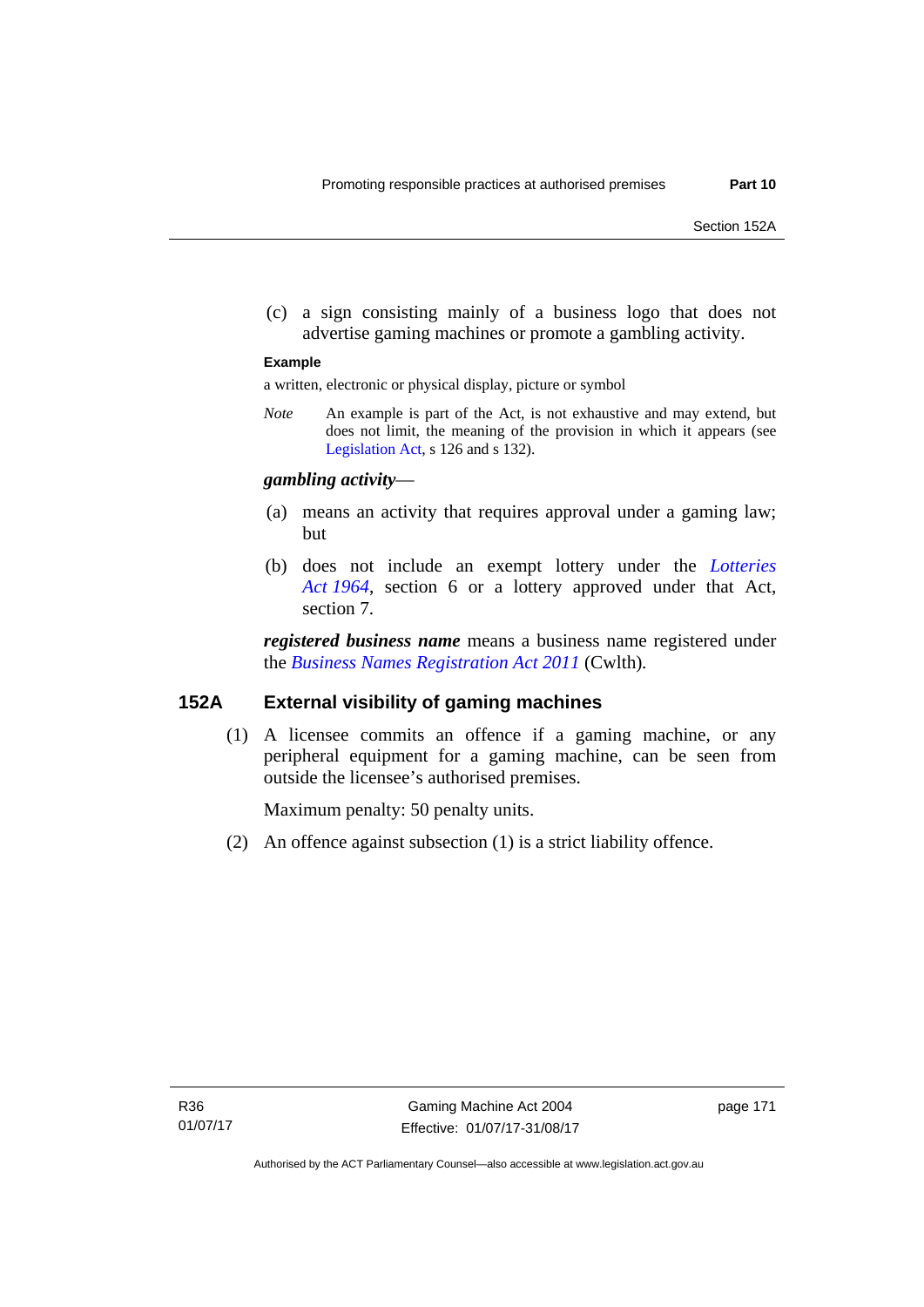### **153 Cash facilities**

 (1) A licensee commits an offence if the licensee provides, or allows the provision of, a cash facility in a gaming area within the licensee's authorised premises.

Maximum penalty: 50 penalty units, imprisonment for 6 months or both.

 (2) If the commission is satisfied that there is not adequate physical separation between a gaming area of authorised premises and a cash facility on the premises, the commission may give the licensee a written direction to separate the parts of the premises.

#### **Example**

by installing barriers

- *Note* An example is part of the Act, is not exhaustive and may extend, but does not limit, the meaning of the provision in which it appears (see [Legislation Act,](http://www.legislation.act.gov.au/a/2001-14) s 126 and s 132).
- (3) A licensee must comply with a direction under subsection (2).
- (4) In this section:

#### *cash facility*—

- (a) means—
	- (i) an automatic teller machine; or
	- (ii) an EFTPOS facility; or
	- (iii) any other facility for gaining access to cash or credit; but
- (b) does not include a facility where cash is exchanged for other denominations of cash, tokens, tickets or cards for the purpose of playing machines.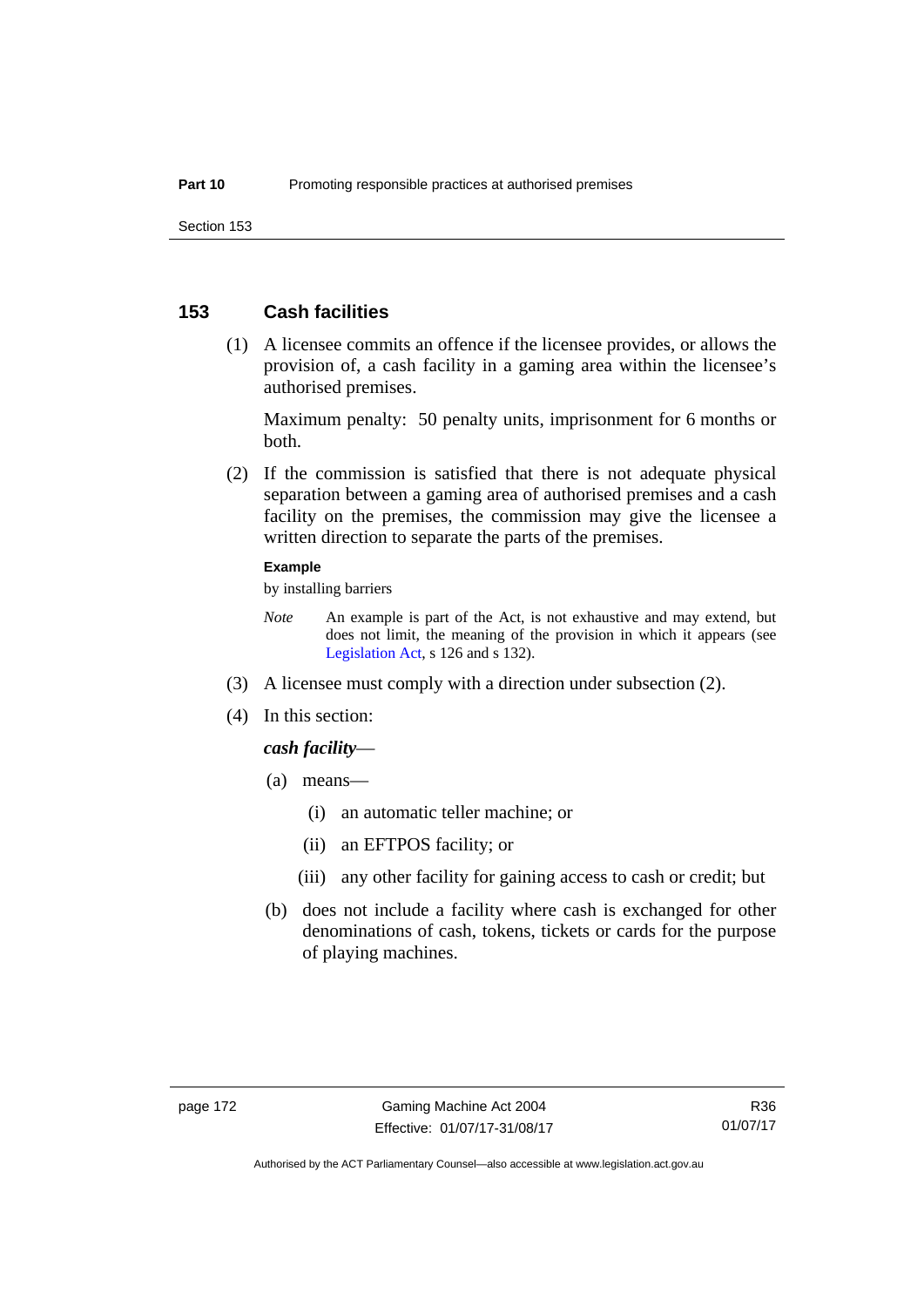# **153A Offence—ATM allowing withdrawals exceeding \$250**

- (1) A licensee commits an offence if—
	- (a) there is an automatic teller machine at the licensee's authorised premises; and
	- (b) the automatic teller machine allows a person to withdraw more than a total of \$250 from all automatic teller machines at the authorised premises, using a single debit card or credit card, on a gaming day.

Maximum penalty: 50 penalty units.

- (2) This section does not apply to—
	- (a) a portable ATM that is located temporarily at the Canberra Racing Club on a day on which a race is to be conducted; or
	- (b) authorised premises if the licence authorises the operation of 20 or less gaming machines on the premises; or
	- (c) authorised premises if the licence authorises the operation of only class B gaming machines.
- (3) An offence against this section is a strict liability offence.
- (4) In this section:

*at the licensee's authorised premises* includes in or on an exterior wall of the authorised premises.

*gaming day* means—

 (a) the period from when the authorised premises opens to the public on a day until it next closes; but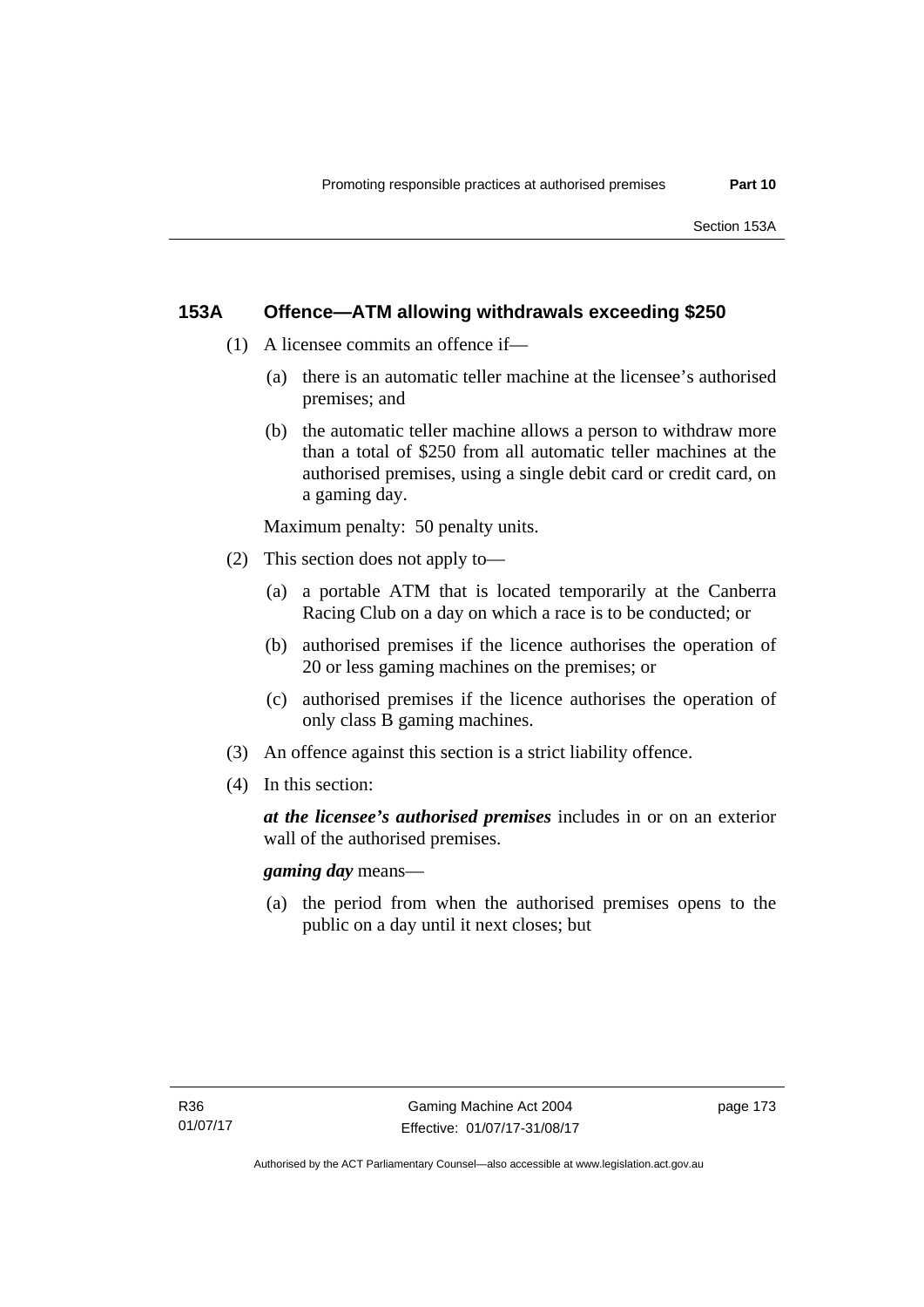- (b) if the authorised premises are open to the public for longer than 24 hours continuously—
	- (i) each 24-hour period for which it is open to the public; and
	- (ii) if the last period before it closes is less than 24 hours that period.

### **154 Lending or extending credit**

- (1) A person commits an offence if—
	- (a) the person is a licensee or licensee's employee; and
	- (b) the person—
		- (i) lends or offers to lend money to a person who is in, or appears to be about to enter, the licensee's authorised premises or part of them; or
		- (ii) extends or offers to extend credit to a person to allow the person to play a gaming machine on the authorised premises.

Maximum penalty: 50 penalty units, imprisonment for 6 months or both.

(2) In this section:

*credit* includes accepting postdated cheques, blank cheques and credit and debit cards.

### **155 Children must not enter gaming area**

(1) A licensee commits an offence if the licensee allows a child to enter or remain in a gaming area.

Maximum penalty: 50 penalty units.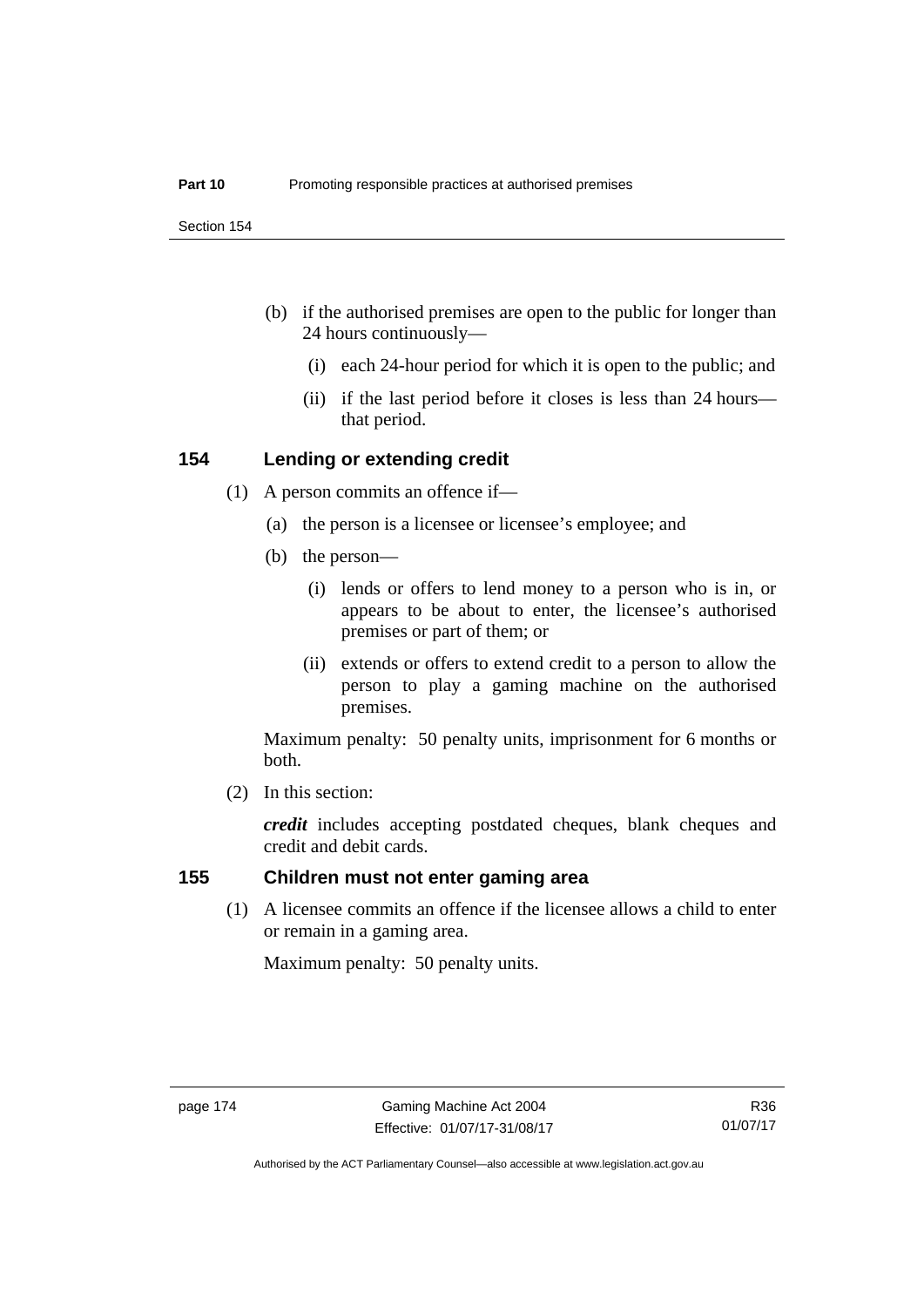(2) An employee of a licensee commits an offence if the employee allows a child to enter or remain in a gaming area.

Maximum penalty: 50 penalty units.

(3) An offence against this section is a strict liability offence.

### **156 Children must not play gaming machines**

(1) A licensee commits an offence if the licensee allows a child to play a gaming machine.

Maximum penalty: 50 penalty units.

(2) An offence against this section is a strict liability offence.

# **157 Using false identification**

- (1) A person commits an offence if the person uses someone else's identification or a form of identification that is forged—
	- (a) to obtain entry to or remain in a gaming area on authorised premises; or
	- (b) to play a gaming machine.

Maximum penalty: 10 penalty units.

(2) An offence against this section is a strict liability offence.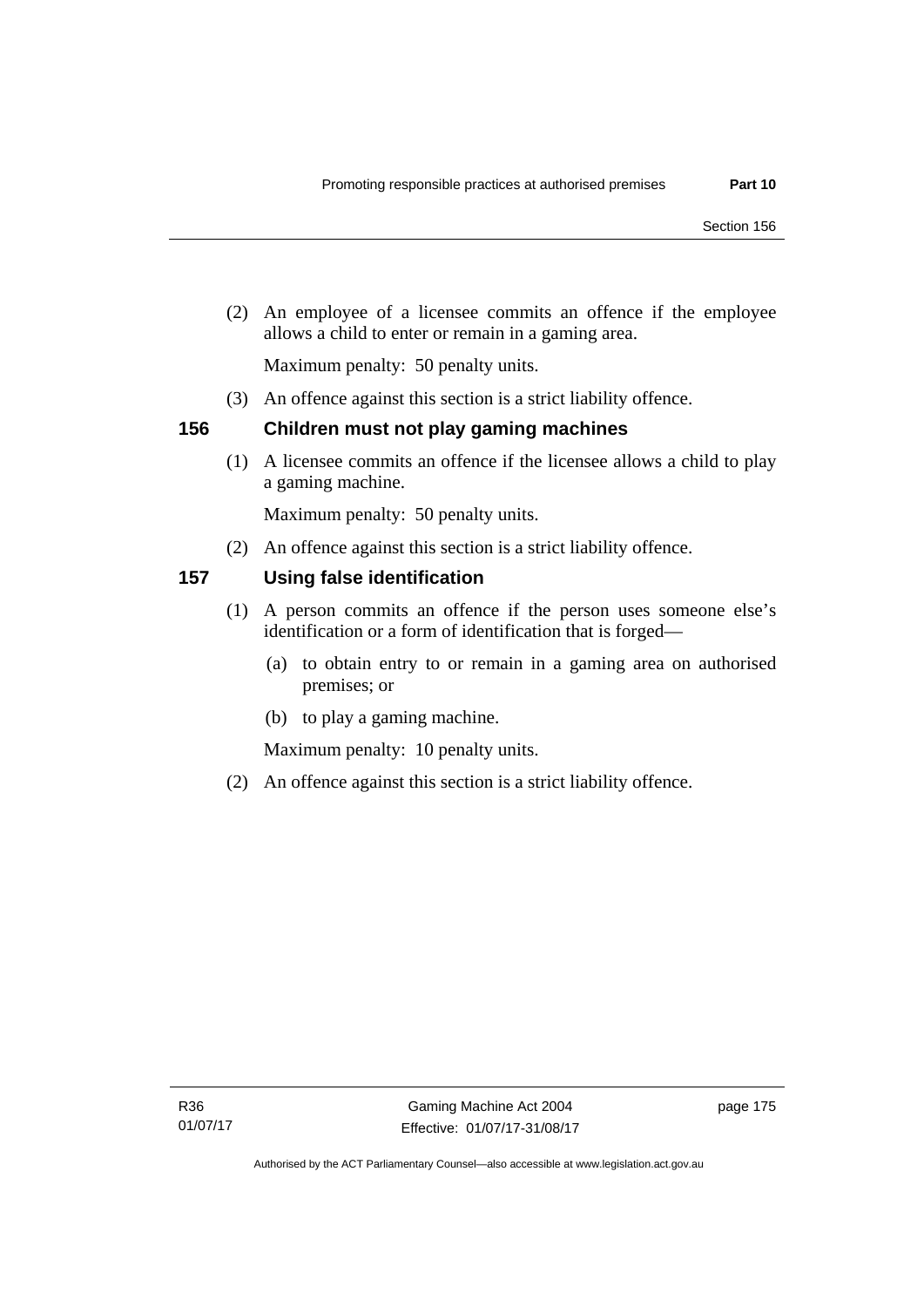**Part 11** Finance<br>**Division 11.1** General **Division 11.1** Section 158

# **Part 11 Finance**

# **Division 11.1 General**

## **158 Audit of financial statements etc**

- (1) A licensee must, as soon as practicable (but not later than 6 months) after the end of each financial year—
	- (a) if the licensee's gross revenue for the year is at least \$200 000—
		- (i) ensure that the licensee's financial statements for the year are audited by a qualified accountant; and
		- (ii) ensure that the audited financial statements identify the licensee's gross revenue during the year; and
	- (b) if the licensee's gross revenue for the year is less than \$200 000—
		- (i) prepare an income and expenditure statement for the year that identifies the licensee's gross revenue during the year; and
		- (ii) certify that the statement is true; and
	- (c) give the commission a copy of the audited financial statements or certified income and expenditure statement.
	- *Note Gross revenue*—see the dictionary.

Authorised by the ACT Parliamentary Counsel—also accessible at www.legislation.act.gov.au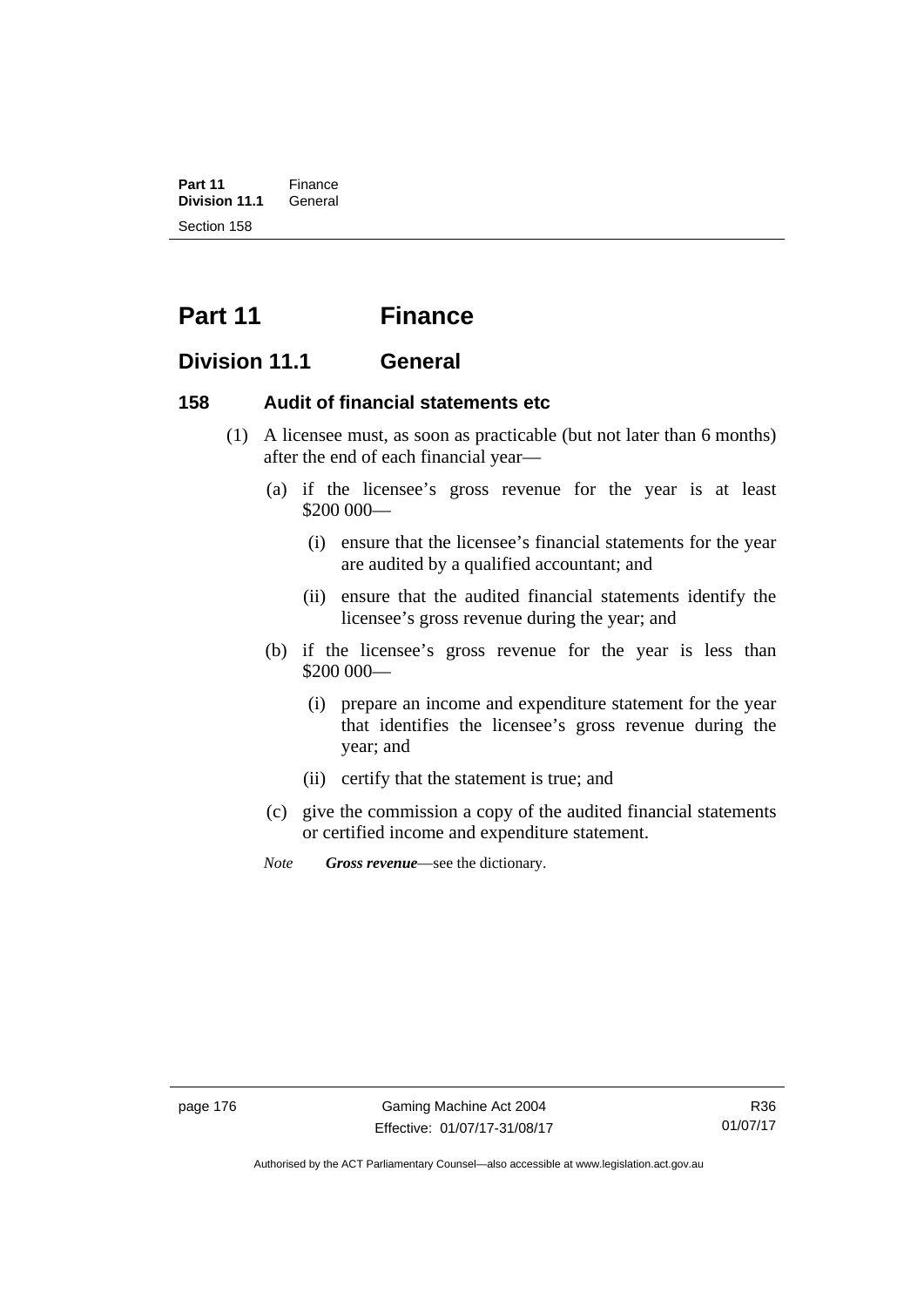| Part 11<br><b>Division 11.1</b> | Finance<br>General |  |
|---------------------------------|--------------------|--|
| Section 159                     |                    |  |

- (2) The audited financial statements or certified income and expenditure statement must be accompanied by—
	- (a) if the licensee is a club—a report stating the number of club members at the end of the relevant financial year and, if different classes of members exist, the number of members in each class; and

### **Examples—classes of member**

life member, social member, voting member

- *Note 1 Member*, of a club, does not include a temporary member (see dict).
- *Note 2* An example is part of the Act, is not exhaustive and may extend, but does not limit, the meaning of the provision in which it appears (see [Legislation Act,](http://www.legislation.act.gov.au/a/2001-14) s 126 and s 132).
- (b) any other details the commission requires in writing.
- (3) In this section:

### *qualified accountant* means—

- (a) a member of the Institute of Chartered Accountants in Australia, the Institute of Public Accountants or the Australian Society of Certified Practising Accountants; or
- (b) a person registered as a registered company auditor under the [Corporations Act.](http://www.comlaw.gov.au/Series/C2004A00818)

## **159 Gaming machine tax**

- (1) Gaming machine tax is payable on the gross revenue in relation to the operation of gaming machines each month, whether or not the operation is lawful.
- (2) The rate at which gaming machine tax is payable in relation to a month is the prescribed percentage for the month.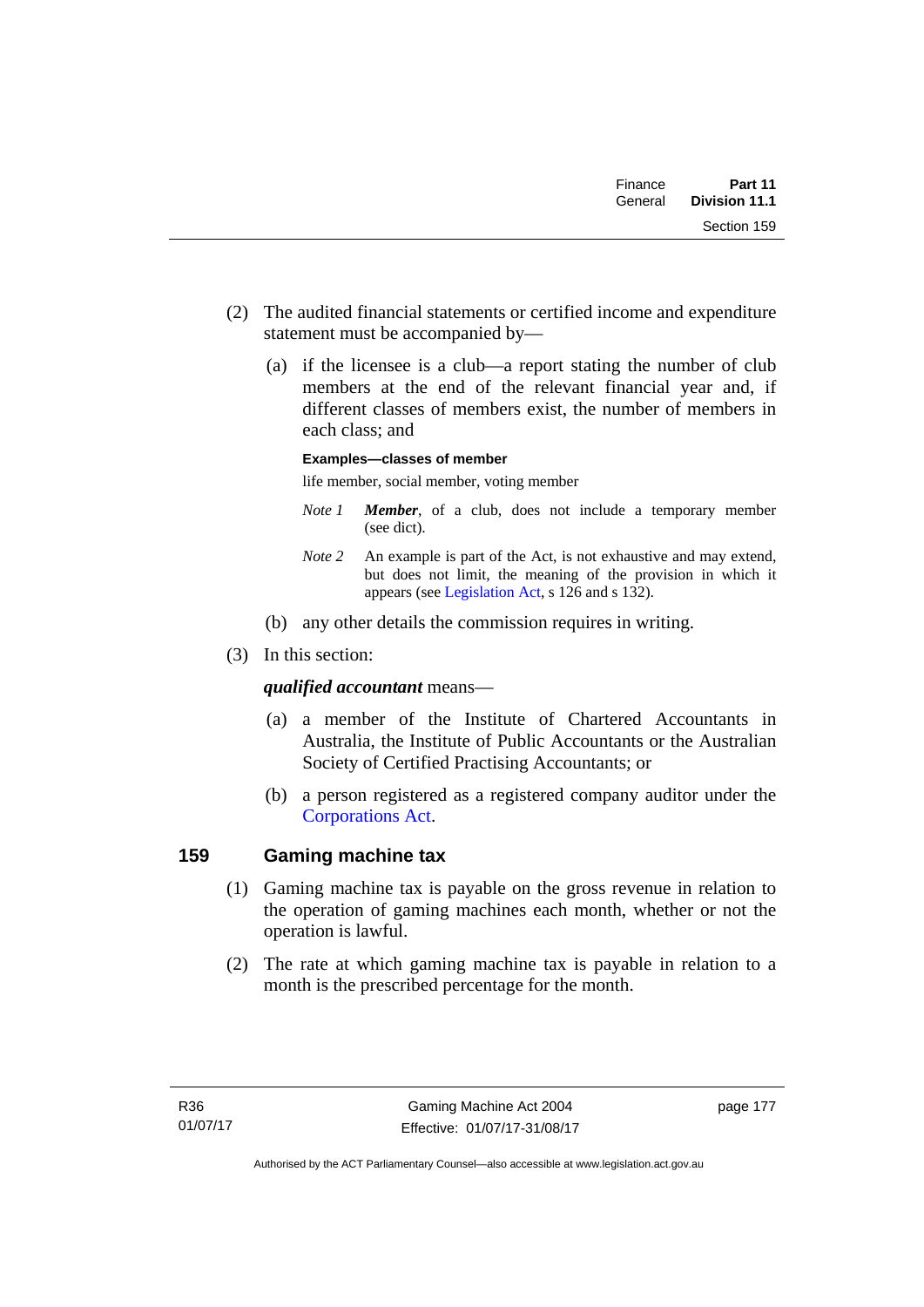(3) In this section:

*prescribed percentage*, for a month, means—

- (a) in relation to a licensee that is a club—
	- (i) for the part of the gross revenue of the club for the month that is \$25 000 or less—nil; and
	- (ii) for the part of the gross revenue of the club for the month that is more than \$25,000 but less than \$50,000—17%; and
	- (iii) for the part of the gross revenue of the club for the month that is \$50 000 or more but less than \$625 000—21%; and
	- (iv) for the part of the gross revenue of the club for the month that is \$625 000 or more—23%; or
- (b) in relation to a licensee that is a not a club—25.9%; or
- (c) in any other case—100%.

### **161 Payment of gaming machine tax**

- (1) Gaming machine tax in relation to the operation of a gaming machine must be paid by—
	- (a) in relation to a gaming machine operated lawfully—the licensee; or
	- (b) in relation to a gaming machine operated unlawfully—
		- (i) the person receiving the gross revenue; or
		- (ii) the occupier of the premises where the gaming machine is operated.
- (2) If subsection (1) (b) applies, the person receiving the gross revenue from the operation of the relevant gaming machine and the occupier of the premises where the machine is operated are jointly and severally liable to pay tax under subsection (1).

R36 01/07/17

Authorised by the ACT Parliamentary Counsel—also accessible at www.legislation.act.gov.au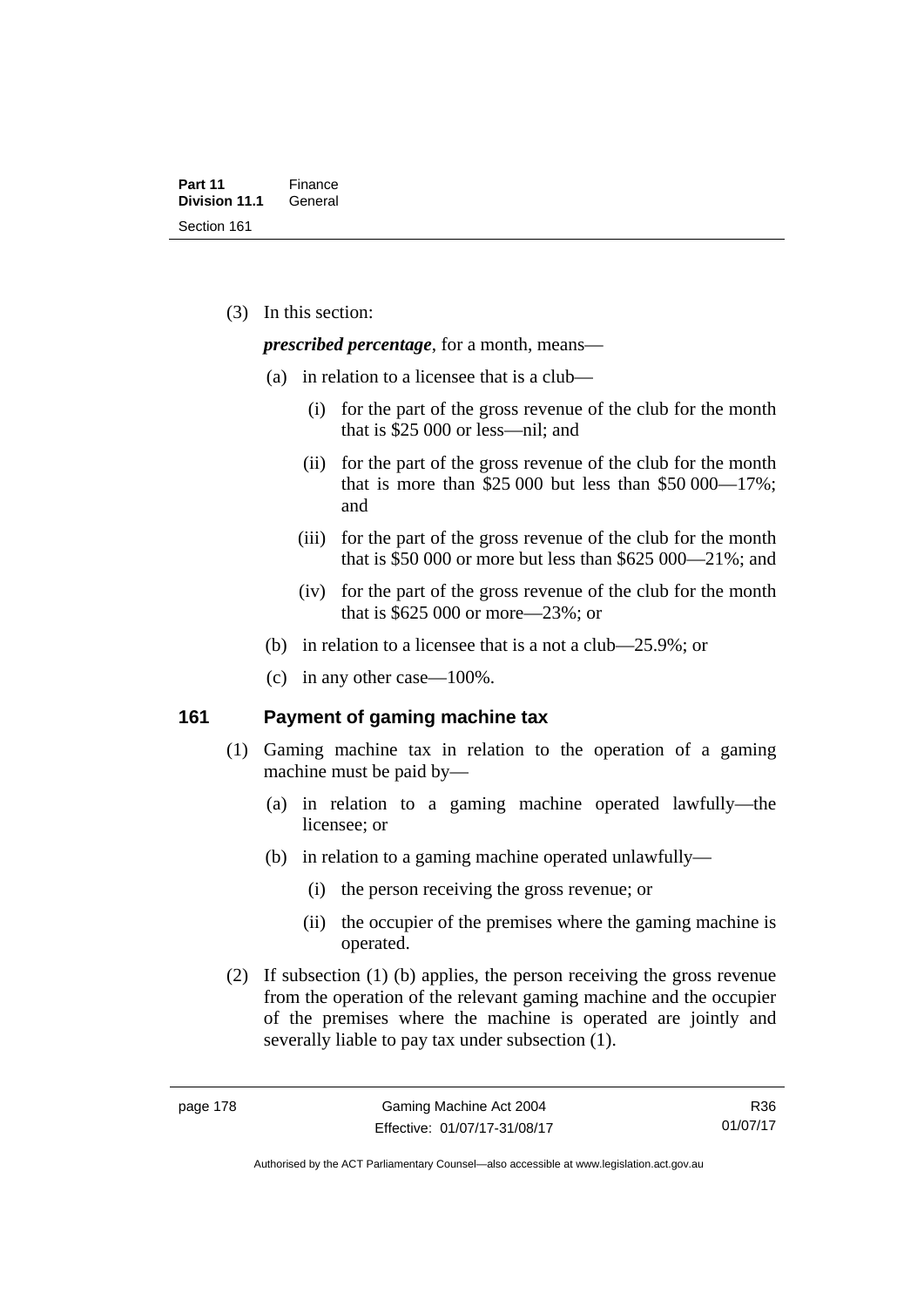(3) Gaming machine tax in relation to the operation of a gaming machine during a month is payable on the 7th day after the end of the month.

# **162 Gaming machine tax returns**

- (1) Within 1 week after the end of a month, a licensee must give the commission a return relating to the gross revenue in relation to the operation of gaming machines during that month under all authorisation certificates held by the licensee.
- (2) A return must be in writing.
	- *Note* If a form is approved under the [Control Act,](http://www.legislation.act.gov.au/a/1999-46) s 53D for a return, the form must be used.

# **163 Payment of gaming machine tax following transfer**

- (1) If a licence is transferred, the person (the *transferor*) from whom the licence is transferred must pay the commission the prescribed amount within 1 week after the date of transfer.
- (2) In this section:

*licensed period* means the period beginning on the 1st day of the month when the transfer happens and ending on the date of transfer.

*prescribed amount* means the amount of gaming machine tax that would be payable in relation to the licensed period if the transferor did not transfer the licence.

# **Division 11.2 Problem gambling assistance fund**

# **163A Required payment to problem gambling assistance fund**

 (1) A licensee is liable to pay the required percentage of the licensee's gross revenue for each month to the problem gambling assistance fund.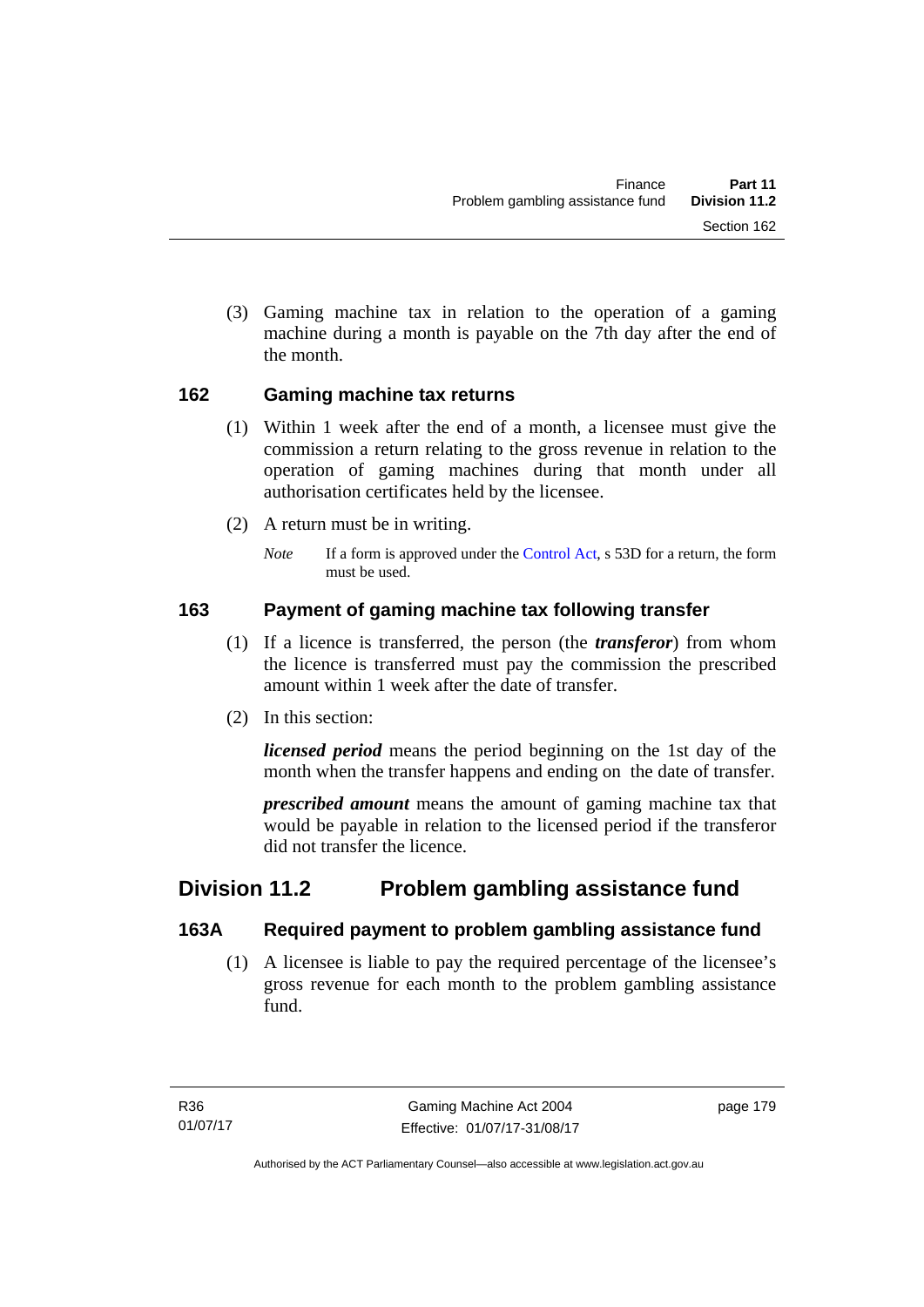- (2) The *required percentage* is—
	- (a) 0.75%; or
	- (b) if the Minister determines a different percentage under subsection (3)—that percentage.
- (3) The Minister may determine a percentage for subsection (2) (b).
- (4) A determination is a disallowable instrument.

- (5) The amount required to be paid for a month is payable on the 7th day after the end of the month.
	- *Note* A licensee must give the commission a monthly return relating to the licensee's gross revenue (see s 162).
- (6) Subsection (5) is subject to section 163AA.

# **163AA Problem gambling assistance fund—annual payment option**

- (1) Before 1 May each year, the commission must assess each licensee's liability to pay the required percentage under section 163A (the *licensee's liability*) for the period beginning on 1 July in the previous year and ending on 31 March in the year the assessment is made (the *assessment period*).
- (2) If the commission assesses that a licensee's liability is an average of less than \$300 for each month of the assessment period, the commission may give the licensee written notice that the licensee is eligible to pay the licensee's liability in the following financial year (the *next financial year*) as an annual payment payable at the end of the next financial year.

Authorised by the ACT Parliamentary Counsel—also accessible at www.legislation.act.gov.au

*Note* A disallowable instrument must be notified, and presented to the Legislative Assembly, under the [Legislation Act.](http://www.legislation.act.gov.au/a/2001-14)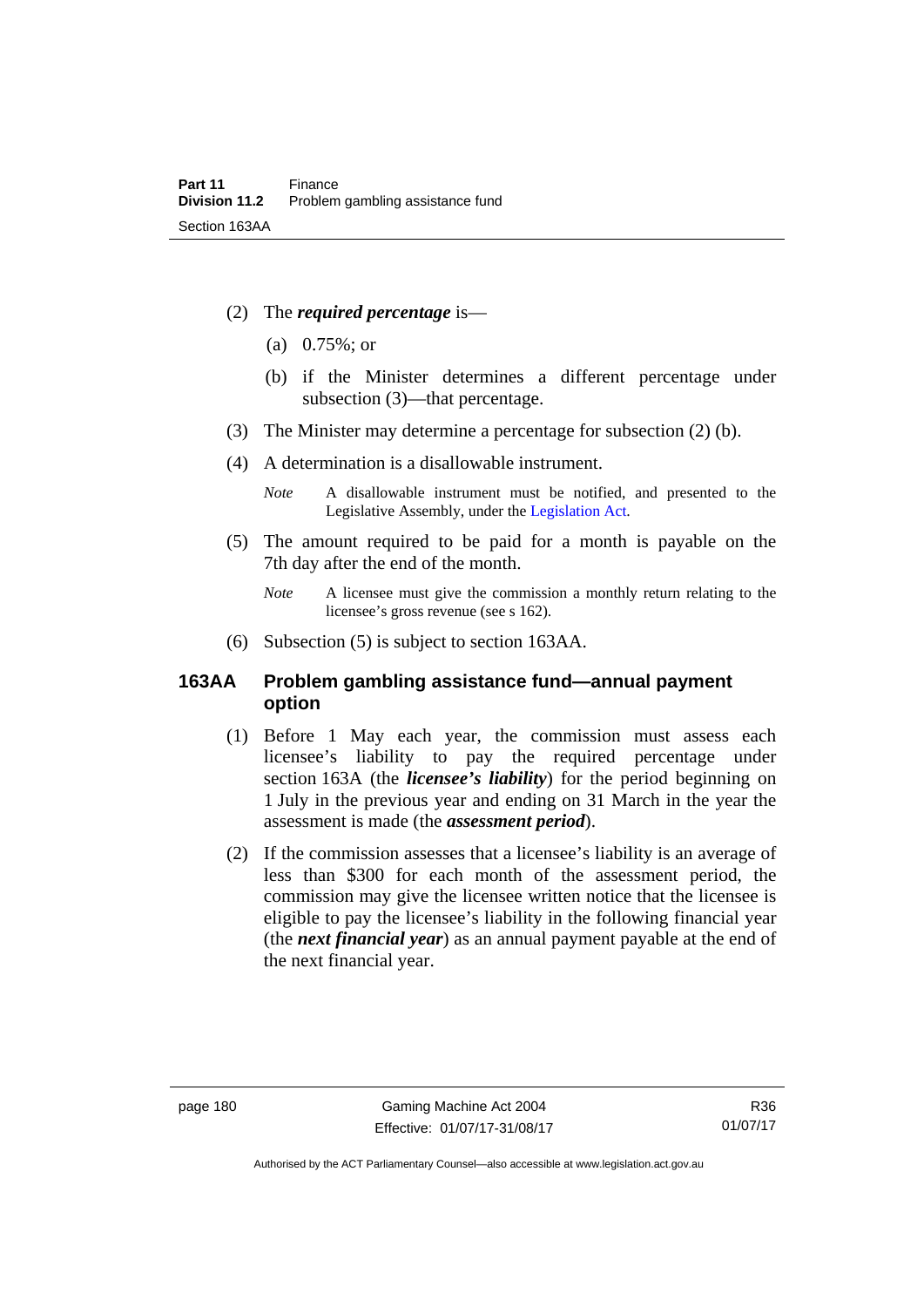- (3) A licensee (a *participating licensee*) may elect, as an alternative to making monthly payments under section 163A (5), to make an annual payment to the problem gambling assistance fund for the next financial year.
- (4) The election must be made by giving the commission written notice before the commencement of the next financial year.
- (5) If a participating licensee makes an election under subsection (3) for a financial year, the licensee may not make a payment under section 163A (5) for any month during that financial year.
- (6) At the end of each financial year, the commission must give each participating licensee written notice of a reconciliation of the licensee's liability for the financial year.
- (7) The participating licensee must pay the licensee's liability for the financial year within 7 days after receiving notice of the reconciliation.

# **163B Problem gambling assistance fund**

- (1) The commission must open and maintain a banking account (the *problem gambling assistance fund*).
- (2) A payment out of the fund may be made only for a purpose the commission is satisfied will assist in—
	- (a) alleviating problem gambling; or
	- (b) alleviating the disadvantages that arise from problem gambling; or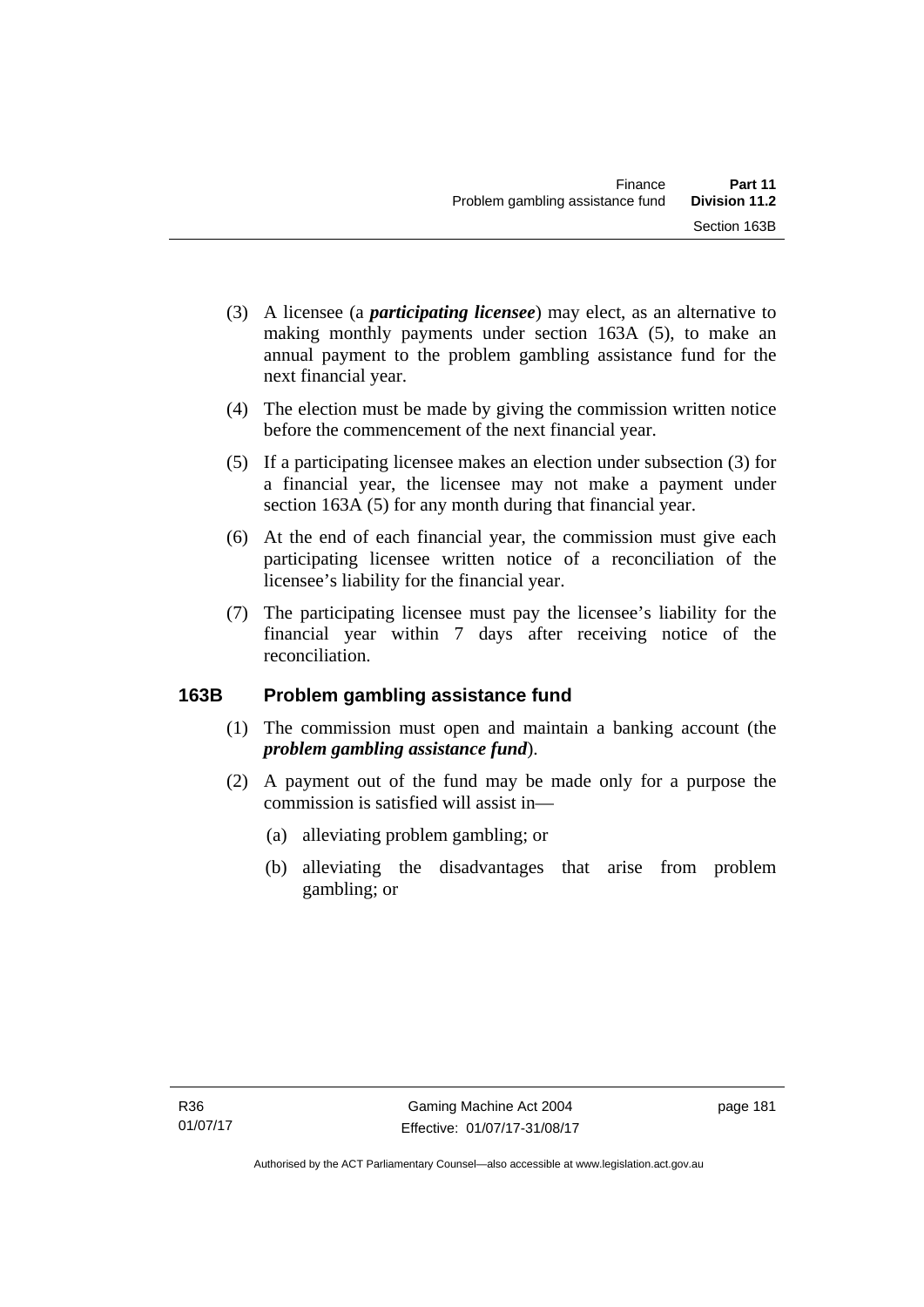### (c) providing or ascertaining information about problem gambling.

#### **Examples**

- 1 counselling for problem gamblers
- 2 education and awareness about harms caused by excessive gambling
- 3 assisting problem gamblers to exclude themselves from gambling venues
- 4 self-help information about problem gambling
- 5 research about problem gambling
- *Note* An example is part of the Act, is not exhaustive and may extend, but does not limit, the meaning of the provision in which it appears (see [Legislation Act,](http://www.legislation.act.gov.au/a/2001-14) s 126 and s 132).
- (3) In this section:

*banking account* means an account with an authorised deposit-taking institution that is, or is substantially the same as, a bank account.

page 182 Gaming Machine Act 2004 Effective: 01/07/17-31/08/17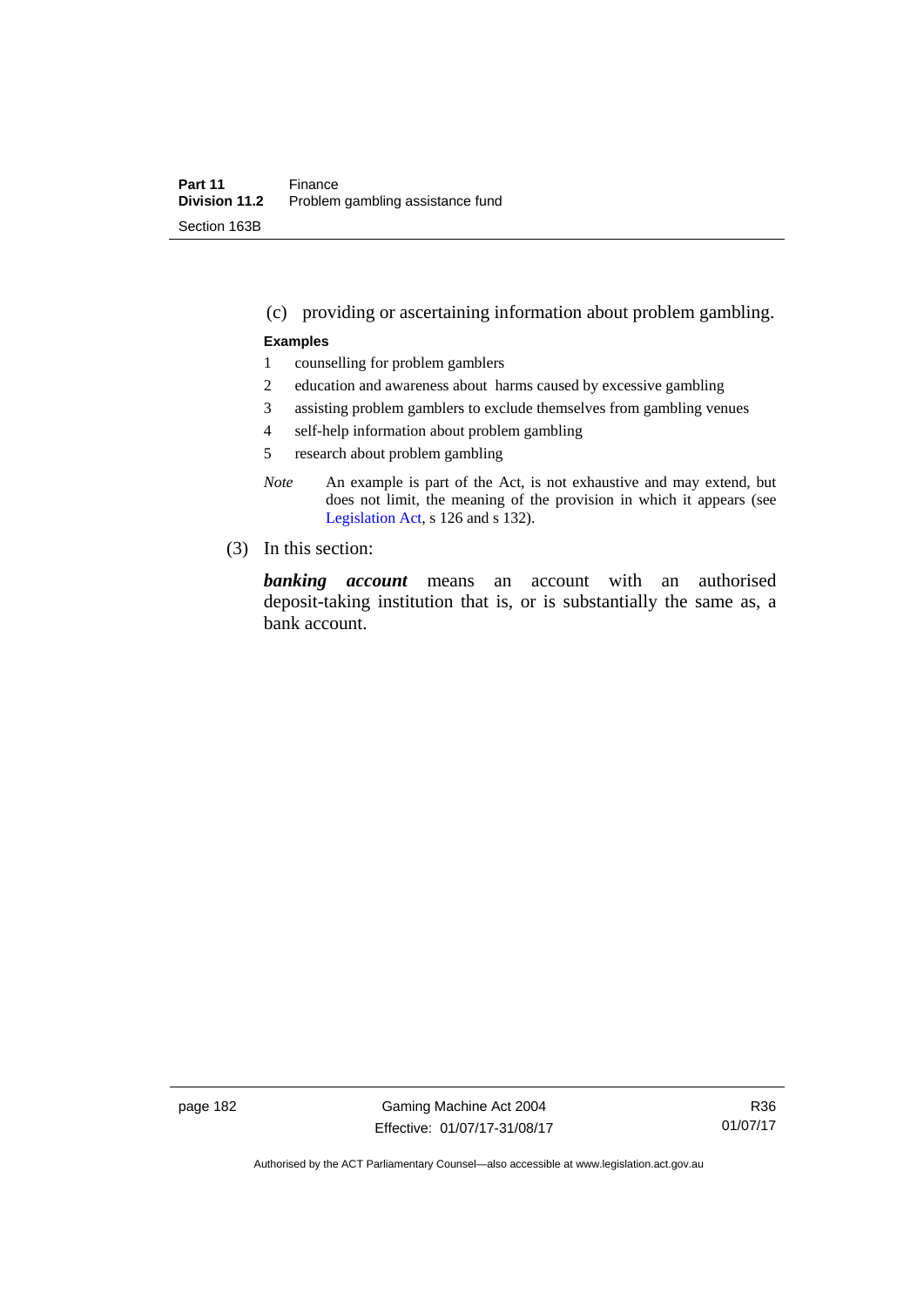# **Part 12 Community contributions**

### **164 Approval of community contributions**

- (1) The commission may approve contributions made by a licensee to a stated entity for a stated purpose as community contributions if satisfied the contributions will have the effect of—
	- (a) contributing to or supporting the development of the community; or
	- (b) raising the standard of living of the community or part of the community.

#### **Examples of areas of contributions**

- 1 charitable and social welfare
- 2 sport and recreation
- 3 non-profit activities
- 4 community infrastructure
- *Note* An example is part of the Act, is not exhaustive and may extend, but does not limit, the meaning of the provision in which it appears (see [Legislation Act,](http://www.legislation.act.gov.au/a/2001-14) s 126 and s 132).
- (2) A regulation may make provision in relation to contributions, including—
	- (a) guidelines for approving contributions as community contributions; and
	- (b) how contributions may be claimed.

#### **Example**

A capital payment may be claimed proportionately over a number of years.

(3) In this section:

*associated entity*—see the *[Electoral Act 1992](http://www.legislation.act.gov.au/a/1992-71)*, section 198.

*community* includes a community outside the ACT.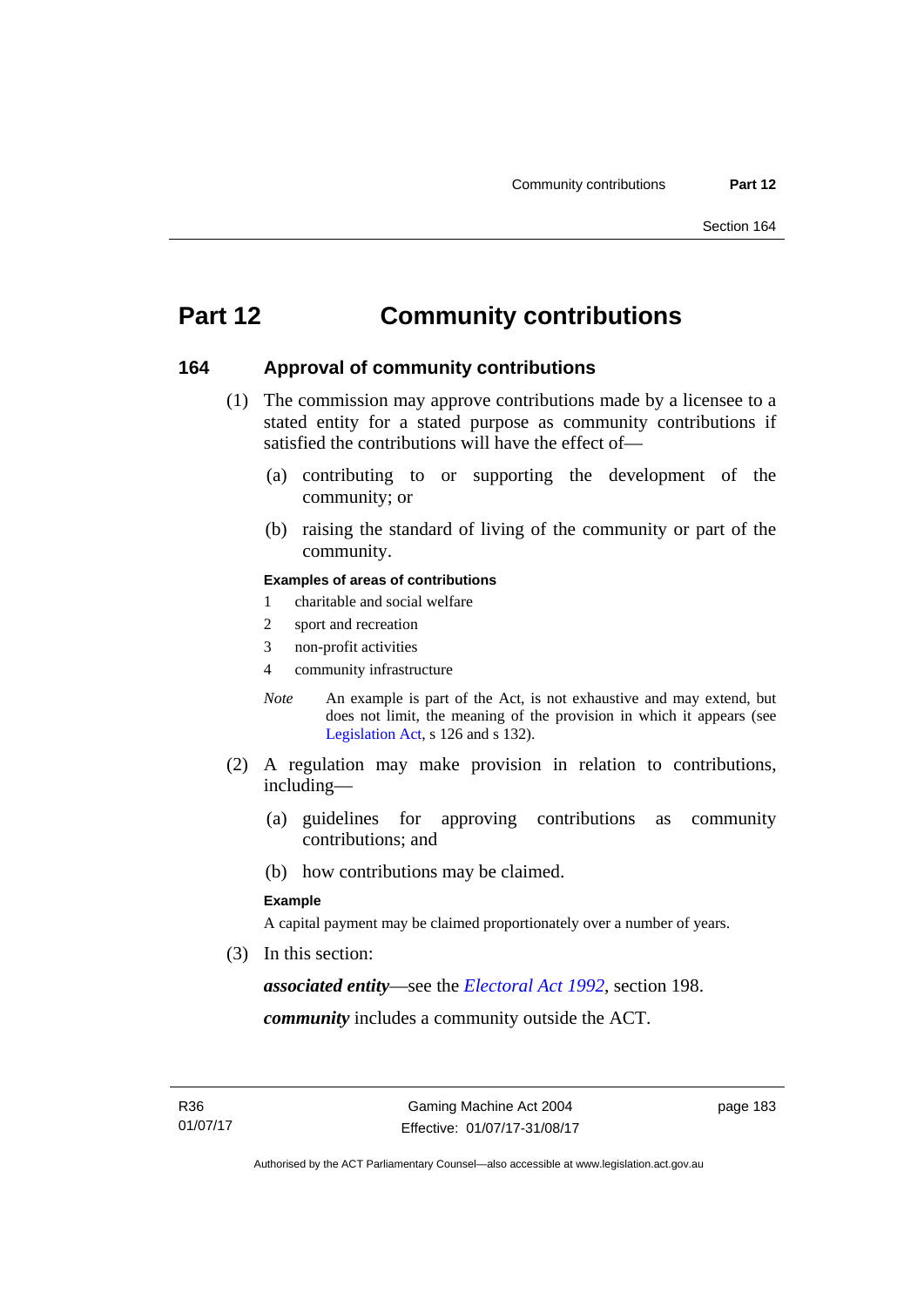#### **Part 12 Community contributions**

Section 164

*contribution*, by a licensee—

- (a) includes the value of a contribution made in kind by the licensee; but
- (b) does not include the following:
	- (i) expenditure on commercial activities, or, if the licensee is a club, on the social or entertainment activities of the club for its members;
	- (ii) expenditure intended to promote the licensee's activities;
	- (iii) expenditure in relation to gambling (for example, the purchase of gaming machines);
	- (iv) capital payments for assets owned, controlled or being acquired by the licensee or an associated organisation that are not available to be used by the public;
	- (v) capital payments or other expenditure on assets owned, controlled or being acquired by the licensee, if the assets are not in the ACT;
	- (vi) notional provisions (for example, long service and annual leave), other than depreciation;
	- (vii) depreciation in relation to a capital payment mentioned in paragraph (iv) or (v);
	- (viii) depreciation in relation to a capital payment that is an approved contribution;
		- (ix) a capital payment if depreciation in relation to the payment is an approved contribution;
		- (x) a contribution made out of donations collected by the licensee, or out of the proceeds of any special fundraising activity conducted by the licensee;
		- (xi) a contribution to a business association, registered party, associated entity or trade union;

R36 01/07/17

Authorised by the ACT Parliamentary Counsel—also accessible at www.legislation.act.gov.au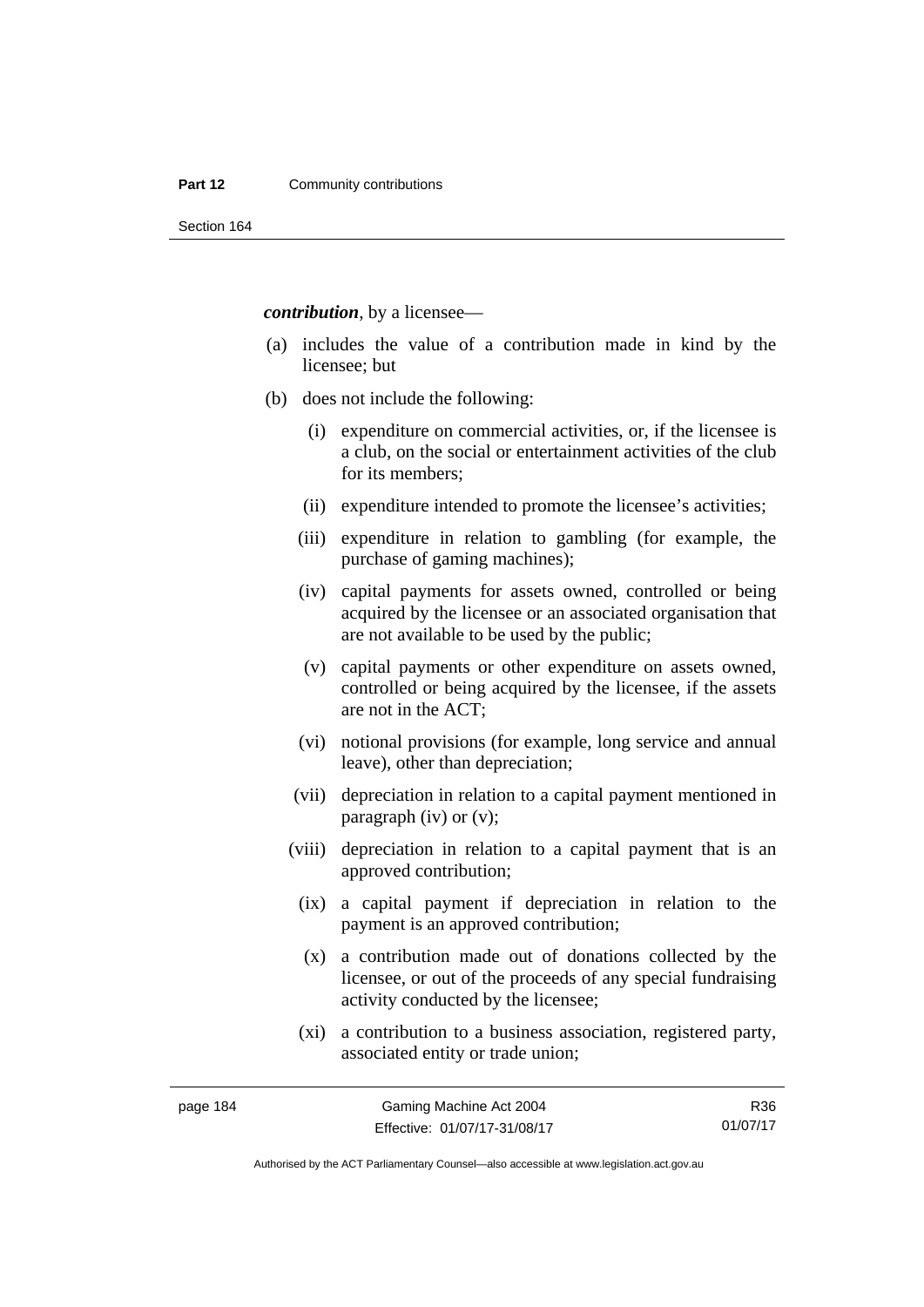- (xii) if a contribution is made on a condition—the value to the licensee of that condition being fulfilled;
- (xiii) if an asset is otherwise a contribution—the value of any income earned from the asset (for example, entry or hiring fees);
- (xiv) a contribution made to another licensee under a reciprocal arrangement or agreement;
- (xv) the cost of borrowing funds to acquire an asset;
- (xvi) the payment of a tax, fee or levy, other than a payment required under section 163A (1) (Required payment to problem gambling assistance fund).

## **165 Records of contributions**

- (1) A licensee must record each community contribution made by the licensee, stating—
	- (a) the entity to which, and the purpose for which, each contribution was made; and
	- (b) the amount or value of the contribution and the date when, or period over which, it was made.

Maximum penalty: 20 penalty units.

- (2) To remove any doubt, a record must relate to single authorised premises.
- (3) An offence against this section is a strict liability offence.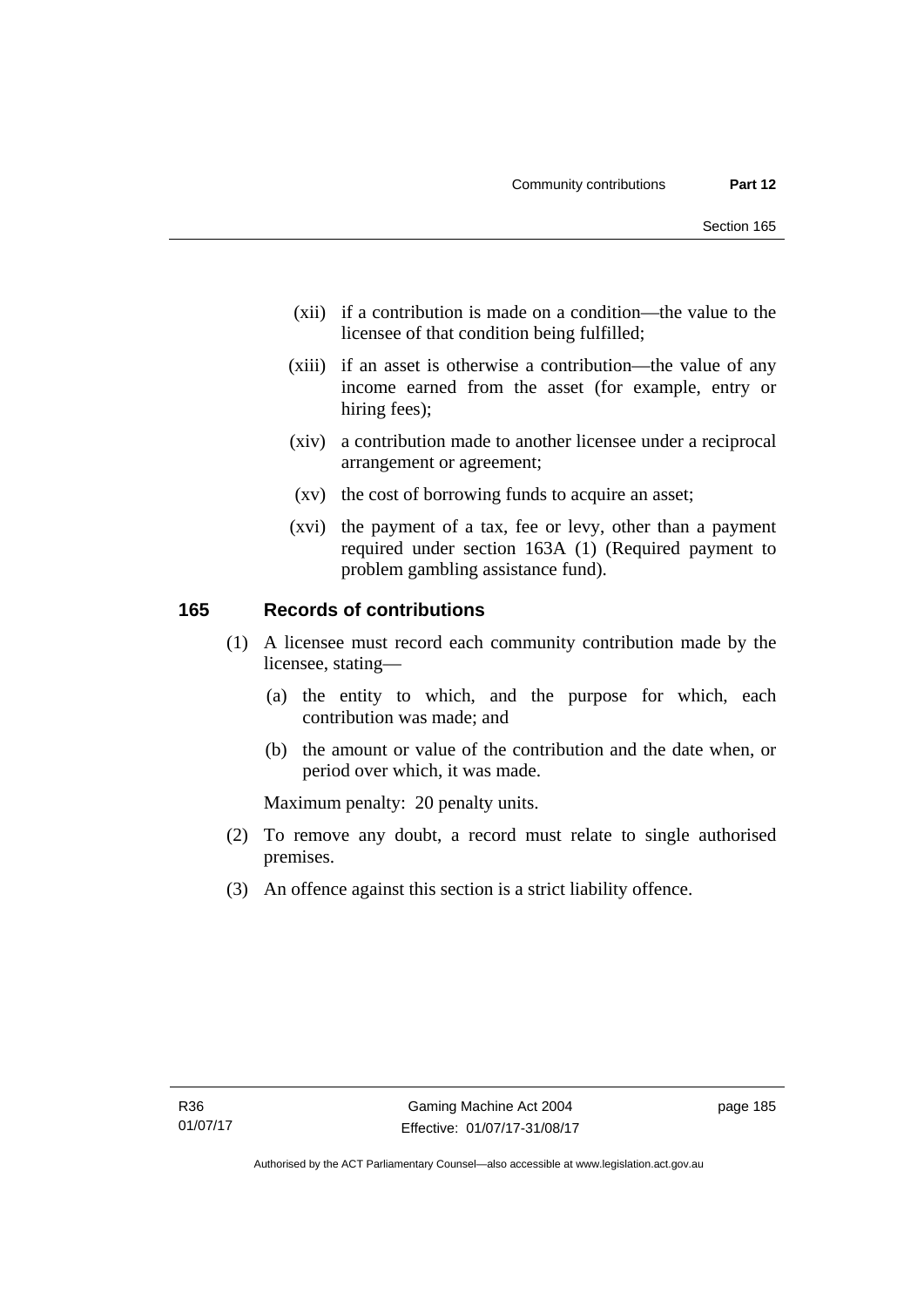#### **Part 12 Community contributions**

Section 166

### **166 Report about records and finances**

 (1) Within 1 month after the end of a financial year, a licensee must give the commission a copy of the records kept under section 165 that relate to the financial year, together with a financial report for the financial year.

Maximum penalty: 20 penalty units.

(2) In this section:

*financial report* means a report about the following:

- (a) the gross revenue of the licensee;
- (b) if the licensee is a club—the net revenue of the licensee;
- (c) the total value of community contributions;
- (d) the total value of contributions to registered parties and associated entities.
- *Note* If a form is approved under the [Control Act](http://www.legislation.act.gov.au/a/1999-46), s 53D for a financial report, the form must be used.

### **167 Commission must report to Minister**

Within 4 months after the end of the financial year, the commission must give the Minister a report—

- (a) summarising the extent of compliance by licensees with section 165 and section 166 for the financial year; and
- (b) analysing the extent to which revenue received by licensees was being used to make community contributions during the financial year.

### **168 Minister must present commission's report**

The Minister must present a report given to the Minister under section 167 to the Legislative Assembly within 6 sitting days after the day the Minister receives the report.

R36 01/07/17

Authorised by the ACT Parliamentary Counsel—also accessible at www.legislation.act.gov.au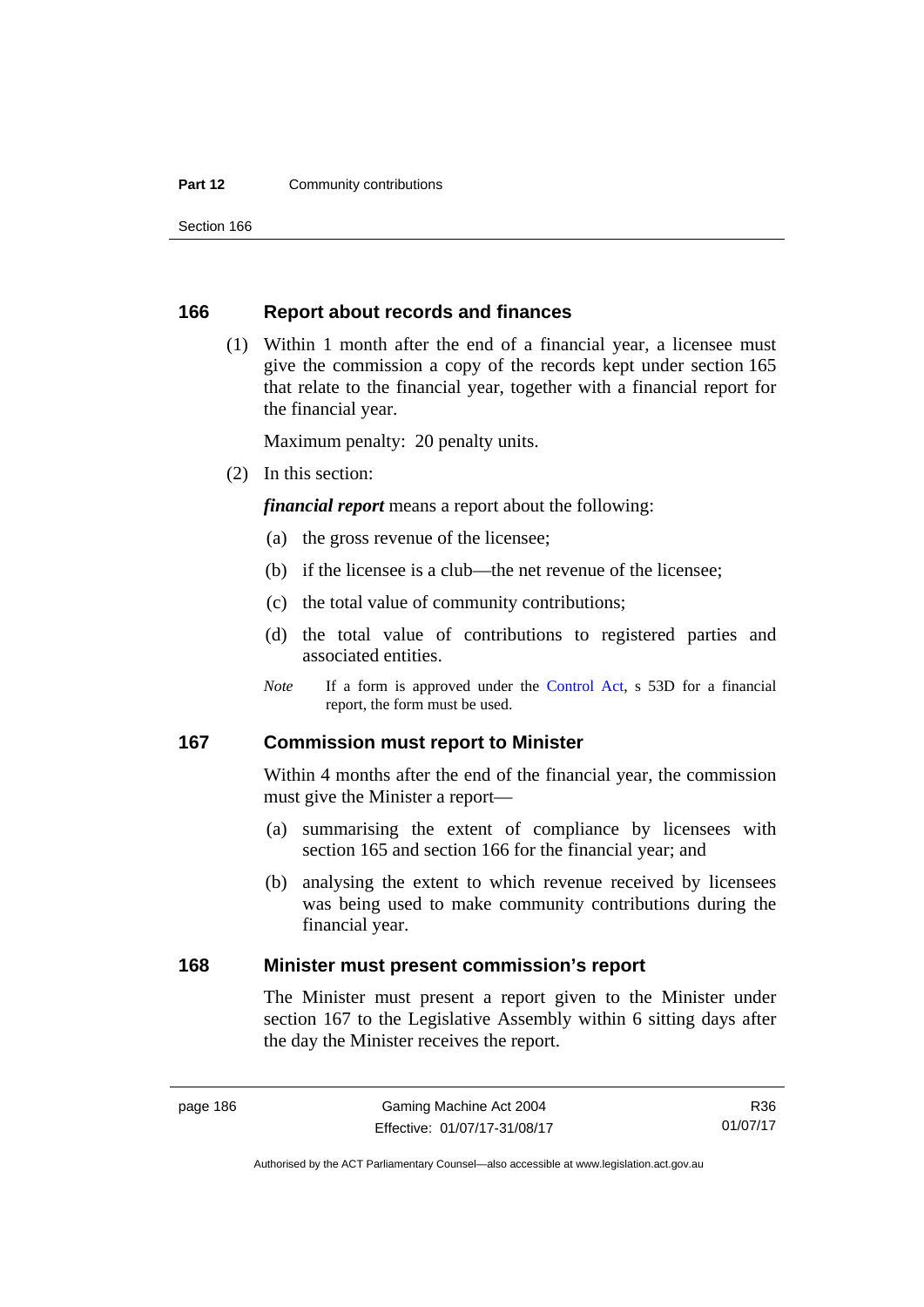### **169 Required community contributions**

- (1) For a licensee that is a club, the *required community contribution* for a financial year is the required percentage of the club's net revenue for the financial year.
- (2) In subsection (1):

*required percentage*, for a club, means—

- (a) 8%; or
- (b) if the Minister determines a different percentage under subsection (3) for the club—that percentage.
- (3) The Minister may determine a lower required percentage for a club if satisfied, on application by the club, that—
	- (a) the gross revenue of the club for a financial year is, or is likely to be, less than \$200 000; and
	- (b) if the required percentage for the club were 8%, the application of subsection (1) to the club would so seriously affect the club's viability that it would not be just and equitable in the circumstances for that subsection to apply to the club.
- (4) A determination under subsection (3) is a disallowable instrument.
	- *Note* A disallowable instrument must be notified, and presented to the Legislative Assembly, under the [Legislation Act.](http://www.legislation.act.gov.au/a/2001-14)

### **170 Corporations with gaming machines at multiple clubs**

- (1) This section applies if a corporation—
	- (a) is a class C licensee; and
	- (b) operates multiple clubs; and
	- (c) holds authorisation certificates for gaming machines at multiple clubs.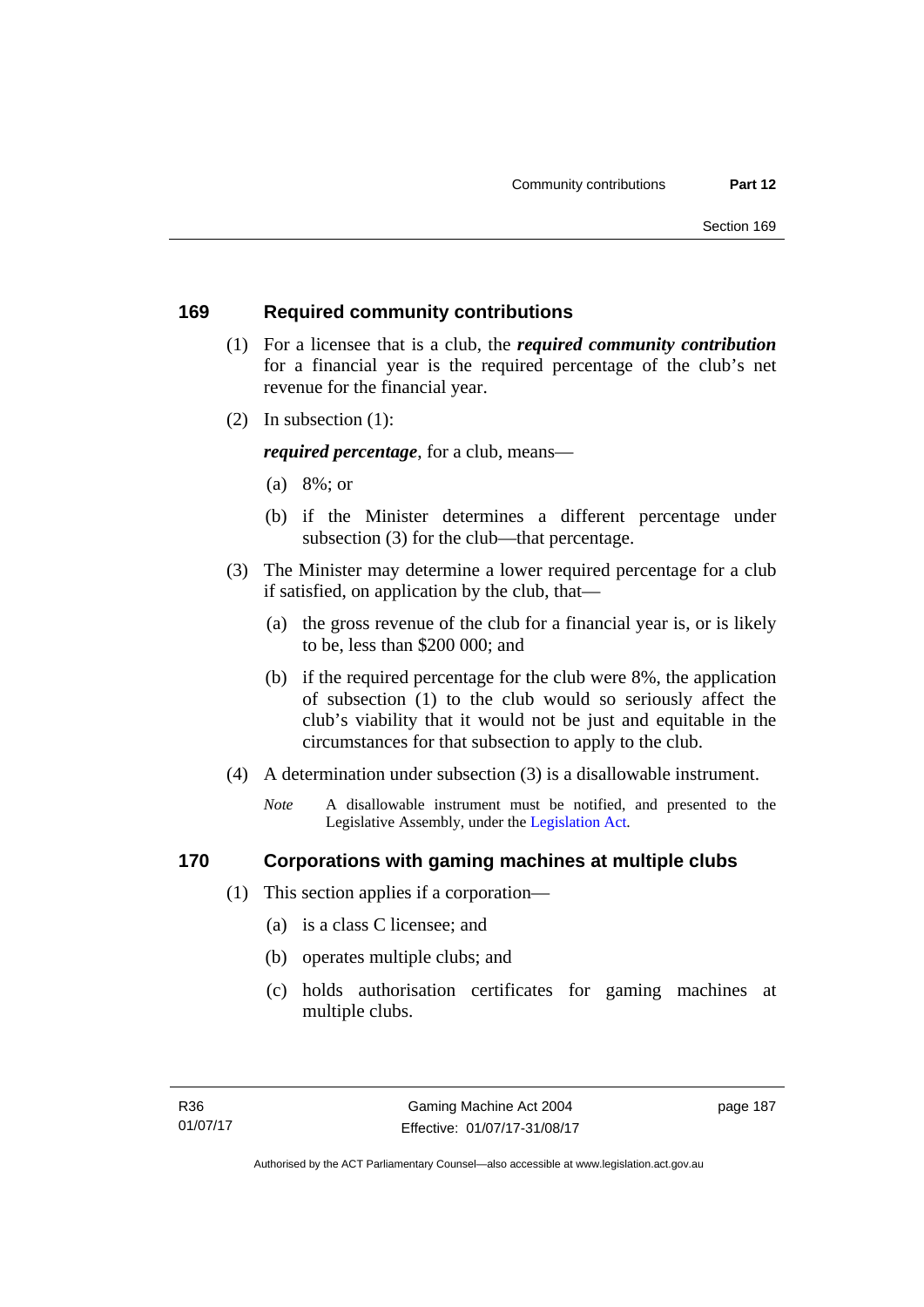#### **Part 12 Community contributions**

Section 171

 (2) In working out the community contributions for each club, common expenditure on behalf of the multiple clubs must be allocated between the clubs in proportion to the number of gaming machines operated at each club.

### **171 Women's sport community contributions**

- (1) For every \$3 of women's sport community contributions that a licensee contributes to an entity under section 164 (1), the licensee's required community contributions must be worked out as if the licensee had contributed \$4.
- (2) In this section:

*women's sport community contributions* means community contributions that the commission is satisfied will benefit or enhance women's sport conducted in the ACT, or with participants mainly based in the ACT.

### **171A Problem gambling community contributions**

- (1) For every \$3 of problem gambling community contributions that a licensee contributes to an entity under section 164 (1), the licensee's required community contributions must be worked out as if the licensee had contributed \$4.
- (2) This section does not apply to a payment required under section 163A (1) (Required payment to problem gambling assistance fund).
- (3) In this section:

*problem gambling community contributions* means community contributions that the commission is satisfied will assist in—

(a) alleviating problem gambling; or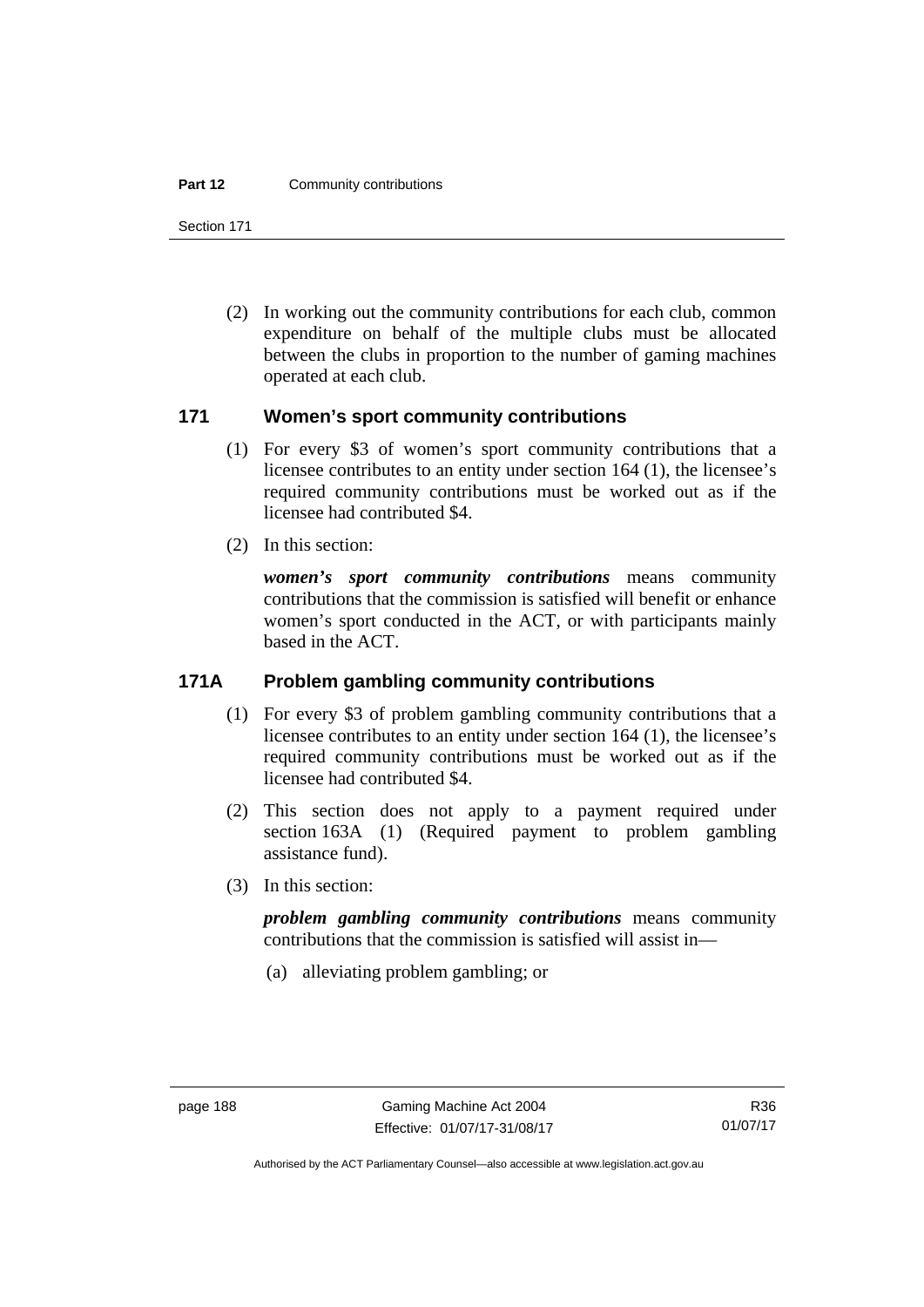- (b) alleviating the disadvantages that arise from problem gambling; or
- (c) providing information about problem gambling.

### **172 Community contribution shortfall tax**

- (1) Tax (the *community contribution shortfall tax*) is imposed on a community contribution shortfall of a licensee that is a club at the rate of 100%.
- (2) The licensee must pay the community contribution shortfall tax.
- (3) Community contribution shortfall tax is payable 30 days after the day the licensee receives an assessment under the [Control Act](http://www.legislation.act.gov.au/a/1999-46), part 6.
- (4) If an amount of community contribution shortfall tax is paid, the commission must transfer the amount to the grants program fund or, if another fund is prescribed by regulation, that fund.
- (5) In this section:

*community contribution shortfall*, for a licensee that is a club in relation to a financial year, means the amount (if any) by which the club's community contributions fall short of its required community contribution.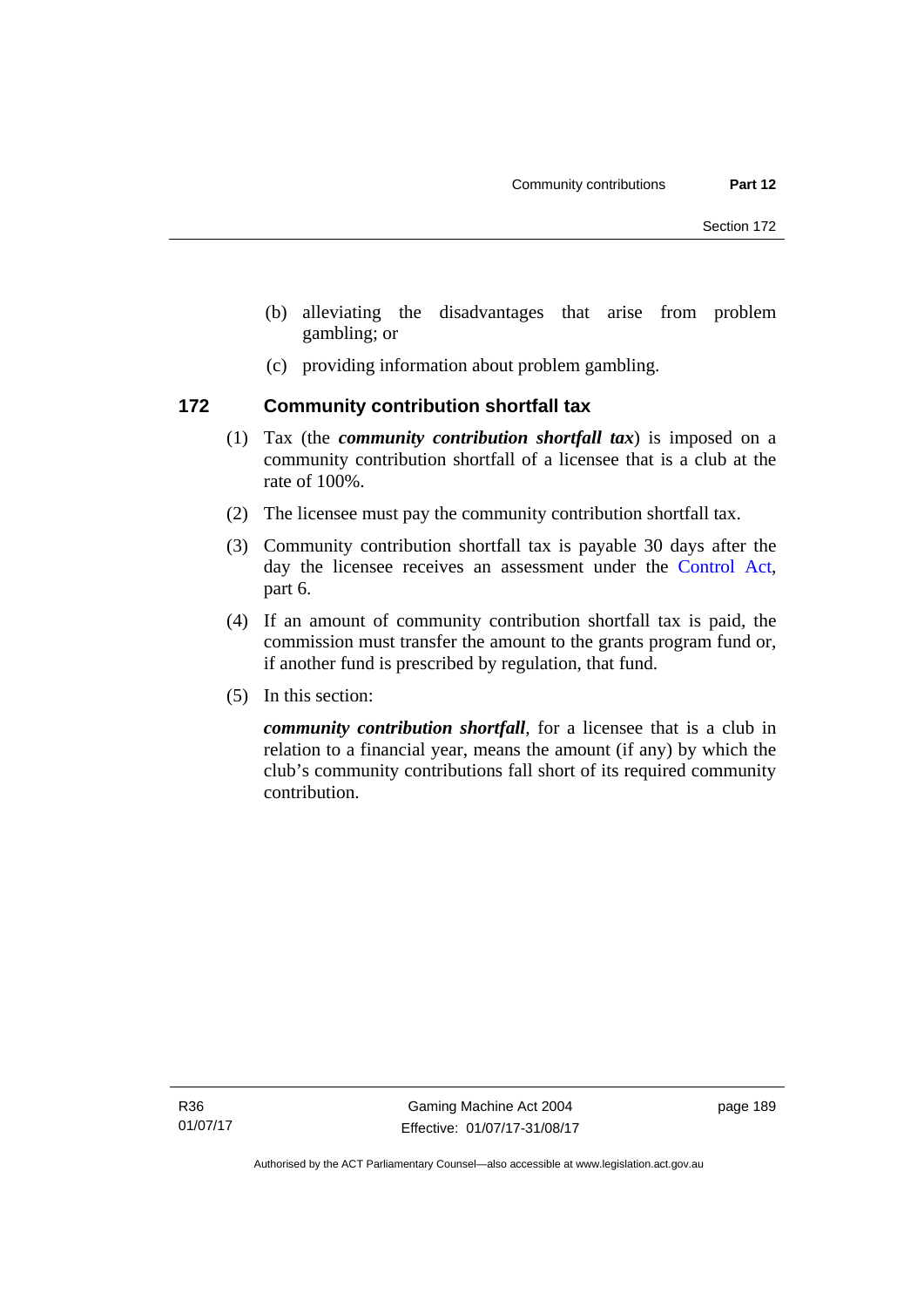Section 173

# **Part 13 Notification and review of decisions**

# **173 Meaning of** *reviewable decision***—pt 13**

In this part:

*reviewable decision* means a decision mentioned in schedule 1, column 3 under a provision of this Act mentioned in column 2 in relation to the decision.

# **173A Reviewable decision notices**

If the commission makes a reviewable decision, the commission must give a reviewable decision notice to each entity mentioned in schedule 1, column 4 in relation to the decision.

- *Note 1* The commission must also take reasonable steps to give a reviewable decision notice to any other person whose interests are affected by the decision (see *[ACT Civil and Administrative Tribunal Act 2008](http://www.legislation.act.gov.au/a/2008-35)*, s 67A).
- *Note 2* The requirements for reviewable decision notices are prescribed under the *[ACT Civil and Administrative Tribunal Act 2008](http://www.legislation.act.gov.au/a/2008-35)*.

### **173B Applications for review**

The following may apply to the ACAT for review of a reviewable decision:

- (a) an entity mentioned in schedule 1, column 4 in relation to the decision;
- (b) any other person whose interests are affected by the decision.
- *Note* If a form is approved under the *[ACT Civil and Administrative Tribunal](http://www.legislation.act.gov.au/a/2008-35)  [Act 2008](http://www.legislation.act.gov.au/a/2008-35)* for the application, the form must be used.

Authorised by the ACT Parliamentary Counsel—also accessible at www.legislation.act.gov.au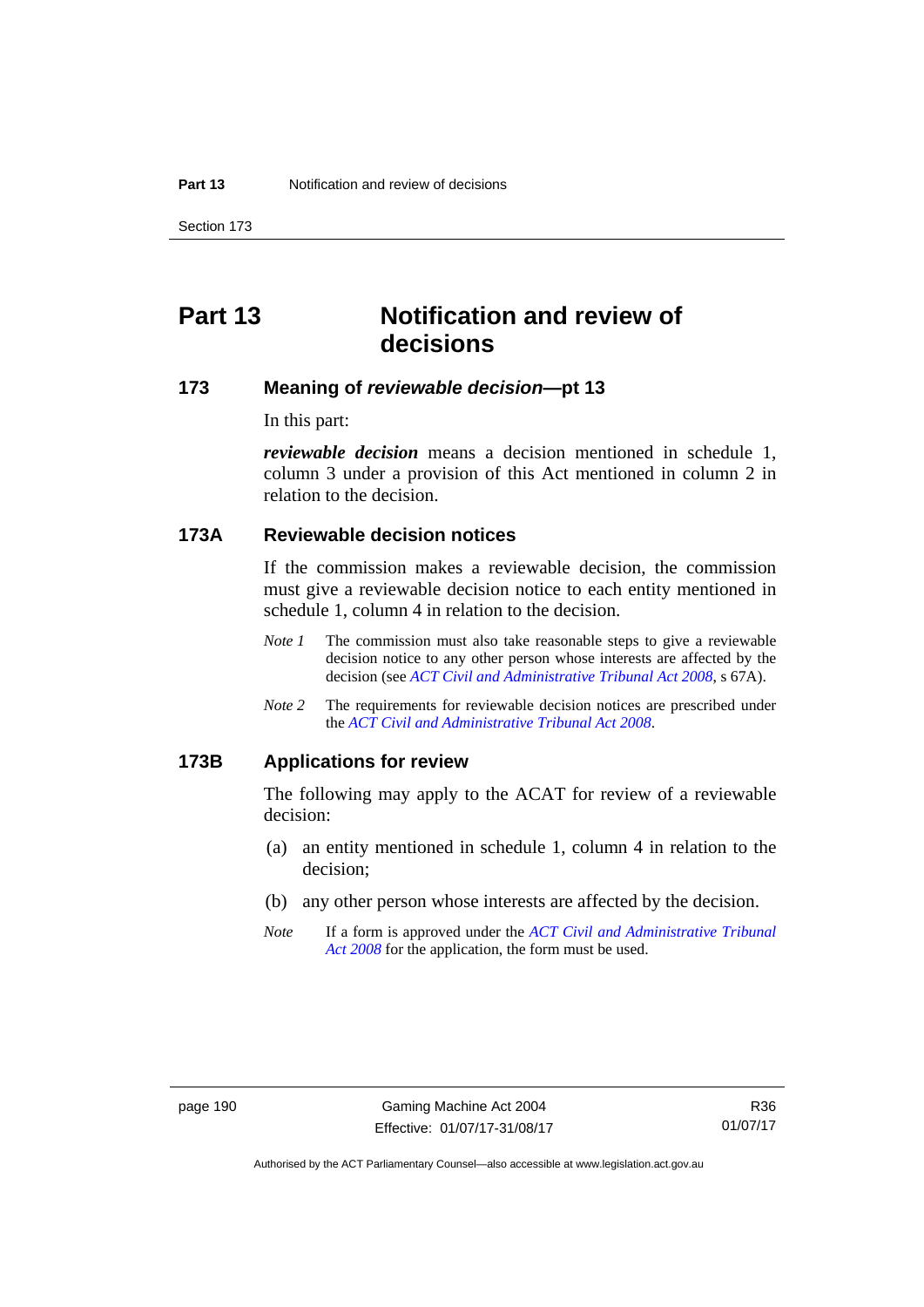# **Part 13A Notifiable actions**

# **173C Meaning of** *notifiable action*

In this Act:

*notifiable action* means an action mentioned in schedule 2, column 3 under a provision of this Act mentioned in column 2 in relation to the action.

# **173D Notifiable actions**

- (1) This section applies if a licensee notifies the commission about a notifiable action.
- (2) The notification must—
	- (a) be in writing; and
	- (b) be given to the commission at least the prescribed number of days before the day the licensee undertakes the notifiable action; and
		- *Note* For how documents may be given, see the [Legislation Act,](http://www.legislation.act.gov.au/a/2001-14) pt 19.5.
	- (c) include anything else required by regulation.
	- *Note 1* It is an offence to make a false or misleading statement, give false or misleading information or produce a false or misleading document (see [Criminal Code](http://www.legislation.act.gov.au/a/2002-51), pt 3.4).
	- *Note 2* If a form is approved under the [Control Act,](http://www.legislation.act.gov.au/a/1999-46/default.asp) s 53D for this provision, the form must be used.
	- *Note 3* A fee may be determined under s 177 for this provision.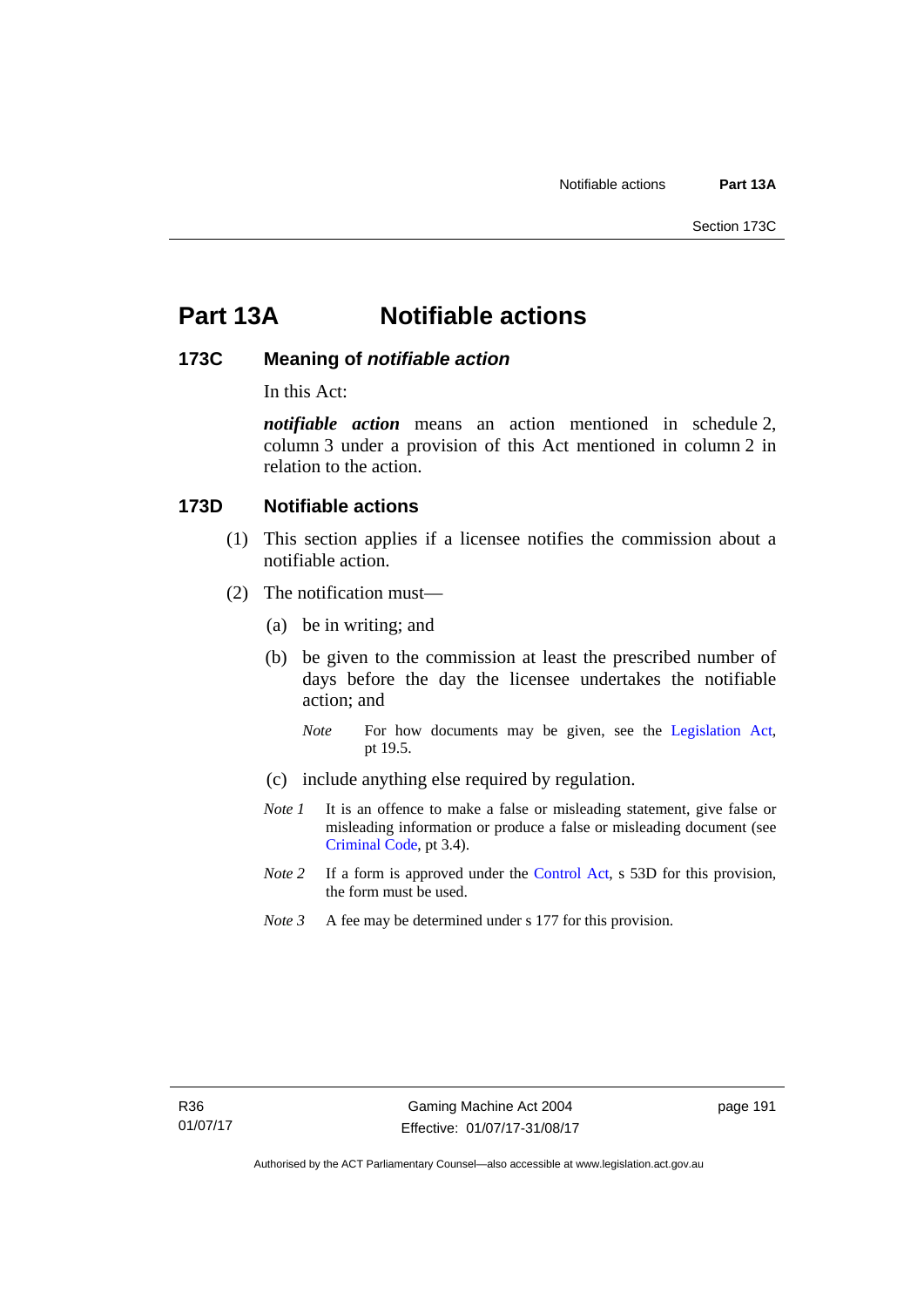#### **Part 13A** Notifiable actions

Section 173D

- *Note* 4 It is a condition of a licence that the licensee give the commission written notice of the details of a gaming machine installed on authorised premises within 3 days after the day the gaming machine is installed or the commission gives the licensee a notice under s 124 (see s 45). It is also a condition of a licence that the licensee not allow the gaming machine to be operated on the authorised premises until the notice under s 45 has been given to the commission (see s 46).
- (3) On receiving a notification, the commission may, by notice, ask the following people for additional information about the notifiable action:
	- (a) the person giving the notification;
	- (b) if the notifiable action relates to the trading of a gaming machine under division 6A.6 (Trading of authorisations and gaming machines)—
		- (i) the disposing licensee; and
		- (ii) the acquiring licensee.

*Note* For how documents may be given, see the [Legislation Act,](http://www.legislation.act.gov.au/a/2001-14) pt 19.5.

- (4) If the commission gives a notice under subsection (3), the notice must state a reasonable time within which the information must be given.
	- *Note* A failure to comply with this section is a ground for disciplinary action (see s 57 (1) (c)).
- (5) In this Act:

### *prescribed number of days* means—

- (a) 10 business days; or
- (b) if a regulation prescribes a different number of days—that number of days.

Authorised by the ACT Parliamentary Counsel—also accessible at www.legislation.act.gov.au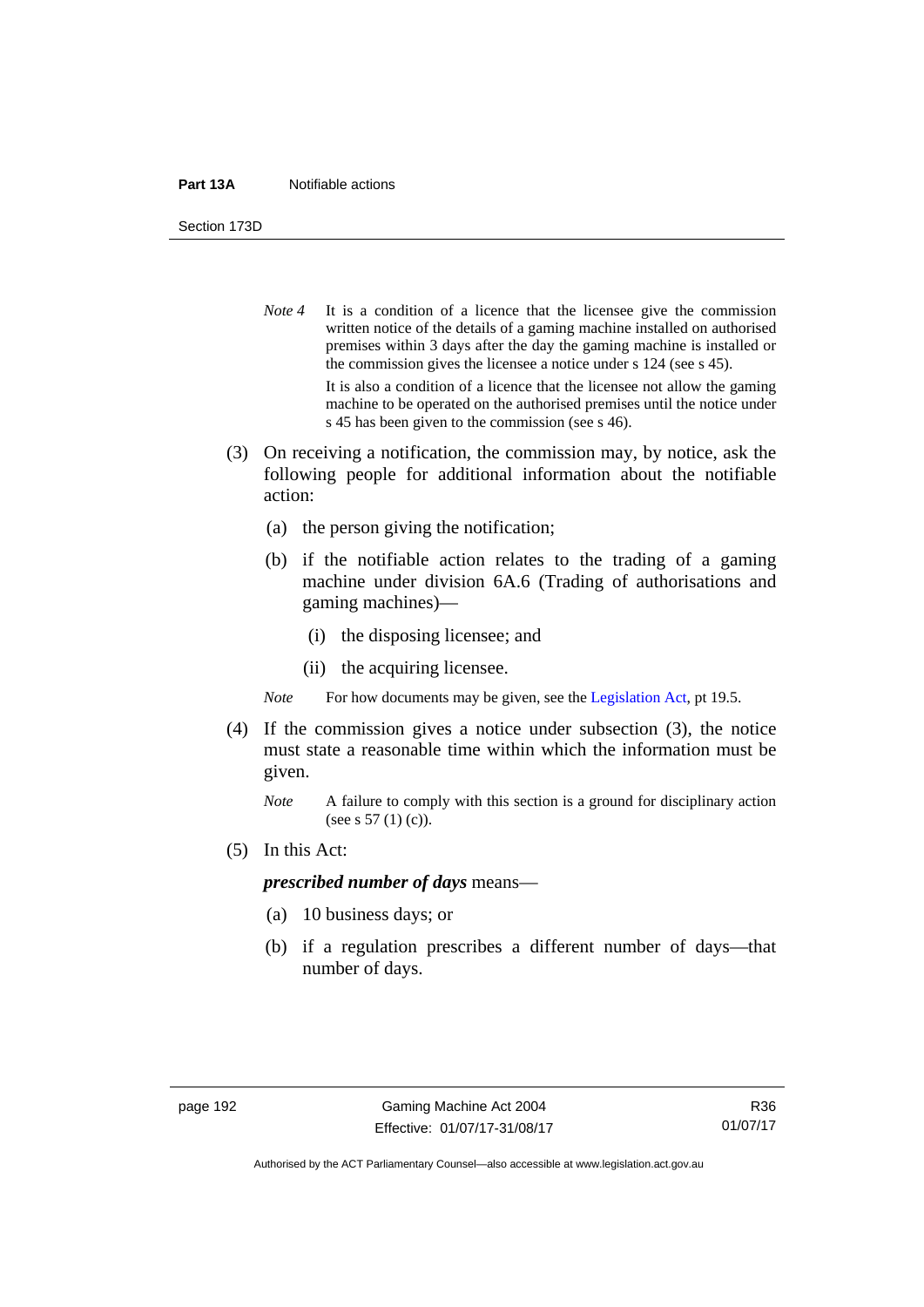### **173E Notifiable actions—date of effect**

A notifiable action takes effect—

 (a) the prescribed number of days after the day the commission receives a notification about the notifiable action; or

```
Note Prescribed number of days—see s 173D (5).
```
- (b) if the commission allows the notifiable action to take place on an earlier day—that day; or
- (c) if the commission gives a notice under section 173D (3) requesting additional information in relation to the notification—when the commission has notified the licensee that it is satisfied in relation to the additional information.
- *Note* For working out periods of time generally, see the [Legislation Act,](http://www.legislation.act.gov.au/a/2001-14) s 151.

### **173F Notifiable actions—amendment or cancellation**

- (1) This section applies if a licensee—
	- (a) gives the commission a notification about a notifiable action; and
	- (b) wants to amend or cancel the notification.
- (2) The licensee must give the commission written notice of the amendment or cancellation before the notifiable action takes effect.
	- *Note 1* It is an offence to make a false or misleading statement, give false or misleading information or produce a false or misleading document (see [Criminal Code](http://www.legislation.act.gov.au/a/2002-51), pt 3.4).
	- *Note 2* For how documents may be given, see the [Legislation Act,](http://www.legislation.act.gov.au/a/2001-14) pt 19.5.
	- *Note 3* If a form is approved under the [Control Act,](http://www.legislation.act.gov.au/a/1999-46/default.asp) s 53D for this provision, the form must be used.
	- *Note 4* A fee may be determined under s 177 for this provision.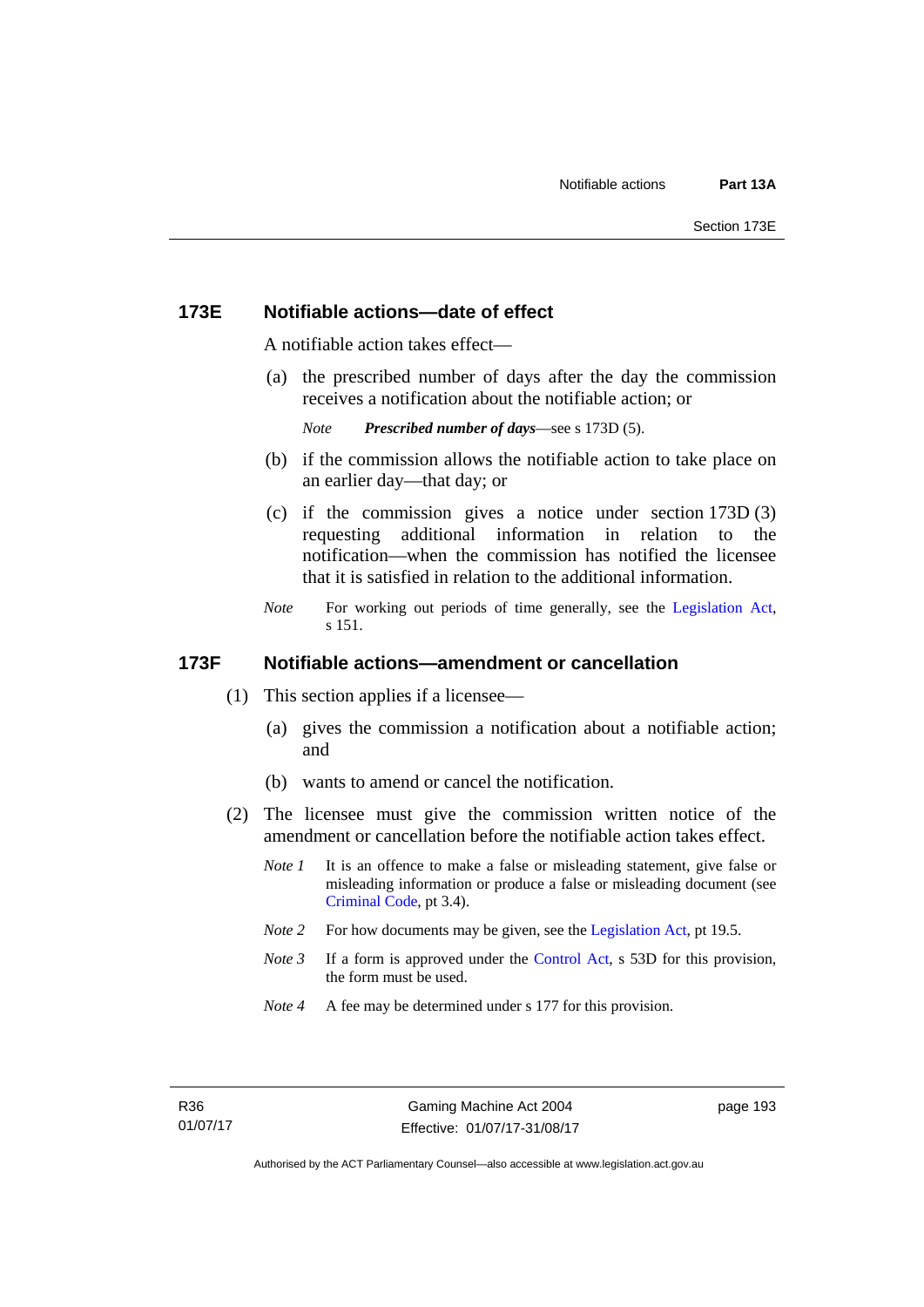Section 173G

- (3) An amendment takes effect 10 business days after the day the commission receives written notice of the amendment.
- (4) A cancellation takes effect when the commission receives written notice of the cancellation.

### **173G Notifiable actions under s 37F**

- (1) This section applies to a notifiable action under section 37F (Surrender of licences, authorisation certificates and authorisations).
- (2) The notification for the notifiable action must also include the following information in relation to a gaming machine to be stored under a storage permit:
	- (a) the place where the gaming machine is to be stored;
	- (b) the gaming machine's serial number.
	- *Note* For the issue of a storage permit, see s 127P.
- (3) On the date the notifiable action takes effect under section 173E (Notifiable actions—date of effect), the licensee must—
	- (a) take meter readings from the gaming machine; and
	- (b) render the gaming machine inoperable; and
	- (c) give the commission the details of the meter readings.

## **173H Notifiable actions under div 6A.6—disposal of gaming machines**

- (1) This section applies to a notifiable action that includes the disposal of a gaming machine under division 6A.6 (Trading of authorisations and gaming machines).
- (2) The notification for the notifiable action must also include the following information:
	- (a) the name of the licensee disposing of the gaming machine (the *disposing licensee*);

R36 01/07/17

Authorised by the ACT Parliamentary Counsel—also accessible at www.legislation.act.gov.au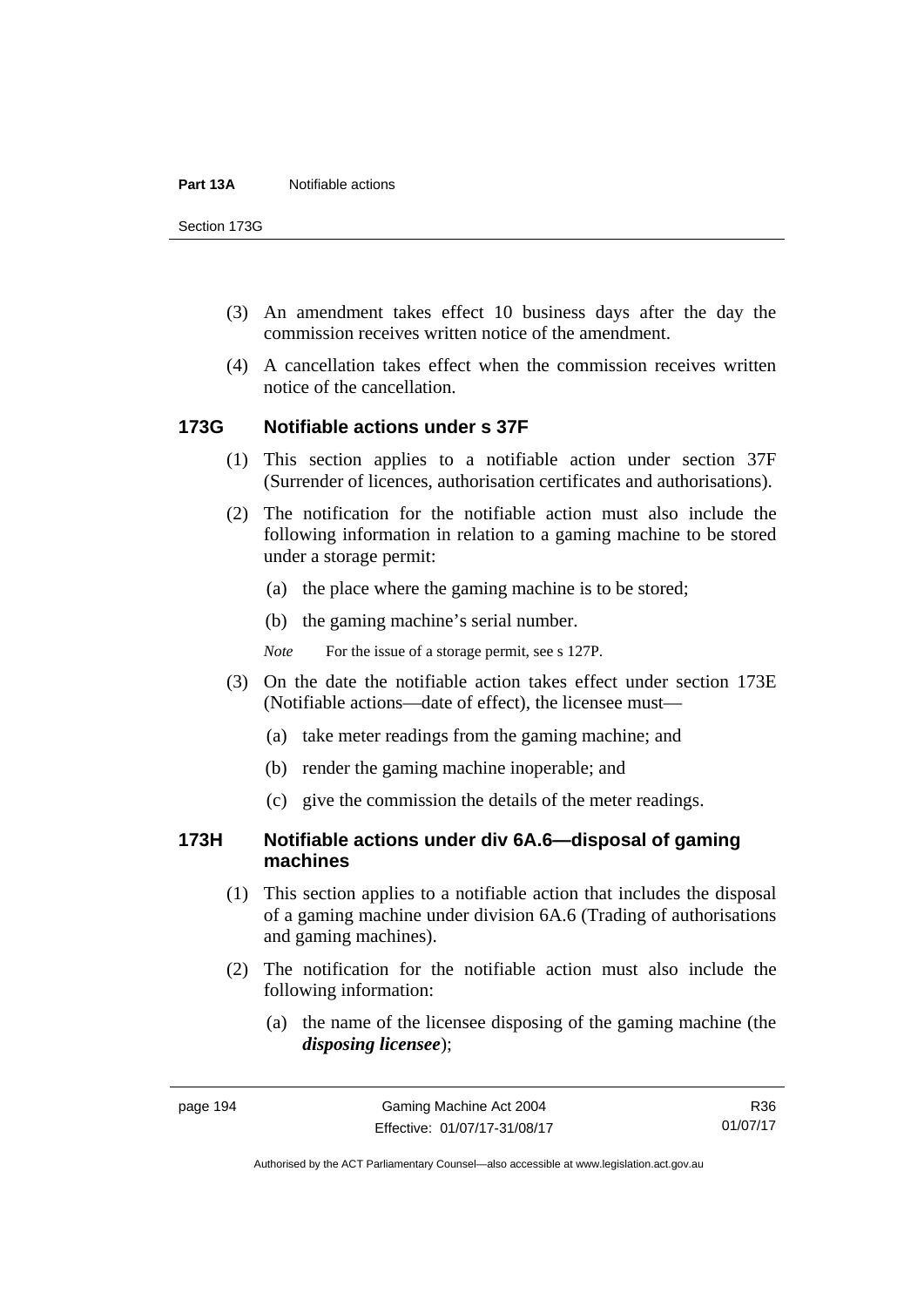- (b) the date and licence number of the disposing licensee's licence;
- (c) the authorisation number of the disposing licensee's authorisation for the gaming machine;
- (d) the date the disposal is intended to happen;
- (e) the following details of the gaming machine:
	- (i) the class of gaming machine;
	- (ii) the serial number;
	- (iii) the game installed on the gaming machine;
- (f) if a class B gaming machine is to be disposed of by sale to another person—
	- (i) information identifying the person who is to acquire the gaming machine; and
	- (ii) if the gaming machine is to be sold or operated in a local jurisdiction—evidence that the person who is to acquire the gaming machine is authorised to have the gaming machine under a law of the local jurisdiction;
- (g) if a class B gaming machine is to be disposed of by returning it to an approved supplier—information identifying the supplier;
- (h) if a gaming machine is to be disposed of by destroying it—
	- (i) information about how the gaming machine is to be destroyed; and
	- (ii) information identifying who is to destroy the gaming machine; and
	- (iii) the date and time the gaming machine is proposed to be destroyed; and
	- (iv) information identifying who will represent the disposing licensee at the gaming machine's destruction.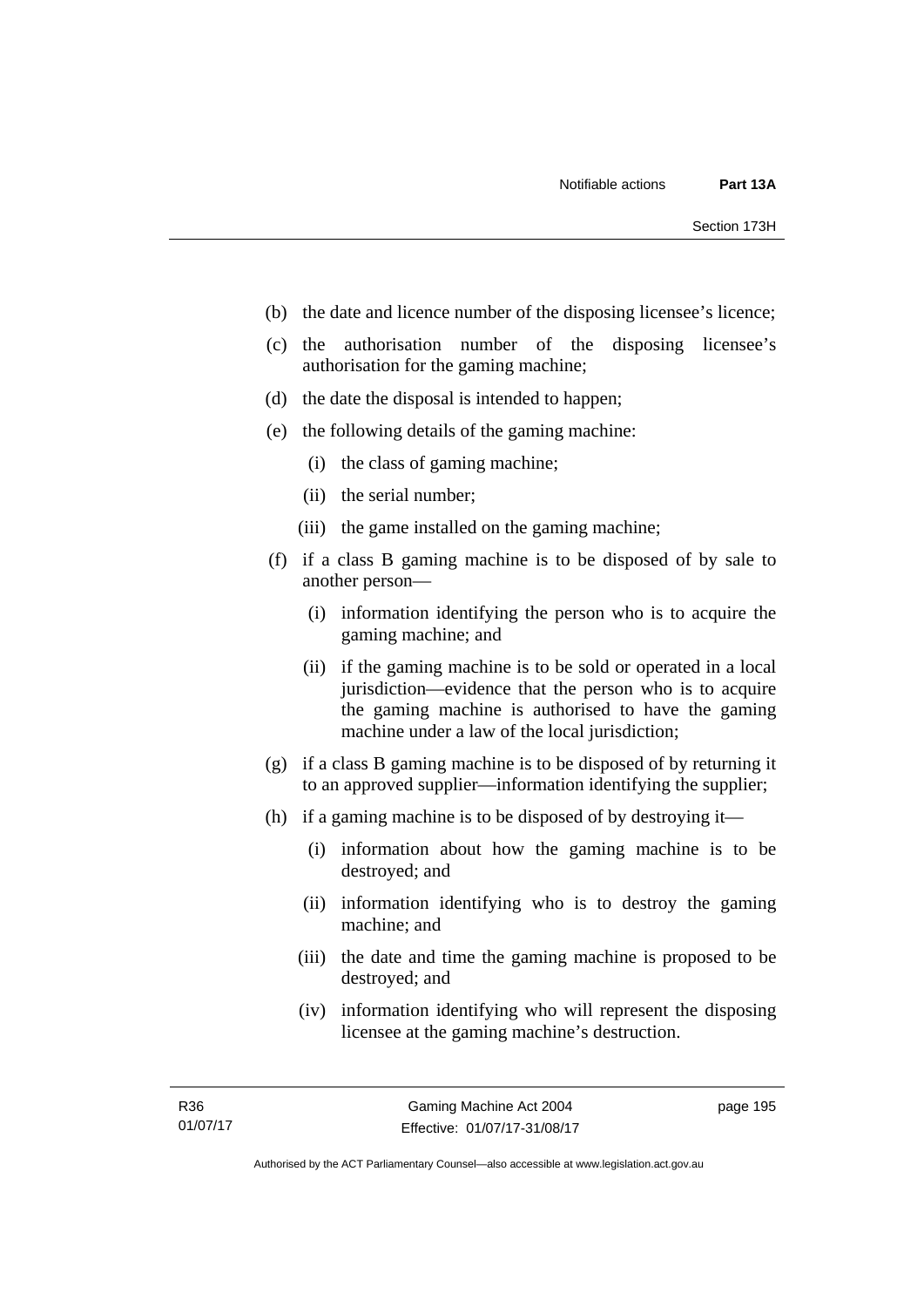#### **Part 13A** Notifiable actions

Section 173I

- (3) If the disposal of the gaming machine does not happen on the date mentioned in subsection (2) (d), the notifiable action is taken to have occurred on a date agreed between the commission and the disposing licensee.
- (4) On the date the notifiable action takes effect under section 173E (Notifiable actions—date of effect), the disposing licensee must—
	- (a) take meter readings from the gaming machine; and
	- (b) render the gaming machine inoperable; and
	- (c) give the commission the details of the meter readings.

## **173I Notifiable actions under div 6A.6—trading of class B authorisations**

- (1) This section applies if a class B licensee gives the commission notice of a notifiable action that includes the disposal of a class B authorisation to a class C licensee under division 6A.6 (Trading of authorisations and gaming machines).
- (2) On receiving notice of the notifiable action, the commission must—
	- (a) if the class B authorisations are acquired by a class C licensee—amend the class C licensee's authorisation schedule to include the details of the acquired authorisations; and
	- (b) either—
		- (i) if all class B authorisations under the class B licensee's authorisation certificate are disposed of—cancel the licence and authorisation certificate; or
		- (ii) in any other case—amend the authorisation schedule to remove the authorisations.
	- *Note* For the acquisition of class B authorisations as part of the purchase of a disposing licensee's business, see div 2B.4.

R36 01/07/17

Authorised by the ACT Parliamentary Counsel—also accessible at www.legislation.act.gov.au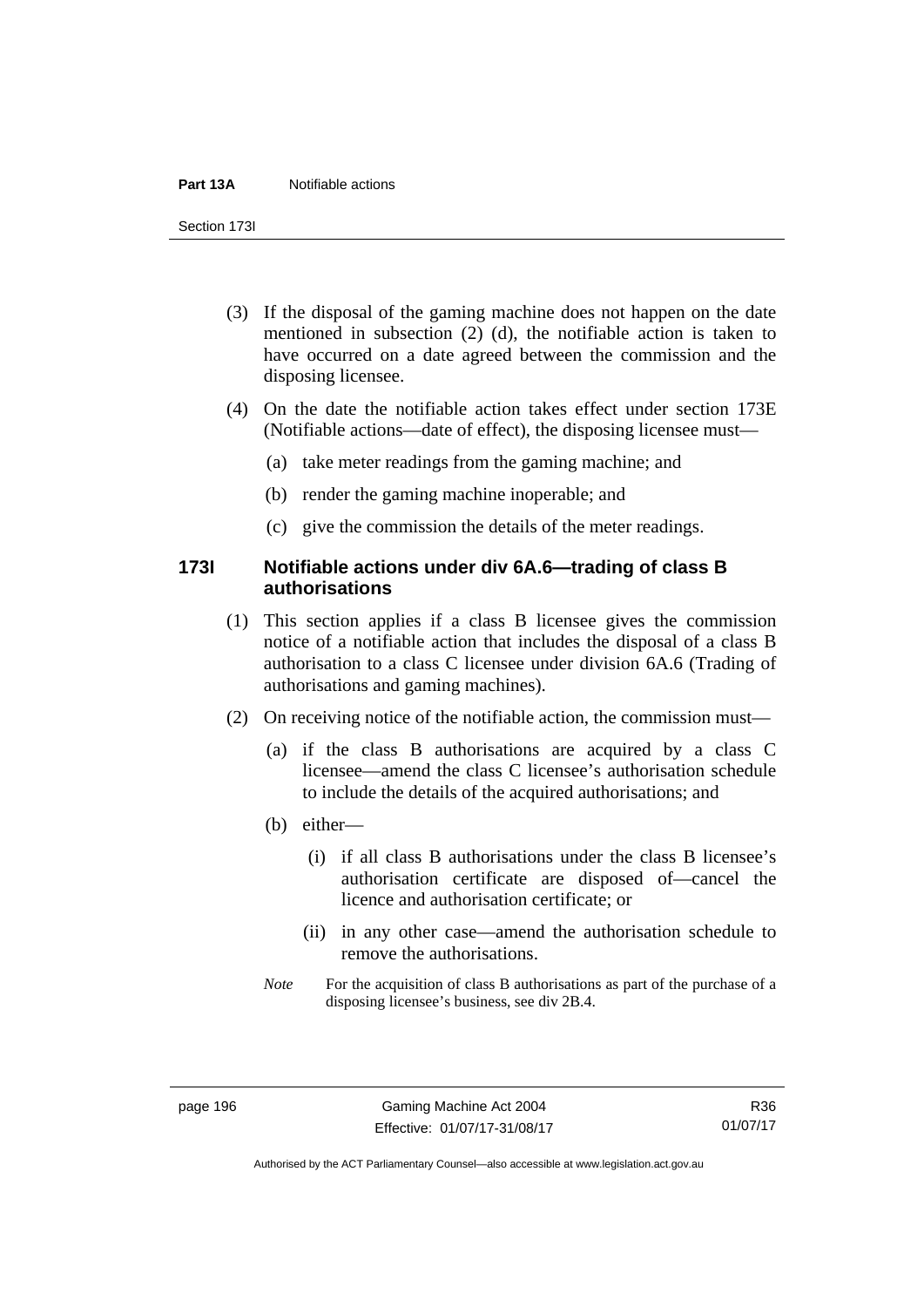# **Part 14 Miscellaneous**

### **174 Acts and omissions of representatives**

(1) In this section:

*person* means an individual.

*Note* See the [Criminal Code,](http://www.legislation.act.gov.au/a/2002-51) pt 2.5 for provisions about corporate criminal responsibility.

*representative*, of a person, means an employee or agent of the person.

*state of mind*, of a person, includes—

- (a) the person's knowledge, intention, opinion, belief or purpose; and
- (b) the person's reasons for the intention, opinion, belief or purpose.
- (2) This section applies to a prosecution for any offence against this Act.
- (3) If it is relevant to prove a person's state of mind about an act or omission, it is enough to show—
	- (a) the act was done or omission made by a representative of the person within the scope of the representative's actual or apparent authority; and
	- (b) the representative had the state of mind.
- (4) An act done or omitted to be done on behalf of a person by a representative of the person within the scope of the representative's actual or apparent authority is also taken to have been done or omitted to be done by the person.
- (5) However, subsection (4) does not apply if the person establishes that reasonable precautions were taken and appropriate diligence was exercised to avoid the act or omission.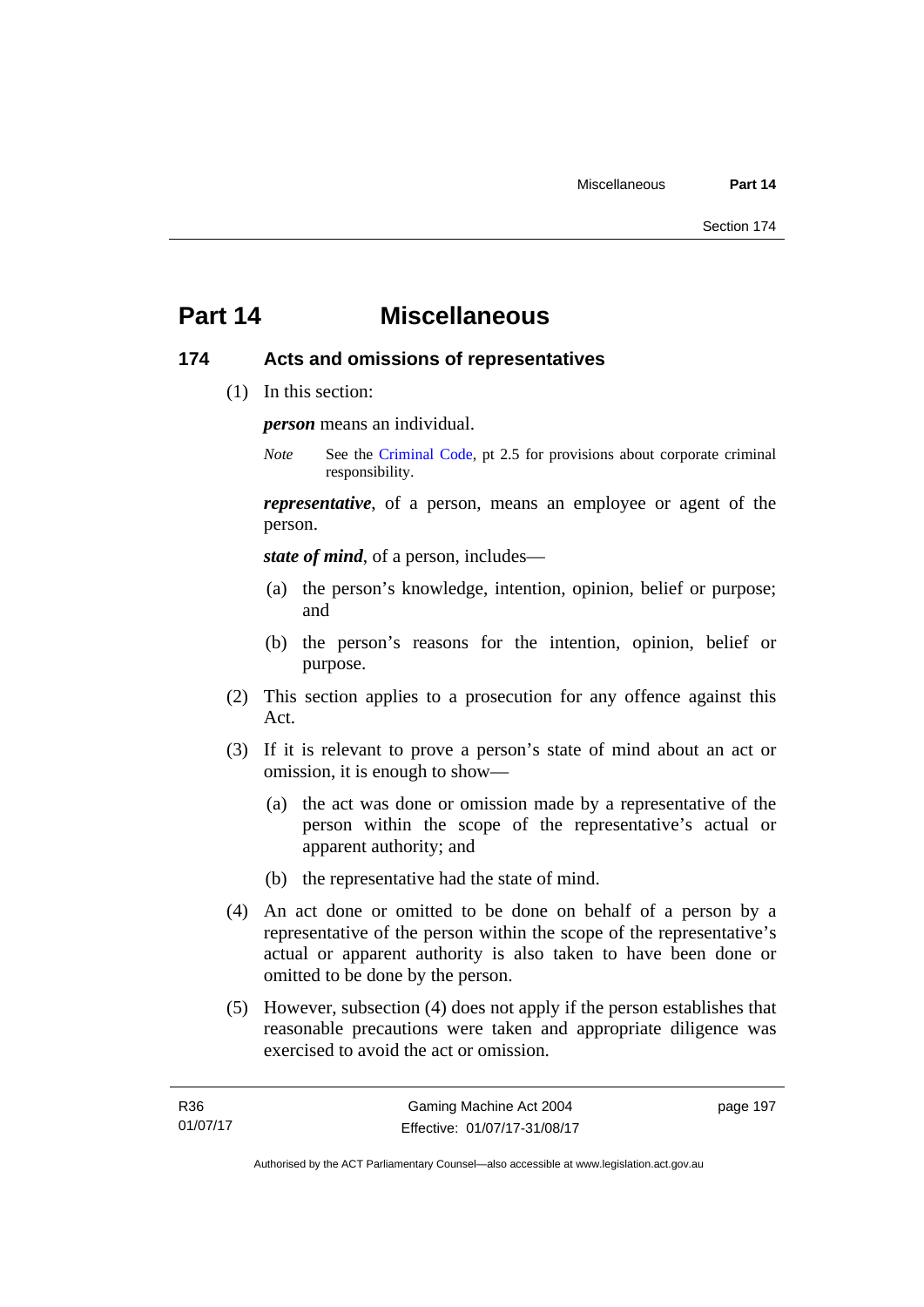#### **Part 14** Miscellaneous

Section 174A

 (6) A person who is convicted of an offence cannot be punished by imprisonment for the offence if the person would not have been convicted of the offence without subsection (3) or (4).

# **174A Licences and authorisations not personal property—PPS Act**

- (1) For the [PPS Act,](http://www.comlaw.gov.au/Series/C2009A00130) section 10, definition of *personal property*, paragraph (b), a licence or authorisation certificate is not personal property.
- (2) In this section:

*PPS Act* means the *[Personal Property Securities Act 2009](http://www.comlaw.gov.au/Series/C2009A00130)* (Cwlth).

### **175 Canberra Airport**

- (1) A licence must not be issued in relation to premises at Canberra Airport.
- (2) An authorisation certificate must not be given for the operation of a gaming machine at the Canberra Airport.
- (3) In this section:

*Canberra Airport* means block 3, sections 17 and 28, division of Pialligo in the district of Majura, and blocks 587, 594, 595, 614 and 660 in that district.

### **176 Evidentiary certificates**

In a prosecution for an offence against this Act, a certificate issued by the commission stating that the person named in the certificate was or was not the holder of a licence or authorisation certificate on the date, or during the period, stated in the certificate is evidence of the matters so stated.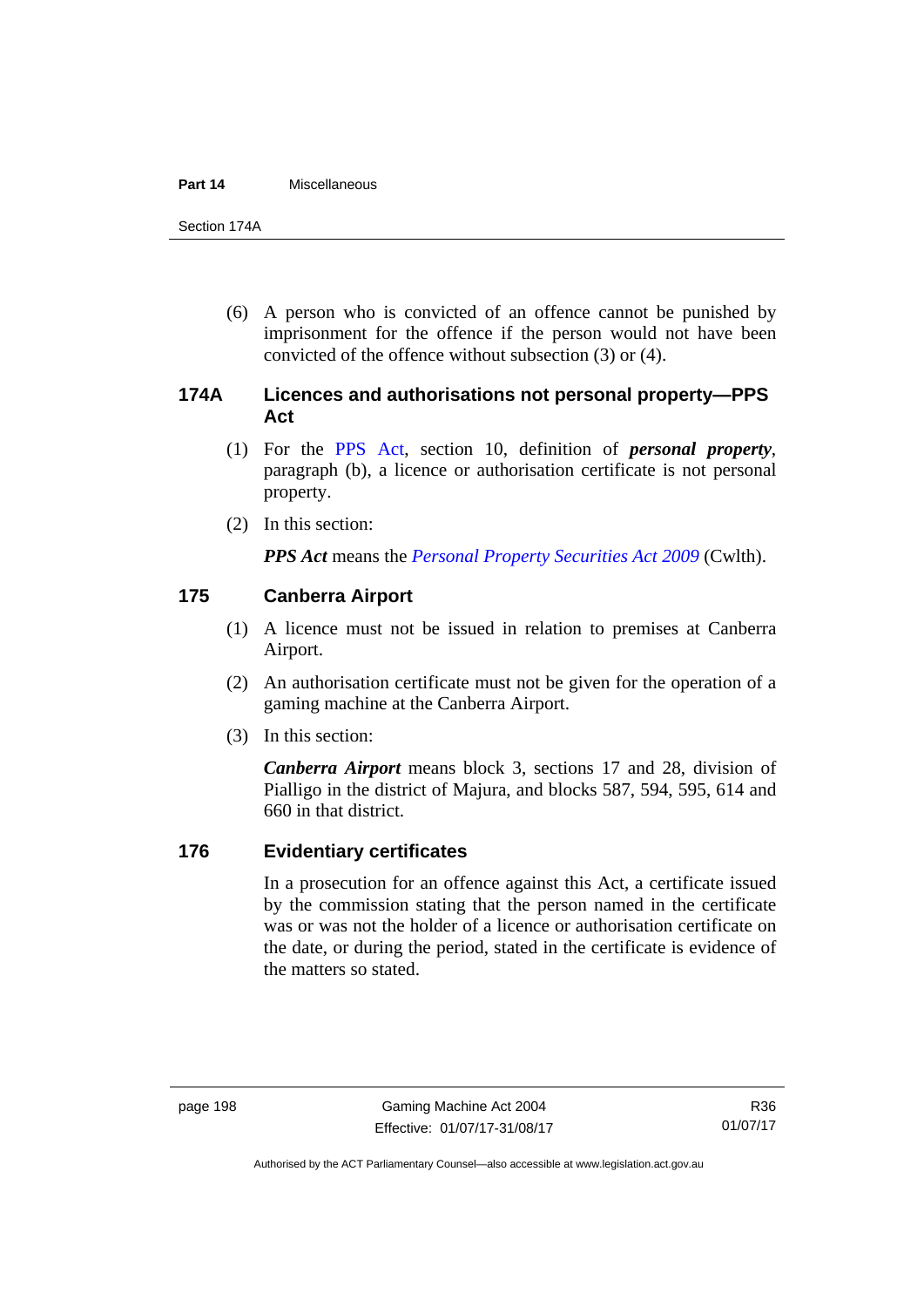# **177 Determination of fees**

- (1) The Minister may determine fees for this Act.
	- *Note* The [Legislation Act](http://www.legislation.act.gov.au/a/2001-14) contains provisions about the making of determinations and regulations relating to fees (see pt 6.3).
- (2) A determination is a disallowable instrument.
	- *Note* A disallowable instrument must be notified, and presented to the Legislative Assembly, under the [Legislation Act.](http://www.legislation.act.gov.au/a/2001-14)

### **178 Regulation-making power**

- (1) The Executive may make regulations for this Act.
	- *Note* **Regulations** must be notified, and presented to the Legislative Assembly, under the [Legislation Act](http://www.legislation.act.gov.au/a/2001-14).
- (2) A regulation may make provision in relation to the following:
	- (a) the operation (including the restriction of the operation) of peripheral equipment for gaming machines;
	- (b) the minimum payout for gaming machines.
- (3) A regulation may create offences for contraventions of the regulations and fix maximum penalties of not more than 10 penalty units for the offences.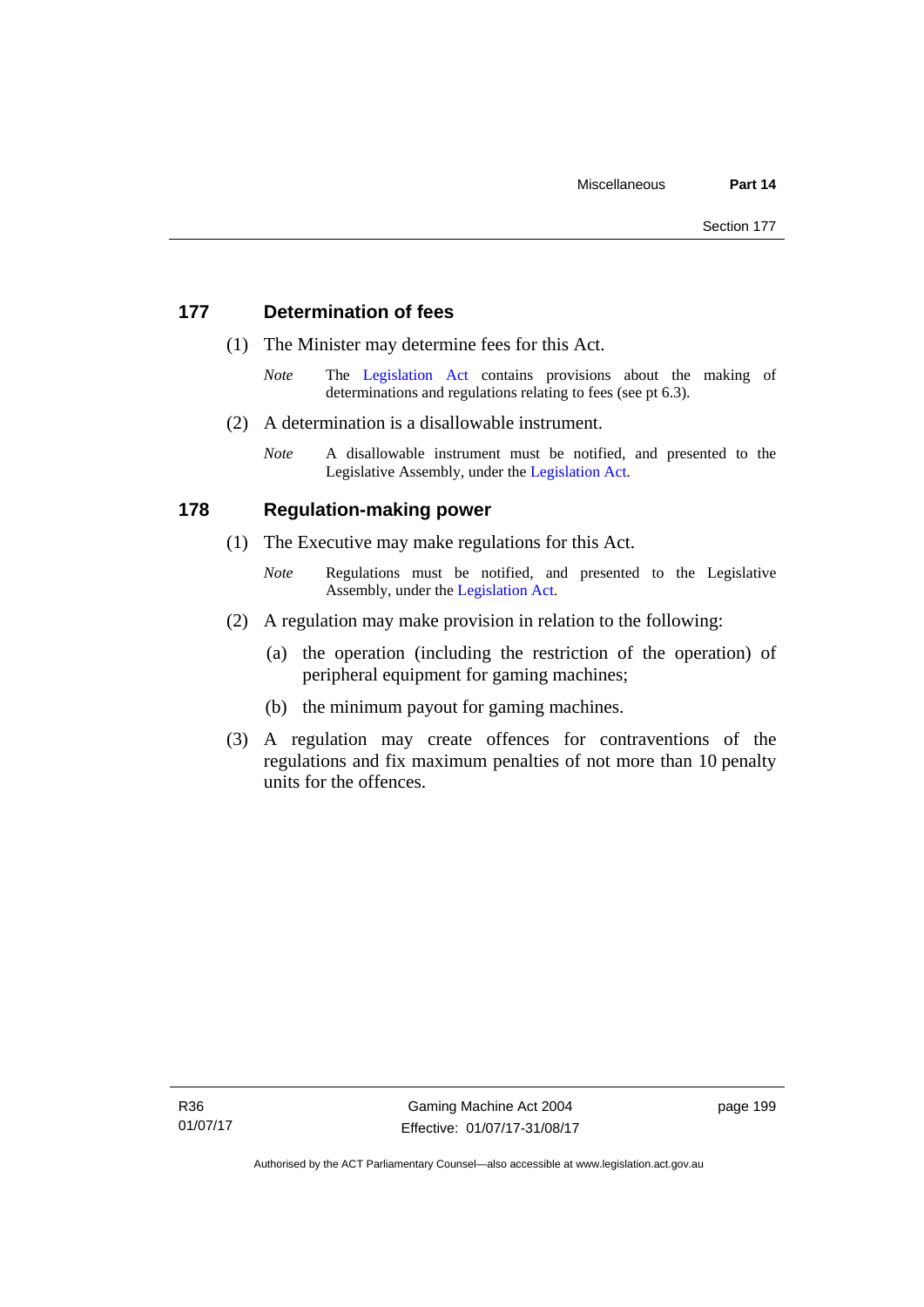#### **Part 14** Miscellaneous

Section 179

# **179 Review of amendments made by Gaming Machine (Reform) Amendment Act 2015**

- (1) The Minister must, before the commencement of the *[Gaming](http://www.legislation.act.gov.au/a/2015-21/default.asp)  [Machine \(Reform\) Amendment Act 2015](http://www.legislation.act.gov.au/a/2015-21/default.asp)*, schedule 1 (Other amendments—compulsory surrender)—
	- (a) review the operation of section 127F (Trading authorisations forfeiture requirement) and subdivision 6A.7.3 (Quarantine permits); and
	- (b) present a report of the review to the Legislative Assembly.
- (2) This section expires 5 years after the day it commences.

page 200 Gaming Machine Act 2004 Effective: 01/07/17-31/08/17

R36 01/07/17

Authorised by the ACT Parliamentary Counsel—also accessible at www.legislation.act.gov.au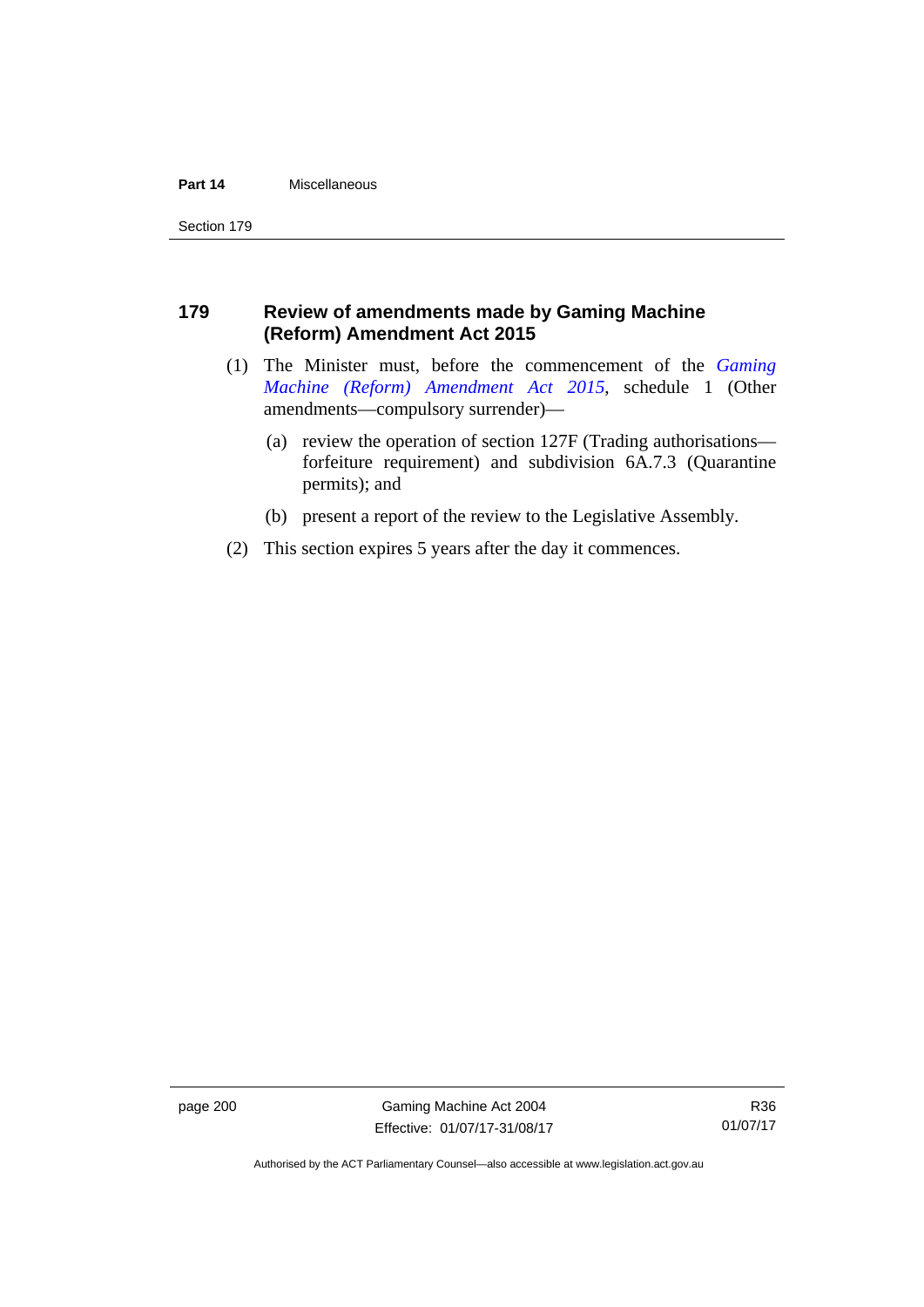Section 300

# **Part 20 Transitional—Gaming Machine (Reform) Amendment Act 2015**

# **300 Definitions—pt 20**

In this part:

*commencement day* means the day the *[Gaming Machine \(Reform\)](http://www.legislation.act.gov.au/a/2015-21/default.asp)  [Amendment Act 2015](http://www.legislation.act.gov.au/a/2015-21/default.asp)*, section 4 commences.

*old licence* means a licence—

- (a) issued under section 12 (Issue of licences) as in force before the commencement day; and
- (b) in force immediately before the commencement day.

*old licence application* means an application for a licence made under section 10A (Initial licence applications—eligibility) as in force before the commencement day.

# **301 Old licences—class B gaming machines**

- (1) This section applies to an old licence that allows the operation of a class B gaming machine.
- (2) The old licence is, on the commencement day, taken to be a licence issued under section 29 (Class B licence and authorisation certificate—decision on application)—
	- (a) in the same terms as the old licence; and
	- (b) subject to the same conditions as the old licence.
- (3) As soon as practicable after the commencement day—
	- (a) the licensee for the old licence must return it to the commission; and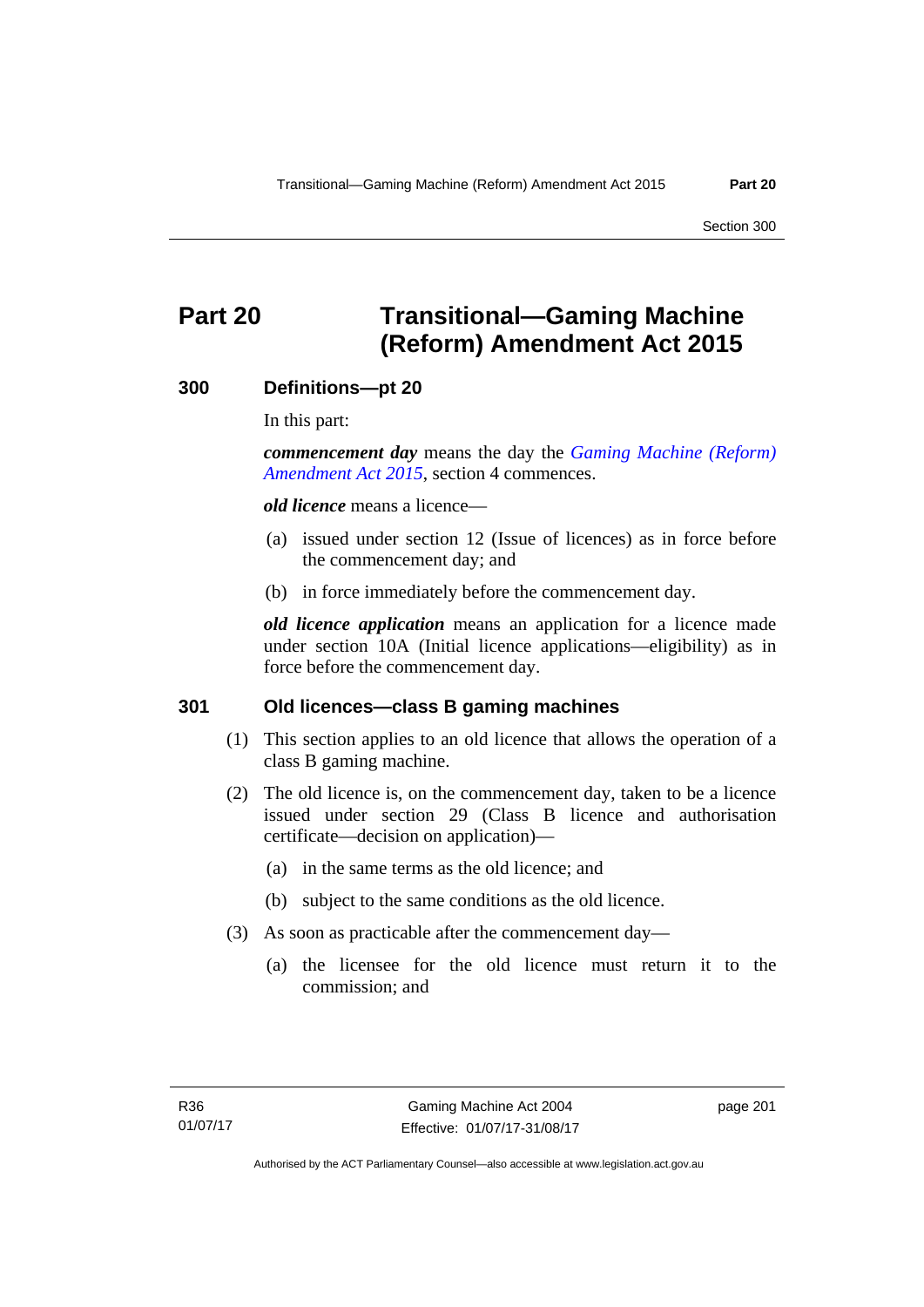- (b) the commission must issue the licensee with—
	- (i) a licence for class B gaming machines; and
	- (ii) an authorisation certificate for each premises for which the licensee held the old licence; and
	- (iii) an authorisation schedule including details of gaming machines held under the old licence.
- (4) The number of authorisations for gaming machines stated in the authorisation certificate issued for premises under subsection  $(3)$  (b) (ii) must be the number of gaming machines allowed under the old licence for the premises.

# **302 Old licences—class C gaming machines**

- (1) This section applies to an old licence that allows the operation of a class C gaming machine.
- (2) The old licence is, on the commencement day, taken to be a licence issued under section 17 (Class C licence—decision on application)—
	- (a) in the same terms as the old licence; and
	- (b) subject to the same conditions as the old licence.
- (3) As soon as practicable after the commencement day—
	- (a) the licensee for the old licence must return it to the commission; and
	- (b) the commission must issue the licensee with—
		- (i) a licence for class C gaming machines; and
		- (ii) an authorisation certificate for each premises for which the licensee held the old licence; and
		- (iii) an authorisation schedule including details of gaming machines held under the old licence.

R36 01/07/17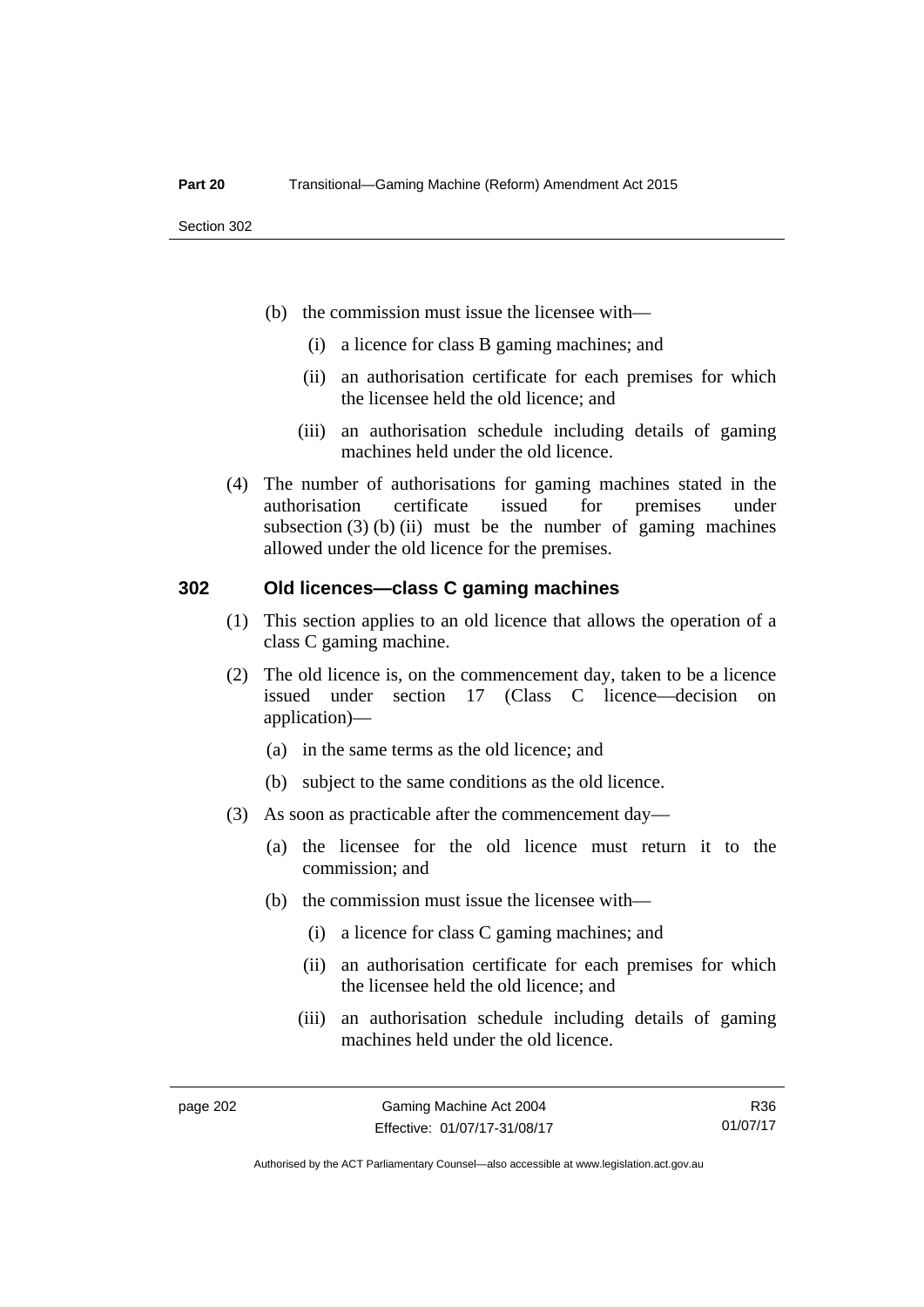(4) The maximum number of authorisations for gaming machines stated in the authorisation certificate issued for premises under subsection  $(3)$  (b) (ii) must be the number of gaming machines allowed under the old licence for the premises.

# **303 Class B gaming machines—application**

- (1) This section applies if—
	- (a) before the commencement day—
		- (i) a person applied for a licence for class B gaming machines under section 10A (Initial licence applications—eligibility) as in force before the commencement day; and
		- (ii) the application related to a business being purchased from the holder of a class B licence; and
		- (iii) the business was operated under a general licence or on licence; and
	- (b) immediately before the commencement day, the commission had not finally decided the application.
- (2) The application is, on the commencement day, taken to be a class B licence and authorisation certificate application under section 28 (Licences and authorisation certificate for class B gaming machines—restricted application).

# **304 Class C gaming machines—application**

- (1) This section applies if—
	- (a) before the commencement day a person applied for a licence for class C gaming machines under section 10A (Initial licence applications—eligibility) as in force before the commencement day; and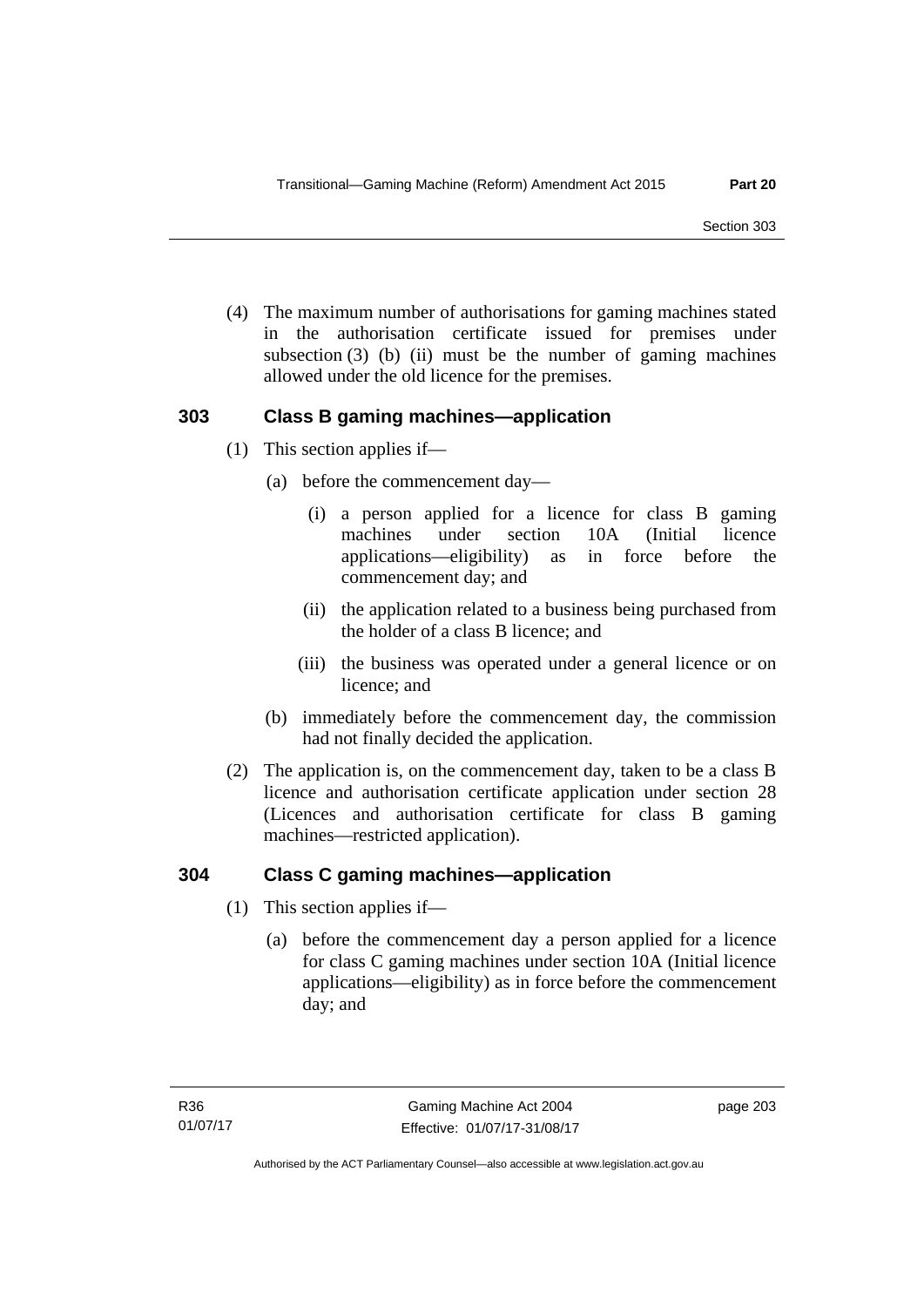- (b) immediately before the commencement day, the commission had not finally decided the application.
- (2) The application is, on the commencement day, taken to be a class C licence application under section 15 (Licence for class C gaming machines—application) and an authorisation certificate application under section 21 (Authorisation certificate for class C gaming machines—application).

# **305 Large-scale machine relocation amendment application**

- (1) This section applies if—
	- (a) before the commencement day, a licensee applied for a large-scale machine relocation amendment of an old licence under section 22 (1) (f) (Licence amendment—applications); and
	- (b) immediately before the commencement day, the commission had not finally decided the application.
- (2) The application is, on the commencement day, taken to be an application under section 33 (1) (c) (Authorisation certificate amendment—application).

# **306 In-principle approval application**

- (1) This section applies if—
	- (a) before the commencement day, a licensee applied for an in-principle approval for a licence under section 38D (1) (In-principle approval—applications); and
	- (b) immediately before the commencement day, the commission had not finally decided the application.
- (2) The application is, on the commencement day, taken to be an application under section 38B (1) (In-principle authorisation certificate—application) for an in-principle authorisation certificate.

R36 01/07/17

Authorised by the ACT Parliamentary Counsel—also accessible at www.legislation.act.gov.au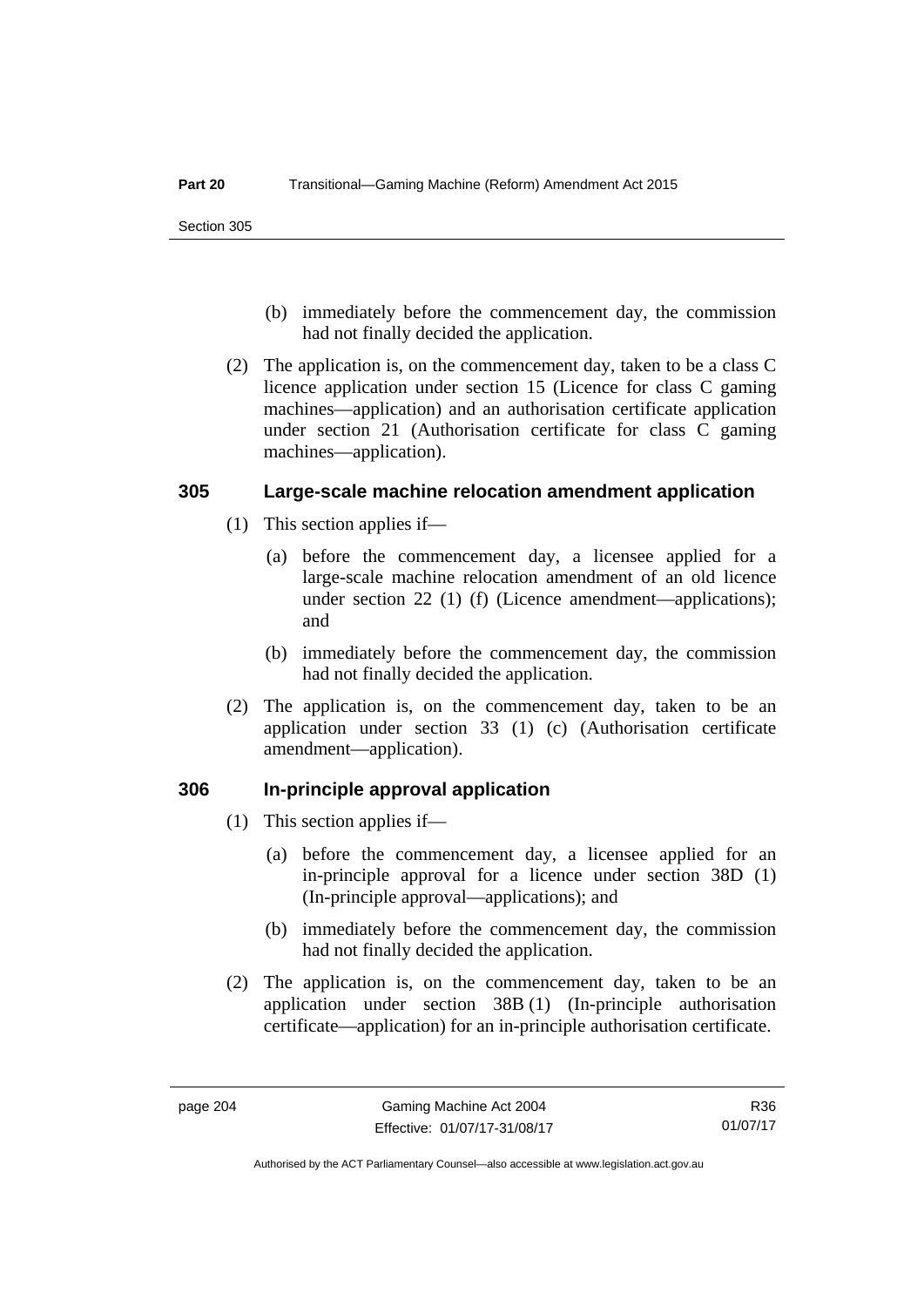# **307 Application to transfer in-principle approval**

- (1) This section applies if—
	- (a) before the commencement day, a licensee applied to transfer an in-principle approval for a licence to someone else under section 38O (1) (In-principle approval—application to transfer); and
	- (b) immediately before the commencement day, the commission had not finally decided the application.
- (2) The application is, on the commencement day, taken to be an application under section 38H (1) (In-principle authorisation certificate—application to transfer).

# **308 Application for extension of in-principle approval**

- (1) This section applies if—
	- (a) before the commencement day, a licensee applied to extend an in-principle approval under section 38Q (1) (In-principle approval—application for extension); and
	- (b) immediately before the commencement day, the commission had not finally decided the application.
- (2) The application is, on the commencement day, taken to be an application under section 38J (1) (In-principle authorisation certificate—application for extension).

# **309 Application to convert in-principle approval to licence**

- (1) This section applies if—
	- (a) before the commencement day, a licensee applied to have an in-principle approval for a licence converted into a licence under section 38T (1) (Conversion of in-principle approval to licence or amendment—application for extension); and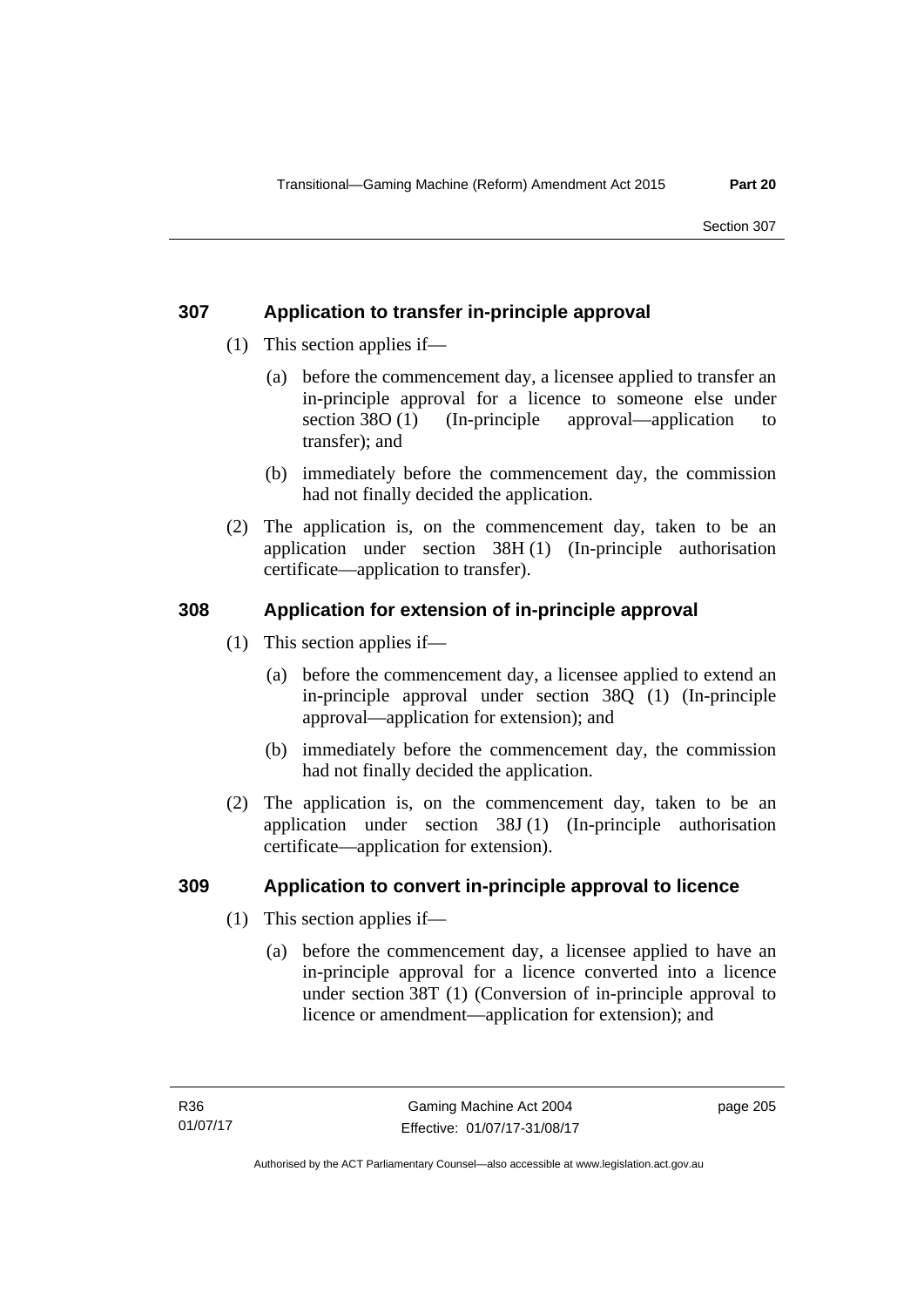- (b) immediately before the commencement day, the commission had not finally decided the application.
- (2) The application is, on the commencement day, taken to be an application under section 38M (1) (Conversion of in-principle authorisation certificate to authorisation certificate—application) to have an in-principle authorisation certificate converted to an authorisation certificate.

# **309A Application to convert in-principle approval to new venue amendment**

- (1) This section applies if—
	- (a) before the commencement day, a licensee held an in-principle approval for a new venue amendment under section 38I (In-principle approval decision—new venue amendment); and
	- (b) immediately before the commencement day, the licensee had not applied to have the in-principle approval converted into a new venue amendment.
- (2) The in-principle approval is, on the commencement day, taken to be an in-principle authorisation certificate and the maximum number of authorisations stated in the in-principle authorisation certificate is taken to be the same as the number of gaming machines stated in the in-principle approval.
- (3) If, on application by the licensee under section 38M (Conversion of in-principle authorisation certificate to authorisation certificate application), the commission converts the in-principle authorisation certificate to an authorisation certificate (the *converted authorisation certificate*), the commission must reduce the maximum number of authorisations the licensee holds under other authorisation certificates by the number allowed under the converted authorisation certificate.

Authorised by the ACT Parliamentary Counsel—also accessible at www.legislation.act.gov.au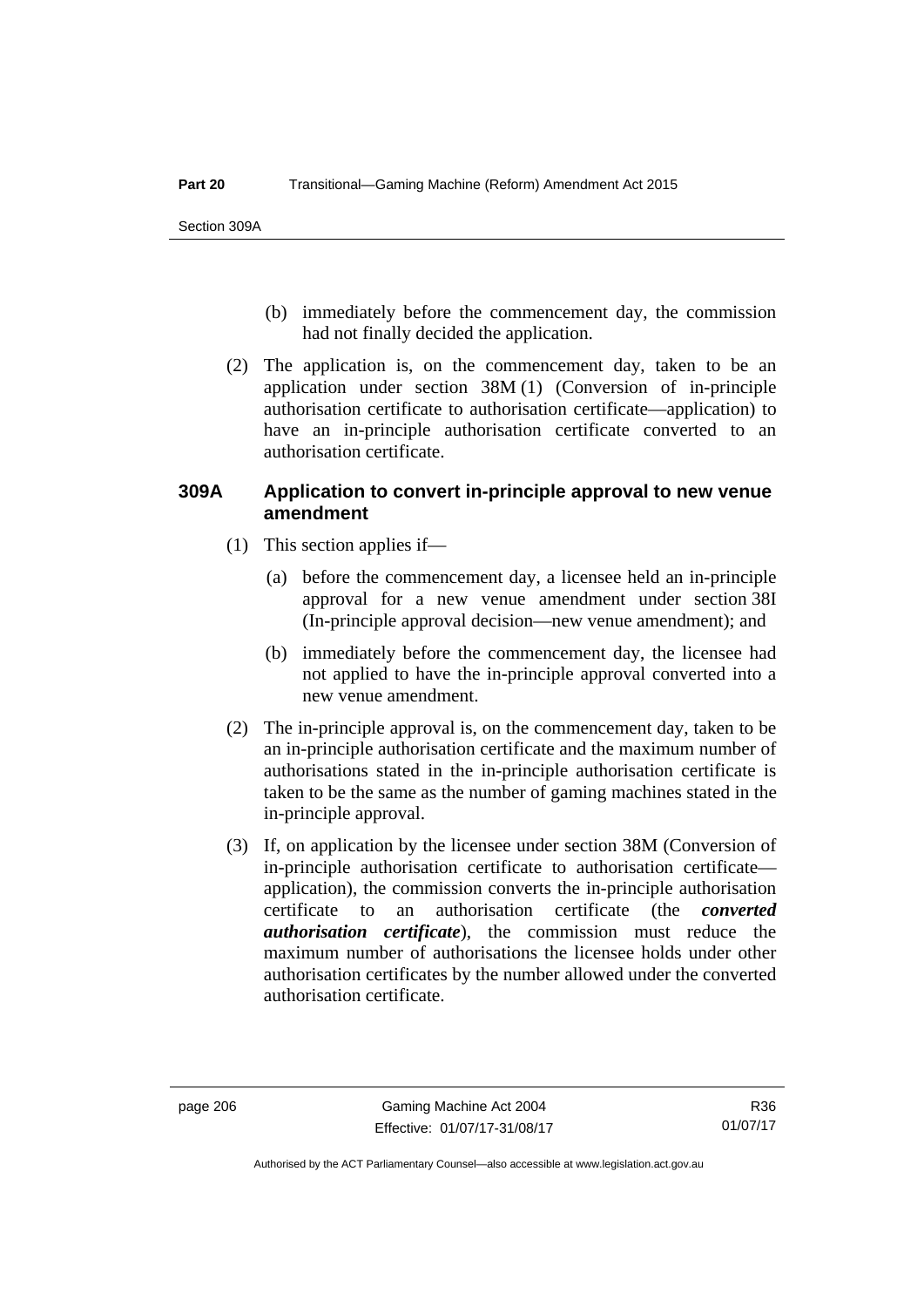# **309B Temporary storage amendment application**

- (1) This section applies if—
	- (a) before the commencement day, the commission amended a licence under section 26 (Licence amendment decision temporary storage amendment) for a stated period; and
	- (b) immediately before the commencement day, the period of the amendment had not ended.
- (2) The commission must, as soon as practicable after the commencement day, issue the licensee with a storage permit for a general purpose for the period that remains on the amendment up to a maximum of 12 months.

# **310 Transitional regulations**

- (1) A regulation may prescribe transitional matters necessary or convenient to be prescribed because of the enactment of the *[Gaming](http://www.legislation.act.gov.au/a/2015-21/default.asp)  [Machine \(Reform\) Amendment Act 2015](http://www.legislation.act.gov.au/a/2015-21/default.asp)*.
- (2) A regulation may modify this part (including in relation to another territory law) to make provision in relation to anything that, in the Executive's opinion, is not, or is not adequately or appropriately, dealt with in this part.
- (3) A regulation under subsection (2) has effect despite anything elsewhere in this Act or another territory law.

# **311 Expiry—pt 20**

This part expires 4 years after the commencement day.

*Note* Transitional provisions are kept in the Act for a limited time. A transitional provision is repealed on its expiry but continues to have effect after its repeal (see [Legislation Act,](http://www.legislation.act.gov.au/a/2001-14) s 88).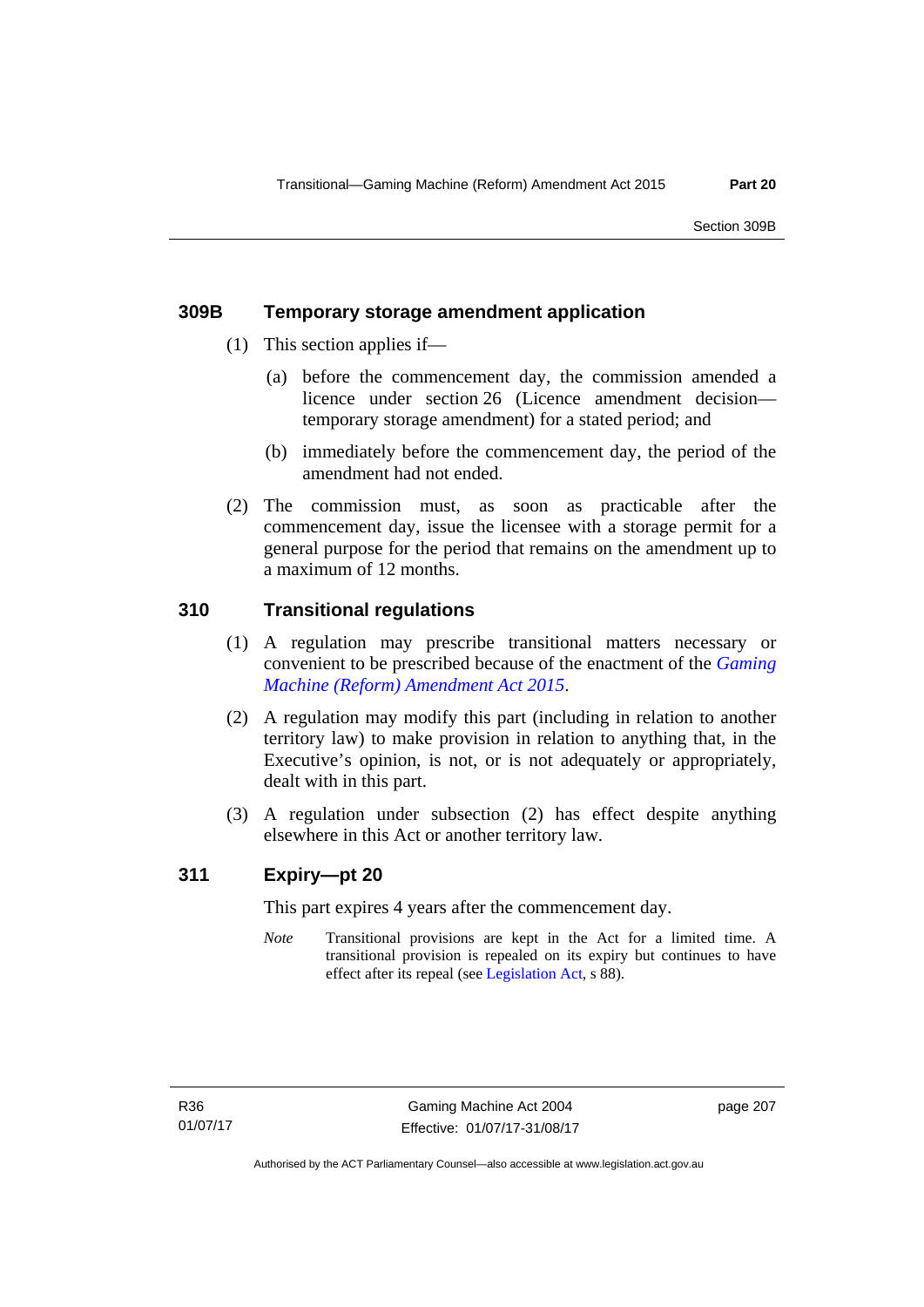# **Schedule 1 Reviewable decisions**

(see pt 13)

| column 1       | column <sub>2</sub> | column 3                                                                                                                             | column 4                                   |
|----------------|---------------------|--------------------------------------------------------------------------------------------------------------------------------------|--------------------------------------------|
| item           | section             | decision                                                                                                                             | entity                                     |
| 1              | 9(2)                | refuse to consider application not<br>properly completed                                                                             | applicant                                  |
| $\overline{c}$ | 9(4)                | refuse to consider application if<br>additional information not given<br>within stated time                                          | applicant                                  |
| 3              | 18                  | refuse to issue licence                                                                                                              | applicant for licence                      |
| 4              | 23(4)               | issue authorisation certificate for<br>maximum number of<br>authorisations for gaming<br>machines different from that<br>applied for | applicant for authorisation<br>certificate |
| 5              | 24                  | refuse to issue authorisation<br>certificate                                                                                         | applicant for authorisation<br>certificate |
| 6              | 29(3)               | refuse to issue class B licence                                                                                                      | applicant for licence                      |
| 7              | 29(3)               | refuse to issue authorisation<br>certificate for class B licensee                                                                    | applicant for authorisation<br>certificate |
| 8              | 32(2)(b)            | refuse to amend licence to allow<br>minor licence amendment                                                                          | licensee                                   |
| 9              | 35(2)(b)            | refuse to amend authorisation<br>certificate to allow licensee to<br>change part of a gaming area                                    | licensee                                   |
| 10             | 36(2)(b)            | refuse to amend authorisation<br>certificate to allow relocation of<br>gaming machine operations to<br>new premises                  | licensee                                   |

page 208 Gaming Machine Act 2004 Effective: 01/07/17-31/08/17

R36 01/07/17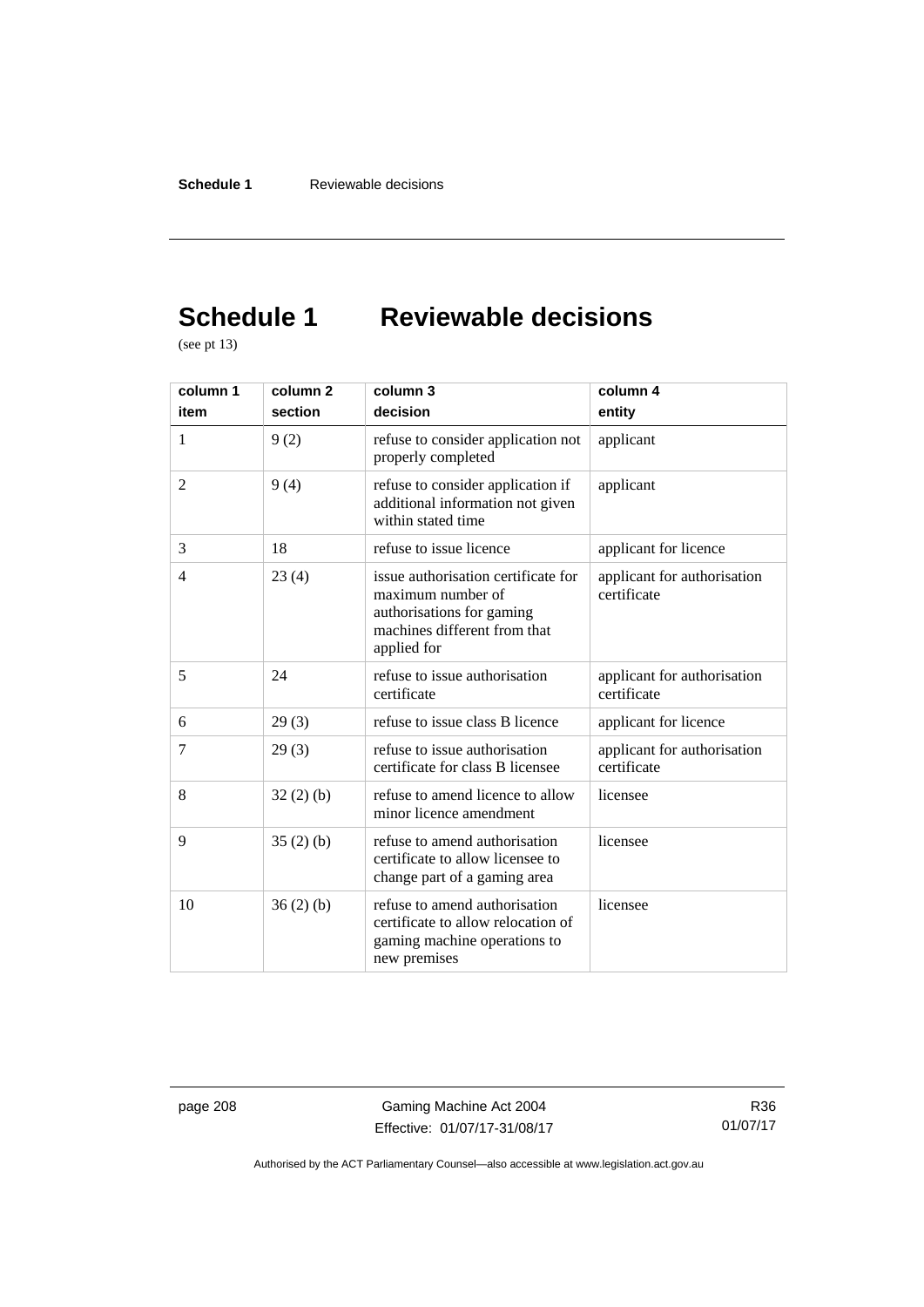| column 1 | column <sub>2</sub> | column 3                                                                                                                                                                  | column 4                                                |
|----------|---------------------|---------------------------------------------------------------------------------------------------------------------------------------------------------------------------|---------------------------------------------------------|
| item     | section             | decision                                                                                                                                                                  | entity                                                  |
| 11       | 36(6)               | amend authorisation certificate<br>to allow lower maximum number<br>of authorisations for gaming<br>machines than the number<br>applied for-premises in another<br>suburb | licensee                                                |
| 12       | 36(8)               | amend authorisation certificate<br>to allow lower maximum number<br>of authorisations for gaming<br>machines than the number<br>applied for-premises in same<br>suburb    | licensee                                                |
| 13       | 37(2)(b)            | refuse to amend authorisation<br>certificate to increase maximum<br>number of authorisations for<br>class C gaming machines under<br>the certificate                      | licensee                                                |
| 14       | 38D(2)(b)           | refuse to issue in-principle<br>authorisation certificate                                                                                                                 | applicant for in-principle<br>authorisation certificate |
| 15       | $38I(2)$ (b)        | refuse to transfer in-principle<br>authorisation certificate                                                                                                              | approval-holder                                         |
| 16       | $38K(2)$ (b)        | refuse to extend in-principle<br>authorisation certificate                                                                                                                | approval-holder                                         |
| 17       | 38N(2)(b)           | refuse to convert in-principle<br>authorisation certificate to<br>authorisation certificate                                                                               | approval-holder                                         |
| 18       | 40                  | give licensee direction                                                                                                                                                   | licensee directed                                       |
| 19       | 62                  | take disciplinary action                                                                                                                                                  | licensee                                                |
| 20       | 62A(2)              | give licensee direction                                                                                                                                                   | licensee directed                                       |
| 21       | 72                  | refuse to approve supplier                                                                                                                                                | applicant for approval                                  |
| 22       | 73A(3)(a)           | cancel supplier's approval                                                                                                                                                | supplier                                                |
| 23       | 73A(3)(b)           | suspend supplier's approval                                                                                                                                               | supplier                                                |

R36 01/07/17

Gaming Machine Act 2004 Effective: 01/07/17-31/08/17 page 209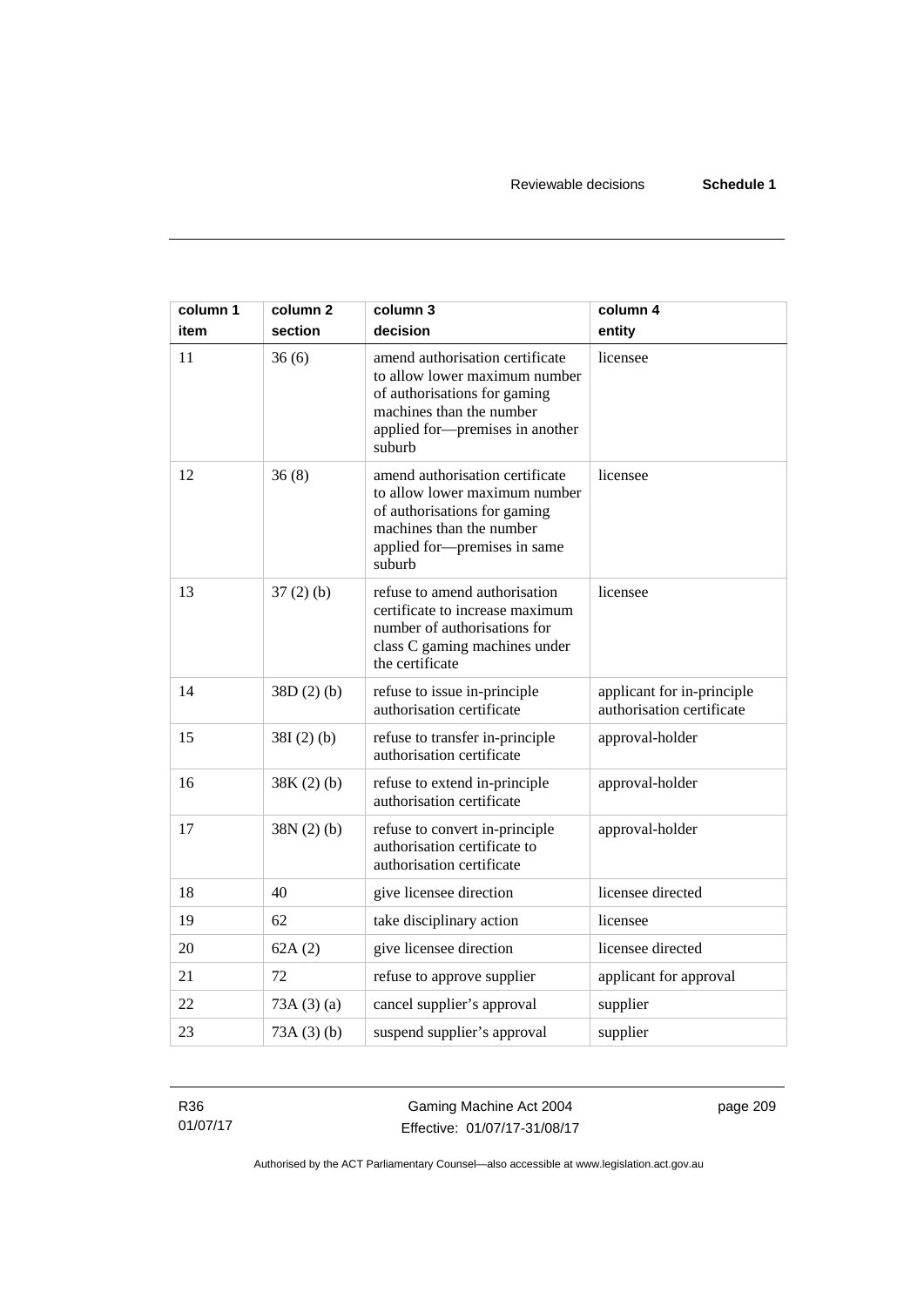# **Schedule 1** Reviewable decisions

| column 1<br>item | column 2<br>section | column 3<br>decision                                                                                        | column 4<br>entity                |
|------------------|---------------------|-------------------------------------------------------------------------------------------------------------|-----------------------------------|
| 24               | 73A(3)(c)           | reprimand supplier                                                                                          | supplier                          |
| 25               | 75                  | refuse to approve technician                                                                                | applicant for approval            |
| 26               | 78                  | refuse to approve transfer of<br>technician's approval                                                      | applicant for transfer            |
| 27               | 79 $(3)(a)$         | cancel technician's approval                                                                                | technician                        |
| 28               | 79(3)(b)            | suspend technician's approval                                                                               | technician                        |
| 29               | 79 $(3)(c)$         | reprimand technician                                                                                        | technician                        |
| 30               | 84                  | refuse to renew approved<br>technician's approval                                                           | applicant for renewal             |
| 31               | 108                 | refuse to approve repossession of<br>gaming machine                                                         | applicant for approval            |
| 32               | 109(2)              | approve repossession of gaming<br>machine subject to condition                                              | applicant for approval            |
| 33               | 113C(1)             | give licensee direction about<br>manner of disposal of gaming<br>machine                                    | licensee directed                 |
| 34               | 127P(2)             | refuse to issue storage permit                                                                              | licensee                          |
| 35               | $127W(2)$ (b)       | refuse to extend storage permit                                                                             | licensee                          |
| 36               | 127ZE (1)           | require licensee to allow<br>authorised officer to inspect<br>stored gaming machine and<br>storage premises | licensee                          |
| 37               | 134                 | refuse to approve linked-jackpot<br>arrangement                                                             | applicant for approval            |
| 38               | 135                 | refuse to issue multi-user permit                                                                           | applicant for permit              |
| 39               | 135                 | issue multi-user permit subject to<br>condition, other than condition<br>imposed by Act                     | applicant for permit              |
| 40               | 138                 | amend multi-user permit                                                                                     | entity that has permit<br>amended |

page 210 Gaming Machine Act 2004 Effective: 01/07/17-31/08/17

R36 01/07/17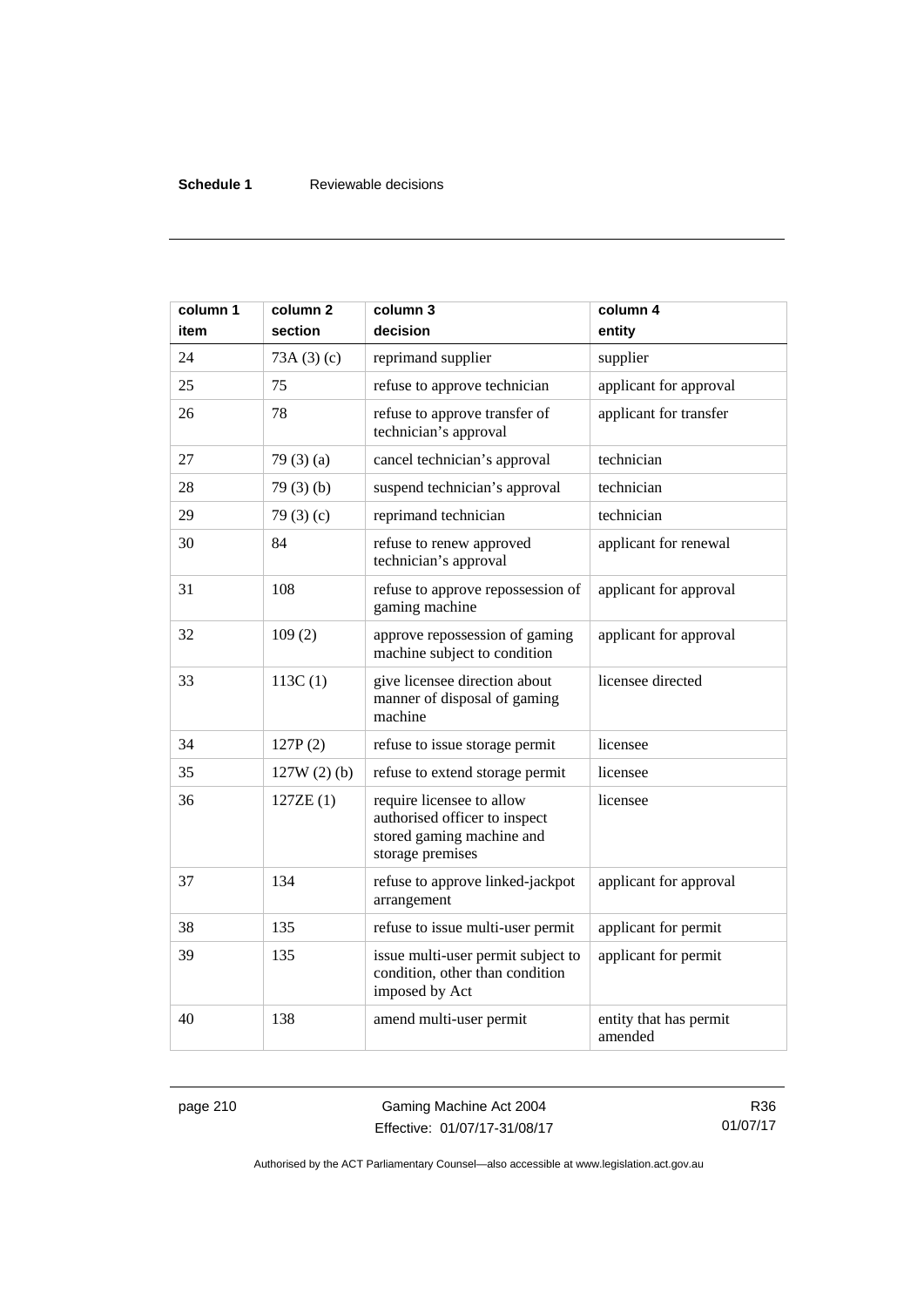| column 1<br>item | column <sub>2</sub><br>section | column 3<br>decision                                                                                 | column 4<br>entity          |
|------------------|--------------------------------|------------------------------------------------------------------------------------------------------|-----------------------------|
| 41               | 139                            | refuse to amend multi-user<br>permit                                                                 | applicant for amendment     |
| 42               | 140                            | refuse to approve amendment of<br>financial and operational aspects<br>of linked-jackpot arrangement | applicant for amendment     |
| 43               | 141                            | refuse to transfer multi-user<br>permit                                                              | applicant for transfer      |
| 44               | 147                            | refuse to approve entity                                                                             | applicant for approval      |
| 45               | 147C $(2)$ $(a)$               | suspend declaration of associated<br>organisation                                                    | entity given warning notice |
| 46               | 147C $(2)$ $(b)$               | repeal declaration of associated<br>organisation                                                     | entity given warning notice |
| 47               | 148B(2)                        | give direction to amend club's<br>constitution                                                       | club given direction        |
| 48               | 153(2)                         | give direction about separate<br>parts of authorised premises                                        | licensee given direction    |
| 49               | 164                            | refuse to approve contributions<br>as community contributions                                        | applicant for approval      |

R36 01/07/17

Gaming Machine Act 2004 Effective: 01/07/17-31/08/17 page 211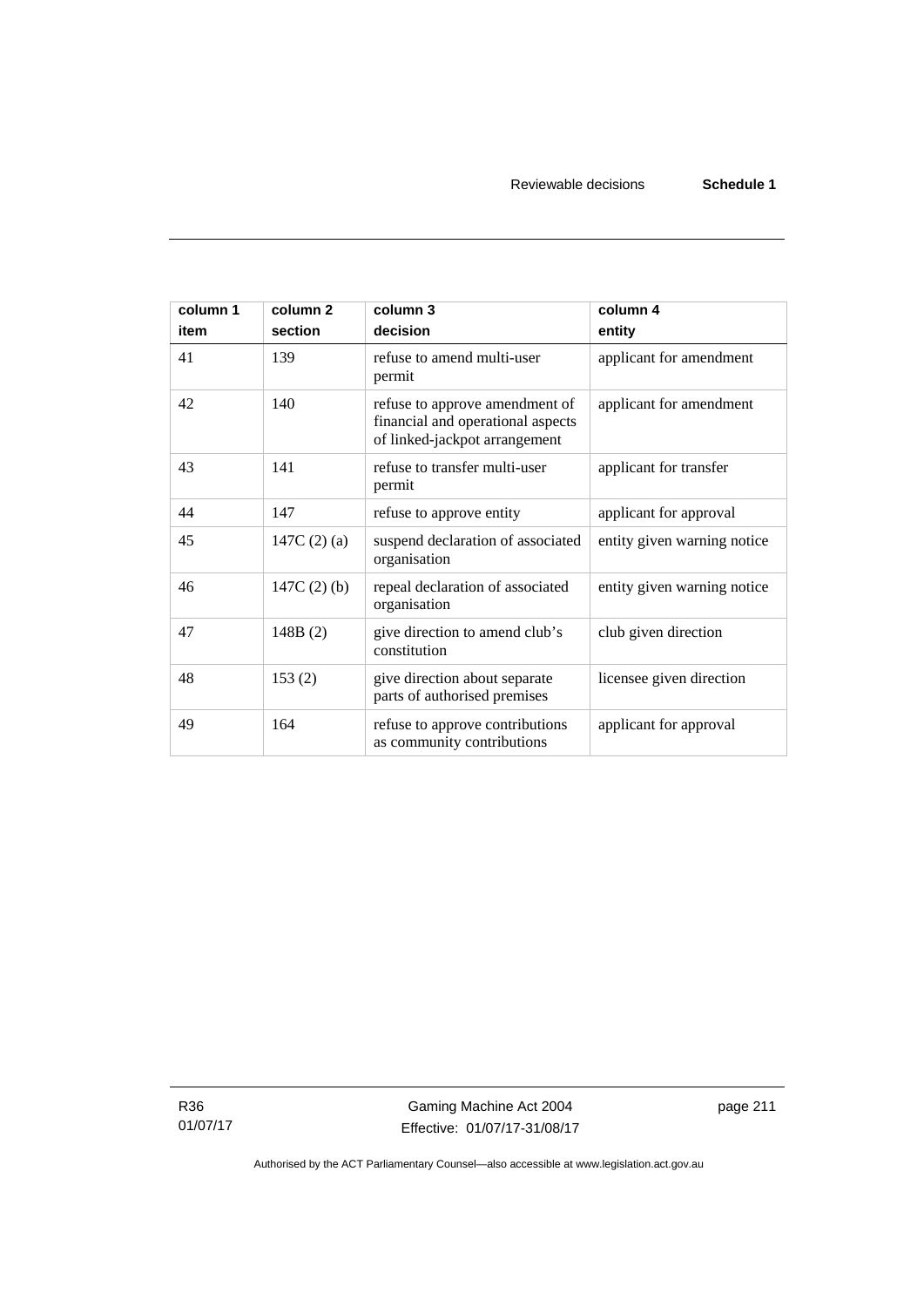# **Schedule 2 Notifiable actions**

(see s 173C)

| column 1       | column <sub>2</sub> | column 3                                                                                                                                                         |
|----------------|---------------------|------------------------------------------------------------------------------------------------------------------------------------------------------------------|
| item           | section             | notifiable action                                                                                                                                                |
| 1              | 37A                 | amendment of authorisation certificate to increase<br>the maximum number of authorisations for gaming<br>machines under the certificate during trading<br>period |
| $\overline{2}$ | 37B                 | amendment of authorisation certificate to include<br>reference to a technical change to a gaming<br>machine                                                      |
| 3              | 37E                 | transfer of authorisation certificate to another<br>licensee                                                                                                     |
| $\overline{4}$ | 37F                 | surrender of licence, authorisation certificate or<br>authorisation                                                                                              |
| 5              | 99                  | acquisition of authorisation or gaming machine                                                                                                                   |
| 6              | 113A                | disposal of gaming machine                                                                                                                                       |
| 7              | 127C(2)             | disposal of class B authorisation to class C<br>licensee                                                                                                         |
| 8              | 127X                | proposed disposal or proposed removal of gaming<br>machine in storage.                                                                                           |
| 9              | 127ZB (2)           | trading of authorisation in storage                                                                                                                              |

page 212 Gaming Machine Act 2004 Effective: 01/07/17-31/08/17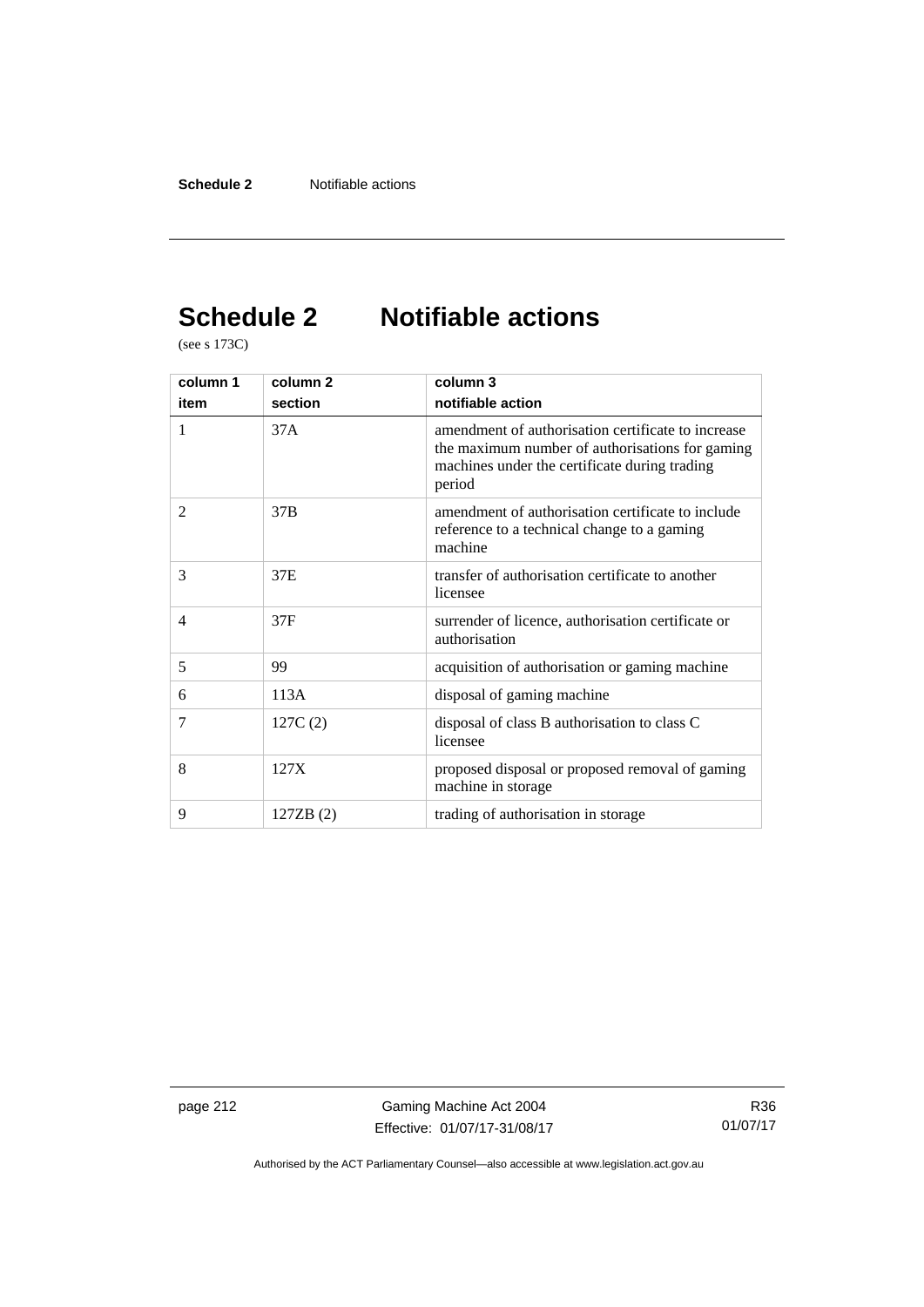# **Dictionary**

(see s 3)

*Note 1* The [Legislation Act](http://www.legislation.act.gov.au/a/2001-14) contains definitions and other provisions relevant to this Act.

*Note 2* In particular, the [Legislation Act,](http://www.legislation.act.gov.au/a/2001-14) dict, pt 1, defines the following terms:

- ACAT
- ACT
- adult
- appoint
- business day
- child
- contravene
- Corporations Act
- Criminal Code
- daily newspaper
- disallowable instrument (see s 9)
- Executive
- fail
- found guilty
- gambling and racing commission
- individual
- law, of the Territory
- Legislation Act
- may (see s 146)
- must (see s 146)
- penalty unit (see s 133)
- prescribed
- public notice
- regulation
- reviewable decision notice
- State
- the Territory

R36 01/07/17

Gaming Machine Act 2004 Effective: 01/07/17-31/08/17 page 213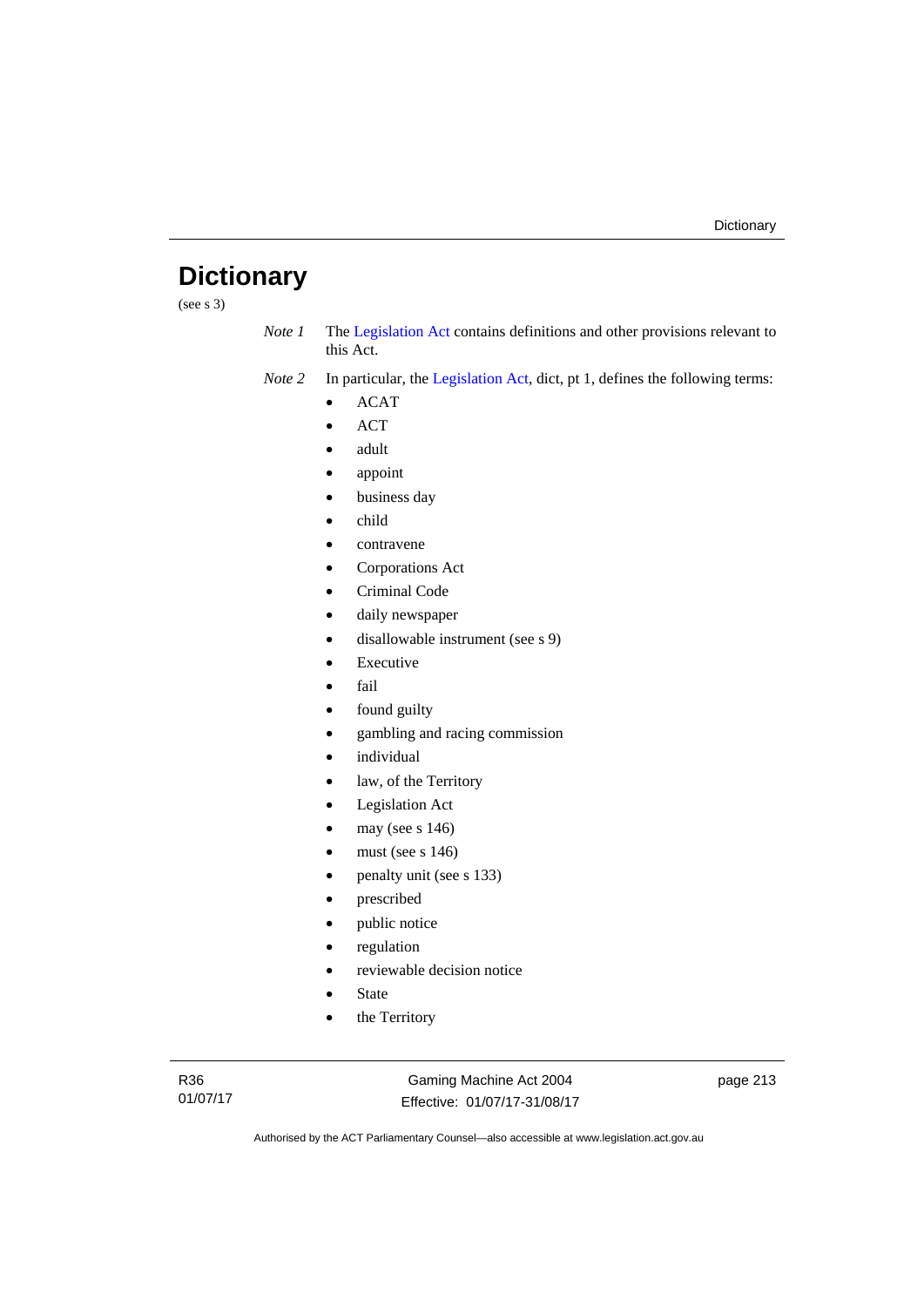**Dictionary** 

• under.

*acquire* a gaming machine, means take possession of the gaming machine for the purpose of using it for gaming.

*approval*, for division 6A.2 (Repossession of gaming machines) see section 105A.

*approval certificate*, for an approved technician—see section 80 (2) (a).

*approval-holder*—see section 38A.

*approved supplier* means a person approved under section 72 as a supplier.

*approved technician* means an individual approved under section 75 or section 76 as a technician.

*associated organisation*, for a club, means an entity declared to be an associated organisation under section 147 (1).

*associated organisation declaration*, for part 9 (Club administration)—see section 144A.

*association number*, for a licensee that is an associated incorporation, means the association number on the licensee's certificate of incorporation under the *[Associations Incorporation](http://www.legislation.act.gov.au/a/1991-46)  [Act 1991](http://www.legislation.act.gov.au/a/1991-46)*.

*authorisation* means an authorisation under an authorisation certificate to operate a gaming machine at the premises stated in the authorisation certificate.

*authorisation certificate amendment application*, for part 2B (Licences and authorisations)—see section 33 (1).

*authorisation certificate application*, for class C gaming machines, for part 2B (Licences and authorisations)—see section 21 (1).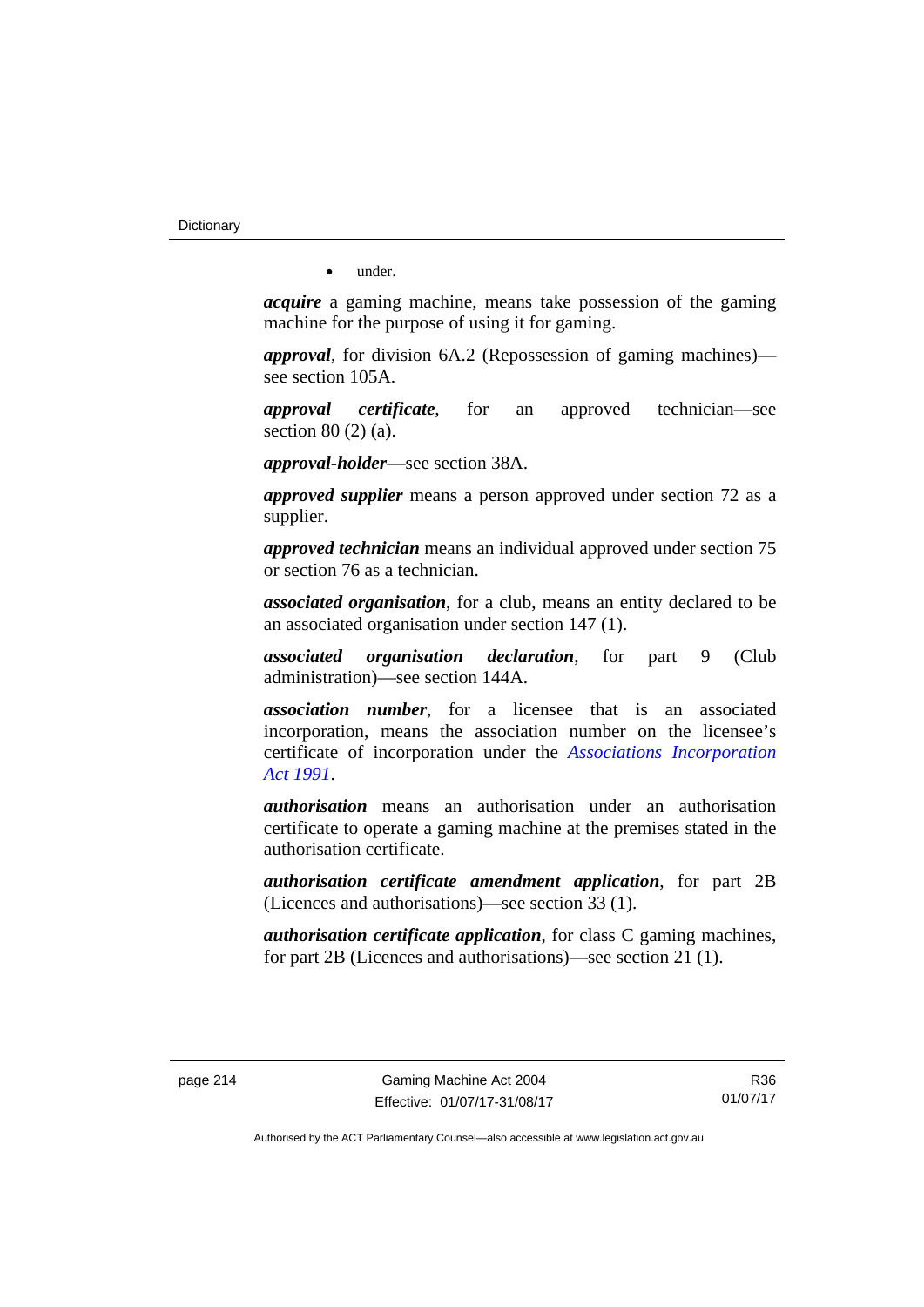# *authorisation certificate number*—

- (a) for an authorisation certificate under a class B licence—see section 30 (3) (e); and
- (b) for an authorisation certificate under a class C licence—see section 27 (1) (c).

## *authorisation number*—

- (a) for an authorisation under a class B licence—see section 30 (3) (j) (ii); and
- (b) for an authorisation under a class C licence—see section 27 (1) (h) (ii).

# *authorisation schedule*—

- (a) for an authorisation certificate under a class B licence—see section 30 $(3)$  $(i)$ ; and
- (b) for an authorisation certificate under a class C licence—see section 27 (1) (h).

*authorised officer* means an authorised officer under the Control Act, section 20.

*authorised premises* means premises for which an authorisation certificate is in force.

*cancelled*, for part 4 (Disciplinary action)—see section 56.

*centralised monitoring system* (or *CMS*)—see section 66.

# *class B gaming machine—*

- (a) means a gaming machine consisting of the game of draw poker, or a game derived from draw poker, that requires player interaction or intervention as part of the fundamental game operation; but
- (b) does not include a gaming machine prescribed by regulation.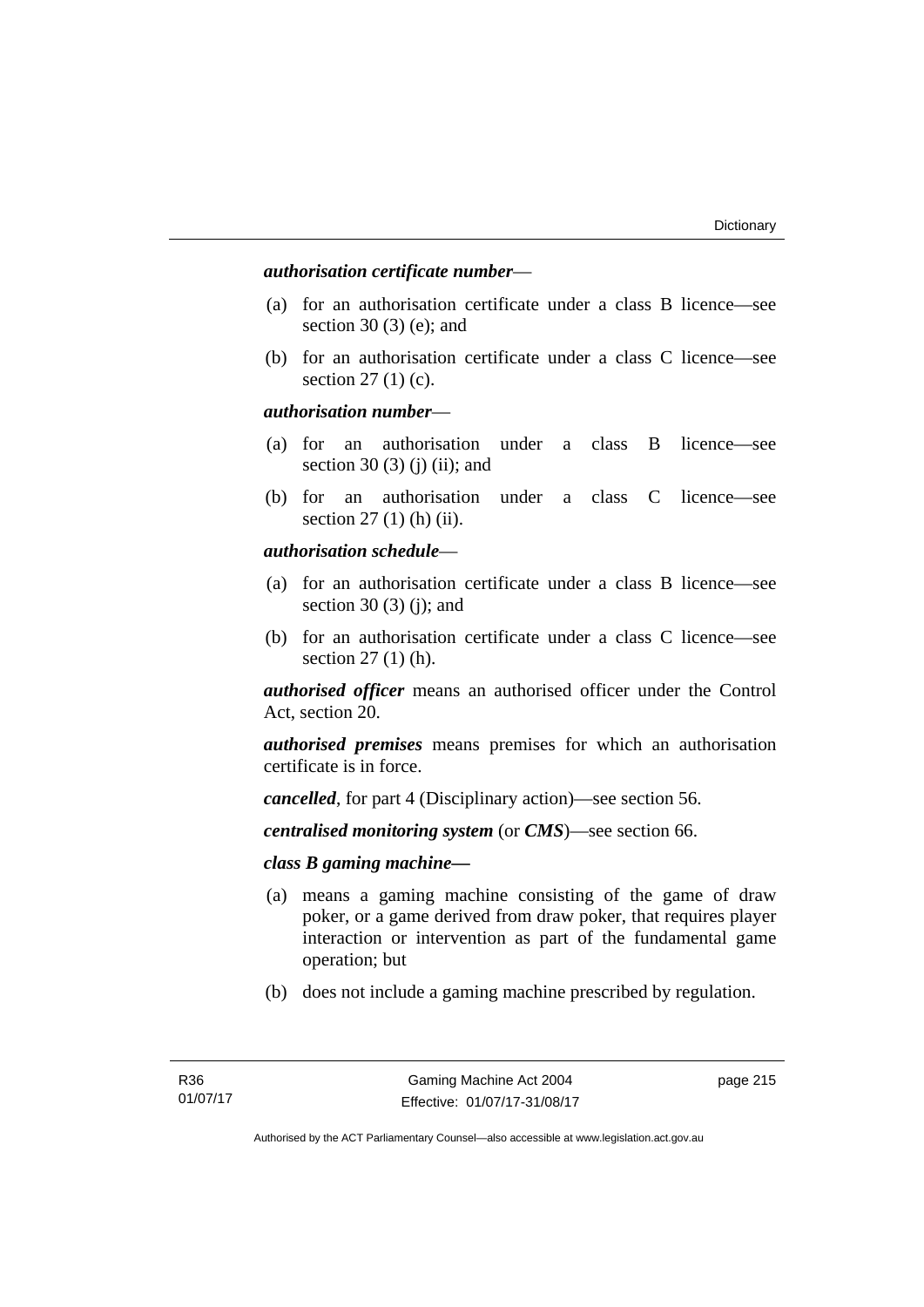*class B licence*, for part 2B (Licences and authorisations)—see section 11.

*class B licence and authorisation certificate application*, for part 2B (Licences and authorisations)—see section 28 (1).

*class B licensee*, for division 6A.6 (Trading of authorisations and gaming machines)—see section 127B.

# *class C gaming machine—*

- (a) means a gaming machine that consists of a game other than the following games or games derived from them:
	- (i) roulette;
	- (ii) blackjack;
	- (iii) sic bo;
	- (iv) craps;
	- (v) pai gow;
	- (vi) baccarat;
	- (vii) two-up;
	- (viii) money wheel;
		- (ix) draw poker; but
- (b) does not include a gaming machine prescribed by regulation.

*class C licence*, for part 2B (Licences and authorisations)—see section 11.

*class C licence application*, for part 2B (Licences and authorisations)—see section 15.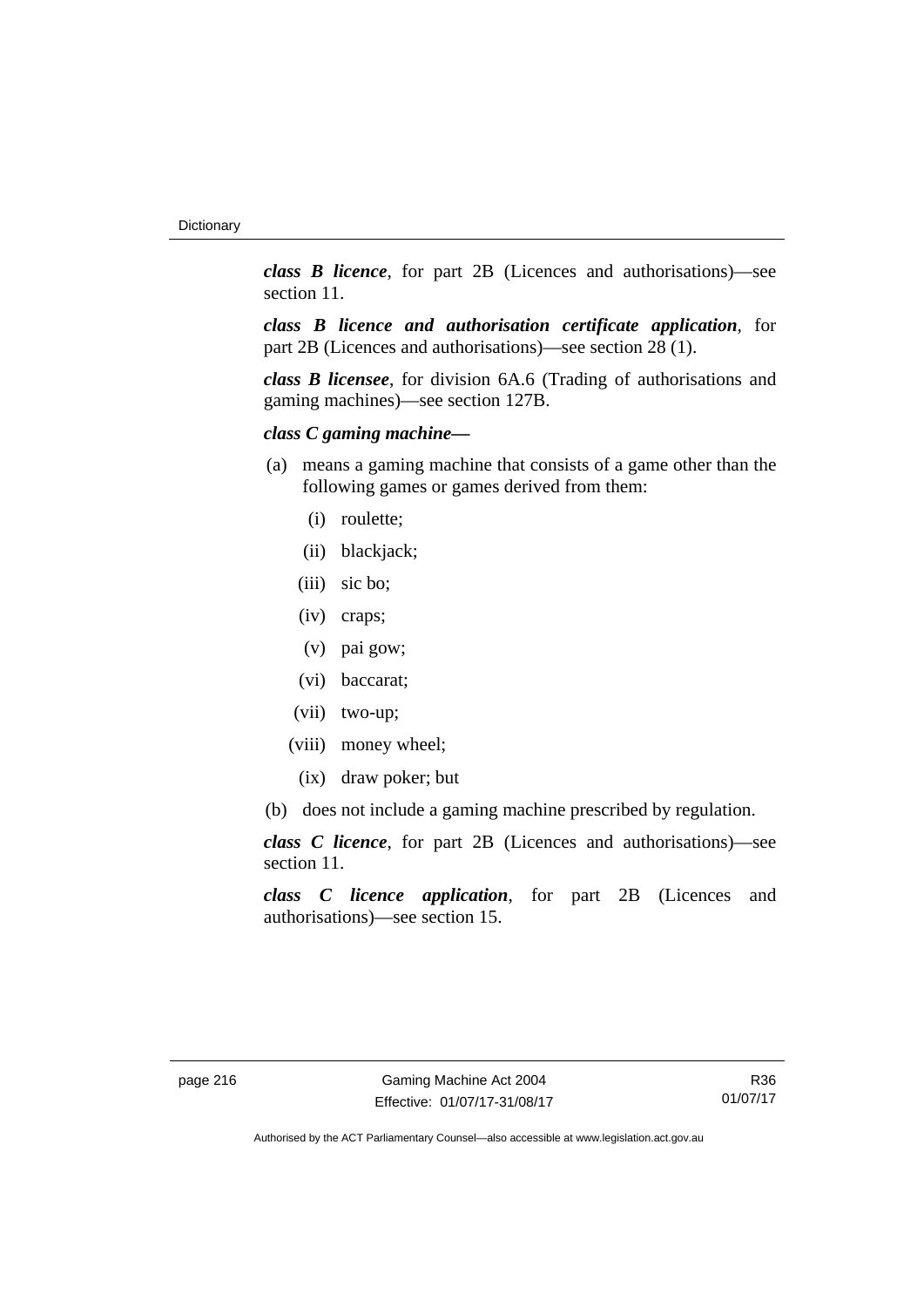*class C licensee*, for division 6A.6 (Trading of authorisations and gaming machines)—see section 127B.

*club* means a corporation or associated incorporation established for the benefit of members to achieve eligible objects.

*CMS*—see *centralised monitoring system*.

*commission* means the gambling and racing commission.

*community contribution* means a contribution made by a licensee that is approved as a community contribution under section 164.

*community contribution shortfall tax*—see section 172 (1).

*computer cabinet* means the sealable part of a gaming machine that contains the game storage medium and the random access memory.

*computer cabinet access register*—see section 71 (1).

*constitution* means—

- (a) for a club that is a company—the memorandum, and any articles of association, of the company; or
- (b) for a club that is an incorporated association—the statement of objects and the rules of the association.

*contribution* means any money, benefit, valuable consideration or security.

*Control Act* means the *[Gambling and Racing Control Act 1999](http://www.legislation.act.gov.au/a/1999-46)*.

*control procedures*, for an entity, means the procedures under section 97.

*corporation* includes a club.

*Note Corporation*—see the [Legislation Act,](http://www.legislation.act.gov.au/a/2001-14) dictionary, pt 1.

*disciplinary action*, for part 4 (Disciplinary action)—see section 58.

*disciplinary notice*, for part 4 (Disciplinary action)—see section 61.

page 217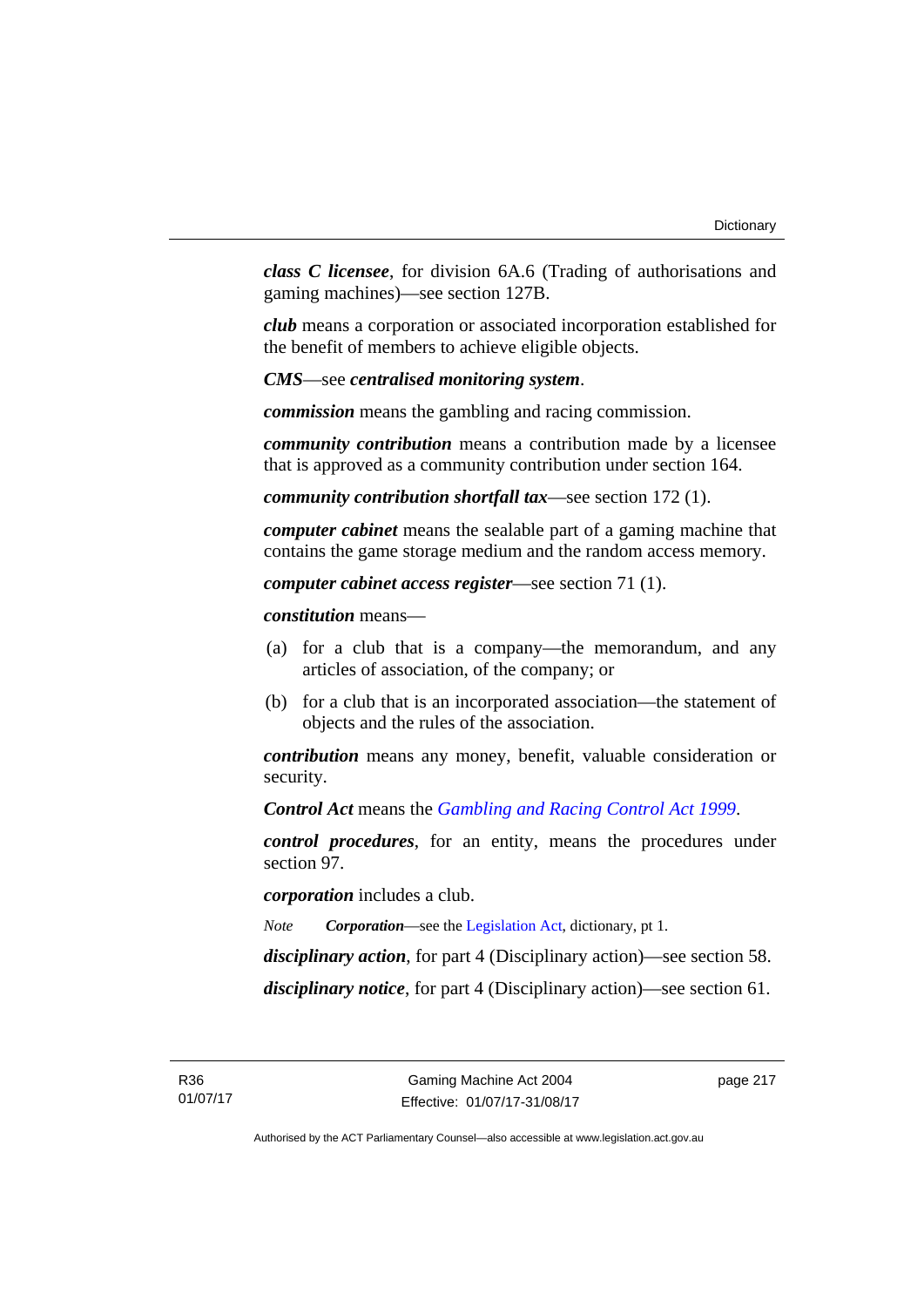*dispose of* a gaming machine includes the following:

- (a) lease or hire the gaming machine to a person;
- (b) destroy the gaming machine;
- (c) make the gaming machine inoperable.

*eligible club*—see section 146.

*eligible object*—see section 145.

## *eligible person*—

- (a) for an individual—see section 6; and
- (b) for a corporation—see section 7.

*employ* includes engage.

*executive officer*, of a corporation, means a person, however described and whether or not the person is a director of the corporation, who is concerned with, or takes part in, the corporation's management.

*external administrator*, for a licensee, for division 6A.2 (Repossession of gaming machines)—see section 105A.

*final*, for part 4 (Disciplinary action)—see section 56.

*game*, in relation to a gaming machine, means a play, or a series of plays, initiated by the application of a single stake registered on the gaming machine.

# *gaming area*—

- (a) for an authorisation certificate under a class B licence—see section  $30(3)$  (h); and
- (b) for an authorisation certificate under a class C licence—see section 27 (1) (f).

*gaming area amendment*, for part 2B (Licences and authorisations)—see section 33 (1) (a).

R36 01/07/17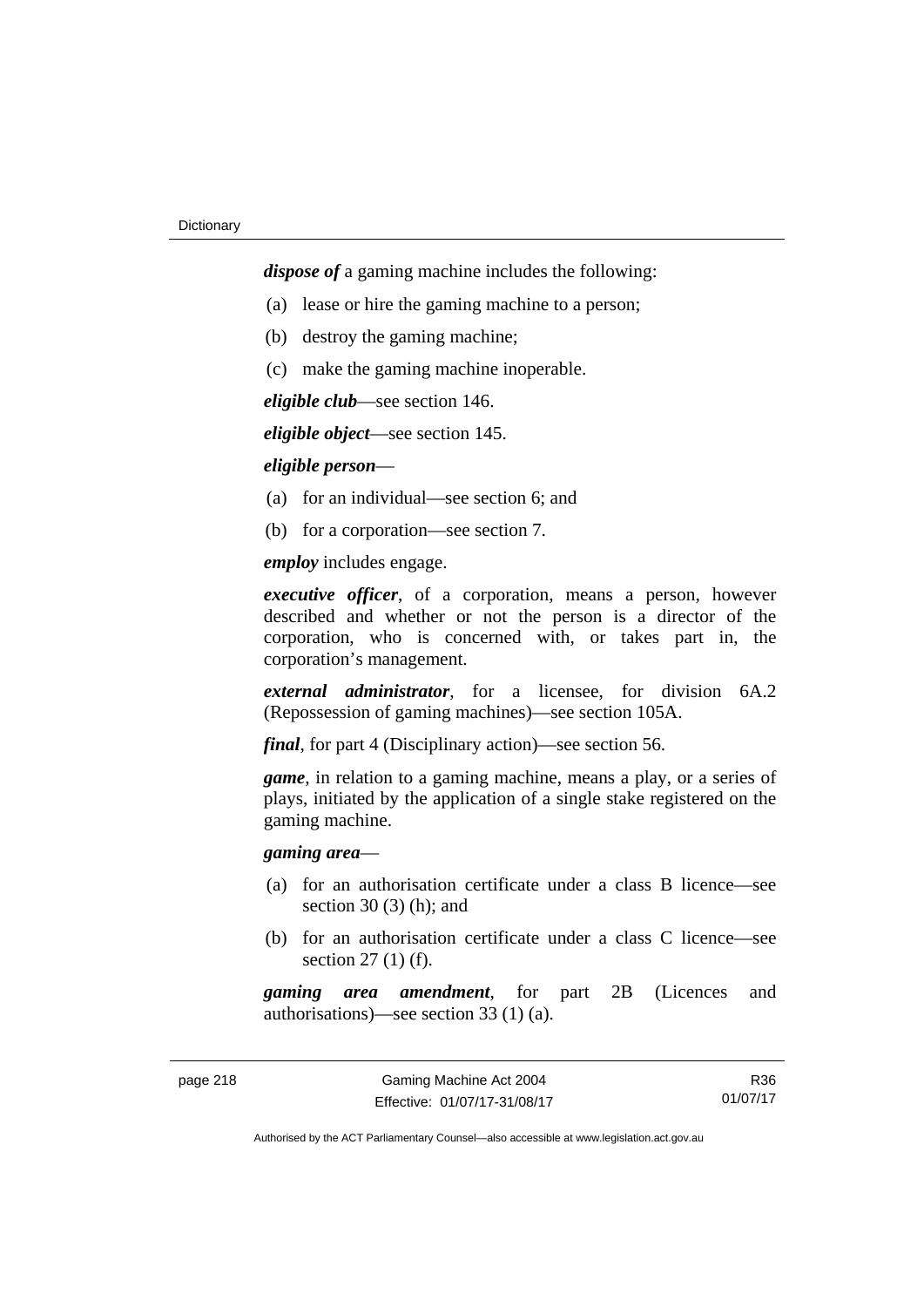*gaming law—*see the [Control Act](http://www.legislation.act.gov.au/a/1999-46/default.asp), dictionary.

# *gaming machine*—

- (a) means a machine—
	- (i) designed for playing a game of chance, or of mixed chance and skill; and
	- (ii) designed to be played completely or partly by—
		- (A) the insertion of 1 or more coins, notes or tokens; or
		- (B) the application of a monetary credit registered on the machine or elsewhere; and
	- (iii) that offers, or that appears to offer, people a chance to win monetary or other valuable consideration by playing the machine; but
- (b) does not include a device prescribed by regulation.

*gaming machine tax* means the tax imposed by section 159.

*gaming rules*, for an entity, means the rules mentioned in section 22 (2) (c).

*general licence*—see the *[Liquor Act 2010](http://www.legislation.act.gov.au/a/2010-35)*, section 17.

*general purpose*, for a storage permit, for division 6A.7 (Storage of authorisations and gaming machines)—see section 127N (a).

*gross revenue*, of a licensee or person, means all revenue derived by the licensee or person from the operation of gaming machines, other than—

- (a) the amount of winnings for playing the gaming machines paid or payable under the gaming machines' indicated prize scales (excluding linked jackpots); and
- (b) any amount set aside under a linked-jackpot arrangement for the payment of linked jackpots.

page 219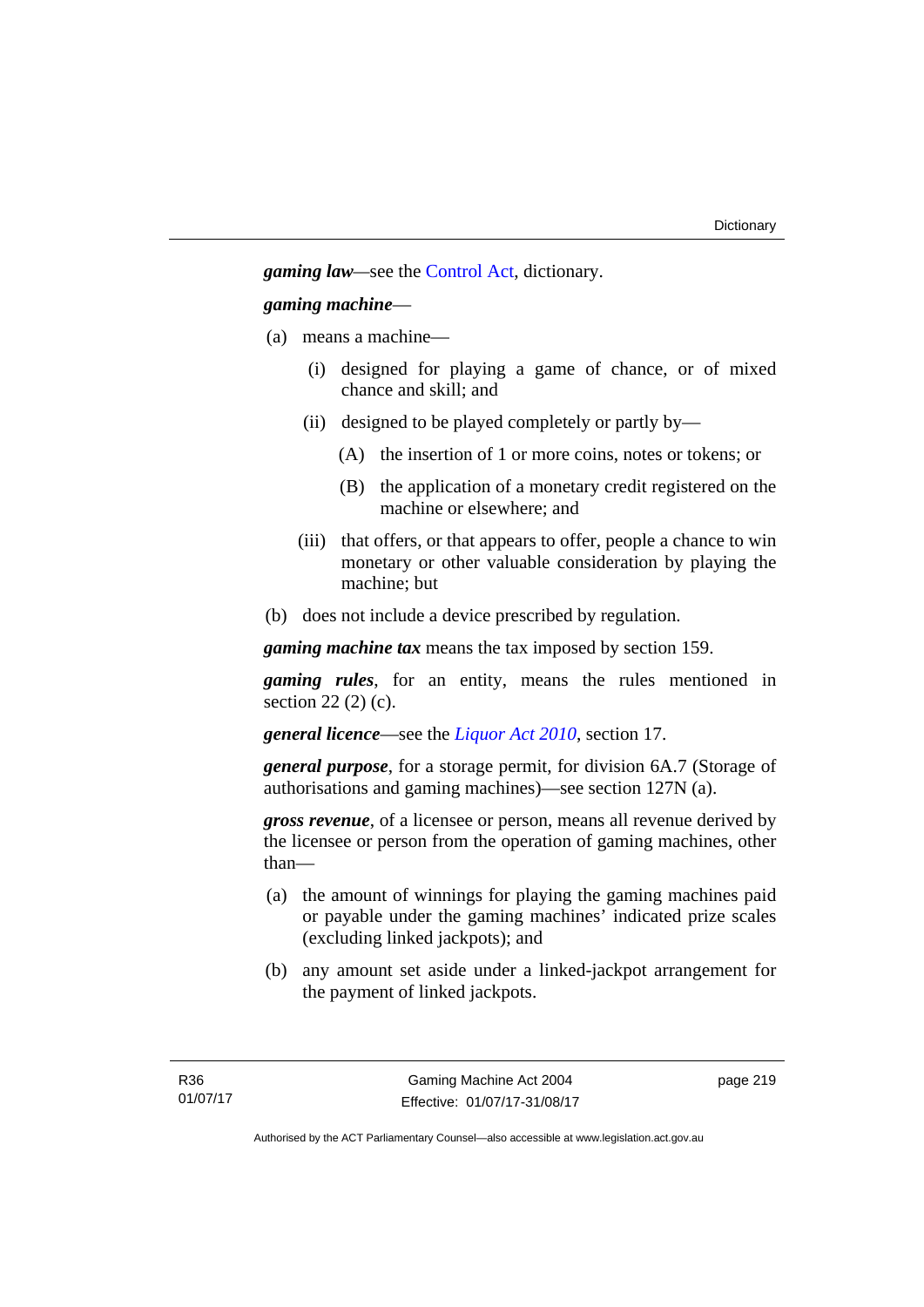*ground for disciplinary action* against a licensee, for part 4 (Disciplinary action)—see section 57.

*incoming licensee*, for division 2B.6 (Transfer and surrender of licences and authorisation certificates)—see section 37E (1).

*incorporated association* means an association incorporated under the *[Associations Incorporation Act 1991](http://www.legislation.act.gov.au/a/1991-46)*.

*increase maximum amendment*, for part 2B (Licences and authorisations)**—**see section 33 (1) (c).

*influential person*, for a corporation—see section 8.

*in-principle authorisation certificate*—see section 38A.

*inspection notice*, for division 6A.7 (Storage of authorisations and gaming machines)—see section 127ZE (1).

*interim purpose*, for a storage permit, for division 6A.7 (Storage of authorisations and gaming machines)—see section 127N (b).

*jackpot*, in relation to a gaming machine, means the combination of letters, numbers, symbols or representations as part of a game on the gaming machine that pays the maximum winnings payable on the gaming machine for any 1 combination.

# *licence*—

- (a) means a licence issued under—
	- (i) section 29 for class B gaming machines; or
	- (ii) section 17 for class C gaming machines; and
- (b) for part 4 (Disciplinary action)—see section 56; and
- (c) in relation to a person approved to operate a linked-jackpot arrangement under section 134—means the approval; and

R36 01/07/17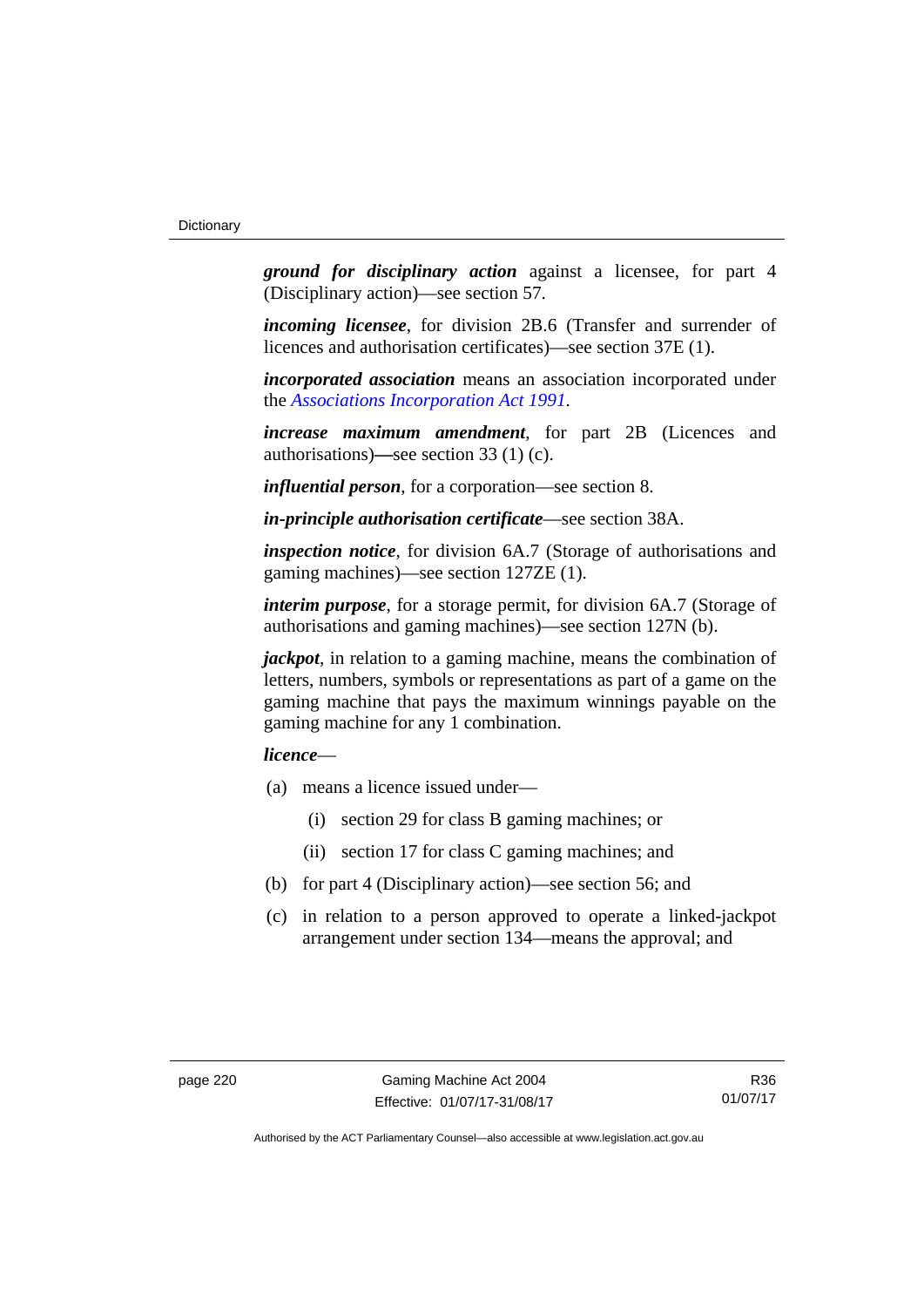- (d) in relation to a permit-holder under part 8 (Linked-jackpot arrangements)—means a multi-user permit.
- *Note Licensee* has a meaning corresponding to the meaning of *licence* (see [Legislation Act,](http://www.legislation.act.gov.au/a/2001-14) s 157).

## *licence number*—

- (a) of a class B licence—see section 30 (2) (b) (vii); and
- (b) of a class C licence—see section  $20(1)$  (b) (vi).

*licensee's name*, in relation to a class C licensee, means the name of the licensee's legal entity.

*life member*, of a club, means a person who is elected to membership of the club for life under the rules of the club.

*linked jackpot* means winnings under a linked-jackpot arrangement operated under an approval or permit under part 8.

*linked-jackpot arrangement* means an arrangement under which 2 or more gaming machines are linked to a device that—

- (a) from time to time, records the amount payable as winnings under the arrangement; and
- (b) for the purpose of recording the amount mentioned in paragraph (a), receives messages from each gaming machine to which it is linked; and
- (c) cannot affect the percentage payout of, or transmit a message to, a gaming machine to which it is linked.

*local jurisdiction* means a State or New Zealand.

*maintain* a gaming machine includes repair, adjust or alter the gaming machine.

*maximum number*, of authorisations, means the maximum number of authorisations for gaming machines that a licensee may have under an authorisation certificate.

page 221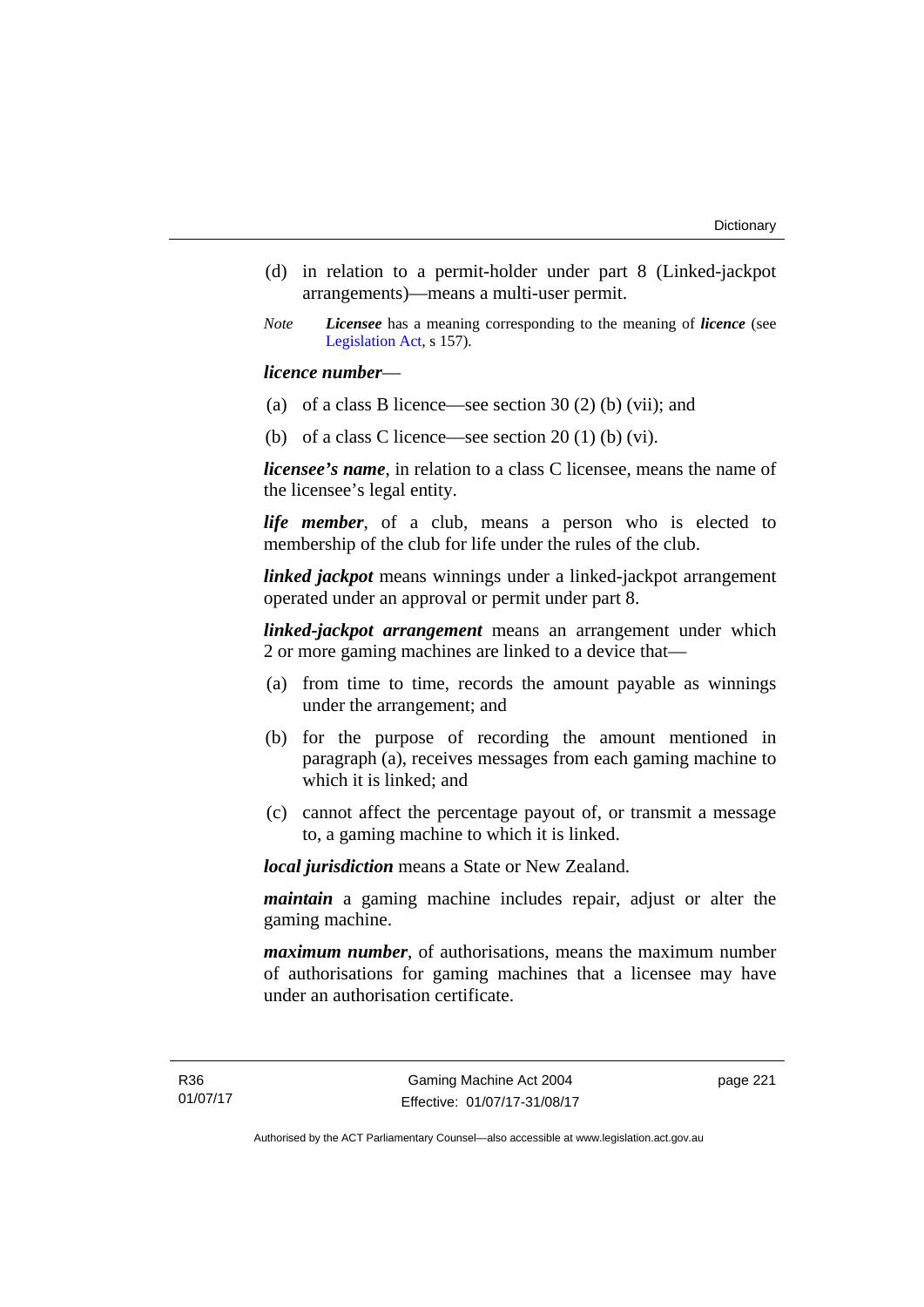*member*, of a club—

- (a) means—
	- (i) a member who, under the rules of the club, is required to pay fees; or
	- (ii) a life member; but
- (b) does not include a temporary member.

*minor licence amendment application*, for part 2B (Licences and authorisations)—see section 31 (1).

*multi-user permit*—see section 135.

*net revenue*, of a licensee that is a club, means gross revenue derived by the licensee, less—

- (a) any amount of gaming machine tax payable on that revenue; and
- (b) 24% of the gross revenue.

*notifiable action*—see section 173C.

## *officer* of a club—

- (a) means—
	- (i) any office-holder of the club (however described), including the secretary, treasurer, executive officer or public officer; or
	- (ii) anyone else concerned in or who takes part in the management of the club's affairs; but
- (b) does not include a patron or the holder of another honorary office of the club if the office does not give its holder a right to take part in the management of the club's affairs.

*on licence*—see the *[Liquor Act 2010](http://www.legislation.act.gov.au/a/2010-35)*, section 18.

*Note* The *[Liquor Act 2010](http://www.legislation.act.gov.au/a/2010-35)*, div 2.2 deals with subclasses of on licences.

R36 01/07/17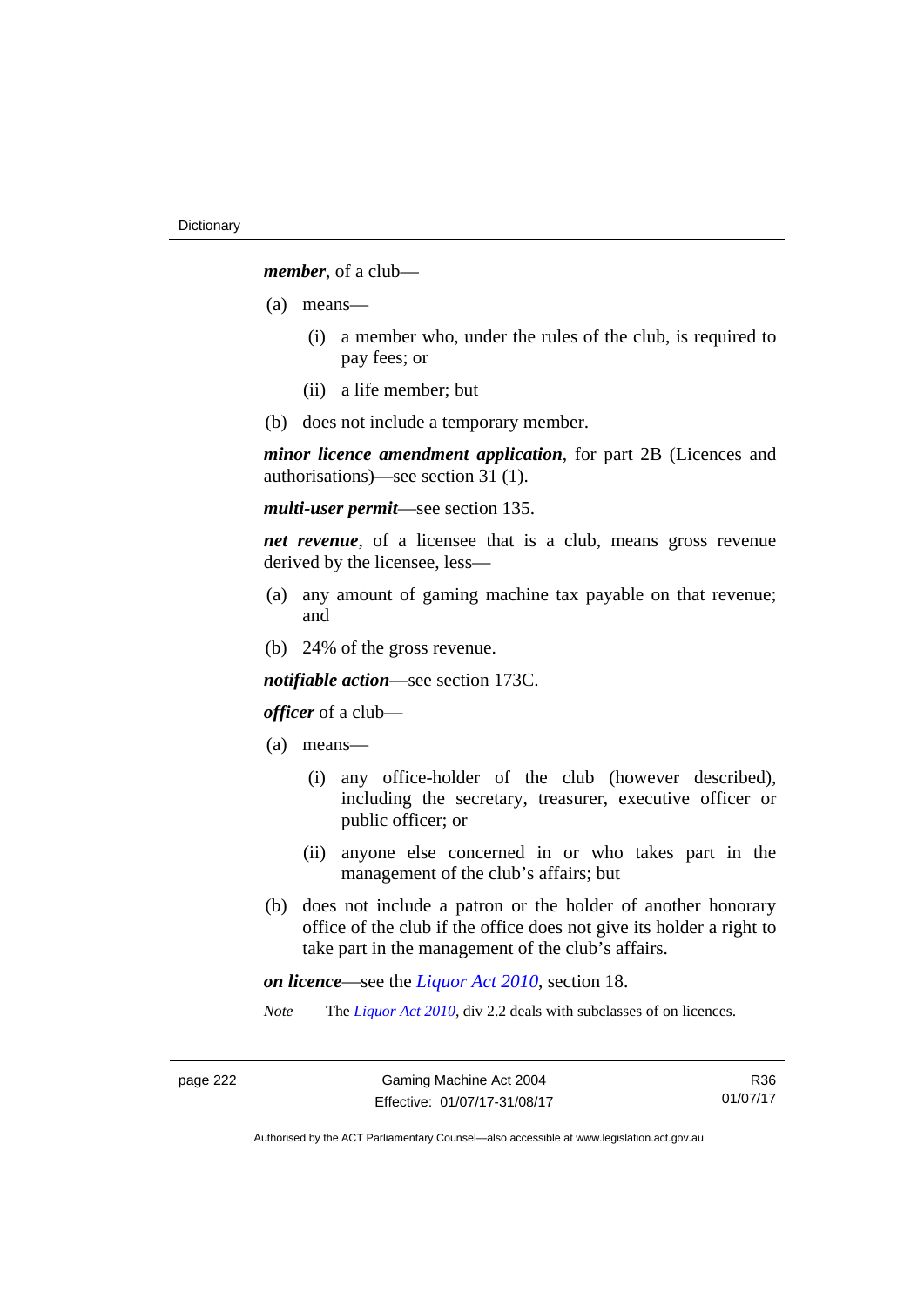*outgoing licensee*, for division 2B.6 (Transfer and surrender of licences and authorisation certificates)—see section 37E (1).

*percentage payout*, for a gaming machine, means the percentage payout allowed for the gaming machine under the authorisation.

*peripheral equipment*, for a gaming machine—see section 68.

*permit*, for division 6A.7 (Storage of authorisations and gaming machines)—see section 127M.

*permit-holder* means the holder of a multi-user permit.

*premises relocation amendment*, for part 2B (Licences and authorisations)—see section 33 (1) (b).

*prescribed number of days*, in relation to a notifiable action—see section 173D (5).

*problem gambling assistance fund*—see section 163B.

*properly completed*, for an application—see section 9 (1).

*proposed gaming area*, in relation to an authorisation certificate application for a class C licence—see section 22 (2) (b) (ii).

*quarantined authorisation*, for division 6A.7 (Storage of authorisations and gaming machines)—see section 127M.

*quarantined gaming machine*, for division 6A.7 (Storage of authorisations and gaming machines)—see section 127M.

*quarantine period*, for a gaming machine and authorisation to which a quarantine permit applies, for division 6A.7 (Storage of authorisations and gaming machines)—see section 127M.

*quarantine permit*, for division 6A.7 (Storage of authorisations and gaming machines)—see section 127Q.

*registered party*—see the *[Electoral Act 1992](http://www.legislation.act.gov.au/a/1992-71)*, dictionary.

*repossession***,** of a gaming machine, includes taking possession of the gaming machine under a default provision in a financial agreement.

page 223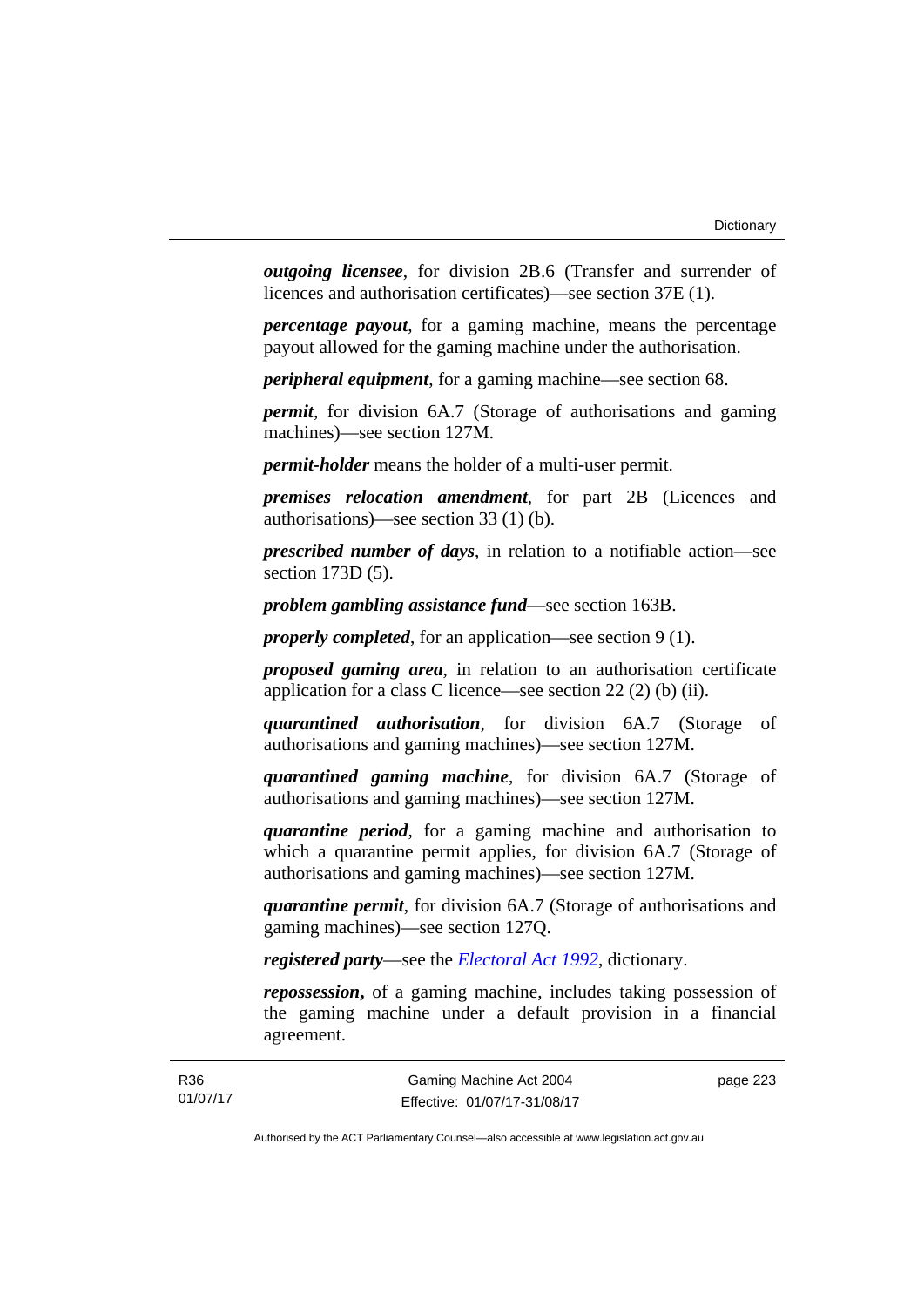*required community contribution*, for a licensee that is a club—see section 169 (1).

*required documents*, for an authorisation certificate application for class C gaming machines—see section 22 (2).

*reviewable decision*, for part 13 (Notification and review of decisions)—see section 173.

*secretary*, in relation to a club, includes a person concerned in the management of the club.

*short-term approval*, for a technician—see section 76 (3).

*signed-in guest*, for a club—see section 54A.

*social impact assessment*, for an authorisation certificate application, authorisation certificate amendment application, or application for an in-principle certificate of approval—see section 12 (1).

*statement of objects* of a club, means—

- (a) for a company—the memorandum of the company; or
- (b) for an incorporated association—the statement of objects of the association.

*storage period*, for a gaming machine or authorisation to which a storage permit applies, for division 6A.7 (Storage of authorisations and gaming machines)—see section 127M.

*storage permit*—see section 127L.

*storage rules*, for division 6A.7 (Storage of authorisations and gaming machines)—see section 127M.

*stored authorisation*, for division 6A.7 (Storage of authorisations and gaming machines)—see section 127M.

*stored gaming machine*, for division 6A.7 (Storage of authorisations and gaming machines)—see section 127M.

*tax law*—see the *[Taxation Administration Act 1999](http://www.legislation.act.gov.au/a/1999-4)*, section 4.

R36 01/07/17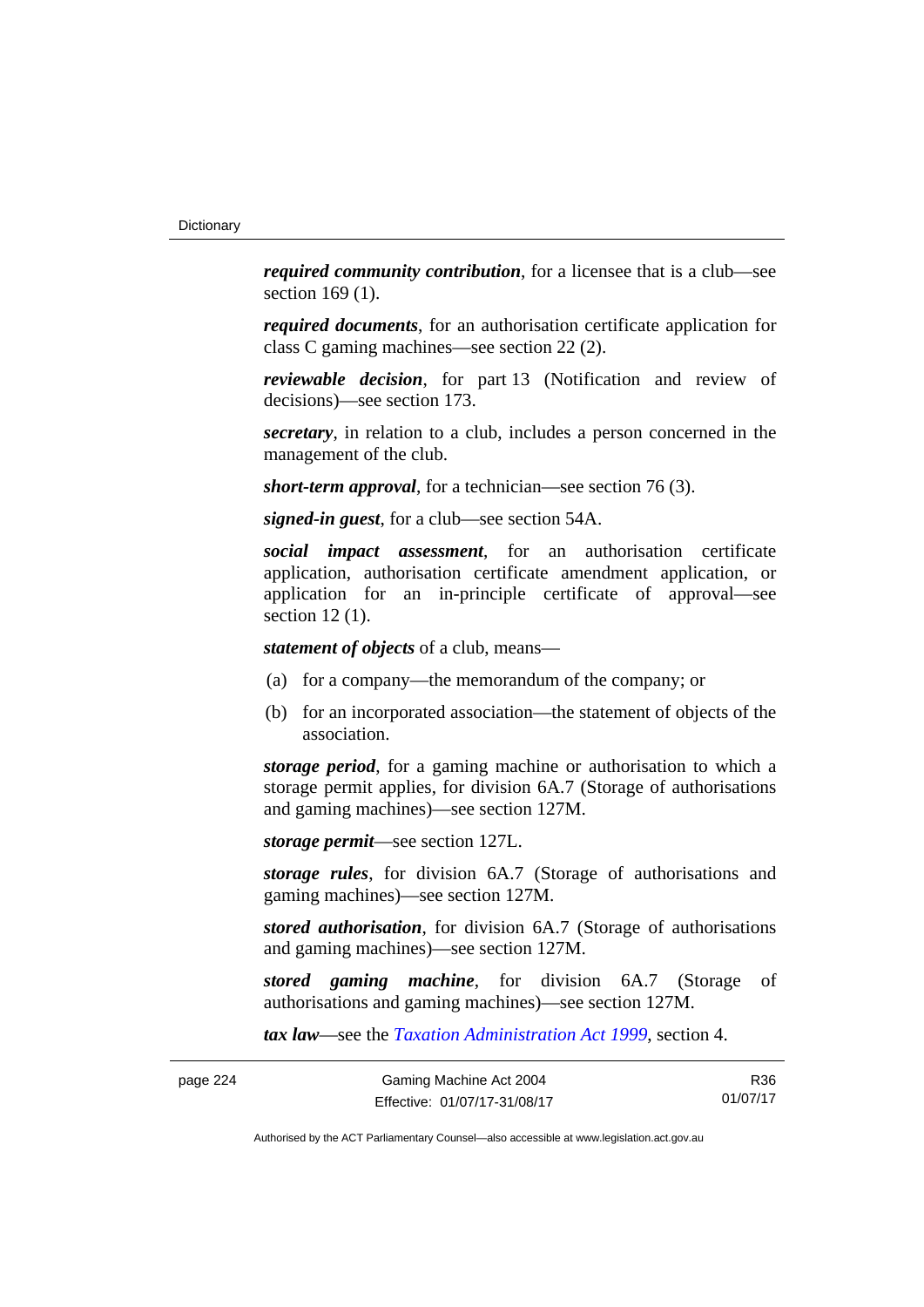*technical amendment*—see section 37B (1).

*technical evaluation* means a technical evaluation under section 69.

*temporary member*, of a club—see section 54A.

*warning notice*, for an associated organisation, for part 9 (Club administration)—see section 147B.

R36 01/07/17

Gaming Machine Act 2004 Effective: 01/07/17-31/08/17 page 225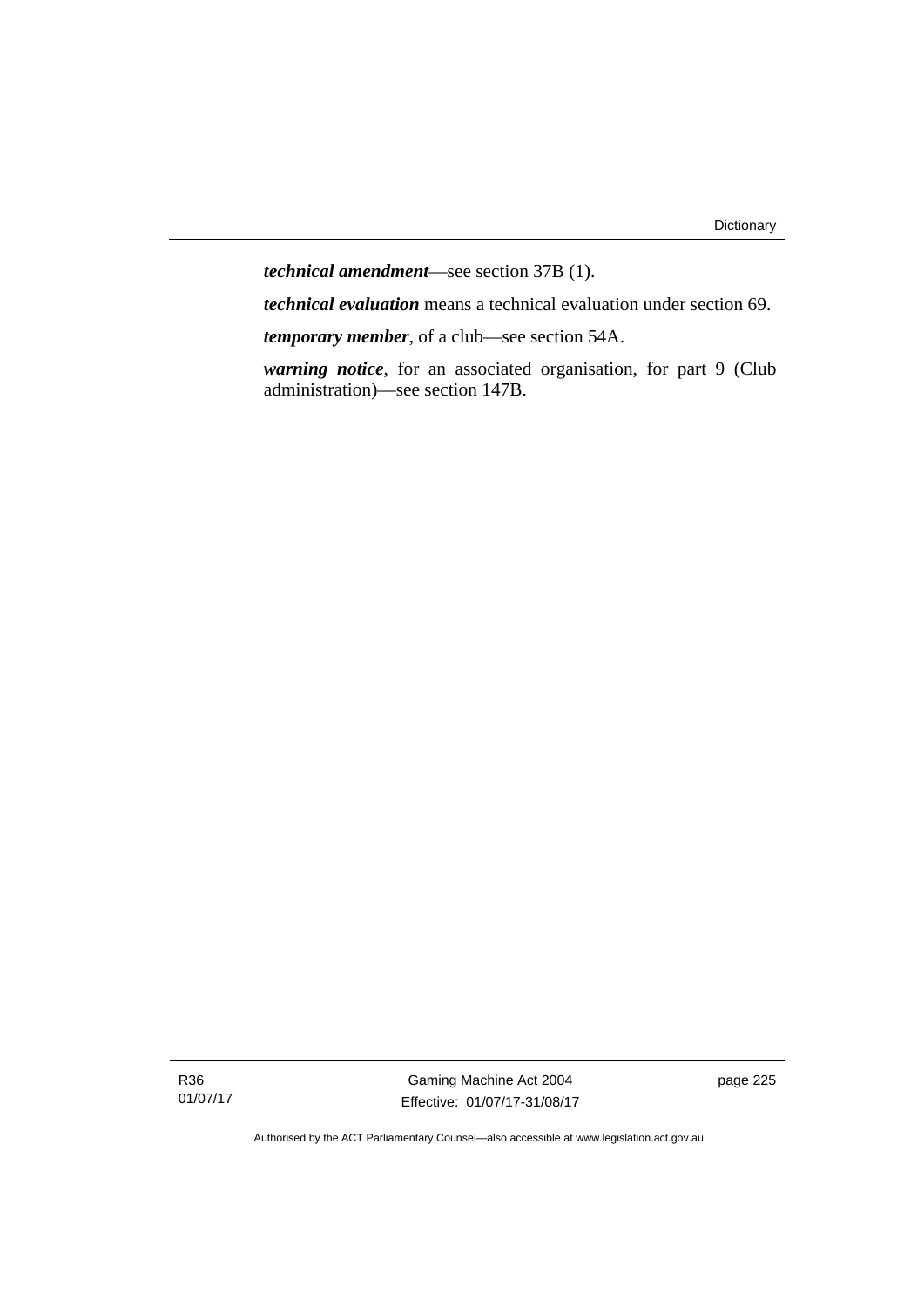1 About the endnotes

# **Endnotes**

# **1 About the endnotes**

Amending and modifying laws are annotated in the legislation history and the amendment history. Current modifications are not included in the republished law but are set out in the endnotes.

Not all editorial amendments made under the *[Legislation Act 2001](http://www.legislation.act.gov.au/a/2001-14)*, part 11.3 are annotated in the amendment history. Full details of any amendments can be obtained from the Parliamentary Counsel's Office.

Uncommenced amending laws are not included in the republished law. The details of these laws are underlined in the legislation history. Uncommenced expiries are underlined in the legislation history and amendment history.

If all the provisions of the law have been renumbered, a table of renumbered provisions gives details of previous and current numbering.

The endnotes also include a table of earlier republications.

# **2 Abbreviation key**

page 226 Gaming Machine Act 2004 Effective: 01/07/17-31/08/17

R36 01/07/17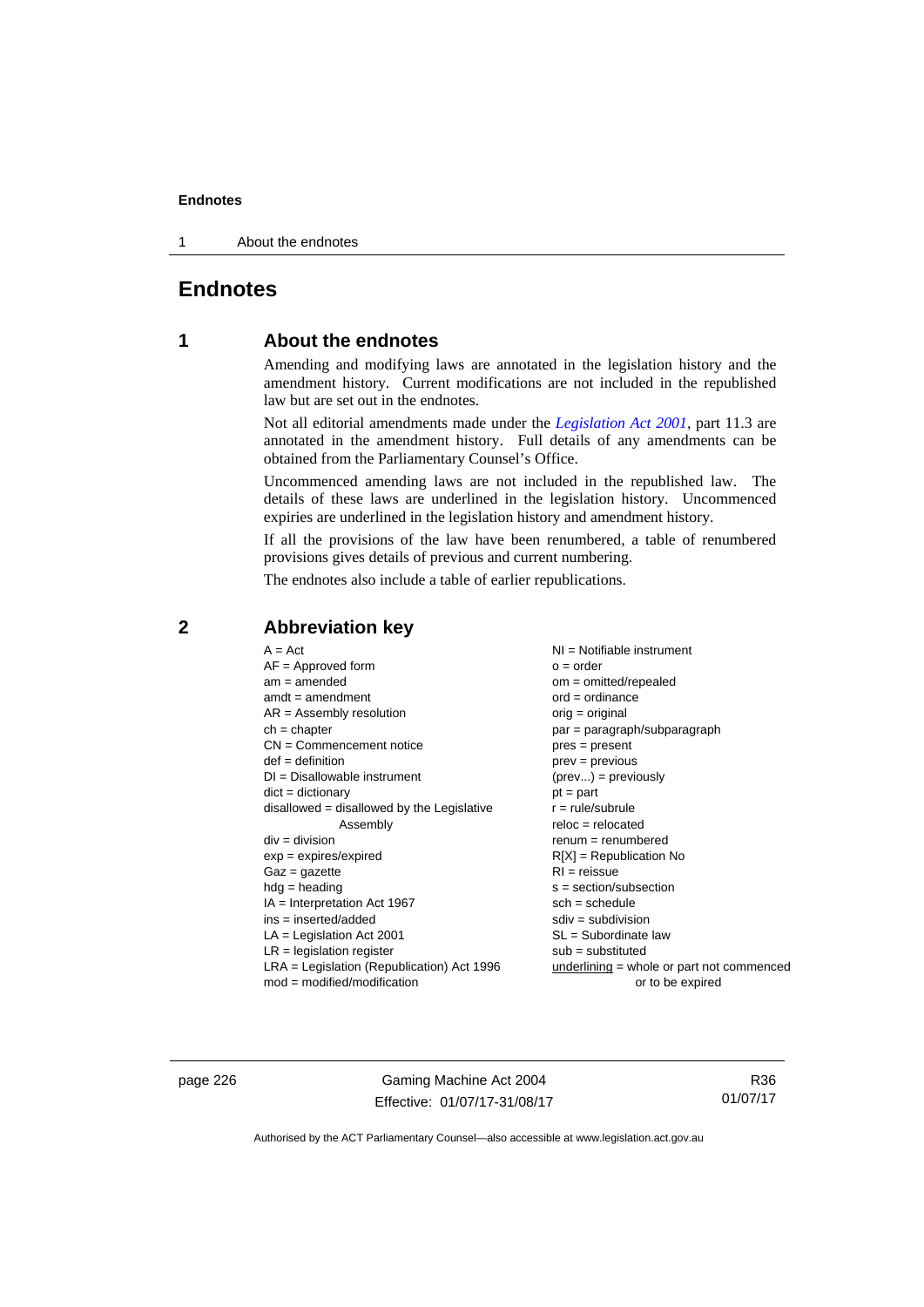# **3 Legislation history**

#### **Gaming Machine Act 2004 A2004-34**

notified LR 9 July 2004 s 1, s 2 commenced 9 July 2004 (LA s 75 (1)) remainder commenced 1 November 2004 (s 2 and [CN2004-14](http://www.legislation.act.gov.au/cn/2004-14/default.asp))

as amended by

#### **[Gaming Machine Amendment Act 2005](http://www.legislation.act.gov.au/a/2005-17) A2005-17**

notified LR 13 April 2005 s 1, s 2 commenced 13 April 2005 (LA s 75 (1)) remainder commenced 14 April 2005 (s 2)

## **[Gaming Machine Amendment Act 2005 \(No 2\)](http://www.legislation.act.gov.au/a/2005-26) A2005-26**

notified LR 28 June 2005 s 1, s 2 commenced 28 June 2005 (LA s 75 (1)) s 8 commenced 1 July 2007 (s 2 (2)) remainder commenced 1 July 2005 (s 2 (1))

#### **[Casino Control Act 2006](http://www.legislation.act.gov.au/a/2006-2) A2006-2 sch 1 pt 1.3**

notified LR 22 February 2006 s 1, s 2 commenced 22 February 2006 (LA s 75 (1)) sch 1 pt 1.3 commenced 1 May 2006 (s 2 and [CN2006-6](http://www.legislation.act.gov.au/cn/2006-6/default.asp))

## **[Gaming Machine Amendment Act 2007](http://www.legislation.act.gov.au/a/2007-14) A2007-14**

notified LR 31 May 2007 s 1, s 2 commenced 31 May 2007 (LA s 75 (1)) remainder commenced 1 June 2007 (s 2)

#### **[Gaming Machine Amendment Act 2007 \(No 2\)](http://www.legislation.act.gov.au/a/2007-40) A2007-40**

notified LR 4 December 2007 s 1, s 2 commenced 4 December 2007 (LA s 75 (1)) s 17 commenced 4 June 2008 (s 2 (2)) remainder commenced 5 December 2007 (s 2 (1))

## **[Statute Law Amendment Act 2008](http://www.legislation.act.gov.au/a/2008-28) A2008-28 sch 3 pt 3.29**

notified LR 12 August 2008 s 1, s 2 commenced 12 August 2008 (LA s 75 (1)) sch 3 pt 3.29 commenced 26 August 2008 (s 2)

R36 01/07/17

Gaming Machine Act 2004 Effective: 01/07/17-31/08/17 page 227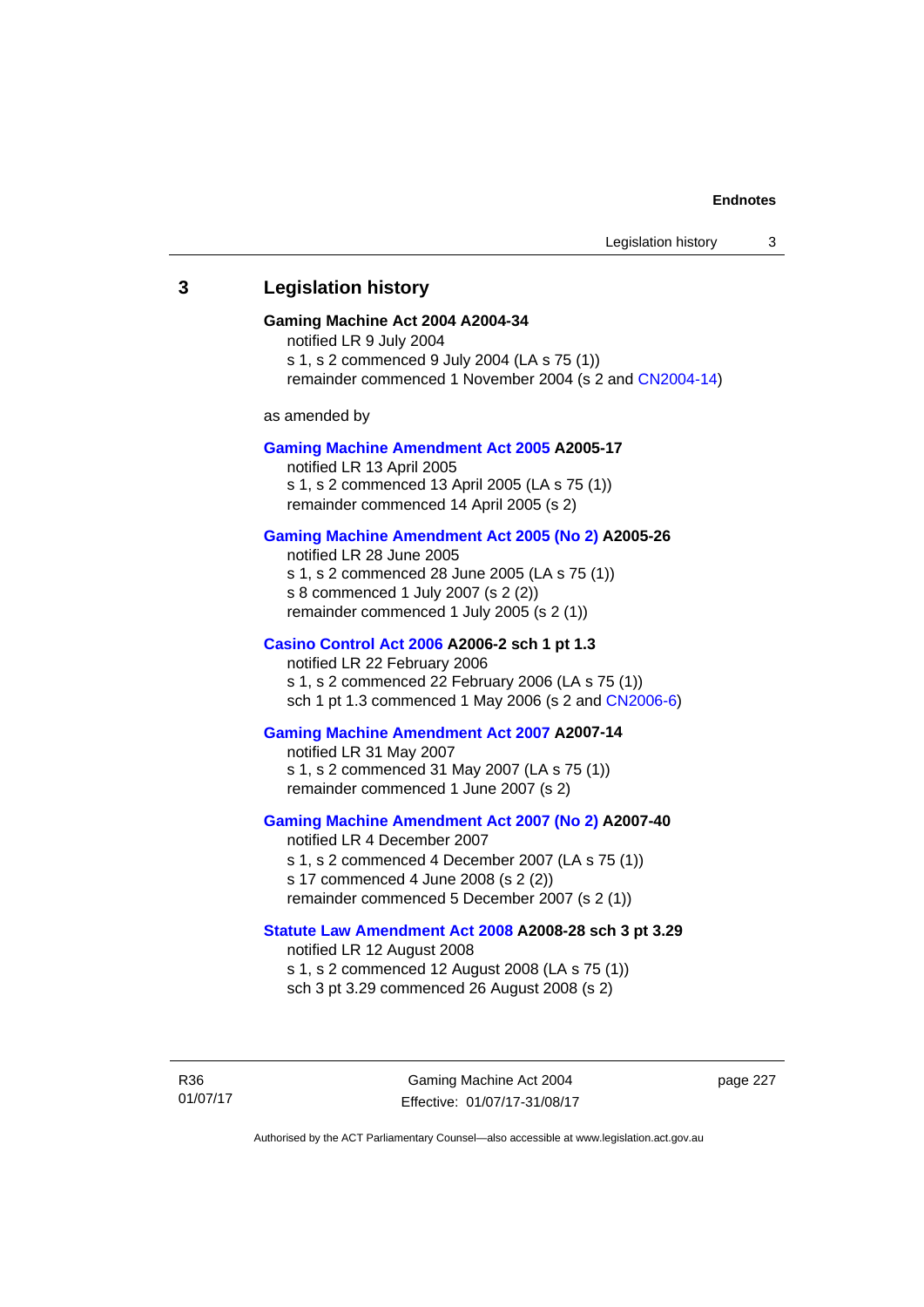| 3 | Legislation history |  |
|---|---------------------|--|
|---|---------------------|--|

# **[ACT Civil and Administrative Tribunal Legislation Amendment](http://www.legislation.act.gov.au/a/2008-37)  [Act 2008 \(No 2\)](http://www.legislation.act.gov.au/a/2008-37) A2008-37 sch 1 pt 1.47**

notified LR 4 September 2008

s 1, s 2 commenced 4 September 2008 (LA s 75 (1)) sch 1 pt 1.47 commenced 2 February 2009 (s 2 (1) and see [ACT Civil](http://www.legislation.act.gov.au/a/2008-35)  [and Administrative Tribunal Act 2008](http://www.legislation.act.gov.au/a/2008-35) A2008-35, s 2 (1) and [CN2009-2](http://www.legislation.act.gov.au/cn/2009-2/default.asp))

#### **[Statute Law Amendment Act 2009 \(No 2\)](http://www.legislation.act.gov.au/a/2009-49) A2009-49 sch 1 pt 1.6**

notified LR 26 November 2009

s 1, s 2 commenced 26 November 2009 (LA s 75 (1))

sch 1 pt 1.6 commenced 17 December 2009 (s 2)

# **[Liquor \(Consequential Amendments\) Act 2010](http://www.legislation.act.gov.au/a/2010-43) A2010-43 sch 1 pt 1.12**

notified LR 8 November 2010

s 1, s 2 commenced 8 November 2010 (LA s 75 (1)) sch 1 pt 1.12 commenced 1 December 2010 (s 2 (4) and see Liquor [Act 2010](http://www.legislation.act.gov.au/a/2010-35) A2010-35, s 2 (3) (as am by [A2010-43](http://www.legislation.act.gov.au/a/2010-43) amdt 1.19) and [CN2010-14](http://www.legislation.act.gov.au/cn/2010-14/default.asp))

## **[Gaming Machine \(Problem Gambling Assistance\) Amendment](http://www.legislation.act.gov.au/a/2010-52)  [Act 2010](http://www.legislation.act.gov.au/a/2010-52) A2010-52**

notified LR 15 December 2010 s 1, s 2 commenced 15 December 2010 (LA s 75 (1)) remainder commenced 1 July 2011 (s 2)

## **[Statute Law Amendment Act 2011](http://www.legislation.act.gov.au/a/2011-3) A2011-3 sch 1 pt 1.3, sch 3 pt 3.21**

notified LR 22 February 2011 s 1, s 2 commenced 22 February 2011 (LA s 75 (1)) sch 1 pt 1.3, sch 3 pt 3.21 commenced 1 March 2011 (s 2)

# **[Gaming Machine \(Club Governance\) Amendment Act 2011](http://www.legislation.act.gov.au/a/2011-24) A2011-24**

**pt 2** 

notified LR 7 July 2011 s 1, s 2 commenced 1 July 2011 (LA s 75 (2)) ss 9-11, s 21, s 26 commenced 1 July 2012 (s 2 (2)) pt 2 remainder taken to have commenced 1 July 2011 (s 2 (1))

#### **[Justice and Community Safety Legislation Amendment Act 2011](http://www.legislation.act.gov.au/a/2011-27)  [\(No 2\)](http://www.legislation.act.gov.au/a/2011-27) A2011-27 sch 1 pt 1.5**

notified LR 30 August 2011

s 1, s 2 taken to have commenced 29 July 2008 (LA s 75 (2)) sch 1 pt 1.5 commenced 13 September 2011 (s 2 (1))

page 228 Gaming Machine Act 2004 Effective: 01/07/17-31/08/17

R36 01/07/17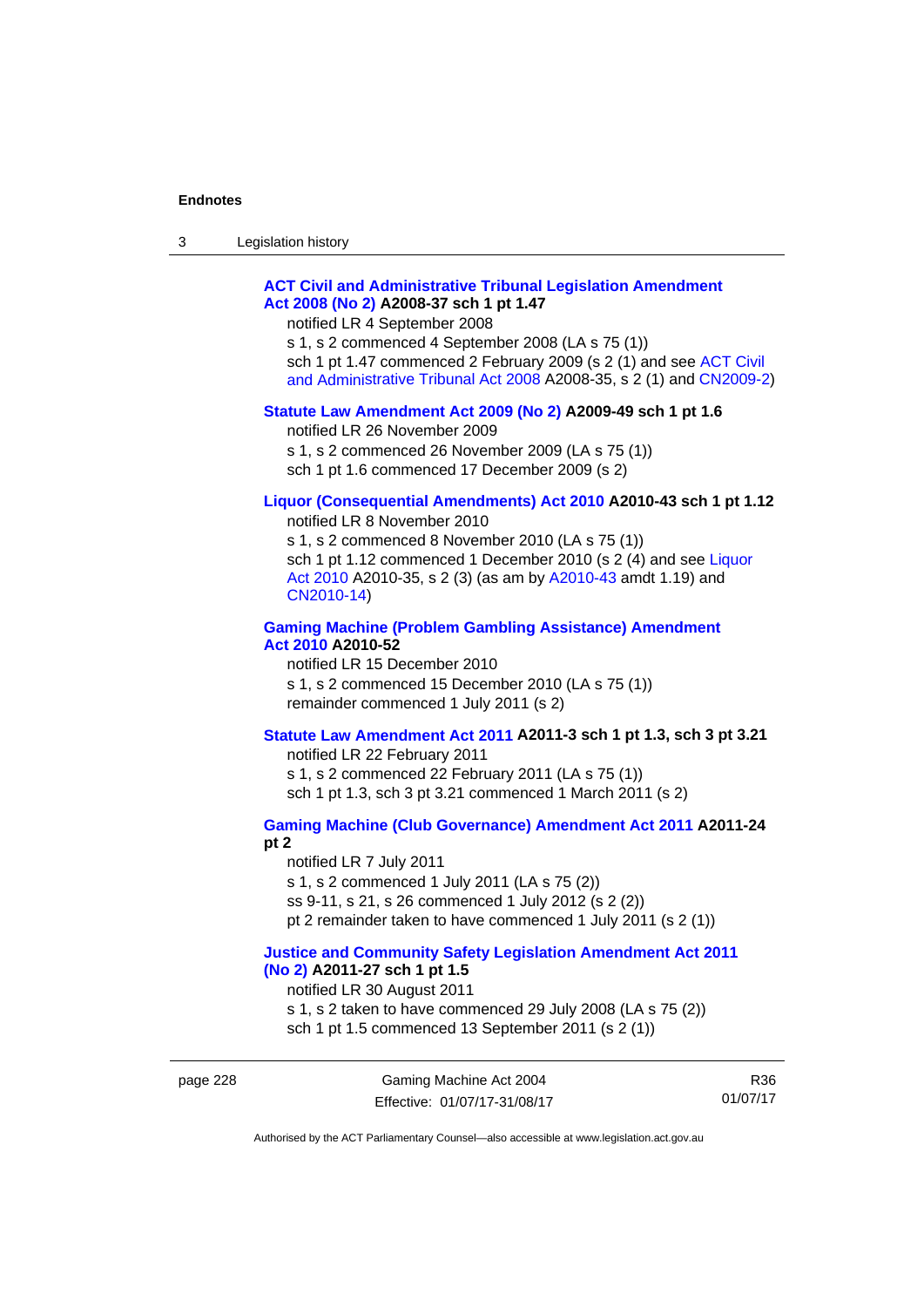# **[Business Names Registration \(Transition to Commonwealth\)](http://www.legislation.act.gov.au/a/2012-2)  [Act 2012](http://www.legislation.act.gov.au/a/2012-2) A2012-2 sch 2 pt 2.3**

notified LR 28 February 2012

s 1, s 2 commenced 28 February 2012 (LA s 75 (1))

sch 2 pt 2.3 commenced 28 May 2012 (s 2 (2))

## **[Gaming Machine Amendment Act 2012](http://www.legislation.act.gov.au/a/2012-42) A2012-42 pt 2 (as am by [A2013-29](http://www.legislation.act.gov.au/a/2013-29) s 4)**

notified LR 6 September 2012

s 1, s 2 commenced 6 September 2012 (LA s 75 (1))

s 28, s 29 commenced 1 February 2014 (s 2 (2) (as am by [A2013-29](http://www.legislation.act.gov.au/a/2013-29) s 4))

pt 2 remainder commenced 1 January 2013 (s 2 (1))

# **[Gaming Machine Amendment Act 2012 \(No 2\)](http://www.legislation.act.gov.au/a/2012-50/default.asp) A2012-50**

notified LR 5 December 2012

s 1, s 2 commenced 5 December 2012 (LA s 75 (1))

s 3 commenced 6 December 2012 (s 2 (1))

s 4 commenced 1 January 2013 (s 2 (2))

s 5 commenced 1 February 2014 (s 2 (3) and see [Gaming Machine](http://www.legislation.act.gov.au/a/2012-42)  [Amendment Act 2012](http://www.legislation.act.gov.au/a/2012-42) A2012-42 s 2 (2) (as am by [A2013-29](http://www.legislation.act.gov.au/a/2013-29) s 4))

## **[Gaming Machine Amendment Act 2013](http://www.legislation.act.gov.au/a/2013-9) A2013-9**

notified LR 27 March 2013

s 1, s 2 commenced 27 March 2013 (LA s 75 (1)) remainder commenced 28 March 2013 (s 2)

# **[Statute Law Amendment Act 2013](http://www.legislation.act.gov.au/a/2013-19) A2013-19 sch 3 pt 3.23**

notified LR 24 May 2013 s 1, s 2 commenced 24 May 2013 (LA s 75 (1)) sch 3 pt 3.23 commenced 14 June 2013 (s 2)

#### **[Gaming Machine Amendment Act 2013 \(No 2\)](http://www.legislation.act.gov.au/a/2013-29) A2013-29**

notified LR 21 August 2013 s 1, s 2 commenced 21 August 2013 (LA s 75 (1)) remainder commenced 22 August 2013 (s 2)

*Note* This Act only amends the Gaming Machine Amendment [Act 2012](http://www.legislation.act.gov.au/a/2012-42) A2012-42.

Gaming Machine Act 2004 Effective: 01/07/17-31/08/17 page 229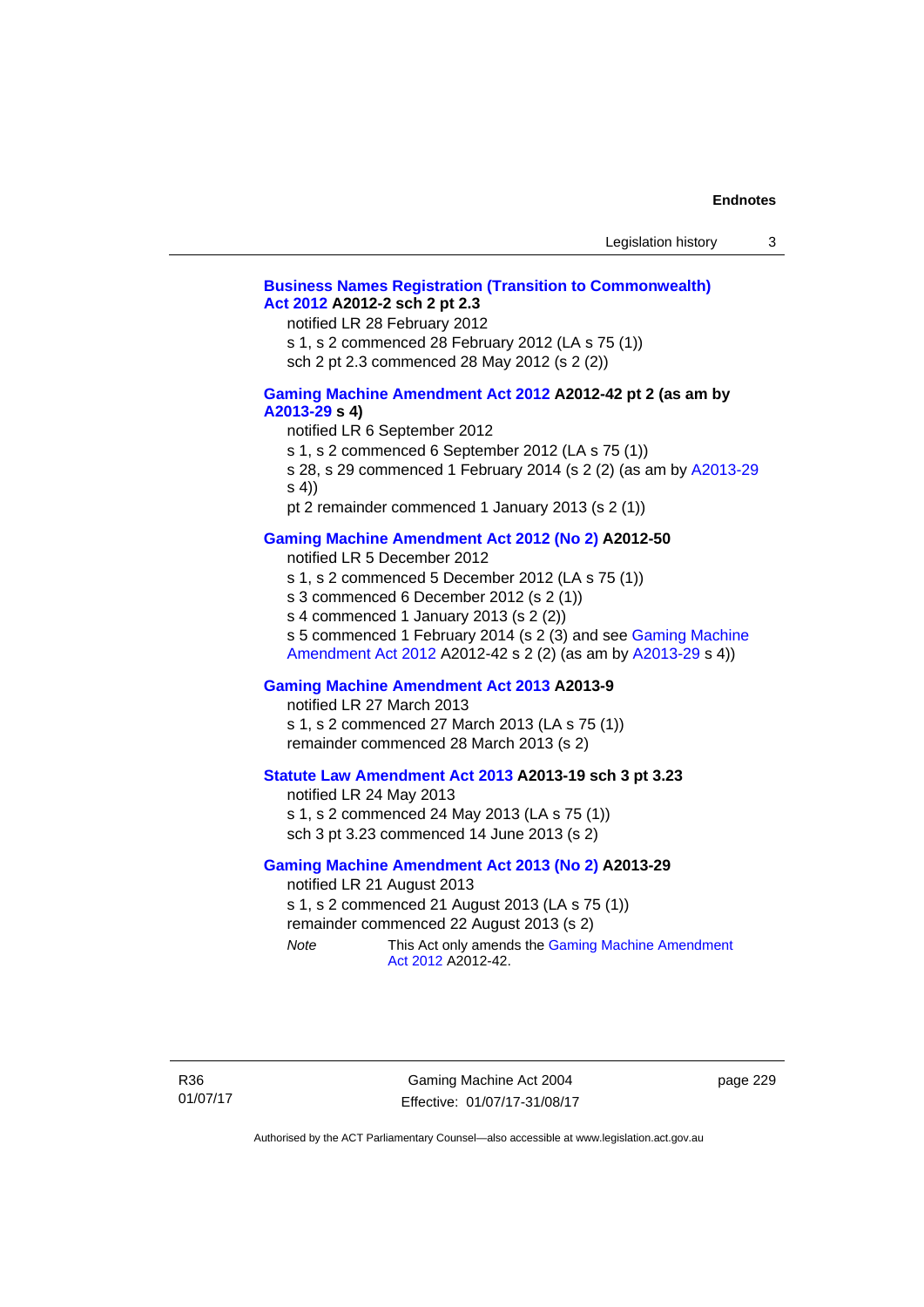3 Legislation history

## **[Gaming Machine \(Red Tape Reduction\) Amendment Act 2014](http://www.legislation.act.gov.au/a/2014-5) A2014-5**

notified LR 27 March 2014 s 1, s 2 commenced 27 March 2014 (LA s 75 (1)) remainder commenced 28 March 2014 (s 2)

## **[Red Tape Reduction Legislation Amendment Act 2014](http://www.legislation.act.gov.au/a/2014-47) A2014-47 pt 4**

notified LR 6 November 2014

s 1, s 2 commenced 6 November 2014 (LA s 75 (1)) pt 4 commenced 7 November 2014 (s 2)

## **[Gaming Machine \(Red Tape Reduction\) Amendment Act 2014 \(No 2\)](http://www.legislation.act.gov.au/a/2014-56) A2014-56**

notified LR 4 December 2014

s 1, s 2 commenced 4 December 2014 (LA s 75 (1))

s 18, s 19 commenced 1 March 2015 (s 2 (2))

remainder commenced 5 December 2014 (s 2)

# **[Annual Reports \(Government Agencies\) Amendment Act 2015](http://www.legislation.act.gov.au/a/2015-16)**

**A2015-16 sch 1 pt 1.13** 

notified LR 27 May 2015 s 1, s 2 commenced 27 May 2015 (LA s 75 (1)) sch 1 pt 1.13 commenced 3 June 2015 (s 2)

#### **[Gaming Machine \(Reform\) Amendment Act 2015](http://www.legislation.act.gov.au/a/2015-21/default.asp) A2015-21**

notified LR 15 June 2015

s 1, s 2 commenced 15 June 2015 (LA s 75 (1))

s 3 commenced 1 July 2015 (LA s 75AA)

s 81 commenced 1 July 2015 (s 2 and [CN2015-10\)](http://www.legislation.act.gov.au/cn/2015-10/default.asp)

ss 4-80 and ss 82-93 commenced 31 August 2015 (s 2 and [CN2015-18](http://www.legislation.act.gov.au/cn/2015-18/default.asp))

sch 1 awaiting commencement (s 2)

*Note* default commencement of schedule 1 under s 2 (4): 31 August 2018

page 230 Gaming Machine Act 2004 Effective: 01/07/17-31/08/17

R36 01/07/17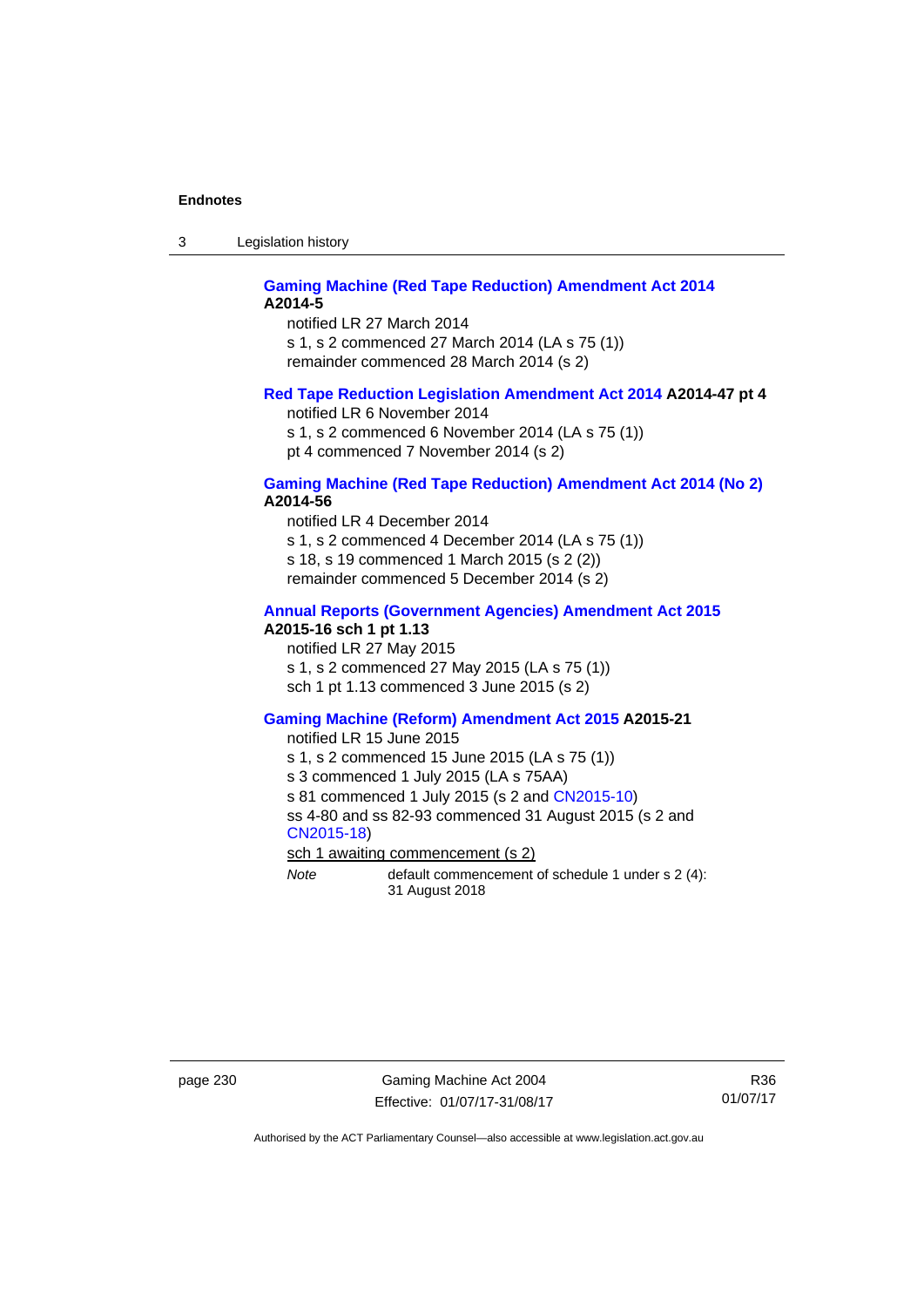#### as modified by

#### **[Gaming Machine Regulation 2004](http://www.legislation.act.gov.au/sl/2004-30/default.asp) SL2004-30 (as am by [SL2015-27](http://www.legislation.act.gov.au/sl/2015-27/default.asp) s 29, s 30)**

notified LR 30 July 2004

s 1, s 2 commenced 30 July 2004 (LA s 75 (1))

remainder commenced 1 November 2004 (s 2 and see [Gaming](http://www.legislation.act.gov.au/a/2004-34)  [Machine Act 2004](http://www.legislation.act.gov.au/a/2004-34) A2004-34, s 2 and [CN2004-14](http://www.legislation.act.gov.au/cn/2004-14/default.asp))

## **[Gaming Legislation Amendment Regulation 2015 \(No 1\)](http://www.legislation.act.gov.au/sl/2015-27/default.asp) SL2015-27 s 29, s 30**

notified LR 24 August 2015

s 1, s 2 commenced 24 August 2015 (LA s 75 (1))

s 29, s 30 commenced 31 August 2015 (s 2 and see [Gaming Machine](http://www.legislation.act.gov.au/a/2015-21/default.asp)  [\(Reform\) Amendment Act 2015](http://www.legislation.act.gov.au/a/2015-21/default.asp) A2015-21, s 2 and [CN2015-18\)](http://www.legislation.act.gov.au/cn/2015-18/default.asp)

*Note* This regulation only amends the [Gaming Machine Regulation](http://www.legislation.act.gov.au/sl/2004-30/default.asp)  [2004](http://www.legislation.act.gov.au/sl/2004-30/default.asp) SL2004-30.

as amended by

## **[Red Tape Reduction Legislation Amendment Act 2015](http://www.legislation.act.gov.au/a/2015-33/default.asp) A2015-33 sch 1 pt 1.30**

notified LR 30 September 2015

s 1, s 2 commenced 30 September 2015 (LA s 75 (1))

sch 1 pt 1.30 commenced 14 October 2015 (s 2)

# **[Statute Law Amendment Act 2015 \(No 2\)](http://www.legislation.act.gov.au/a/2015-50) A2015-50 sch 3 pt 3.19**

notified LR 25 November 2015 s 1, s 2 commenced 25 November 2015 (LA s 75 (1)) sch 3 pt 3.19 commenced 9 December 2015 (s 2)

#### **[Red Tape Reduction Legislation Amendment Act 2016](http://www.legislation.act.gov.au/a/2016-18) A2016-18 sch 3 pt 3.25, sch 4 pt 4.5**

notified LR 13 April 2016 s 1, s 2 commenced 13 April 2016 (LA s 75 (1)) sch 3 pt 3.25, sch 4 pt 4.5 commenced 27 April 2016 (s 2)

page 231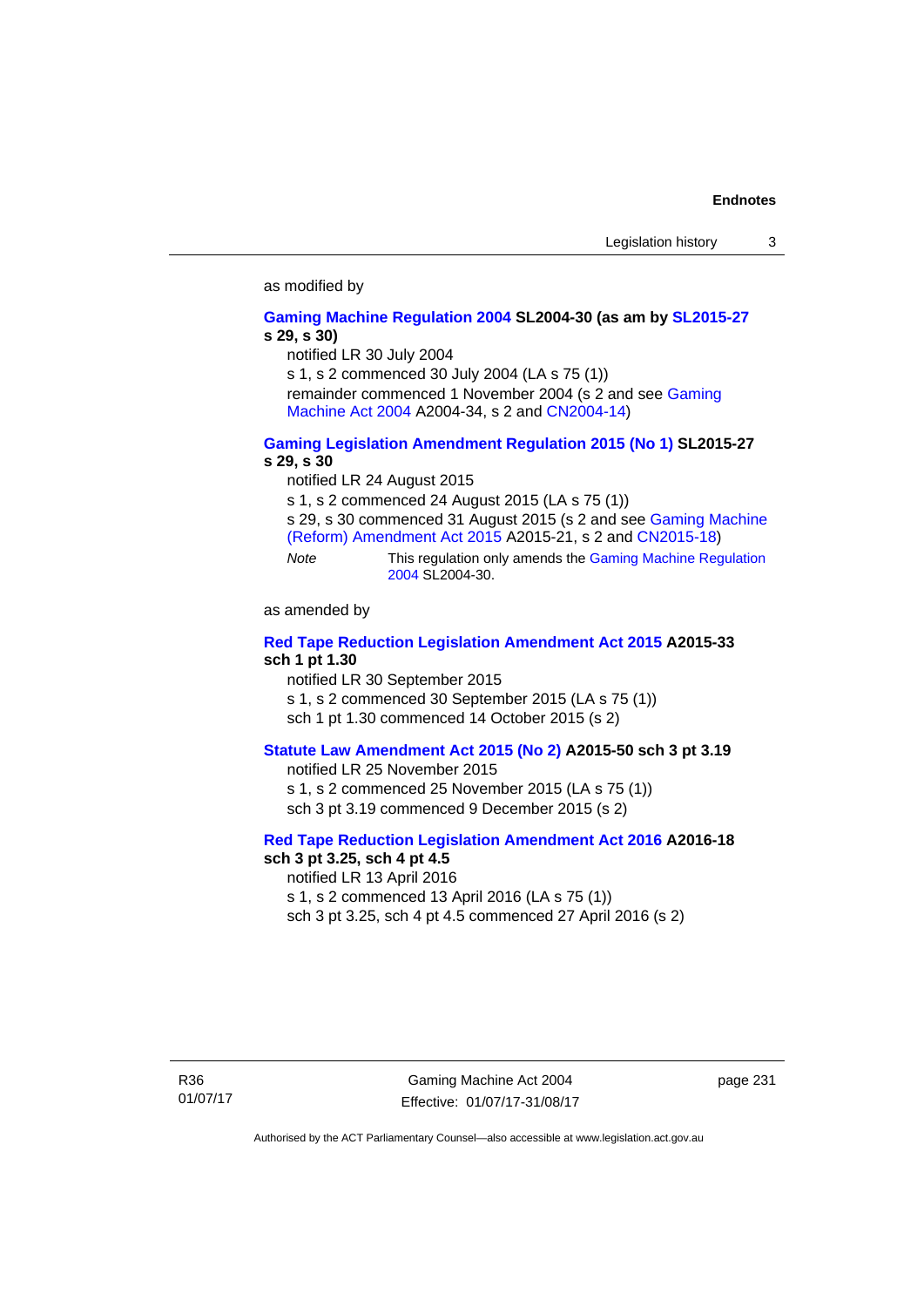3 Legislation history

# **[Gaming and Racing \(Red Tape Reduction\) Legislation Amendment](http://www.legislation.act.gov.au/a/2016-45/default.asp)  [Act 2016](http://www.legislation.act.gov.au/a/2016-45/default.asp) A2016-45 pt 2, sch 1**

notified LR 19 August 2016 s 1, s 2 commenced 19 August 2016 (LA s 75 (1)) sch 1 commences immediately after the commencement of Gaming [Machine \(Reform\) Amendment Act 2015](http://www.legislation.act.gov.au/a/2015-21/default.asp) A2015-21, sch 1 (s 2 (2)) pt 2 commenced 1 September 2016 (s 2 (1))

### **[Justice and Community Safety Legislation Amendment Act](http://www.legislation.act.gov.au/a/2017-14/default.asp)  [2017 \(No 2\)](http://www.legislation.act.gov.au/a/2017-14/default.asp) A2017-14 pt 8**

notified LR 17 May 2017

s 1, s 2 commenced 17 May 2017 (LA s 75 (1)) pt 8 commenced 1 July 2017 (s 2 (4))

page 232 Gaming Machine Act 2004 Effective: 01/07/17-31/08/17

R36 01/07/17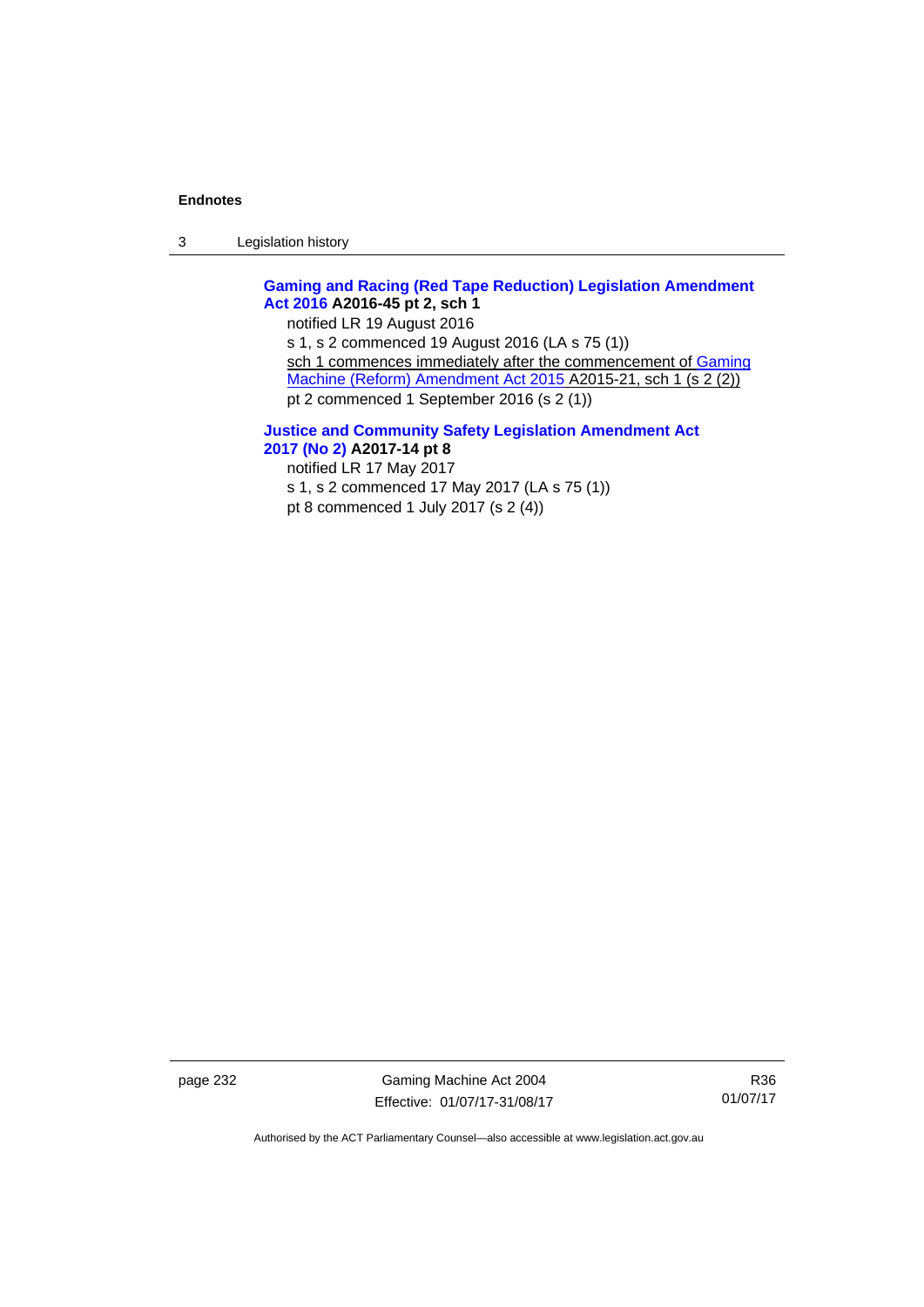Amendment history 4

# **4 Amendment history**

**Commencement**  s 2 om LA s 89 (4) **Dictionary**  s 3 am [A2013-19](http://www.legislation.act.gov.au/a/2013-19) amdt 3.171 **Important concepts**  pt 2 hdg sub [A2015-21](http://www.legislation.act.gov.au/a/2015-21) s 4 **Definitions and important concepts**  div 2.1 hdg om [A2015-21](http://www.legislation.act.gov.au/a/2015-21) s 4 **Issue of licences**  div 2.2 hdg om [A2015-21](http://www.legislation.act.gov.au/a/2015-21) s 4 **Social impact assessments**  div 2.3 hdg om [A2015-21](http://www.legislation.act.gov.au/a/2015-21) s 4 **Eligible people**  om [A2015-21](http://www.legislation.act.gov.au/a/2015-21) s 4 **Licence amendments**  div 2.5 hdg om [A2015-21](http://www.legislation.act.gov.au/a/2015-21) s 4 **Transfer and surrender of licences**  div 2.6 hdg om [A2015-21](http://www.legislation.act.gov.au/a/2015-21) s 4 **Restriction on gaming machine numbers**  div 2.7 hdg om [A2015-21](http://www.legislation.act.gov.au/a/2015-21) s 4 **Gaming machine licences**<br>div 2.8 hdg om A20 om [A2015-21](http://www.legislation.act.gov.au/a/2015-21) s 4 **Eligibility of individuals**  s 6 sub [A2015-21](http://www.legislation.act.gov.au/a/2015-21) s 4 **Eligibility of corporations**  s 7 sub [A2015-21](http://www.legislation.act.gov.au/a/2015-21) s 4 **Meaning of** *influential person* s 8 sub [A2015-21](http://www.legislation.act.gov.au/a/2015-21) s 4 **Proper completion—applications under Act**  s 9 sub [A2015-21](http://www.legislation.act.gov.au/a/2015-21) s 4 **Gaming machine authorisation numbers**  pt 2A hdg ins [A2012-42](http://www.legislation.act.gov.au/a/2012-42) s 23 sub [A2015-21](http://www.legislation.act.gov.au/a/2015-21) s 4

R36 01/07/17

Gaming Machine Act 2004 Effective: 01/07/17-31/08/17 page 233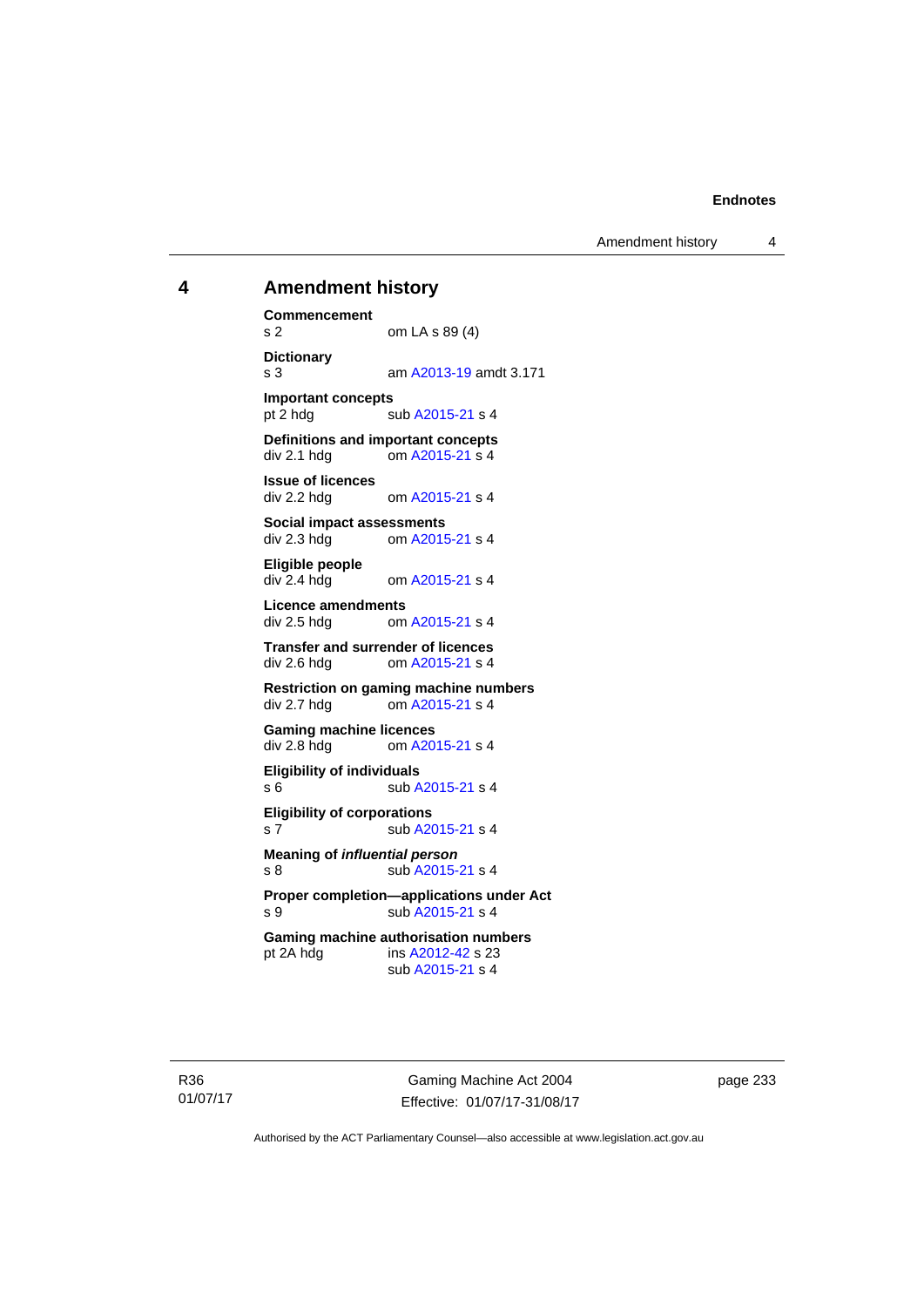4 Amendment history

# **Preliminary**  ins [A2012-42](http://www.legislation.act.gov.au/a/2012-42) s 23 om [A2015-21](http://www.legislation.act.gov.au/a/2015-21) s 4 also ins [A2012-42](http://www.legislation.act.gov.au/a/2012-42) s 23 renum as div 2A.2 hdg **Applications for in-principle approvals**  div 2A.2 hdg (prev div 2A.1 hdg) ins [A2012-42](http://www.legislation.act.gov.au/a/2012-42) s 23 renum as div 2A.2 hdg R20 LA om [A2015-21](http://www.legislation.act.gov.au/a/2015-21) s 4 also ins [A2012-42](http://www.legislation.act.gov.au/a/2012-42) s 23 renum as div 2A.3 hdg **Issue of in-principle approvals**  div 2A.3 hdg (prev div 2A.2 hdg) ins [A2012-42](http://www.legislation.act.gov.au/a/2012-42) s 23 renum as div 2A.3 hdg R20 LA om [A2015-21](http://www.legislation.act.gov.au/a/2015-21) s 4 also ins [A2012-42](http://www.legislation.act.gov.au/a/2012-42) s 23 renum as div 2A.4 hdg **Amendment, transfer, extension and surrender of in-principle approvals div 2A.4 hdg (prev div 2A.3 hdg) ins A2012-42 s 23** (prev div 2A.3 hdg) ins  $A2012-42$  s 23 renum as div 2A.4 hdg R20 LA om [A2015-21](http://www.legislation.act.gov.au/a/2015-21) s 4 also ins [A2012-42](http://www.legislation.act.gov.au/a/2012-42) s 23 renum as div 2A.5 hdg **Amendment, transfer, extension and surrender of in-principle approvals div 2A.5 hdd (prev div 2A.4 hdd) ins A2012-42 s 23** (prev div 2A.4 hdg) ins  $A2012-42$  s 23 renum as div 2A.5 hdg R20 LA om [A2015-21](http://www.legislation.act.gov.au/a/2015-21) s 4 **Maximum number of authorisations for gaming machines allowed in ACT**  s 10 am [A2007-40](http://www.legislation.act.gov.au/a/2007-40) s 4; [A2012-42](http://www.legislation.act.gov.au/a/2012-42) s 4 sub [A2015-21](http://www.legislation.act.gov.au/a/2015-21) s 4 **Initial licence applications—eligibility**  s 10A ins [A2012-42](http://www.legislation.act.gov.au/a/2012-42) s 5 om [A2015-21](http://www.legislation.act.gov.au/a/2015-21) s 4 **Licences and authorisations**  pt 2B hdg ins [A2015-21](http://www.legislation.act.gov.au/a/2015-21) s 4 **Definitions and important concepts**  div 2B.1 hdg ins [A2015-21](http://www.legislation.act.gov.au/a/2015-21) s 4

page 234 Gaming Machine Act 2004 Effective: 01/07/17-31/08/17

R36 01/07/17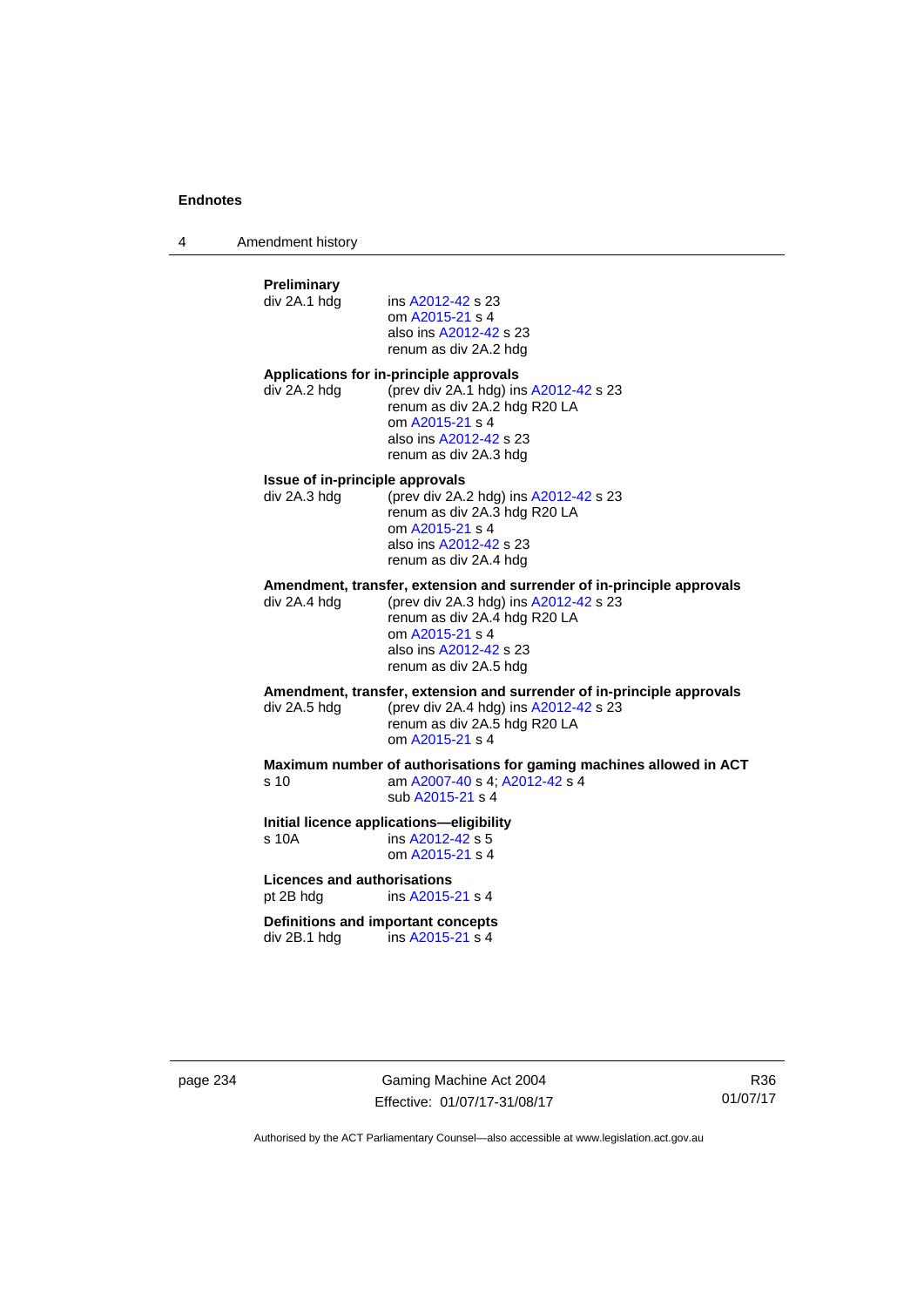

R36 01/07/17

Gaming Machine Act 2004 Effective: 01/07/17-31/08/17 page 235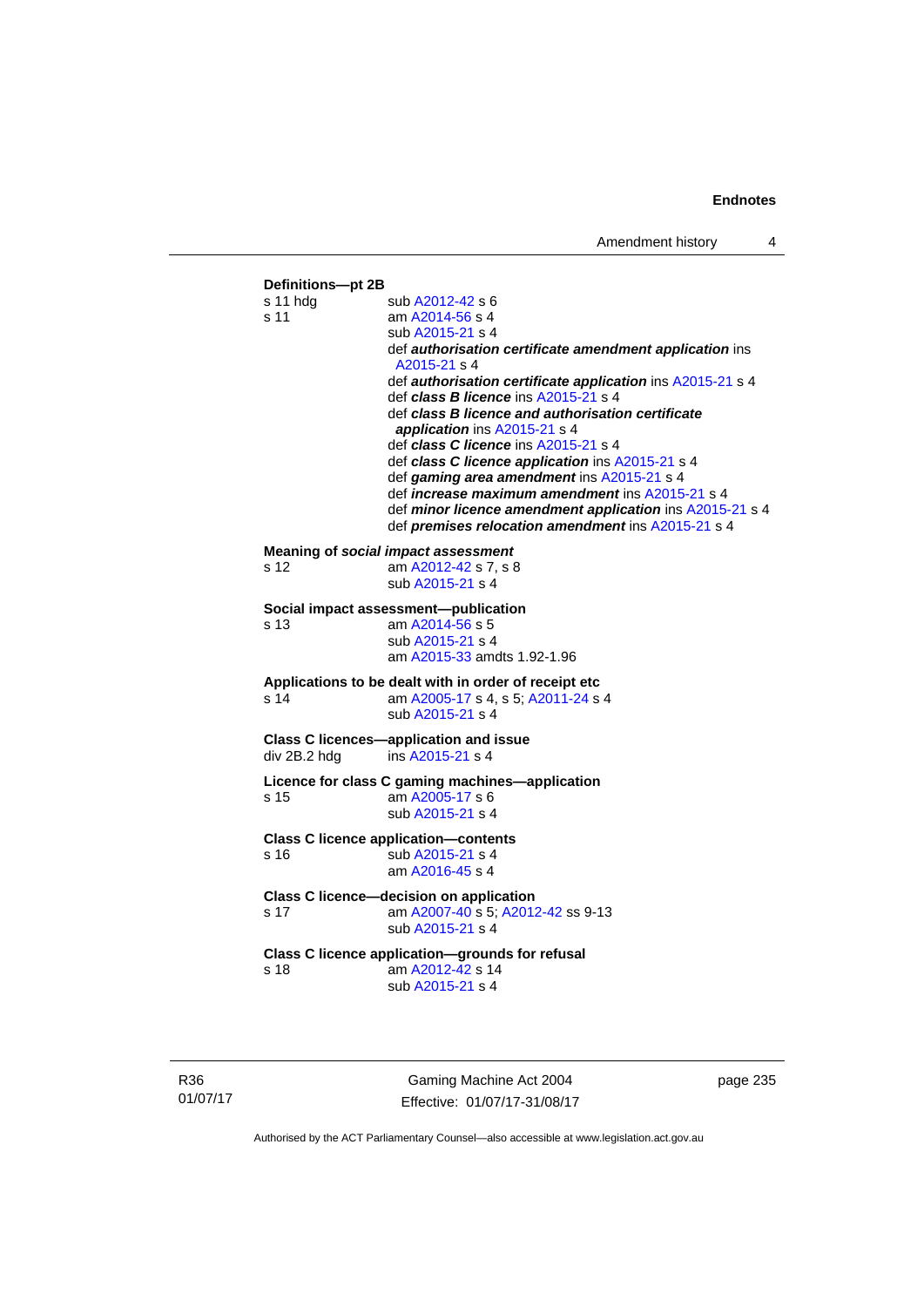4 Amendment history

**Class C licence—conditions**  s 19 am [A2012-42](http://www.legislation.act.gov.au/a/2012-42) s 15, s 16; ss renum R20 LA sub [A2015-21](http://www.legislation.act.gov.au/a/2015-21) s 4 **Class C licence—form**  s 20 am [A2007-14](http://www.legislation.act.gov.au/a/2007-14) s 4; [A2007-40](http://www.legislation.act.gov.au/a/2007-40) s 6; [A2008-28](http://www.legislation.act.gov.au/a/2008-28) amdt 3.94; [A2011-3](http://www.legislation.act.gov.au/a/2011-3) amdt 1.6; [A2012-42](http://www.legislation.act.gov.au/a/2012-42) s 17; [A2014-56](http://www.legislation.act.gov.au/a/2014-56) s 6 sub [A2015-21](http://www.legislation.act.gov.au/a/2015-21) s 4 **Authorisation certificates for class C gaming machines—application and issue**  div 2B.3 hdg ins [A2015-21](http://www.legislation.act.gov.au/a/2015-21) s 4 **Authorisation certificate for class C gaming machines—application**  s 21 am [A2007-14](http://www.legislation.act.gov.au/a/2007-14) s 5; [A2007-40](http://www.legislation.act.gov.au/a/2007-40) s 7; [A2011-24](http://www.legislation.act.gov.au/a/2011-24) s 5, s 6 sub [A2015-21](http://www.legislation.act.gov.au/a/2015-21) s 4 **Authorisation certificate for class C gaming machines—contents of application**  s 22 am [A2005-17](http://www.legislation.act.gov.au/a/2005-17) s 7; [A2012-50](http://www.legislation.act.gov.au/a/2012-50/default.asp) s 4 sub [A2012-42](http://www.legislation.act.gov.au/a/2012-42) s 18 am [A2014-56](http://www.legislation.act.gov.au/a/2014-56) s 7; ss renum R27 LA sub [A2015-21](http://www.legislation.act.gov.au/a/2015-21) s 4 **Authorisation certificate for class C gaming machines—decision on application**  sub [A2012-42](http://www.legislation.act.gov.au/a/2012-42) s 18; [A2015-21](http://www.legislation.act.gov.au/a/2015-21) s 4 am [A2016-45](http://www.legislation.act.gov.au/a/2016-45) s 5 **Authorisation certificate application for class C gaming machines—grounds for refusal**  am [A2007-40](http://www.legislation.act.gov.au/a/2007-40) s 8, s 9 sub [A2012-42](http://www.legislation.act.gov.au/a/2012-42) s 18; [A2015-21](http://www.legislation.act.gov.au/a/2015-21) s 4 **Issue of authorisation certificate for class C gaming machines—number of gaming machines to be operated**  s 25 sub [A2012-42](http://www.legislation.act.gov.au/a/2012-42) s 18 am [A2014-56](http://www.legislation.act.gov.au/a/2014-56) s 8 sub [A2015-21](http://www.legislation.act.gov.au/a/2015-21) s 4 **Authorisation certificate for class C gaming machines—conditions**  s 26 sub [A2012-42](http://www.legislation.act.gov.au/a/2012-42) s 18; [A2015-21](http://www.legislation.act.gov.au/a/2015-21) s 4 **Licence amendment decision—venue relocation amendment**  s 26A ins [A2012-42](http://www.legislation.act.gov.au/a/2012-42) s 18 om [A2015-21](http://www.legislation.act.gov.au/a/2015-21) s 4 **Licence amendment decision—small-scale machine relocation amendment**  s 26B ins [A2012-42](http://www.legislation.act.gov.au/a/2012-42) s 18 om [A2015-21](http://www.legislation.act.gov.au/a/2015-21) s 4

page 236 Gaming Machine Act 2004 Effective: 01/07/17-31/08/17

R36 01/07/17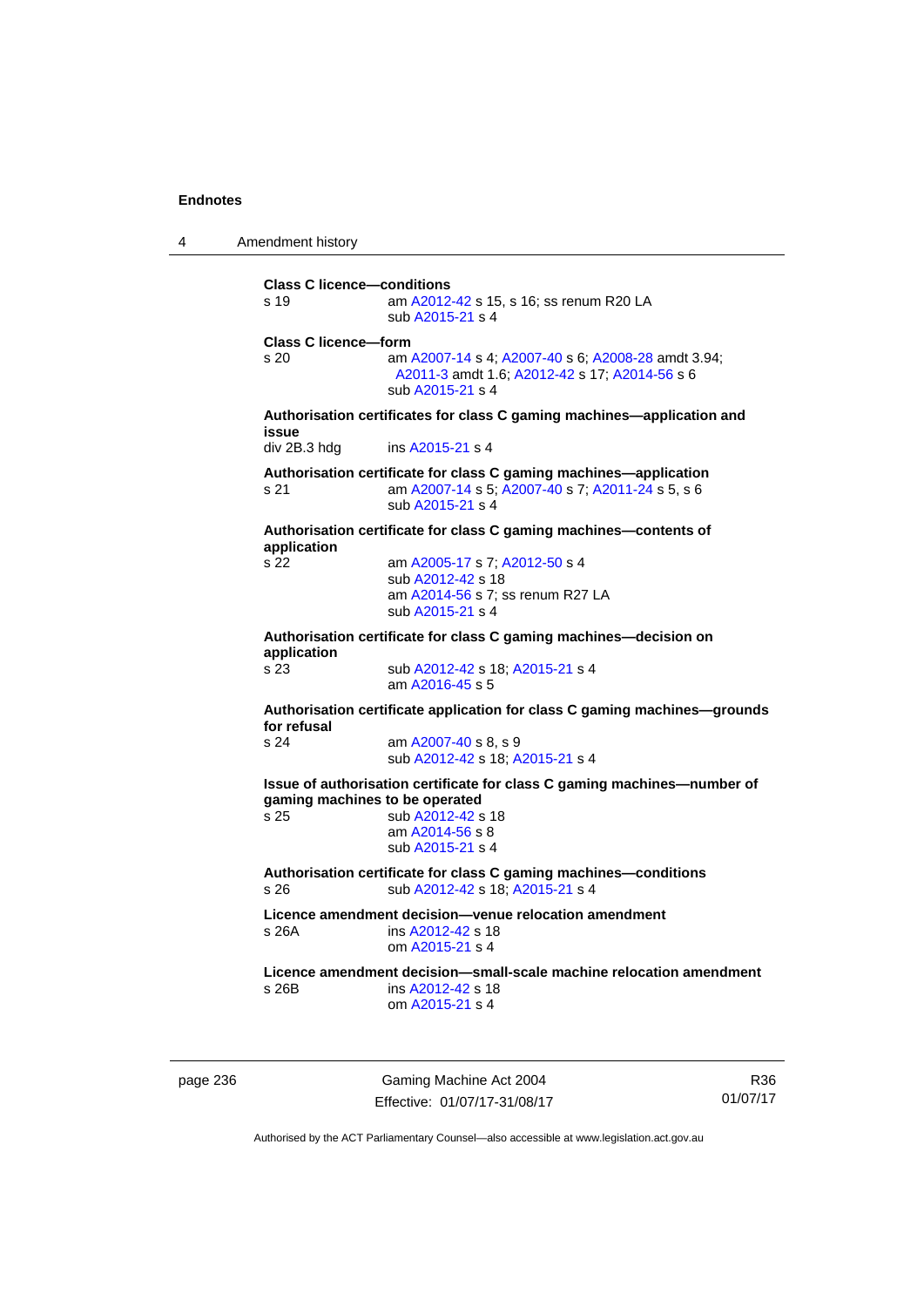**Licence amendment decision—large-scale machine relocation amendment**  s 26C ins [A2012-42](http://www.legislation.act.gov.au/a/2012-42) s 18 om [A2015-21](http://www.legislation.act.gov.au/a/2015-21) s 4 **Licence amendment decision—new venue amendment**  s 26D ins [A2012-42](http://www.legislation.act.gov.au/a/2012-42) s 18 om [A2015-21](http://www.legislation.act.gov.au/a/2015-21) s 4 **Licence amendment decision—technical amendment**  s 26E ins [A2012-42](http://www.legislation.act.gov.au/a/2012-42) s 18 om [A2015-21](http://www.legislation.act.gov.au/a/2015-21) s 4 **Authorisation certificate for class C gaming machines—form**  s 27 sub [A2015-21](http://www.legislation.act.gov.au/a/2015-21) s 4 **Licences and authorisation certificates—class B gaming machines**  div 2B.4 hdg ins [A2015-21](http://www.legislation.act.gov.au/a/2015-21) s 4 **Licence and authorisation certificate for class B gaming machines restricted application**  s 28 am [A2012-42](http://www.legislation.act.gov.au/a/2012-42) s 19 sub [A2015-21](http://www.legislation.act.gov.au/a/2015-21) s 4 **Class B licence and authorisation certificate—decision on application**  s 29 am [A2012-42](http://www.legislation.act.gov.au/a/2012-42) s 20 sub [A2015-21](http://www.legislation.act.gov.au/a/2015-21) s 4 **Class B licence and authorisation certificate—conditions and form**  s 30 sub [A2015-21](http://www.legislation.act.gov.au/a/2015-21) s 4 **Licences and authorisation certificates—amendments**  div 2B.5 hdg ins [A2015-21](http://www.legislation.act.gov.au/a/2015-21) s 4 **Licence amendment—application**  s 31 sub [A2015-21](http://www.legislation.act.gov.au/a/2015-21) s 4 **Licence amendment decision—minor amendment**  s 32 am [A2005-17](http://www.legislation.act.gov.au/a/2005-17) ss 8-10; ss renum [A2005-17](http://www.legislation.act.gov.au/a/2005-17) s 11; [A2007-40](http://www.legislation.act.gov.au/a/2007-40) s 10; [A2012-42](http://www.legislation.act.gov.au/a/2012-42) s 21; [A2014-56](http://www.legislation.act.gov.au/a/2014-56) s 9 sub [A2015-21](http://www.legislation.act.gov.au/a/2015-21) s 4 **Authorisation certificate amendment—application**  s 33 am [A2014-56](http://www.legislation.act.gov.au/a/2014-56) s 10 sub [A2015-21](http://www.legislation.act.gov.au/a/2015-21) s 4 **Authorisation certificate amendment—contents of application**  s 34 sub [A2015-21](http://www.legislation.act.gov.au/a/2015-21) s 4 **Intention to reduce maximum number of gaming machines to 4 000, then maintain per capita ratio**  s 34A ins [A2012-42](http://www.legislation.act.gov.au/a/2012-42) s 22 om [A2015-21](http://www.legislation.act.gov.au/a/2015-21) s 4

R36 01/07/17

Gaming Machine Act 2004 Effective: 01/07/17-31/08/17 page 237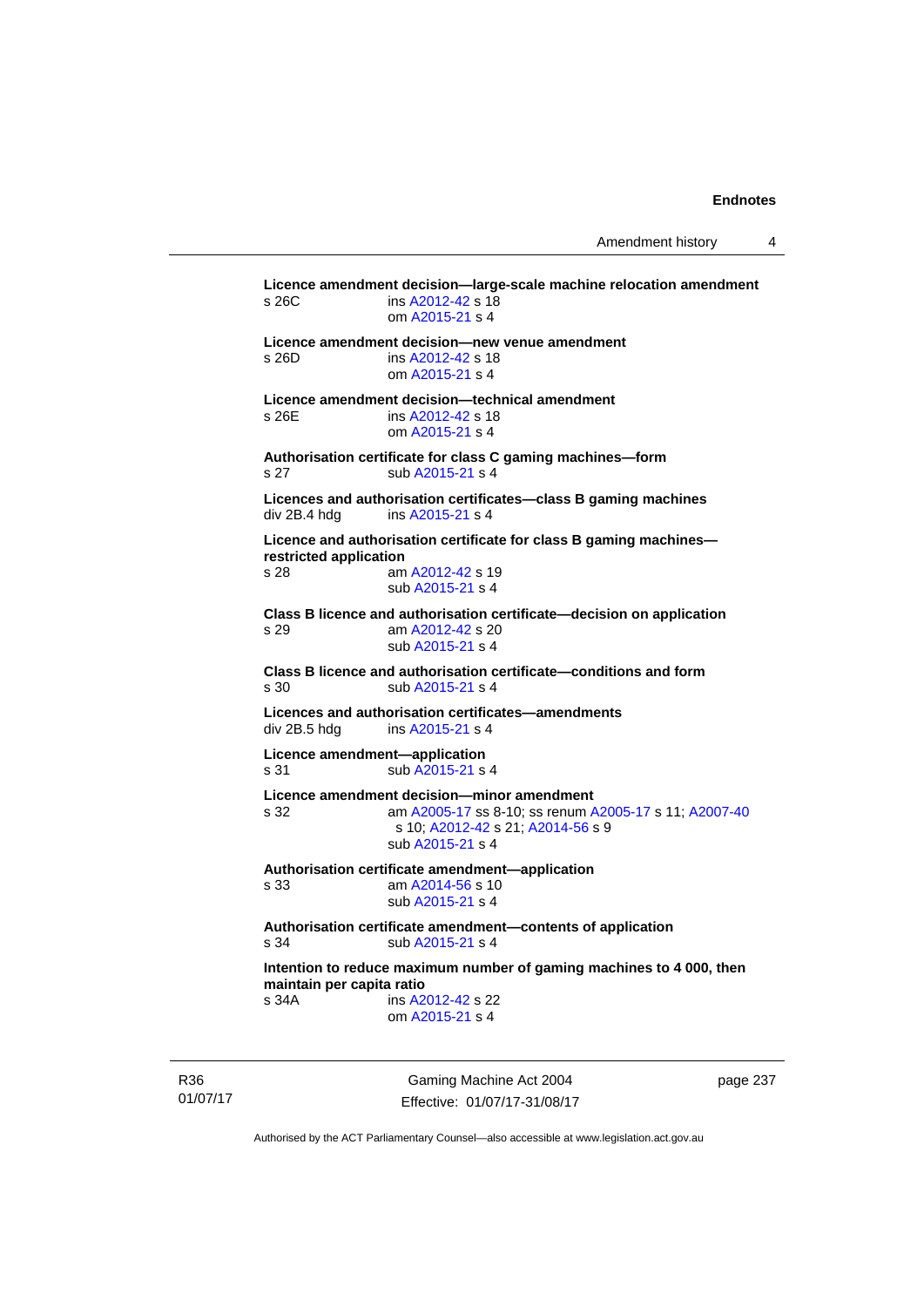4 Amendment history

**Authorisation certificate amendment decision—gaming area amendment**  s 35 am [A2011-3](http://www.legislation.act.gov.au/a/2011-3) amdt 3.210 sub [A2012-42](http://www.legislation.act.gov.au/a/2012-42) s 22; [A2015-21](http://www.legislation.act.gov.au/a/2015-21) s 4 **Authorisation certificate amendment decision—premises relocation amendment**  s 36 sub [A2012-42](http://www.legislation.act.gov.au/a/2012-42) s 22; [A2015-21](http://www.legislation.act.gov.au/a/2015-21) s 4 **Meaning of** *pool of available gaming machines* s 36A **ins [A2012-42](http://www.legislation.act.gov.au/a/2012-42) s 22**  om [A2015-21](http://www.legislation.act.gov.au/a/2015-21) s 4 **Authorisation certificate amendment decision—increase maximum amendment**  sub [A2015-21](http://www.legislation.act.gov.au/a/2015-21) s 4 am [A2016-45](http://www.legislation.act.gov.au/a/2016-45) s 6 **Authorisation certificate amendment—increase maximum to not more than relevant number**  s 37A ins [A2015-21](http://www.legislation.act.gov.au/a/2015-21) s 4 exp on the commencement of [Gaming Machine \(Reform\)](http://www.legislation.act.gov.au/a/2015-21/default.asp)  [Amendment Act 2015](http://www.legislation.act.gov.au/a/2015-21/default.asp) A2015-21, sch 1 (s 37A (5)) **Authorisation certificate amendment—technical amendment**  ins [A2015-21](http://www.legislation.act.gov.au/a/2015-21) s 4 **Amendment of licence, authorisation certificate etc—commission's own initiative**  s 37C ins [A2015-21](http://www.legislation.act.gov.au/a/2015-21) s 4 **Re-issue of amended licence, authorisation certificate etc**  s 37D ins [A2015-21](http://www.legislation.act.gov.au/a/2015-21) s 4 **Transfer and surrender of licences and authorisation certificates**  ins [A2015-21](http://www.legislation.act.gov.au/a/2015-21) s 4 **Transferring an authorisation certificate**  s 37E ins [A2015-21](http://www.legislation.act.gov.au/a/2015-21) s 4 **Surrender of licences, authorisation certificates and authorisations**   $ins$  [A2015-21](http://www.legislation.act.gov.au/a/2015-21) s 4 **Offence—failure to dispose of gaming machines**  s 37G ins [A2015-21](http://www.legislation.act.gov.au/a/2015-21) s 4 **Licences, authorisation certificates and authorisations—register and replacement copies**  ins [A2015-21](http://www.legislation.act.gov.au/a/2015-21) s 4 **Licences and authorisation certificates—register**  s 37H ins [A2015-21](http://www.legislation.act.gov.au/a/2015-21) s 4 am [A2016-45](http://www.legislation.act.gov.au/a/2016-45) s 7

page 238 Gaming Machine Act 2004 Effective: 01/07/17-31/08/17

R36 01/07/17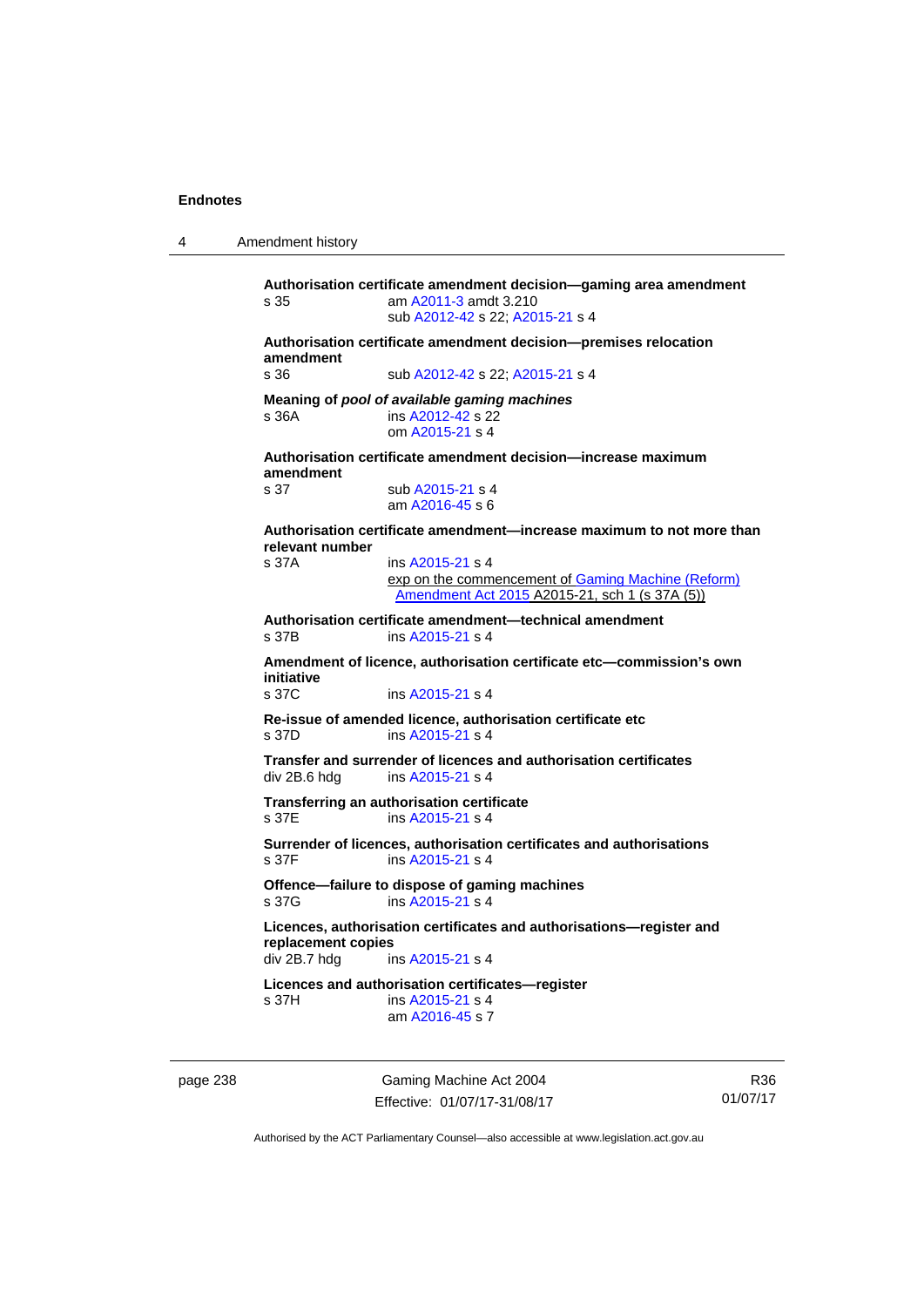```
Licences, authorisation certificates and authorisation schedules—
replacement copies 
 A2015-21 s 4
                   am A2016-18 amdts 3.109-3.111 
In-principle authorisation certificates 
pt 2C hdg ins A2015-21 s 4
Preliminary 
 A2015-21 s 4
Object—pt 2C 
A2015-21 s 4
Definitions for Act 
                  A2012-42 s 23
                   sub A2015-21 s 4 
                   def approval-holder ins A2015-21 s 4 
                   def in-principle authorisation certificate ins A2015-21 s 4 
In-principle authorisation certificate—application<br>div 2C.2 hdg ins A2015-21 s 4
                  ins A2015-21 s 4
In-principle authorisation certificate—application 
s 38B ins A2012-42 s 23 
                   sub A2015-21 s 4 
                   def approval-holder ins A2012-42 s 23 
                      om A2015-21 s 4 
                   def in-principle approval ins A2012-42 s 23 
                      om A2015-21 s 4 
In-principle authorisation certificate application—contents 
s 38C ins A2012-42 s 23 
                   sub A2015-21 s 4 
In-principle authorisation certificate—issue 
                 ins A2015-21 s 4
In-principle authorisation certificate—decision on application 
s 38D ins A2012-42 s 23 
                   sub A2015-21 s 4 
In-principle authorisation certificate—form 
s 38E ins A2012-42 s 23 
                   am A2013-19 amdt 3.172
                   sub A2015-21 s 4 
In-principle authorisation certificate—conditions 
                  A2012-42 s 23
                   sub A2015-21 s 4
```
R36 01/07/17

Gaming Machine Act 2004 Effective: 01/07/17-31/08/17 page 239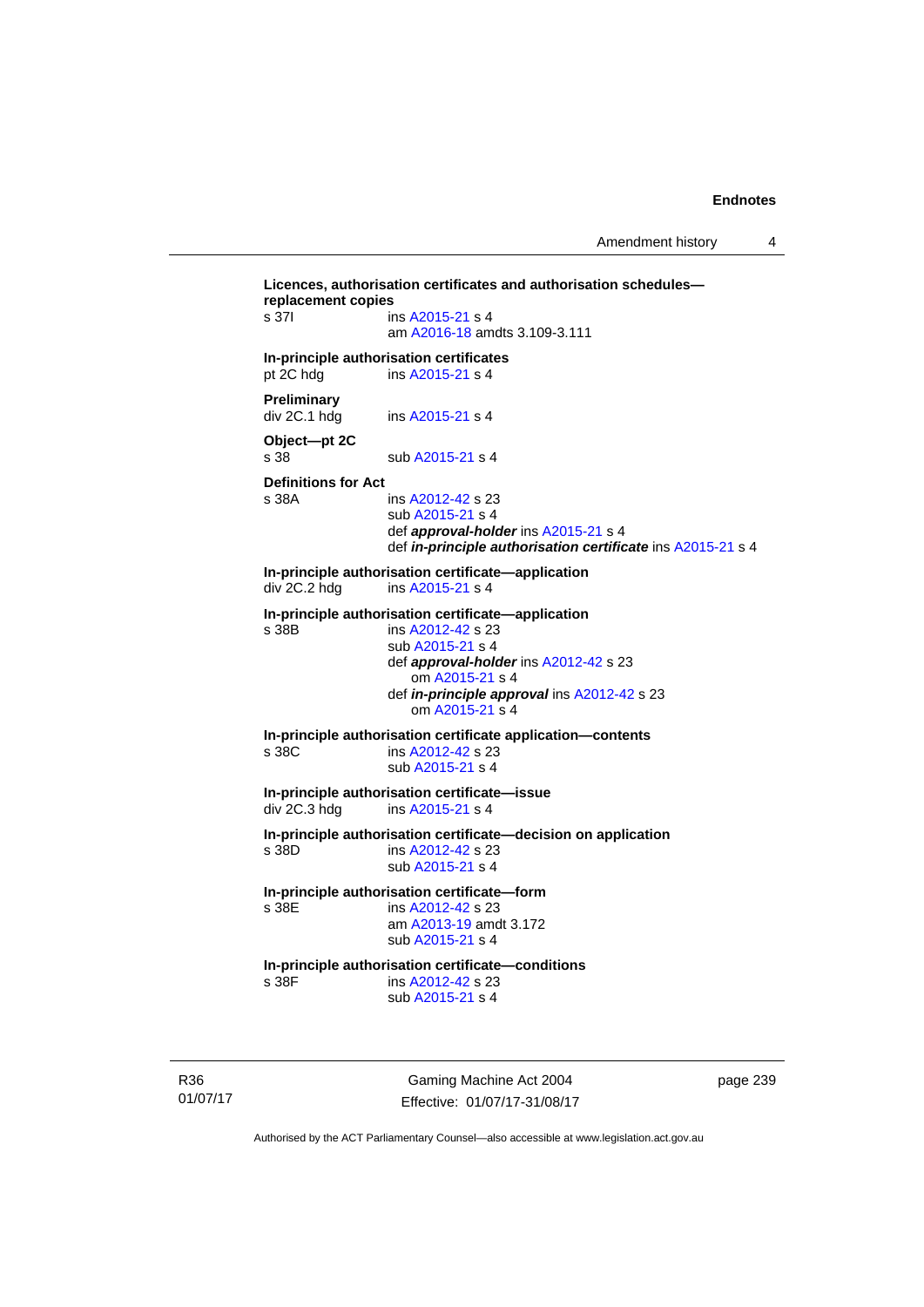4 Amendment history

**In-principle authorisation certificate—term**  s 38G ins [A2012-42](http://www.legislation.act.gov.au/a/2012-42) s 23 sub [A2015-21](http://www.legislation.act.gov.au/a/2015-21) s 4 **In-principle authorisation certificate—transfer**  ins [A2015-21](http://www.legislation.act.gov.au/a/2015-21) s 4 **In-principle authorisation certificate—application to transfer**  s 38H ins [A2012-42](http://www.legislation.act.gov.au/a/2012-42) s 23 sub [A2015-21](http://www.legislation.act.gov.au/a/2015-21) s 4 **In-principle authorisation certificate—transfer decision**  s 38I ins [A2012-42](http://www.legislation.act.gov.au/a/2012-42) s 23 am [A2013-19](http://www.legislation.act.gov.au/a/2013-19) amdt 3.173 sub [A2015-21](http://www.legislation.act.gov.au/a/2015-21) s 4 **In-principle authorisation certificate—application for extension**  s 38J ins [A2012-42](http://www.legislation.act.gov.au/a/2012-42) s 23 sub [A2015-21](http://www.legislation.act.gov.au/a/2015-21) s 4 **In-principle authorisation certificate—extension decision**  ins [A2012-42](http://www.legislation.act.gov.au/a/2012-42) s 23 sub [A2015-21](http://www.legislation.act.gov.au/a/2015-21) s 4 **In-principle authorisation certificate—surrender**  s 38L **ins [A2012-42](http://www.legislation.act.gov.au/a/2012-42) s 23**  sub [A2015-21](http://www.legislation.act.gov.au/a/2015-21) s 4 **In-principle authorisation certificates—conversion**  ins [A2015-21](http://www.legislation.act.gov.au/a/2015-21) s 4 **Conversion of in-principle authorisation certificate to authorisation certificate—application**  s 38M ins [A2012-42](http://www.legislation.act.gov.au/a/2012-42) s 23 sub [A2015-21](http://www.legislation.act.gov.au/a/2015-21) s 4 **Conversion of in-principle authorisation certificate to authorisation certificate—decision**  s 38N ins [A2012-42](http://www.legislation.act.gov.au/a/2012-42) s 23 sub [A2015-21](http://www.legislation.act.gov.au/a/2015-21) s 4 **Consequences of conversion—other in-principle authorisation certificates for the land or premises expire**  ins [A2012-42](http://www.legislation.act.gov.au/a/2012-42) s 23 sub [A2015-21](http://www.legislation.act.gov.au/a/2015-21) s 4 **In-principle approval—transfer decision**  s 38P ins [A2012-42](http://www.legislation.act.gov.au/a/2012-42) s 23 om [A2015-21](http://www.legislation.act.gov.au/a/2015-21) s 4

page 240 Gaming Machine Act 2004 Effective: 01/07/17-31/08/17

R36 01/07/17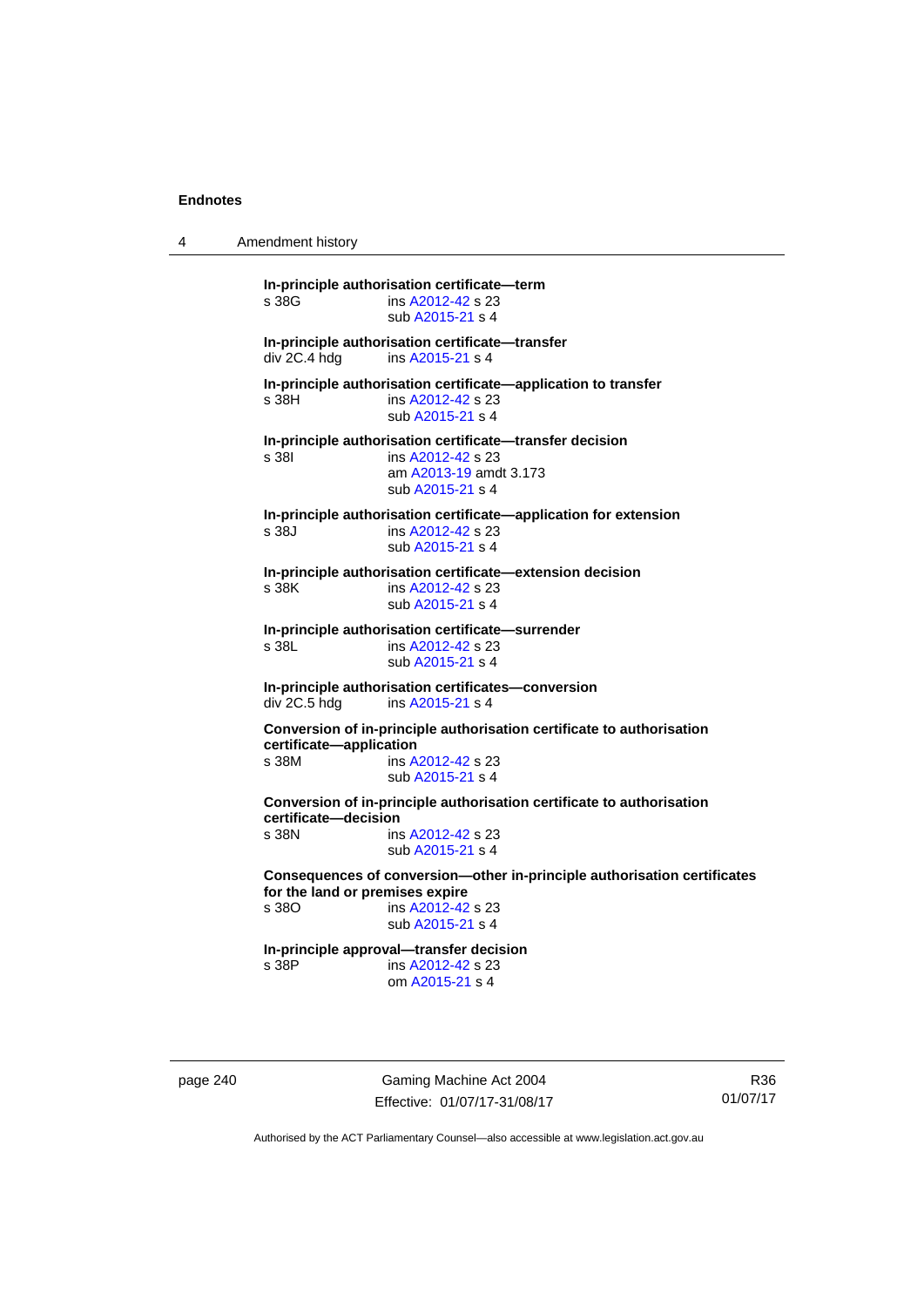Amendment history 4

**In-principle approval—application for extension**  ins [A2012-42](http://www.legislation.act.gov.au/a/2012-42) s 23 om [A2015-21](http://www.legislation.act.gov.au/a/2015-21) s 4 **In-principle approval—extension decision**  s 38R ins [A2012-42](http://www.legislation.act.gov.au/a/2012-42) s 23 om [A2015-21](http://www.legislation.act.gov.au/a/2015-21) s 4 **In-principle approval—surrender**  s 38S ins [A2012-42](http://www.legislation.act.gov.au/a/2012-42) s 23 om [A2015-21](http://www.legislation.act.gov.au/a/2015-21) s 4 **Conversion of in-principle approval to licence or amendment—application**  s 38T ins [A2012-42](http://www.legislation.act.gov.au/a/2012-42) s 23 om [A2015-21](http://www.legislation.act.gov.au/a/2015-21) s 4 **Conversion of in-principle approval to licence—decision**  s 38U ins [A2012-42](http://www.legislation.act.gov.au/a/2012-42) s 23 om [A2015-21](http://www.legislation.act.gov.au/a/2015-21) s 4 **Conversion of in-principle approval into venue relocation amendment decision**  s 38V ins [A2012-42](http://www.legislation.act.gov.au/a/2012-42) s 23 om [A2015-21](http://www.legislation.act.gov.au/a/2015-21) s 4 **Conversion of in-principle approval into new venue amendment—decision**  s 38W ins [A2012-42](http://www.legislation.act.gov.au/a/2012-42) s 23 om [A2015-21](http://www.legislation.act.gov.au/a/2015-21) s 4 **Conversion—other in-principle approvals for the land or premises expire**  s 38X ins [A2012-42](http://www.legislation.act.gov.au/a/2012-42) s 23 am [A2013-19](http://www.legislation.act.gov.au/a/2013-19) amdt 3.174 om [A2015-21](http://www.legislation.act.gov.au/a/2015-21) s 4 **Licences and authorisation certificates—conditions**  pt 3 hdg sub [A2015-21](http://www.legislation.act.gov.au/a/2015-21) s 5 **Offence—failure to comply with condition**  s 39 hdg sub [A2015-21](http://www.legislation.act.gov.au/a/2015-21) s 6 s 39 am [A2015-21](http://www.legislation.act.gov.au/a/2015-21) ss 7-9; ss renum R31 LA **General licence and authorisation certificate conditions**  div 3.2 hdg sub [A2015-21](http://www.legislation.act.gov.au/a/2015-21) s 10 **Compliance with requirements for issue of licence and authorisation certificate**  s 39A ins [A2005-26](http://www.legislation.act.gov.au/a/2005-26) s 4 sub [A2015-21](http://www.legislation.act.gov.au/a/2015-21) s 11

R36 01/07/17

Gaming Machine Act 2004 Effective: 01/07/17-31/08/17 page 241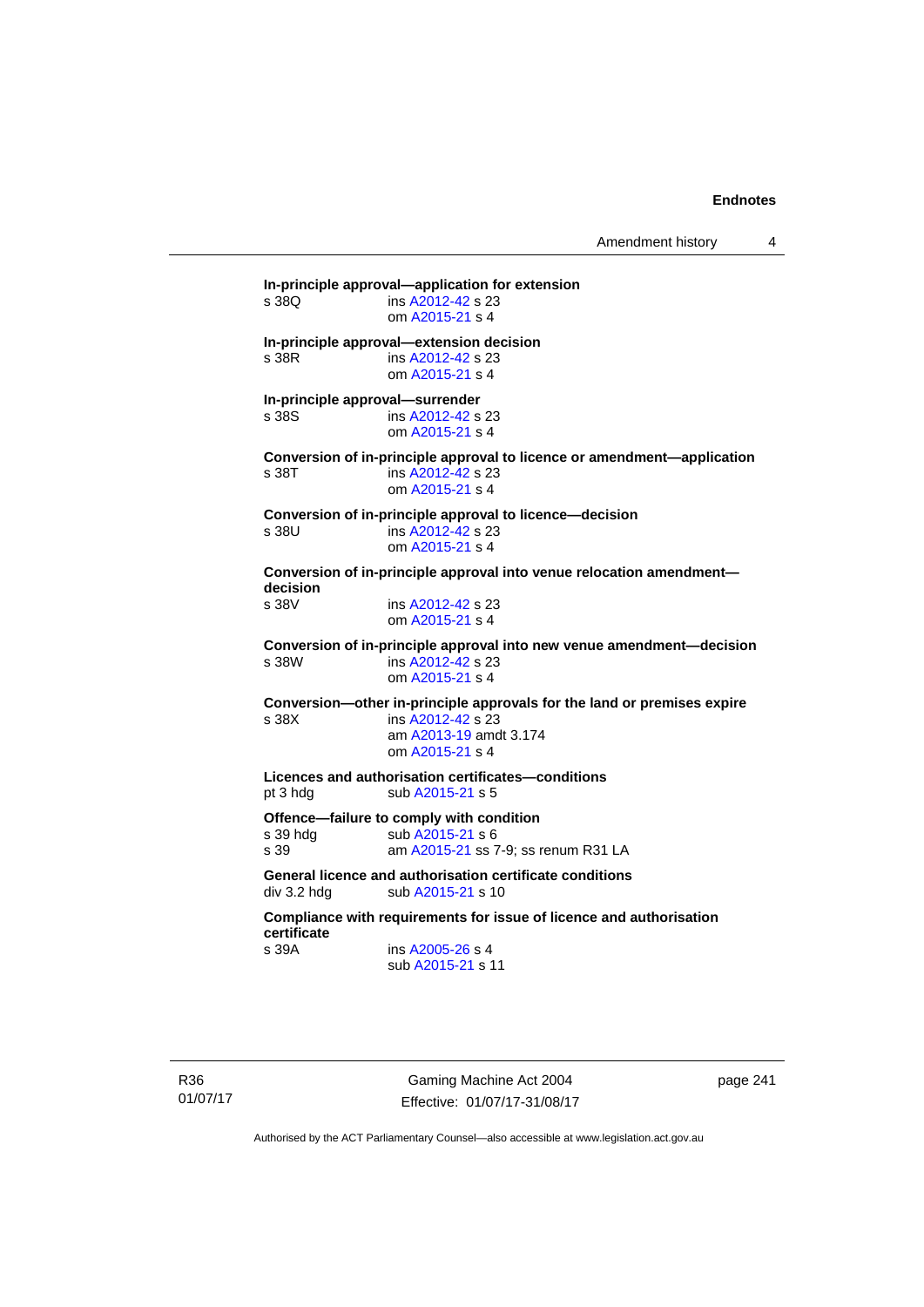4 Amendment history

**Licence and authorisation certificate to be kept at premises**  s 41 am [A2014-47](http://www.legislation.act.gov.au/a/2014-47) s 7 sub [A2015-21](http://www.legislation.act.gov.au/a/2015-21) s 12 am [A2016-18](http://www.legislation.act.gov.au/a/2016-18/default.asp) amdt 3.112 sub [A2016-45](http://www.legislation.act.gov.au/a/2016-45) s 8 **Licence and authorisation certificate to be available on request**  s 42 sub [A2015-21](http://www.legislation.act.gov.au/a/2015-21) s 12; [A2016-45](http://www.legislation.act.gov.au/a/2016-45) s 8 **Assistance with reviews**  s 42A ins [A2015-21](http://www.legislation.act.gov.au/a/2015-21) s 12 **Rules and control procedures for operation of gaming machines and peripheral equipment**  am [A2015-21](http://www.legislation.act.gov.au/a/2015-21) s 92 **Installation in accordance with Act**  s 44 am [A2015-21](http://www.legislation.act.gov.au/a/2015-21) s 92 **Installation certificate**  s 45 am [A2015-21](http://www.legislation.act.gov.au/a/2015-21) s 92, s 93 sub [A2016-45](http://www.legislation.act.gov.au/a/2016-45) s 9 **Operation after installation**  s 46 am [A2015-21](http://www.legislation.act.gov.au/a/2015-21) s 92 **Operation subject to correct percentage payout**  s 47 am [A2015-21](http://www.legislation.act.gov.au/a/2015-21) s 13 **Approved statement to be displayed**  s 48 am [A2015-21](http://www.legislation.act.gov.au/a/2015-21) s 14 sub [A2016-45](http://www.legislation.act.gov.au/a/2016-45) s 10 **Licensee to use gaming machines**  s 51 am [A2012-42](http://www.legislation.act.gov.au/a/2012-42) s 24 om [A2015-21](http://www.legislation.act.gov.au/a/2015-21) s 15 **Accounts relating to gaming machines**  s 52 am [A2015-21](http://www.legislation.act.gov.au/a/2015-21) s 92 **Conditions about inequitable benefits**  s 53 am [A2011-24](http://www.legislation.act.gov.au/a/2011-24) s 7, s 8 **Condition about club's constitution—consistency with gaming laws**  ins [A2011-24](http://www.legislation.act.gov.au/a/2011-24) s 9 **Condition about club's constitution—amendment if inconsistent with gaming laws**  ins [A2011-24](http://www.legislation.act.gov.au/a/2011-24) s 9 am [A2014-56](http://www.legislation.act.gov.au/a/2014-56) s 11 **Annual report of clubs**  s 54 am [A2011-24](http://www.legislation.act.gov.au/a/2011-24) s 10, s 11; pars renum R19 LA

page 242 Gaming Machine Act 2004 Effective: 01/07/17-31/08/17

R36 01/07/17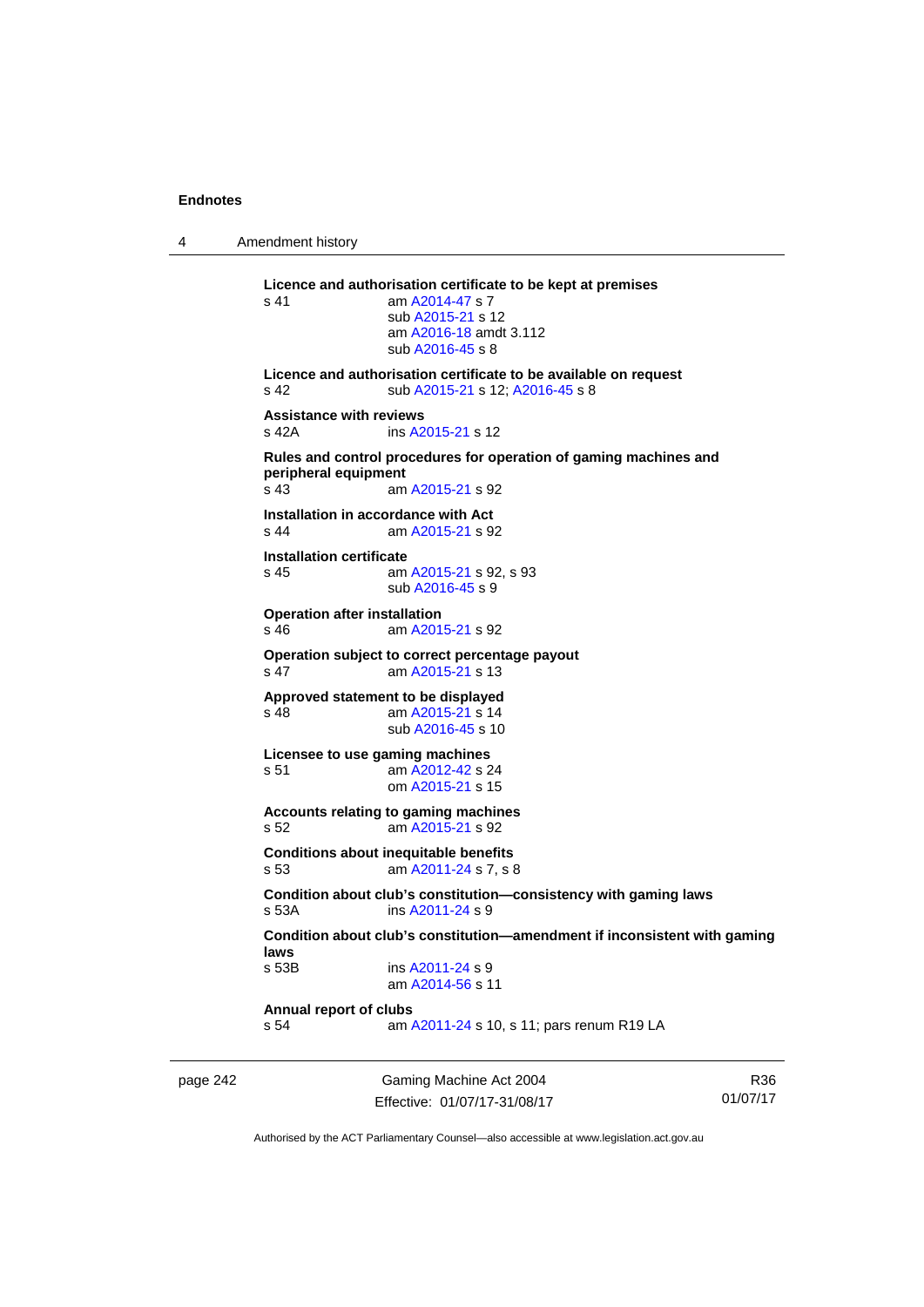**Conditions about guests and temporary membership**  s 54A ins [A2016-45](http://www.legislation.act.gov.au/a/2016-45) s 11 **Other conditions of club licences**  s 55 **am [A2005-26](http://www.legislation.act.gov.au/a/2005-26) s 5; [A2011-24](http://www.legislation.act.gov.au/a/2011-24) s 12; pars renum R16 (RI) LA;** [A2016-45](http://www.legislation.act.gov.au/a/2016-45) s 12 **Definitions for pt 4**  s 56 hdg sub [A2015-21](http://www.legislation.act.gov.au/a/2015-21) s 16 s 56 def *cancelled* ins [A2015-21](http://www.legislation.act.gov.au/a/2015-21) s 17 def *final* ins [A2015-21](http://www.legislation.act.gov.au/a/2015-21) s 17 def *licence* am [A2012-42](http://www.legislation.act.gov.au/a/2012-42) s 25; pars renum R20 LA sub [A2015-21](http://www.legislation.act.gov.au/a/2015-21) s 18 def *licensee* sub [A2012-42](http://www.legislation.act.gov.au/a/2012-42) s 26 om [A2015-21](http://www.legislation.act.gov.au/a/2015-21) s 18 **Grounds for disciplinary action**  s 57 am [A2005-17](http://www.legislation.act.gov.au/a/2005-17) s 12; ss renum [A2005-17](http://www.legislation.act.gov.au/a/2005-17) s 13; [A2006-2](http://www.legislation.act.gov.au/a/2006-2) amdts 1.13-1.15; pars renum [A2006-2](http://www.legislation.act.gov.au/a/2006-2) amdt 1.16; [A2012-42](http://www.legislation.act.gov.au/a/2012-42) s 27; ss renum R20 LA; [A2015-21](http://www.legislation.act.gov.au/a/2015-21) s 19; ss renum R31 LA **Disciplinary action**  s 58 am [A2015-21](http://www.legislation.act.gov.au/a/2015-21) ss 20-23; ss renum R31 LA **Commission may take disciplinary action against licensee**  s 62 am [A2015-21](http://www.legislation.act.gov.au/a/2015-21) s 24; ss renum R31 LA **Disciplinary action in relation to trading authorisations and gaming machines—directions**  s 62A ins [A2015-21](http://www.legislation.act.gov.au/a/2015-21) s 25 **Suspension of licence and authorisation certificate because of suspension of general and on licences**<br>s 63 hdg sub A20 sub [A2015-21](http://www.legislation.act.gov.au/a/2015-21) s 26 s 63 sub [A2010-43](http://www.legislation.act.gov.au/a/2010-43) amdt 1.15 am [A2015-21](http://www.legislation.act.gov.au/a/2015-21) s 27 **Cancellation of authorisation certificate because of cancellation etc of general and on licences**  s 64 hdg sub [A2015-21](http://www.legislation.act.gov.au/a/2015-21) s 28 s 64 sub [A2010-43](http://www.legislation.act.gov.au/a/2010-43) amdt 1.16 am [A2015-21](http://www.legislation.act.gov.au/a/2015-21) s 29, s 30 **Return of licence and authorisation certificate on cancellation**  s 65 hdg sub [A2015-21](http://www.legislation.act.gov.au/a/2015-21) s 31<br>s 65 am A2015-21 ss 32 am [A2015-21](http://www.legislation.act.gov.au/a/2015-21) ss 32-34 **Cancellation of licences and authorisation certificates—disposal of gaming machines**  s 65A ins [A2015-21](http://www.legislation.act.gov.au/a/2015-21) s 35

R36 01/07/17

Gaming Machine Act 2004 Effective: 01/07/17-31/08/17 page 243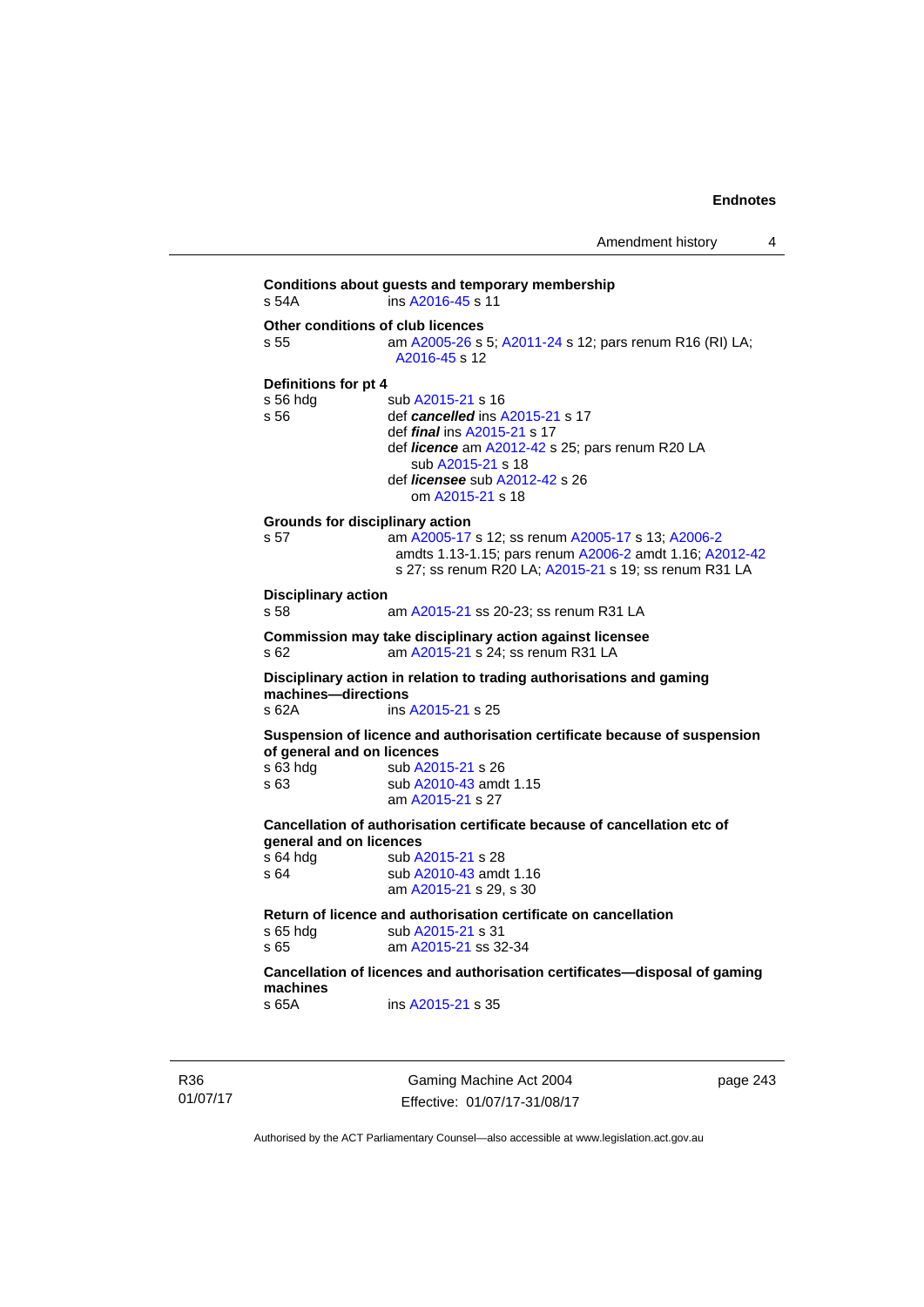| 4 | Amendment history |  |
|---|-------------------|--|
|---|-------------------|--|

```
Meaning of centralised monitoring system
s 66 am A2011-3 amdt 3.211; A2013-19 amdt 3.175 
Regulations about CMS 
s 67 am A2015-21 s 93 
Approval of gaming machines, peripherals, suppliers and technicians 
A2014-56 s 12
Approval of gaming machines and peripheral equipment 
s 69 am A2007-40 s 11; A2011-3 amdt 3.212; A2013-9 s 4, s 5; 
                 ss renum R21 LA 
Cancellation or suspension of gaming machine and peripheral equipment 
approval 
                A2011-3 A2015-21 s 93
Computer cabinet access register 
A2014-56 s 13
                 am A2015-21 s 36, s 92, s 93 
Application and approval as supplier 
s 72 am A2007-40 s 12 
Cancellation etc of supplier's approval 
s 73A ins A2007-40 s 13 
Approval of technicians 
s 75 am A2007-40 s 14; A2014-56 s 14 
Cancellation etc of technician's approval 
s 79 am A2005-17 s 14; ss renum A2005-17 s 15 
Approved attendants 
div 6.4 hdg om A2014-56 s 15 
Gaming machine dealings 
div 6.5 hdg renum as div 6A.1 hdg 
Repossession of gaming machines 
                renum as div 6A.2 hdg
Disposal of gaming machines 
div 6.7 hdg renum as div 6A.3 hdg 
Seizure of gaming machines<br>div 6.8 hdg renum as d
                renum as div 6A.4 hdg
Installation and operation of gaming machines 
div 6.9 hdg renum as div 6A.5 hdg 
Trading of authorisations and gaming machines 
                renum as div 6A.6 hdg
```
page 244 Gaming Machine Act 2004 Effective: 01/07/17-31/08/17

R36 01/07/17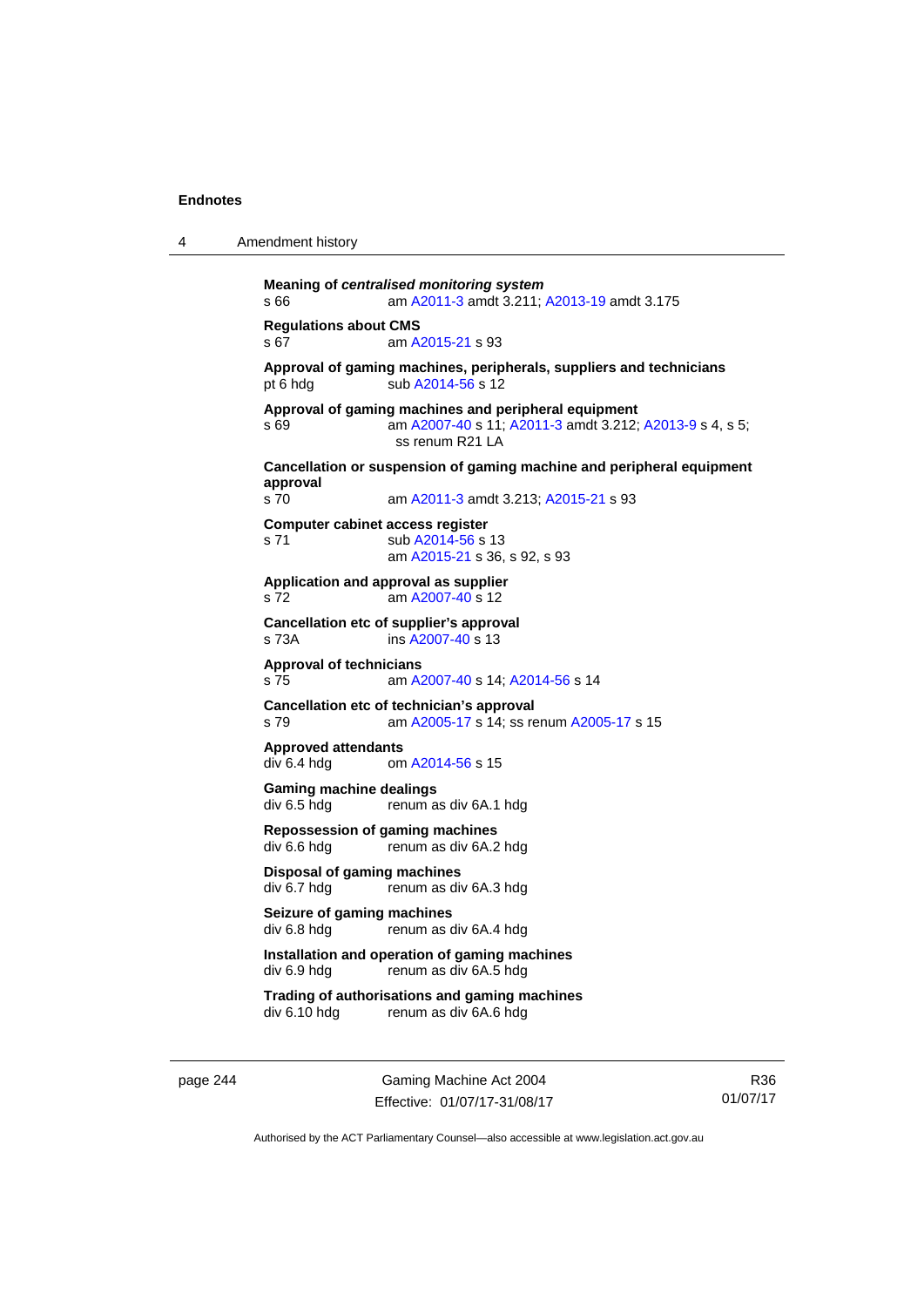**Preliminary**<br>sdiv 6.10.1 hdg renum as sdiv 6A.6.1 hdg **Trading class B authorisations**  sdiv 6.10.2 hdg renum as sdiv 6A.6.2 hdg **Trading class C authorisations and gaming machines**  renum as sdiv 6A.6.3 hdg **Trading authorisations and gaming machines—miscellaneous**  sdiv 6.10.4 hdg renum as sdiv 6A.6.4 hdg **Storage of authorisations and gaming machines**<br>div 6.11 hdg renum as div 6A.7 hdg renum as div 6A.7 hdg **Interpretation**  sdiv 6.11.1 hdg renum as sdiv 6A.7.1 hdg **Storage permits—application and decision**  sdiv 6.11.2 hdg renum as sdiv 6A.7.2 hdg **Quarantine permits**  sdiv 6.11.3 hdg renum as sdiv 6A.7.3 hdg **Permits—form**  sdiv 6.11.4 hdg renum as sdiv 6A.7.4 hdg **Permits—conditions**  sdiv 6.11.5 hdg renum as sdiv 6A.7.5 hdg **Permits—amendment**  sdiv 6.11.6 hdg renum as sdiv 6A.7.6 hdg **Permits—trading authorisations under permits**  sdiv 6.11.7 hdg renum as sdiv 6A.7.7 hdg **Permits—miscellaneous**  sdiv 6.11.8 hdg renum as sdiv 6A.7.8 hdg **Gaming machine dealings**  pt 6A hdg ins [A2015-21](http://www.legislation.act.gov.au/a/2015-21) s 37 **Gaming machine dealings**  div 6A.1 hdg (prev div 6.5 hdg) renum as div 6A.1 hdg [A2015-21](http://www.legislation.act.gov.au/a/2015-21) s 56 **Application for approval as attendant**  s 85 om [A2014-56](http://www.legislation.act.gov.au/a/2014-56) s 15 **Approval of attendants**  s 86 am [A2007-40](http://www.legislation.act.gov.au/a/2007-40) s 15 om [A2014-56](http://www.legislation.act.gov.au/a/2014-56) s 15 **Short-term approval of attendants**  s 87 om [A2014-56](http://www.legislation.act.gov.au/a/2014-56) s 15

R36 01/07/17

Gaming Machine Act 2004 Effective: 01/07/17-31/08/17 page 245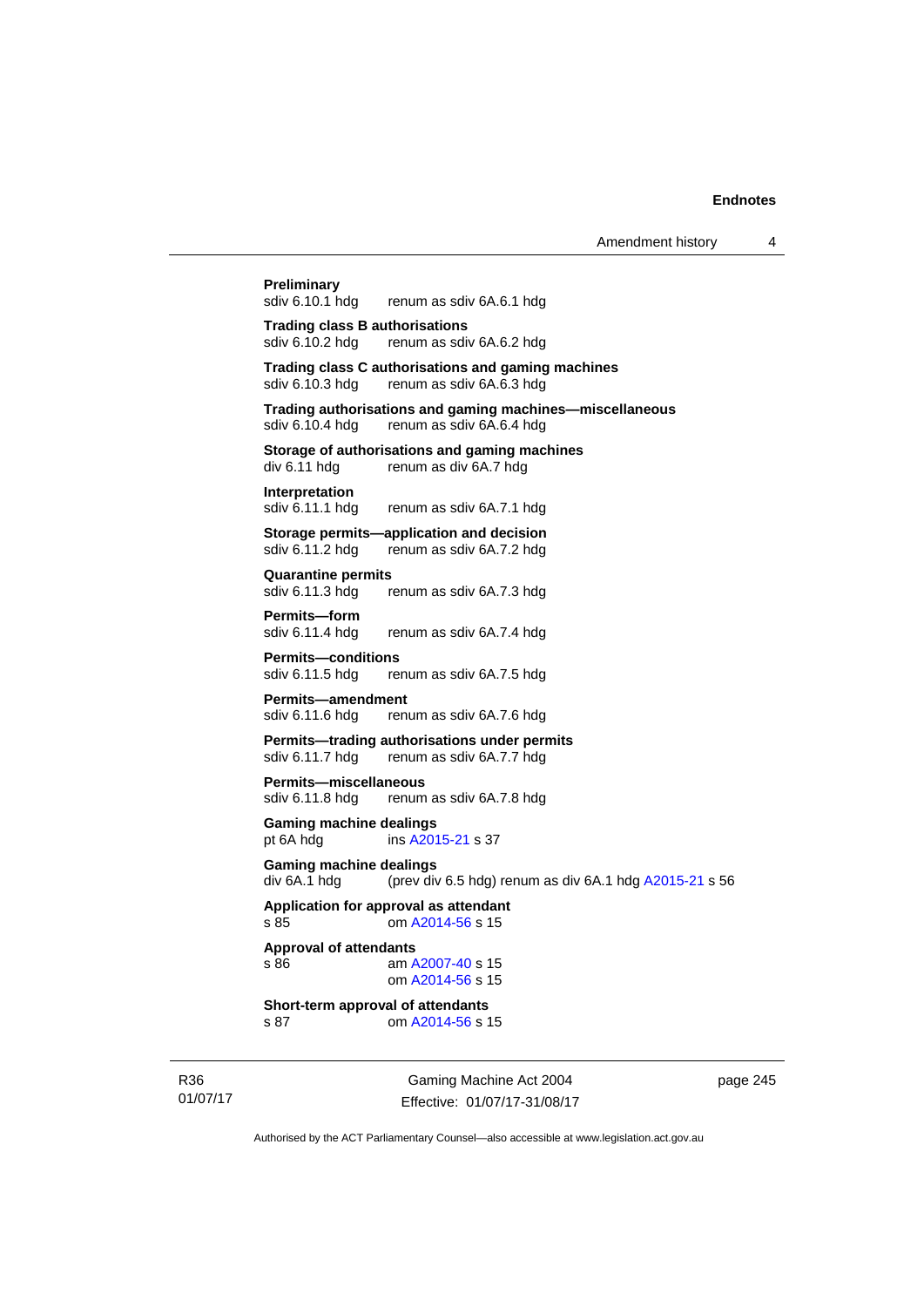4 Amendment history

| <b>Ending short-term approvals</b><br>s 88   | om A2014-56 s 15                                                                                                                    |
|----------------------------------------------|-------------------------------------------------------------------------------------------------------------------------------------|
| Transfer etc of attendant's approval<br>s 89 | om A2014-56 s 15                                                                                                                    |
| s 90                                         | Suspension of attendant's approval for short-term unemployment<br>om A2014-56 s 15                                                  |
| s 91                                         | Cancellation etc of attendant's approval<br>am A2005-17 s 16: ss renum A2005-17 s 17<br>om A2014-56 s 15                            |
| s 92                                         | <b>Certificates for approved attendants</b><br>om A2014-56 s 15                                                                     |
| s.93                                         | Giving copy of certificate about approved attendant<br>om A2014-56 s 15                                                             |
| s 94                                         | Notice by licensee if attendant no longer employed<br>om A2014-56 s 15                                                              |
| s 95                                         | Return of approval certificates for approved attendants<br>om A2014-56 s 15                                                         |
| Renewal of attendant's approval<br>s 96      | om A2014-56 s 15                                                                                                                    |
| s 98                                         | Acquisition of gaming machines and peripheral equipment-general<br>sub A2015-21 s 38                                                |
| s 99                                         | Acquisition of authorisations and gaming machines-notification<br>sub A2015-21 s 38                                                 |
| s 100                                        | Acquisition of gaming machines-amendment of authorisation schedule etc<br>am A2014-5 s 4                                            |
|                                              | sub A2015-21 s 38                                                                                                                   |
|                                              | (3), (5) exp on the commencement of Gaming Machine<br>(Reform) Amendment Act 2015 A2015-21 sch 1 (s 100 (5))                        |
| s 101                                        | Application and approval of financial arrangements<br>om A2014-5 s 5                                                                |
| s 102                                        | Decision on application for approval of financial arrangements<br>om A2014-5 s 5                                                    |
| s 103                                        | Possession and operation of gaming machines<br>am A2015-21 s 39, s 40, s 93                                                         |
| s 104 hdg<br>s 104                           | Offence-operating unauthorised, stored or quarantined gaming machines<br>sub A2016-45 s 13<br>sub A2015-21 s 41<br>am A2016-45 s 14 |

page 246 Gaming Machine Act 2004 Effective: 01/07/17-31/08/17

R36 01/07/17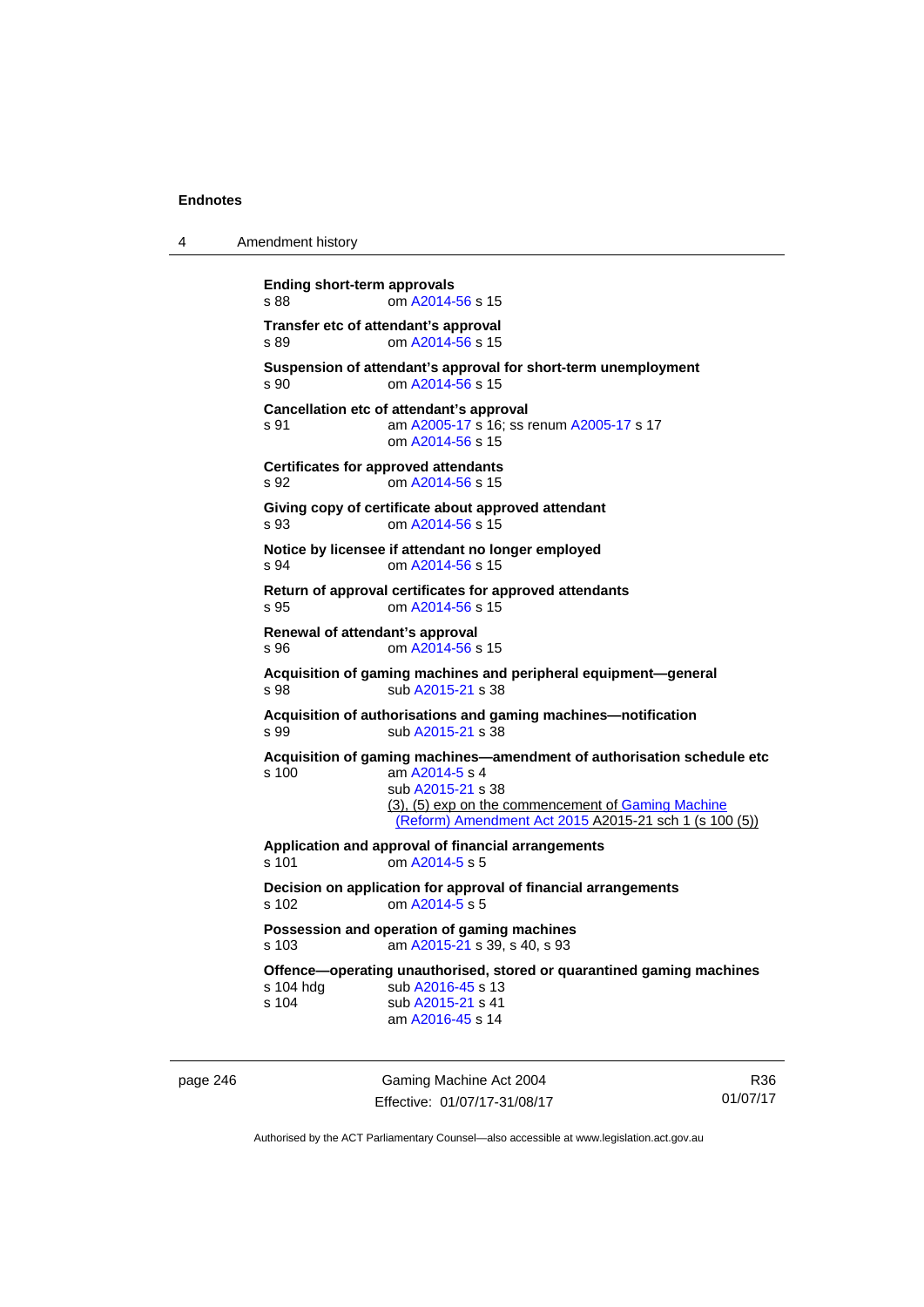**Operation of gaming machines other than in accordance with authorisations**  s 105 hdg sub [A2015-21](http://www.legislation.act.gov.au/a/2015-21) s 42 s 105 am [A2015-21](http://www.legislation.act.gov.au/a/2015-21) s 43, s 92 **Repossession of gaming machines**  div 6A.2 hdg (prev div 6.6 hdg) renum as div 6A.2 hdg [A2015-21](http://www.legislation.act.gov.au/a/2015-21) s 56 **Definitions—div 6A.2**  s 105A ins [A2015-21](http://www.legislation.act.gov.au/a/2015-21) s 44 def *approval* ins [A2015-21](http://www.legislation.act.gov.au/a/2015-21) s 44 def *external administrator* ins [A2015-21](http://www.legislation.act.gov.au/a/2015-21) s 44 **Approval for repossession—application**  s 107 sub [A2015-21](http://www.legislation.act.gov.au/a/2015-21) s 45 **Approval of repossession of gaming machines**  s 108 am [A2015-21](http://www.legislation.act.gov.au/a/2015-21) s 93 **Conditions on approval to repossess gaming machine**  s 109 am [A2015-21](http://www.legislation.act.gov.au/a/2015-21) s 93 **Repossessed gaming machines—amendment of authorisation schedule**  s 109A ins [A2015-21](http://www.legislation.act.gov.au/a/2015-21) s 46 **Appointment of external administrator**  s 110A ins [A2015-21](http://www.legislation.act.gov.au/a/2015-21) s 47 **Disposal of gaming machines**  div 6A.3 hdg (prev div 6.7 hdg) renum as div 6A.3 hdg [A2015-21](http://www.legislation.act.gov.au/a/2015-21) s 56 **Unapproved disposal of gaming machines**  s 111 am [A2015-21](http://www.legislation.act.gov.au/a/2015-21) s 48 **Application for approval for disposal of gaming machines**  s 112 am [A2015-21](http://www.legislation.act.gov.au/a/2015-21) s 49, s 50, s 93 **Approval of disposal of gaming machines**  s 113 am [A2015-21](http://www.legislation.act.gov.au/a/2015-21) s 51, 93 **Disposal of gaming machines—notifiable action**  s 113A ins [A2015-21](http://www.legislation.act.gov.au/a/2015-21) s 52 **Destruction of gaming machines—commission's attendance**  s 113B ins [A2015-21](http://www.legislation.act.gov.au/a/2015-21) s 52 am [A2016-45](http://www.legislation.act.gov.au/a/2016-45) s 15; ss renum R35 LA **Disposal of gaming machines—direction about manner of disposal**  s 113C ins [A2015-21](http://www.legislation.act.gov.au/a/2015-21) s 52 **Offence—failure to dispose of gaming machine within required time**  s 113D ins [A2015-21](http://www.legislation.act.gov.au/a/2015-21) s 52 **Seizure of gaming machines**  div 6A.4 hdg (prev div 6.8 hdg) renum as div 6A.4 hdg [A2015-21](http://www.legislation.act.gov.au/a/2015-21) s 56

R36 01/07/17

Gaming Machine Act 2004 Effective: 01/07/17-31/08/17 page 247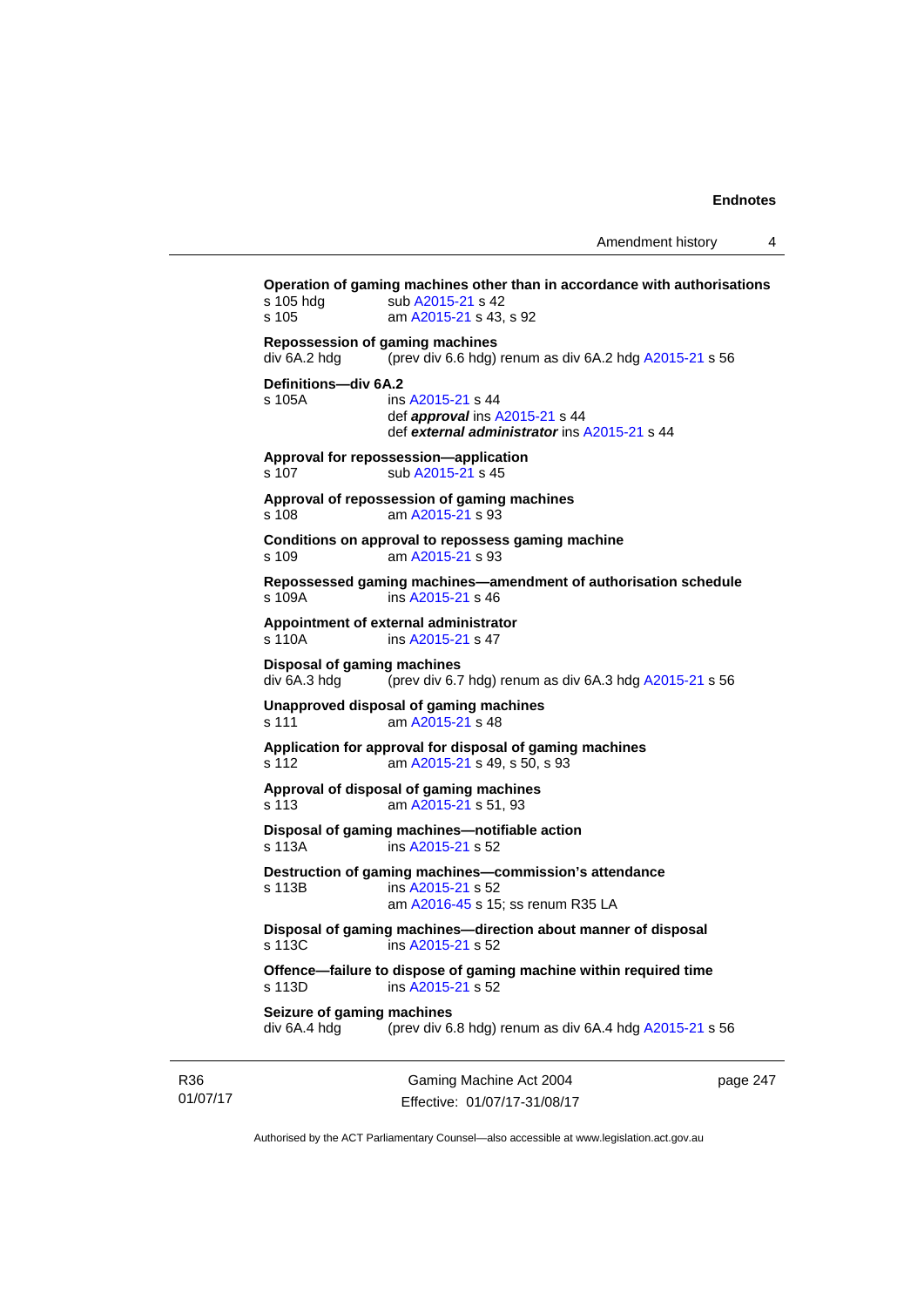| 4 | Amendment history |
|---|-------------------|
|   |                   |

| div 6A.5 hdg                                             | Installation and operation of gaming machines<br>(prev div 6.9 hdg) renum as div 6A.5 hdg A2015-21 s 56                             |
|----------------------------------------------------------|-------------------------------------------------------------------------------------------------------------------------------------|
| s 120                                                    | Installation to be in accordance with approval of commission<br>am A2015-21 s 92                                                    |
| s 121                                                    | Offence to install gaming machines<br>am A2015-21 s 92                                                                              |
| Certificate about meter readings<br>s 122                | am A2015-21 s 92                                                                                                                    |
| <b>Sealing computer cabinet</b><br>s 123                 | am A2014-56 s 16; A2015-21 s 92                                                                                                     |
| s 124                                                    | <b>Commission may require information</b><br>am A2015-21 s 92                                                                       |
| s 125                                                    | Operation to be subject to correct percentage payout<br>am A2015-21 s 53, s 54                                                      |
| s 126                                                    | Approval of statement for display on gaming machines<br>am A2011-3 amdt 3.214<br>sub A2016-45 s 16                                  |
| div 6A.6 hdg                                             | Trading of authorisations and gaming machines<br>(prev div 6.10 hdg) ins A2015-21 s 55<br>renum as div 6A.6 hdg A2015-21 s 56       |
| Preliminary<br>sdiv 6A.6.1 hdg                           | (prev sdiv 6.10.1 hdg) ins A2015-21 s 55<br>renum as sdiv 6A.6.1 hdg A2015-21 s 56                                                  |
| Objects-div 6A.6<br>s 127A                               | ins A2015-21 s 55                                                                                                                   |
| Definitions-div 6A.6<br>s 127B                           | ins A2015-21 s 55<br>def class B licensee ins A2015-21 s 55<br>def class C licensee ins A2015-21 s 55                               |
| <b>Trading class B authorisations</b><br>sdiv 6A.6.2 hdg | (prev sdiv 6.10.2 hdg) ins A2015-21 s 55<br>renum as sdiv 6A.6.2 hdg A2015-21 s 56                                                  |
| Selling class B authorisations<br>s 127C                 | ins A2015-21 s 55<br>(7), (8) exp on the commencement of Gaming Machine<br>(Reform) Amendment Act 2015 A2015-21, sch 1 (s 127C (8)) |
| s 127D                                                   | Offence-selling class B gaming machines<br>ins A2015-21 s 55                                                                        |
|                                                          |                                                                                                                                     |

page 248 Gaming Machine Act 2004 Effective: 01/07/17-31/08/17

R36 01/07/17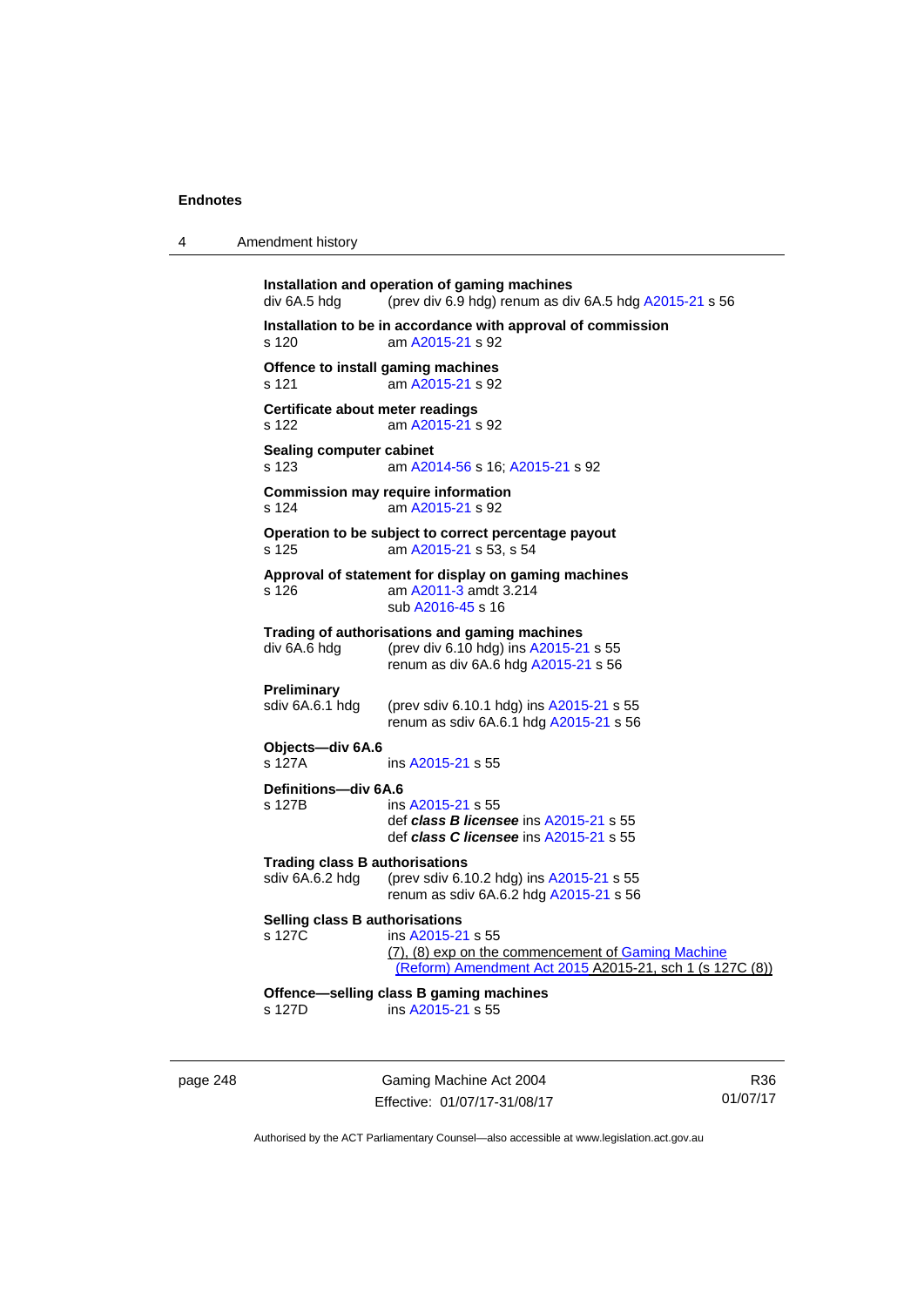| Trading class C authorisations and gaming machines                                                                                                                                                                                                                             |
|--------------------------------------------------------------------------------------------------------------------------------------------------------------------------------------------------------------------------------------------------------------------------------|
| (prev sdiv 6.10.3 hdg) ins A2015-21 s 55<br>renum as sdiv 6A.6.3 hdg A2015-21 s 56                                                                                                                                                                                             |
| Trading class C authorisations and gaming machines<br>ins A2015-21 s 55<br>(4), (5) exp on the commencement of Gaming Machine<br>(Reform) Amendment Act 2015 A2015-21, sch 1 (s 127E (5))                                                                                      |
| Trading authorisations--forfeiture requirement                                                                                                                                                                                                                                 |
| ins A2015-21 s 55<br>exp on the commencement of Gaming Machine (Reform)<br>Amendment Act 2015 A2015-21, sch 1 (s 127F (6))                                                                                                                                                     |
| Offence-acquiring authorisations and gaming machines<br>ins A2015-21 s 55                                                                                                                                                                                                      |
| Selling class C gaming machines<br>ins A2015-21 s 55                                                                                                                                                                                                                           |
| Selling class C authorisations<br>ins A2015-21 s 55                                                                                                                                                                                                                            |
| Trading authorisations and gaming machines-miscellaneous<br>(prev sdiv 6.10.4 hdg) ins A2015-21 s 55<br>renum as sdiv 6A.6.4 hdg A2015-21 s 56                                                                                                                                 |
| Trading authorisations-disposal of gaming machines<br>ins A2015-21 s 55                                                                                                                                                                                                        |
| Trading authorisations and gaming machines-regulations<br>ins A2015-21 s 55                                                                                                                                                                                                    |
| Storage of authorisations and gaming machines<br>(prev div 6.11 hdg) ins A2015-21 s 55<br>renum as div 6A.7 hdg A2015-21 s 56                                                                                                                                                  |
| (prev sdiv 6.11.1 hdg) ins A2015-21 s 55<br>renum as sdiv 6A.7.1 hdg A2015-21 s 56                                                                                                                                                                                             |
| Meaning of storage permit-Act<br>ins A2015-21 s 55                                                                                                                                                                                                                             |
| Definitions-div 6A.7<br>ins A2015-21 s 55<br>def general purpose ins A2015-21 s 55<br>def <i>inspection notice</i> ins A2015-21 s 55<br>def <i>interim purpose</i> ins A2015-21 s 55<br>def <i>permit</i> ins A2015-21 s 55<br>def quarantined authorisation ins A2015-21 s 55 |
|                                                                                                                                                                                                                                                                                |

R36 01/07/17

Gaming Machine Act 2004 Effective: 01/07/17-31/08/17

page 249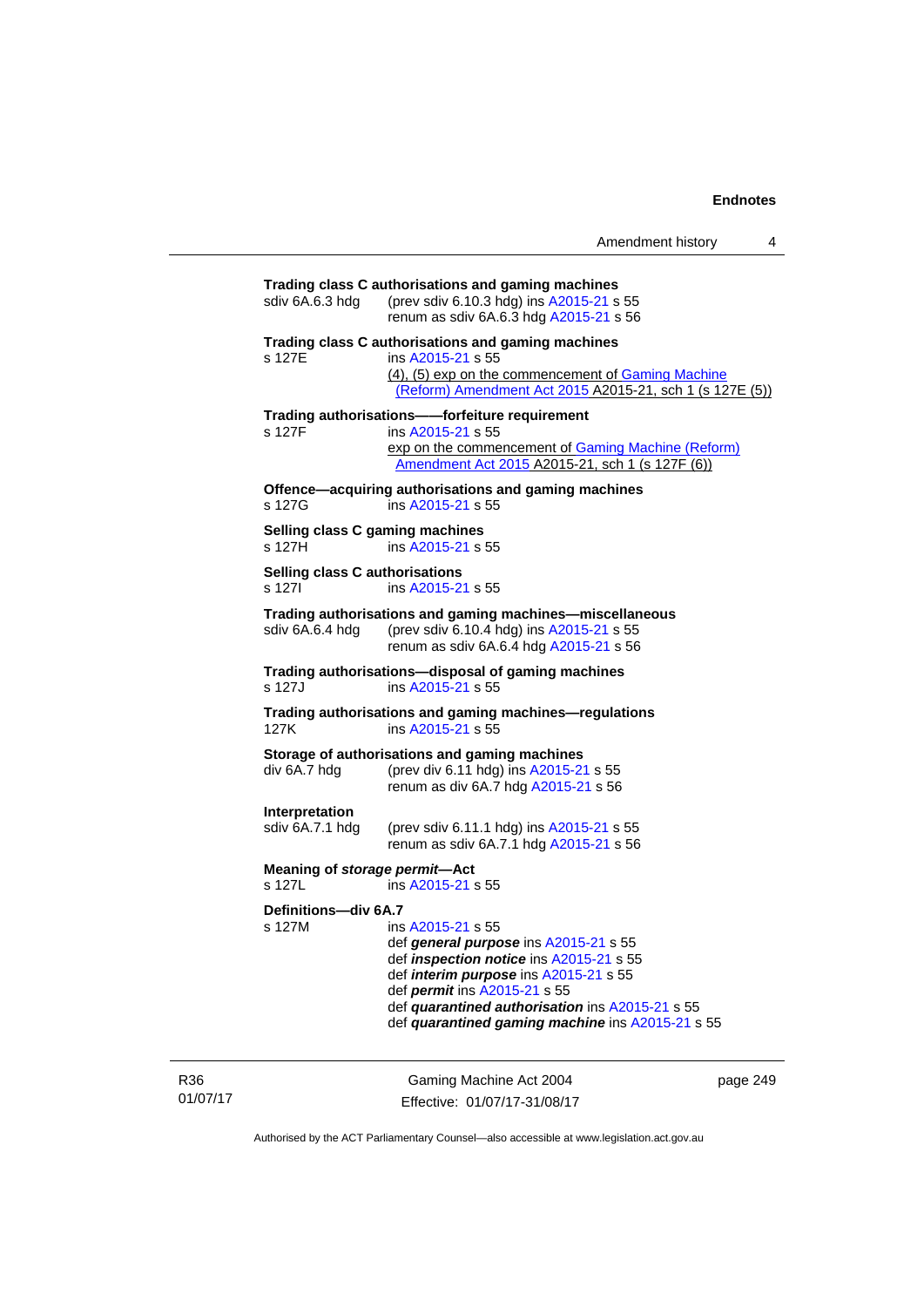4 Amendment history

|          |                                              | def quarantine period ins A2015-21 s 55<br>def quarantine permit ins A2015-21 s 55<br>def storage period ins A2015-21 s 55<br>def storage rules ins A2015-21 s 55<br>def stored authorisation ins A2015-21 s 55<br>def stored gaming machine ins A2015-21 s 55 |
|----------|----------------------------------------------|----------------------------------------------------------------------------------------------------------------------------------------------------------------------------------------------------------------------------------------------------------------|
|          | sdiv 6A.7.2 hdg                              | Storage permits-application and decision<br>(prev sdiv 6.11.2 hdg) ins A2015-21 s 55<br>renum as sdiv 6A.7.2 hdg A2015-21 s 56                                                                                                                                 |
|          | Storage permits-purpose<br>s 127N            | ins A2015-21 s 55                                                                                                                                                                                                                                              |
|          | Storage permit-application<br>s 1270         | ins A2015-21 s 55                                                                                                                                                                                                                                              |
|          | s 127P                                       | Storage permit-decision on application<br>ins A2015-21 s 55                                                                                                                                                                                                    |
|          | <b>Quarantine permits</b><br>sdiv 6A.7.3 hdg | (prev sdiv 6.11.3 hdg) ins A2015-21 s 55<br>renum as sdiv 6A.7.3 hdg A2015-21 s 56                                                                                                                                                                             |
|          | s 127Q                                       | Quarantine permits—notification and issue<br>ins A2015-21 s 55<br>am A2016-45 s 17                                                                                                                                                                             |
|          | Quarantine permits-extension<br>s 127R       | ins A2015-21 s 55                                                                                                                                                                                                                                              |
|          | Permits-form<br>sdiv 6A.7.4 hdg              | (prev sdiv 6.11.4 hdg) ins A2015-21 s 55<br>renum as sdiv 6A.7.4 hdg A2015-21 s 56                                                                                                                                                                             |
|          | Permit-form<br>s 127S                        | ins A2015-21 s 55<br>am A2015-50 amdt 3.110<br>sub A2016-45 s 18                                                                                                                                                                                               |
|          | <b>Permits-conditions</b><br>sdiv 6A.7.5 hdg | (prev sdiv 6.11.5 hdg) ins A2015-21 s 55<br>renum as sdiv 6A.7.5 hdg A2015-21 s 56                                                                                                                                                                             |
|          | <b>Permit-conditions</b><br>s 127T           | ins A2015-21 s 55<br>am A2016-45 s 19                                                                                                                                                                                                                          |
|          | Permit-term<br>s 127U                        | ins A2015-21 s 55                                                                                                                                                                                                                                              |
|          | s 127V                                       | Storage permit-application for extension<br>ins A2015-21 s 55                                                                                                                                                                                                  |
| page 250 |                                              | Gaming Machine Act 2004<br>Effective: 01/07/17-31/08/17                                                                                                                                                                                                        |

R36 01/07/17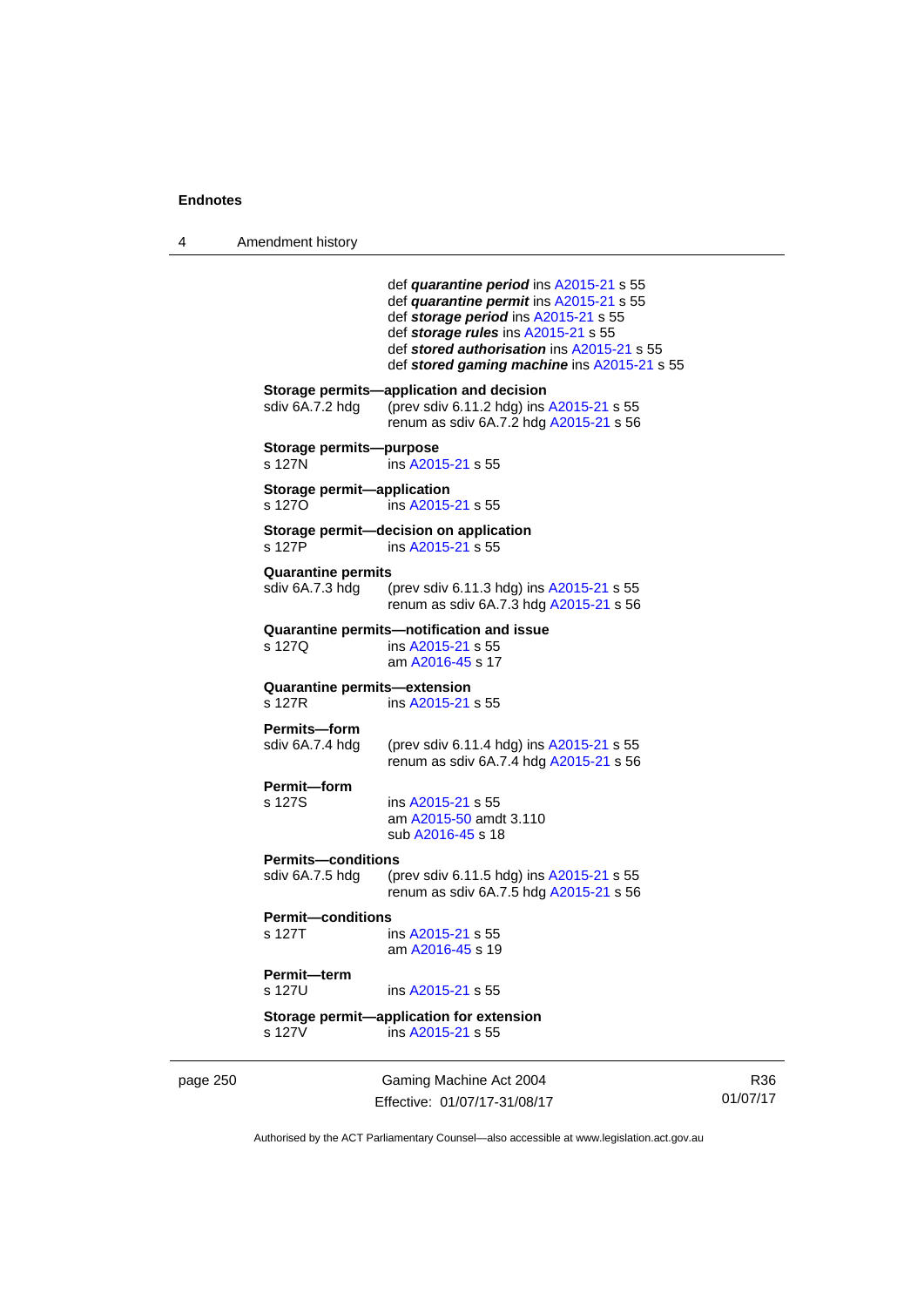Amendment history 4

**Storage permit—extension decision**<br>s 127W ins A2015-21 s 55 ins [A2015-21](http://www.legislation.act.gov.au/a/2015-21) s 55 **Permits—amendment**  sdiv 6A.7.6 hdg (prev sdiv 6.11.6 hdg) ins [A2015-21](http://www.legislation.act.gov.au/a/2015-21) s 55 renum as sdiv 6A.7.6 hdg [A2015-21](http://www.legislation.act.gov.au/a/2015-21) s 56 **Permit amendment—notification**  s 127X ins [A2015-21](http://www.legislation.act.gov.au/a/2015-21) s 55 am [A2016-45](http://www.legislation.act.gov.au/a/2016-45) s 20 **Permit amendment—decision**  s 127Y ins [A2015-21](http://www.legislation.act.gov.au/a/2015-21) s 55 sub [A2016-45](http://www.legislation.act.gov.au/a/2016-45) s 21 **Permit amendment—commission's own initiative**  s 127Z ins [A2015-21](http://www.legislation.act.gov.au/a/2015-21) s 55 **Permit amendment—reissue of permit**  s 127ZA ins [A2015-21](http://www.legislation.act.gov.au/a/2015-21) s 55 **Permits—trading authorisations under permits**  sdiv 6A.7.7 hdg (prev sdiv 6.11.7 hdg) ins [A2015-21](http://www.legislation.act.gov.au/a/2015-21) s 55 renum as sdiv 6A.7.7 hdg [A2015-21](http://www.legislation.act.gov.au/a/2015-21) s 56 **Trading authorisations under permits—procedure**  ins [A2015-21](http://www.legislation.act.gov.au/a/2015-21) s 55 am [A2016-45](http://www.legislation.act.gov.au/a/2016-45) s 22 **Trading authorisations under permits—decision on application by disposing licensee**  s 127ZC ins [A2015-21](http://www.legislation.act.gov.au/a/2015-21) s 55 **Trading authorisations under permits—issue of quarantine permit to acquiring licensee**  s 127ZD ins [A2015-21](http://www.legislation.act.gov.au/a/2015-21) s 55 sub [A2016-45](http://www.legislation.act.gov.au/a/2016-45) s 23 **Permits—miscellaneous**  sdiv 6A.7.8 hdg (prev sdiv 6.11.8 hdg) ins [A2015-21](http://www.legislation.act.gov.au/a/2015-21) s 55 renum as sdiv 6A.7.8 hdg [A2015-21](http://www.legislation.act.gov.au/a/2015-21) s 56 **Gaming machines and authorisations under permits—inspection**  s 127ZE ins [A2015-21](http://www.legislation.act.gov.au/a/2015-21) s 55 am [A2016-45](http://www.legislation.act.gov.au/a/2016-45) s 24 **Storage of gaming machines and authorisations—rules**  ins [A2015-21](http://www.legislation.act.gov.au/a/2015-21) s 55 **Machine access generally**  s 128 am [A2014-56](http://www.legislation.act.gov.au/a/2014-56) s 17; ss renum R27 LA; [A2015-21](http://www.legislation.act.gov.au/a/2015-21) s 92

R36 01/07/17

Gaming Machine Act 2004 Effective: 01/07/17-31/08/17 page 251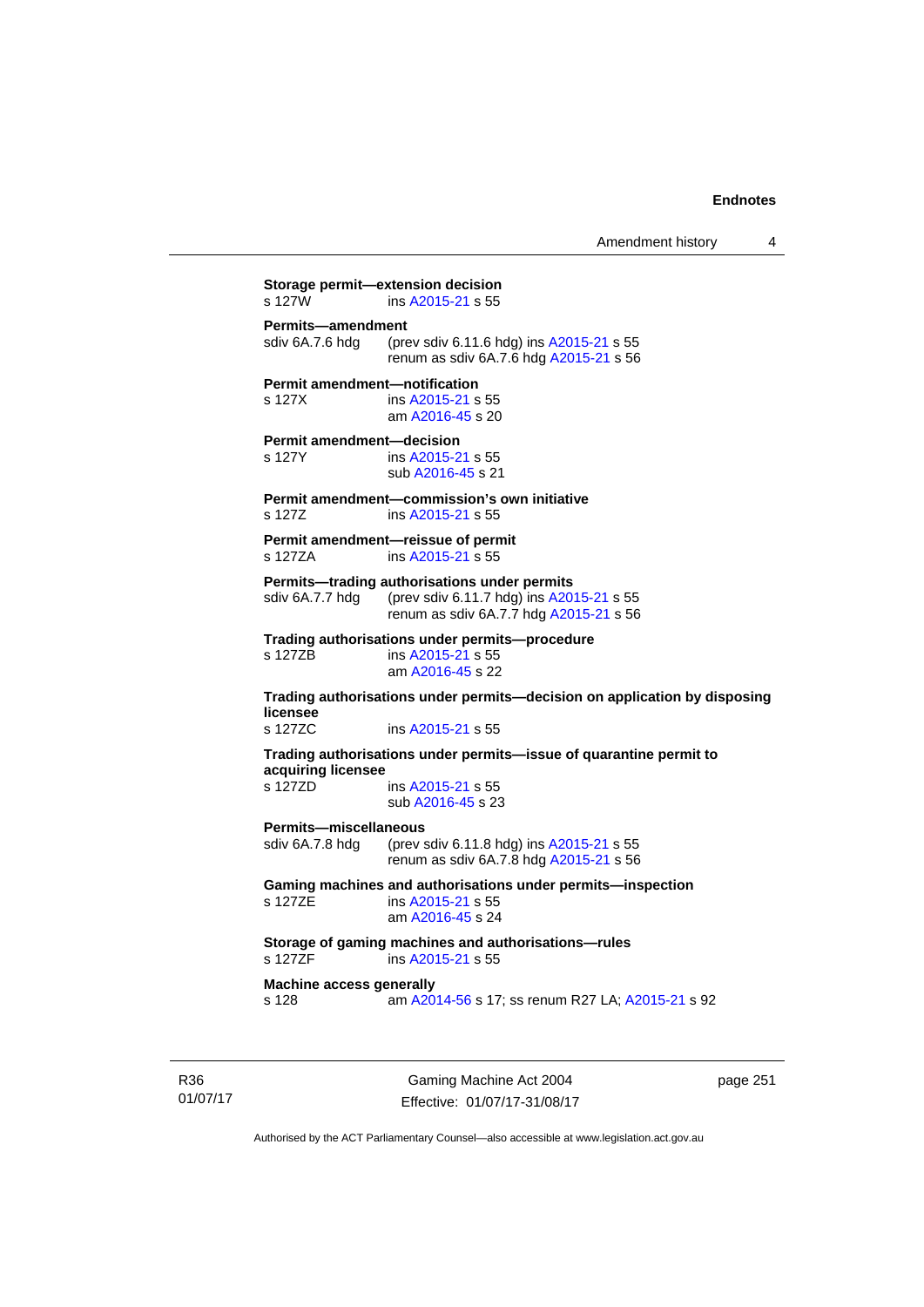| Rendering gaming machi |  |
|------------------------|--|

4 Amendment history

**Rendering gaming machines inoperable on authorisation ceasing to be in force**  s 131 sub [A2015-21](http://www.legislation.act.gov.au/a/2015-21) s 57 **Removal of gaming machines from premises**  s 132 am [A2015-21](http://www.legislation.act.gov.au/a/2015-21) ss 58-61 **Operation of linked-jackpot arrangements**  s 133 am [A2015-21](http://www.legislation.act.gov.au/a/2015-21) s 62 **Single-user approval for linked-jackpot arrangements**  sub [A2015-21](http://www.legislation.act.gov.au/a/2015-21) s 63 s 134 am [A2015-21](http://www.legislation.act.gov.au/a/2015-21) ss 64-68, s 92, s 93 **Issue of multi-user permits**  s 135 am [A2015-21](http://www.legislation.act.gov.au/a/2015-21) s 69, s 92, s 93 **Conditions on multi-user permits**  s 136 am [A2015-21](http://www.legislation.act.gov.au/a/2015-21) s 92, s 93 **Amendment of multi-user permits in interest of users**  s 138 am [A2015-21](http://www.legislation.act.gov.au/a/2015-21) s 93 **Amendment of multi-user permit on request**  s 139 am [A2015-21](http://www.legislation.act.gov.au/a/2015-21) s 92, s 93 **Amendment of financial and operational aspects of multi-user permits**  s 140 am [A2015-21](http://www.legislation.act.gov.au/a/2015-21) s 93 **Unclaimed jackpots**  s 143 am [A2015-21](http://www.legislation.act.gov.au/a/2015-21) s 70, s 71 **Undisbursed jackpots**  s 144 am [A2014-5](http://www.legislation.act.gov.au/a/2014-5) ss 6-8; [A2015-21](http://www.legislation.act.gov.au/a/2015-21) ss 72-74 **Definitions—pt 9**  ins [A2011-24](http://www.legislation.act.gov.au/a/2011-24) s 13 def *associated organisation declaration* ins [A2011-24](http://www.legislation.act.gov.au/a/2011-24) s 13 def *warning notice* ins [A2011-24](http://www.legislation.act.gov.au/a/2011-24) s 13 **Eligible objects**  s 145 am [A2011-3](http://www.legislation.act.gov.au/a/2011-3) amdt 3.215 **Eligible clubs**  s 146 am [A2005-26](http://www.legislation.act.gov.au/a/2005-26) s 6; [A2015-21](http://www.legislation.act.gov.au/a/2015-21) s 75 **Associated organisations—declaration**  s 147 hdg sub [A2011-24](http://www.legislation.act.gov.au/a/2011-24) s 14 s 147 am [A2005-17](http://www.legislation.act.gov.au/a/2005-17) s 18, s 19; [A2011-24](http://www.legislation.act.gov.au/a/2011-24) ss 15-17; pars renum R16 (RI) LA **Associated organisation declaration—condition**  s 147A ins [A2011-24](http://www.legislation.act.gov.au/a/2011-24) s 18

page 252 Gaming Machine Act 2004 Effective: 01/07/17-31/08/17

R36 01/07/17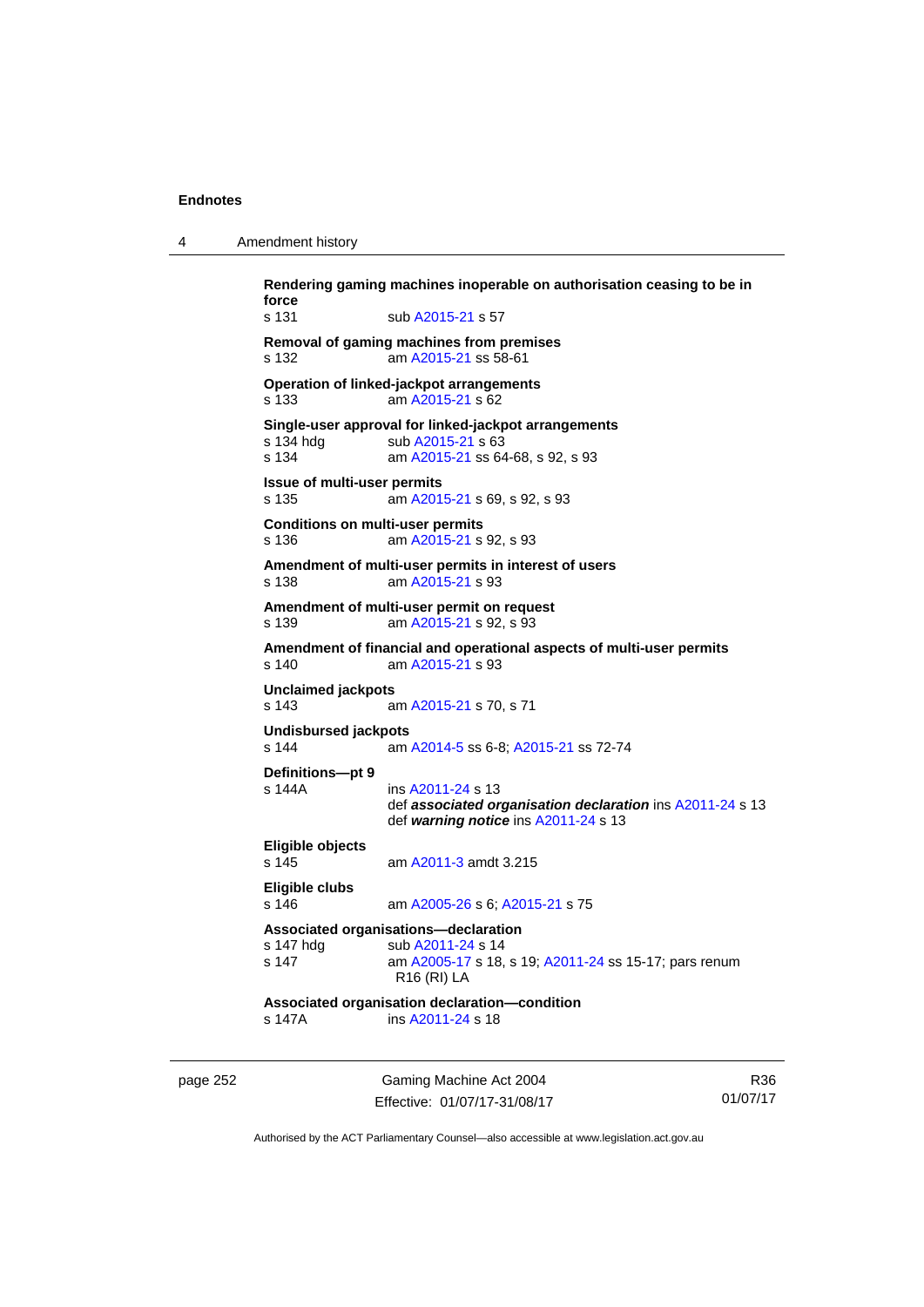```
Associated organisation—warning notice 
s 147B ins A2011-24 s 18 
Associated organisation declaration—suspension or repeal 
                A2011-24 s 18
Club elections—election of board directors 
s 147D ins A2011-24 s 18 
Club elections—record-keeping 
A2011-24 s 19<br>s 148 am A2015-21 s 76
                 A2015-21 s 76
Club directors—acting in good faith 
s 148A ins A2011-24 s 20 
Club constitution—consistency with gaming laws 
s 148B ins A2011-24 s 21 
                 am A2015-21 s 77 
Power to require information about status of eligible clubs 
s 149 am A2015-21 s 78 
Promoting responsible practices at authorised premises 
A2012-42 s 28
                 am A2015-21 s 92 
Warning notices 
s 151 am A2011-3 amdt 3.216; A2015-21 s 92 
External signs 
s 152 sub A2007-40 s 16 
                 am A2012-2 amdt 2.5; A2015-21 s 92; A2016-18 amdt 4.6, 
                 amdt 4.7 
External visibility of gaming machines 
s 152A ins A2007-40 s 17 
                 am A2015-21 s 92 
Cash facilities 
s 153 am A2015-21 s 92 
Offence—ATM allowing withdrawals exceeding $250 
s 153A ins A2012-42 s 29 
                 am A2012-50 s 5; A2015-21 s 79, s 80, s 92
Lending or extending credit 
s 154 am A2015-21 s 92 
Using false identification<br>s 157 am A20
                 A2015-21 s 92
```
R36 01/07/17

Gaming Machine Act 2004 Effective: 01/07/17-31/08/17 page 253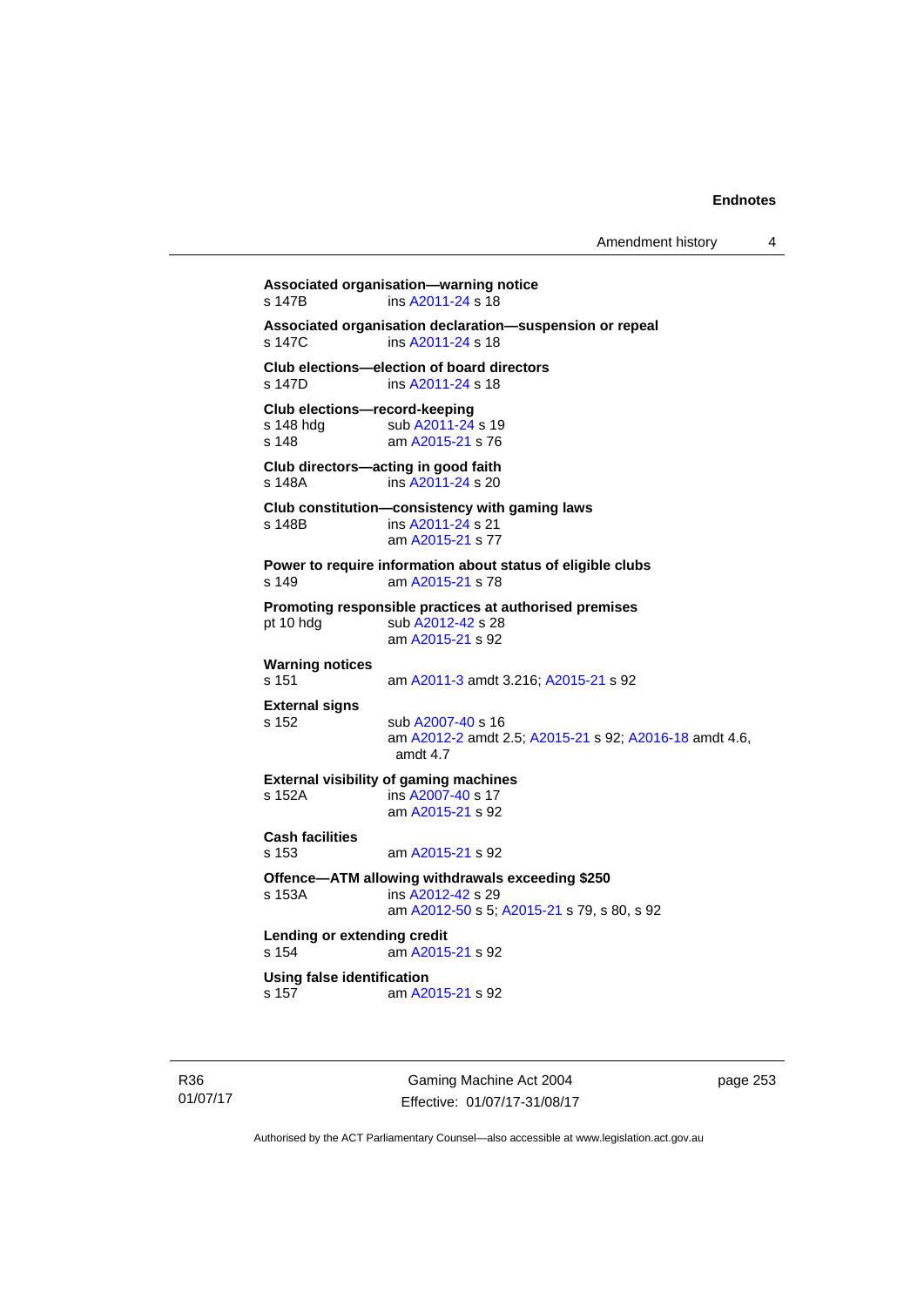4 Amendment history

```
Audit of financial statements etc 
s 158 sub A2009-49 amdt 1.14 
                 am A2013-19 amdt 3.176; A2016-45 s 25 
Gaming machine tax 
s 159 am A2005-26 s 7, s 8; A2015-21 s 81; A2015-50 amdt 3.111 
Tax adjustment in relation to GST for clubs 
s 160 am A2005-26 s 9 
                exp 1 February 2006 (s 160 (6)) 
Payment of gaming machine tax 
s 161 am A2015-21 s 93 
Gaming machine tax returns 
s 162 am A2011-3 amdt 3.217; A2015-21 s 82 
Problem gambling assistance fund 
div 11.2 hdg ins A2010 - 52 s 4
Required payment to problem gambling assistance fund 
s 163A ins A2010-52 s 4
                am A2014-56 s 18; A2017-14 s 24 
Problem gambling assistance fund—annual payment option 
 A2014-56 s 19
Problem gambling assistance fund 
 A2010-52 s 4
Annual reporting about problem gambling assistance fund 
s 163C ins A2010-52 s 4
                 am A2014-56 s 20; pars renum R27 LA 
                om A2015-16 amdt 1.17
Approval of community contributions 
s 164 am A2007-40 s 18; A2011-24 s 22; A2013-19 amdt 3.177
Records of contributions 
s 165 am A2015-21 s 92 
Required community contributions 
s 169 am A2011-3 amdt 3.218; A2011-24 s 23 
Corporations with gaming machines at multiple clubs 
s 170 sub A2016-45 s 26 
Problem gambling community contributions 
 A2007-40 s 19
                am A2011-24 s 24; ss renum R16 (RI) LA
Notification and review of decisions 
pt 13 hdg sub A2008-37 amdt 1.212
```
page 254 Gaming Machine Act 2004 Effective: 01/07/17-31/08/17

R36 01/07/17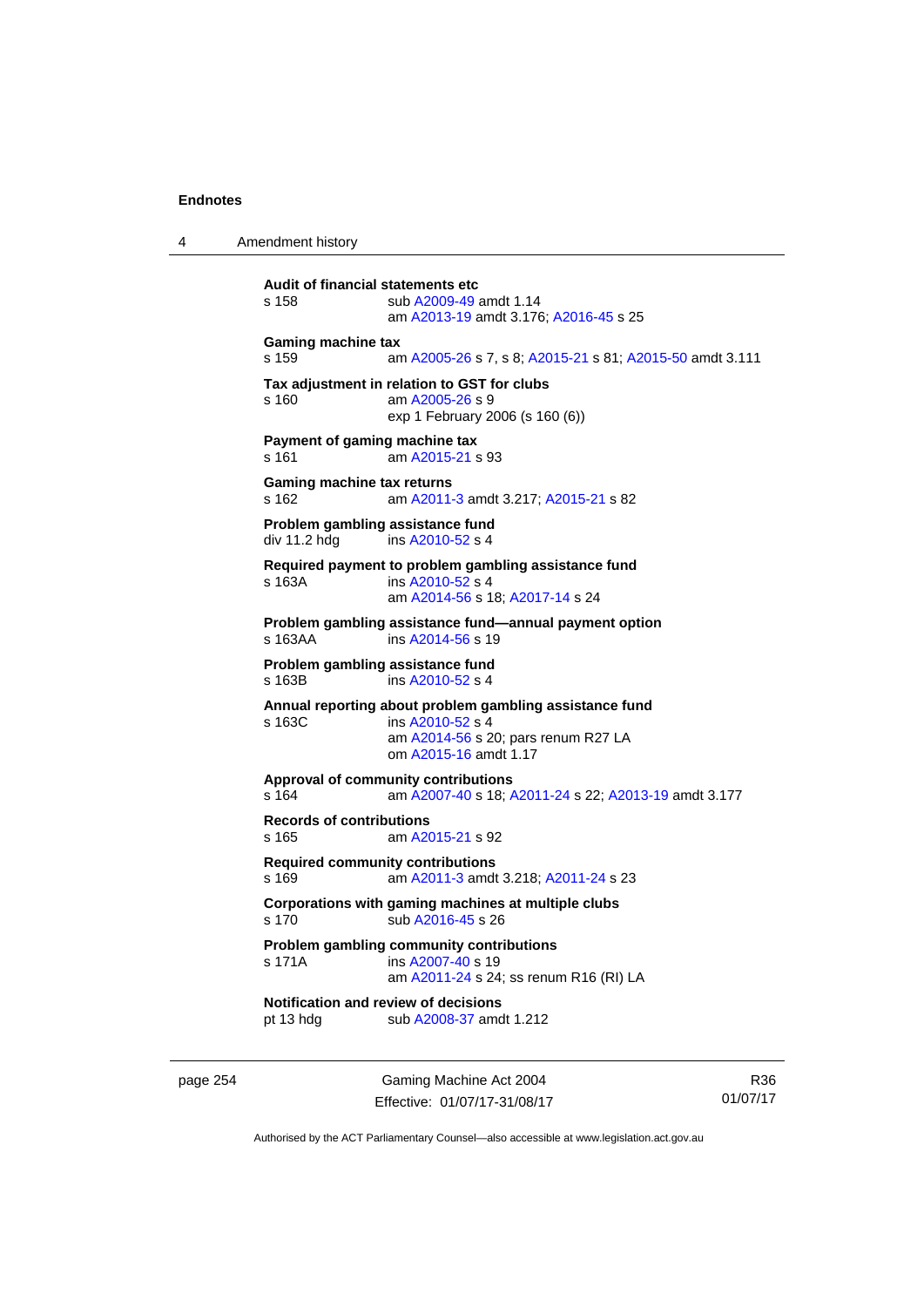Amendment history 4

```
Gaming Machine Act 2004 
                                                          page 255 
Meaning of reviewable decision—pt 13 
s 173 sub A2008-37 amdt 1.212 
Reviewable decision notices 
s 173A ins A2008-37 amdt 1.212 
Applications for review 
s 173B ins A2008-37 amdt 1.212 
Notifiable actions 
pt 13A hdg ins A2015-21 s 83 
Meaning of notifiable action
A2015-21 s 83
Notifiable actions 
               A2015-21 s 83
Notifiable actions—date of effect 
s 173E ins A2015-21 s 83 
Notifiable actions—amendment or cancellation 
s 173F ins A2015-21 s 83 
Notifiable actions under s 37F 
s 173G ins A2015-21 s 83 
Notifiable actions under div 6.10—disposal of gaming machines 
s 173H ins A2015-21 s 83 
Notifiable actions under div 6.10—trading of class B authorisations 
 A2015-21 s 83
Miscellaneous 
pt 14 hdg exp 1 November 2005 (s 189) 
                ins A2008-37 amdt 1.212 
Licences and authorisations not personal property—PPS Act 
s 174A ins A2015-21 s 84 
Canberra Airport 
s 175 am A2015-21 s 85 
Evidentiary certificates 
s 176 am A2015-21 s 86 
Determination of fees 
s 177  A2011-3 amdt 3.219
Review of amendments made by Gaming Machine (Reform) Amendment Act 
2015 
s 179 om LA s 89 (3) 
                 ins A2015-21 s 87 
                exp 31 August 2020 (s 179 (2))
```
01/07/17

R36

Authorised by the ACT Parliamentary Counsel—also accessible at www.legislation.act.gov.au

Effective: 01/07/17-31/08/17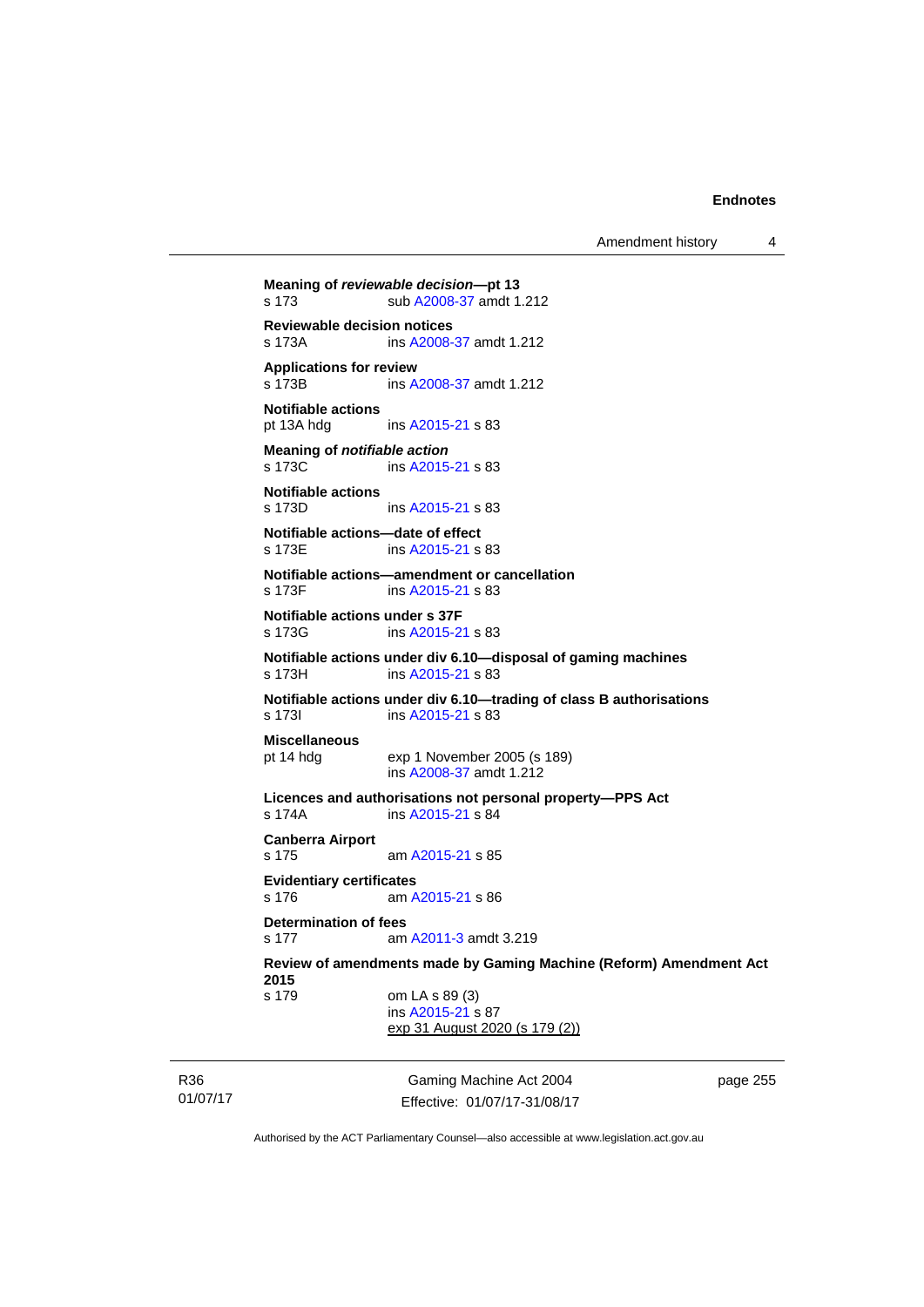| Amendment history |  |
|-------------------|--|
|                   |  |

| Definitions for pt 14<br>s 180<br>exp 1 November 2005 (s 189) |                                                                                                                                                                                                                                                                           |  |  |
|---------------------------------------------------------------|---------------------------------------------------------------------------------------------------------------------------------------------------------------------------------------------------------------------------------------------------------------------------|--|--|
| Licences<br>s 181                                             | exp 1 November 2005 (s 189)                                                                                                                                                                                                                                               |  |  |
| Clubs<br>s 182                                                | exp 1 November 2005 (s 189)                                                                                                                                                                                                                                               |  |  |
| <b>Rules and control procedures</b><br>s 183                  | exp 1 November 2005 (s 189)                                                                                                                                                                                                                                               |  |  |
| s 184                                                         | Disciplinary proceedings under former gaming Act<br>exp 1 November 2005 (s 189)                                                                                                                                                                                           |  |  |
| s 185                                                         | Approvals under former gaming Act<br>exp 1 November 2005 (s 189)                                                                                                                                                                                                          |  |  |
| Linked-jackpot arrangements<br>s 186                          | exp 1 November 2005 (s 189)                                                                                                                                                                                                                                               |  |  |
| s 187                                                         | Clubs not required to be corporations for s 146<br>exp 1 November 2005 (s 189)                                                                                                                                                                                            |  |  |
| s 188                                                         | Clubs with too many life members for s 146<br>exp 1 November 2005 (s 189)                                                                                                                                                                                                 |  |  |
| Expiry of pt 14<br>s 189                                      | exp 1 November 2005 (s 189)                                                                                                                                                                                                                                               |  |  |
| pt 20 hdg                                                     | Transitional-Gaming Machine (Reform) Amendment Act 2015<br>ins A2015-21 s 88<br><u>exp 31 August 2019 (s 311)</u>                                                                                                                                                         |  |  |
| Definitions-pt 20<br>s 300                                    | ins A2015-21 s 88<br>exp 31 August 2019 (s 311)<br>def commencement day ins A2015-21 s 55<br>exp 31 August 2019 (s 311)<br>def old licence ins A2015-21 s 55<br>exp 31 August 2019 (s 311)<br>def old licence application ins A2015-21 s 55<br>exp 31 August 2019 (s 311) |  |  |
| s 301                                                         | Old licences-class B gaming machines<br>ins A2015-21 s 88<br>exp 31 August 2019 (s 311)                                                                                                                                                                                   |  |  |
| s 302                                                         | Old licences-class C gaming machines<br>ins A2015-21 s 88<br>exp 31 August 2019 (s 311)                                                                                                                                                                                   |  |  |

page 256 Gaming Machine Act 2004 Effective: 01/07/17-31/08/17

R36 01/07/17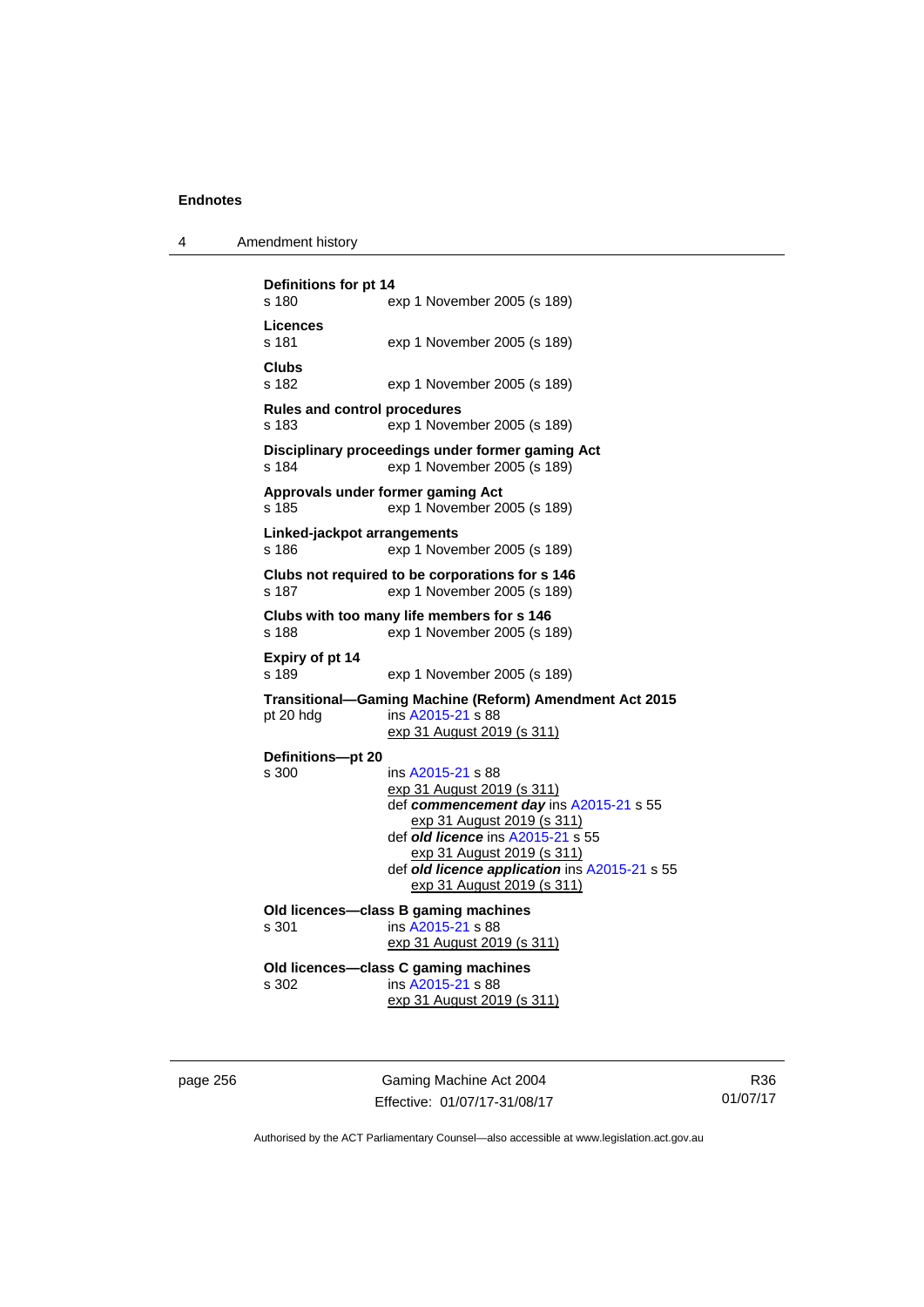| s 303                                    | ins A2015-21 s 88                                                      |
|------------------------------------------|------------------------------------------------------------------------|
|                                          | exp 31 August 2019 (s 311)                                             |
|                                          | <b>Class C gaming machines-application</b>                             |
| s 304                                    | ins A2015-21 s 88                                                      |
|                                          | exp 31 August 2019 (s 311)                                             |
|                                          | Large-scale machine relocation amendment application                   |
| s 305                                    | ins A2015-21 s 88                                                      |
|                                          | exp 31 August 2019 (s 311)                                             |
|                                          | In-principle approval application                                      |
| s 306                                    | ins A2015-21 s 88                                                      |
|                                          | exp 31 August 2019 (s 311)                                             |
|                                          | Application to transfer in-principle approval                          |
| s 307                                    | ins A2015-21 s 88                                                      |
|                                          | exp 31 August 2019 (s 311)                                             |
|                                          | Application for extension of in-principle approval                     |
| s.308                                    | ins A2015-21 s 88                                                      |
|                                          | exp 31 August 2019 (s 311)                                             |
|                                          | Application to convert in-principle approval to licence                |
| s 309                                    | ins A2015-21 s 88                                                      |
|                                          | exp 31 August 2019 (s 311)                                             |
|                                          | Application to convert in-principle approval to new venue amendment    |
| s 309A                                   | ins as mod SL2004-30 mod 1.1 (as ins by SL2015-27 s 30)                |
|                                          | mod lapsed 1 September 2016 (SL2004-30 mod 1.1 om by                   |
|                                          | A2016-45 s 33)                                                         |
|                                          | ins A2016-45 s 27                                                      |
|                                          | exp 31 August 2019 (s 311)                                             |
|                                          | Temporary storage amendment application                                |
| s 309B                                   | ins as mod SL2004-30 mod 1.1 (as ins by SL2015-27 s 30)                |
|                                          | mod lapsed 1 September 2016 (SL2004-30 mod 1.1 om by<br>A2016-45 s 33) |
|                                          | ins A2016-45 s 27                                                      |
|                                          | exp 31 August 2019 (s 311)                                             |
|                                          |                                                                        |
| <b>Transitional regulations</b><br>s 310 | ins A2015-21 s 88                                                      |
|                                          | exp 31 August 2019 (s 311)                                             |
|                                          |                                                                        |
| Expiry-pt 20                             |                                                                        |
| s.311                                    | ins A2015-21 s 88                                                      |
|                                          | exp 31 August 2019 (s 311)                                             |

R36 01/07/17

Gaming Machine Act 2004 Effective: 01/07/17-31/08/17 page 257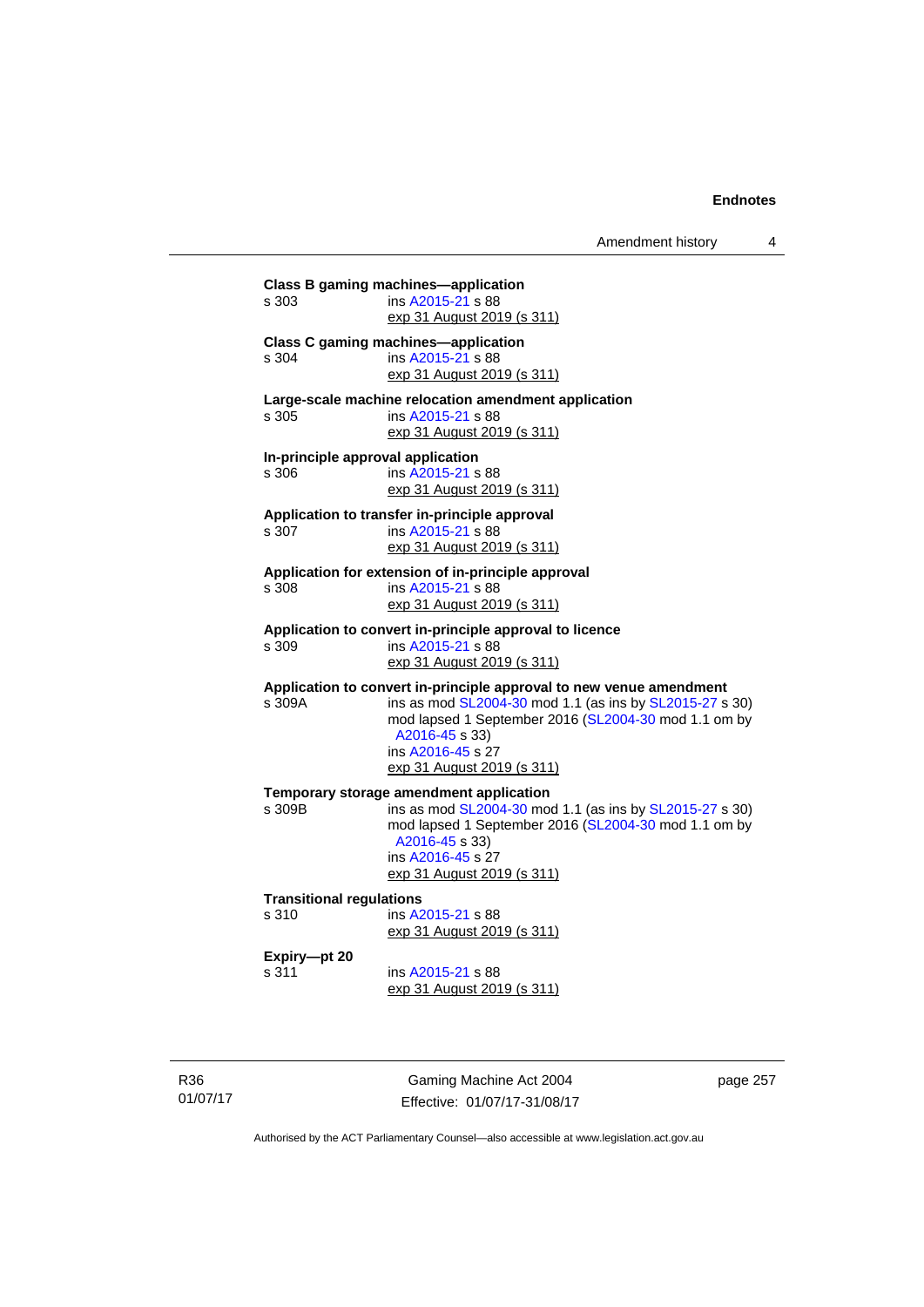4 Amendment history

```
Reviewable decisions 
sch 1 am A2007-40 s 20; items renum R9 LA 
                    sub A2008-37 amdt 1.213 
                    am A2011-24 s 25; items renum R16 (RI) LA; A2011-24 s 26; 
                    items renum R19 LA; A2012-42 s 30, s 31; items renum 
                    R20 LA; A2014-5 s 9; items renum R25 LA; A2014-56 s 21; 
                    items renum R27 LA 
                    sub A2015-21 s 89 
Notifiable actions 
sch 2 om LA s 89 (3) 
                    ins A2015-21 s 90 
Dictionary 
dict am A2008-37 amdt 1.214; amdt 1.215 
                    sub A2015-21 s 91 
                    am A2015-33 amdt 1.97
                    def acquire sub A2015-21 s 91 
                    def acquisition approval application om A2013-19
                    amdt 3.178
                    def approval ins A2015-21 s 91 
                    def approval certificate sub A2014-56 s 22; A2015-21 s 91 
                    def approval-holder ins A2012-42 s 32 
                       sub A2015-21 s 91 
                    def approved attendant om A2014-56 s 23 
                    def approved gaming machine om A2013-19 amdt 3.179 
                    def approved supplier sub A2015-21 s 91 
                    def approved technician sub A2015-21 s 91 
                    def associated entity om A2013-19 amdt 3.180 
                    def associated organisation sub A2015-21 s 91 
                    def associated organisation declaration ins A2011-24 s 27 
                       sub A2015-21 s 91 
                    def association number ins A2015-21 s 91 
                    def authorisation ins A2015-21 s 91 
                    def authorisation certificate amendment application ins 
                    A2015-21 s 91 
                    def authorisation certificate application ins A2015-21 s 91 
                    def authorisation certificate number ins A2015-21 s 91 
                    def authorisation number ins A2015-21 s 91 
                    def authorisation schedule ins A2015-21 s 91 
                    def authorised officer sub A2015-21 s 91 
                    def authorised premises ins A2015-21 s 91 
                    def cancelled ins A2015-21 s 91 
                    def centralised monitoring system sub A2015-21 s 91 
                    def certificate of suitability om A2015-21 s 91 
                    def charitable organisation om A2013-19 amdt 3.181
                    def class B gaming machine sub A2015-21 s 91 
                    def class B licence ins A2015-21 s 91
```
page 258 Gaming Machine Act 2004 Effective: 01/07/17-31/08/17

R36 01/07/17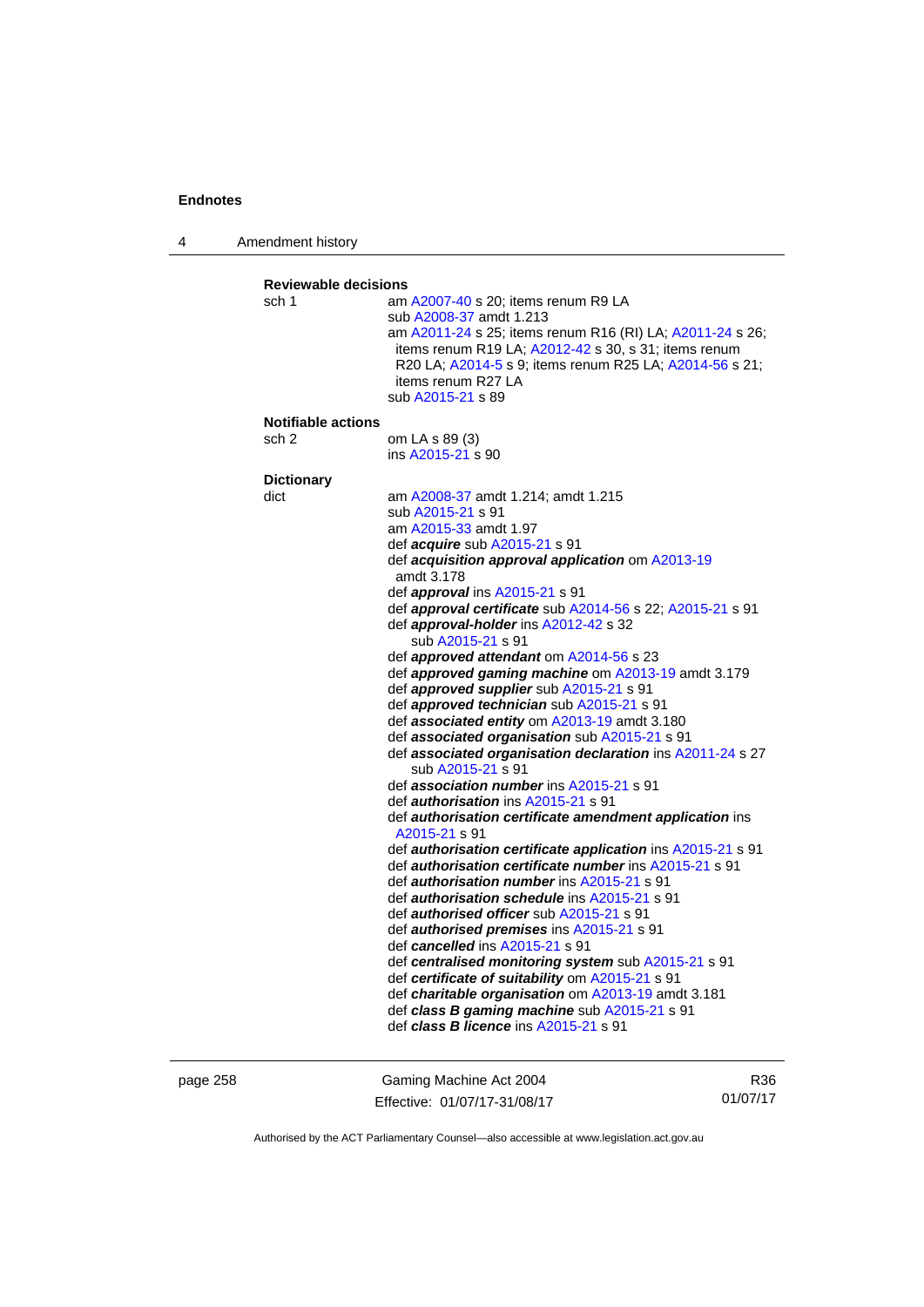def *class B licence and authorisation certificate application* ins [A2015-21](http://www.legislation.act.gov.au/a/2015-21) s 91 def *class B licensee* ins [A2015-21](http://www.legislation.act.gov.au/a/2015-21) s 91 def *class C gaming machine* sub [A2015-21](http://www.legislation.act.gov.au/a/2015-21) s 91 def *class C licence* ins [A2015-21](http://www.legislation.act.gov.au/a/2015-21) s 91 def *class C licence application* ins [A2015-21](http://www.legislation.act.gov.au/a/2015-21) s 91 def *class C licensee* ins [A2015-21](http://www.legislation.act.gov.au/a/2015-21) s 91 def *club* sub [A2015-21](http://www.legislation.act.gov.au/a/2015-21) s 91 def *CMS* sub [A2015-21](http://www.legislation.act.gov.au/a/2015-21) s 91 def *commission* sub [A2005-26](http://www.legislation.act.gov.au/a/2005-26) s 10; [A2015-21](http://www.legislation.act.gov.au/a/2015-21) s 91 def *community contribution* sub [A2015-21](http://www.legislation.act.gov.au/a/2015-21) s 91 def *community contribution shortfall tax* sub [A2015-21](http://www.legislation.act.gov.au/a/2015-21) s 91 def *computer cabinet* sub [A2015-21](http://www.legislation.act.gov.au/a/2015-21) s 91 def *computer cabinet access register* ins [A2014-56](http://www.legislation.act.gov.au/a/2014-56) s 24 sub [A2015-21](http://www.legislation.act.gov.au/a/2015-21) s 91 def *constitution* sub [A2015-21](http://www.legislation.act.gov.au/a/2015-21) s 91 def *contribution* sub [A2015-21](http://www.legislation.act.gov.au/a/2015-21) s 91 def *Control Act* sub [A2015-21](http://www.legislation.act.gov.au/a/2015-21) s 91 def *control procedures* sub [A2015-21](http://www.legislation.act.gov.au/a/2015-21) s 91 def *corporation* sub [A2015-21](http://www.legislation.act.gov.au/a/2015-21) s 91 def *current licensee* om [A2015-21](http://www.legislation.act.gov.au/a/2015-21) s 91 def *decrease machines amendment* ins [A2012-42](http://www.legislation.act.gov.au/a/2012-42) s 33 om [A2015-21](http://www.legislation.act.gov.au/a/2015-21) s 91 def *disciplinary action* sub [A2013-19](http://www.legislation.act.gov.au/a/2013-19) amdt 3.182; [A2015-21](http://www.legislation.act.gov.au/a/2015-21) s 91 def *disciplinary notice* sub [A2013-19](http://www.legislation.act.gov.au/a/2013-19) amdt 3.182; [A2015-21](http://www.legislation.act.gov.au/a/2015-21) s 91 def *dispose of* sub [A2015-21](http://www.legislation.act.gov.au/a/2015-21) s 91 def *eligible club* sub [A2015-21](http://www.legislation.act.gov.au/a/2015-21) s 91 def *eligible object* sub [A2015-21](http://www.legislation.act.gov.au/a/2015-21) s 91 def *eligible person* sub [A2015-21](http://www.legislation.act.gov.au/a/2015-21) s 91 def *employ* sub [A2015-21](http://www.legislation.act.gov.au/a/2015-21) s 91 def *executive officer* sub [A2015-21](http://www.legislation.act.gov.au/a/2015-21) s 91 def *external administrator* ins [A2015-21](http://www.legislation.act.gov.au/a/2015-21) s 91 def *final* ins [A2015-21](http://www.legislation.act.gov.au/a/2015-21) s 91 def *financial arrangement* am [A2013-19](http://www.legislation.act.gov.au/a/2013-19) amdt 3.183 om [A2014-5](http://www.legislation.act.gov.au/a/2014-5) s 10 def *game* sub [A2015-21](http://www.legislation.act.gov.au/a/2015-21) s 91 def *gaming area* sub [A2012-42](http://www.legislation.act.gov.au/a/2012-42) s 34; [A2015-21](http://www.legislation.act.gov.au/a/2015-21) s 91 def *gaming area amendment* ins [A2015-21](http://www.legislation.act.gov.au/a/2015-21) s 91 def *gaming law* ins [A2011-24](http://www.legislation.act.gov.au/a/2011-24) s 27 sub [A2015-21](http://www.legislation.act.gov.au/a/2015-21) s 91 def *gaming machine* pars renum R13 LA sub [A2015-21](http://www.legislation.act.gov.au/a/2015-21) s 91 def *gaming machine tax* sub [A2015-21](http://www.legislation.act.gov.au/a/2015-21) s 91 def *gaming rules* ins [A2015-21](http://www.legislation.act.gov.au/a/2015-21) s 91 def *general licence* sub [A2010-43](http://www.legislation.act.gov.au/a/2010-43) amdt 1.17; [A2015-21](http://www.legislation.act.gov.au/a/2015-21) s 91

R36 01/07/17

Gaming Machine Act 2004 Effective: 01/07/17-31/08/17 page 259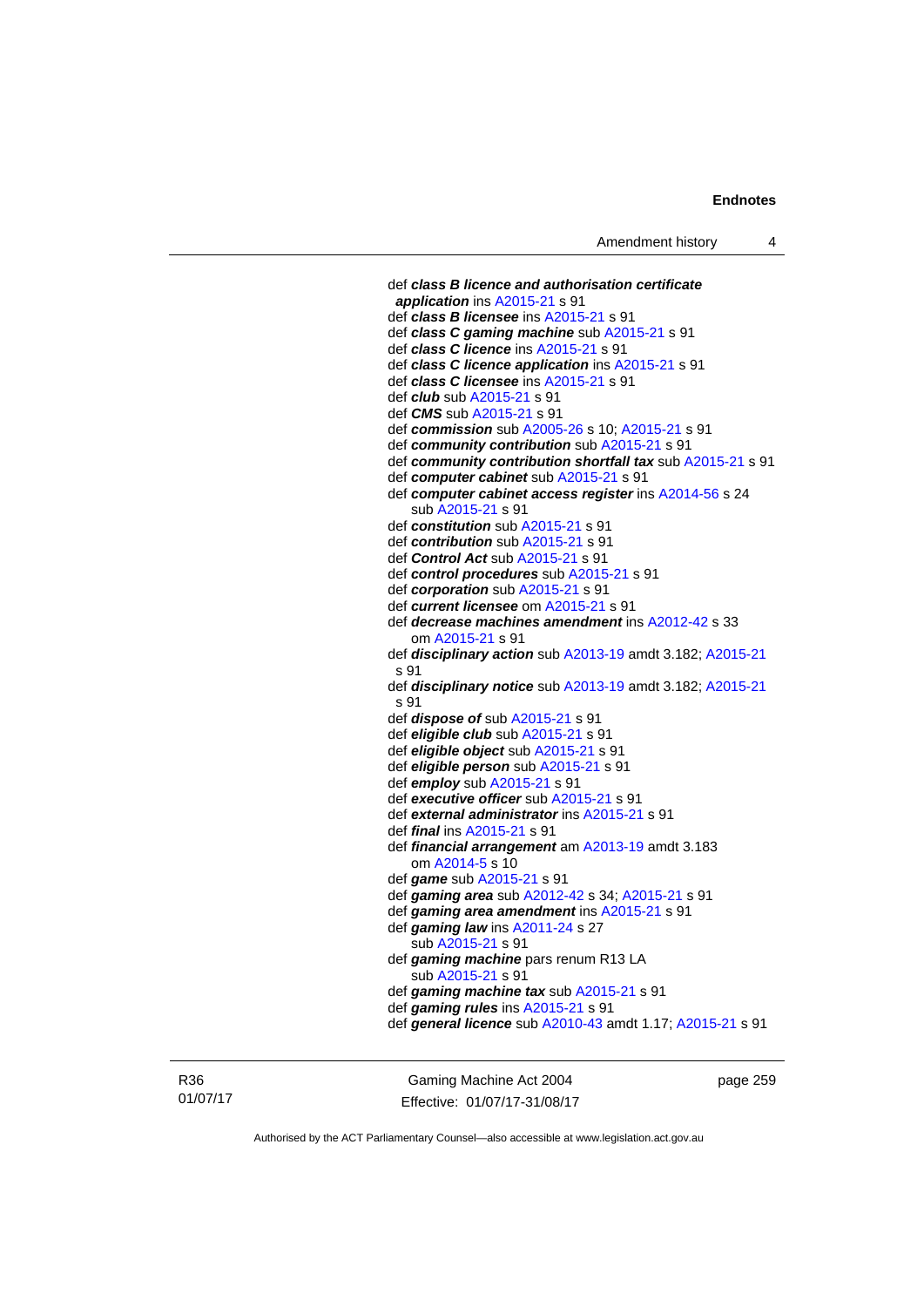4 Amendment history

```
 def general purpose ins A2015-21 s 91 
 def gross revenue sub A2015-21 s 91 
 def ground for disciplinary action sub A2013-19
 amdt 3.184; A2015-21 s 91 
 def incoming licensee ins A2015-21 s 91 
 def incorporated association sub A2015-21 s 91 
 def increase maximum amendment ins A2015-21 s 91 
 def influential person sub A2015-21 s 91 
 def initial licence application sub A2013-19 amdt 3.185 
    om A2015-21 s 91 
 def in-principle approval ins A2012-42 s 35 
    om A2015-21 s 91 
 def in-principle authorisation certificate ins A2015-21 s 91 
 def inquiry om A2013-19 amdt 3.186 
 def inspection notice ins A2015-21 s 91 
 def interim purpose ins A2015-21 s 91 
 def jackpot sub A2015-21 s 91 
 def large-scale machine relocation amendment ins 
 A2012-42 s 35 
    om A2015-21 s 91 
 def licence am A2013-19 amdt 3.187; pars renum R22 LA 
    sub A2015-21 s 91 
 def licence amendment application sub A2013-19
 amdt 3.188
    om A2015-21 s 91 
 def licence amendment application om A2015-21 s 91 
 def licence number ins A2015-21 s 91 
 def licensed premises om A2015-21 s 91 
 def licensee om A2015-21 s 91 
 def licensee's name ins A2015-21 s 91 
 def life member sub A2015-21 s 91 
 def linked jackpot sub A2015-21 s 91 
 def linked-jackpot arrangement sub A2015-21 s 91 
 def local jurisdiction sub A2015-21 s 91 
 def machine access register om A2014-56 s 25 
 def maintain sub A2015-21 s 91 
 def maximum number ins A2015-21 s 91 
 def member sub A2015-21 s 91; A2016-45 s 28 
 def minor licence amendment application ins A2015-21
s 91 
 def multi-user permit sub A2015-21 s 91 
 def net revenue am A2005-26 s 11 
    sub A2015-21 s 91 
 def new venue amendment ins A2012-42 s 35 
    om A2015-21 s 91 
 def notifiable action ins A2015-21 s 91 
 def officer sub A2015-21 s 91
```
page 260 Gaming Machine Act 2004 Effective: 01/07/17-31/08/17

R36 01/07/17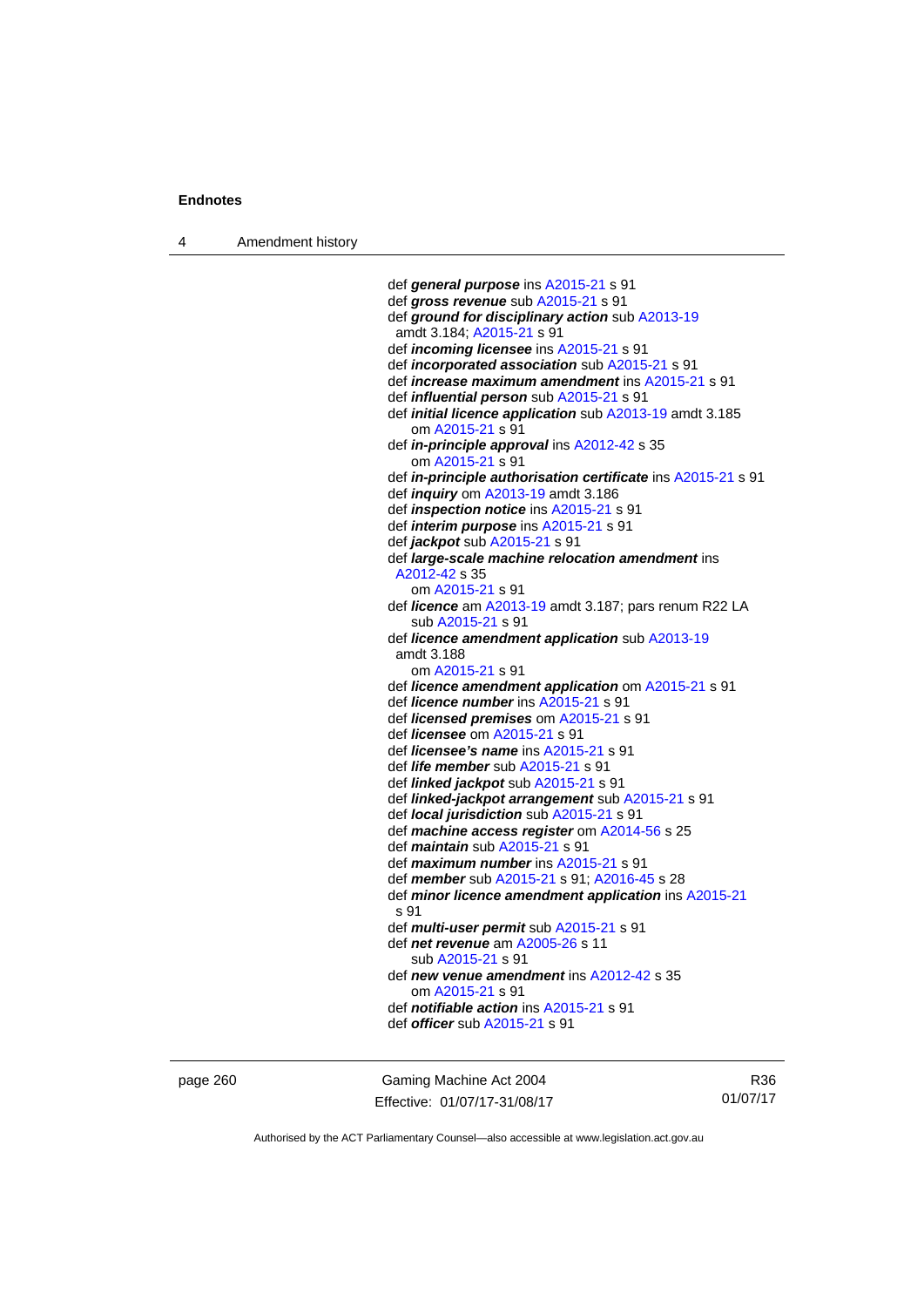def *on licence* sub [A2010-43](http://www.legislation.act.gov.au/a/2010-43) amdt 1.18; [A2015-21](http://www.legislation.act.gov.au/a/2015-21) s 91 def *operator* om [A2013-19](http://www.legislation.act.gov.au/a/2013-19) amdt 3.189 def *outgoing licensee* ins [A2015-21](http://www.legislation.act.gov.au/a/2015-21) s 91 def *percentage payout* sub [A2015-21](http://www.legislation.act.gov.au/a/2015-21) s 91 def *peripheral equipment* sub [A2015-21](http://www.legislation.act.gov.au/a/2015-21) s 91 def *permit* ins [A2015-21](http://www.legislation.act.gov.au/a/2015-21) s 91 def *permit-holder* sub [A2015-21](http://www.legislation.act.gov.au/a/2015-21) s 91 def *pool of available gaming machines* (or *pool*) ins [A2012-42](http://www.legislation.act.gov.au/a/2012-42) s 35 om [A2015-21](http://www.legislation.act.gov.au/a/2015-21) s 91 def *premises relocation amendment* ins [A2015-21](http://www.legislation.act.gov.au/a/2015-21) s 91 def *prescribed number of days* ins [A2015-21](http://www.legislation.act.gov.au/a/2015-21) s 91 def *problem gambling assistance fund* ins [A2010-52](http://www.legislation.act.gov.au/a/2010-52) s 5 sub [A2015-21](http://www.legislation.act.gov.au/a/2015-21) s 91 def *properly completed* ins [A2015-21](http://www.legislation.act.gov.au/a/2015-21) s 91 def *proposed gaming area* am [A2012-42](http://www.legislation.act.gov.au/a/2012-42) s 36 sub [A2015-21](http://www.legislation.act.gov.au/a/2015-21) s 91 def *prospective licensee* om [A2015-21](http://www.legislation.act.gov.au/a/2015-21) s 91 def *qualified accountant* am [A2011-27](http://www.legislation.act.gov.au/a/2011-27) amdt 1.10 om [A2013-19](http://www.legislation.act.gov.au/a/2013-19) amdt 3.190 def *quarantined authorisation* ins [A2015-21](http://www.legislation.act.gov.au/a/2015-21) s 91 def *quarantined gaming machine* ins [A2015-21](http://www.legislation.act.gov.au/a/2015-21) s 91 def *quarantine period* ins [A2015-21](http://www.legislation.act.gov.au/a/2015-21) s 91 def *quarantine permit* ins [A2015-21](http://www.legislation.act.gov.au/a/2015-21) s 91 def *registered party* sub [A2015-21](http://www.legislation.act.gov.au/a/2015-21) s 91 def *relevant premises* om [A2013-19](http://www.legislation.act.gov.au/a/2013-19) amdt 3.191 def *repossession* sub [A2015-21](http://www.legislation.act.gov.au/a/2015-21) s 91 def *required community contribution* sub [A2015-21](http://www.legislation.act.gov.au/a/2015-21) s 91 def *required documents* ins [A2015-21](http://www.legislation.act.gov.au/a/2015-21) s 91 def *reviewable decision* ins [A2008-37](http://www.legislation.act.gov.au/a/2008-37) amdt 1.216 sub [A2015-21](http://www.legislation.act.gov.au/a/2015-21) s 91 def *rules* om [A2015-21](http://www.legislation.act.gov.au/a/2015-21) s 91 def *secretary* sub [A2015-21](http://www.legislation.act.gov.au/a/2015-21) s 91 def *short-term approval* sub [A2014-56](http://www.legislation.act.gov.au/a/2014-56) s 26; [A2015-21](http://www.legislation.act.gov.au/a/2015-21) s 91 def *signed-in guest* ins [A2016-45](http://www.legislation.act.gov.au/a/2016-45) s 29 def *small-scale machine relocation amendment* ins [A2012-42](http://www.legislation.act.gov.au/a/2012-42) s 35 om [A2015-21](http://www.legislation.act.gov.au/a/2015-21) s 91 def *social impact assessment* sub [A2015-21](http://www.legislation.act.gov.au/a/2015-21) s 91 def *statement of objects* sub [A2015-21](http://www.legislation.act.gov.au/a/2015-21) s 91 def *storage period* ins [A2015-21](http://www.legislation.act.gov.au/a/2015-21) s 91 def *storage permit* ins [A2015-21](http://www.legislation.act.gov.au/a/2015-21) s 91 def *storage rules* ins [A2015-21](http://www.legislation.act.gov.au/a/2015-21) s 91 def *stored authorisation* ins [A2015-21](http://www.legislation.act.gov.au/a/2015-21) s 91 def *stored gaming machine* ins [A2015-21](http://www.legislation.act.gov.au/a/2015-21) s 91 def *structural change amendment* ins [A2012-42](http://www.legislation.act.gov.au/a/2012-42) s 35 om [A2015-21](http://www.legislation.act.gov.au/a/2015-21) s 91

R36 01/07/17

Gaming Machine Act 2004 Effective: 01/07/17-31/08/17 page 261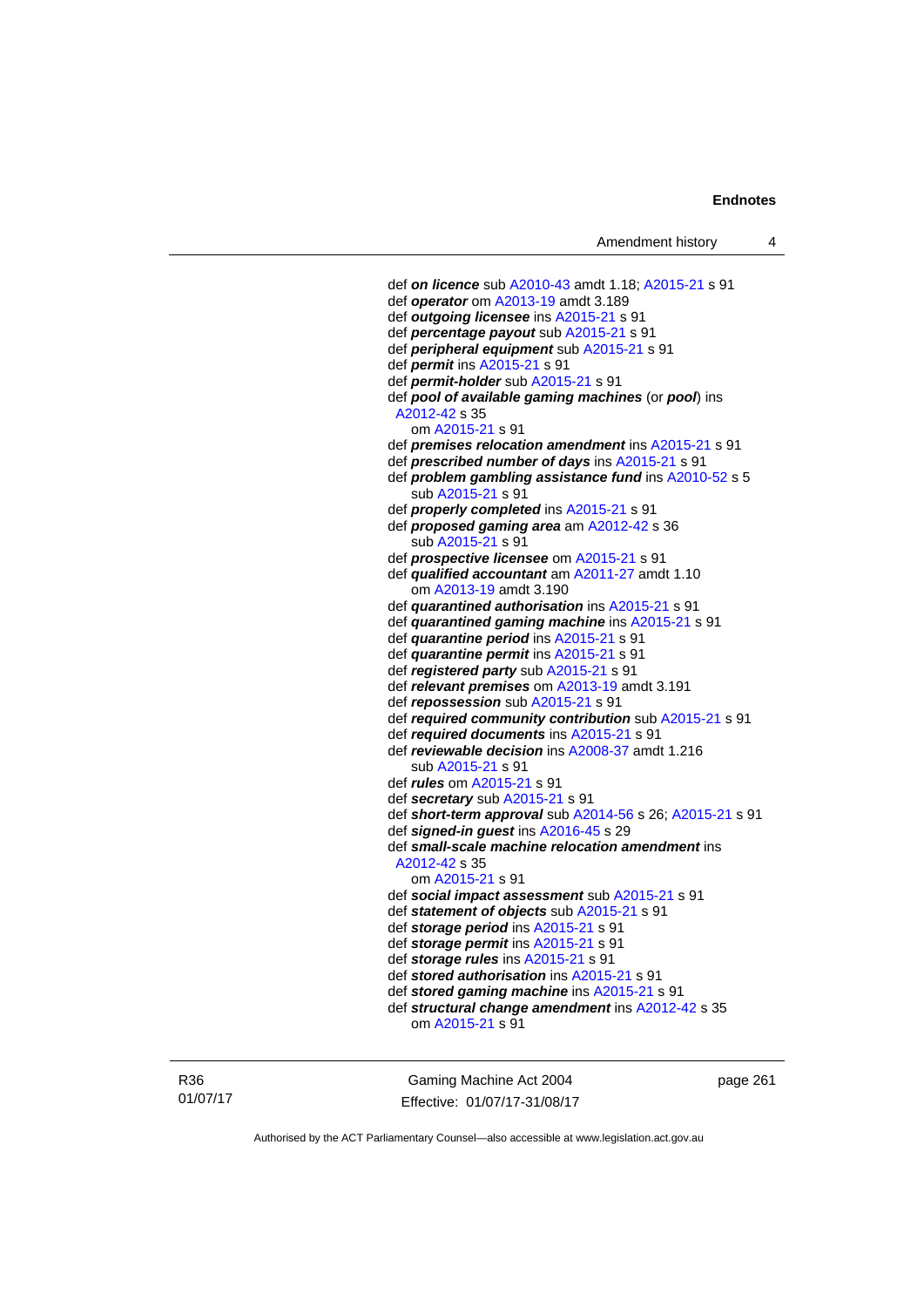4 Amendment history

def *tax law* ins [A2015-21](http://www.legislation.act.gov.au/a/2015-21) s 91

- def *technical amendment* ins [A2012-42](http://www.legislation.act.gov.au/a/2012-42) s 35 sub [A2015-21](http://www.legislation.act.gov.au/a/2015-21) s 91
- def *technical evaluation* sub [A2015-21](http://www.legislation.act.gov.au/a/2015-21) s 91
- def *temporary member* ins [A2016-45](http://www.legislation.act.gov.au/a/2016-45) s 29
- def *temporary storage amendment* ins [A2012-42](http://www.legislation.act.gov.au/a/2012-42) s 35 om [A2015-21](http://www.legislation.act.gov.au/a/2015-21) s 91
- def *venue relocation amendment* ins [A2012-42](http://www.legislation.act.gov.au/a/2012-42) s 35 om [A2015-21](http://www.legislation.act.gov.au/a/2015-21) s 91
- def *warning notice* ins [A2011-24](http://www.legislation.act.gov.au/a/2011-24) s 27 sub [A2013-19](http://www.legislation.act.gov.au/a/2013-19) amdt 3.192; [A2015-21](http://www.legislation.act.gov.au/a/2015-21) s 91

page 262 Gaming Machine Act 2004 Effective: 01/07/17-31/08/17

R36 01/07/17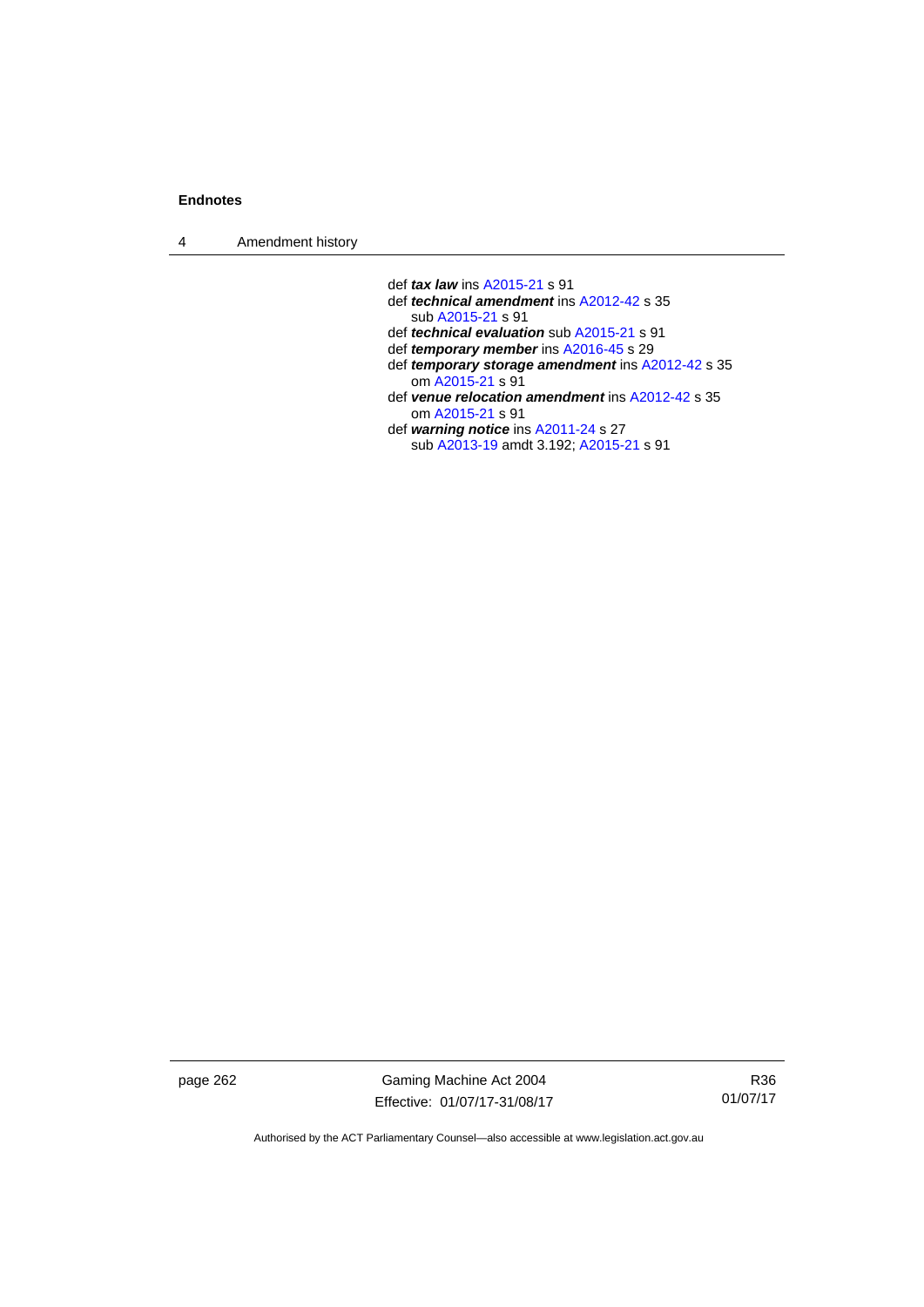# **5 Earlier republications**

Some earlier republications were not numbered. The number in column 1 refers to the publication order.

Since 12 September 2001 every authorised republication has been published in electronic pdf format on the ACT legislation register. A selection of authorised republications have also been published in printed format. These republications are marked with an asterisk (\*) in column 1. Electronic and printed versions of an authorised republication are identical.

| <b>Effective</b>             | Last<br>amendment<br>made by | <b>Republication</b><br>for |
|------------------------------|------------------------------|-----------------------------|
| 1 Nov 2004-<br>13 Apr 2005   | not amended                  | new Act                     |
| 14 Apr 2005-<br>30 June 2005 | A2005-17                     | amendments by<br>A2005-17   |
| 1 July 2005-<br>1 Nov 2005   | A2005-26                     | amendments by<br>A2005-26   |
| 2 Nov 2005-<br>1 Feb 2006    | A2005-26                     | commenced<br>expiry         |
| 2 Feb 2006-<br>30 Apr 2006   | A2005-26                     | commenced<br>expiry         |
| 1 May 2006-<br>31 May 2007   | A2006-2                      | amendments by<br>A2006-2    |
| 1 June 2007-<br>30 June 2007 | A2007-14                     | amendments by<br>A2007-14   |
| 1 July 2007-<br>4 Dec 2007   | A2007-14                     | amendments by<br>A2005-26   |
| 5 Dec 2007-<br>3 June 2008   | A2007-40                     | amendments by<br>A2007-40   |
| 4 June 2008-<br>25 Aug 2008  | A2007-40                     | amendments by<br>A2007-40   |
| 26 Aug 2008-<br>1 Feb 2009   | A2008-28                     | amendments by<br>A2008-28   |
| 2 Feb 2009-<br>16 Dec 2009   | A2008-37                     | amendments by<br>A2008-37   |
|                              |                              |                             |

R36 01/07/17

Gaming Machine Act 2004 Effective: 01/07/17-31/08/17 page 263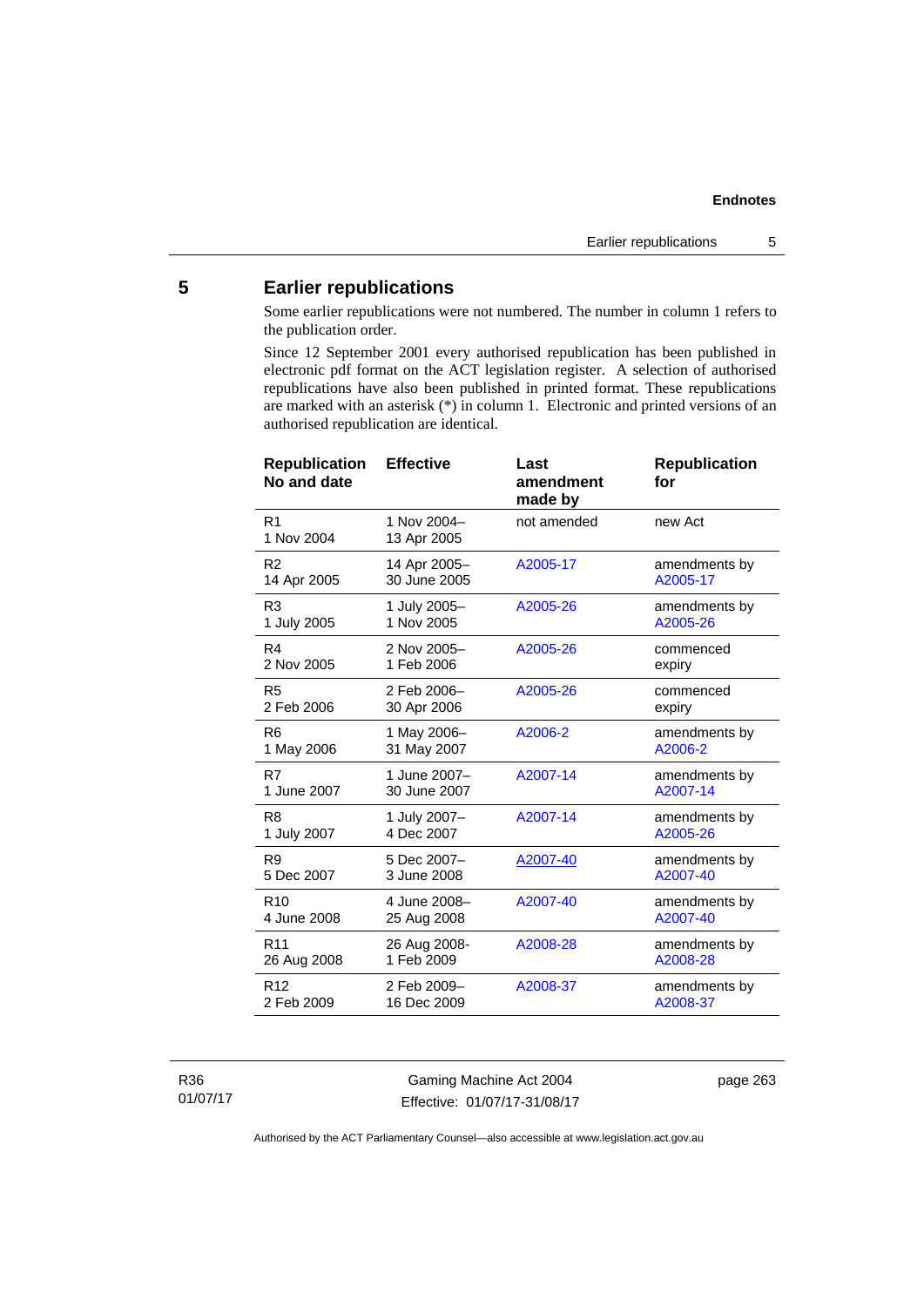| <b>Republication</b><br>No and date | <b>Effective</b>             | Last<br>amendment<br>made by | <b>Republication</b><br>for                                                  |
|-------------------------------------|------------------------------|------------------------------|------------------------------------------------------------------------------|
| R13                                 | 17 Dec 2009-                 | A2009-49                     | amendments by                                                                |
| 17 Dec 2009                         | 30 Nov 2010                  |                              | A2009-49                                                                     |
| R <sub>14</sub>                     | 1 Dec 2010-                  | A2010-43                     | amendments by                                                                |
| 1 Dec 2010                          | 28 Feb 2011                  |                              | A2010-43                                                                     |
| R <sub>15</sub>                     | 1 Mar 2011-                  | A2011-3                      | amendments by                                                                |
| 1 Mar 2011                          | 30 June 2011                 |                              | A2011-3                                                                      |
| R <sub>16</sub>                     | 1 July 2011-                 | A2011-3                      | amendments by                                                                |
| 1 July 2011                         | 12 Sept 2011                 |                              | A2010-52                                                                     |
| R <sub>16</sub> (RI)<br>7 July 2011 | 1 July 2011-<br>12 Sept 2011 | A2011-3                      | reissued for<br>retrospective<br>amendments by<br>A2011-24                   |
| R <sub>17</sub>                     | 13 Sept 2011-                | A2011-27                     | amendments by                                                                |
| 13 Sept 2011                        | 27 May 2012                  |                              | A2011-27                                                                     |
| R <sub>18</sub>                     | 28 May 2012-                 | A2012-2                      | amendments by                                                                |
| 28 May 2012                         | 30 June 2012                 |                              | A2012-2                                                                      |
| R <sub>19</sub>                     | 1 July 2012-                 | A2012-2                      | amendments by                                                                |
| 1 July 2012                         | 31 Dec 2012                  |                              | A2011-24                                                                     |
| R <sub>20</sub><br>1 Jan 2013       | 1 Jan 2013-<br>27 Mar 2013   | A2012-50                     | amendments by<br>A2012-42 and<br>A2012-50                                    |
| R21                                 | 28 Mar 2013-                 | A2013-9                      | amendment by                                                                 |
| 28 Mar 2013                         | 13 June 2013                 |                              | A2013-9                                                                      |
| R <sub>22</sub>                     | 14 June 2013-                | A2013-19                     | amendments by                                                                |
| 14 June 2013                        | 21 Aug 2013                  |                              | A2013-19                                                                     |
| R <sub>23</sub><br>22 Aug 2013      | 22 Aug 2013-<br>31 Jan 2014  | A2013-29                     | republication for<br>updated endnotes<br>as amended by<br>A2013-29           |
| R <sub>24</sub><br>1 Feb 2014       | 1 Feb 2014-<br>27 March 2014 | A2013-29                     | amendments by<br>A2012-42<br>(as amended by<br>A2013-29 s 4) and<br>A2012-50 |

# 5 Earlier republications

page 264 Gaming Machine Act 2004 Effective: 01/07/17-31/08/17

R36 01/07/17